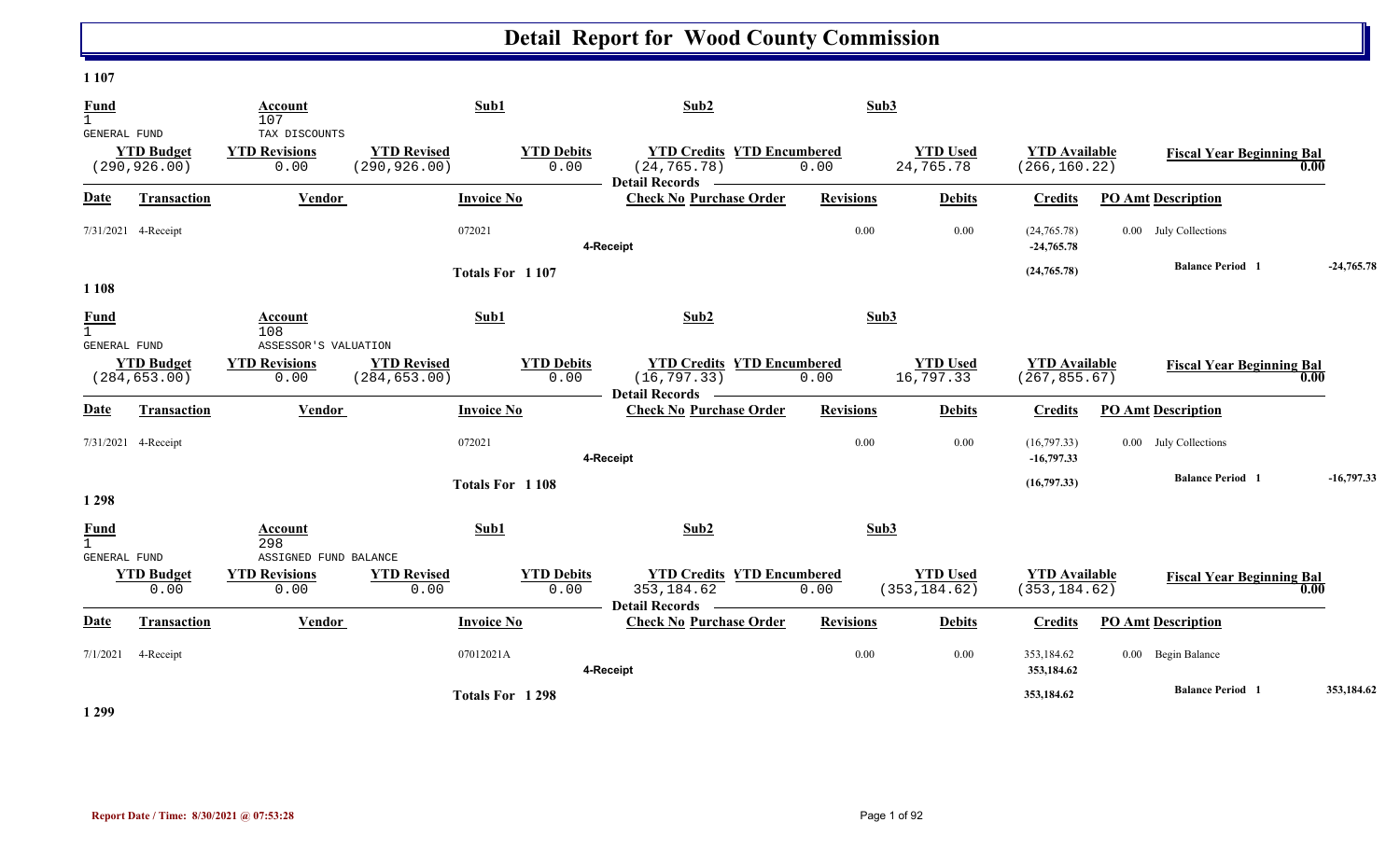| <b>Fund</b><br>$\mathbf{1}$<br>GENERAL FUND | <b>YTD Budget</b><br>900,000.00   | <b>Account</b><br>299<br>UNASSIGNED BALANCE<br><b>YTD Revisions</b><br>0.00 | <b>YTD Revised</b><br>900,000.00   | Sub1<br><b>YTD Debits</b><br>0.00                    | Sub2<br><b>YTD Credits YTD Encumbered</b><br>980, 227.98<br>Detail Records ————              | Sub3<br>0.00     | <b>YTD Used</b><br>(980, 227.98) | <b>YTD</b> Available<br>(80, 227.98)    | <b>Fiscal Year Beginning Bal</b> | 0.00       |
|---------------------------------------------|-----------------------------------|-----------------------------------------------------------------------------|------------------------------------|------------------------------------------------------|----------------------------------------------------------------------------------------------|------------------|----------------------------------|-----------------------------------------|----------------------------------|------------|
| <u>Date</u>                                 | <b>Transaction</b>                | <b>Vendor</b>                                                               |                                    | <b>Invoice No</b>                                    | <b>Check No Purchase Order</b>                                                               | <b>Revisions</b> | <b>Debits</b>                    | <b>Credits</b>                          | <b>PO Amt Description</b>        |            |
| 7/1/2021                                    | 4-Receipt                         |                                                                             |                                    | 07012021A                                            | 4-Receipt                                                                                    | $0.00\,$         | 0.00                             | 980,227.98<br>980,227.98                | 0.00 Begin Balance               |            |
|                                             |                                   |                                                                             |                                    | Totals For 1299                                      |                                                                                              |                  |                                  | 980,227.98                              | <b>Balance Period</b> 1          | 980,227.98 |
| 1 301 3011                                  |                                   |                                                                             |                                    |                                                      |                                                                                              |                  |                                  |                                         |                                  |            |
| <b>Fund</b><br><b>GENERAL FUND</b>          |                                   | Account<br>301<br>TAXES - AD VALOREM                                        |                                    | Sub1<br>3011<br>REAL ESTATE TAXES REC.               | Sub2                                                                                         | Sub3             |                                  |                                         |                                  |            |
|                                             | <b>YTD Budget</b><br>9,805,378.00 | <b>YTD Revisions</b><br>0.00                                                | <b>YTD Revised</b><br>9,805,378.00 | <b>YTD Debits</b><br>0.00                            | <b>YTD Credits YTD Encumbered</b><br>765,847.76<br><b>Detail Records</b><br>$\sim$ 100 $\mu$ | 0.00             | <b>YTD Used</b><br>(765, 847.76) | <b>YTD Available</b><br>9,039,530.24    | <b>Fiscal Year Beginning Bal</b> | 0.00       |
| <b>Date</b>                                 | <b>Transaction</b>                | Vendor                                                                      |                                    | <b>Invoice No</b>                                    | <b>Check No Purchase Order</b>                                                               | <b>Revisions</b> | <b>Debits</b>                    | <b>Credits</b>                          | <b>PO Amt Description</b>        |            |
|                                             | 7/31/2021 4-Receipt               |                                                                             |                                    | 072021                                               | 4-Receipt                                                                                    | $0.00\,$         | 0.00                             | 765,847.76<br>765,847.76                | 0.00 July Collections            |            |
| 1 301 3012                                  |                                   |                                                                             |                                    | <b>Totals For 13013011</b>                           |                                                                                              |                  |                                  | 765,847.76                              | <b>Balance Period 1</b>          | 765,847.76 |
| <b>Fund</b>                                 |                                   | Account<br>301                                                              |                                    | Sub1<br>3012                                         | Sub2                                                                                         | Sub3             |                                  |                                         |                                  |            |
| GENERAL FUND                                | <b>YTD Budget</b><br>4,642,042.00 | TAXES - AD VALOREM<br><b>YTD Revisions</b><br>0.00                          | <b>YTD Revised</b><br>4,642,042.00 | PERSONAL PROPERTY TAXES<br><b>YTD Debits</b><br>0.00 | <b>YTD Credits YTD Encumbered</b><br>215, 975.43                                             | 0.00             | <b>YTD</b> Used<br>(215, 975.43) | <b>YTD Available</b><br>4,426,066.57    | <b>Fiscal Year Beginning Bal</b> | 0.00       |
| <u>Date</u>                                 | <b>Transaction</b>                | <b>Vendor</b>                                                               |                                    | <b>Invoice No</b>                                    | <b>Detail Records</b><br><b>Check No Purchase Order</b>                                      | <b>Revisions</b> | <b>Debits</b>                    | <b>Credits</b>                          | <b>PO Amt Description</b>        |            |
|                                             | 7/31/2021 4-Receipt               |                                                                             |                                    | 072021                                               | 4-Receipt                                                                                    | $0.00\,$         | 0.00                             | 215,975.43<br>215,975.43                | 0.00 July Collections            |            |
| 1 301 3013                                  |                                   |                                                                             |                                    | <b>Totals For 13013012</b>                           |                                                                                              |                  |                                  | 215,975.43                              | <b>Balance Period</b> 1          | 215,975.43 |
| <b>Fund</b><br>$\mathbf{1}$<br>GENERAL FUND |                                   | <b>Account</b><br>301<br>TAXES - AD VALOREM                                 |                                    | Sub1<br>3013<br>PUBLIC UTILITIES TAXES               | Sub2                                                                                         | Sub3             |                                  |                                         |                                  |            |
|                                             | <b>YTD Budget</b><br>1,193,763.00 | <b>YTD Revisions</b><br>0.00                                                | <b>YTD Revised</b><br>1,193,763.00 | <b>YTD Debits</b><br>0.00                            | <b>YTD Credits YTD Encumbered</b><br>8,488.83                                                | 0.00             | <b>YTD Used</b><br>(8, 488.83)   | <b>YTD</b> Available<br>1, 185, 274. 17 | <b>Fiscal Year Beginning Bal</b> | 0.00       |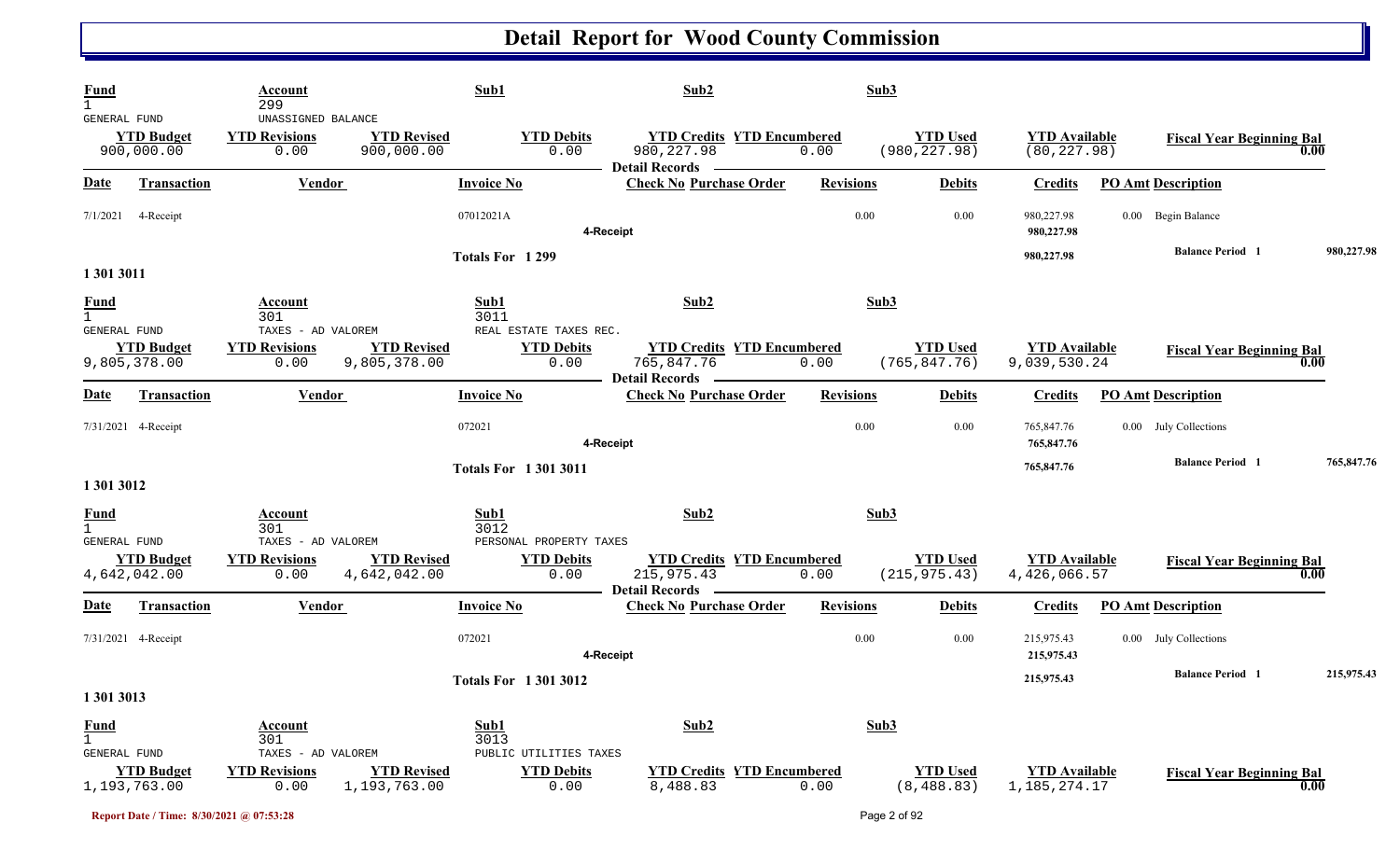|                              |                                 |                                            |                                                                   | Detail Records -                                                         |                  |                                 |                                    |                                  |           |
|------------------------------|---------------------------------|--------------------------------------------|-------------------------------------------------------------------|--------------------------------------------------------------------------|------------------|---------------------------------|------------------------------------|----------------------------------|-----------|
| <u>Date</u>                  | <b>Transaction</b>              | Vendor                                     | <b>Invoice No</b>                                                 | <b>Check No Purchase Order</b>                                           | <b>Revisions</b> | <b>Debits</b>                   | <b>Credits</b>                     | <b>PO Amt Description</b>        |           |
|                              | 7/31/2021 4-Receipt             |                                            | 072021                                                            | 4-Receipt                                                                | 0.00             | 0.00                            | 8,488.83<br>8,488.83               | 0.00 July Collections            |           |
|                              |                                 |                                            | <b>Totals For 13013013</b>                                        |                                                                          |                  |                                 | 8,488.83                           | <b>Balance Period 1</b>          | 8,488.83  |
| 1 301 3015                   |                                 |                                            |                                                                   |                                                                          |                  |                                 |                                    |                                  |           |
| <b>Fund</b>                  |                                 | Account                                    | Sub1                                                              | Sub2                                                                     | Sub3             |                                 |                                    |                                  |           |
| $\mathbf{1}$<br>GENERAL FUND |                                 | 301<br>TAXES - AD VALOREM                  | 3015<br>TAXES - PRIOR YEARS                                       |                                                                          |                  |                                 |                                    |                                  |           |
|                              | <b>YTD Budget</b><br>345,000.00 | <b>YTD Revisions</b><br>0.00               | <b>YTD Revised</b><br><b>YTD Debits</b><br>345,000.00<br>0.00     | <b>YTD Credits YTD Encumbered</b><br>47,021.95<br>Detail Records —       | 0.00             | <b>YTD</b> Used<br>(47, 021.95) | <b>YTD</b> Available<br>297,978.05 | <b>Fiscal Year Beginning Bal</b> | 0.00      |
| <u>Date</u>                  | Transaction                     | Vendor                                     | <b>Invoice No</b>                                                 | <b>Check No Purchase Order</b>                                           | <b>Revisions</b> | <b>Debits</b>                   | <b>Credits</b>                     | <b>PO Amt Description</b>        |           |
|                              | 7/31/2021 4-Receipt             |                                            | 072021                                                            | 4-Receipt                                                                | 0.00             | 0.00                            | 47,021.95<br>47,021.95             | 0.00 July Collections            |           |
|                              |                                 |                                            | <b>Totals For 13013015</b>                                        |                                                                          |                  |                                 | 47,021.95                          | <b>Balance Period 1</b>          | 47,021.95 |
| 1 301 3016                   |                                 |                                            |                                                                   |                                                                          |                  |                                 |                                    |                                  |           |
| <b>Fund</b>                  |                                 | Account                                    | Sub1                                                              | Sub2                                                                     | Sub3             |                                 |                                    |                                  |           |
| $\mathbf{1}$<br>GENERAL FUND |                                 | 301<br>TAXES - AD VALOREM                  | 3016<br>SUPPLEMENTAL TAXES                                        |                                                                          |                  |                                 |                                    |                                  |           |
|                              | <b>YTD Budget</b><br>500,000.00 | <b>YTD Revisions</b><br>0.00               | <b>YTD Revised</b><br><b>YTD Debits</b><br>500,000.00<br>0.00     | <b>YTD Credits YTD Encumbered</b><br>74, 314.45<br><b>Detail Records</b> | 0.00             | <b>YTD Used</b><br>(74, 314.45) | <b>YTD</b> Available<br>425,685.55 | <b>Fiscal Year Beginning Bal</b> | 0.00      |
| <u>Date</u>                  | <b>Transaction</b>              | Vendor                                     | <b>Invoice No</b>                                                 | <b>Check No Purchase Order</b>                                           | <b>Revisions</b> | <b>Debits</b>                   | <b>Credits</b>                     | <b>PO Amt Description</b>        |           |
|                              | 7/31/2021 4-Receipt             |                                            | 072021                                                            | 4-Receipt                                                                | 0.00             | 0.00                            | 74,314.45<br>74,314.45             | 0.00 July Collections            |           |
| 13019                        |                                 |                                            | <b>Totals For 13013016</b>                                        |                                                                          |                  |                                 | 74,314.45                          | <b>Balance Period</b> 1          | 74,314.45 |
| <b>Fund</b><br>$\mathbf{1}$  |                                 | <b>Account</b><br>301                      | Sub1<br>9                                                         | Sub2                                                                     | Sub3             |                                 |                                    |                                  |           |
| GENERAL FUND                 | <b>YTD Budget</b>               | TAXES - AD VALOREM<br><b>YTD Revisions</b> | REDEMPTIONS FROM STATE<br><b>YTD Revised</b><br><b>YTD Debits</b> | <b>YTD Credits YTD Encumbered</b>                                        |                  | <b>YTD Used</b>                 | <b>YTD Available</b>               |                                  |           |
|                              | 15,000.00                       | 0.00                                       | 15,000.00<br>0.00                                                 | 2,294.89<br><b>Detail Records</b>                                        | 0.00             | (2, 294.89)                     | 12,705.11                          | <b>Fiscal Year Beginning Bal</b> | 0.00      |
| <u>Date</u>                  | <b>Transaction</b>              | <b>Vendor</b>                              | <b>Invoice No</b>                                                 | <b>Check No Purchase Order</b>                                           | <b>Revisions</b> | <b>Debits</b>                   | <b>Credits</b>                     | <b>PO Amt Description</b>        |           |
|                              | 7/31/2021 4-Receipt             |                                            | 072021                                                            | 4-Receipt                                                                | 0.00             | 0.00                            | 2,294.89<br>2,294.89               | 0.00 July Collections            |           |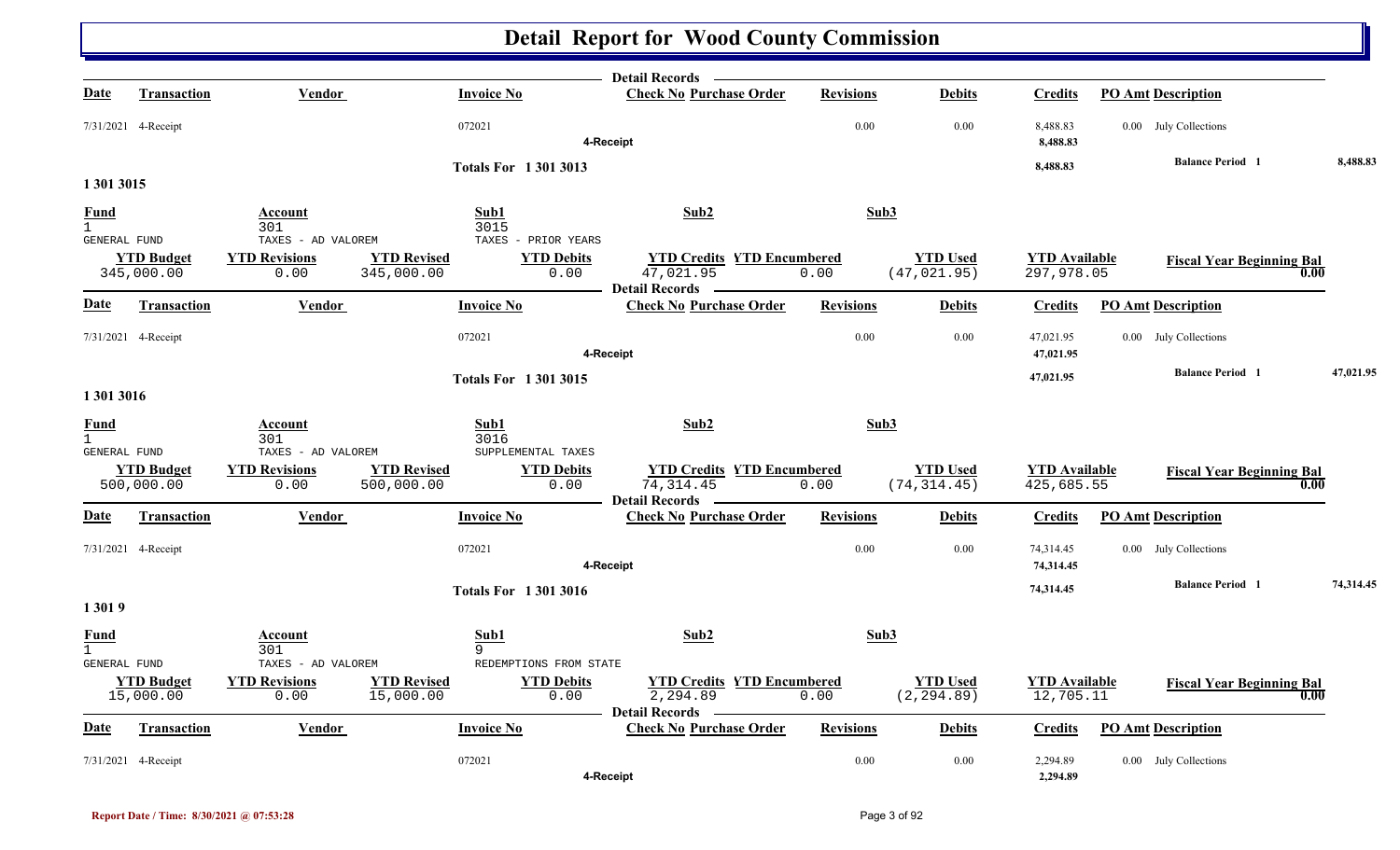|                      |                                 |                                               | <b>Totals For 13019</b>          |                           |                                                                          |                  |                                 | 2,294.89                           | <b>Balance Period 1</b>          |      | 2,294.89   |
|----------------------|---------------------------------|-----------------------------------------------|----------------------------------|---------------------------|--------------------------------------------------------------------------|------------------|---------------------------------|------------------------------------|----------------------------------|------|------------|
| 1 301-90             |                                 |                                               |                                  |                           |                                                                          |                  |                                 |                                    |                                  |      |            |
| Fund<br>$\mathbf{1}$ |                                 | Account<br>$301 - 90$                         | Sub1                             |                           | Sub2                                                                     | Sub3             |                                 |                                    |                                  |      |            |
| GENERAL FUND         |                                 | LIBRARY EXCESS LEVY                           |                                  |                           |                                                                          |                  |                                 |                                    |                                  |      |            |
|                      | <b>YTD Budget</b><br>564,362.00 | <b>YTD Revisions</b><br>0.00                  | <b>YTD Revised</b><br>564,362.00 | <b>YTD Debits</b><br>0.00 | <b>YTD Credits YTD Encumbered</b><br>5,398.99<br>Detail Records ________ | 0.00             | <b>YTD Used</b><br>(5, 398.99)  | <b>YTD Available</b><br>558,963.01 | <b>Fiscal Year Beginning Bal</b> | 0.00 |            |
| <b>Date</b>          | Transaction                     | Vendor                                        | <b>Invoice No</b>                |                           | <b>Check No Purchase Order</b>                                           | <b>Revisions</b> | <b>Debits</b>                   | <b>Credits</b>                     | <b>PO Amt Description</b>        |      |            |
| 7/2/2021             | 4-Receipt                       |                                               | 20-2269754                       |                           | 4-Receipt                                                                | 0.00             | 0.00                            | 5,398.99<br>5,398.99               | 0.00 JUNE 2021                   |      |            |
|                      |                                 |                                               |                                  | <b>Totals For 1301-90</b> |                                                                          |                  |                                 | 5,398.99                           | <b>Balance Period 1</b>          |      | 5,398.99   |
| 1 3 0 2              |                                 |                                               |                                  |                           |                                                                          |                  |                                 |                                    |                                  |      |            |
| <b>Fund</b><br>1     |                                 | Account<br>302                                | Sub1                             |                           | Sub2                                                                     | Sub3             |                                 |                                    |                                  |      |            |
| GENERAL FUND         |                                 | TAX PENALTIES & INTEREST                      |                                  |                           |                                                                          |                  |                                 |                                    |                                  |      |            |
|                      | <b>YTD Budget</b><br>300,000.00 | <b>YTD Revisions</b><br>0.00                  | <b>YTD Revised</b><br>300,000.00 | <b>YTD Debits</b><br>0.00 | <b>YTD Credits YTD Encumbered</b><br>27,444.24<br>Detail Records —       | 0.00             | <b>YTD Used</b><br>(27, 444.24) | <b>YTD Available</b><br>272,555.76 | <b>Fiscal Year Beginning Bal</b> | 0.00 |            |
| Date                 | <b>Transaction</b>              | Vendor                                        | <b>Invoice No</b>                |                           | <b>Check No Purchase Order</b>                                           | <b>Revisions</b> | <b>Debits</b>                   | <b>Credits</b>                     | <b>PO Amt Description</b>        |      |            |
|                      | 7/31/2021 4-Receipt             |                                               | 072021                           |                           | 4-Receipt                                                                | 0.00             | 0.00                            | 27,444.24<br>27,444.24             | 0.00 July Collections            |      |            |
|                      |                                 |                                               | Totals For 1302                  |                           |                                                                          |                  |                                 | 27,444.24                          | <b>Balance Period 1</b>          |      | 27,444.24  |
| 1 3 0 4              |                                 |                                               |                                  |                           |                                                                          |                  |                                 |                                    |                                  |      |            |
| Fund<br>$\mathbf{1}$ |                                 | Account<br>304                                | Sub1                             |                           | Sub2                                                                     | Sub3             |                                 |                                    |                                  |      |            |
| GENERAL FUND         | <b>YTD Budget</b>               | PROPERTY TRANSFER TAX<br><b>YTD Revisions</b> | <b>YTD Revised</b>               | <b>YTD Debits</b>         | <b>YTD Credits YTD Encumbered</b>                                        |                  | <b>YTD Used</b>                 | <b>YTD Available</b>               |                                  |      |            |
|                      | 750,000.00                      | 0.00                                          | 750,000.00                       | 0.00                      | 101,788.50<br>Detail Records —                                           | 0.00             | (101, 788.50)                   | 648, 211.50                        | <b>Fiscal Year Beginning Bal</b> | 0.00 |            |
| Date                 | <b>Transaction</b>              | Vendor                                        | <b>Invoice No</b>                |                           | <b>Check No Purchase Order</b>                                           | <b>Revisions</b> | <b>Debits</b>                   | <b>Credits</b>                     | <b>PO Amt Description</b>        |      |            |
|                      | 7/14/2021 4-Receipt             |                                               | 20-2269908                       |                           | 4-Receipt                                                                | 0.00             | 0.00                            | 101,788.50<br>101,788.50           | 0.00 JUNE 2021                   |      |            |
| 1.200                |                                 |                                               | Totals For 1304                  |                           |                                                                          |                  |                                 | 101,788.50                         | <b>Balance Period</b> 1          |      | 101,788.50 |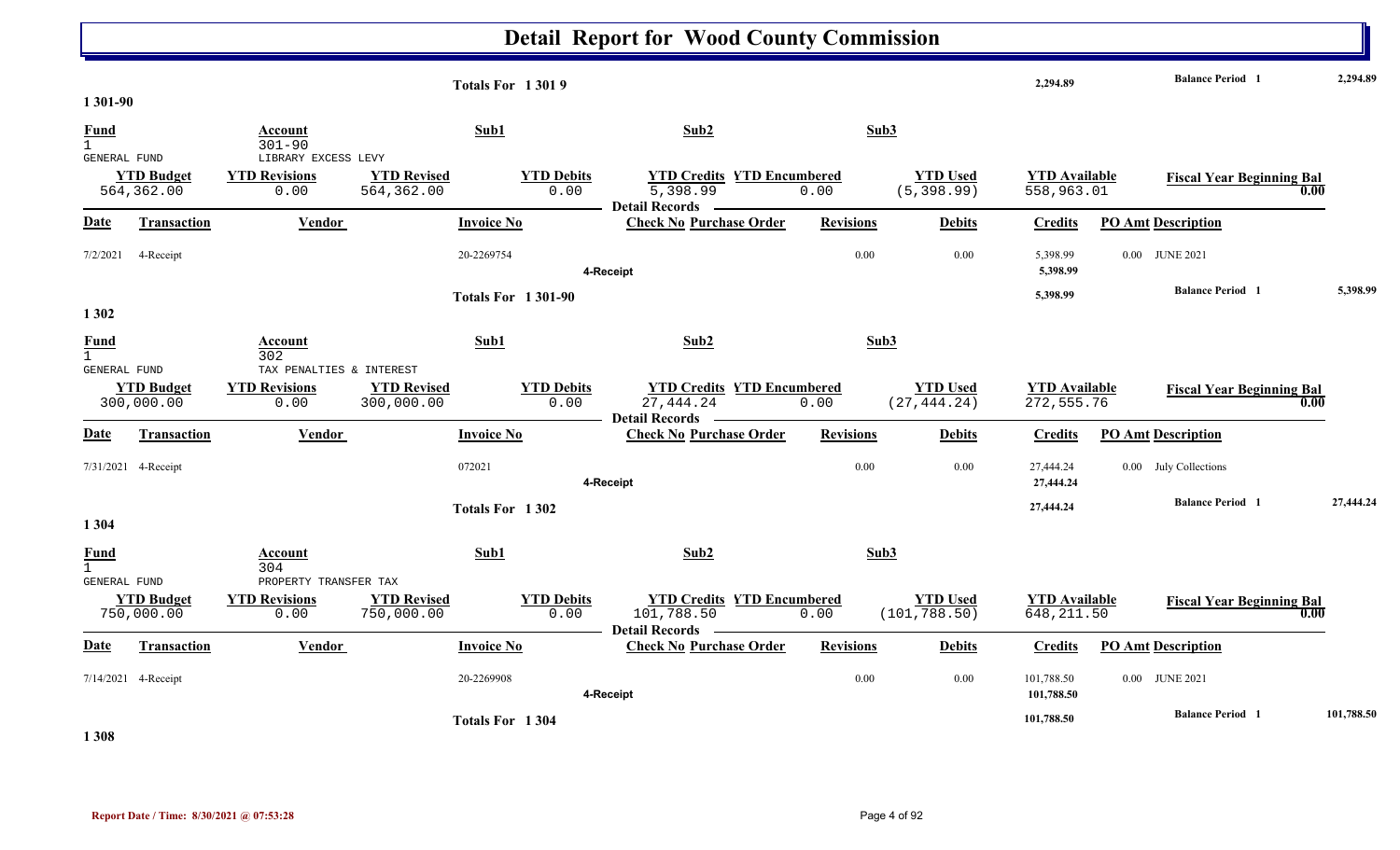| <b>Fund</b><br>$\mathbf{1}$<br>GENERAL FUND     |                    | Account<br>308<br>WINE & LIQUOR TAX                 |                                  | Sub1                      | Sub2                                                                     | Sub3             |                                 |                                    |          |                                                  |           |
|-------------------------------------------------|--------------------|-----------------------------------------------------|----------------------------------|---------------------------|--------------------------------------------------------------------------|------------------|---------------------------------|------------------------------------|----------|--------------------------------------------------|-----------|
| <b>YTD Budget</b><br>10,000.00                  |                    | <b>YTD Revisions</b><br>0.00                        | <b>YTD Revised</b><br>10,000.00  | <b>YTD Debits</b><br>0.00 | <b>YTD Credits YTD Encumbered</b><br>5,665.36<br><b>Detail Records</b>   | 0.00             | <b>YTD Used</b><br>(5, 665.36)  | <b>YTD Available</b><br>4,334.64   |          | <b>Fiscal Year Beginning Bal</b><br>0.00         |           |
| <u>Date</u>                                     | <b>Transaction</b> | <b>Vendor</b>                                       |                                  | <b>Invoice No</b>         | <b>Check No Purchase Order</b>                                           | <b>Revisions</b> | <b>Debits</b>                   | <b>Credits</b>                     |          | <b>PO Amt Description</b>                        |           |
| 7/31/2021 4-Receipt                             |                    |                                                     |                                  | 21-2269269                | 4-Receipt                                                                | 0.00             | 0.00                            | 5,665.36<br>5,665.36               | $0.00\,$ | UNITED BANK - JULY 2021                          |           |
| 1309                                            |                    |                                                     |                                  | Totals For 1308           |                                                                          |                  |                                 | 5,665.36                           |          | <b>Balance Period</b> 1                          | 5,665.36  |
| <b>Fund</b><br>$\mathbf{1}$                     |                    | Account<br>309                                      |                                  | Sub1                      | Sub2                                                                     | Sub3             |                                 |                                    |          |                                                  |           |
| GENERAL FUND<br><b>YTD Budget</b><br>351,256.00 |                    | HOTEL OCCUPANCY TAX<br><b>YTD Revisions</b><br>0.00 | <b>YTD Revised</b><br>351,256.00 | <b>YTD Debits</b><br>0.00 | <b>YTD Credits YTD Encumbered</b><br>52, 159.84<br><b>Detail Records</b> | 0.00             | <b>YTD Used</b><br>(52, 159.84) | <b>YTD Available</b><br>299,096.16 |          | <b>Fiscal Year Beginning Bal</b><br>0.00         |           |
| Date                                            | Transaction        | <b>Vendor</b>                                       |                                  | <b>Invoice No</b>         | <b>Check No Purchase Order</b>                                           | <b>Revisions</b> | <b>Debits</b>                   | <b>Credits</b>                     |          | <b>PO Amt Description</b>                        |           |
| 7/14/2021<br>4-Receipt                          |                    |                                                     |                                  | 20-2269894                |                                                                          | 0.00             | 0.00                            | 9,681.06                           | $0.00\,$ | PARKERSBURG LODGING LLC - JUNE 2021              |           |
| 7/14/2021<br>4-Receipt                          |                    |                                                     |                                  | 20-2269895                |                                                                          | 0.00             | 0.00                            | 2,430.25                           | 0.00     | KC HOTELS LLC (RED ROOF INN) - JUNE 20           |           |
| 7/15/2021<br>4-Receipt                          |                    |                                                     |                                  | $21-6$                    |                                                                          | 0.00             | 0.00                            | 1,318.06                           | $0.00\,$ | MOTEL 6 - JUNE 2021                              |           |
| 7/16/2021<br>4-Receipt                          |                    |                                                     |                                  | $21 - 24$                 |                                                                          | 0.00             | 0.00                            | 1,136.42                           | $0.00\,$ | RODEWAY INN & SUITES - JUNE 2021                 |           |
| 7/16/2021<br>4-Receipt                          |                    |                                                     |                                  | $21-25$                   |                                                                          | 0.00             | 0.00                            | 6,709.47                           | 0.00     | GATEWAY HOSPITALITY MWH, LLC - JUNI              |           |
| 7/16/2021<br>4-Receipt                          |                    |                                                     |                                  | $21 - 26$                 |                                                                          | 0.00             | 0.00                            | 4,934.78                           | $0.00\,$ | GATEWAY HOSPITALITY PARKERSBURG,                 |           |
| 7/19/2021<br>4-Receipt                          |                    |                                                     |                                  | 21-2268983                |                                                                          | 0.00             | 0.00                            | 3,391.33                           | 0.00     | WESTEL LODGING LTD - JUNE 2021                   |           |
| 7/19/2021<br>4-Receipt                          |                    |                                                     |                                  | 21-2268984                |                                                                          | 0.00             | 0.00                            | 3,357.22                           | 0.00     | SHREE SWAMINARYAN LLC - JUNE 2021                |           |
| 7/22/2021<br>4-Receipt                          |                    |                                                     |                                  | 21-2269068                |                                                                          | 0.00             | 0.00                            | 1,677.75                           | 0.00     | TRAVELODGE PARKERSBURG - JUNE 2021               |           |
| 7/22/2021<br>4-Receipt                          |                    |                                                     |                                  | 21-2269069                |                                                                          | 0.00             | 0.00                            | 8,277.86                           | 0.00     | <b>HOLIDAY INN EXPRESS &amp; SUITES - JUNE 2</b> |           |
| 7/22/2021<br>4-Receipt                          |                    |                                                     |                                  | 21-2269070                |                                                                          | 0.00             | 0.00                            | 2,809.80                           | 0.00     | KC HOTELS LLC - JUNE 2021                        |           |
| 7/29/2021<br>4-Receipt                          |                    |                                                     |                                  | 21-2269213                |                                                                          | 0.00             | 0.00                            | 3,027.09                           | 0.00     | JAY SHREE - SLEEP INN - MAY 2021                 |           |
| 7/29/2021 4-Receipt                             |                    |                                                     |                                  | 21-2269214                | 4-Receipt                                                                | 0.00             | 0.00                            | 3,408.75<br>52,159.84              | $0.00\,$ | JAY SHREE - SLEEP INN - JUNE 2021                |           |
|                                                 |                    |                                                     |                                  |                           |                                                                          |                  |                                 |                                    |          |                                                  |           |
| 1317                                            |                    |                                                     |                                  | Totals For 1309           |                                                                          |                  |                                 | 52,159.84                          |          | <b>Balance Period</b> 1                          | 52,159.84 |
| Fund<br>$\mathbf{1}$<br>GENERAL FUND            |                    | Account<br>317<br>LICENSES                          |                                  | Sub1                      | Sub2                                                                     | Sub3             |                                 |                                    |          |                                                  |           |
| <b>YTD Budget</b><br>8,000.00                   |                    | <b>YTD</b> Revisions<br>0.00                        | <b>YTD Revised</b><br>8,000.00   | <b>YTD Debits</b><br>0.00 | <b>YTD Credits YTD Encumbered</b><br>8,000.00                            | 0.00             | <b>YTD Used</b><br>(8,000.00)   | <b>YTD Available</b>               | 0.00     | <b>Fiscal Year Beginning Bal</b><br>0.00         |           |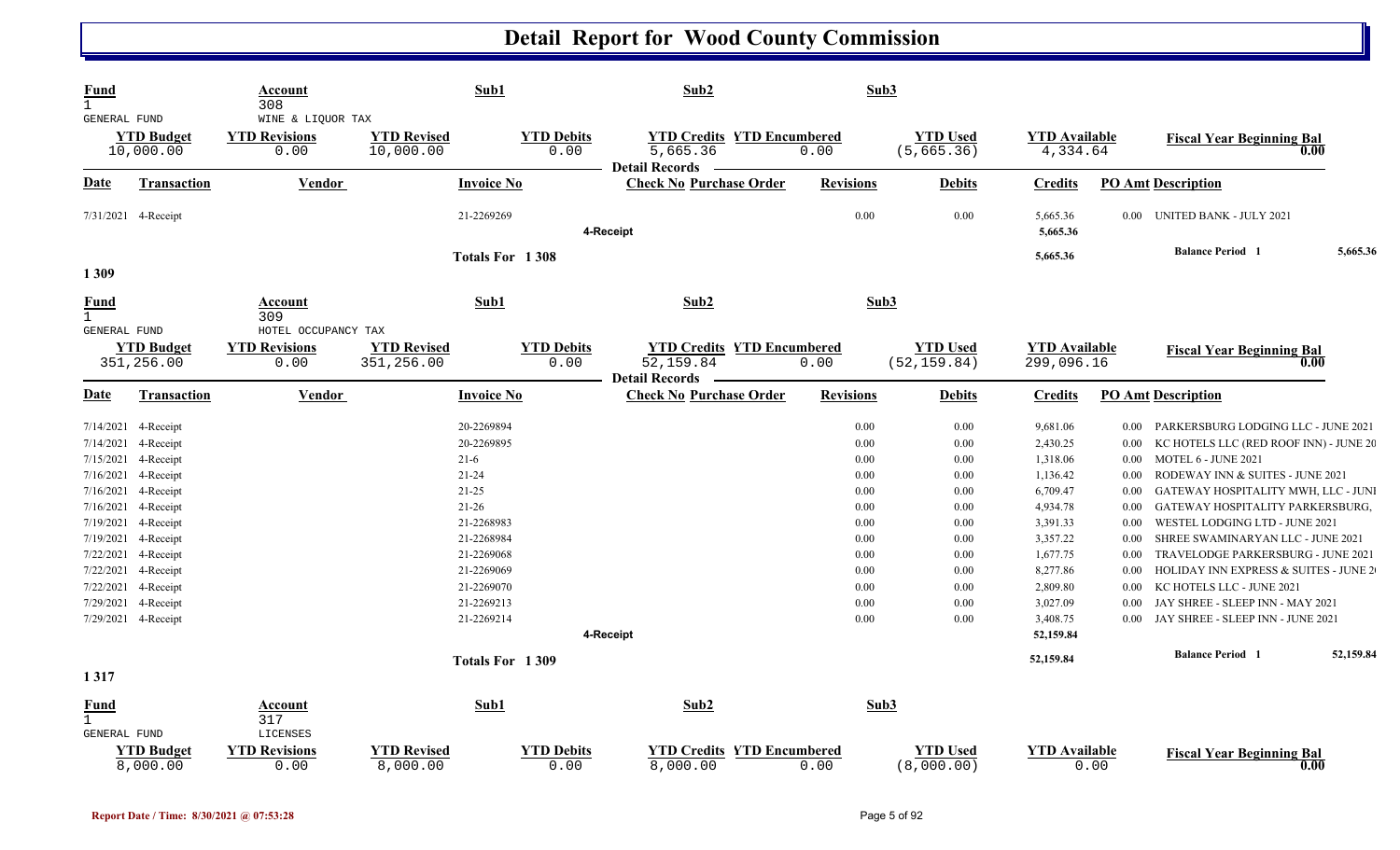|                             |                                            |                                          |                                         | <b>Detail Records</b>             |                  |                 |                      |                                        |          |
|-----------------------------|--------------------------------------------|------------------------------------------|-----------------------------------------|-----------------------------------|------------------|-----------------|----------------------|----------------------------------------|----------|
| <b>Date</b>                 | <u>Transaction</u>                         | <b>Vendor</b>                            | <b>Invoice No</b>                       | <b>Check No Purchase Order</b>    | <b>Revisions</b> | <b>Debits</b>   | <b>Credits</b>       | <b>PO Amt Description</b>              |          |
|                             | 7/14/2021 4-Receipt                        |                                          | 20-2269922                              |                                   | 0.00             | 0.00            | 2,000.00             | 0.00 WV PRIDE/LION'S DEN               |          |
|                             | 7/28/2021 4-Receipt                        |                                          | 21-2269196                              |                                   | $0.00\,$         | $0.00\,$        | 2,000.00             | 0.00 J&M VENTURES                      |          |
|                             | 7/28/2021 4-Receipt                        |                                          | 21-2269199                              |                                   | 0.00             | 0.00            | 2,000.00             | $0.00$ SUNSET                          |          |
|                             | 7/28/2021 4-Receipt                        |                                          | 21-2269200                              |                                   | 0.00             | 0.00            | 2,000.00             | 0.00 LIONS DEN                         |          |
|                             |                                            |                                          |                                         | 4-Receipt                         |                  |                 | 8,000.00             |                                        |          |
|                             |                                            |                                          | Totals For 1317                         |                                   |                  |                 | 8,000.00             | <b>Balance Period</b> 1                | 8,000.00 |
| 1318                        |                                            |                                          |                                         |                                   |                  |                 |                      |                                        |          |
| <b>Fund</b><br>$\mathbf{1}$ |                                            | Account<br>318                           | Sub1                                    | Sub2                              | Sub3             |                 |                      |                                        |          |
| <b>GENERAL FUND</b>         | <b>YTD Budget</b>                          | BUILDING PERMITS<br><b>YTD Revisions</b> | <b>YTD Revised</b><br><b>YTD Debits</b> | <b>YTD Credits YTD Encumbered</b> |                  | <b>YTD Used</b> | <b>YTD Available</b> | <b>Fiscal Year Beginning Bal</b>       |          |
|                             | 48,000.00                                  | 0.00                                     | 48,000.00<br>0.00                       | 6,435.00<br><b>Detail Records</b> | 0.00             | (6, 435.00)     | 41,565.00            | 0.00                                   |          |
| <b>Date</b>                 | Transaction                                | <b>Vendor</b>                            | <b>Invoice No</b>                       | <b>Check No Purchase Order</b>    | <b>Revisions</b> | <b>Debits</b>   | <b>Credits</b>       | <b>PO Amt Description</b>              |          |
|                             | 7/14/2021 4-Receipt                        |                                          | 20-2269881                              |                                   | 0.00             | $0.00\,$        | 185.00               | 0.00 W5613                             |          |
|                             | 7/14/2021 4-Receipt                        |                                          | 20-2269882                              |                                   | 0.00             | 0.00            | 525.00               | 0.00 W5614                             |          |
|                             | 7/14/2021 4-Receipt                        |                                          | 20-2269883                              |                                   | $0.00\,$         | 0.00            | 285.00               | 0.00<br>W5615                          |          |
|                             | 7/14/2021 4-Receipt                        |                                          | 20-2269911                              |                                   | 0.00             | 0.00            | 35.00                | W5607<br>$0.00\,$                      |          |
|                             | 7/14/2021 4-Receipt                        |                                          | 20-2269914                              |                                   | 0.00             | 0.00            | 97.50                | W5608<br>$0.00\,$                      |          |
|                             | 7/14/2021 4-Receipt                        |                                          | 20-2269920                              |                                   | 0.00             | 0.00            | 66.25                | 0.00<br>W5609                          |          |
|                             | 7/14/2021 4-Receipt                        |                                          | 20-2269921                              |                                   | 0.00             | 0.00            | 260.00               | W5610<br>$0.00\,$                      |          |
|                             | 7/14/2021 4-Receipt                        |                                          | 20-2269923                              |                                   | 0.00             | 0.00            | 11.25                | W5612<br>$0.00\,$                      |          |
|                             | 7/14/2021 4-Receipt                        |                                          | 20-2269924                              |                                   | 0.00             | 0.00            | 597.50               | W5611<br>$0.00\,$                      |          |
|                             | 7/16/2021 4-Receipt                        |                                          | $21-19$                                 |                                   | 0.00             | 0.00            | 63.75                | W5617<br>$0.00\,$                      |          |
|                             | 7/16/2021 4-Receipt                        |                                          | $21-20$                                 |                                   | 0.00             | 0.00            | 385.00               | W5616<br>$0.00\,$                      |          |
|                             | 7/22/2021 4-Receipt                        |                                          | 21-2269042                              |                                   | 0.00             | 0.00            | 12.50                | W5620<br>0.00                          |          |
|                             | 7/22/2021 4-Receipt                        |                                          | 21-2269043                              |                                   | 0.00             | 0.00            | 17.50                | W5625<br>$0.00\,$                      |          |
|                             | 7/22/2021 4-Receipt                        |                                          | 21-2269054                              |                                   | 0.00             | 0.00            | 53.75                | W5624<br>$0.00\,$                      |          |
|                             | 7/22/2021 4-Receipt                        |                                          | 21-2269055                              |                                   | 0.00             | 0.00            | 10.00                | W5623<br>0.00                          |          |
|                             | 7/22/2021 4-Receipt                        |                                          | 21-2269061                              |                                   | 0.00             | 0.00            | 123.75               | W5621<br>$0.00\,$                      |          |
|                             | 7/22/2021 4-Receipt                        |                                          | 21-2269065                              |                                   | 0.00             | 0.00            | 30.00                | W5619<br>$0.00\,$                      |          |
|                             | 7/22/2021 4-Receipt                        |                                          | 21-2269066                              |                                   | 0.00             | 0.00            | 687.50               | 0.00<br>W5622                          |          |
|                             | 7/26/2021 4-Receipt                        |                                          | 21-2269117                              |                                   | 0.00             | 0.00            | 167.50               | W5630<br>$0.00\,$                      |          |
|                             | 7/26/2021 4-Receipt                        |                                          | 21-2269118                              |                                   | 0.00             | 0.00            | 366.25               | W5631<br>$0.00\,$                      |          |
|                             | 7/26/2021 4-Receipt                        |                                          | 21-2269119                              |                                   | 0.00             | 0.00            | 25.00                | 0.00<br>W5618                          |          |
|                             | 7/26/2021 4-Receipt                        |                                          | 21-2269122                              |                                   | 0.00             | 0.00            | 10.00                | W5628<br>$0.00\,$                      |          |
|                             | 7/26/2021 4-Receipt<br>7/28/2021 4-Receipt |                                          | 21-2269122<br>21-2269180                |                                   | 0.00<br>0.00     | 0.00<br>0.00    | 10.00<br>13.75       | W5629<br>$0.00\,$<br>W5635<br>$0.00\,$ |          |
|                             | 7/28/2021 4-Receipt                        |                                          | 21-2269181                              |                                   | 0.00             | 0.00            | 10.00                | W5636<br>$0.00\,$                      |          |
|                             | 7/28/2021 4-Receipt                        |                                          | 21-2269182                              |                                   | 0.00             | 0.00            | 260.00               | 0.00 W5634                             |          |
|                             |                                            |                                          |                                         |                                   |                  |                 |                      |                                        |          |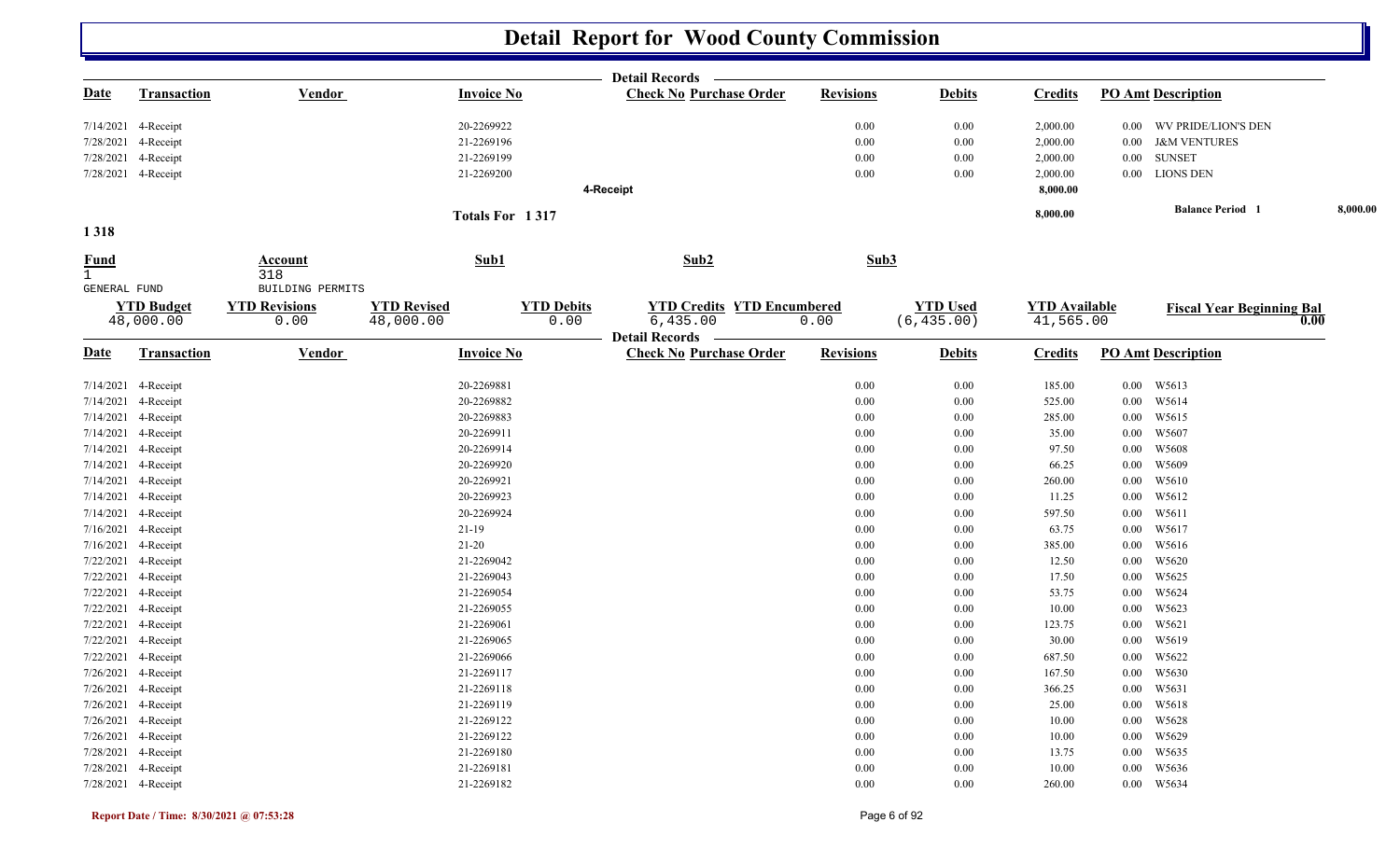|                             |                               |                              |                              |                           | <b>Detail Report for Wood County Commission</b>         |                  |                            |                                |          |                                    |           |
|-----------------------------|-------------------------------|------------------------------|------------------------------|---------------------------|---------------------------------------------------------|------------------|----------------------------|--------------------------------|----------|------------------------------------|-----------|
|                             | 7/28/2021 4-Receipt           |                              | 21-2269183                   |                           |                                                         | 0.00             | 0.00                       | 940.00                         |          | 0.00 W5633                         |           |
|                             | 7/29/2021 4-Receipt           |                              | 21-2269210                   |                           |                                                         | 0.00             | $0.00\,$                   | 266.25                         | 0.00     | W5632                              |           |
|                             | 7/29/2021 4-Receipt           |                              | 21-2269211                   |                           |                                                         | 0.00             | 0.00                       | 387.50                         | $0.00\,$ | W5626                              |           |
| 7/29/2021                   | 4-Receipt                     |                              | 21-2269212                   |                           |                                                         | 0.00             | 0.00                       | 72.50                          | 0.00     | W5637                              |           |
| 7/30/2021                   | 4-Receipt                     |                              | 21-2269231                   |                           |                                                         | 0.00             | 0.00                       | 442.50                         | $0.00\,$ | W5638                              |           |
|                             | 7/30/2021 4-Receipt           |                              | 21-2269232                   |                           |                                                         | 0.00             | 0.00                       | 17.50                          |          | 0.00 W5639                         |           |
|                             |                               |                              |                              |                           | 4-Receipt                                               |                  |                            | 6,435.00                       |          |                                    |           |
|                             |                               |                              | Totals For 1318              |                           |                                                         |                  |                            | 6,435.00                       |          | <b>Balance Period</b> 1            | 6,435.00  |
| 1319                        |                               |                              |                              |                           |                                                         |                  |                            |                                |          |                                    |           |
| <b>Fund</b><br>$\mathbf{1}$ |                               | Account<br>319               | Sub1                         |                           | Sub2                                                    | Sub3             |                            |                                |          |                                    |           |
| GENERAL FUND                |                               | MISC. PERMITS                |                              |                           |                                                         |                  |                            |                                |          |                                    |           |
|                             | <b>YTD Budget</b><br>800.00   | <b>YTD Revisions</b><br>0.00 | <b>YTD Revised</b><br>800.00 | <b>YTD Debits</b><br>0.00 | <b>YTD Credits YTD Encumbered</b><br>54.00              | 0.00             | <b>YTD Used</b><br>(54.00) | <b>YTD Available</b><br>746.00 |          | <b>Fiscal Year Beginning Bal</b>   | 0.00      |
| <b>Date</b>                 | <b>Transaction</b>            | <b>Vendor</b>                | <b>Invoice No</b>            |                           | <b>Detail Records</b><br><b>Check No Purchase Order</b> | <b>Revisions</b> | <b>Debits</b>              | <b>Credits</b>                 |          | <b>PO Amt Description</b>          |           |
| 7/8/2021                    | 4-Receipt                     |                              | 20-2269819                   |                           |                                                         | 0.00             | 0.00                       | 4.00                           | $0.00\,$ | <b>JUNE 2021</b>                   |           |
| 7/22/2021                   | 4-Receipt                     |                              | 21-2269050                   |                           |                                                         | 0.00             | 0.00                       | 25.00                          | $0.00\,$ | <b>HUDSON</b>                      |           |
|                             | 7/22/2021 4-Receipt           |                              | 21-2269057                   |                           |                                                         | 0.00             | 0.00                       | 25.00                          |          | 0.00 NORMAN                        |           |
|                             |                               |                              |                              |                           | 4-Receipt                                               |                  |                            | 54.00                          |          |                                    |           |
|                             |                               |                              | <b>Totals For 1319</b>       |                           |                                                         |                  |                            | 54.00                          |          | <b>Balance Period 1</b>            | 54.00     |
| 1 3 2 2                     |                               |                              |                              |                           |                                                         |                  |                            |                                |          |                                    |           |
| <b>Fund</b><br>$\mathbf{1}$ |                               | <b>Account</b><br>322        | Sub1                         |                           | Sub2                                                    | Sub3             |                            |                                |          |                                    |           |
| <b>GENERAL FUND</b>         |                               | FEDERAL GRANTS               |                              |                           |                                                         |                  |                            |                                |          |                                    |           |
|                             | <b>YTD Budget</b>             | <b>YTD Revisions</b>         | <b>YTD Revised</b>           | <b>YTD Debits</b>         | <b>YTD Credits YTD Encumbered</b>                       |                  | <b>YTD Used</b>            | <b>YTD Available</b>           |          | <b>Fiscal Year Beginning Bal</b>   |           |
|                             | 400,000.00                    | 0.00                         | 400,000.00                   | 0.00                      | 47,408.48<br>Detail Records -                           | 0.00             | (47, 408.48)               | 352,591.52                     |          |                                    | 0.00      |
| <u>Date</u>                 | <b>Transaction</b>            | <b>Vendor</b>                | <b>Invoice No</b>            |                           | <b>Check No Purchase Order</b>                          | <b>Revisions</b> | <b>Debits</b>              | <b>Credits</b>                 |          | <b>PO Amt Description</b>          |           |
|                             | 7/26/2021 4-Receipt           |                              | 21-2269123                   |                           |                                                         | 0.00             | 0.00                       | 6,120.03                       |          | $0.00$ $04/01/2021$                |           |
| 7/26/2021                   | 4-Receipt                     |                              | 21-2269124                   |                           |                                                         | 0.00             | 0.00                       | 6,120.03                       | $0.00\,$ | 05/01/2021                         |           |
| 7/31/2021                   | 4-Receipt                     |                              | 21-2269270                   |                           |                                                         | 0.00             | 0.00                       | 33,932.00                      | $0.00\,$ | <b>UNITED BANK - FEMA</b>          |           |
|                             | 7/31/2021 4-Receipt           |                              | 21-2269272                   |                           |                                                         | 0.00             | 0.00                       | 1,236.42                       | $0.00\,$ | UNITED BANK - FINANCIAL COMMISSION |           |
|                             |                               |                              |                              |                           | 4-Receipt                                               |                  |                            | 47,408.48                      |          |                                    |           |
|                             | 7/21/2021 6-Revision-In House |                              | 22-FedGra                    |                           |                                                         | 100,000.00       | 0.00                       | 0.00                           |          | 0.00 EMS Equipment Grant           |           |
|                             |                               |                              |                              |                           | 6-Revision-In House                                     |                  |                            |                                |          |                                    |           |
|                             |                               |                              | Totals For 1322              |                           |                                                         | 100,000.00       |                            | 47,408.48                      |          | <b>Balance Period 1</b>            | 47,408.48 |

#### **1 322 1541**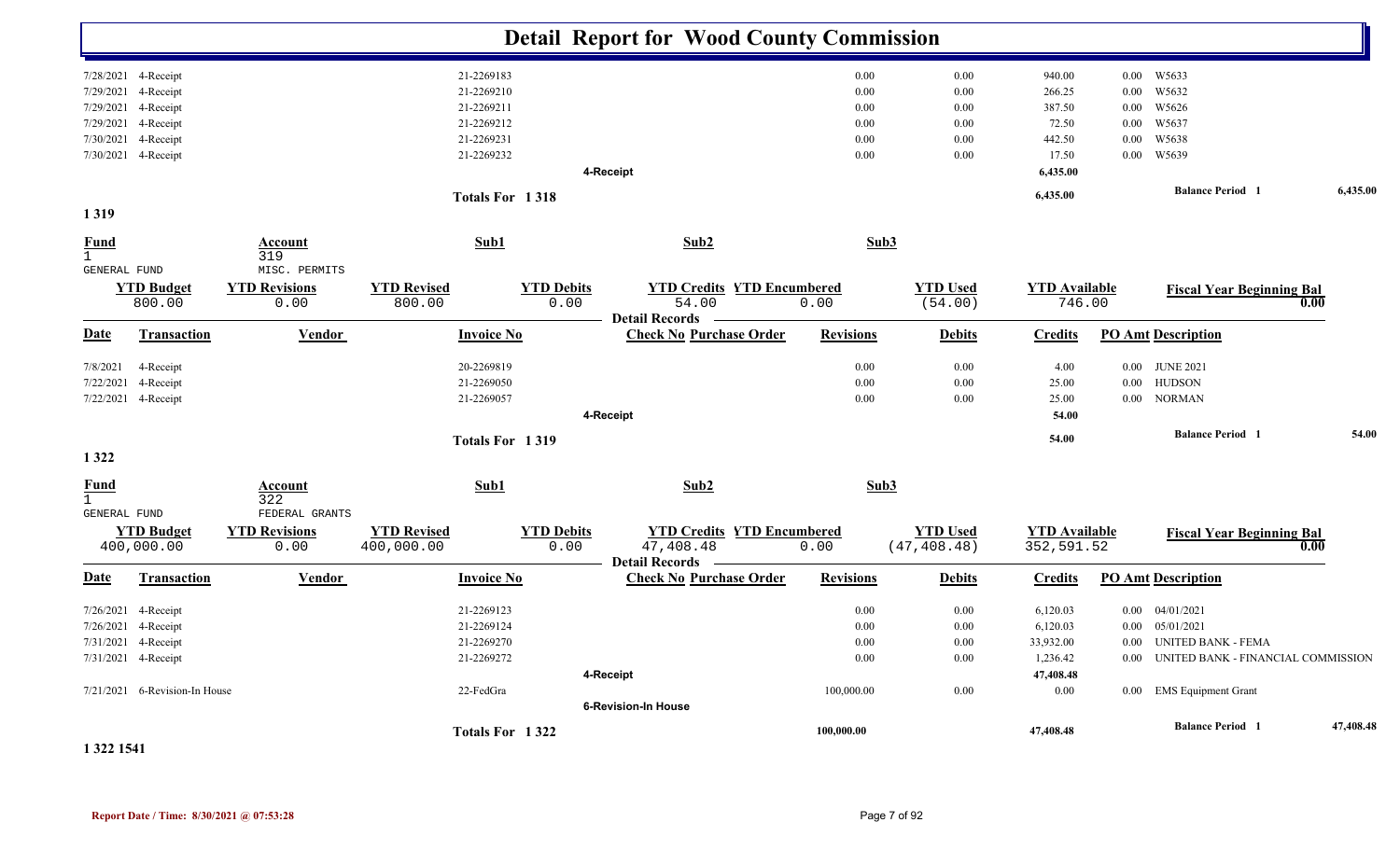| Fund<br>$\mathbf{1}$<br><b>GENERAL FUND</b> |                                                                                          | Account<br>322<br>FEDERAL GRANTS | Sub1<br>1541<br>$20 - SHS - 33$                      |                           | Sub2                                                                 | Sub3                         |                              |                                    |                              |                                                                                                  |        |
|---------------------------------------------|------------------------------------------------------------------------------------------|----------------------------------|------------------------------------------------------|---------------------------|----------------------------------------------------------------------|------------------------------|------------------------------|------------------------------------|------------------------------|--------------------------------------------------------------------------------------------------|--------|
|                                             | <b>YTD Budget</b><br>100,000.00                                                          | <b>YTD Revisions</b><br>0.00     | <b>YTD Revised</b><br>100,000.00                     | <b>YTD Debits</b><br>0.00 | <b>YTD Credits YTD Encumbered</b><br>0.00<br><b>Detail Records</b>   | 0.00                         | <b>YTD Used</b><br>0.00      | <b>YTD Available</b><br>100,000.00 |                              | <b>Fiscal Year Beginning Bal</b><br>0.00                                                         |        |
| D <u>ate</u>                                | <b>Transaction</b>                                                                       | <b>Vendor</b>                    | <b>Invoice No</b>                                    |                           | <b>Check No Purchase Order</b>                                       | <b>Revisions</b>             | <b>Debits</b>                | <b>Credits</b>                     |                              | <b>PO Amt Description</b>                                                                        |        |
|                                             | 7/21/2021 6-Revision-In House                                                            |                                  | 22-FedGra                                            |                           | <b>6-Revision-In House</b>                                           | 100,000.00                   | 0.00                         | 0.00                               |                              | 0.00 EMS Equipment Grant                                                                         |        |
| 1 324 1273                                  |                                                                                          |                                  | <b>Totals For 13221541</b>                           |                           |                                                                      | 100,000.00                   |                              |                                    |                              | <b>Balance Period</b> 1                                                                          | 0.00   |
| <u>Fund</u><br>$\mathbf{1}$<br>GENERAL FUND |                                                                                          | Account<br>324<br>OTHER GRANTS   | Sub1<br>1273                                         | PROJECT LIFESAVER         | Sub2                                                                 | Sub3                         |                              |                                    |                              |                                                                                                  |        |
|                                             | <b>YTD Budget</b><br>0.00                                                                | <b>YTD Revisions</b><br>0.00     | <b>YTD Revised</b><br>0.00                           | <b>YTD Debits</b><br>0.00 | <b>YTD Credits YTD Encumbered</b><br>90.00<br><b>Detail Records</b>  | 0.00                         | <b>YTD Used</b><br>(90.00)   | <b>YTD</b> Available<br>(90.00)    |                              | <b>Fiscal Year Beginning Bal</b><br>0.00                                                         |        |
| Date                                        | <b>Transaction</b>                                                                       | Vendor                           | <b>Invoice No</b>                                    |                           | <b>Check No Purchase Order</b>                                       | <b>Revisions</b>             | <b>Debits</b>                | <b>Credits</b>                     |                              | <b>PO Amt Description</b>                                                                        |        |
| 7/2/2021                                    | 4-Receipt<br>7/14/2021 4-Receipt<br>7/14/2021 4-Receipt                                  |                                  | 20-2269755<br>20-2269903<br>20-2269904               |                           |                                                                      | 0.00<br>0.00<br>0.00         | 0.00<br>0.00<br>0.00         | 10.00<br>20.00<br>20.00            | $0.00\,$<br>$0.00\,$         | 0.00 GARY FIELDS<br>OLIVIA MILLER<br>MALACHI MILLER                                              |        |
|                                             | 7/14/2021 4-Receipt<br>7/14/2021 4-Receipt<br>7/14/2021 4-Receipt<br>7/22/2021 4-Receipt |                                  | 20-2269905<br>20-2269906<br>20-2269907<br>21-2269067 |                           |                                                                      | 0.00<br>0.00<br>0.00<br>0.00 | 0.00<br>0.00<br>0.00<br>0.00 | 10.00<br>10.00<br>10.00<br>10.00   | $0.00\,$<br>0.00<br>$0.00\,$ | AMANDA GILLILAND<br>SHERIFF OF JACKSON COUNTY - LYNN LO<br><b>PAUL MILLER</b><br>0.00 A W TAYLOR |        |
| 1 324 1493                                  |                                                                                          |                                  | <b>Totals For 13241273</b>                           |                           | 4-Receipt                                                            |                              |                              | 90.00<br>90.00                     |                              | <b>Balance Period 1</b>                                                                          | 90.00  |
| <b>Fund</b><br>$\mathbf{1}$<br>GENERAL FUND |                                                                                          | Account<br>324<br>OTHER GRANTS   | Sub1<br>1493<br>K9 FUND                              |                           | Sub2                                                                 | Sub3                         |                              |                                    |                              |                                                                                                  |        |
|                                             | <b>YTD Budget</b><br>0.00                                                                | <b>YTD Revisions</b><br>0.00     | <b>YTD Revised</b><br>0.00                           | <b>YTD Debits</b><br>0.00 | <b>YTD Credits YTD Encumbered</b><br>500.00<br><b>Detail Records</b> | 0.00                         | <b>YTD Used</b><br>(500.00)  | <b>YTD Available</b><br>(500.00)   |                              | <b>Fiscal Year Beginning Bal</b><br>0.00                                                         |        |
| <u>Date</u>                                 | <b>Transaction</b>                                                                       | Vendor                           | <b>Invoice No</b>                                    |                           | <b>Check No Purchase Order</b>                                       | <b>Revisions</b>             | <b>Debits</b>                | <b>Credits</b>                     |                              | <b>PO Amt Description</b>                                                                        |        |
|                                             | 7/30/2021 4-Receipt                                                                      |                                  | 21-2269235                                           |                           | 4-Receipt                                                            | $0.00\,$                     | 0.00                         | 500.00<br>500.00                   |                              | 0.00 WOOD CO COMMISSION - HELPING K-9'S                                                          |        |
|                                             |                                                                                          |                                  | <b>Totals For 1324 1493</b>                          |                           |                                                                      |                              |                              | 500.00                             |                              | <b>Balance Period 1</b>                                                                          | 500.00 |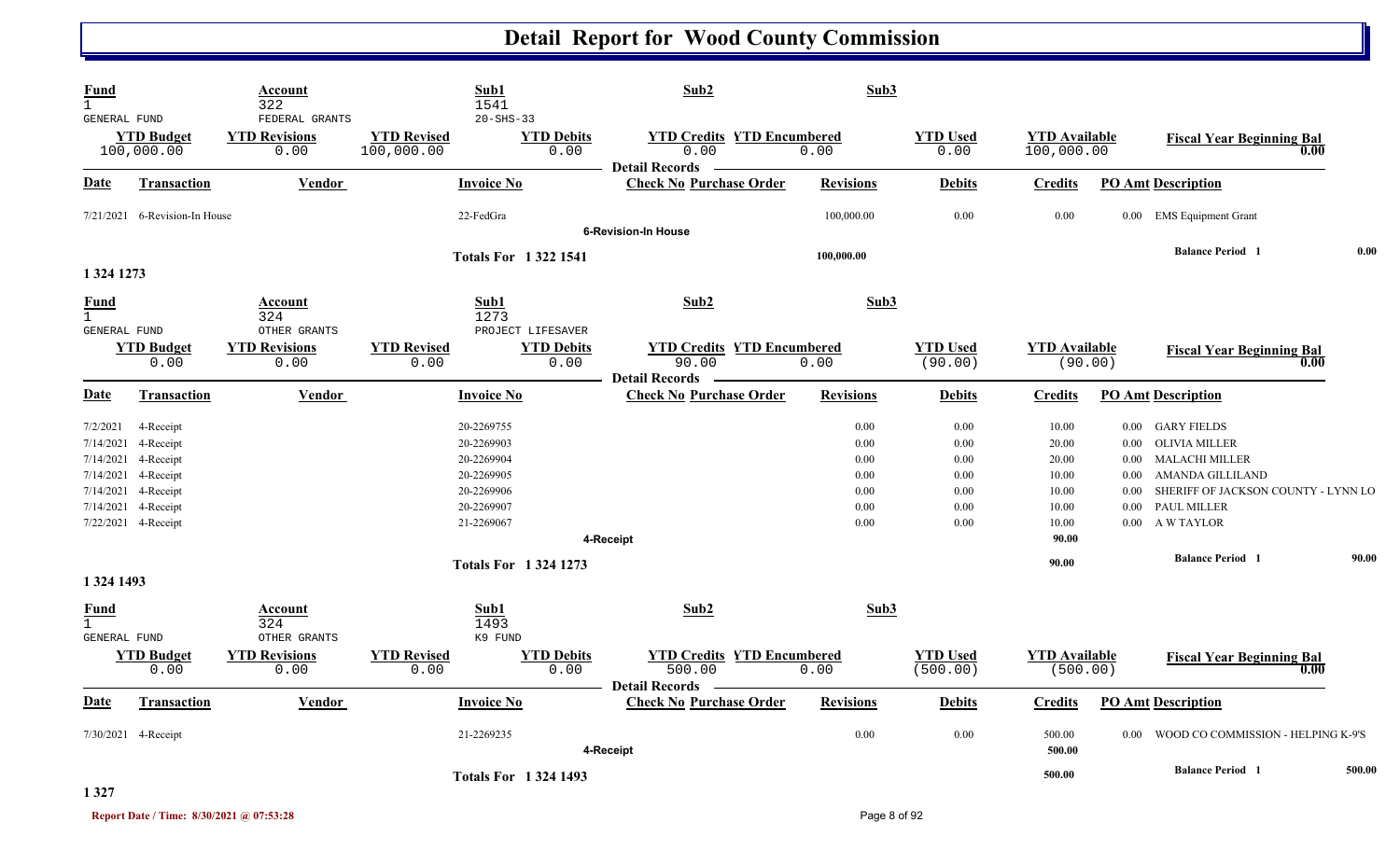| <b>Fund</b><br>$\mathbf{1}$<br><b>GENERAL FUND</b> |                               | Account<br>327<br>CHARGES FOR SERVICES | Sub1                           |                           | Sub2                                                                | Sub3             |                            |                                  |          |                                          |          |
|----------------------------------------------------|-------------------------------|----------------------------------------|--------------------------------|---------------------------|---------------------------------------------------------------------|------------------|----------------------------|----------------------------------|----------|------------------------------------------|----------|
|                                                    | <b>YTD Budget</b><br>5,000.00 | <b>YTD Revisions</b><br>0.00           | <b>YTD Revised</b><br>5,000.00 | <b>YTD Debits</b><br>0.00 | <b>YTD Credits YTD Encumbered</b><br>40.00<br><b>Detail Records</b> | 0.00             | <b>YTD</b> Used<br>(40.00) | <b>YTD</b> Available<br>4,960.00 |          | <b>Fiscal Year Beginning Bal</b><br>0.00 |          |
| Date                                               | <b>Transaction</b>            | <b>Vendor</b>                          | <b>Invoice No</b>              |                           | <b>Check No Purchase Order</b>                                      | <b>Revisions</b> | <b>Debits</b>              | <b>Credits</b>                   |          | <b>PO Amt Description</b>                |          |
| 7/1/2021                                           | 4-Receipt                     |                                        | 20-2269704                     |                           |                                                                     | 0.00             | 0.00                       | 5.00                             | $0.00\,$ | <b>ANDREW DANIEL</b>                     |          |
| 7/2/2021                                           | 4-Receipt                     |                                        | 20-2269732                     |                           |                                                                     | 0.00             | 0.00                       | 5.00                             | 0.00     | TIMOTHY ALLEN TRAVER                     |          |
| 7/8/2021                                           | 4-Receipt                     |                                        | 20-2269820                     |                           |                                                                     | 0.00             | 0.00                       | 5.00                             | 0.00     | <b>MARK DODRILL</b>                      |          |
| 7/9/2021                                           | 4-Receipt                     |                                        | 20-2269831                     |                           |                                                                     | 0.00             | 0.00                       | 5.00                             | $0.00\,$ | <b>THOMASON VU</b>                       |          |
| 7/9/2021                                           | 4-Receipt                     |                                        | 20-2269837                     |                           |                                                                     | 0.00             | 0.00                       | 5.00                             | 0.00     | <b>FAITH ATKINSON</b>                    |          |
|                                                    | 7/19/2021 4-Receipt           |                                        | 21-2268999                     |                           |                                                                     | 0.00             | 0.00                       | 5.00                             | 0.00     | <b>FLOYD SIMS</b>                        |          |
| 7/27/2021                                          | 4-Receipt                     |                                        | 21-2269169                     |                           |                                                                     | 0.00             | 0.00                       | 5.00                             | 0.00     | <b>SCOTT STEELE</b>                      |          |
|                                                    | 7/29/2021 4-Receipt           |                                        | 21-2269220                     |                           |                                                                     | 0.00             | 0.00                       | 5.00                             | 0.00     | <b>ROBERT SIMS</b>                       |          |
|                                                    |                               |                                        |                                |                           | 4-Receipt                                                           |                  |                            | 40.00                            |          |                                          |          |
|                                                    |                               |                                        | Totals For 1327                |                           |                                                                     |                  |                            | 40.00                            |          | <b>Balance Period</b> 1                  | 40.00    |
| 1329                                               |                               |                                        |                                |                           |                                                                     |                  |                            |                                  |          |                                          |          |
| <b>Fund</b><br>$\mathbf{1}$                        |                               | Account<br>329                         | Sub1                           |                           | Sub2                                                                | Sub3             |                            |                                  |          |                                          |          |
| <b>GENERAL FUND</b>                                |                               | SHF SERVICE OF PROCESS                 |                                |                           |                                                                     |                  |                            |                                  |          |                                          |          |
|                                                    | <b>YTD Budget</b>             | <b>YTD Revisions</b>                   | <b>YTD Revised</b>             | <b>YTD Debits</b>         | <b>YTD Credits YTD Encumbered</b>                                   |                  | <b>YTD Used</b>            | <b>YTD Available</b>             |          | <b>Fiscal Year Beginning Bal</b>         |          |
|                                                    | 30,000.00                     | 0.00                                   | 30,000.00                      | 0.00                      | 2,873.00<br><b>Detail Records</b>                                   | 0.00             | (2,873.00)                 | 27,127.00                        |          | 0.00                                     |          |
| <u>Date</u>                                        | Transaction                   | <b>Vendor</b>                          | <b>Invoice No</b>              |                           | <b>Check No Purchase Order</b>                                      | <b>Revisions</b> | <b>Debits</b>              | <b>Credits</b>                   |          | <b>PO Amt Description</b>                |          |
|                                                    | 7/22/2021 4-Receipt           |                                        | 21-2269048                     |                           |                                                                     | 0.00             | 0.00                       | 2,873.00                         |          | $0.00$ $07/19/2021$                      |          |
|                                                    |                               |                                        |                                |                           | 4-Receipt                                                           |                  |                            | 2,873.00                         |          |                                          |          |
|                                                    |                               |                                        | Totals For 1329                |                           |                                                                     |                  |                            | 2,873.00                         |          | <b>Balance Period</b> 1                  | 2,873.00 |
| 1 3 3 0                                            |                               |                                        |                                |                           |                                                                     |                  |                            |                                  |          |                                          |          |
| <b>Fund</b><br>$\mathbf{1}$                        |                               | Account<br>330                         | Sub1                           |                           | Sub2                                                                | Sub3             |                            |                                  |          |                                          |          |
| <b>GENERAL FUND</b>                                |                               | SHERIFF'S EARNINGS                     |                                |                           |                                                                     |                  |                            |                                  |          |                                          |          |
|                                                    | <b>YTD Budget</b>             | <b>YTD Revisions</b>                   | <b>YTD Revised</b>             | <b>YTD Debits</b>         | <b>YTD Credits YTD Encumbered</b>                                   |                  | <b>YTD Used</b>            | <b>YTD Available</b>             |          | <b>Fiscal Year Beginning Bal</b>         |          |
|                                                    | 10,000.00                     | 0.00                                   | 10,000.00                      | 0.00                      | 562.00<br><b>Detail Records</b>                                     | 0.00             | (562.00)                   | 9,438.00                         |          | 0.00                                     |          |
| Date                                               | Transaction                   | <b>Vendor</b>                          | <b>Invoice No</b>              |                           | <b>Check No Purchase Order</b>                                      | <b>Revisions</b> | <b>Debits</b>              | <b>Credits</b>                   |          | <b>PO Amt Description</b>                |          |
| 7/8/2021                                           | 4-Receipt                     |                                        | 20-2269821                     |                           |                                                                     | 0.00             | 0.00                       | 437.00                           |          | 0.00 JUNE 2021                           |          |
| 7/14/2021                                          | 4-Receipt                     |                                        | 20-2269900                     |                           |                                                                     | 0.00             | 0.00                       | 25.00                            | 0.00     | PATRICIA WILLIAMS                        |          |
|                                                    | 7/14/2021 4-Receipt           |                                        | 20-2269901                     |                           |                                                                     | 0.00             | 0.00                       | 25.00                            |          | 0.00 MARLIN TINGLER                      |          |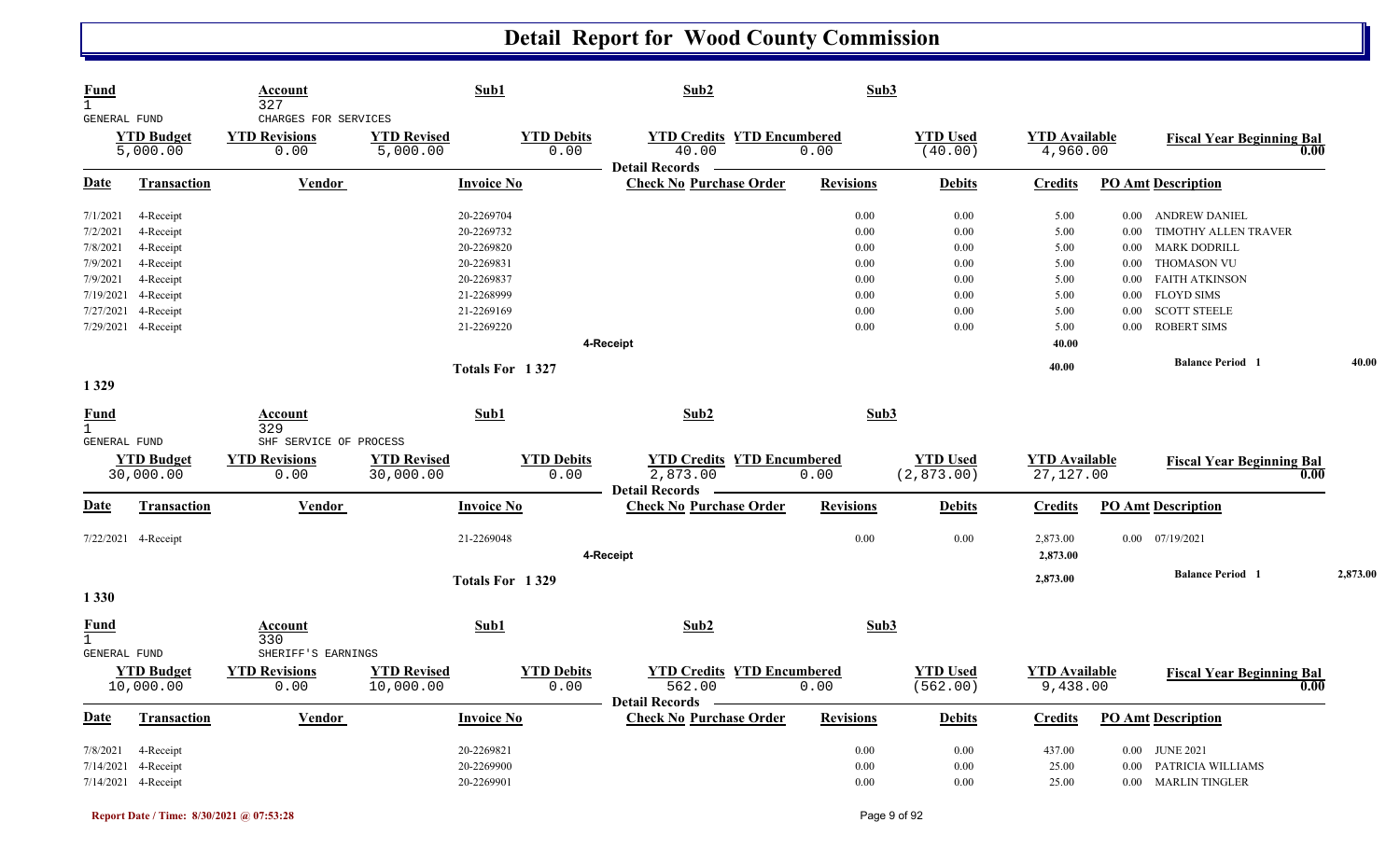|                                             |                                                                   |                                                         |                                        |                           | <b>Detail Report for Wood County Commission</b>                        |                      |                                 |                                    |                              |                                                                      |      |           |
|---------------------------------------------|-------------------------------------------------------------------|---------------------------------------------------------|----------------------------------------|---------------------------|------------------------------------------------------------------------|----------------------|---------------------------------|------------------------------------|------------------------------|----------------------------------------------------------------------|------|-----------|
|                                             | 7/14/2021 4-Receipt<br>7/26/2021 4-Receipt<br>7/28/2021 4-Receipt |                                                         | 20-2269902<br>21-2269110<br>21-2269201 |                           | 4-Receipt                                                              | 0.00<br>0.00<br>0.00 | 0.00<br>0.00<br>0.00            | 25.00<br>25.00<br>25.00<br>562.00  | $0.00\,$<br>0.00<br>$0.00\,$ | <b>WANDA TURNER</b><br><b>RACHEL WHERRY</b><br><b>JANET ATKINSON</b> |      |           |
| 1 3 3 1                                     |                                                                   |                                                         |                                        | Totals For 1330           |                                                                        |                      |                                 | 562.00                             |                              | <b>Balance Period</b> 1                                              |      | 562.00    |
| <b>Fund</b><br>$\mathbf{1}$                 |                                                                   | <b>Account</b><br>331                                   | Sub1                                   |                           | Sub2                                                                   | Sub3                 |                                 |                                    |                              |                                                                      |      |           |
| GENERAL FUND                                | <b>YTD Budget</b><br>260,000.00                                   | COUNTY CLERK'S EARNINGS<br><b>YTD Revisions</b><br>0.00 | <b>YTD Revised</b><br>260,000.00       | <b>YTD Debits</b><br>0.00 | <b>YTD Credits YTD Encumbered</b><br>26, 142.94                        | 0.00                 | <b>YTD Used</b><br>(26, 142.94) | <b>YTD</b> Available<br>233,857.06 |                              | <b>Fiscal Year Beginning Bal</b>                                     | 0.00 |           |
| <b>Date</b>                                 | <b>Transaction</b>                                                | <b>Vendor</b>                                           | <b>Invoice No</b>                      |                           | <b>Detail Records</b><br><b>Check No Purchase Order</b>                | <b>Revisions</b>     | <b>Debits</b>                   | <b>Credits</b>                     |                              | <b>PO Amt Description</b>                                            |      |           |
|                                             | 7/14/2021 4-Receipt                                               |                                                         | 20-2269908                             |                           | 4-Receipt                                                              | 0.00                 | 0.00                            | 26,142.94<br>26,142.94             |                              | 0.00 JUNE 2021                                                       |      |           |
|                                             |                                                                   |                                                         |                                        | Totals For 1331           |                                                                        |                      |                                 | 26,142.94                          |                              | <b>Balance Period</b> 1                                              |      | 26,142.94 |
| 1 3 3 2                                     |                                                                   |                                                         |                                        |                           |                                                                        |                      |                                 |                                    |                              |                                                                      |      |           |
| $\frac{Fund}{1}$<br><b>GENERAL FUND</b>     |                                                                   | <b>Account</b><br>332<br>CIRCUIT CLERK EARNINGS         | Sub1                                   |                           | Sub2                                                                   | Sub3                 |                                 |                                    |                              |                                                                      |      |           |
|                                             | <b>YTD Budget</b><br>50,000.00                                    | <b>YTD Revisions</b><br>0.00                            | <b>YTD Revised</b><br>50,000.00        | <b>YTD Debits</b><br>0.00 | <b>YTD Credits YTD Encumbered</b><br>5,616.30<br><b>Detail Records</b> | 0.00                 | <b>YTD Used</b><br>(5,616.30)   | <b>YTD Available</b><br>44,383.70  |                              | <b>Fiscal Year Beginning Bal</b>                                     | 0.00 |           |
| Date                                        | <b>Transaction</b>                                                | <b>Vendor</b>                                           | <b>Invoice No</b>                      |                           | <b>Check No Purchase Order</b>                                         | <b>Revisions</b>     | <b>Debits</b>                   | <b>Credits</b>                     |                              | <b>PO Amt Description</b>                                            |      |           |
| 7/8/2021                                    | 4-Receipt                                                         |                                                         | 20-2269821                             |                           | 4-Receipt                                                              | 0.00                 | 0.00                            | 5,616.30<br>5,616.30               |                              | 0.00 JUNE 2021                                                       |      |           |
| 1 3 3 3                                     |                                                                   |                                                         |                                        | Totals For 1332           |                                                                        |                      |                                 | 5,616.30                           |                              | <b>Balance Period 1</b>                                              |      | 5,616.30  |
| <b>Fund</b><br>$\mathbf{1}$<br>GENERAL FUND |                                                                   | Account<br>333<br>PROSECUTING ATTY EARNINGS             | Sub1                                   |                           | Sub2                                                                   | Sub3                 |                                 |                                    |                              |                                                                      |      |           |
|                                             | <b>YTD Budget</b><br>5,000.00                                     | <b>YTD Revisions</b><br>0.00                            | <b>YTD Revised</b><br>5,000.00         | <b>YTD Debits</b><br>0.00 | <b>YTD Credits YTD Encumbered</b><br>314.75<br>Detail Records -        | 0.00                 | <b>YTD Used</b><br>(314.75)     | <b>YTD Available</b><br>4,685.25   |                              | <b>Fiscal Year Beginning Bal</b>                                     | 0.00 |           |
| <b>Date</b>                                 | <b>Transaction</b>                                                | <b>Vendor</b>                                           | <b>Invoice No</b>                      |                           | <b>Check No Purchase Order</b>                                         | <b>Revisions</b>     | <b>Debits</b>                   | <b>Credits</b>                     |                              | <b>PO Amt Description</b>                                            |      |           |
| 7/8/2021<br>7/8/2021                        | 4-Receipt<br>4-Receipt                                            |                                                         | 20-2269821<br>20-2269829               |                           | 4-Receipt                                                              | 0.00<br>$0.00\,$     | 0.00<br>0.00                    | 145.00<br>169.75<br>314.75         |                              | 0.00 JUNE 2021<br>$0.00$ JUNE 2021                                   |      |           |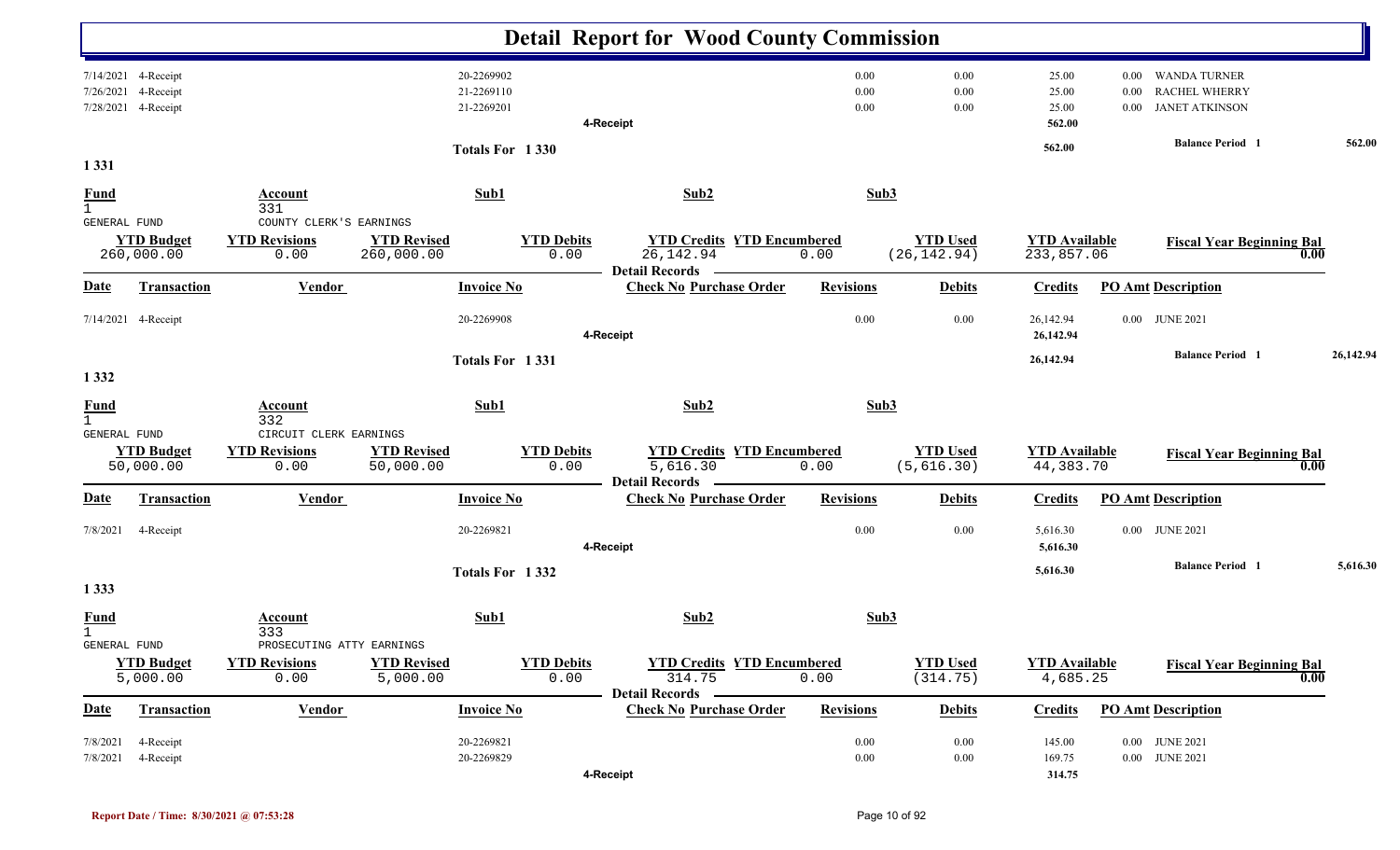| 1 3 3 4                     |                               |                                                         |                                | Totals For 1333           |                                                         |                  |                             | 314.75                           |          | <b>Balance Period</b> 1                  | 314.75 |
|-----------------------------|-------------------------------|---------------------------------------------------------|--------------------------------|---------------------------|---------------------------------------------------------|------------------|-----------------------------|----------------------------------|----------|------------------------------------------|--------|
| <b>Fund</b><br>$\mathbf{1}$ |                               | Account<br>334                                          | Sub1                           |                           | Sub2                                                    | Sub3             |                             |                                  |          |                                          |        |
| GENERAL FUND                | <b>YTD Budget</b><br>3,500.00 | <b>ACCIDENT REPORTS</b><br><b>YTD Revisions</b><br>0.00 | <b>YTD Revised</b><br>3,500.00 | <b>YTD Debits</b><br>0.00 | <b>YTD Credits YTD Encumbered</b><br>265.00             | 0.00             | <b>YTD Used</b><br>(265.00) | <b>YTD Available</b><br>3,235.00 |          | <b>Fiscal Year Beginning Bal</b><br>0.00 |        |
| <u>Date</u>                 | <b>Transaction</b>            | Vendor                                                  | <b>Invoice No</b>              |                           | <b>Detail Records</b><br><b>Check No Purchase Order</b> | <b>Revisions</b> | <b>Debits</b>               | Credits                          |          | <b>PO Amt Description</b>                |        |
| 7/1/2021                    | 4-Receipt                     |                                                         | 20-2269706                     |                           |                                                         | 0.00             | 0.00                        | 5.00                             |          | 0.00 KEITH JACOBS                        |        |
| 7/1/2021                    | 4-Receipt                     |                                                         | 20-2269711                     |                           |                                                         | 0.00             | 0.00                        | 5.00                             | 0.00     | <b>BRANDON NATIONS</b>                   |        |
| 7/1/2021                    | 4-Receipt                     |                                                         | 20-2269725                     |                           |                                                         | 0.00             | 0.00                        | 5.00                             | 0.00     | <b>GLORIA YOHO</b>                       |        |
| 7/2/2021                    | 4-Receipt                     |                                                         | 20-2269735                     |                           |                                                         | 0.00             | 0.00                        | 5.00                             | $0.00\,$ | <b>APRIL MARTIN</b>                      |        |
| 7/2/2021                    | 4-Receipt                     |                                                         | 20-2269753                     |                           |                                                         | 0.00             | 0.00                        | 5.00                             | 0.00     | NICHOLAS SHAW                            |        |
| 7/6/2021                    | 4-Receipt                     |                                                         | 20-2269773                     |                           |                                                         | 0.00             | 0.00                        | 5.00                             | 0.00     | <b>BUBBLE MAGIC ALL AMERICAN</b>         |        |
| 7/6/2021                    | 4-Receipt                     |                                                         | 20-2269775                     |                           |                                                         | 0.00             | 0.00                        | 5.00                             | 0.00     | <b>BONNIE CROSS</b>                      |        |
| 7/7/2021                    | 4-Receipt                     |                                                         | 20-2269786                     |                           |                                                         | 0.00             | 0.00                        | 5.00                             | 0.00     | <b>GARRETT NUNN</b>                      |        |
| 7/7/2021                    | 4-Receipt                     |                                                         | 20-2269789                     |                           |                                                         | 0.00             | 0.00                        | 5.00                             | 0.00     | <b>CARI COLLINS</b>                      |        |
| 7/7/2021                    | 4-Receipt                     |                                                         | 20-2269793                     |                           |                                                         | 0.00             | 0.00                        | 5.00                             | 0.00     | LEXISNEXIS - POLK                        |        |
| 7/7/2021                    | 4-Receipt                     |                                                         | 20-2269795                     |                           |                                                         | 0.00             | 0.00                        | 5.00                             | 0.00     | LEXISNEXIS - ENOCH                       |        |
| 7/7/2021                    | 4-Receipt                     |                                                         | 20-2269796                     |                           |                                                         | 0.00             | 0.00                        | 5.00                             | 0.00     | LEXISNEXIS - STALNAKER                   |        |
| 7/7/2021                    | 4-Receipt                     |                                                         | 20-2269797                     |                           |                                                         | 0.00             | 0.00                        | 5.00                             | 0.00     | LEXISNEXIS - SHAW                        |        |
| 7/7/2021                    | 4-Receipt                     |                                                         | 20-2269799                     |                           |                                                         | 0.00             | 0.00                        | 5.00                             | 0.00     | <b>LEXISNEXIS - CRITES</b>               |        |
| 7/7/2021                    | 4-Receipt                     |                                                         | 20-2269800                     |                           |                                                         | 0.00             | 0.00                        | 5.00                             | 0.00     | LEXISNEXIS - SINNETT                     |        |
| 7/9/2021                    | 4-Receipt                     |                                                         | 20-2269836                     |                           |                                                         | 0.00             | 0.00                        | 5.00                             | 0.00     | <b>BRYCE CLEMENTE</b>                    |        |
| 7/9/2021                    | 4-Receipt                     |                                                         | 20-2269839                     |                           |                                                         | 0.00             | 0.00                        | 5.00                             | 0.00     | WILLIAM MILLER                           |        |
| 7/9/2021                    | 4-Receipt                     |                                                         | 20-2269840                     |                           |                                                         | 0.00             | 0.00                        | 5.00                             | 0.00     | <b>DERRICK LEMLEY</b>                    |        |
| 7/12/2021                   | 4-Receipt                     |                                                         | 20-2269858                     |                           |                                                         | 0.00             | 0.00                        | 5.00                             | $0.00\,$ | <b>CECIL BELL</b>                        |        |
| 7/12/2021                   | 4-Receipt                     |                                                         | 20-2269859                     |                           |                                                         | 0.00             | 0.00                        | 5.00                             | 0.00     | JIM LEACH, LC - KING                     |        |
| 7/13/2021                   | 4-Receipt                     |                                                         | 20-2269865                     |                           |                                                         | 0.00             | 0.00                        | 5.00                             | 0.00     | LEXISNEXIS - WINGROVE                    |        |
| 7/13/2021                   | 4-Receipt                     |                                                         | 20-2269867                     |                           |                                                         | 0.00             | 0.00                        | 5.00                             | 0.00     | CHAD BARRY, LC - PHILLIPS                |        |
| 7/13/2021                   | 4-Receipt                     |                                                         | 20-2269868                     |                           |                                                         | 0.00             | 0.00                        | 5.00                             | 0.00     | PROGRESSIVE - NUNN                       |        |
|                             | 7/13/2021 4-Receipt           |                                                         | 20-2269870                     |                           |                                                         | 0.00             | 0.00                        | 5.00                             | 0.00     | <b>LEXISNEXIS - OHNECK</b>               |        |
| 7/13/2021                   | 4-Receipt                     |                                                         | 20-2269871                     |                           |                                                         | 0.00             | 0.00                        | 5.00                             | 0.00     | LEXISNEXIS - HANSHAW                     |        |
| 7/13/2021                   | 4-Receipt                     |                                                         | 20-2269872                     |                           |                                                         | 0.00             | 0.00                        | 5.00                             | 0.00     | LEXISNEXIS - POWELL                      |        |
|                             | 7/14/2021 4-Receipt           |                                                         | 20-2269909                     |                           |                                                         | 0.00             | 0.00                        | 5.00                             | 0.00     | <b>SHELLY &amp; SANDS INC</b>            |        |
| 7/16/2021                   | 4-Receipt                     |                                                         | $21 - 16$                      |                           |                                                         | 0.00             | 0.00                        | 5.00                             | 0.00     | <b>TYLER MOORE</b>                       |        |
| 7/16/2021                   | 4-Receipt                     |                                                         | $21 - 28$                      |                           |                                                         | 0.00             | 0.00                        | 5.00                             | 0.00     | <b>JAMES WILSON</b>                      |        |
|                             | 7/16/2021 4-Receipt           |                                                         | $21 - 33$                      |                           |                                                         | 0.00             | 0.00                        | 5.00                             | 0.00     | MELISSA CONNER                           |        |
| 7/19/2021                   | 4-Receipt                     |                                                         | 21-2268985                     |                           |                                                         | 0.00             | 0.00                        | 5.00                             | 0.00     | BETH JOHNSON                             |        |
| 7/19/2021                   | 4-Receipt                     |                                                         | 21-2268986                     |                           |                                                         | 0.00             | 0.00                        | 5.00                             | 0.00     | <b>JEREMY STEWART</b>                    |        |
|                             | 7/19/2021 4-Receipt           |                                                         | 21-2269006                     |                           |                                                         | 0.00             | 0.00                        | 5.00                             | 0.00     | <b>BEVERLY POWELL</b>                    |        |
|                             | 7/19/2021 4-Receipt           |                                                         | 21-2269007                     |                           |                                                         | 0.00             | 0.00                        | 5.00                             | 0.00     | <b>LEXISNEXIS - YODER</b>                |        |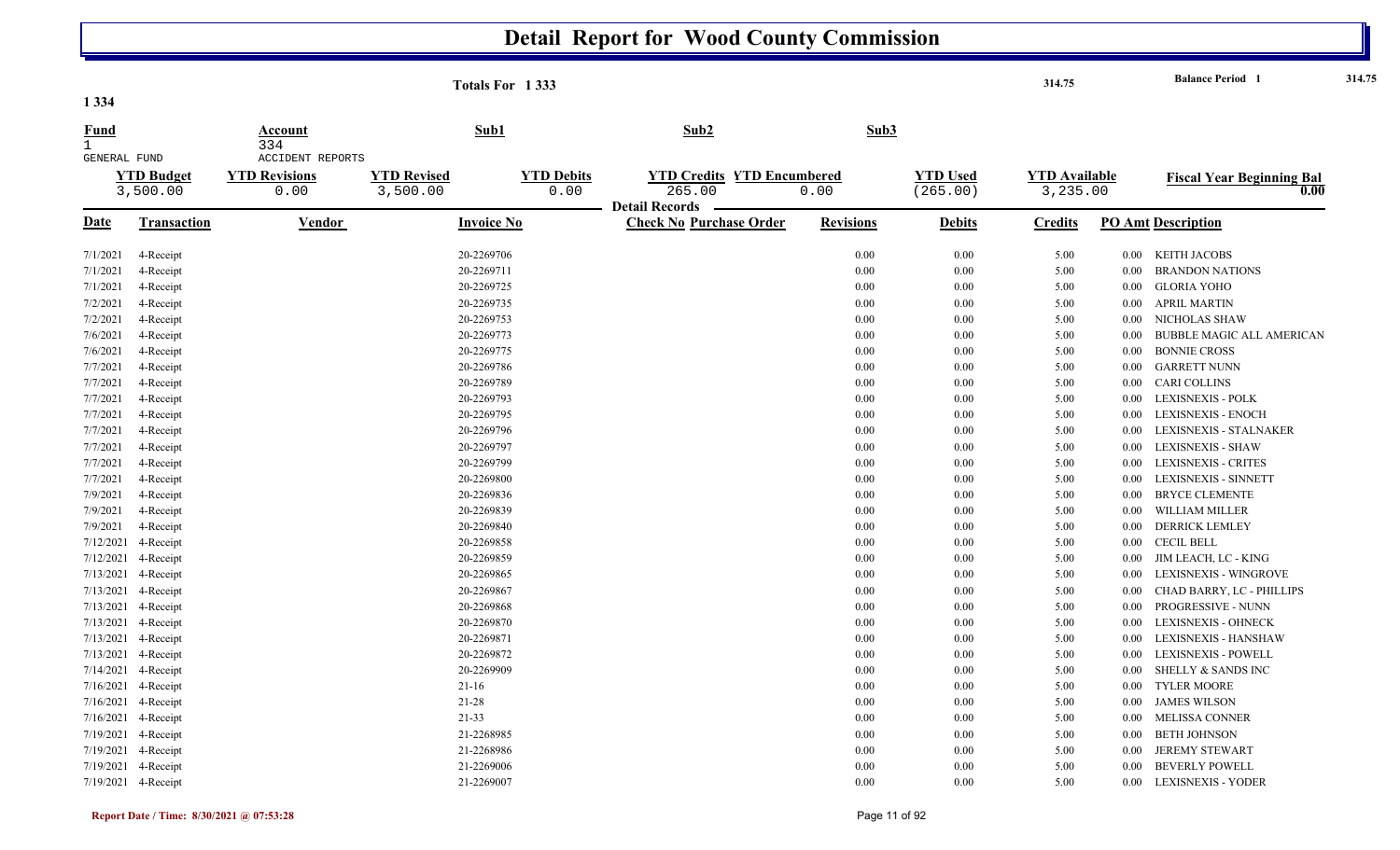|                                                    |                                |                                                        |                                 |                   |                           |                                                    |                                   | <b>Detail Report for Wood County Commission</b> |                             |                                   |          |                                    |        |
|----------------------------------------------------|--------------------------------|--------------------------------------------------------|---------------------------------|-------------------|---------------------------|----------------------------------------------------|-----------------------------------|-------------------------------------------------|-----------------------------|-----------------------------------|----------|------------------------------------|--------|
|                                                    | 7/19/2021 4-Receipt            |                                                        |                                 | 21-2269008        |                           |                                                    |                                   | $0.00\,$                                        | 0.00                        | 5.00                              | $0.00\,$ | <b>LEXISNEXIS - LOWERS</b>         |        |
| 7/19/2021                                          | 4-Receipt                      |                                                        |                                 | 21-2269009        |                           |                                                    |                                   | 0.00                                            | 0.00                        | 5.00                              | 0.00     | LEXISNEXIS - ALEXANDER             |        |
| 7/19/2021                                          | 4-Receipt                      |                                                        |                                 | 21-2269010        |                           |                                                    |                                   | 0.00                                            | 0.00                        | 5.00                              | 0.00     | LEXISNEXIS - MULLER                |        |
| 7/20/2021                                          | 4-Receipt                      |                                                        |                                 | 21-2269018        |                           |                                                    |                                   | 0.00                                            | 0.00                        | 5.00                              | $0.00\,$ | LEXISNEXIS - LOHEFNER              |        |
| 7/21/2021                                          | 4-Receipt                      |                                                        |                                 | 21-2269026        |                           |                                                    |                                   | 0.00                                            | 0.00                        | 5.00                              | $0.00\,$ | <b>VANESSA UTT</b>                 |        |
| 7/21/2021                                          | 4-Receipt                      |                                                        |                                 | 21-2269027        |                           |                                                    |                                   | 0.00                                            | 0.00                        | 5.00                              | 0.00     | <b>MICHAEL WOLFE</b>               |        |
| 7/21/2021                                          | 4-Receipt                      |                                                        |                                 | 21-2269028        |                           |                                                    |                                   | 0.00                                            | 0.00                        | 5.00                              | $0.00\,$ | <b>APRIL MATHENEY</b>              |        |
| 7/23/2021                                          | 4-Receipt                      |                                                        |                                 | 21-2269094        |                           |                                                    |                                   | 0.00                                            | 0.00                        | 5.00                              | 0.00     | METROPOLITAN U-HAUL - JACOB GIBSON |        |
| 7/26/2021                                          | 4-Receipt                      |                                                        |                                 | 21-2269108        |                           |                                                    |                                   | 0.00                                            | 0.00                        | 5.00                              | $0.00\,$ | JEFF THOMAS NICHOLS                |        |
| 7/26/2021                                          | 4-Receipt                      |                                                        |                                 | 21-2269109        |                           |                                                    |                                   | 0.00                                            | 0.00                        | 5.00                              | $0.00\,$ | LEXISNEXIS - LOOKABAUGH            |        |
| 7/26/2021                                          | 4-Receipt                      |                                                        |                                 | 21-2269112        |                           |                                                    |                                   | 0.00                                            | 0.00                        | 5.00                              | $0.00\,$ | <b>LEXISNEXIS - PIERSON</b>        |        |
| 7/26/2021                                          | 4-Receipt                      |                                                        |                                 | 21-2269143        |                           |                                                    |                                   | 0.00                                            | 0.00                        | 5.00                              | $0.00\,$ | <b>SCOTT MANKINS</b>               |        |
| 7/26/2021                                          | 4-Receipt                      |                                                        |                                 | 21-2269151        |                           |                                                    |                                   | 0.00                                            | $0.00\,$                    | 5.00                              | $0.00\,$ | MORGAN & MORGAN - TRANTER          |        |
| 7/27/2021                                          | 4-Receipt                      |                                                        |                                 | 21-2269157        |                           |                                                    |                                   | 0.00                                            | $0.00\,$                    | 5.00                              | $0.00\,$ | LEXISNEXIS - EDWARDS/STEWART       |        |
| 7/27/2021                                          | 4-Receipt                      |                                                        |                                 | 21-2269158        |                           |                                                    |                                   | 0.00                                            | 0.00                        | 5.00                              | 0.00     | LEXISNEXIS HEATHER HENDERSHOT      |        |
| 7/27/2021                                          | 4-Receipt                      |                                                        |                                 | 21-2269161        |                           |                                                    |                                   | 0.00                                            | 0.00                        | 5.00                              | $0.00\,$ | LEXISNEXIS - VICKIE HORTON         |        |
| 7/28/2021                                          | 4-Receipt                      |                                                        |                                 | 21-2269177        |                           |                                                    |                                   | 0.00                                            | 0.00                        | 5.00                              | $0.00\,$ | <b>JENNIFER ALLEY</b>              |        |
| 7/29/2021                                          | 4-Receipt                      |                                                        |                                 | 21-2269206        |                           |                                                    |                                   | 0.00                                            | 0.00                        | 5.00                              | 0.00     | ANDREJS DANILUK                    |        |
| 7/30/2021                                          | 4-Receipt                      |                                                        |                                 | 21-2269236        |                           |                                                    |                                   | 0.00                                            | 0.00                        | 5.00                              | $0.00\,$ | <b>MARY RYAN</b>                   |        |
|                                                    |                                |                                                        |                                 |                   | 4-Receipt                 |                                                    |                                   |                                                 |                             | 265.00                            |          |                                    |        |
|                                                    |                                |                                                        |                                 | Totals For 1334   |                           |                                                    |                                   |                                                 |                             | 265.00                            |          | <b>Balance Period 1</b>            | 265.00 |
| 1 3 3 5                                            |                                |                                                        |                                 |                   |                           |                                                    |                                   |                                                 |                             |                                   |          |                                    |        |
| <u>Fund</u><br>$\mathbf{1}$                        |                                | <b>Account</b><br>335                                  |                                 | Sub1              |                           | Sub2                                               |                                   | Sub3                                            |                             |                                   |          |                                    |        |
| GENERAL FUND                                       |                                | MOTOR VEHICLE LICENSE FEE                              |                                 |                   |                           |                                                    |                                   |                                                 |                             |                                   |          |                                    |        |
|                                                    | <b>YTD Budget</b><br>12,000.00 | <b>YTD Revisions</b><br>0.00                           | <b>YTD Revised</b><br>12,000.00 |                   | <b>YTD Debits</b><br>0.00 | 926.50<br><b>Detail Records</b>                    | <b>YTD Credits YTD Encumbered</b> | 0.00                                            | <b>YTD Used</b><br>(926.50) | <b>YTD Available</b><br>11,073.50 |          | <b>Fiscal Year Beginning Bal</b>   | 0.00   |
| Date                                               | <b>Transaction</b>             | <b>Vendor</b>                                          |                                 | <b>Invoice No</b> |                           | <b>Check No Purchase Order</b>                     |                                   | <b>Revisions</b>                                | <b>Debits</b>               | <b>Credits</b>                    |          | <b>PO Amt Description</b>          |        |
| 7/6/2021                                           | 4-Receipt                      |                                                        |                                 | 20-2269772        | 4-Receipt                 |                                                    |                                   | 0.00                                            | 0.00                        | 926.50<br>926.50                  |          | 0.00 JUNE 2021                     |        |
|                                                    |                                |                                                        |                                 | Totals For 1335   |                           |                                                    |                                   |                                                 |                             | 926.50                            |          | <b>Balance Period 1</b>            | 926.50 |
|                                                    |                                |                                                        |                                 |                   |                           |                                                    |                                   |                                                 |                             |                                   |          |                                    |        |
| 1 3 3 7                                            |                                |                                                        |                                 |                   |                           |                                                    |                                   |                                                 |                             |                                   |          |                                    |        |
| <b>Fund</b><br>$\mathbf{1}$<br><b>GENERAL FUND</b> |                                | Account<br>337                                         |                                 | Sub1              |                           | Sub2                                               |                                   | Sub3                                            |                             |                                   |          |                                    |        |
|                                                    | <b>YTD Budget</b><br>11,000.00 | COUNTY CLERK DEED FEES<br><b>YTD Revisions</b><br>0.00 | <b>YTD Revised</b><br>11,000.00 |                   | <b>YTD Debits</b><br>0.00 | 987.00                                             | <b>YTD Credits YTD Encumbered</b> | 0.00                                            | <b>YTD Used</b><br>(987.00) | <b>YTD Available</b><br>10,013.00 |          | <b>Fiscal Year Beginning Bal</b>   | 0.00   |
| Date                                               | <b>Transaction</b>             | <b>Vendor</b>                                          |                                 | <b>Invoice No</b> |                           | Detail Records —<br><b>Check No Purchase Order</b> |                                   | <b>Revisions</b>                                | <b>Debits</b>               | <b>Credits</b>                    |          | <b>PO Amt Description</b>          |        |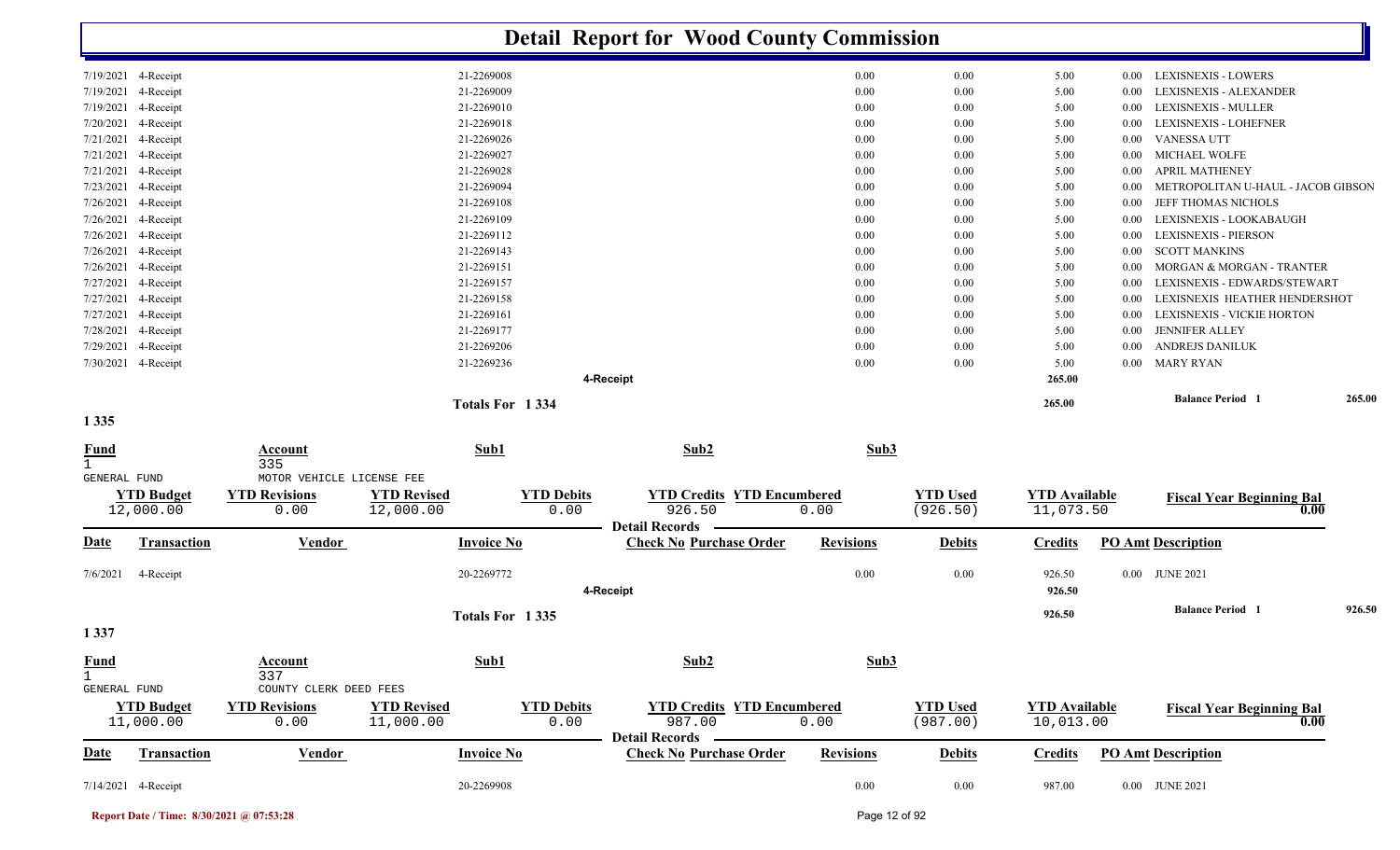|                                                          |                                                                                                                 |                                                     |                                                                    |                                                | <b>Detail Report for Wood County Commission</b>                          |                                          |                                          |                                             |                                                          |                                                                                                   |          |
|----------------------------------------------------------|-----------------------------------------------------------------------------------------------------------------|-----------------------------------------------------|--------------------------------------------------------------------|------------------------------------------------|--------------------------------------------------------------------------|------------------------------------------|------------------------------------------|---------------------------------------------|----------------------------------------------------------|---------------------------------------------------------------------------------------------------|----------|
|                                                          |                                                                                                                 |                                                     |                                                                    |                                                | 4-Receipt                                                                |                                          |                                          | 987.00                                      |                                                          |                                                                                                   |          |
| 1 3 4 0                                                  |                                                                                                                 |                                                     | Totals For 1337                                                    |                                                |                                                                          |                                          |                                          | 987.00                                      |                                                          | <b>Balance Period</b> 1                                                                           | 987.00   |
| <b>Fund</b><br>$\mathbf{1}$                              |                                                                                                                 | Account<br>340                                      | Sub1                                                               |                                                | Sub2                                                                     | Sub3                                     |                                          |                                             |                                                          |                                                                                                   |          |
| <b>GENERAL FUND</b>                                      | <b>YTD Budget</b><br>45,000.00                                                                                  | RENTS & CONCESSIONS<br><b>YTD Revisions</b><br>0.00 | <b>YTD Revised</b><br>45,000.00                                    | <b>YTD Debits</b><br>0.00                      | <b>YTD Credits YTD Encumbered</b><br>5, 113. 22<br><b>Detail Records</b> | 0.00                                     | <b>YTD Used</b><br>(5, 113.22)           | <b>YTD Available</b><br>39,886.78           |                                                          | <b>Fiscal Year Beginning Bal</b><br>0.00                                                          |          |
| <u>Date</u>                                              | <b>Transaction</b>                                                                                              | <b>Vendor</b>                                       | <b>Invoice No</b>                                                  |                                                | <b>Check No Purchase Order</b>                                           | <b>Revisions</b>                         | <b>Debits</b>                            | <b>Credits</b>                              |                                                          | <b>PO Amt Description</b>                                                                         |          |
| 7/2/2021<br>7/14/2021                                    | 4-Receipt<br>4-Receipt                                                                                          |                                                     | 20-2269743<br>20-2269932                                           |                                                | 4-Receipt                                                                | 0.00<br>0.00                             | 0.00<br>0.00                             | 4,904.00<br>209.22<br>5,113.22              | $0.00\,$                                                 | STATE OF WV - JUNE 2021<br>0.00 ALLMAN                                                            |          |
| 1 340 17                                                 |                                                                                                                 |                                                     | Totals For 1340                                                    |                                                |                                                                          |                                          |                                          | 5,113.22                                    |                                                          | <b>Balance Period</b> 1                                                                           | 5,113.22 |
| <b>Fund</b>                                              |                                                                                                                 | <b>Account</b><br>340                               | Sub1<br>17                                                         |                                                | Sub2                                                                     | Sub3                                     |                                          |                                             |                                                          |                                                                                                   |          |
| GENERAL FUND                                             | <b>YTD Budget</b><br>4,000.00                                                                                   | RENTS & CONCESSIONS<br><b>YTD Revisions</b><br>0.00 | <b>YTD Revised</b><br>4,000.00                                     | SHELTER/ROOM RENT<br><b>YTD Debits</b><br>0.00 | <b>YTD Credits YTD Encumbered</b><br>1,750.00<br><b>Detail Records</b>   | 0.00                                     | <b>YTD Used</b><br>(1, 750.00)           | <b>YTD Available</b><br>2,250.00            |                                                          | <b>Fiscal Year Beginning Bal</b><br>0.00                                                          |          |
| <b>Date</b>                                              | <b>Transaction</b>                                                                                              | <b>Vendor</b>                                       | <b>Invoice No</b>                                                  |                                                | <b>Check No Purchase Order</b>                                           | <b>Revisions</b>                         | <b>Debits</b>                            | <b>Credits</b>                              |                                                          | <b>PO Amt Description</b>                                                                         |          |
| 7/2/2021<br>7/2/2021<br>7/2/2021<br>7/2/2021<br>7/2/2021 | 4-Receipt<br>4-Receipt<br>4-Receipt<br>4-Receipt<br>4-Receipt                                                   |                                                     | 20-2269737<br>20-2269739<br>20-2269740<br>20-2269745<br>20-2269746 |                                                |                                                                          | 0.00<br>0.00<br>0.00<br>0.00<br>0.00     | 0.00<br>0.00<br>0.00<br>0.00<br>0.00     | 375.00<br>50.00<br>50.00<br>50.00<br>150.00 | $0.00\,$<br>$0.00\,$<br>$0.00\,$<br>$0.00\,$<br>$0.00\,$ | <b>STEVENS</b><br><b>FLEAK</b><br><b>KASPROW</b><br><b>SMITH</b><br><b>LABES</b>                  |          |
|                                                          | 7/14/2021 4-Receipt<br>7/14/2021 4-Receipt<br>7/14/2021 4-Receipt<br>7/14/2021 4-Receipt<br>7/15/2021 4-Receipt |                                                     | 20-2269919<br>20-2269926<br>20-2269927<br>20-2269928<br>$21 - 7$   |                                                |                                                                          | 0.00<br>0.00<br>0.00<br>0.00<br>$0.00\,$ | 0.00<br>0.00<br>0.00<br>0.00<br>$0.00\,$ | 25.00<br>50.00<br>100.00<br>25.00<br>150.00 | $0.00\,$<br>$0.00\,$                                     | <b>ROGERS</b><br><b>LESTER</b><br>0.00 MODESITT<br>0.00 HENDERSHOT<br>0.00 WOOD COUNTY COMMISSION |          |
|                                                          | 7/15/2021 4-Receipt<br>7/15/2021 4-Receipt<br>7/16/2021 4-Receipt<br>7/16/2021 4-Receipt                        |                                                     | $21 - 8$<br>$21-9$<br>$21 - 21$<br>$21 - 22$                       |                                                |                                                                          | 0.00<br>0.00<br>0.00<br>0.00             | 0.00<br>0.00<br>0.00<br>0.00             | 25.00<br>25.00<br>25.00<br>25.00            | $0.00\,$<br>$0.00$ DAY                                   | 0.00 WOOD COUNTY COMMISSION<br>WOOD COUNTY COMMISSION<br>0.00 WHITAKER                            |          |
|                                                          | 7/16/2021 4-Receipt<br>7/22/2021 4-Receipt<br>7/22/2021 4-Receipt<br>7/22/2021 4-Receipt<br>7/22/2021 4-Receipt |                                                     | $21 - 23$<br>21-2269049<br>21-2269056<br>21-2269058<br>21-2269059  |                                                |                                                                          | 0.00<br>0.00<br>0.00<br>0.00<br>0.00     | 0.00<br>0.00<br>0.00<br>0.00<br>0.00     | 25.00<br>25.00<br>25.00<br>50.00<br>25.00   |                                                          | 0.00 SPURLOCK<br>0.00 MILLER<br>0.00 FARM BUR<br>$0.00$ PFAFF<br>$0.00$ SMITH                     |          |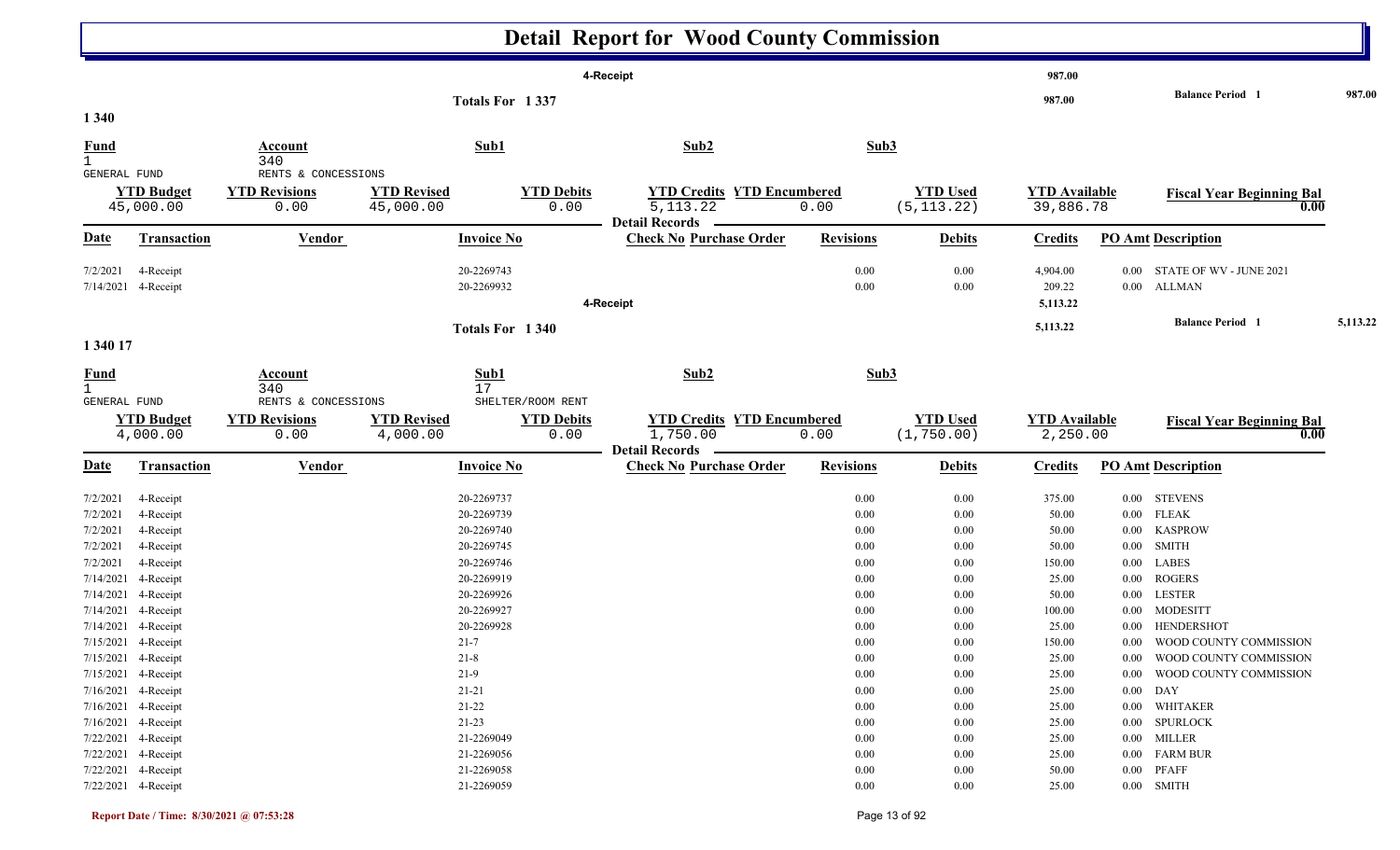|                                             |                                            |                                                    |                                 |                          |                           |                       | <b>Detail Report for Wood County Commission</b> |                  |                                 |                                   |              |                                    |      |           |
|---------------------------------------------|--------------------------------------------|----------------------------------------------------|---------------------------------|--------------------------|---------------------------|-----------------------|-------------------------------------------------|------------------|---------------------------------|-----------------------------------|--------------|------------------------------------|------|-----------|
|                                             | 7/22/2021 4-Receipt                        |                                                    |                                 | 21-2269060               |                           |                       |                                                 | 0.00             | 0.00                            | 25.00                             |              | 0.00 HEFNER                        |      |           |
|                                             | 7/22/2021 4-Receipt                        |                                                    |                                 | 21-2269062               |                           |                       |                                                 | 0.00             | 0.00                            | 25.00                             | 0.00         | <b>GUTHRIE</b>                     |      |           |
| 7/22/2021                                   | 4-Receipt                                  |                                                    |                                 | 21-2269063               |                           |                       |                                                 | 0.00             | 0.00                            | 25.00                             | 0.00         | <b>STEALEY</b>                     |      |           |
|                                             | 7/26/2021 4-Receipt                        |                                                    |                                 | 21-2269116               |                           |                       |                                                 | 0.00             | 0.00                            | 25.00                             | 0.00         | WELLS                              |      |           |
|                                             | 7/26/2021 4-Receipt                        |                                                    |                                 | 21-2269120               |                           |                       |                                                 | 0.00             | 0.00                            | 25.00                             | 0.00         | <b>JACKSON</b>                     |      |           |
|                                             | 7/26/2021 4-Receipt                        |                                                    |                                 | 21-2269121               |                           |                       |                                                 | 0.00             | 0.00                            | 25.00                             | 0.00         | POTC                               |      |           |
|                                             | 7/28/2021 4-Receipt<br>7/28/2021 4-Receipt |                                                    |                                 | 21-2269193<br>21-2269194 |                           |                       |                                                 | 0.00<br>0.00     | 0.00<br>0.00                    | 25.00<br>50.00                    | 0.00<br>0.00 | <b>STARCHER</b><br><b>REPUBLIC</b> |      |           |
|                                             | 7/28/2021 4-Receipt                        |                                                    |                                 | 21-2269195               |                           |                       |                                                 | 0.00             | 0.00                            | 125.00                            | 0.00         | PWCADC                             |      |           |
|                                             | 7/28/2021 4-Receipt                        |                                                    |                                 | 21-2269198               |                           |                       |                                                 | 0.00             | 0.00                            | 25.00                             | $0.00\,$     | <b>GIDEONS</b>                     |      |           |
|                                             | 7/29/2021 4-Receipt                        |                                                    |                                 | 21-2269215               |                           |                       |                                                 | 0.00             | 0.00                            | 25.00                             |              | 0.00 HAMPER                        |      |           |
| 7/29/2021                                   | 4-Receipt                                  |                                                    |                                 | 21-2269216               |                           |                       |                                                 | 0.00             | 0.00                            | 25.00                             | 0.00         | <b>SHELTON</b>                     |      |           |
|                                             | 7/29/2021 4-Receipt                        |                                                    |                                 | 21-2269217               |                           |                       |                                                 | 0.00             | 0.00                            | 50.00                             |              | $0.00$ FLINN                       |      |           |
|                                             |                                            |                                                    |                                 |                          |                           | 4-Receipt             |                                                 |                  |                                 | 1,750.00                          |              |                                    |      |           |
| 1 3 5 0                                     |                                            |                                                    |                                 | <b>Totals For 134017</b> |                           |                       |                                                 |                  |                                 | 1,750.00                          |              | <b>Balance Period</b> 1            |      | 1,750.00  |
|                                             |                                            |                                                    |                                 |                          |                           |                       |                                                 |                  |                                 |                                   |              |                                    |      |           |
| <b>Fund</b><br>$\mathbf{1}$                 |                                            | Account<br>350                                     |                                 | Sub1                     |                           |                       | Sub2                                            | Sub3             |                                 |                                   |              |                                    |      |           |
| GENERAL FUND                                |                                            | IRP FEES                                           |                                 |                          |                           |                       |                                                 |                  |                                 |                                   |              |                                    |      |           |
|                                             | <b>YTD Budget</b><br>45,000.00             | <b>YTD Revisions</b><br>0.00                       | <b>YTD Revised</b><br>45,000.00 |                          | <b>YTD Debits</b><br>0.00 | 19,244.54             | <b>YTD Credits YTD Encumbered</b>               | 0.00             | <b>YTD Used</b><br>(19, 244.54) | <b>YTD</b> Available<br>25,755.46 |              | <b>Fiscal Year Beginning Bal</b>   | 0.00 |           |
|                                             |                                            |                                                    |                                 |                          |                           | <b>Detail Records</b> |                                                 |                  |                                 |                                   |              |                                    |      |           |
| <u>Date</u>                                 | Transaction                                | <b>Vendor</b>                                      |                                 | <b>Invoice No</b>        |                           |                       | <b>Check No Purchase Order</b>                  | <b>Revisions</b> | <b>Debits</b>                   | <b>Credits</b>                    |              | <b>PO Amt Description</b>          |      |           |
|                                             | 7/31/2021 4-Receipt                        |                                                    |                                 | 072021                   |                           | 4-Receipt             |                                                 | 0.00             | 0.00                            | 19,244.54<br>19,244.54            |              | 0.00 July Collections              |      |           |
|                                             |                                            |                                                    |                                 | Totals For 1350          |                           |                       |                                                 |                  |                                 | 19,244.54                         |              | <b>Balance Period</b> 1            |      | 19,244.54 |
| 1361                                        |                                            |                                                    |                                 |                          |                           |                       |                                                 |                  |                                 |                                   |              |                                    |      |           |
| <b>Fund</b><br>$\mathbf{1}$<br>GENERAL FUND |                                            | <b>Account</b><br>361<br>FINES, FEES & COURT COSTS |                                 | Sub1                     |                           |                       | Sub2                                            | Sub3             |                                 |                                   |              |                                    |      |           |
|                                             | <b>YTD Budget</b><br>7,000.00              | <b>YTD Revisions</b><br>0.00                       | <b>YTD Revised</b><br>7,000.00  |                          | <b>YTD Debits</b><br>0.00 |                       | <b>YTD Credits YTD Encumbered</b><br>330.50     | 0.00             | <b>YTD Used</b><br>(330.50)     | <b>YTD Available</b><br>6,669.50  |              | <b>Fiscal Year Beginning Bal</b>   | 0.00 |           |
| <u>Date</u>                                 | <b>Transaction</b>                         | <b>Vendor</b>                                      |                                 | <b>Invoice No</b>        |                           | Detail Records —      | <b>Check No Purchase Order</b>                  | <b>Revisions</b> | <b>Debits</b>                   | <b>Credits</b>                    |              | <b>PO Amt Description</b>          |      |           |
| 7/8/2021                                    | 4-Receipt                                  |                                                    |                                 | 20-2269825               |                           |                       |                                                 | 0.00             | 0.00                            | 10.25                             |              | 0.00 MAGISTRATE                    |      |           |
| 7/8/2021                                    | 4-Receipt                                  |                                                    |                                 | 20-2269827               |                           |                       |                                                 | 0.00             | 0.00                            | 320.25                            |              | 0.00 MAGISTRATE                    |      |           |
|                                             |                                            |                                                    |                                 |                          |                           | 4-Receipt             |                                                 |                  |                                 | 330.50                            |              |                                    |      |           |
|                                             |                                            |                                                    |                                 |                          |                           |                       |                                                 |                  |                                 |                                   |              | <b>Balance Period</b> 1            |      | 330.50    |
|                                             |                                            |                                                    |                                 | Totals For 1361          |                           |                       |                                                 |                  |                                 | 330.50                            |              |                                    |      |           |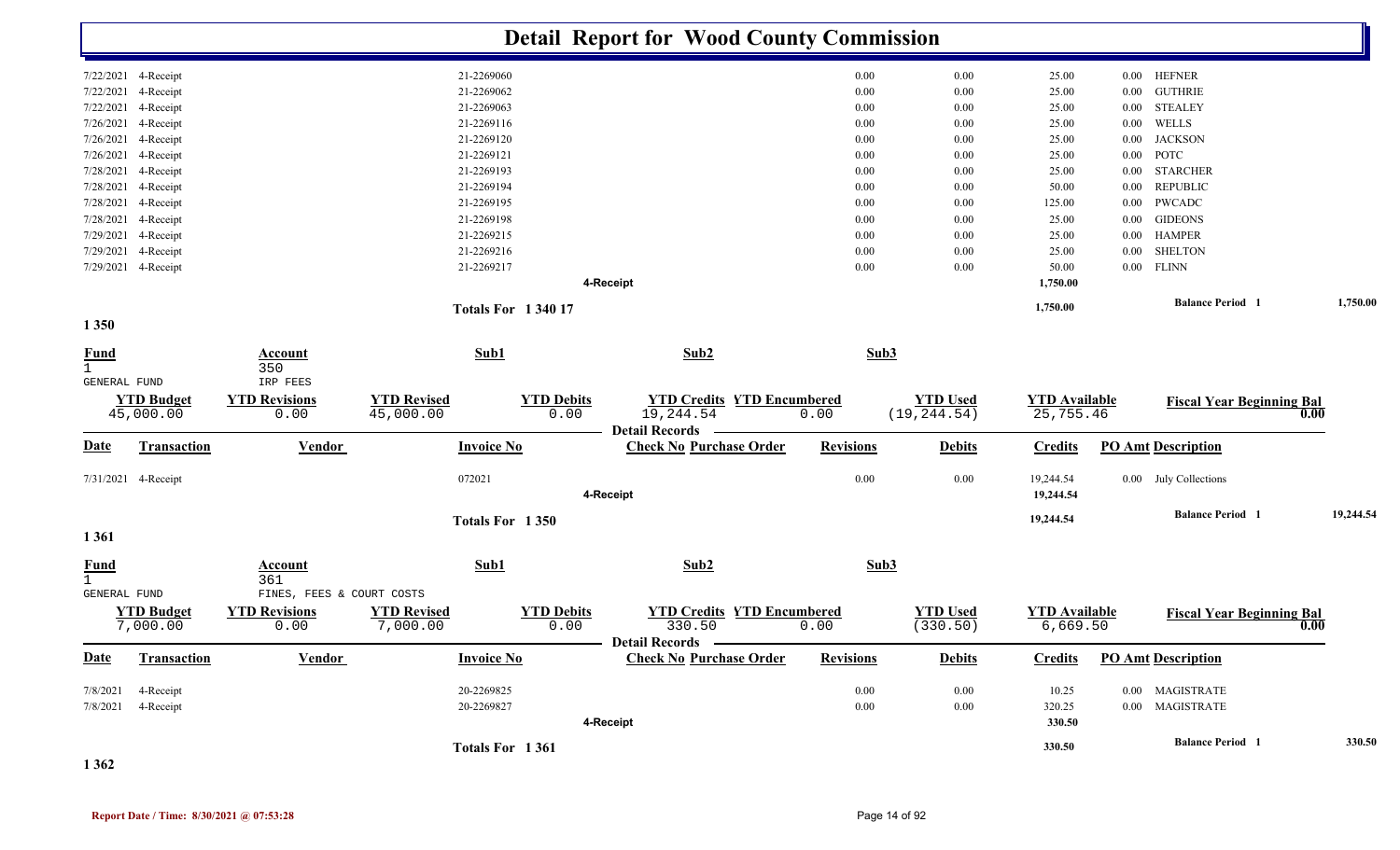| Fund<br>$\mathbf{1}$                                 | Account<br>362                                              | Sub1                             |                           | Sub2                            |                                           | Sub3                             |                                  |                                               |            |
|------------------------------------------------------|-------------------------------------------------------------|----------------------------------|---------------------------|---------------------------------|-------------------------------------------|----------------------------------|----------------------------------|-----------------------------------------------|------------|
| GENERAL FUND<br><b>YTD Budget</b><br>125,000.00      | REGIONAL JAIL REIMBURSEMENT<br><b>YTD Revisions</b><br>0.00 | <b>YTD Revised</b><br>125,000.00 | <b>YTD Debits</b><br>0.00 | 115,722.77<br>Detail Records -  | <b>YTD Credits YTD Encumbered</b><br>0.00 | <b>YTD Used</b><br>(115, 722.77) | <b>YTD Available</b><br>9,277.23 | <b>Fiscal Year Beginning Bal</b>              | 0.00       |
| <b>Transaction</b><br><b>Date</b>                    | Vendor                                                      | <b>Invoice No</b>                |                           | <b>Check No Purchase Order</b>  | <b>Revisions</b>                          | <b>Debits</b>                    | <b>Credits</b>                   | <b>PO Amt Description</b>                     |            |
| 7/31/2021 4-Receipt                                  |                                                             | 21-2269268                       |                           | 4-Receipt                       |                                           | 0.00<br>0.00                     | 115,722.77<br>115,722.77         | UNITED BANK - ACH JULY 2021<br>$0.00 -$       |            |
| 1 3 6 5                                              |                                                             | Totals For 1362                  |                           |                                 |                                           |                                  | 115,722.77                       | <b>Balance Period</b> 1                       | 115,722.77 |
| <b>Fund</b><br>$\mathbf{1}$                          | Account<br>365                                              | Sub1                             |                           | Sub2                            |                                           | Sub3                             |                                  |                                               |            |
| <b>GENERAL FUND</b><br><b>YTD Budget</b><br>9,000.00 | <b>INTEREST EARNED</b><br><b>YTD Revisions</b><br>0.00      | <b>YTD Revised</b><br>9,000.00   | <b>YTD Debits</b><br>0.00 | 332.94<br>Detail Records —      | <b>YTD Credits YTD Encumbered</b><br>0.00 | <b>YTD Used</b><br>(332.94)      | <b>YTD Available</b><br>8,667.06 | <b>Fiscal Year Beginning Bal</b>              | 0.00       |
| <b>Date</b><br>Transaction                           | Vendor                                                      | <b>Invoice No</b>                |                           | <b>Check No Purchase Order</b>  | <b>Revisions</b>                          | <b>Debits</b>                    | <b>Credits</b>                   | <b>PO Amt Description</b>                     |            |
| 7/31/2021<br>4-Receipt<br>7/31/2021 4-Receipt        |                                                             | 072021<br>21-2269336             |                           | 4-Receipt                       |                                           | 0.00<br>0.00<br>0.00<br>0.00     | 36.64<br>296.30<br>332.94        | 0.00 July Collections<br>0.00 United Interest |            |
| 1 3 6 6                                              |                                                             | Totals For 1365                  |                           |                                 |                                           |                                  | 332.94                           | <b>Balance Period 1</b>                       | 332.94     |
| <b>Fund</b><br>$\mathbf{1}$<br><b>GENERAL FUND</b>   | Account<br>366<br>MISC REVENUE                              | Sub1                             |                           | Sub2                            |                                           | Sub3                             |                                  |                                               |            |
| <b>YTD Budget</b><br>500.00                          | <b>YTD Revisions</b><br>0.00                                | <b>YTD Revised</b><br>500.00     | <b>YTD Debits</b><br>0.00 | 131.49<br><b>Detail Records</b> | <b>YTD Credits YTD Encumbered</b><br>0.00 | <b>YTD Used</b><br>(131.49)      | <b>YTD Available</b><br>368.51   | <b>Fiscal Year Beginning Bal</b>              | 0.00       |
| <b>Date</b><br><b>Transaction</b>                    | Vendor                                                      | <b>Invoice No</b>                |                           | <b>Check No Purchase Order</b>  | <b>Revisions</b>                          | <b>Debits</b>                    | <b>Credits</b>                   | <b>PO Amt Description</b>                     |            |
| 7/27/2021<br>4-Receipt<br>7/31/2021 4-Receipt        |                                                             | 21-2269160<br>072021             |                           | 4-Receipt                       |                                           | 0.00<br>0.00<br>0.00<br>0.00     | 128.00<br>3.49<br>131.49         | $0.00$ MAY - JUNE<br>0.00 July Collections    |            |
|                                                      |                                                             | Totals For 1366                  |                           |                                 |                                           |                                  | 131.49                           | <b>Balance Period</b> 1                       | 131.49     |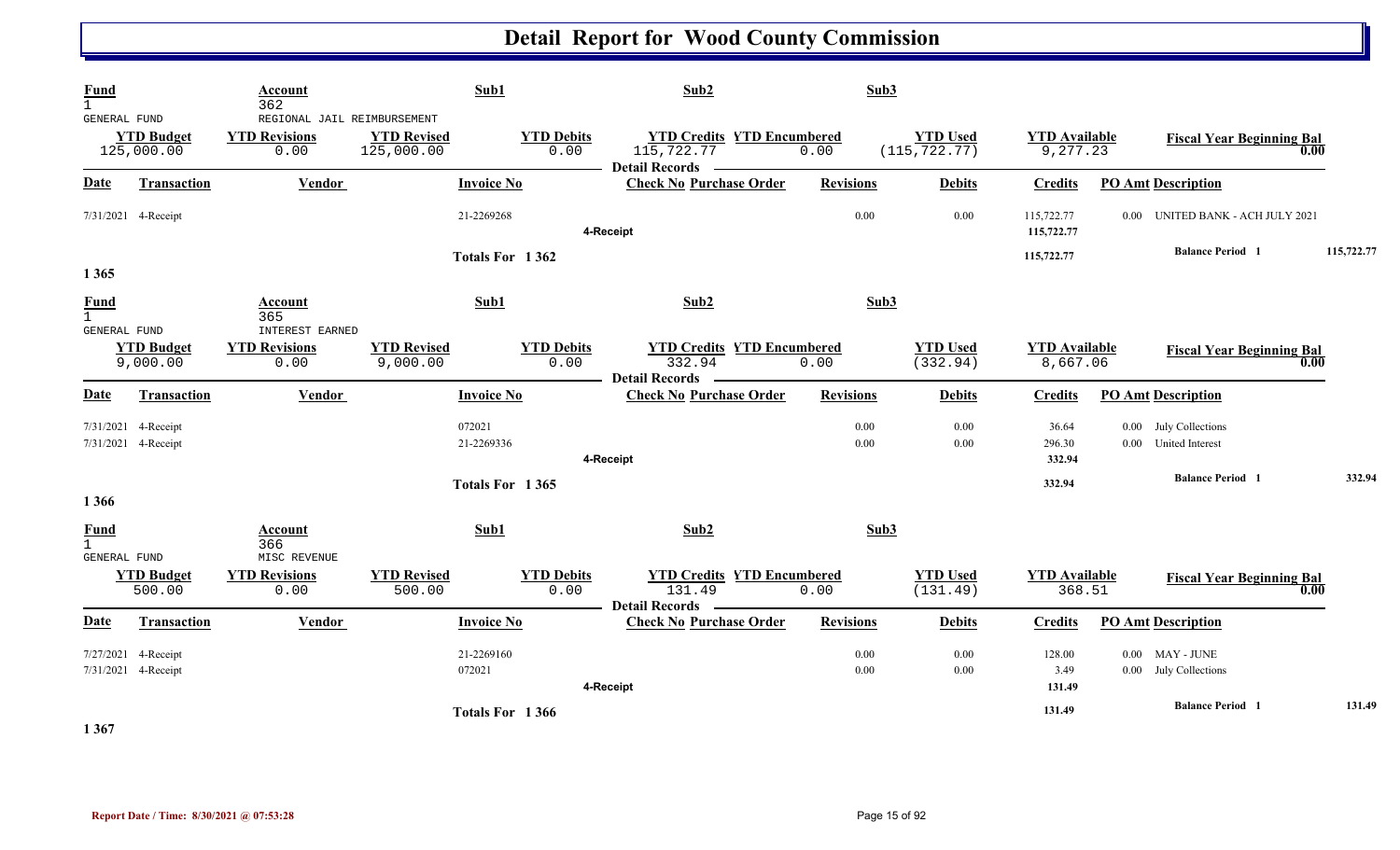| <b>Fund</b><br>$\mathbf{1}$<br>GENERAL FUND |                                | Account<br>367<br>SHERIFF'S COMMISSION        | Sub1                            |                           | Sub2                              |                                           | Sub3                           |                                     |                                                                                  |          |
|---------------------------------------------|--------------------------------|-----------------------------------------------|---------------------------------|---------------------------|-----------------------------------|-------------------------------------------|--------------------------------|-------------------------------------|----------------------------------------------------------------------------------|----------|
|                                             | <b>YTD Budget</b><br>11,952.00 | <b>YTD Revisions</b><br>0.00                  | <b>YTD Revised</b><br>11,952.00 | <b>YTD Debits</b><br>0.00 | 9,802.18<br><b>Detail Records</b> | <b>YTD Credits YTD Encumbered</b><br>0.00 | <b>YTD Used</b><br>(9,802.18)  | <b>YTD Available</b><br>2,149.82    | <b>Fiscal Year Beginning Bal</b>                                                 | 0.00     |
| Date                                        | <b>Transaction</b>             | Vendor                                        | <b>Invoice No</b>               |                           | <b>Check No Purchase Order</b>    | <b>Revisions</b>                          | <b>Debits</b>                  | <b>Credits</b>                      | <b>PO Amt Description</b>                                                        |          |
| 7/31/2021 4-Receipt                         | 7/30/2021 4-Receipt            |                                               | 21-2269240<br>072021            |                           | 4-Receipt                         | 0.00                                      | 0.00<br>0.00<br>0.00           | 15,000.00<br>(5,197.82)<br>9,802.18 | SHERIFF OF WOOD COUNTY<br>0.00 <sub>1</sub><br>0.00 July Collections             |          |
|                                             |                                |                                               | Totals For 1367                 |                           |                                   |                                           |                                | 9,802.18                            | <b>Balance Period</b> 1                                                          | 9,802.18 |
| 1 3 6 9                                     |                                |                                               |                                 |                           |                                   |                                           |                                |                                     |                                                                                  |          |
| <b>Fund</b><br>$\mathbf{1}$<br>GENERAL FUND |                                | Account<br>369<br>COMMISSIONS                 | Sub1                            |                           | Sub2                              |                                           | Sub3                           |                                     |                                                                                  |          |
|                                             | <b>YTD Budget</b><br>0.00      | <b>YTD Revisions</b><br>0.00                  | <b>YTD Revised</b><br>0.00      | <b>YTD Debits</b><br>0.00 | 14.10<br><b>Detail Records</b>    | <b>YTD Credits YTD Encumbered</b><br>0.00 | <b>YTD Used</b><br>(14.10)     | <b>YTD Available</b>                | <b>Fiscal Year Beginning Bal</b><br>(14.10)                                      | 0.00     |
| <b>Date</b>                                 | <b>Transaction</b>             | Vendor                                        | <b>Invoice No</b>               |                           | <b>Check No Purchase Order</b>    | <b>Revisions</b>                          | <b>Debits</b>                  | <b>Credits</b>                      | <b>PO Amt Description</b>                                                        |          |
| 7/8/2021                                    | 4-Receipt                      |                                               | 20-2269817                      |                           | 4-Receipt                         |                                           | 0.00<br>0.00                   | 14.10<br>14.10                      | 0.00 JUNE 2021                                                                   |          |
| 1 3 7 0                                     |                                |                                               | Totals For 1369                 |                           |                                   |                                           |                                | 14.10                               | <b>Balance Period 1</b>                                                          | 14.10    |
| <b>Fund</b><br>$\mathbf{1}$                 |                                | Account<br>370                                | Sub1                            |                           | Sub2                              |                                           | Sub3                           |                                     |                                                                                  |          |
| GENERAL FUND                                | <b>YTD Budget</b><br>30,000.00 | GAMING INCOME<br><b>YTD Revisions</b><br>0.00 | <b>YTD Revised</b><br>30,000.00 | <b>YTD Debits</b><br>0.00 | 3,396.82<br>Detail Records —      | <b>YTD Credits YTD Encumbered</b><br>0.00 | <b>YTD Used</b><br>(3, 396.82) | <b>YTD Available</b><br>26,603.18   | <b>Fiscal Year Beginning Bal</b>                                                 | 0.00     |
| Date                                        | Transaction                    | Vendor                                        | <b>Invoice No</b>               |                           | <b>Check No Purchase Order</b>    | <b>Revisions</b>                          | <b>Debits</b>                  | <b>Credits</b>                      | <b>PO Amt Description</b>                                                        |          |
| 7/31/2021 4-Receipt<br>7/31/2021 4-Receipt  |                                |                                               | 21-2269266<br>21-2269267        |                           | 4-Receipt                         | 0.00                                      | 0.00<br>0.00<br>0.00           | 94.18<br>3,302.64<br>3,396.82       | UNITED BANK - GREENBRIER<br>0.00<br><b>UNITED BANK - TABLE GAMES</b><br>$0.00\,$ |          |
|                                             |                                |                                               | Totals For 1370                 |                           |                                   |                                           |                                | 3,396.82                            | <b>Balance Period</b> 1                                                          | 3,396.82 |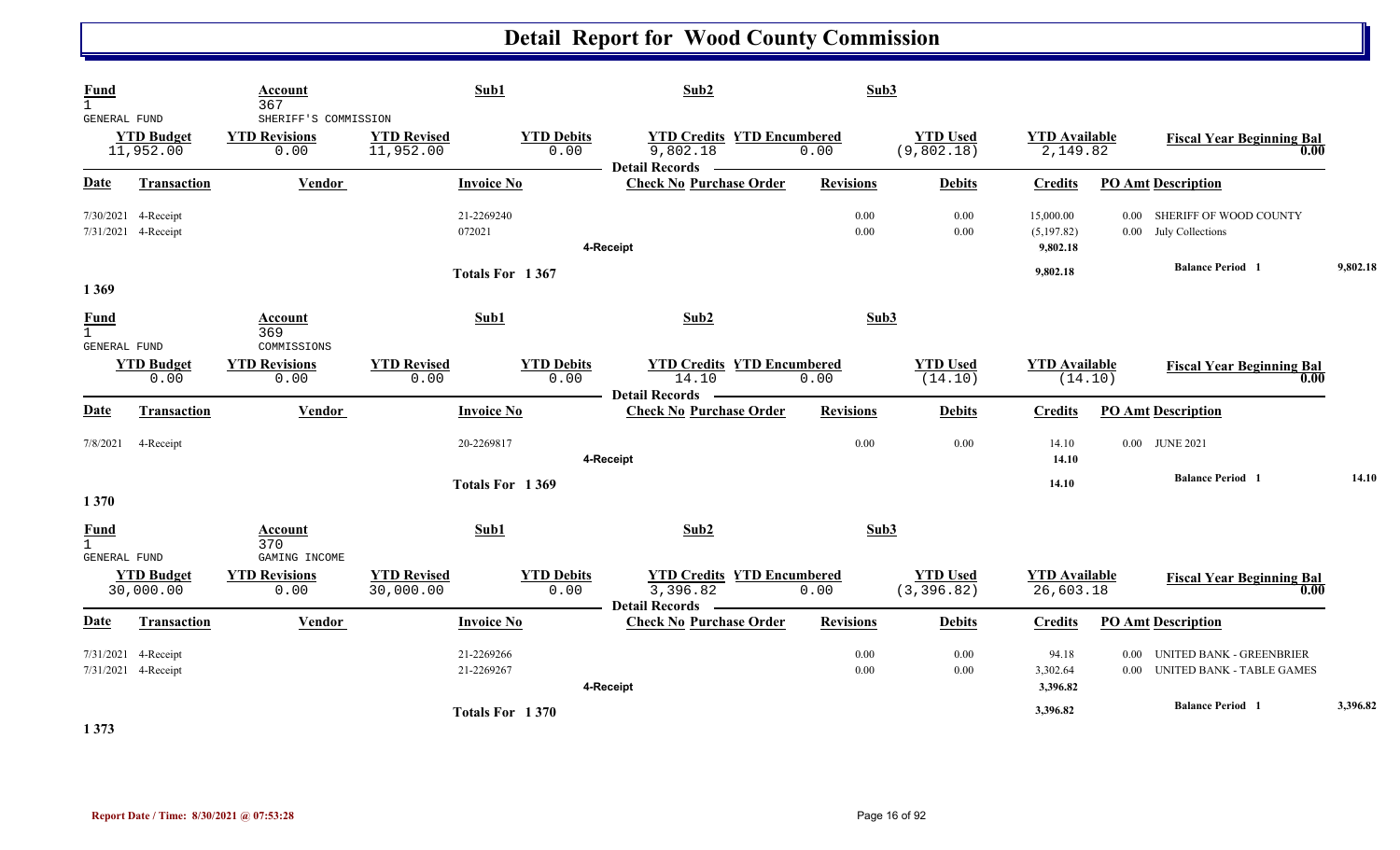| <b>Fund</b><br>$\mathbf{1}$<br>GENERAL FUND        |                                                                                                                                        | Account<br>373<br>VIDEO LOTTERY          |                                  | Sub1                                                                             | Sub2                                                                    |                                                                  | Sub3                                                                 |                                                   |                                                                                                                                                             |           |
|----------------------------------------------------|----------------------------------------------------------------------------------------------------------------------------------------|------------------------------------------|----------------------------------|----------------------------------------------------------------------------------|-------------------------------------------------------------------------|------------------------------------------------------------------|----------------------------------------------------------------------|---------------------------------------------------|-------------------------------------------------------------------------------------------------------------------------------------------------------------|-----------|
|                                                    | <b>YTD Budget</b><br>300,000.00                                                                                                        | <b>YTD Revisions</b><br>0.00             | <b>YTD Revised</b><br>300,000.00 | <b>YTD Debits</b><br>0.00                                                        | <b>YTD Credits YTD Encumbered</b><br>31,601.86<br><b>Detail Records</b> | 0.00                                                             | <b>YTD</b> Used<br>(31, 601.86)                                      | <b>YTD Available</b><br>268,398.14                | <b>Fiscal Year Beginning Bal</b><br>0.00                                                                                                                    |           |
| <u>Date</u>                                        | <b>Transaction</b>                                                                                                                     | <b>Vendor</b>                            |                                  | <b>Invoice No</b>                                                                | <b>Check No Purchase Order</b>                                          | <b>Revisions</b>                                                 | <b>Debits</b>                                                        | <b>Credits</b>                                    | <b>PO Amt Description</b>                                                                                                                                   |           |
|                                                    | 7/31/2021 4-Receipt                                                                                                                    |                                          |                                  | 21-2269271                                                                       | 4-Receipt                                                               | 0.00                                                             | 0.00                                                                 | 31,601.86<br>31,601.86                            | UNITED BANK - VIDEO LOTTERY<br>0.00                                                                                                                         |           |
| 1382                                               |                                                                                                                                        |                                          |                                  | Totals For 1373                                                                  |                                                                         |                                                                  |                                                                      | 31,601.86                                         | <b>Balance Period 1</b>                                                                                                                                     | 31,601.86 |
| <b>Fund</b><br>$\mathbf{1}$<br><b>GENERAL FUND</b> |                                                                                                                                        | Account<br>382<br>REFUNDS/REIMBURSEMENTS |                                  | Sub1                                                                             | Sub2                                                                    |                                                                  | Sub3                                                                 |                                                   |                                                                                                                                                             |           |
|                                                    | <b>YTD Budget</b><br>250,000.00                                                                                                        | <b>YTD Revisions</b><br>0.00             | <b>YTD Revised</b><br>250,000.00 | <b>YTD Debits</b><br>0.00                                                        | <b>YTD Credits YTD Encumbered</b><br>894.07<br><b>Detail Records</b>    | 0.00                                                             | <b>YTD Used</b><br>(894.07)                                          | <b>YTD Available</b><br>249,105.93                | <b>Fiscal Year Beginning Bal</b><br>0.00                                                                                                                    |           |
| <b>Date</b>                                        | <b>Transaction</b>                                                                                                                     | Vendor                                   |                                  | <b>Invoice No</b>                                                                | <b>Check No Purchase Order</b>                                          | <b>Revisions</b>                                                 | <b>Debits</b>                                                        | <b>Credits</b>                                    | <b>PO Amt Description</b>                                                                                                                                   |           |
| 7/14/2021<br>7/14/2021<br>7/22/2021                | 7/14/2021 4-Receipt<br>4-Receipt<br>4-Receipt<br>4-Receipt<br>7/28/2021 4-Receipt                                                      |                                          |                                  | 20-2269897<br>20-2269898<br>20-2269899<br>21-2269071<br>21-2269202               |                                                                         | 0.00<br>0.00<br>0.00<br>0.00<br>0.00                             | 0.00<br>0.00<br>0.00<br>0.00<br>0.00                                 | 12.78<br>31.35<br>259.34<br>531.40<br>59.20       | <b>FEDEX SERVICES</b><br>$0.00\,$<br>STATE OF WEST VIRGINIA<br>0.00<br><b>GAS USAGE</b><br>0.00<br><b>STATE OF WV</b><br>$0.00\,$<br><b>JOHNSON</b><br>0.00 |           |
|                                                    |                                                                                                                                        |                                          |                                  |                                                                                  | 4-Receipt                                                               |                                                                  |                                                                      | 894.07                                            |                                                                                                                                                             |           |
| 1383                                               |                                                                                                                                        |                                          |                                  | Totals For 1382                                                                  |                                                                         |                                                                  |                                                                      | 894.07                                            | <b>Balance Period 1</b>                                                                                                                                     | 894.07    |
| <b>Fund</b><br>$\mathbf{1}$<br><b>GENERAL FUND</b> |                                                                                                                                        | Account<br>383<br>PARKING                |                                  | Sub1                                                                             | Sub2                                                                    |                                                                  | Sub3                                                                 |                                                   |                                                                                                                                                             |           |
|                                                    | <b>YTD Budget</b><br>4,000.00                                                                                                          | <b>YTD Revisions</b><br>0.00             | <b>YTD Revised</b><br>4,000.00   | <b>YTD Debits</b><br>0.00                                                        | <b>YTD Credits YTD Encumbered</b><br>295.25<br><b>Detail Records</b>    | 0.00                                                             | <b>YTD Used</b><br>(295.25)                                          | <b>YTD Available</b><br>3,704.75                  | <b>Fiscal Year Beginning Bal</b><br>0.00                                                                                                                    |           |
| <b>Date</b>                                        | Transaction                                                                                                                            | Vendor                                   |                                  | <b>Invoice No</b>                                                                | <b>Check No Purchase Order</b>                                          | <b>Revisions</b>                                                 | <b>Debits</b>                                                        | <b>Credits</b>                                    | <b>PO Amt Description</b>                                                                                                                                   |           |
|                                                    | 7/14/2021 4-Receipt<br>7/14/2021 4-Receipt<br>7/14/2021 4-Receipt<br>7/14/2021 4-Receipt<br>7/22/2021 4-Receipt<br>7/22/2021 4-Receipt |                                          |                                  | 20-2269884<br>20-2269885<br>20-2269886<br>20-2269887<br>21-2269044<br>21-2269045 |                                                                         | 0.00<br>$0.00\,$<br>$0.00\,$<br>$0.00\,$<br>$0.00\,$<br>$0.00\,$ | $0.00\,$<br>$0.00\,$<br>$0.00\,$<br>$0.00\,$<br>$0.00\,$<br>$0.00\,$ | 23.75<br>26.50<br>41.75<br>14.25<br>8.75<br>31.25 | 0.00 07/07/2021<br>0.00 07/06/2021<br>$0.00$ $07/12/2021$<br>$0.00$ $07/13/2021$<br>$0.00$ $07/19/2021$<br>$0.00$ $07/20/2021$                              |           |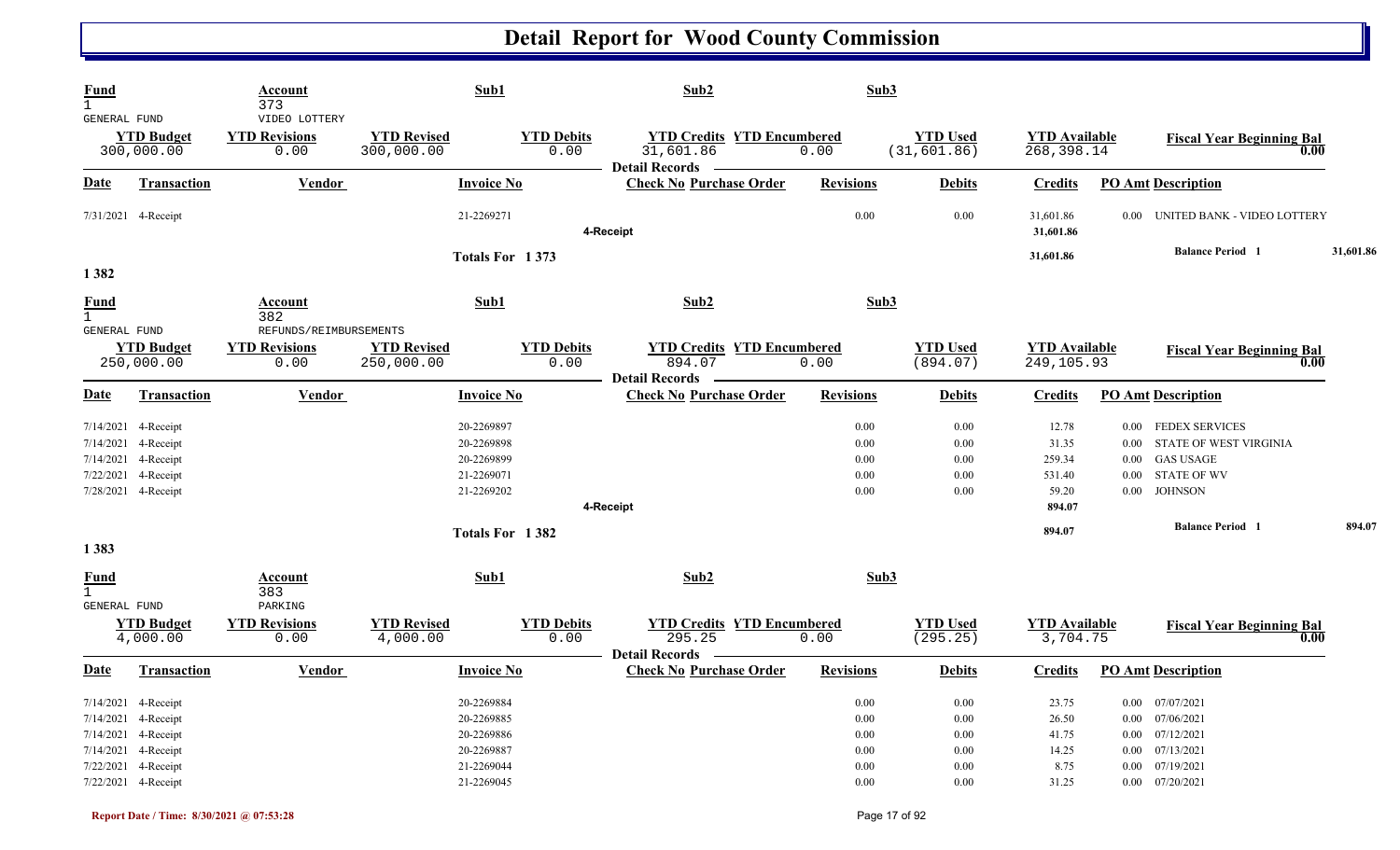|                              |                                   |                              |                                    |                           | <b>Detail Report for Wood County Commission</b>    |                  |                                  |                                      |          |                                                 |          |
|------------------------------|-----------------------------------|------------------------------|------------------------------------|---------------------------|----------------------------------------------------|------------------|----------------------------------|--------------------------------------|----------|-------------------------------------------------|----------|
|                              | 7/22/2021 4-Receipt               |                              | 21-2269046                         |                           |                                                    | 0.00             | 0.00                             | 18.00                                | $0.00\,$ | 07/21/2021                                      |          |
|                              | 7/28/2021 4-Receipt               |                              | 21-2269184                         |                           |                                                    | 0.00             | 0.00                             | 83.00                                | $0.00\,$ | 07/26/2021                                      |          |
| 7/28/2021                    | 4-Receipt                         |                              | 21-2269185                         |                           |                                                    | 0.00             | 0.00                             | 20.50                                | 0.00     | 07/27/2021                                      |          |
|                              | 7/29/2021 4-Receipt               |                              | 21-2269219                         |                           |                                                    | 0.00             | 0.00                             | 27.50                                | $0.00\,$ | <b>FAMILY CRISIS PARKING</b>                    |          |
|                              |                                   |                              |                                    |                           | 4-Receipt                                          |                  |                                  | 295.25                               |          |                                                 |          |
|                              |                                   |                              |                                    | Totals For 1383           |                                                    |                  |                                  | 295.25                               |          | <b>Balance Period</b> 1                         | 295.25   |
| 1 3 8 3 1 6                  |                                   |                              |                                    |                           |                                                    |                  |                                  |                                      |          |                                                 |          |
| $\frac{Fund}{1}$             |                                   | Account<br>383               | 16                                 | Sub1                      | Sub2                                               | Sub3             |                                  |                                      |          |                                                 |          |
| GENERAL FUND                 |                                   | PARKING                      | <b>RENT</b>                        |                           |                                                    |                  |                                  |                                      |          |                                                 |          |
|                              | <b>YTD Budget</b><br>20,000.00    | <b>YTD Revisions</b><br>0.00 | <b>YTD Revised</b><br>20,000.00    | <b>YTD Debits</b><br>0.00 | <b>YTD Credits YTD Encumbered</b><br>1,100.00      | 0.00             | <b>YTD Used</b><br>(1, 100.00)   | <b>YTD Available</b><br>18,900.00    |          | <b>Fiscal Year Beginning Bal</b><br>0.00        |          |
|                              |                                   |                              |                                    |                           | <b>Detail Records</b>                              |                  |                                  |                                      |          |                                                 |          |
| <b>Date</b>                  | <b>Transaction</b>                | <b>Vendor</b>                |                                    | <b>Invoice No</b>         | <b>Check No Purchase Order</b>                     | <b>Revisions</b> | <b>Debits</b>                    | <b>Credits</b>                       |          | <b>PO Amt Description</b>                       |          |
| 7/2/2021                     | 4-Receipt                         |                              | 20-2269738                         |                           |                                                    | 0.00             | 0.00                             | 50.00                                | $0.00\,$ | <b>GUMM</b>                                     |          |
| 7/2/2021                     | 4-Receipt                         |                              | 20-2269747                         |                           |                                                    | 0.00             | 0.00                             | 50.00                                | $0.00\,$ | <b>SMITH</b>                                    |          |
| 7/2/2021                     | 4-Receipt                         |                              | 20-2269748                         |                           |                                                    | 0.00             | 0.00                             | 50.00                                | 0.00     | <b>RIFFLE</b>                                   |          |
| 7/2/2021                     | 4-Receipt                         |                              | 20-2269749                         |                           |                                                    | 0.00             | 0.00                             | 50.00                                | 0.00     | OBLINGER                                        |          |
| 7/2/2021                     | 4-Receipt                         |                              | 20-2269750                         |                           |                                                    | 0.00             | 0.00                             | 50.00                                | 0.00     | OBLINGER                                        |          |
| 7/2/2021                     | 4-Receipt                         |                              | 20-2269751                         |                           |                                                    | 0.00             | 0.00                             | 100.00                               | $0.00\,$ | PITCHFORD                                       |          |
| 7/2/2021                     | 4-Receipt                         |                              | 20-2269752                         |                           |                                                    | 0.00             | 0.00                             | 50.00                                | $0.00\,$ | <b>DIXON</b>                                    |          |
| 7/14/2021                    | 4-Receipt                         |                              | 20-2269912                         |                           |                                                    | 0.00             | 0.00                             | 50.00                                | $0.00\,$ | <b>SMITH</b>                                    |          |
| 7/14/2021                    | 4-Receipt                         |                              | 20-2269913                         |                           |                                                    | 0.00             | 0.00                             | 50.00                                | $0.00\,$ | <b>RIFFLE</b>                                   |          |
|                              | 7/14/2021 4-Receipt               |                              | 20-2269916                         |                           |                                                    | 0.00             | 0.00                             | 300.00                               | $0.00\,$ | <b>ADKINS</b>                                   |          |
|                              | 7/14/2021 4-Receipt               |                              | 20-2269917                         |                           |                                                    | 0.00             | 0.00                             | 50.00                                | $0.00\,$ | WISE                                            |          |
| 7/14/2021                    | 4-Receipt                         |                              | 20-2269918                         |                           |                                                    | 0.00             | 0.00                             | 50.00                                | $0.00\,$ | SARGENT                                         |          |
| 7/14/2021                    | 4-Receipt                         |                              | 20-2269925                         |                           |                                                    | 0.00             | 0.00                             | 50.00                                |          | $0.00$ FULL                                     |          |
| 7/22/2021                    | 4-Receipt                         |                              | 21-2269051                         |                           |                                                    | 0.00             | 0.00                             | 50.00                                | $0.00\,$ | LALLEMONT                                       |          |
| 7/22/2021                    | 4-Receipt                         |                              | 21-2269064                         |                           |                                                    | 0.00             | 0.00                             | 50.00                                | $0.00\,$ | <b>MCDANIELS</b>                                |          |
|                              | 7/29/2021 4-Receipt               |                              | 21-2269218                         |                           | 4-Receipt                                          | 0.00             | 0.00                             | 50.00<br>1,100.00                    | $0.00\,$ | OBLINGER                                        |          |
|                              |                                   |                              |                                    | <b>Totals For 138316</b>  |                                                    |                  |                                  | 1,100.00                             |          | <b>Balance Period</b> 1                         | 1,100.00 |
| 1 397 712                    |                                   |                              |                                    |                           |                                                    |                  |                                  |                                      |          |                                                 |          |
| <b>Fund</b>                  |                                   | Account                      |                                    | Sub1                      | Sub2                                               | Sub3             |                                  |                                      |          |                                                 |          |
| $\mathbf{1}$<br>GENERAL FUND |                                   | 397<br>PAYROLL REIM          | 712                                | $E-911$                   |                                                    |                  |                                  |                                      |          |                                                 |          |
|                              | <b>YTD Budget</b><br>2,016,047.00 | <b>YTD Revisions</b><br>0.00 | <b>YTD Revised</b><br>2,016,047.00 | <b>YTD Debits</b><br>0.00 | <b>YTD Credits YTD Encumbered</b><br>168,729.97    | 0.00             | <b>YTD Used</b><br>(168, 729.97) | <b>YTD Available</b><br>1,847,317.03 |          | <b>Fiscal Year Beginning Bal</b><br>$\bf{0.00}$ |          |
| <u>Date</u>                  | <b>Transaction</b>                | <b>Vendor</b>                |                                    | <b>Invoice No</b>         | Detail Records –<br><b>Check No Purchase Order</b> | <b>Revisions</b> | <b>Debits</b>                    | <b>Credits</b>                       |          | <b>PO Amt Description</b>                       |          |
|                              |                                   |                              |                                    |                           |                                                    |                  |                                  |                                      |          |                                                 |          |
| 7/8/2021                     | 4-Receipt                         |                              | 20-2269815                         |                           |                                                    | $0.00\,$         | 0.00                             | 168,729.97                           |          | 0.00 E911 - JUNE 2021                           |          |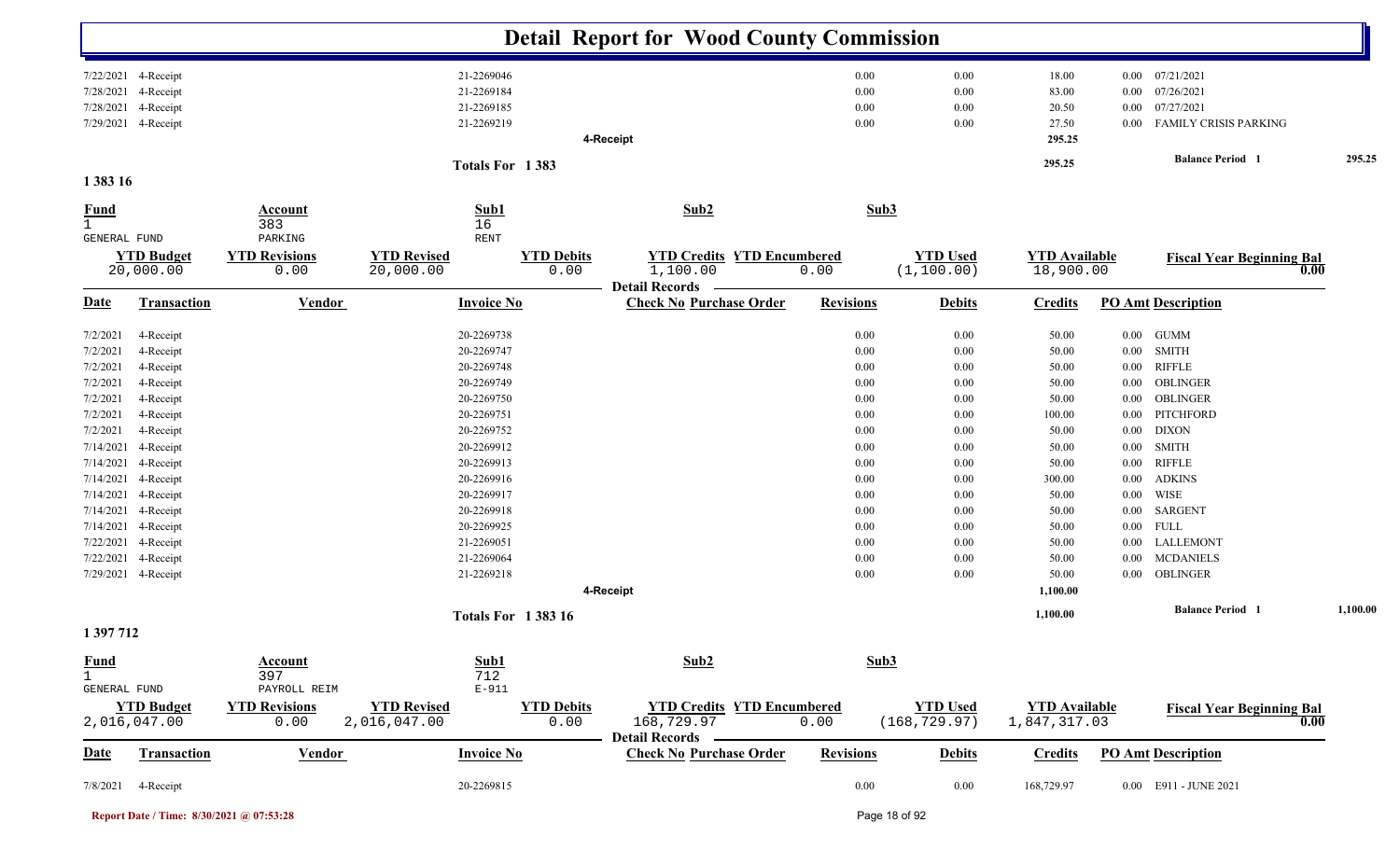|                                              |                                                                                                                                        |                                                                                                                      |                                        |                                                                                                                | <b>Detail Report for Wood County Commission</b>                               |                                                  |                                                                      |                                                  |                                  |                                                                                                                                     |            |
|----------------------------------------------|----------------------------------------------------------------------------------------------------------------------------------------|----------------------------------------------------------------------------------------------------------------------|----------------------------------------|----------------------------------------------------------------------------------------------------------------|-------------------------------------------------------------------------------|--------------------------------------------------|----------------------------------------------------------------------|--------------------------------------------------|----------------------------------|-------------------------------------------------------------------------------------------------------------------------------------|------------|
| 1 397 731                                    |                                                                                                                                        |                                                                                                                      |                                        | <b>Totals For 1397712</b>                                                                                      | 4-Receipt                                                                     |                                                  |                                                                      | 168,729.97<br>168,729.97                         |                                  | <b>Balance Period</b> 1                                                                                                             | 168,729.97 |
| $\frac{Fund}{1}$                             |                                                                                                                                        | Account<br>397                                                                                                       |                                        | Sub1<br>731                                                                                                    | Sub2                                                                          | Sub3                                             |                                                                      |                                                  |                                  |                                                                                                                                     |            |
| <b>GENERAL FUND</b>                          | <b>YTD Budget</b><br>899,174.00                                                                                                        | PAYROLL REIM<br><b>YTD Revisions</b><br>0.00                                                                         | <b>YTD Revised</b><br>899,174.00       | COMMUNITY CORRECTIONS<br><b>YTD Debits</b><br>0.00                                                             | <b>YTD Credits YTD Encumbered</b><br>3,512.62<br><b>Detail Records</b>        | 0.00                                             | <b>YTD Used</b><br>(3, 512.62)                                       | <b>YTD</b> Available<br>895,661.38               |                                  | <b>Fiscal Year Beginning Bal</b><br>0.00                                                                                            |            |
| <u>Date</u>                                  | <b>Transaction</b>                                                                                                                     | <b>Vendor</b>                                                                                                        |                                        | <b>Invoice No</b>                                                                                              | <b>Check No Purchase Order</b>                                                | <b>Revisions</b>                                 | <b>Debits</b>                                                        | <b>Credits</b>                                   |                                  | <b>PO Amt Description</b>                                                                                                           |            |
| 7/14/2021                                    | 4-Receipt<br>7/19/2021 4-Receipt                                                                                                       |                                                                                                                      | 20-2269930<br>21-2268987               |                                                                                                                | 4-Receipt                                                                     | 0.00<br>0.00                                     | 0.00<br>0.00                                                         | 78.62<br>3,434.00<br>3,512.62                    | $0.00\,$                         | WV DRUG TESTING LABORATORIES INC<br>0.00 WV DRUG TESTING LABORATORIES INC                                                           |            |
| 1399                                         |                                                                                                                                        |                                                                                                                      |                                        | <b>Totals For 1397731</b>                                                                                      |                                                                               |                                                  |                                                                      | 3,512.62                                         |                                  | <b>Balance Period</b> 1                                                                                                             | 3,512.62   |
| $rac{\text{Fund}}{1}$<br><b>GENERAL FUND</b> |                                                                                                                                        | Account<br>399<br>TRANSFERS ASSESSOR'S VALUATION                                                                     |                                        | Sub1                                                                                                           | Sub2                                                                          | Sub3                                             |                                                                      |                                                  |                                  |                                                                                                                                     |            |
|                                              | <b>YTD Budget</b><br>757,150.00                                                                                                        | <b>YTD Revisions</b><br>0.00                                                                                         | <b>YTD Revised</b><br>757,150.00       | <b>YTD Debits</b><br>0.00                                                                                      | <b>YTD Credits YTD Encumbered</b><br>62,642.93<br><b>Detail Records</b>       | 0.00                                             | <b>YTD Used</b><br>(62, 642.93)                                      | <b>YTD</b> Available<br>694,507.07               |                                  | <b>Fiscal Year Beginning Bal</b><br>0.00                                                                                            |            |
| <u>Date</u>                                  | <b>Transaction</b>                                                                                                                     | <b>Vendor</b>                                                                                                        |                                        | <b>Invoice No</b>                                                                                              | <b>Check No Purchase Order</b>                                                | <b>Revisions</b>                                 | <b>Debits</b>                                                        | <b>Credits</b>                                   |                                  | <b>PO Amt Description</b>                                                                                                           |            |
| 7/8/2021                                     | 4-Receipt                                                                                                                              |                                                                                                                      | 20-2269816                             |                                                                                                                | 4-Receipt                                                                     | 0.00                                             | 0.00                                                                 | 62,642.93<br>62,642.93                           |                                  | 0.00 JUNE 2021                                                                                                                      |            |
|                                              |                                                                                                                                        |                                                                                                                      |                                        | Totals For 1399                                                                                                |                                                                               |                                                  |                                                                      | 62,642.93                                        |                                  | <b>Balance Period</b> 1                                                                                                             | 62,642.93  |
| 1 401 10 101<br><u>Fund</u><br>GENERAL FUND  | <b>YTD Budget</b><br>124,185.00                                                                                                        | <b>Account</b><br>401<br>COUNTY COMMISSION<br><b>YTD Revisions</b><br>0.00                                           | 10<br><b>YTD Revised</b><br>124,185.00 | Sub1<br>PERSONAL SERVICES<br><b>YTD Debits</b><br>10,348.74                                                    | Sub2<br>101<br>ELECTED OFFICIALS<br><b>YTD Credits YTD Encumbered</b><br>0.00 | Sub3<br>0.00                                     | <b>YTD Used</b><br>(10, 348.74)                                      | <b>YTD</b> Available<br>113,836.26               |                                  | <b>Fiscal Year Beginning Bal</b><br>0.00                                                                                            |            |
| <u>Date</u>                                  | <b>Transaction</b>                                                                                                                     | <b>Vendor</b>                                                                                                        |                                        | <b>Invoice No</b>                                                                                              | Detail Records -<br><b>Check No Purchase Order</b>                            | <b>Revisions</b>                                 | <b>Debits</b>                                                        | <b>Credits</b>                                   |                                  | <b>PO Amt Description</b>                                                                                                           |            |
|                                              | 7/15/2021 2-Invoice<br>7/15/2021 2-Invoice<br>7/15/2021 2-Invoice<br>7/30/2021 2-Invoice<br>7/30/2021 2-Invoice<br>7/30/2021 2-Invoice | COLOMBO JAMES E.<br>COUCH DAVID BLAIR<br>TEBAY ROBERT K.<br>COLOMBO JAMES E.<br>COUCH DAVID BLAIR<br>TEBAY ROBERT K. |                                        | 10-00273001-REG<br>10-00100016-REG<br>10-00273009-REG<br>10-00273221-REG<br>10-00100019-REG<br>10-00273229-REG | 273001<br>100016<br>273009<br>273221<br>100019<br>273229                      | 0.00<br>0.00<br>0.00<br>0.00<br>0.00<br>$0.00\,$ | 1,724.79<br>1,724.79<br>1,724.79<br>1,724.79<br>1,724.79<br>1,724.79 | 0.00<br>0.00<br>0.00<br>0.00<br>0.00<br>$0.00\,$ | $0.00\,$<br>$0.00\,$<br>$0.00\,$ | 0.00 COLOMBO JAMES E.<br>0.00 COUCH DAVID BLAIR<br>TEBAY ROBERT K.<br>COLOMBO JAMES E.<br>COUCH DAVID BLAIR<br>0.00 TEBAY ROBERT K. |            |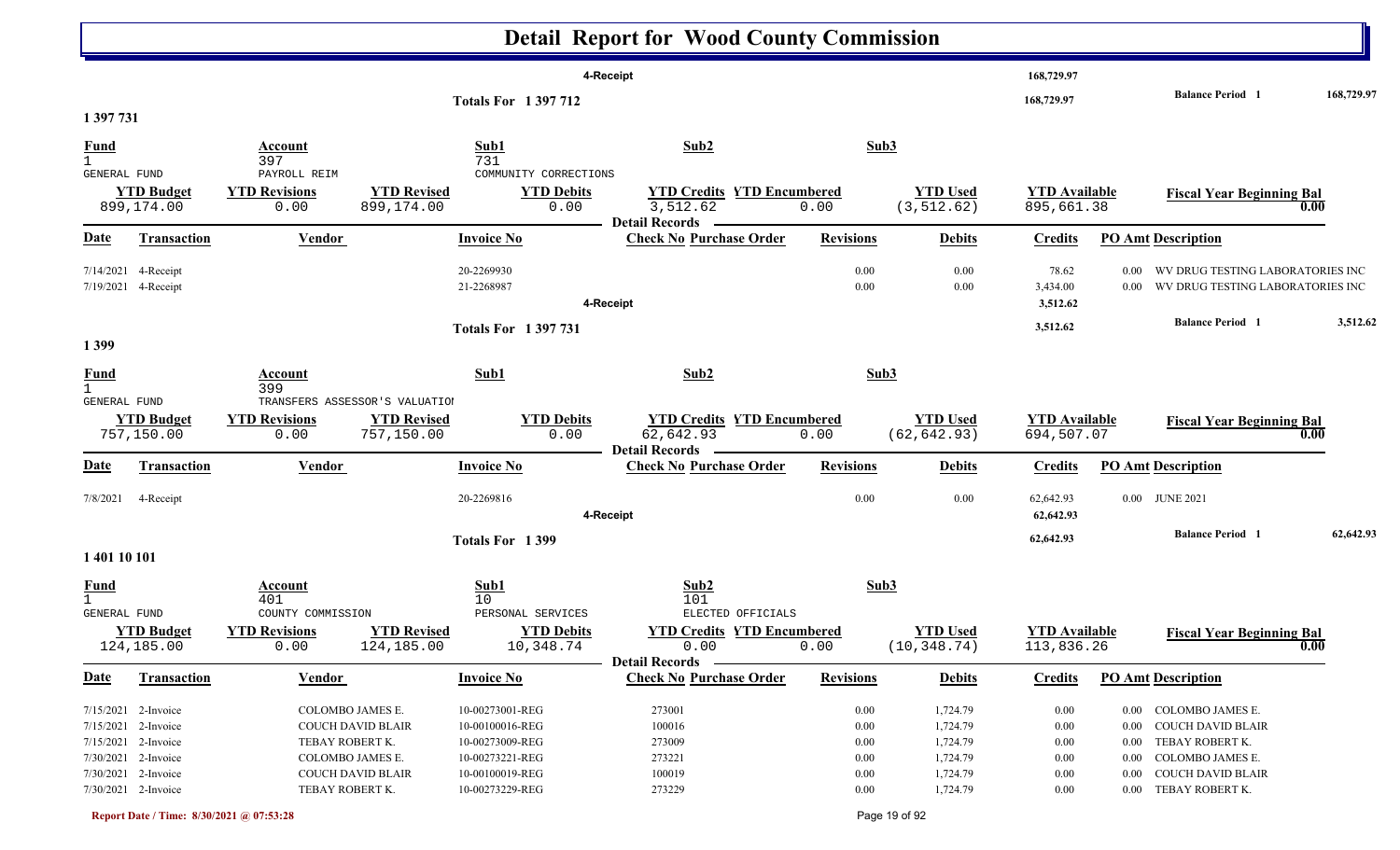|                                                    |                                 |                                                                  |                                 | <b>Detail Report for Wood County Commission</b>                    |                  |                                 |                                     |          |                                          |           |
|----------------------------------------------------|---------------------------------|------------------------------------------------------------------|---------------------------------|--------------------------------------------------------------------|------------------|---------------------------------|-------------------------------------|----------|------------------------------------------|-----------|
|                                                    |                                 |                                                                  |                                 | 2-Invoice                                                          |                  | 10,348.74                       |                                     |          |                                          |           |
|                                                    |                                 |                                                                  | <b>Totals For 140110101</b>     |                                                                    |                  | 10,348.74                       |                                     |          | <b>Balance Period 1</b>                  | 10,348.74 |
| 1 401 10 103                                       |                                 |                                                                  |                                 |                                                                    |                  |                                 |                                     |          |                                          |           |
| <u>Fund</u><br>$\mathbf{1}$                        |                                 | Account<br>401                                                   | Sub1<br>10                      | Sub2<br>103                                                        | Sub3             |                                 |                                     |          |                                          |           |
| GENERAL FUND                                       |                                 | COUNTY COMMISSION                                                | PERSONAL SERVICES               | SALARIES-DEPUTIES                                                  |                  |                                 |                                     |          |                                          |           |
|                                                    | <b>YTD Budget</b><br>390,730.00 | <b>YTD Revised</b><br><b>YTD Revisions</b><br>0.00<br>390,730.00 | <b>YTD Debits</b><br>28,396.62  | <b>YTD Credits YTD Encumbered</b><br>0.00                          | 0.00             | <b>YTD Used</b><br>(28, 396.62) | <b>YTD</b> Available<br>362, 333.38 |          | <b>Fiscal Year Beginning Bal</b><br>0.00 |           |
|                                                    |                                 |                                                                  |                                 | <b>Detail Records</b>                                              |                  |                                 |                                     |          |                                          |           |
| <u>Date</u>                                        | <b>Transaction</b>              | <b>Vendor</b>                                                    | <b>Invoice No</b>               | <b>Check No Purchase Order</b>                                     | <b>Revisions</b> | <b>Debits</b>                   | <b>Credits</b>                      |          | <b>PO Amt Description</b>                |           |
|                                                    | 7/15/2021 2-Invoice             | <b>BRUST PAMELA J.</b>                                           | 10-00273000-REG                 | 273000                                                             | 0.00             | 1,509.38                        | 0.00                                | $0.00\,$ | BRUST PAMELA J.                          |           |
| 7/15/2021                                          | 2-Invoice                       | DENNIS AMANDA JO                                                 | 10-00273002-REG                 | 273002                                                             | 0.00             | 1,521.19                        | 0.00                                | $0.00\,$ | <b>DENNIS AMANDA JO</b>                  |           |
| 7/15/2021                                          | 2-Invoice                       | <b>GRAHAM ANGELA M.</b>                                          | 10-00273003-REG                 | 273003                                                             | 0.00             | 1,859.38                        | 0.00                                | $0.00\,$ | <b>GRAHAM ANGELA M.</b>                  |           |
| 7/15/2021                                          | 2-Invoice                       | HUPP MICHAEL GALE                                                | 10-00273004-REG                 | 273004                                                             | 0.00             | 396.00                          | 0.00                                | $0.00\,$ | HUPP MICHAEL GALE                        |           |
| 7/15/2021                                          | 2-Invoice                       | JACKSON DARRELL V                                                | 10-00273005-REG                 | 273005                                                             | 0.00             | 1,458.34                        | 0.00                                | $0.00\,$ | JACKSON DARRELL V                        |           |
| 7/15/2021                                          | 2-Invoice                       | <b>ROBINSON SARAH JANE</b>                                       | 10-00273007-REG                 | 273007                                                             | 0.00             | 1,596.88                        | 0.00                                | $0.00\,$ | <b>ROBINSON SARAH JANE</b>               |           |
| 7/15/2021                                          | 2-Invoice                       | SEUFER MARTIN A.                                                 | 10-00273008-REG                 | 273008                                                             | 0.00             | 3,434.38                        | $0.00\,$                            | 0.00     | SEUFER MARTIN A.                         |           |
|                                                    | 7/15/2021 2-Invoice             | WHITTAKER CHRISTOPHER I                                          | 10-00273010-REG                 | 273010                                                             | 0.00             | 2,406.26                        | 0.00                                | 0.00     | WHITTAKER CHRISTOPHER H.                 |           |
| 7/30/2021                                          | 2-Invoice                       | <b>BRUST PAMELA J.</b>                                           | 10-00273220-REG                 | 273220                                                             | 0.00             | 1,509.38                        | 0.00                                | $0.00\,$ | <b>BRUST PAMELA J.</b>                   |           |
| 7/30/2021                                          | 2-Invoice                       | DENNIS AMANDA JO                                                 | 10-00273222-REG                 | 273222                                                             | 0.00             | 1,521.19                        | 0.00                                | 0.00     | <b>DENNIS AMANDA JO</b>                  |           |
|                                                    | 7/30/2021 2-Invoice             | GRAHAM ANGELA M.                                                 | 10-00273223-REG                 | 273223                                                             | 0.00             | 1,859.38                        | 0.00                                | $0.00\,$ | <b>GRAHAM ANGELA M.</b>                  |           |
|                                                    | 7/30/2021 2-Invoice             | HUPP MICHAEL GALE                                                | 10-00273224-REG                 | 273224                                                             | 0.00             | 429.00                          | $0.00\,$                            | $0.00\,$ | HUPP MICHAEL GALE                        |           |
| 7/30/2021                                          | 2-Invoice                       | JACKSON DARRELL V                                                | 10-00273225-REG                 | 273225                                                             | 0.00             | 1,458.34                        | 0.00                                | 0.00     | JACKSON DARRELL V                        |           |
|                                                    | 7/30/2021 2-Invoice             | <b>ROBINSON SARAH JANE</b>                                       | 10-00273227-REG                 | 273227                                                             | 0.00             | 1,596.88                        | 0.00                                | $0.00\,$ | <b>ROBINSON SARAH JANE</b>               |           |
|                                                    | 7/30/2021 2-Invoice             | SEUFER MARTIN A.                                                 | 10-00273228-REG                 | 273228                                                             | 0.00             | 3,434.38                        | 0.00                                | $0.00\,$ | SEUFER MARTIN A.                         |           |
|                                                    | 7/30/2021 2-Invoice             | WHITTAKER CHRISTOPHER I 10-00273230-REG                          |                                 | 273230                                                             | 0.00             | 2,406.26                        | 0.00                                | 0.00     | WHITTAKER CHRISTOPHER H.                 |           |
|                                                    |                                 |                                                                  |                                 | 2-Invoice                                                          |                  | 28,396.62                       |                                     |          |                                          |           |
|                                                    |                                 |                                                                  | <b>Totals For 140110103</b>     |                                                                    |                  | 28,396.62                       |                                     |          | <b>Balance Period 1</b>                  | 28.396.62 |
| 1 401 10 104                                       |                                 |                                                                  |                                 |                                                                    |                  |                                 |                                     |          |                                          |           |
| <b>Fund</b><br>$\mathbf{1}$<br><b>GENERAL FUND</b> |                                 | Account<br>401<br>COUNTY COMMISSION                              | Sub1<br>10<br>PERSONAL SERVICES | Sub2<br>104<br>SOCIAL SECURITY                                     | Sub3             |                                 |                                     |          |                                          |           |
|                                                    | <b>YTD Budget</b><br>39,391.00  | <b>YTD Revisions</b><br><b>YTD Revised</b><br>0.00<br>39,391.00  | <b>YTD Debits</b><br>2,930.94   | <b>YTD Credits YTD Encumbered</b><br>0.00<br><b>Detail Records</b> | 0.00             | <b>YTD Used</b><br>(2, 930.94)  | <b>YTD</b> Available<br>36,460.06   |          | <b>Fiscal Year Beginning Bal</b><br>0.00 |           |
| <u>Date</u>                                        | <b>Transaction</b>              | Vendor                                                           | <b>Invoice No</b>               | <b>Check No Purchase Order</b>                                     | <b>Revisions</b> | <b>Debits</b>                   | Credits                             |          | <b>PO Amt Description</b>                |           |
|                                                    | 7/15/2021 2-Invoice             | DEPARTMENT OF TREASURY 20210715-00                               |                                 | 3662                                                               | 0.00             | 1,178.15                        | 0.00                                |          | $0.00$ FICA                              |           |

2-Invoice 20210715-00 0.00 DEPARTMENT OF TREASUR Y 3662 275.53 0.00 0.00 MED

2-Invoice 20210730-00 0.00 DEPARTMENT OF TREASUR Y 3672 1,197.25 0.00 0.00 FICA

2-Invoice 20210730-00 0.00 DEPARTMENT OF TREASUR Y 3672 280.01 0.00 0.00 MED

**2-Invoice**

7/15/2021 2-Invoice

7/30/2021 2-Invoice

7/30/2021 2-Invoice

**2,930.94**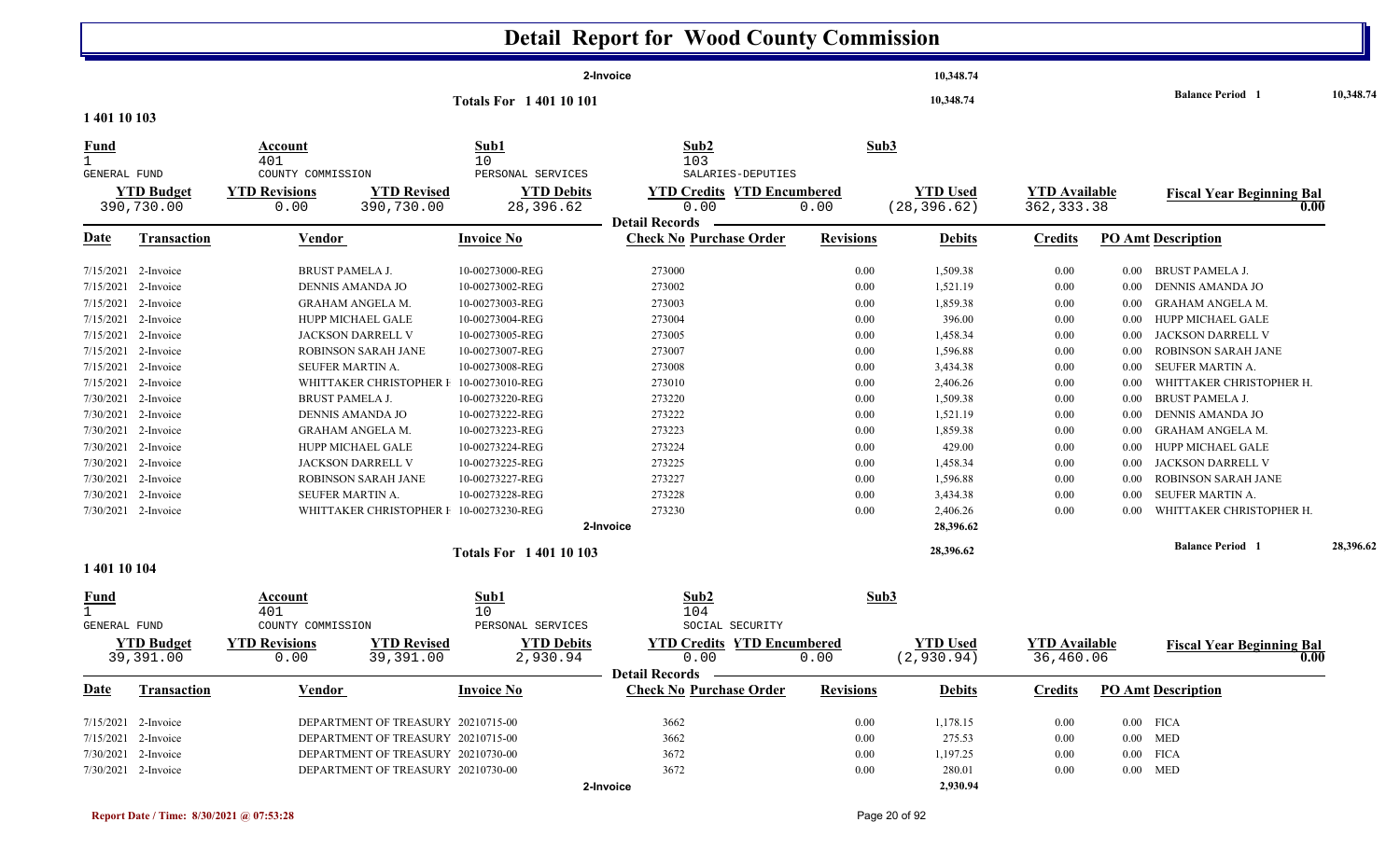| 2,930.94<br><b>Totals For 140110104</b><br>1 401 10 105                                                                                                                                                                                                                                                                                                                                         | <b>Balance Period 1</b><br>2,930.94      |
|-------------------------------------------------------------------------------------------------------------------------------------------------------------------------------------------------------------------------------------------------------------------------------------------------------------------------------------------------------------------------------------------------|------------------------------------------|
| Sub2<br>Sub3<br>Sub1<br><b>Fund</b><br>Account<br>$\mathbf{1}$                                                                                                                                                                                                                                                                                                                                  |                                          |
| 401<br>10<br>105<br>GENERAL FUND<br>COUNTY COMMISSION<br>PERSONAL SERVICES<br>INSURANCE PREMIUM<br><b>YTD Revised</b><br><b>YTD Debits</b><br><b>YTD Credits YTD Encumbered</b><br><b>YTD</b> Used<br><b>YTD Budget</b><br><b>YTD Revisions</b><br><b>YTD</b> Available<br>159,770.00<br>12,807.24<br>0.00<br>(12, 807.24)<br>146,962.76<br>0.00<br>159,770.00<br>0.00<br><b>Detail Records</b> | <b>Fiscal Year Beginning Bal</b><br>0.00 |
| <b>Check No Purchase Order</b><br><b>Date</b><br><b>Invoice No</b><br><b>Revisions</b><br><b>PO Amt Description</b><br><b>Transaction</b><br><b>Debits</b><br><b>Credits</b><br>Vendor                                                                                                                                                                                                          |                                          |
| 2-Invoice<br>HIGHMARK WEST VIRGINIA<br>07012021<br>3552<br>0.00<br>12,838.62<br>0.00<br>7/1/2021<br>0.00                                                                                                                                                                                                                                                                                        | HEALTH PREMIUM                           |
| 07012021<br>3552<br>7/1/2021<br>2-Invoice<br>HIGHMARK WEST VIRGINIA<br>(902.18)<br>0.00<br>0.00<br>$0.00\,$                                                                                                                                                                                                                                                                                     | <b>ADJUSTMENTS</b>                       |
| 7/8/2021<br>2-Invoice<br>HIGHMARK WEST VIRGINIA<br>F210629A1909<br>3553<br>401.97<br>$0.00\,$<br>HRA<br>0.00<br>0.00                                                                                                                                                                                                                                                                            |                                          |
| 7/9/2021<br>2-Invoice<br>001214925508<br>172231<br><b>MUTUAL OF OMAHA</b><br>0.00<br>17.76<br>0.00<br>$0.00\,$                                                                                                                                                                                                                                                                                  | <b>BASIC LIFE</b>                        |
| 172231<br>2-Invoice<br>001214925508<br>14.20<br>7/9/2021<br><b>MUTUAL OF OMAHA</b><br>0.00<br>0.00<br>$0.00\,$                                                                                                                                                                                                                                                                                  | <b>BASIC LIFE</b>                        |
| 172231<br><b>LTD</b><br>001214925508<br>0.00<br>101.04<br>$0.00\,$<br>7/9/2021<br>2-Invoice<br><b>MUTUAL OF OMAHA</b><br>0.00                                                                                                                                                                                                                                                                   |                                          |
| 001214925508<br>172231<br>55.60<br>7/9/2021<br>2-Invoice<br><b>MUTUAL OF OMAHA</b><br>0.00<br>0.00<br>$0.00\,$                                                                                                                                                                                                                                                                                  | <b>ADJUSTMENT</b>                        |
| 172235<br>32.23<br>7/9/2021<br>2-Invoice<br>VISION SERVICE PLAN (WV)<br>072021<br>0.00<br>0.00<br>$0.00\,$                                                                                                                                                                                                                                                                                      | <b>SINGLE VISION</b>                     |
| 172235<br>7/9/2021<br>VISION SERVICE PLAN (WV)<br>072021<br>0.00<br>65.50<br>0.00<br>2-Invoice<br>0.00                                                                                                                                                                                                                                                                                          | <b>ADJUSTMENT</b>                        |
| 172235<br>7/9/2021<br>2-Invoice<br>VISION SERVICE PLAN (WV) 072021<br>0.00<br>182.50<br>0.00<br>0.00                                                                                                                                                                                                                                                                                            | <b>FAMILY VISION</b>                     |
| 2-Invoice<br>12,807.24                                                                                                                                                                                                                                                                                                                                                                          |                                          |
| 12,807.24<br><b>Totals For 140110105</b>                                                                                                                                                                                                                                                                                                                                                        | <b>Balance Period</b> 1<br>12,807.24     |
| 1 401 10 105 3010                                                                                                                                                                                                                                                                                                                                                                               |                                          |
| Sub2<br>Sub3<br>Sub1<br><b>Fund</b><br><b>Account</b>                                                                                                                                                                                                                                                                                                                                           |                                          |
| $\mathbf{1}$<br>3010<br>401<br>10<br>105                                                                                                                                                                                                                                                                                                                                                        |                                          |
| GENERAL FUND<br>COUNTY COMMISSION<br>PERSONAL SERVICES<br>INSURANCE PREMIUM<br>WELLNESS COMMITTEE                                                                                                                                                                                                                                                                                               |                                          |
| <b>YTD Budget</b><br><b>YTD Revisions</b><br><b>YTD Revised</b><br><b>YTD Debits</b><br><b>YTD Credits YTD Encumbered</b><br><b>YTD Used</b><br><b>YTD</b> Available                                                                                                                                                                                                                            | <b>Fiscal Year Beginning Bal</b>         |
| 5,000.00<br>170.36<br>0.00<br>4,829.64<br>0.00<br>5,000.00<br>0.00<br>(170.36)                                                                                                                                                                                                                                                                                                                  | 0.00                                     |
| <b>Detail Records</b>                                                                                                                                                                                                                                                                                                                                                                           |                                          |
| <b>Revisions</b><br><b>PO Amt Description</b><br>Transaction<br><b>Invoice No</b><br><b>Check No Purchase Order</b><br>Vendor<br><b>Debits</b><br><b>Credits</b><br>Date                                                                                                                                                                                                                        |                                          |
| 172318<br>UNITED BANKCARD CENTER 6683301974<br>0.00<br>0.00<br>$7/20/2021$ 2-Invoice<br>170.36<br>2-Invoice<br>170.36                                                                                                                                                                                                                                                                           | 0.00 HEALTH FAIR                         |
| 170.36<br>Totals For 1 401 10 105 3010                                                                                                                                                                                                                                                                                                                                                          | <b>Balance Period 1</b><br>170.36        |
| 1 401 10 106                                                                                                                                                                                                                                                                                                                                                                                    |                                          |
| Sub3<br>Sub1<br><b>Fund</b><br>Sub2<br><b>Account</b>                                                                                                                                                                                                                                                                                                                                           |                                          |
| $\mathbf{1}$<br>401<br>10<br>106<br>RETIREMENT<br>COUNTY COMMISSION<br>PERSONAL SERVICES<br>GENERAL FUND                                                                                                                                                                                                                                                                                        |                                          |
| <b>YTD Revisions</b><br><b>YTD Revised</b><br><b>YTD Debits</b><br><b>YTD Used</b><br><b>YTD Available</b><br><b>YTD Budget</b><br><b>YTD Credits YTD Encumbered</b>                                                                                                                                                                                                                            | <b>Fiscal Year Beginning Bal</b>         |
| (3, 351.68)<br>51,491.00<br>0.00<br>51,491.00<br>3,351.68<br>0.00<br>0.00<br>48, 139. 32                                                                                                                                                                                                                                                                                                        | 0.00                                     |
| <b>Detail Records</b><br><b>Check No Purchase Order</b><br><b>Invoice No</b><br><b>Revisions</b><br><b>PO Amt Description</b><br>Transaction<br>Vendor<br><b>Debits</b><br><b>Credits</b><br><b>Date</b>                                                                                                                                                                                        |                                          |
|                                                                                                                                                                                                                                                                                                                                                                                                 |                                          |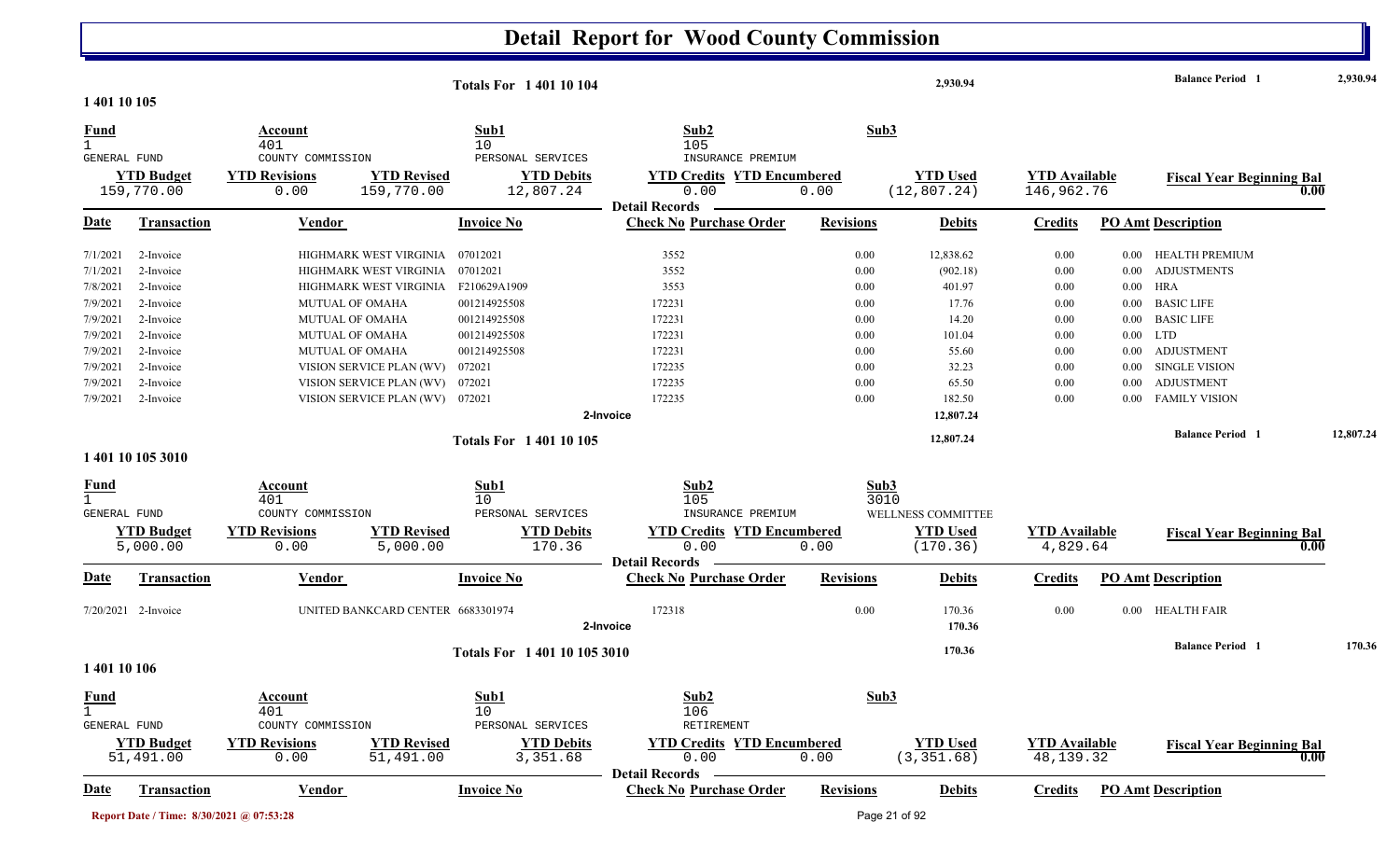|                                             |                                            |                                            |                                                                            |                                                 | <b>Detail Report for Wood County Commission</b>                    |                  |                                  |                                     |          |                                                                                         |          |
|---------------------------------------------|--------------------------------------------|--------------------------------------------|----------------------------------------------------------------------------|-------------------------------------------------|--------------------------------------------------------------------|------------------|----------------------------------|-------------------------------------|----------|-----------------------------------------------------------------------------------------|----------|
|                                             | 7/15/2021 2-Invoice<br>7/30/2021 2-Invoice |                                            | WV PUBLIC EMP RETIREMEN 20210715-00<br>WV PUBLIC EMP RETIREMEN 20210730-00 | 2-Invoice                                       | 3676<br>3676                                                       | 0.00<br>0.00     | 1,675.72<br>1,675.96<br>3,351.68 | 0.00<br>0.00                        | $0.00\,$ | <b>RETIREMENT</b><br>0.00 RETIREMENT                                                    |          |
| 1 401 10 180                                |                                            |                                            |                                                                            | <b>Totals For 140110106</b>                     |                                                                    |                  | 3,351.68                         |                                     |          | <b>Balance Period 1</b>                                                                 | 3,351.68 |
| <b>Fund</b>                                 |                                            | Account                                    |                                                                            | Sub1                                            | Sub2                                                               | Sub3             |                                  |                                     |          |                                                                                         |          |
| GENERAL FUND                                |                                            | 401<br>COUNTY COMMISSION                   |                                                                            | 10<br>PERSONAL SERVICES                         | 180<br>DATA PROCESSOR                                              |                  |                                  |                                     |          |                                                                                         |          |
|                                             | <b>YTD Budget</b><br>0.00                  | <b>YTD Revisions</b><br>0.00               | <b>YTD Revised</b><br>0.00                                                 | <b>YTD Debits</b><br>2,493.76                   | <b>YTD Credits YTD Encumbered</b><br>0.00<br><b>Detail Records</b> | 0.00             | <b>YTD Used</b><br>(2, 493.76)   | <b>YTD Available</b><br>(2, 493.76) |          | <b>Fiscal Year Beginning Bal</b><br>$\boldsymbol{0.00}$                                 |          |
| <u>Date</u>                                 | <b>Transaction</b>                         | <b>Vendor</b>                              |                                                                            | <b>Invoice No</b>                               | <b>Check No Purchase Order</b>                                     | <b>Revisions</b> | <b>Debits</b>                    | <b>Credits</b>                      |          | <b>PO Amt Description</b>                                                               |          |
|                                             | 7/15/2021 2-Invoice<br>7/30/2021 2-Invoice | KELLY MISTY D<br><b>KELLY MISTY D</b>      |                                                                            | 10-00273006-REG<br>10-00273226-REG<br>2-Invoice | 273006<br>273226                                                   | 0.00<br>0.00     | 1,246.88<br>1,246.88<br>2,493.76 | 0.00<br>0.00                        |          | 0.00 KELLY MISTY D<br>0.00 KELLY MISTY D                                                |          |
|                                             |                                            |                                            |                                                                            | <b>Totals For 140110180</b>                     |                                                                    |                  | 2,493.76                         |                                     |          | <b>Balance Period</b> 1                                                                 | 2,493.76 |
| 1 401 40 211                                |                                            |                                            |                                                                            |                                                 |                                                                    |                  |                                  |                                     |          |                                                                                         |          |
| <u>Fund</u><br>1<br><b>GENERAL FUND</b>     |                                            | Account<br>401<br>COUNTY COMMISSION        |                                                                            | Sub1<br>40<br>CONTRACTURAL SERVICES             | Sub2<br>211<br>TELEPHONES                                          | Sub3             |                                  |                                     |          |                                                                                         |          |
|                                             | <b>YTD Budget</b><br>65,000.00             | <b>YTD Revisions</b><br>0.00               | <b>YTD Revised</b><br>65,000.00                                            | <b>YTD Debits</b><br>428.00                     | <b>YTD Credits YTD Encumbered</b><br>0.00<br><b>Detail Records</b> | 0.00             | <b>YTD Used</b><br>(428.00)      | <b>YTD Available</b><br>64,572.00   |          | <b>Fiscal Year Beginning Bal</b><br>$\boldsymbol{0.00}$                                 |          |
| Date                                        | <b>Transaction</b>                         | <b>Vendor</b>                              |                                                                            | <b>Invoice No</b>                               | <b>Check No Purchase Order</b>                                     | <b>Revisions</b> | <b>Debits</b>                    | <b>Credits</b>                      |          | <b>PO Amt Description</b>                                                               |          |
| 7/9/2021                                    | 2-Invoice<br>7/20/2021 2-Invoice           | <b>FRONTIER</b>                            | MILLER COMMUNICATIONS 1 117751                                             | 5050Z889-S-2119<br>2-Invoice                    | 172230<br>172304                                                   | 0.00<br>0.00     | 100.00<br>328.00<br>428.00       | 0.00<br>0.00                        |          | 0.00 RENT - LIMESTONE<br>0.00 BILL NO 5050Z889S3                                        |          |
|                                             |                                            |                                            |                                                                            | <b>Totals For 140140211</b>                     |                                                                    |                  | 428.00                           |                                     |          | <b>Balance Period 1</b>                                                                 | 428.00   |
| 1 401 40 220                                |                                            |                                            |                                                                            |                                                 |                                                                    |                  |                                  |                                     |          |                                                                                         |          |
| <u>Fund</u><br>$\mathbf{1}$<br>GENERAL FUND |                                            | <b>Account</b><br>401<br>COUNTY COMMISSION |                                                                            | <b>Sub1</b><br>40<br>CONTRACTURAL SERVICES      | Sub2<br>220<br>ADVERTISING                                         | Sub3             |                                  |                                     |          |                                                                                         |          |
|                                             | <b>YTD Budget</b><br>4,000.00              | <b>YTD Revisions</b><br>0.00               | <b>YTD Revised</b><br>4,000.00                                             | <b>YTD Debits</b><br>0.00                       | <b>YTD Credits YTD Encumbered</b><br>0.00<br><b>Detail Records</b> | 776.23           | <b>YTD Used</b><br>0.00          | <b>YTD Available</b><br>3, 223. 77  |          | <b>Fiscal Year Beginning Bal</b><br>0.00                                                |          |
| Date                                        | <b>Transaction</b>                         | <b>Vendor</b>                              |                                                                            | <b>Invoice No</b>                               | <b>Check No Purchase Order</b>                                     | <b>Revisions</b> | <b>Debits</b>                    | <b>Credits</b>                      |          | <b>PO Amt Description</b>                                                               |          |
| 7/1/2021<br>7/1/2021                        | 1-Purchase Order<br>1-Purchase Order       |                                            | PARKERSBURG NEWS & SEN<br>PARKERSBURG NEWS & SEN'                          |                                                 | 84437 PY2021<br>84466 PY2021                                       | 0.00<br>0.00     | 0.00<br>$0.00\,$                 | 0.00<br>0.00                        |          | 322.02 Help Wanted Ad - Accounting position<br>380.66 HELP WANTED PART TIME MAINTENANCI |          |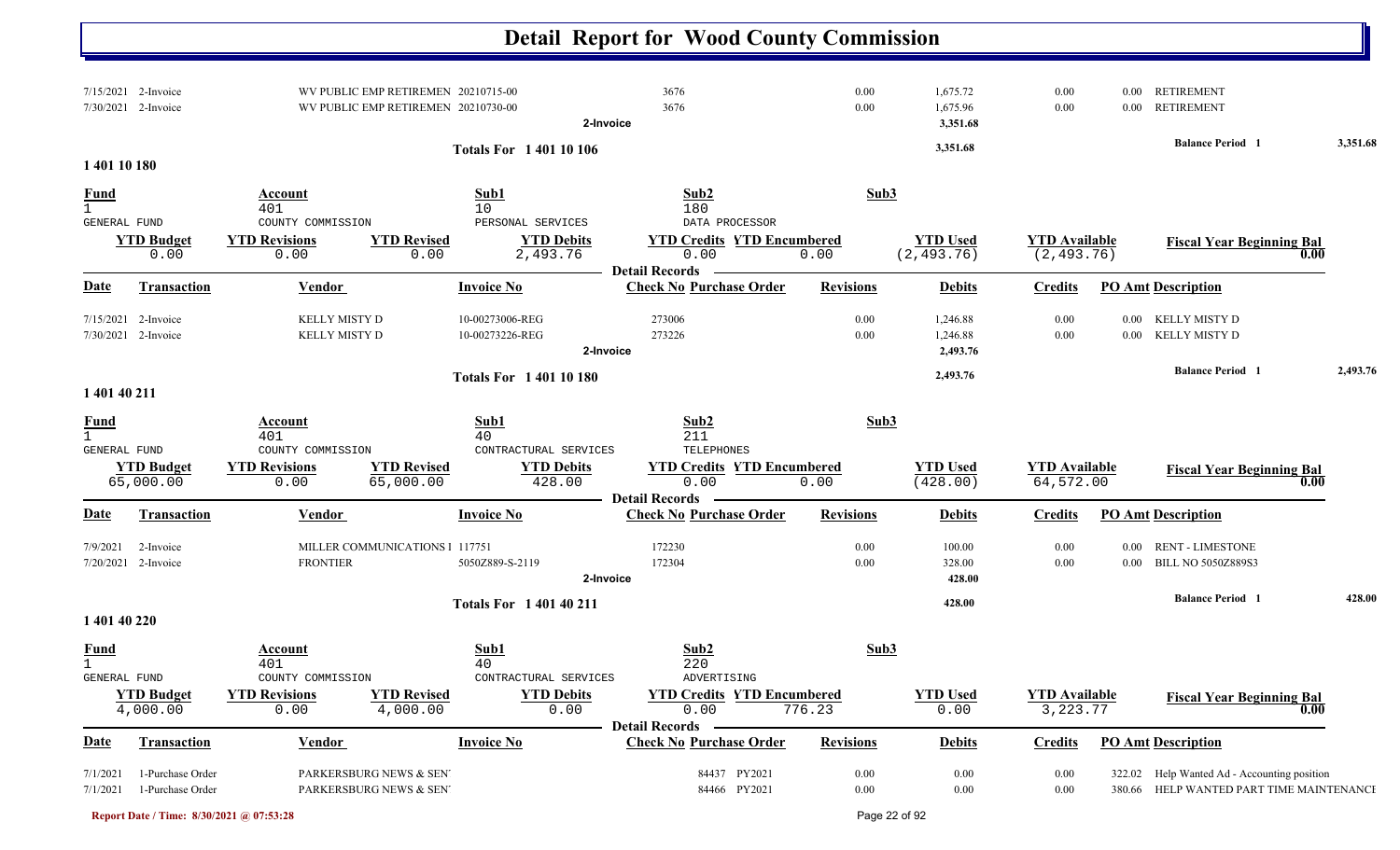|                             |                                      |                                                                                       |                                                         | <b>Detail Report for Wood County Commission</b>                    |                  |                                   |                                   |                |                                                                                                  |           |
|-----------------------------|--------------------------------------|---------------------------------------------------------------------------------------|---------------------------------------------------------|--------------------------------------------------------------------|------------------|-----------------------------------|-----------------------------------|----------------|--------------------------------------------------------------------------------------------------|-----------|
| 7/1/2021<br>7/29/2021       | 1-Purchase Order<br>1-Purchase Order | PARKERSBURG NEWS & SEN<br>PARKERSBURG NEWS & SEN                                      |                                                         | 84518 PY2021<br>84655<br>1-Purchase Order                          | 0.00<br>0.00     | 0.00<br>0.00                      | 0.00<br>0.00                      | 30.60<br>42.95 | DRC entry system legal notice<br>legal for Blaze Run Road                                        |           |
|                             |                                      |                                                                                       | <b>Totals For 140140220</b>                             |                                                                    |                  |                                   |                                   | 776.23         | <b>Balance Period 1</b>                                                                          | 0.00      |
| 1 401 40 221                |                                      |                                                                                       |                                                         |                                                                    |                  |                                   |                                   |                |                                                                                                  |           |
| <u>Fund</u><br>$\mathbf{1}$ |                                      | Account<br>401                                                                        | Sub1<br>40                                              | Sub2<br>221                                                        | Sub3             |                                   |                                   |                |                                                                                                  |           |
| GENERAL FUND                | <b>YTD Budget</b><br>3,500.00        | COUNTY COMMISSION<br><b>YTD Revisions</b><br><b>YTD Revised</b><br>0.00<br>3,500.00   | CONTRACTURAL SERVICES<br><b>YTD Debits</b><br>0.00      | TRAINING & EDUCATION<br><b>YTD Credits YTD Encumbered</b><br>0.00  | 527.66           | <b>YTD Used</b><br>0.00           | <b>YTD</b> Available<br>2,972.34  |                | <b>Fiscal Year Beginning Bal</b><br>0.00                                                         |           |
| Date                        | Transaction                          | <b>Vendor</b>                                                                         | <b>Invoice No</b>                                       | <b>Detail Records</b><br><b>Check No Purchase Order</b>            | <b>Revisions</b> | <b>Debits</b>                     | <b>Credits</b>                    |                | <b>PO Amt Description</b>                                                                        |           |
| 7/1/2021<br>7/1/2021        | 1-Purchase Order<br>1-Purchase Order | UNITED BANKCARD CENTER<br>UNITED BANKCARD CENTER                                      |                                                         | 84529<br>PY2021<br>84530 PY2021                                    | 0.00<br>$0.00\,$ | 0.00<br>0.00                      | 0.00<br>0.00                      | 200.00         | 327.66 Canaan Valley Resort room for Tebay<br>Registration for In Service Training - Auditor's O |           |
|                             |                                      |                                                                                       |                                                         | 1-Purchase Order                                                   |                  |                                   |                                   |                |                                                                                                  |           |
|                             |                                      |                                                                                       | <b>Totals For 140140221</b>                             |                                                                    |                  |                                   |                                   | 527.66         | <b>Balance Period</b> 1                                                                          | 0.00      |
| 1 401 40 222                |                                      |                                                                                       |                                                         |                                                                    |                  |                                   |                                   |                |                                                                                                  |           |
| <u>Fund</u><br>$\mathbf{1}$ |                                      | Account<br>401                                                                        | Sub1<br>40                                              | Sub2<br>222                                                        | Sub3             |                                   |                                   |                |                                                                                                  |           |
| <b>GENERAL FUND</b>         | <b>YTD Budget</b><br>16,143.00       | COUNTY COMMISSION<br><b>YTD Revised</b><br><b>YTD Revisions</b><br>16, 143.00<br>0.00 | CONTRACTURAL SERVICES<br><b>YTD Debits</b><br>10,400.00 | DUES & SUBSCRIPTIONS<br><b>YTD Credits YTD Encumbered</b><br>0.00  | 0.00             | <b>YTD</b> Used<br>(10, 400.00)   | <b>YTD Available</b><br>5,743.00  |                | <b>Fiscal Year Beginning Bal</b><br>0.00                                                         |           |
| Date                        | Transaction                          | <u>Vendor</u>                                                                         | <b>Invoice No</b>                                       | <b>Detail Records</b><br><b>Check No Purchase Order</b>            | <b>Revisions</b> | <b>Debits</b>                     | <b>Credits</b>                    |                | <b>PO Amt Description</b>                                                                        |           |
| 7/2/2021<br>7/9/2021        | 2-Invoice<br>2-Invoice               | WV ASSOC OF COUNTIES<br><b>COUNTY COMMISSIONERS' A 5838</b>                           | 3320                                                    | 172205<br>172228<br>2-Invoice                                      | 0.00<br>0.00     | 6,500.00<br>3,900.00<br>10,400.00 | 0.00<br>0.00                      | $0.00\,$       | 2022 MEMBERSHIP DUES<br>0.00 ANNUAL DUES 2021/2022                                               |           |
|                             |                                      |                                                                                       | <b>Totals For 1 401 40 222</b>                          |                                                                    |                  | 10,400.00                         |                                   |                | <b>Balance Period 1</b>                                                                          | 10,400.00 |
|                             | 1 401 40 222 405                     |                                                                                       |                                                         |                                                                    |                  |                                   |                                   |                |                                                                                                  |           |
| <b>Fund</b><br>GENERAL FUND |                                      | <b>Account</b><br>401<br>COUNTY COMMISSION                                            | Sub1<br>40<br>CONTRACTURAL SERVICES                     | Sub2<br>222<br>DUES & SUBSCRIPTIONS                                | Sub3<br>405      | PROSECUTING ATTORNEY              |                                   |                |                                                                                                  |           |
|                             | <b>YTD Budget</b><br>17,000.00       | <b>YTD Revisions</b><br><b>YTD Revised</b><br>0.00<br>17,000.00                       | <b>YTD Debits</b><br>4,800.00                           | <b>YTD Credits YTD Encumbered</b><br>0.00<br><b>Detail Records</b> | 0.00             | <b>YTD</b> Used<br>(4,800.00)     | <b>YTD Available</b><br>12,200.00 |                | <b>Fiscal Year Beginning Bal</b><br>0.00                                                         |           |
| <u>Date</u>                 | Transaction                          | <b>Vendor</b>                                                                         | <b>Invoice No</b>                                       | <b>Check No Purchase Order</b>                                     | <b>Revisions</b> | <b>Debits</b>                     | <b>Credits</b>                    |                | <b>PO Amt Description</b>                                                                        |           |
| 7/9/2021                    | 2-Invoice                            | WV STATE TREASURER'S OFI 07092021                                                     |                                                         | 3557<br>2-Invoice                                                  | 0.00             | 4,800.00<br>4,800.00              | 0.00                              |                | 0.00 2022 DUES                                                                                   |           |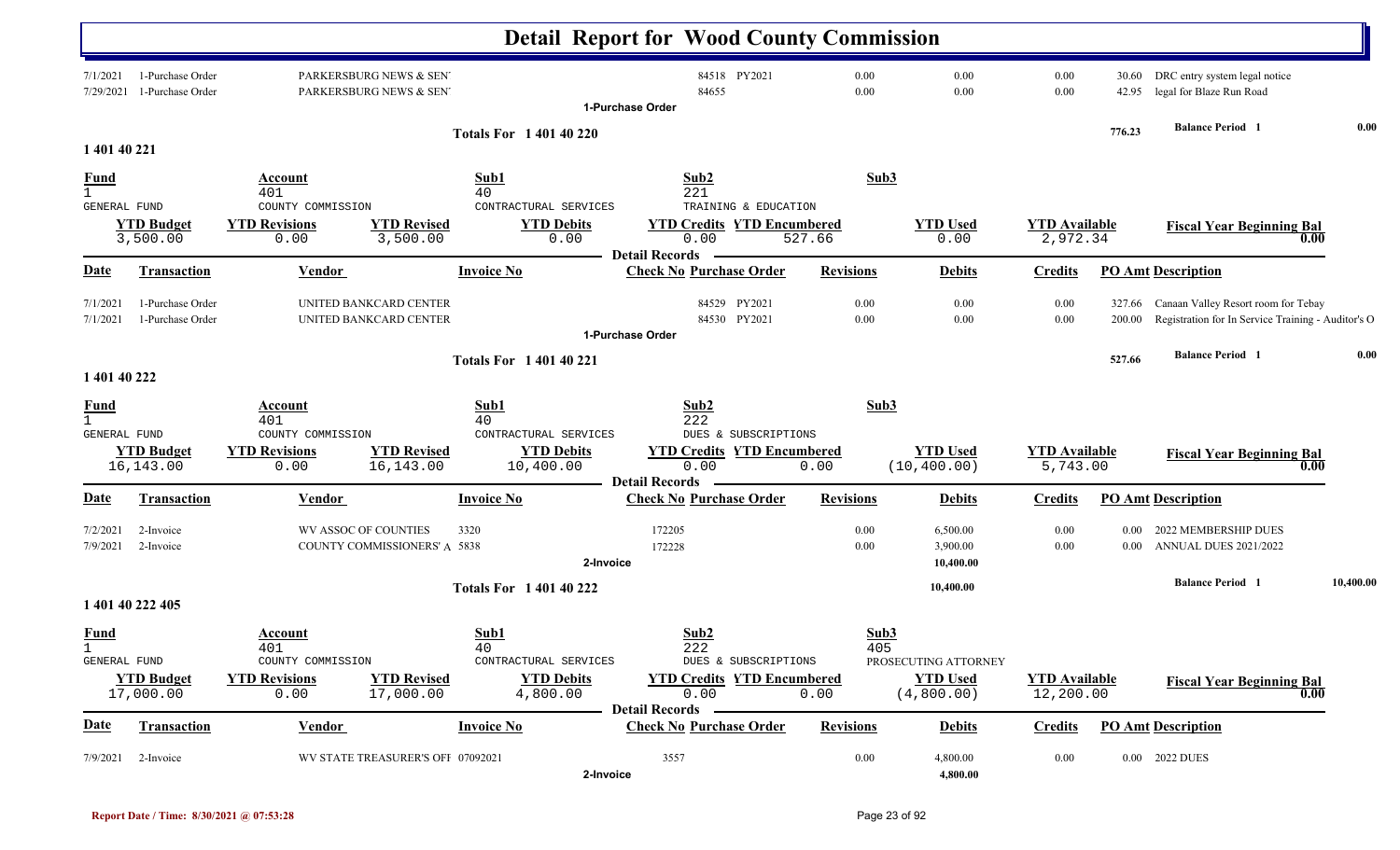|                                             |                                                                     |                                                                                                        | Totals For 1 401 40 222 405                                          |                                                                               |                              | 4,800.00                                       |                                     |                               | <b>Balance Period</b> 1                                                        | 4,800.00 |
|---------------------------------------------|---------------------------------------------------------------------|--------------------------------------------------------------------------------------------------------|----------------------------------------------------------------------|-------------------------------------------------------------------------------|------------------------------|------------------------------------------------|-------------------------------------|-------------------------------|--------------------------------------------------------------------------------|----------|
| 1 401 40 223<br><b>Fund</b>                 |                                                                     | Account                                                                                                | Sub1                                                                 | Sub2                                                                          | Sub3                         |                                                |                                     |                               |                                                                                |          |
| $\mathbf{1}$                                |                                                                     | 401                                                                                                    | 40                                                                   | 223                                                                           |                              |                                                |                                     |                               |                                                                                |          |
| GENERAL FUND                                | <b>YTD Budget</b><br>56,000.00                                      | COUNTY COMMISSION<br><b>YTD Revised</b><br><b>YTD Revisions</b><br>0.00<br>56,000.00                   | CONTRACTURAL SERVICES<br><b>YTD Debits</b><br>3,055.00               | PROFESSIONAL SERVICES<br><b>YTD Credits YTD Encumbered</b><br>0.00            | 0.00                         | <b>YTD Used</b><br>(3,055.00)                  | <b>YTD</b> Available<br>52,945.00   |                               | <b>Fiscal Year Beginning Bal</b><br>0.00                                       |          |
| <b>Date</b>                                 | Transaction                                                         | Vendor                                                                                                 | <b>Invoice No</b>                                                    | <b>Detail Records</b><br><b>Check No Purchase Order</b>                       | <b>Revisions</b>             | <b>Debits</b>                                  | <b>Credits</b>                      |                               | <b>PO Amt Description</b>                                                      |          |
|                                             | 7/20/2021 2-Invoice<br>7/27/2021 2-Invoice                          | <b>GOLDEN &amp; AMOS</b><br>TIANO-KNOPP ASSOC., INC.                                                   | 07122021<br>07222021<br>2-Invoice                                    | 172307<br>172338                                                              | 0.00<br>0.00                 | 2,555.00<br>500.00<br>3,055.00                 | 0.00<br>0.00                        | 0.00 <sub>1</sub><br>$0.00\,$ | JAMES VALENTINE & SONJA MULLINS<br><b>CARES ACT - JUNE 2021</b>                |          |
|                                             | 1 401 40 226 2601                                                   |                                                                                                        | <b>Totals For 1 401 40 223</b>                                       |                                                                               |                              | 3,055.00                                       |                                     |                               | <b>Balance Period</b> 1                                                        | 3,055.00 |
| <b>Fund</b><br>$\mathbf{1}$<br>GENERAL FUND | <b>YTD Budget</b><br>20,000.00                                      | Account<br>401<br>COUNTY COMMISSION<br><b>YTD Revisions</b><br><b>YTD Revised</b><br>20,000.00<br>0.00 | Sub1<br>40<br>CONTRACTURAL SERVICES<br><b>YTD Debits</b><br>1,221.11 | Sub2<br>226<br>INSURANCE & BONDS<br><b>YTD Credits YTD Encumbered</b><br>0.00 | Sub3<br>2601<br>0.00         | UNEMPLOYMENT<br><b>YTD Used</b><br>(1, 221.11) | <b>YTD</b> Available<br>18,778.89   |                               | <b>Fiscal Year Beginning Bal</b><br>0.00                                       |          |
|                                             |                                                                     |                                                                                                        |                                                                      | <b>Detail Records</b>                                                         |                              |                                                |                                     |                               |                                                                                |          |
| <b>Date</b>                                 | <b>Transaction</b>                                                  | Vendor                                                                                                 | <b>Invoice No</b>                                                    | <b>Check No Purchase Order</b>                                                | <b>Revisions</b>             | <b>Debits</b>                                  | <b>Credits</b>                      |                               | <b>PO Amt Description</b>                                                      |          |
|                                             | 7/20/2021 2-Invoice                                                 | WORKFORCE WEST VIRGINI/ 06302021                                                                       | 2-Invoice                                                            | 172320                                                                        | 0.00                         | 1,221.11<br>1,221.11                           | 0.00                                | $0.00\,$                      | 2ND QTR                                                                        |          |
| 1 401 40 230                                |                                                                     |                                                                                                        | Totals For 1 401 40 226 2601                                         |                                                                               |                              | 1,221.11                                       |                                     |                               | <b>Balance Period</b> 1                                                        | 1,221.11 |
| <b>Fund</b>                                 |                                                                     | Account<br>401                                                                                         | Sub1<br>40                                                           | Sub2<br>230                                                                   | Sub3                         |                                                |                                     |                               |                                                                                |          |
| GENERAL FUND                                | <b>YTD Budget</b><br>250,000.00                                     | COUNTY COMMISSION<br><b>YTD Revisions</b><br><b>YTD Revised</b><br>250,000.00<br>0.00                  | CONTRACTURAL SERVICES<br><b>YTD Debits</b><br>5,648.21               | CONTRACTED SERVICES<br><b>YTD Credits YTD Encumbered</b><br>0.00              | 0.00                         | <b>YTD Used</b><br>(5, 648.21)                 | <b>YTD Available</b><br>244, 351.79 |                               | <b>Fiscal Year Beginning Bal</b><br>0.00                                       |          |
| <u>Date</u>                                 | <b>Transaction</b>                                                  | Vendor                                                                                                 | <b>Invoice No</b>                                                    | <b>Detail Records</b><br><b>Check No Purchase Order</b>                       | <b>Revisions</b>             | <b>Debits</b>                                  | <b>Credits</b>                      |                               | <b>PO Amt Description</b>                                                      |          |
|                                             | 7/2/2021 2-Invoice<br>$7/20/2021$ 2-Invoice<br>7/20/2021 2-Invoice  | DISH NETWORK<br><b>CWS</b><br>DONNELLON MCCARTHY EN 447852419                                          | 07032021<br>628882                                                   | 172203<br>172301<br>172302                                                    | $0.00\,$<br>$0.00\,$<br>0.00 | 113.57<br>448.51<br>761.44                     | 0.00<br>0.00<br>0.00                |                               | 0.00 ACCT NO 8255 7070 8148 7964<br>0.00 ACCT NO WCC36<br>0.00 ACCT NO 1306206 |          |
|                                             | 7/20/2021 2-Invoice<br>$7/20/2021$ 2-Invoice<br>7/27/2021 2-Invoice | <b>SUDDENLINK</b><br>US BANK EQUIPMENT FINAN 447698010<br>MARIA HARDY                                  | 08112021<br>07222021                                                 | 172316<br>172319<br>172331                                                    | $0.00\,$<br>0.00<br>0.00     | 155.22<br>2,532.49<br>1,375.00                 | 0.00<br>0.00<br>0.00                |                               | $0.00$ ACCT NO 07712-100900-01-3<br>0.00 ACCT NO 1306206<br>0.00 JULY 2021     |          |
|                                             | 7/27/2021 2-Invoice                                                 | TAYLOR'S TRASH REMOVAL 072021                                                                          |                                                                      | 172336                                                                        | $0.00\,$                     | 130.99                                         | 0.00                                |                               | 0.00 ACCT NO WC03                                                              |          |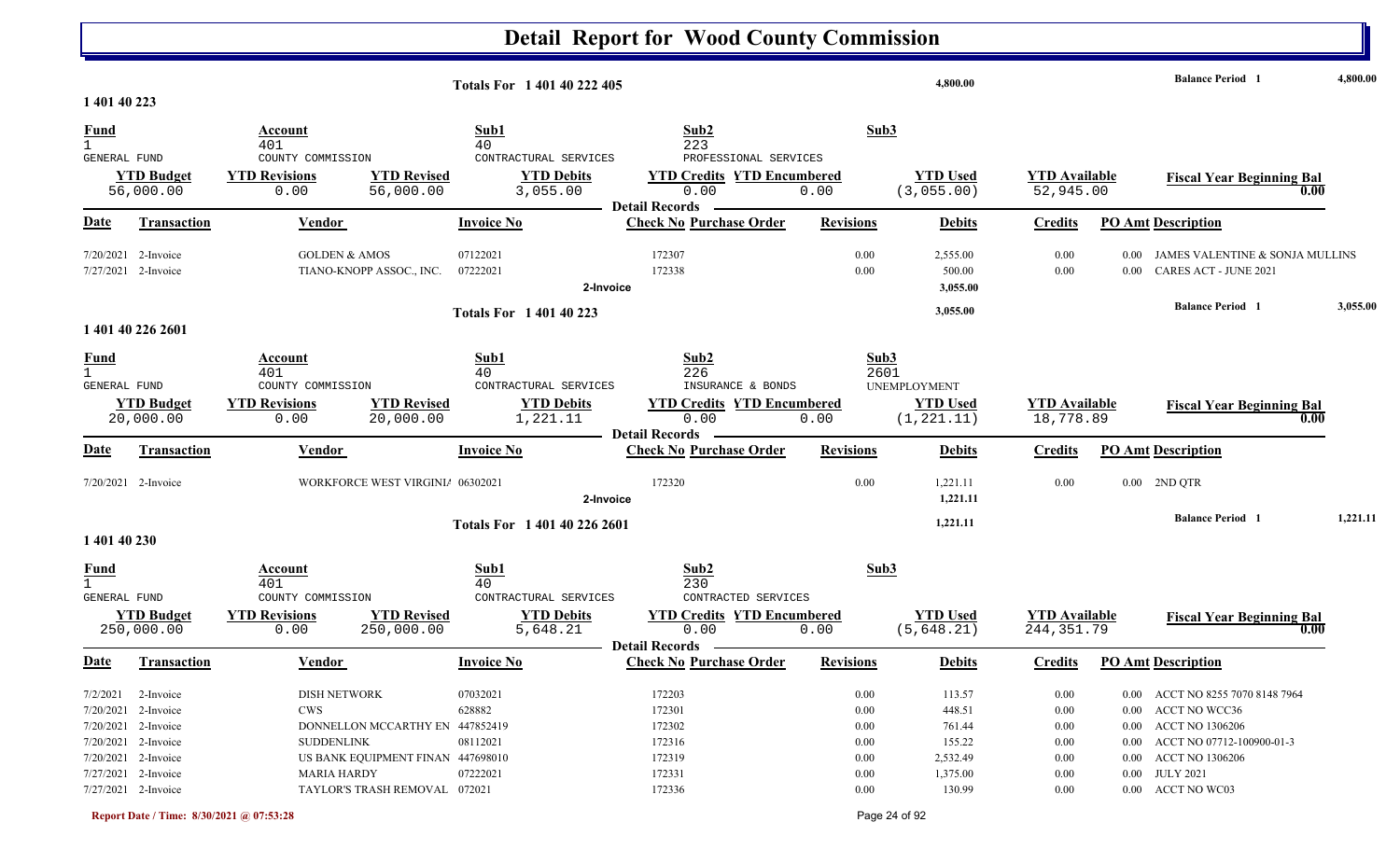|                             |                                 |                              |                                  |                                | <b>Detail Report for Wood County Commission</b>                    |                  |                                 |                                     |          |                                                        |           |
|-----------------------------|---------------------------------|------------------------------|----------------------------------|--------------------------------|--------------------------------------------------------------------|------------------|---------------------------------|-------------------------------------|----------|--------------------------------------------------------|-----------|
|                             | 7/27/2021 2-Invoice             |                              | TAYLOR'S TRASH REMOVAL 072021    | 2-Invoice                      | 172336                                                             | 0.00             | 130.99<br>5,648.21              | 0.00                                |          | 0.00 ACCT NO WC05                                      |           |
| 1 401 40 232                |                                 |                              |                                  | <b>Totals For 1 401 40 230</b> |                                                                    |                  | 5,648.21                        |                                     |          | <b>Balance Period</b> 1                                | 5,648.21  |
|                             |                                 |                              |                                  |                                |                                                                    |                  |                                 |                                     |          |                                                        |           |
| $\frac{Fund}{1}$            |                                 | Account<br>401               |                                  | Sub1<br>40                     | Sub2<br>232                                                        | Sub3             |                                 |                                     |          |                                                        |           |
| GENERAL FUND                |                                 | COUNTY COMMISSION            |                                  | CONTRACTURAL SERVICES          | <b>BANK CHARGES</b>                                                |                  |                                 |                                     |          |                                                        |           |
|                             | <b>YTD Budget</b>               | <b>YTD Revisions</b>         | <b>YTD Revised</b>               | <b>YTD Debits</b>              | <b>YTD Credits YTD Encumbered</b>                                  |                  | <b>YTD Used</b>                 | <b>YTD Available</b>                |          | <b>Fiscal Year Beginning Bal</b>                       |           |
|                             | 0.00                            | 0.00                         | 0.00                             | 2.00                           | 0.00                                                               | 0.00             | (2.00)                          |                                     | (2.00)   | 0.00                                                   |           |
| <u>Date</u>                 | Transaction                     | Vendor                       |                                  | <b>Invoice No</b>              | <b>Detail Records</b><br><b>Check No Purchase Order</b>            | <b>Revisions</b> | <b>Debits</b>                   | <b>Credits</b>                      |          | <b>PO Amt Description</b>                              |           |
|                             |                                 |                              |                                  |                                |                                                                    |                  |                                 |                                     |          |                                                        |           |
| 7/15/2021                   | 2-Invoice                       |                              | CHILD SUPPORT ENF DIV            | 20210715-CH09                  | 3660                                                               | 0.00             | 1.00                            | 0.00                                | 0.00     | PROCESSING FEE                                         |           |
|                             | 7/30/2021 2-Invoice             |                              | CHILD SUPPORT ENF DIV            | 20210730-CH09                  | 3670                                                               | 0.00             | 1.00                            | 0.00                                | 0.00     | PROCESSING FEE                                         |           |
|                             |                                 |                              |                                  | 2-Invoice                      |                                                                    |                  | 2.00                            |                                     |          |                                                        |           |
|                             |                                 |                              |                                  | <b>Totals For 140140232</b>    |                                                                    |                  | 2.00                            |                                     |          | <b>Balance Period</b> 1                                | 2.00      |
| 1 401 40 239                |                                 |                              |                                  |                                |                                                                    |                  |                                 |                                     |          |                                                        |           |
| <u>Fund</u><br>$\mathbf{1}$ |                                 | Account<br>401               |                                  | Sub1<br>40                     | Sub2<br>239                                                        | Sub3             |                                 |                                     |          |                                                        |           |
| GENERAL FUND                |                                 | COUNTY COMMISSION            |                                  | CONTRACTURAL SERVICES          | INSURANCE PREM FOR RETIR                                           |                  |                                 |                                     |          |                                                        |           |
|                             | <b>YTD Budget</b><br>305,000.00 | <b>YTD Revisions</b><br>0.00 | <b>YTD Revised</b><br>305,000.00 | <b>YTD Debits</b><br>23,645.00 | <b>YTD Credits YTD Encumbered</b><br>0.00<br><b>Detail Records</b> | 0.00             | <b>YTD Used</b><br>(23, 645.00) | <b>YTD Available</b><br>281, 355.00 |          | <b>Fiscal Year Beginning Bal</b><br>0.00               |           |
| Date                        | Transaction                     | Vendor                       |                                  | <b>Invoice No</b>              | <b>Check No Purchase Order</b>                                     | <b>Revisions</b> | <b>Debits</b>                   | <b>Credits</b>                      |          | <b>PO Amt Description</b>                              |           |
|                             | 7/20/2021 2-Invoice             |                              | RETIREE HEALTH BENEFIT T. 072021 | 2-Invoice                      | 3664                                                               | 0.00             | 23,645.00<br>23,645.00          | 0.00                                | $0.00\,$ | RETIREE JULY 2021                                      |           |
|                             |                                 |                              |                                  | <b>Totals For 1 401 40 239</b> |                                                                    |                  | 23,645.00                       |                                     |          | <b>Balance Period</b> 1                                | 23,645.00 |
| 1 401 55 341                |                                 |                              |                                  |                                |                                                                    |                  |                                 |                                     |          |                                                        |           |
| <u>Fund</u>                 |                                 | Account                      |                                  | Sub1                           | Sub2                                                               | Sub3             |                                 |                                     |          |                                                        |           |
|                             |                                 | 401                          |                                  | 55                             | 341                                                                |                  |                                 |                                     |          |                                                        |           |
| GENERAL FUND                |                                 | COUNTY COMMISSION            |                                  | COMMODITIES                    | SUPPLIES/MATERIALS                                                 |                  |                                 |                                     |          |                                                        |           |
|                             | <b>YTD Budget</b><br>42,000.00  | <b>YTD Revisions</b><br>0.00 | <b>YTD Revised</b><br>42,000.00  | <b>YTD Debits</b><br>574.24    | <b>YTD Credits YTD Encumbered</b><br>0.00                          | 1,411.94         | <b>YTD Used</b><br>(574.24)     | <b>YTD Available</b><br>40,013.82   |          | <b>Fiscal Year Beginning Bal</b><br>$\overline{0.00}$  |           |
| <u>Date</u>                 | <b>Transaction</b>              | <b>Vendor</b>                |                                  | <b>Invoice No</b>              | <b>Detail Records</b><br><b>Check No Purchase Order</b>            | <b>Revisions</b> | <b>Debits</b>                   | <b>Credits</b>                      |          | <b>PO Amt Description</b>                              |           |
| 7/1/2021                    | 1-Purchase Order                | <b>S W RESOURCES</b>         |                                  |                                | 84495 PY2021                                                       | $0.00\,$         | 0.00                            | 0.00                                | 48.00    | STREET SIGN - ACREWOOD DRIVE                           |           |
| 7/1/2021                    | 1-Purchase Order                |                              | UNITED BANKCARD CENTER           |                                | 84391 PY2021                                                       | 0.00             | 0.00                            | $0.00\,$                            | 24.64    | MaxGear Clear Frame Wall Sign Holders for con          |           |
| 7/1/2021                    | 1-Purchase Order                |                              | UNITED BANKCARD CENTER           |                                | 84435 PY2021                                                       | $0.00\,$         | 0.00                            | $0.00\,$                            | 294.60   | SIGNAGE FOR JURY PARKING AREA                          |           |
| 7/22/2021                   | 1-Purchase Order                |                              | LOWE'S COMPANIES, INC.           |                                | 84640                                                              | $0.00\,$         | 0.00                            | 0.00                                | 292.60   | LEAF BLOWER FOR USE AT PAY LOT                         |           |
|                             | 7/22/2021 1-Purchase Order      | OFFICE DEPOT                 |                                  |                                | 84642                                                              | 0.00             | 0.00                            | 0.00                                |          | 53.24 2 pk laminating pouches; wireless mouse for Tode |           |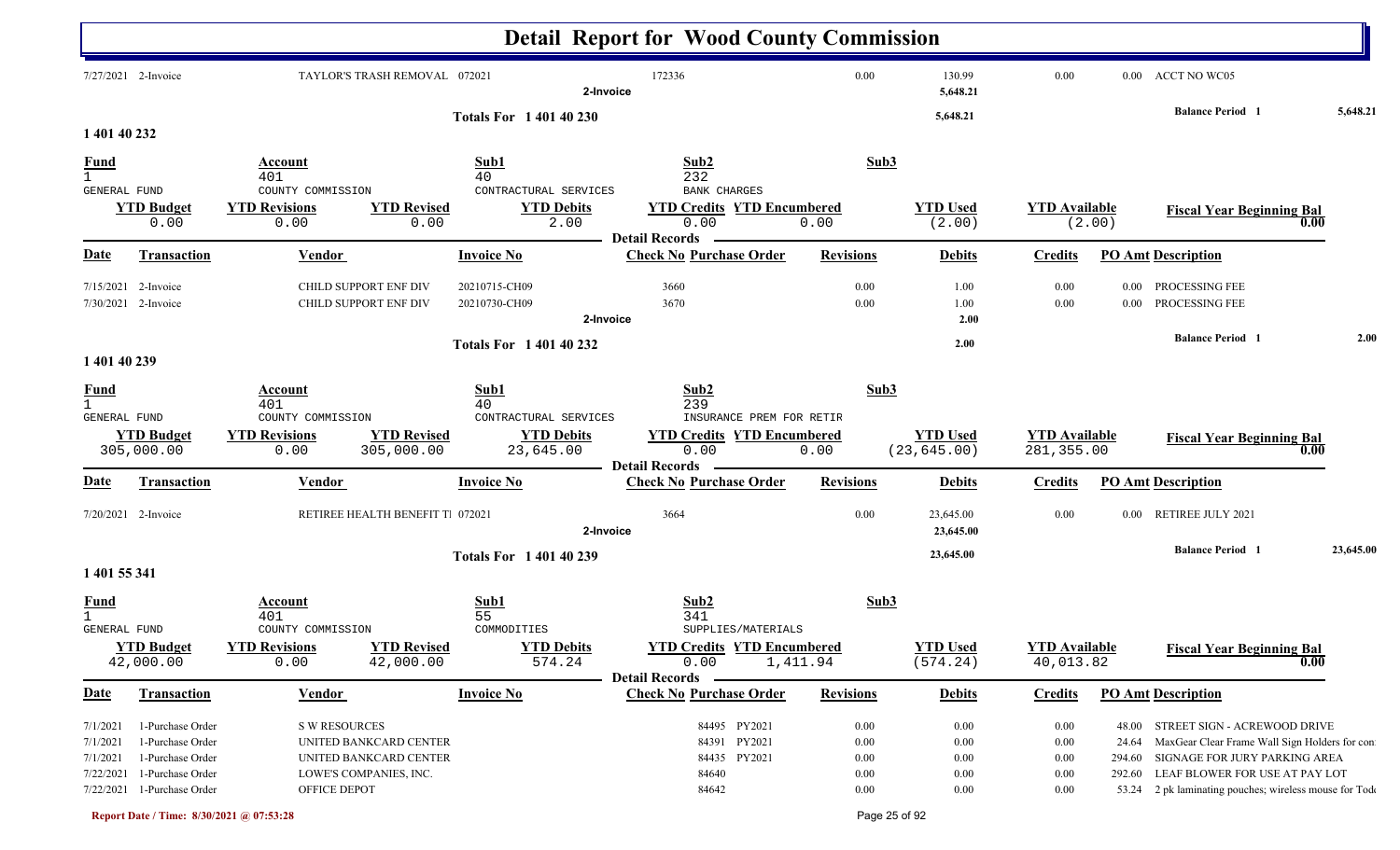|                                     |                            |                          |                                        |                                | <b>Detail Report for Wood County Commission</b> |                            |                  |                 |                      |          |                                                       |        |
|-------------------------------------|----------------------------|--------------------------|----------------------------------------|--------------------------------|-------------------------------------------------|----------------------------|------------------|-----------------|----------------------|----------|-------------------------------------------------------|--------|
|                                     | 7/22/2021 1-Purchase Order | <b>S W RESOURCES</b>     |                                        |                                | 84630                                           |                            | 0.00             | 0.00            | $0.00\,$             | 48.00    | <b>ROAD SIGN FOR WILLIE LANE</b>                      |        |
| 7/26/2021                           | 1-Purchase Order           | OFFICE DEPOT             |                                        |                                | 84652                                           |                            | 0.00             | 0.00            | 0.00                 | 50.00    | 9X12 & 10X13 ENVELOPES; HANGING FILE                  |        |
| 7/29/2021                           | 1-Purchase Order           | JOHNSTONE SUPPLY         |                                        |                                | 84654                                           |                            | 0.00             | 0.00            | 0.00                 | 720.10   | a/c for parking lot                                   |        |
|                                     | 7/29/2021 1-Purchase Order |                          | LOWE'S COMPANIES, INC.                 |                                | 84666                                           |                            | 0.00             | 0.00            | $0.00\,$             | 200.00   | street sign poles                                     |        |
|                                     |                            |                          |                                        |                                | 1-Purchase Order                                |                            |                  |                 |                      |          |                                                       |        |
|                                     | 7/20/2021 2-Invoice        |                          | UNITED BANKCARD CENTER 111-1207288-454 |                                | 172318<br>84391                                 |                            | 0.00             | 24.64           | 0.00                 |          | (24.64) MaxGear Clear Frame Wall Sign Holders for con |        |
| 7/20/2021                           | 2-Invoice                  |                          | UNITED BANKCARD CENTER MPS-622488      |                                | 172318<br>84435                                 |                            | 0.00             | 294.60          | 0.00                 |          | (294.60) SIGNAGE FOR JURY PARKING AREA                |        |
|                                     | 7/27/2021 2-Invoice        |                          | PARKERSBURG NEWS & SEN' 08272021       |                                | 172335                                          |                            | 0.00             | 255.00          | 0.00                 |          | 0.00 52 WEEK SUBSCRIPTION                             |        |
|                                     |                            |                          |                                        |                                | 2-Invoice                                       |                            |                  | 574.24          |                      |          |                                                       |        |
|                                     |                            |                          |                                        | <b>Totals For 140155341</b>    |                                                 |                            |                  | 574.24          |                      | 1,411.94 | <b>Balance Period</b> 1                               | 574.24 |
| 1 401 55 343                        |                            |                          |                                        |                                |                                                 |                            |                  |                 |                      |          |                                                       |        |
| <b>Fund</b>                         |                            | Account                  |                                        | Sub1                           | Sub2                                            |                            | Sub3             |                 |                      |          |                                                       |        |
| $\mathbf{1}$<br><b>GENERAL FUND</b> |                            | 401<br>COUNTY COMMISSION |                                        | 55<br>COMMODITIES              | 343                                             | <b>AUTOMOBILE SUPPLIES</b> |                  |                 |                      |          |                                                       |        |
|                                     | <b>YTD Budget</b>          | <b>YTD Revisions</b>     | <b>YTD Revised</b>                     | <b>YTD Debits</b>              | <b>YTD Credits YTD Encumbered</b>               |                            |                  | <b>YTD</b> Used | <b>YTD Available</b> |          |                                                       |        |
|                                     | 5,500.00                   | 0.00                     | 5,500.00                               | 0.00                           | 0.00                                            | 436.35                     |                  | 0.00            | 5,063.65             |          | <b>Fiscal Year Beginning Bal</b><br>0.00              |        |
|                                     |                            |                          |                                        |                                | <b>Detail Records</b>                           |                            |                  |                 |                      |          |                                                       |        |
| Date                                | <b>Transaction</b>         | <b>Vendor</b>            |                                        | <b>Invoice No</b>              | <b>Check No Purchase Order</b>                  |                            | <b>Revisions</b> | <b>Debits</b>   | <b>Credits</b>       |          | <b>PO Amt Description</b>                             |        |
| 7/8/2021                            | 1-Purchase Order           |                          | ENGLEFIELD OIL COMPANY                 |                                | 84553                                           |                            | 0.00             | 0.00            | 0.00                 |          | 299.02 FUEL FOR MOUNTWOOD                             |        |
| 7/8/2021                            | 1-Purchase Order           |                          | ENGLEFIELD OIL COMPANY                 |                                | 84553                                           |                            | 0.00             | 0.00            | 0.00                 |          | 137.33 FUEL FOR COMPLIANCE                            |        |
|                                     |                            |                          |                                        |                                | 1-Purchase Order                                |                            |                  |                 |                      |          |                                                       |        |
|                                     |                            |                          |                                        | Totals For 1 401 55 343        |                                                 |                            |                  |                 |                      | 436.35   | <b>Balance Period 1</b>                               | 0.00   |
| 1 401 70 104                        |                            |                          |                                        |                                |                                                 |                            |                  |                 |                      |          |                                                       |        |
| <b>Fund</b>                         |                            | <u>Account</u>           |                                        | Sub1                           | Sub2                                            |                            | Sub3             |                 |                      |          |                                                       |        |
| $\mathbf{1}$                        |                            | 401                      |                                        | 70                             | 104                                             |                            |                  |                 |                      |          |                                                       |        |
| GENERAL FUND                        |                            | COUNTY COMMISSION        |                                        | CONTRIBUTIONS                  | SOCIAL SECURITY                                 |                            |                  |                 |                      |          |                                                       |        |
|                                     | <b>YTD Budget</b>          | <b>YTD Revisions</b>     | <b>YTD Revised</b>                     | <b>YTD Debits</b>              | <b>YTD Credits YTD Encumbered</b>               |                            |                  | <b>YTD Used</b> | <b>YTD Available</b> |          | <b>Fiscal Year Beginning Bal</b>                      |        |
|                                     | 0.00                       | 0.00                     | 0.00                                   | 23.36                          | 0.00<br><b>Detail Records</b>                   | 0.00                       |                  | (23.36)         | (23.36)              |          | 0.00                                                  |        |
| <u>Date</u>                         | <b>Transaction</b>         | <b>Vendor</b>            |                                        | <b>Invoice No</b>              | <b>Check No Purchase Order</b>                  |                            | <b>Revisions</b> | <b>Debits</b>   | <b>Credits</b>       |          | <b>PO Amt Description</b>                             |        |
|                                     | 7/15/2021 2-Invoice        |                          | DEPARTMENT OF TREASURY 20210715-00     |                                | 3662                                            |                            | 0.00             | 18.93           | 0.00                 |          | $0.00$ FICA                                           |        |
|                                     | 7/15/2021 2-Invoice        |                          | DEPARTMENT OF TREASURY 20210715-00     |                                | 3662                                            |                            | 0.00             | 4.43            | $0.00\,$             |          | $0.00$ MED                                            |        |
|                                     |                            |                          |                                        |                                | 2-Invoice                                       |                            |                  | 23.36           |                      |          |                                                       |        |
|                                     |                            |                          |                                        | <b>Totals For 1 401 70 104</b> |                                                 |                            |                  | 23.36           |                      |          | <b>Balance Period</b> 1                               | 23.36  |
| 1 401 70 106                        |                            |                          |                                        |                                |                                                 |                            |                  |                 |                      |          |                                                       |        |
| <b>Fund</b>                         |                            | Account                  |                                        | Sub1                           | Sub2                                            |                            | Sub3             |                 |                      |          |                                                       |        |
| $\mathbf{1}$                        |                            | 401                      |                                        | 70                             | 106                                             |                            |                  |                 |                      |          |                                                       |        |
| GENERAL FUND                        |                            | COUNTY COMMISSION        |                                        | CONTRIBUTIONS                  | RETIREMENT                                      |                            |                  |                 |                      |          |                                                       |        |
|                                     | <b>YTD Budget</b>          | <b>YTD Revisions</b>     | <b>YTD Revised</b>                     | <b>YTD Debits</b>              | <b>YTD Credits YTD Encumbered</b>               |                            |                  | <b>YTD Used</b> | <b>YTD Available</b> |          | <b>Fiscal Year Beginning Bal</b>                      |        |
|                                     | 0.00                       | 0.00                     | 0.00                                   | 36.35                          | 0.00                                            | 0.00                       |                  | (36.35)         | (36.35)              |          | 0.00                                                  |        |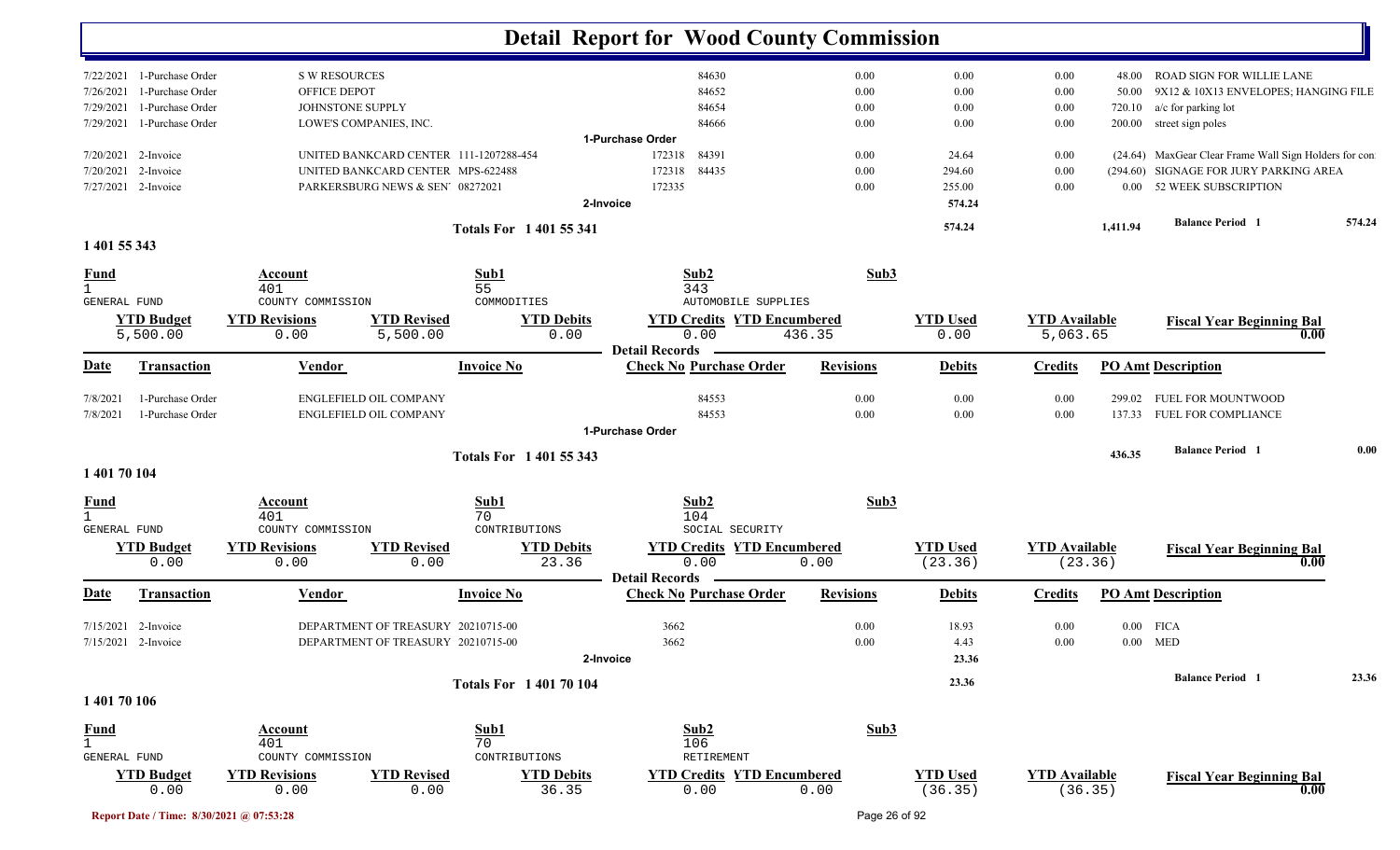|              |                                 |                                            |                                                      | <b>Detail Records</b>                     |                  |                                 |                                   |          |                                          |           |
|--------------|---------------------------------|--------------------------------------------|------------------------------------------------------|-------------------------------------------|------------------|---------------------------------|-----------------------------------|----------|------------------------------------------|-----------|
| Date         | <b>Transaction</b>              | Vendor                                     | <b>Invoice No</b>                                    | <b>Check No Purchase Order</b>            | <b>Revisions</b> | <b>Debits</b>                   | <b>Credits</b>                    |          | <b>PO Amt Description</b>                |           |
|              | 7/15/2021 2-Invoice             | WV DEPUTY SHERIFF'S RETII 20210715-00      |                                                      | 3675                                      | 0.00             | 20.48                           | 0.00                              |          | 0.00 DEP-RETIRE                          |           |
|              | 7/15/2021 2-Invoice             | WV PUBLIC EMP RETIREMEN 20210715-00        |                                                      | 3676                                      | 0.00             | 15.87                           | 0.00                              |          | 0.00 RETIREMENT                          |           |
|              |                                 |                                            |                                                      | 2-Invoice                                 |                  | 36.35                           |                                   |          |                                          |           |
|              |                                 |                                            | <b>Totals For 140170106</b>                          |                                           |                  | 36.35                           |                                   |          | <b>Balance Period 1</b>                  | 36.35     |
| 1 401 70 568 |                                 |                                            |                                                      |                                           |                  |                                 |                                   |          |                                          |           |
| <b>Fund</b>  |                                 | Account                                    | Sub1                                                 | Sub2                                      | Sub3             |                                 |                                   |          |                                          |           |
| $\mathbf{1}$ |                                 | 401                                        | 70                                                   | 568                                       |                  |                                 |                                   |          |                                          |           |
| GENERAL FUND |                                 | COUNTY COMMISSION                          | CONTRIBUTIONS                                        | OTHER CONTRIBUTIONS                       |                  |                                 |                                   |          |                                          |           |
|              | <b>YTD Budget</b><br>124,000.00 | <b>YTD Revisions</b><br>0.00<br>124,000.00 | <b>YTD Revised</b><br><b>YTD Debits</b><br>64,992.00 | <b>YTD Credits YTD Encumbered</b><br>0.00 | 0.00             | <b>YTD Used</b><br>(64, 992.00) | <b>YTD Available</b><br>59,008.00 |          | <b>Fiscal Year Beginning Bal</b><br>0.00 |           |
|              |                                 |                                            |                                                      | <b>Detail Records</b>                     |                  |                                 |                                   |          |                                          |           |
| Date         | <b>Transaction</b>              | <b>Vendor</b>                              | <b>Invoice No</b>                                    | <b>Check No Purchase Order</b>            | <b>Revisions</b> | <b>Debits</b>                   | <b>Credits</b>                    |          | <b>PO Amt Description</b>                |           |
|              | $7/27/2021$ 2-Invoice           | <b>MOUNTWOOD PARK</b>                      | 07192021                                             | 172332<br>2-Invoice                       | 0.00             | 64,992.00<br>64,992.00          | 0.00                              | 0.00     | REPAIR SLIP AT MOUNTWOOD                 |           |
|              |                                 |                                            | <b>Totals For 140170568</b>                          |                                           |                  | 64,992.00                       |                                   |          | <b>Balance Period</b> 1                  | 64,992.00 |
|              | 1 401 70 568 3006               |                                            |                                                      |                                           |                  |                                 |                                   |          |                                          |           |
| <b>Fund</b>  |                                 | Account                                    | Sub1                                                 | Sub <sub>2</sub>                          | Sub3             |                                 |                                   |          |                                          |           |
| $\mathbf{1}$ |                                 | 401                                        | 70                                                   | 568                                       | 3006             |                                 |                                   |          |                                          |           |
| GENERAL FUND |                                 | COUNTY COMMISSION                          | CONTRIBUTIONS                                        | OTHER CONTRIBUTIONS                       |                  | HEALTH MEMBERSHIP REIMBUR!      |                                   |          |                                          |           |
|              | <b>YTD Budget</b>               | <b>YTD Revisions</b>                       | <b>YTD Revised</b><br><b>YTD Debits</b>              | <b>YTD Credits YTD Encumbered</b>         |                  | <b>YTD Used</b>                 | <b>YTD</b> Available              |          | <b>Fiscal Year Beginning Bal</b>         |           |
|              | 6,000.00                        | 0.00                                       | 6,000.00<br>321.62                                   | 0.00<br><b>Detail Records</b>             | 0.00             | (321.62)                        | 5,678.38                          |          | 0.00                                     |           |
| <b>Date</b>  | Transaction                     | Vendor                                     | <b>Invoice No</b>                                    | <b>Check No Purchase Order</b>            | <b>Revisions</b> | <b>Debits</b>                   | <b>Credits</b>                    |          | <b>PO Amt Description</b>                |           |
|              | 7/15/2021 2-Invoice             | BLATT WILLIAM ANTHONY                      | 10-00273106-REG                                      | 273106                                    | 0.00             | 40.00                           | 0.00                              | $0.00\,$ | BLATT WILLIAM ANTHONY                    |           |
| 7/15/2021    | 2-Invoice                       | <b>ESCANDON HERNANDO</b>                   | 10-00273205-REG                                      | 273205                                    | 0.00             | 34.42                           | 0.00                              | 0.00     | <b>ESCANDON HERNANDO</b>                 |           |
|              | 7/15/2021 2-Invoice             |                                            | HOCKENBERRY CHRISTINA I 10-00273019-REG              | 273019                                    | 0.00             | 40.00                           | 0.00                              | $0.00\,$ | HOCKENBERRY CHRISTINA L                  |           |
|              | 7/15/2021 2-Invoice             | JOHNSON MELISSA D                          | 10-00273049-REG                                      | 273049                                    | 0.00             | 23.60                           | 0.00                              | 0.00     | JOHNSON MELISSA D                        |           |
|              | 7/15/2021 2-Invoice             | MARLOW TYLER D.                            | 10-00273128-REG                                      | 273128                                    | 0.00             | 40.00                           | 0.00                              | 0.00     | <b>MARLOW TYLER D.</b>                   |           |
| 7/15/2021    | 2-Invoice                       | PHILLIPS TAYLOR KELLYN                     | 10-00273138-REG                                      | 273138                                    | 0.00             | 40.00                           | 0.00                              | 0.00     | PHILLIPS TAYLOR KELLYN                   |           |
|              | 7/15/2021 2-Invoice             | RITCHIE MICHAEL B                          | 10-00273141-REG                                      | 273141                                    | 0.00             | 40.00                           | 0.00                              | 0.00     | RITCHIE MICHAEL B                        |           |
|              | 7/15/2021 2-Invoice             | SINGER JANA L.                             | 10-00273214-REG                                      | 273214                                    | 0.00             | 40.00                           | 0.00                              | 0.00     | SINGER JANA L.                           |           |
|              | 7/15/2021 2-Invoice             | SPRADLING HEATHER N                        | 10-00273026-REG                                      | 273026                                    | 0.00             | 23.60                           | 0.00                              | 0.00     | SPRADLING HEATHER N                      |           |
|              |                                 |                                            |                                                      | 2-Invoice                                 |                  | 321.62                          |                                   |          |                                          |           |
|              |                                 |                                            | Totals For 1 401 70 568 3006                         |                                           |                  | 321.62                          |                                   |          | <b>Balance Period 1</b>                  | 321.62    |

**1 402 10 101**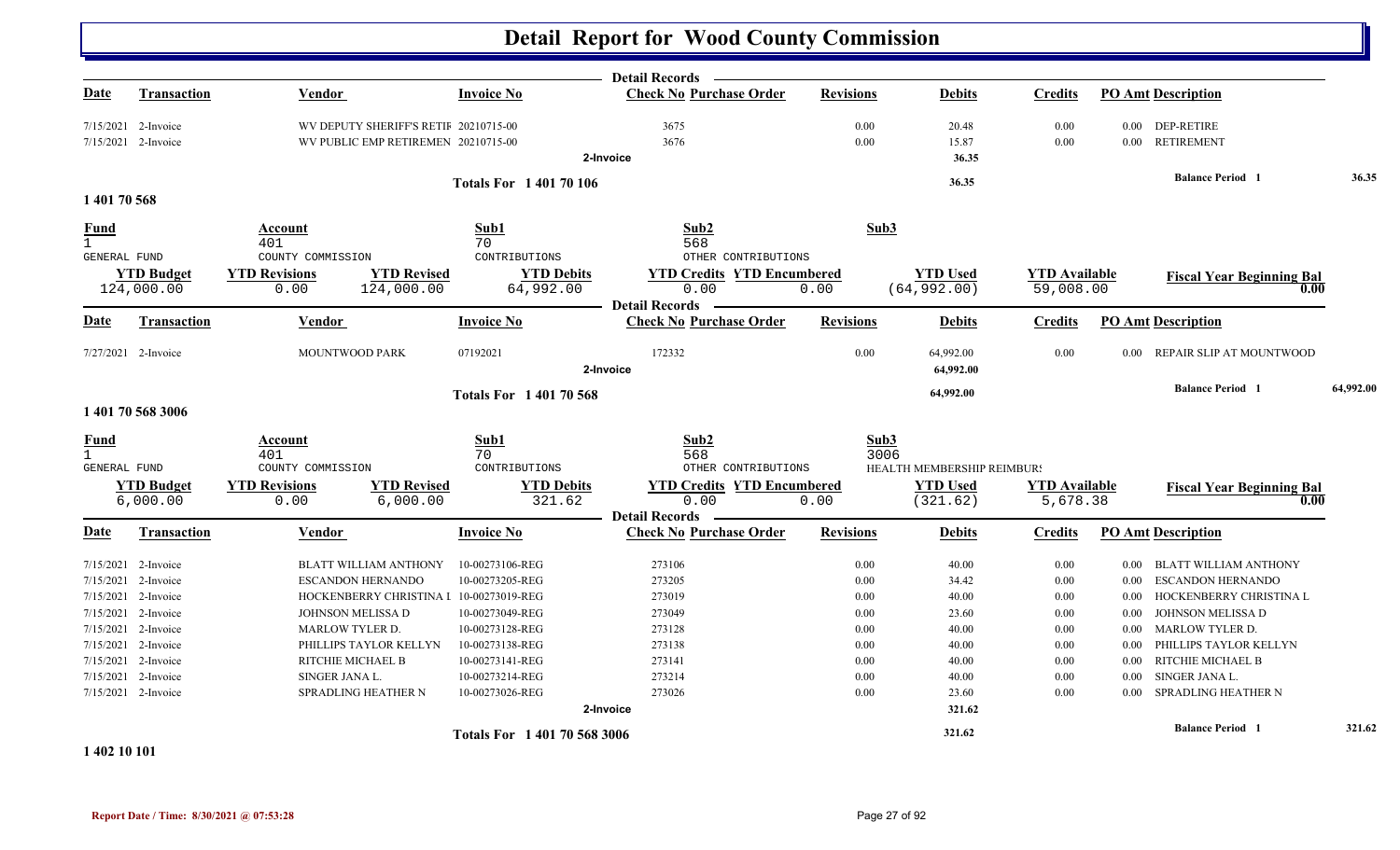| <b>Fund</b><br>$\mathbf{1}$ |                                 | Account<br>402                       |                                         | Sub1<br>10                             | Sub2<br>101                                             | Sub3             |                 |                      |          |                                          |          |
|-----------------------------|---------------------------------|--------------------------------------|-----------------------------------------|----------------------------------------|---------------------------------------------------------|------------------|-----------------|----------------------|----------|------------------------------------------|----------|
| <b>GENERAL FUND</b>         |                                 | COUNTY CLERK                         |                                         | PERSONAL SERVICES                      | ELECTED OFFICIALS                                       |                  |                 |                      |          |                                          |          |
|                             | <b>YTD</b> Budget               | <b>YTD Revisions</b>                 | <b>YTD Revised</b>                      | <b>YTD Debits</b>                      | <b>YTD Credits YTD Encumbered</b>                       |                  | <b>YTD Used</b> | <b>YTD</b> Available |          | <b>Fiscal Year Beginning Bal</b>         |          |
|                             | 62,093.00                       | 0.00                                 | 62,093.00                               | 5, 174.42                              | 0.00                                                    | 0.00             | (5, 174.42)     | 56,918.58            |          | 0.00                                     |          |
| Date                        | <b>Transaction</b>              | Vendor                               |                                         | <b>Invoice No</b>                      | <b>Detail Records</b><br><b>Check No Purchase Order</b> | <b>Revisions</b> | <b>Debits</b>   | <b>Credits</b>       |          | <b>PO Amt Description</b>                |          |
|                             |                                 |                                      |                                         |                                        |                                                         |                  |                 |                      |          |                                          |          |
|                             | 7/15/2021 2-Invoice             | RHODES MARK D.                       |                                         | 10-00273024-REG                        | 273024                                                  | 0.00             | 2,587.21        | 0.00                 | 0.00     | RHODES MARK D.                           |          |
|                             | 7/30/2021 2-Invoice             | RHODES MARK D.                       |                                         | 10-00273244-REG                        | 273244                                                  | 0.00             | 2,587.21        | 0.00                 | $0.00\,$ | RHODES MARK D.                           |          |
|                             |                                 |                                      |                                         |                                        | 2-Invoice                                               |                  | 5,174.42        |                      |          |                                          |          |
|                             |                                 |                                      |                                         | <b>Totals For 140210101</b>            |                                                         |                  | 5,174.42        |                      |          | <b>Balance Period 1</b>                  | 5,174.42 |
| 1 402 10 103                |                                 |                                      |                                         |                                        |                                                         |                  |                 |                      |          |                                          |          |
| Fund                        |                                 | Account                              |                                         | Sub1                                   | Sub2                                                    | Sub3             |                 |                      |          |                                          |          |
| $\mathbf{1}$                |                                 | 402                                  |                                         | 10                                     | 103                                                     |                  |                 |                      |          |                                          |          |
| GENERAL FUND                |                                 | COUNTY CLERK<br><b>YTD Revisions</b> | <b>YTD Revised</b>                      | PERSONAL SERVICES<br><b>YTD Debits</b> | SALARIES-DEPUTIES<br><b>YTD Credits YTD Encumbered</b>  |                  | <b>YTD Used</b> | <b>YTD Available</b> |          |                                          |          |
|                             | <b>YTD Budget</b><br>601,083.00 | 0.00                                 | 601,083.00                              | 48, 411.06                             | 0.00                                                    | 0.00             | (48, 411.06)    | 552,671.94           |          | <b>Fiscal Year Beginning Bal</b><br>0.00 |          |
|                             |                                 |                                      |                                         |                                        | <b>Detail Records</b>                                   |                  |                 |                      |          |                                          |          |
| Date                        | <b>Transaction</b>              | Vendor                               |                                         | <b>Invoice No</b>                      | <b>Check No Purchase Order</b>                          | <b>Revisions</b> | <b>Debits</b>   | <b>Credits</b>       |          | <b>PO Amt Description</b>                |          |
|                             | 7/15/2021 2-Invoice             | <b>BEARY ELIZABETH</b>               |                                         | 10-00273011-REG                        | 273011                                                  | 0.00             | 1,550.00        | 0.00                 | $0.00\,$ | BEARY ELIZABETH                          |          |
|                             | 7/15/2021 2-Invoice             |                                      | BECKETT CAROLYN J.                      | 10-00273012-REG                        | 273012                                                  | 0.00             | 1,550.00        | 0.00                 | $0.00\,$ | BECKETT CAROLYN J.                       |          |
| 7/15/2021                   | 2-Invoice                       | BOWMAN DONNA M.                      |                                         | 10-00273013-REG                        | 273013                                                  | 0.00             | 1,550.00        | 0.00                 | $0.00\,$ | BOWMAN DONNA M.                          |          |
|                             | 7/15/2021 2-Invoice             | CROSS ALISHA D                       |                                         | 10-00273014-REG                        | 273014                                                  | 0.00             | 1,425.00        | 0.00                 | $0.00\,$ | CROSS ALISHA D                           |          |
|                             | 7/15/2021 2-Invoice             |                                      | DEVORE MARTHA JANE                      | 10-00273015-REG                        | 273015                                                  | 0.00             | 1,600.00        | 0.00                 | $0.00\,$ | DEVORE MARTHA JANE                       |          |
| 7/15/2021                   | 2-Invoice                       |                                      | DOTSON LESLIE RENEE                     | 10-00273016-REG                        | 273016                                                  | 0.00             | 1,600.00        | 0.00                 | $0.00\,$ | DOTSON LESLIE RENEE                      |          |
|                             | 7/15/2021 2-Invoice             | DYE BRENDA D.                        |                                         | 10-00273017-REG                        | 273017                                                  | 0.00             | 1,550.00        | 0.00                 | $0.00\,$ | DYE BRENDA D.                            |          |
|                             | 7/15/2021 2-Invoice             |                                      | <b>GARRETT DIANA KAY</b>                | 10-00273018-REG                        | 273018                                                  | 0.00             | 1,600.00        | 0.00                 | $0.00\,$ | GARRETT DIANA KAY                        |          |
|                             | 7/15/2021 2-Invoice             |                                      | HOCKENBERRY CHRISTINA I 10-00273019-REG |                                        | 273019                                                  | 0.00             | 1,600.00        | 0.00                 | $0.00\,$ | HOCKENBERRY CHRISTINA L                  |          |
|                             | 7/15/2021 2-Invoice             |                                      | JOHNSTON BARBARA A.                     | 10-00273020-REG                        | 273020                                                  | 0.00             | 1,830.00        | 0.00                 | 0.00     | JOHNSTON BARBARA A.                      |          |
|                             | 7/15/2021 2-Invoice             | JORDAN PATRICIA D.                   |                                         | 10-00273021-REG                        | 273021                                                  | 0.00             | 646.00          | 0.00                 | $0.00\,$ | JORDAN PATRICIA D.                       |          |
|                             | 7/15/2021 2-Invoice             | MOORE KRISTIN N                      |                                         | 10-00273022-REG                        | 273022                                                  | 0.00             | 1,525.00        | 0.00                 | $0.00\,$ | MOORE KRISTIN N                          |          |
|                             | 7/15/2021 2-Invoice             |                                      | PENNINGTON SUE ANNE                     | 10-00273023-REG                        | 273023                                                  | 0.00             | 1,400.00        | 0.00                 | 0.00     | PENNINGTON SUE ANNE                      |          |
|                             | 7/15/2021 2-Invoice             | ROSS MELODY L.                       |                                         | 10-00273025-REG                        | 273025                                                  | 0.00             | 1,830.00        | 0.00                 | 0.00     | ROSS MELODY L.                           |          |
|                             | 7/15/2021 2-Invoice             |                                      | SPRADLING HEATHER N                     | 10-00273026-REG                        | 273026                                                  | 0.00             | 1,550.00        | 0.00                 | $0.00\,$ | SPRADLING HEATHER N                      |          |
|                             | 7/15/2021 2-Invoice             | <b>STEPHENS ALIKKA</b>               |                                         | 10-00273027-REG                        | 273027                                                  | 0.00             | 1,450.00        | 0.00                 | $0.00\,$ | STEPHENS ALIKKA                          |          |
|                             | 7/30/2021 2-Invoice             | <b>BEARY ELIZABETH</b>               |                                         | 10-00273231-REG                        | 273231                                                  | 0.00             | 1,550.00        | 0.00                 | $0.00\,$ | <b>BEARY ELIZABETH</b>                   |          |
|                             | 7/30/2021 2-Invoice             |                                      | BECKETT CAROLYN J.                      | 10-00273232-REG                        | 273232                                                  | 0.00             | 1,550.00        | 0.00                 | $0.00\,$ | <b>BECKETT CAROLYN J.</b>                |          |
|                             | 7/30/2021 2-Invoice             | BOWMAN DONNA M.                      |                                         | 10-00273233-REG                        | 273233                                                  | 0.00             | 1,550.00        | 0.00                 | 0.00     | BOWMAN DONNA M.                          |          |
|                             | 7/30/2021 2-Invoice             | CROSS ALISHA D                       |                                         | 10-00273234-REG                        | 273234                                                  | 0.00             | 1,425.00        | 0.00                 | $0.00\,$ | CROSS ALISHA D                           |          |
|                             | 7/30/2021 2-Invoice             |                                      | DEVORE MARTHA JANE                      | 10-00273235-REG                        | 273235                                                  | 0.00             | 1,600.00        | 0.00                 | $0.00\,$ | DEVORE MARTHA JANE                       |          |
|                             | 7/30/2021 2-Invoice             |                                      | DOTSON LESLIE RENEE                     | 10-00273236-REG                        | 273236                                                  | 0.00             | 1,600.00        | 0.00                 | 0.00     | <b>DOTSON LESLIE RENEE</b>               |          |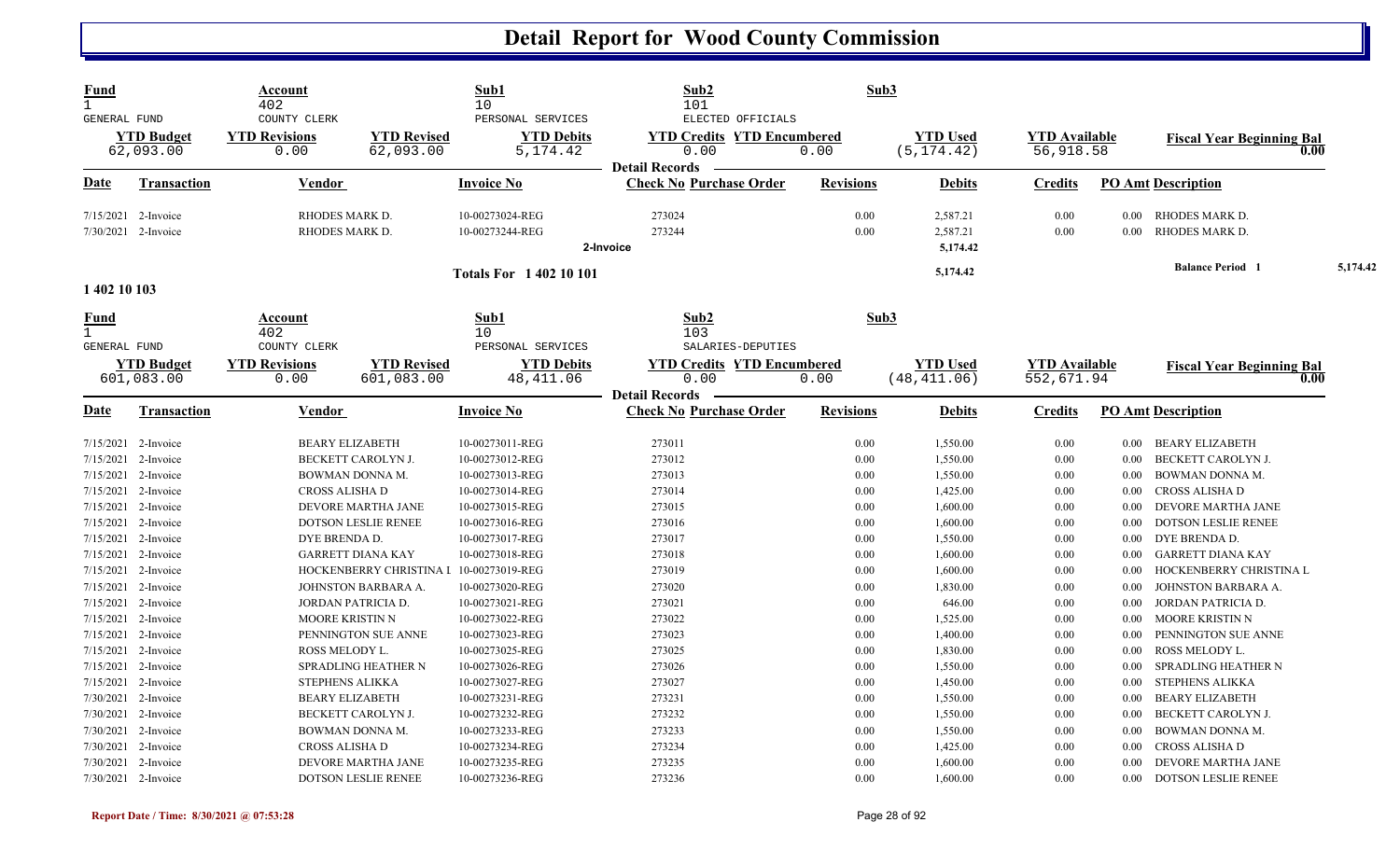|                       |                          | Totals For 1402 10 103 |           |      | 48,411.06 |      | <b>Balance Period</b>           | 48,411.06 |
|-----------------------|--------------------------|------------------------|-----------|------|-----------|------|---------------------------------|-----------|
|                       |                          |                        | 2-Invoice |      | 48,411.06 |      |                                 |           |
| 7/30/2021 2-Invoice   | STEPHENS ALIKKA          | 10-00273247-REG        | 273247    | 0.00 | 1,450.00  | 0.00 | STEPHENS ALIKKA<br>0.00         |           |
| $7/30/2021$ 2-Invoice | SPRADLING HEATHER N      | 10-00273246-REG        | 273246    | 0.00 | 1,550.00  | 0.00 | SPRADLING HEATHER N<br>-0.00    |           |
| $7/30/2021$ 2-Invoice | ROSS MELODY L.           | 10-00273245-REG        | 273245    | 0.00 | 1,830.00  | 0.00 | ROSS MELODY L.<br>0.00          |           |
| $7/30/2021$ 2-Invoice | PENNINGTON SUE ANNE      | 10-00273243-REG        | 273243    | 0.00 | 1,400.00  | 0.00 | PENNINGTON SUE ANNE<br>-0.00    |           |
| $7/30/2021$ 2-Invoice | MOORE KRISTIN N          | 10-00273242-REG        | 273242    | 0.00 | 1,525.00  | 0.00 | MOORE KRISTIN N<br>0.00         |           |
| $7/30/2021$ 2-Invoice | JORDAN PATRICIA D.       | 10-00273241-REG        | 273241    | 0.00 | 545.06    | 0.00 | JORDAN PATRICIA D.<br>0.00      |           |
| $7/30/2021$ 2-Invoice | JOHNSTON BARBARA A.      | 10-00273240-REG        | 273240    | 0.00 | 1,830.00  | 0.00 | JOHNSTON BARBARA A.<br>0.00     |           |
| $7/30/2021$ 2-Invoice | HOCKENBERRY CHRISTINA I  | 10-00273239-REG        | 273239    | 0.00 | 1,600.00  | 0.00 | HOCKENBERRY CHRISTINA L<br>0.00 |           |
| $7/30/2021$ 2-Invoice | <b>GARRETT DIANA KAY</b> | 10-00273238-REG        | 273238    | 0.00 | 1,600.00  | 0.00 | GARRETT DIANA KAY<br>0.00       |           |
| $7/30/2021$ 2-Invoice | DYE BRENDA D.            | 10-00273237-REG        | 273237    | 0.00 | 1,550.00  | 0.00 | DYE BRENDA D.<br>0.00           |           |
|                       |                          |                        |           |      |           |      |                                 |           |

#### **1 402 10 104**

| $\frac{Fund}{1}$    |                                 | Account<br>402               |                                     | Sub1<br>10 <sup>°</sup>        | Sub2<br>104                               | Sub3             |                                 |                                    |          |                                  |          |
|---------------------|---------------------------------|------------------------------|-------------------------------------|--------------------------------|-------------------------------------------|------------------|---------------------------------|------------------------------------|----------|----------------------------------|----------|
| <b>GENERAL FUND</b> |                                 | COUNTY CLERK                 |                                     | PERSONAL SERVICES              | SOCIAL SECURITY                           |                  |                                 |                                    |          |                                  |          |
|                     | <b>YTD Budget</b>               | <b>YTD Revisions</b>         | <b>YTD Revised</b>                  | <b>YTD Debits</b>              | <b>YTD Credits YTD Encumbered</b>         |                  | <b>YTD Used</b>                 | <b>YTD</b> Available               |          | <b>Fiscal Year Beginning Bal</b> |          |
|                     | 50,848.00                       | 0.00                         | 50,848.00                           | 3,909.84                       | 0.00<br><b>Detail Records</b>             | 0.00             | (3,909.84)                      | 46,938.16                          |          |                                  | 0.00     |
| <u>Date</u>         | <b>Transaction</b>              | Vendor                       |                                     | <b>Invoice No</b>              | <b>Check No Purchase Order</b>            | <b>Revisions</b> | <b>Debits</b>                   | <b>Credits</b>                     |          | <b>PO Amt Description</b>        |          |
|                     | 7/15/2021 2-Invoice             |                              | DEPARTMENT OF TREASURY 20210715-00  |                                | 3662                                      | 0.00             | 1,592.05                        | 0.00                               |          | $0.00$ FICA                      |          |
| 7/15/2021           | 2-Invoice                       |                              | DEPARTMENT OF TREASURY 20210715-00  |                                | 3662                                      | 0.00             | 372.36                          | 0.00                               |          | $0.00$ MED                       |          |
| 7/30/2021           | 2-Invoice                       |                              | DEPARTMENT OF TREASURY 20210730-00  |                                | 3672                                      | 0.00             | 1,576.68                        | 0.00                               |          | $0.00$ FICA                      |          |
|                     | 7/30/2021 2-Invoice             |                              | DEPARTMENT OF TREASURY 20210730-00  |                                | 3672                                      | 0.00             | 368.75                          | 0.00                               |          | $0.00$ MED                       |          |
|                     |                                 |                              |                                     |                                | 2-Invoice                                 |                  | 3,909.84                        |                                    |          |                                  |          |
|                     |                                 |                              |                                     | <b>Totals For 1 402 10 104</b> |                                           |                  | 3,909.84                        |                                    |          | <b>Balance Period</b> 1          | 3,909.84 |
| 1 402 10 105        |                                 |                              |                                     |                                |                                           |                  |                                 |                                    |          |                                  |          |
| <u>Fund</u>         |                                 | Account                      |                                     | Sub1                           | Sub2                                      | Sub3             |                                 |                                    |          |                                  |          |
|                     |                                 | 402                          |                                     | 10                             | 105                                       |                  |                                 |                                    |          |                                  |          |
| <b>GENERAL FUND</b> |                                 | COUNTY CLERK                 |                                     | PERSONAL SERVICES              | INSURANCE PREMIUM                         |                  |                                 |                                    |          |                                  |          |
|                     | <b>YTD Budget</b><br>236,910.00 | <b>YTD Revisions</b><br>0.00 | <b>YTD Revised</b><br>236,910.00    | <b>YTD Debits</b><br>17,653.14 | <b>YTD Credits YTD Encumbered</b><br>0.00 | 0.00             | <b>YTD</b> Used<br>(17, 653.14) | <b>YTD</b> Available<br>219,256.86 |          | <b>Fiscal Year Beginning Bal</b> | 0.00     |
|                     |                                 |                              |                                     |                                | <b>Detail Records</b>                     |                  |                                 |                                    |          |                                  |          |
| <b>Date</b>         | <b>Transaction</b>              | Vendor                       |                                     | <b>Invoice No</b>              | <b>Check No Purchase Order</b>            | <b>Revisions</b> | <b>Debits</b>                   | <b>Credits</b>                     |          | <b>PO Amt Description</b>        |          |
| 7/1/2021            | 2-Invoice                       |                              | HIGHMARK WEST VIRGINIA              | 07012021                       | 3552                                      | 0.00             | 15,122.58                       | 0.00                               | 0.00     | <b>HEALTH PREMIUM</b>            |          |
| 7/8/2021            | 2-Invoice                       |                              | HIGHMARK WEST VIRGINIA              | F210706A2045                   | 3554                                      | 0.00             | 780.69                          | 0.00                               | $0.00\,$ | HRA                              |          |
| 7/9/2021            | 2-Invoice                       | <b>MUTUAL OF OMAHA</b>       |                                     | 001214925508                   | 172231                                    | 0.00             | 27.88                           | 0.00                               | $0.00\,$ | <b>BASIC LIFE</b>                |          |
| 7/9/2021            | 2-Invoice                       | <b>MUTUAL OF OMAHA</b>       |                                     | 001214925508                   | 172231                                    | 0.00             | 131.11                          | 0.00                               |          | $0.00$ LTD                       |          |
| 7/9/2021            | 2-Invoice                       |                              | VISION SERVICE PLAN (WV)            | 072021                         | 172235                                    | 0.00             | 41.02                           | 0.00                               | 0.00     | <b>SINGLE VISION</b>             |          |
| 7/9/2021            | 2-Invoice                       |                              | VISION SERVICE PLAN (WV)            | 072021                         | 172235                                    | 0.00             | 164.25                          | 0.00                               | 0.00     | <b>FAMILY VISION</b>             |          |
|                     | 7/15/2021 2-Invoice             |                              | HIGHMARK WEST VIRGINIA F210713A8062 |                                | 3663                                      | 0.00             | 1,596.37                        | 0.00                               |          | 0.00 FSA                         |          |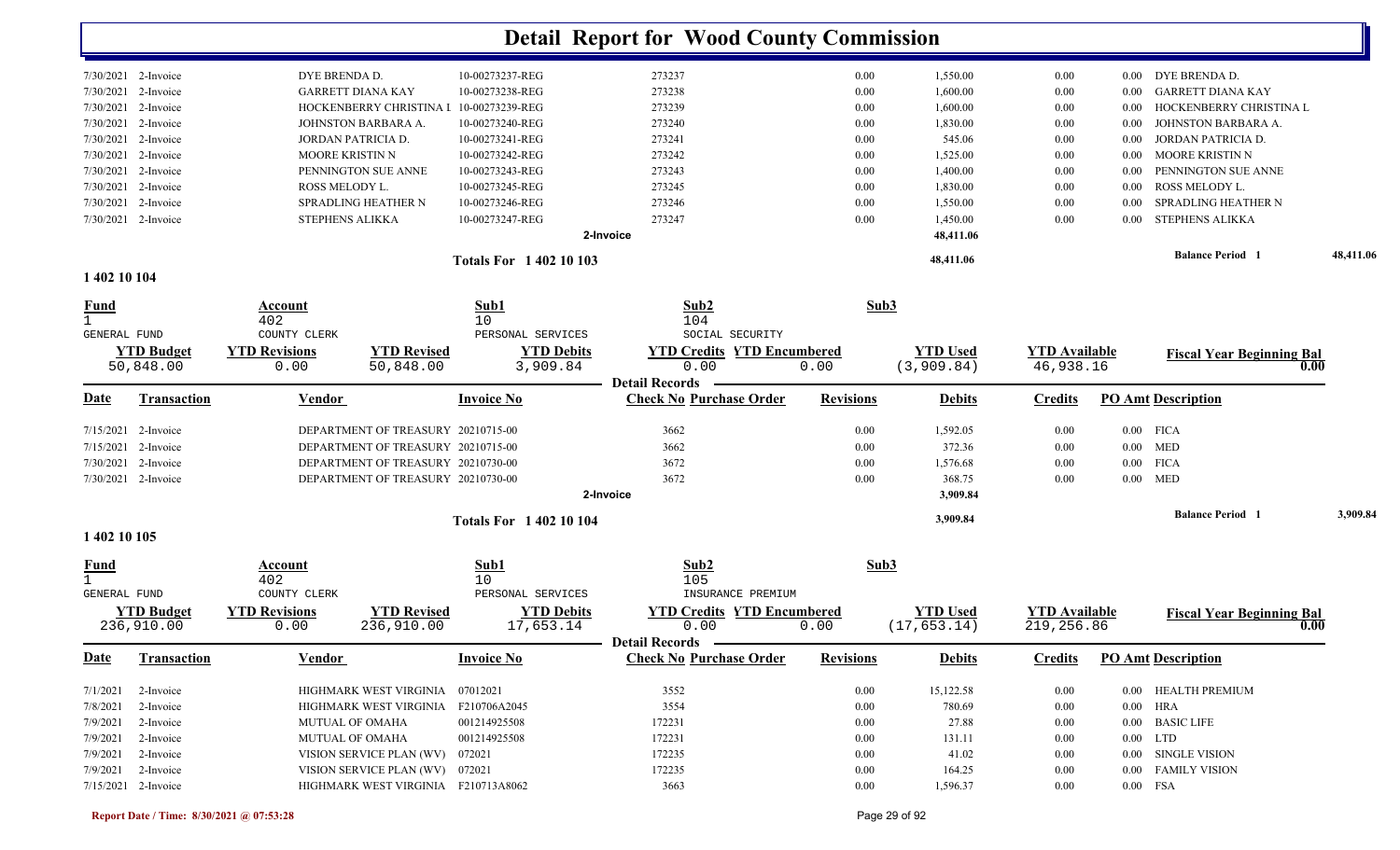|                                                  |                                                                         |                                                                 |                                                                            |                                                                                             | <b>Detail Report for Wood County Commission</b>                                |                                      |                                                     |                                      |                                                      |                                                                                                                                                 |           |
|--------------------------------------------------|-------------------------------------------------------------------------|-----------------------------------------------------------------|----------------------------------------------------------------------------|---------------------------------------------------------------------------------------------|--------------------------------------------------------------------------------|--------------------------------------|-----------------------------------------------------|--------------------------------------|------------------------------------------------------|-------------------------------------------------------------------------------------------------------------------------------------------------|-----------|
|                                                  | 7/28/2021 2-Invoice                                                     |                                                                 | HIGHMARK WEST VIRGINIA F210727A3223                                        |                                                                                             | 3669<br>2-Invoice                                                              | $0.00\,$                             | (210.76)<br>17,653.14                               | 0.00                                 |                                                      | $0.00$ HRA                                                                                                                                      |           |
| 1 402 10 106                                     |                                                                         |                                                                 |                                                                            | <b>Totals For 140210105</b>                                                                 |                                                                                |                                      | 17,653.14                                           |                                      |                                                      | <b>Balance Period 1</b>                                                                                                                         | 17,653.14 |
| $\frac{Fund}{1}$<br>GENERAL FUND                 |                                                                         | Account<br>402<br>COUNTY CLERK                                  |                                                                            | Sub1<br>10<br>PERSONAL SERVICES                                                             | Sub2<br>106<br><b>RETIREMENT</b>                                               | Sub3                                 |                                                     |                                      |                                                      |                                                                                                                                                 |           |
|                                                  | <b>YTD Budget</b><br>66,468.00                                          | <b>YTD Revisions</b><br>0.00                                    | <b>YTD Revised</b><br>66,468.00                                            | <b>YTD Debits</b><br>5,377.89                                                               | <b>YTD Credits YTD Encumbered</b><br>0.00<br><b>Detail Records</b>             | 0.00                                 | <b>YTD Used</b><br>(5, 377.89)                      | <b>YTD Available</b><br>61,090.11    |                                                      | <b>Fiscal Year Beginning Bal</b><br>0.00                                                                                                        |           |
| <u>Date</u>                                      | Transaction                                                             | <b>Vendor</b>                                                   |                                                                            | <b>Invoice No</b>                                                                           | <b>Check No Purchase Order</b>                                                 | <b>Revisions</b>                     | <b>Debits</b>                                       | <b>Credits</b>                       |                                                      | <b>PO Amt Description</b>                                                                                                                       |           |
| 7/15/2021                                        | 2-Invoice<br>7/30/2021 2-Invoice                                        |                                                                 | WV PUBLIC EMP RETIREMEN 20210715-00<br>WV PUBLIC EMP RETIREMEN 20210730-00 |                                                                                             | 3676<br>3676<br>2-Invoice                                                      | 0.00<br>0.00                         | 2,703.67<br>2,674.22<br>5,377.89                    | 0.00<br>0.00                         | $0.00\,$                                             | <b>RETIREMENT</b><br>0.00 RETIREMENT                                                                                                            |           |
| 1 402 10 108                                     |                                                                         |                                                                 |                                                                            | <b>Totals For 1 402 10 106</b>                                                              |                                                                                |                                      | 5,377.89                                            |                                      |                                                      | <b>Balance Period</b> 1                                                                                                                         | 5,377.89  |
| <b>Fund</b><br>$\mathbf{1}$<br>GENERAL FUND      |                                                                         | Account<br>402<br>COUNTY CLERK                                  |                                                                            | Sub1<br>10<br>PERSONAL SERVICES                                                             | Sub2<br>108<br>OVERTIME                                                        | Sub3                                 |                                                     |                                      |                                                      |                                                                                                                                                 |           |
|                                                  | <b>YTD Budget</b><br>1,500.00                                           | <b>YTD Revisions</b><br>0.00                                    | <b>YTD Revised</b><br>1,500.00                                             | <b>YTD Debits</b><br>255.72                                                                 | <b>YTD Credits YTD Encumbered</b><br>0.00<br><b>Detail Records</b>             | 0.00                                 | <b>YTD Used</b><br>(255.72)                         | <b>YTD Available</b><br>1,244.28     |                                                      | <b>Fiscal Year Beginning Bal</b><br>0.00                                                                                                        |           |
| <b>Date</b>                                      | Transaction                                                             | <b>Vendor</b>                                                   |                                                                            | <b>Invoice No</b>                                                                           | <b>Check No Purchase Order</b>                                                 | <b>Revisions</b>                     | <b>Debits</b>                                       | <b>Credits</b>                       |                                                      | <b>PO Amt Description</b>                                                                                                                       |           |
| 7/15/2021<br>7/15/2021<br>7/15/2021<br>7/15/2021 | 2-Invoice<br>2-Invoice<br>2-Invoice<br>2-Invoice<br>7/15/2021 2-Invoice | BECKETT CAROLYN J.<br>DYE BRENDA D.<br><b>GARRETT DIANA KAY</b> | DOTSON LESLIE RENEE<br>PENNINGTON SUE ANNE                                 | 10-00273012-REG<br>10-00273016-REG<br>10-00273017-REG<br>10-00273018-REG<br>10-00273023-REG | 273012<br>273016<br>273017<br>273018<br>273023<br>2-Invoice                    | 0.00<br>0.00<br>0.00<br>0.00<br>0.00 | 40.24<br>69.23<br>80.48<br>41.54<br>24.23<br>255.72 | 0.00<br>0.00<br>0.00<br>0.00<br>0.00 | $0.00\,$<br>$0.00\,$<br>$0.00\,$<br>0.00<br>$0.00\,$ | BECKETT CAROLYN J.<br><b>DOTSON LESLIE RENEE</b><br>DYE BRENDA D.<br><b>GARRETT DIANA KAY</b><br>PENNINGTON SUE ANNE<br><b>Balance Period 1</b> | 255.72    |
| 1 402 55 341                                     |                                                                         |                                                                 |                                                                            | <b>Totals For 1 402 10 108</b>                                                              |                                                                                |                                      | 255.72                                              |                                      |                                                      |                                                                                                                                                 |           |
| <b>Fund</b><br>$\mathbf{1}$<br>GENERAL FUND      | <b>YTD Budget</b><br>10,000.00                                          | Account<br>402<br>COUNTY CLERK<br><b>YTD Revisions</b><br>0.00  | <b>YTD Revised</b><br>10,000.00                                            | Sub1<br>55<br>COMMODITIES<br><b>YTD Debits</b><br>0.00                                      | Sub2<br>341<br>SUPPLIES/MATERIALS<br><b>YTD Credits YTD Encumbered</b><br>0.00 | Sub3<br>338.60                       | <b>YTD Used</b><br>0.00                             | <b>YTD Available</b><br>9,661.40     |                                                      | <b>Fiscal Year Beginning Bal</b><br>0.00                                                                                                        |           |
| <b>Date</b>                                      | <b>Transaction</b>                                                      | <b>Vendor</b>                                                   |                                                                            | <b>Invoice No</b>                                                                           | <b>Detail Records</b><br><b>Check No Purchase Order</b>                        | <b>Revisions</b>                     | <b>Debits</b>                                       | <b>Credits</b>                       |                                                      | <b>PO Amt Description</b>                                                                                                                       |           |
|                                                  | 7/22/2021 1-Purchase Order                                              | OFFICE DEPOT                                                    |                                                                            |                                                                                             | 84634                                                                          | 0.00                                 | 0.00                                                | 0.00                                 |                                                      | 78.24 PENS; ENVELOPES; STAPLES; BINDER CLII                                                                                                     |           |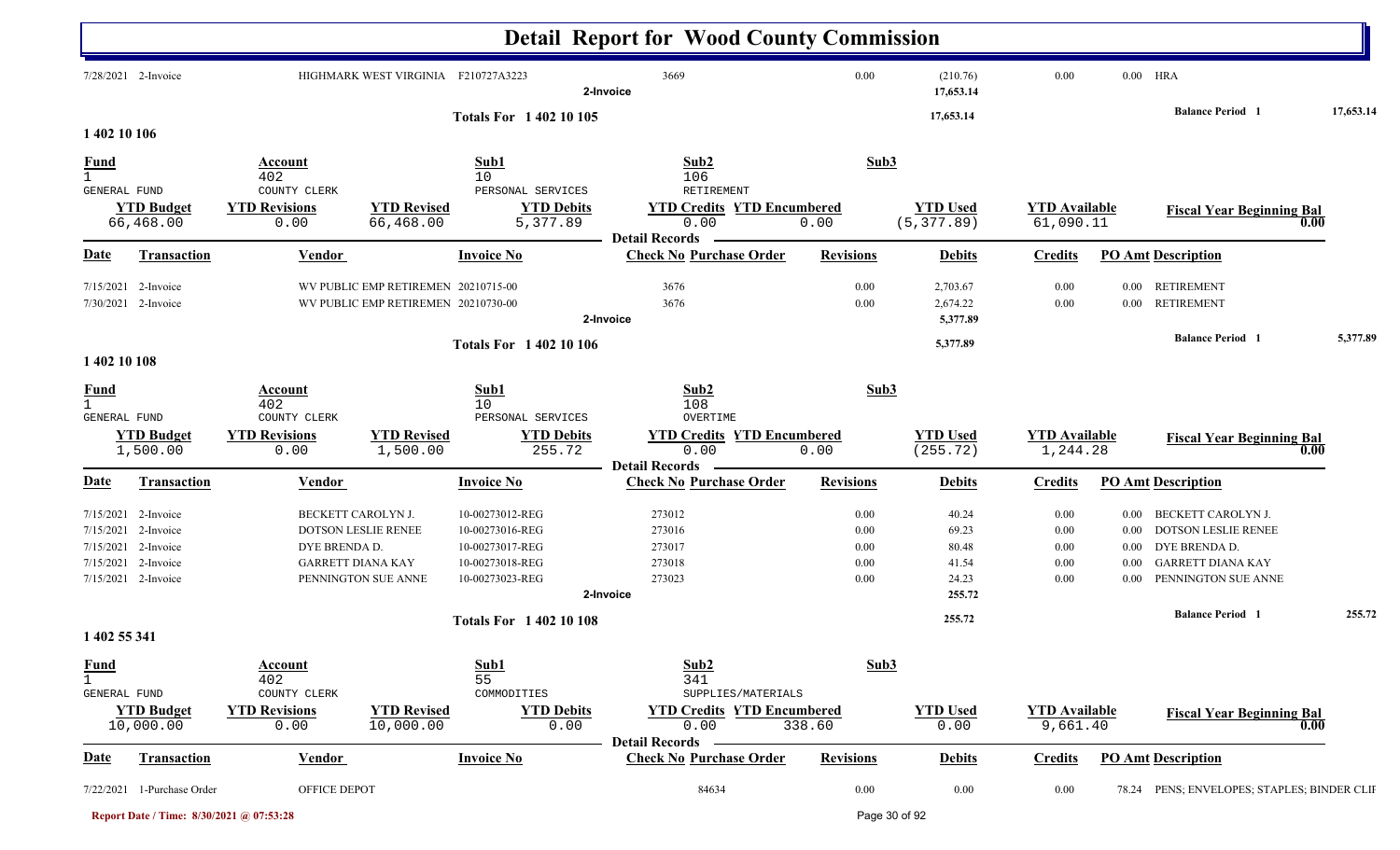|                     |                                |                                               |                          |                               | <b>Detail Report for Wood County Commission</b> |                  |                 |                      |          |                                      |          |
|---------------------|--------------------------------|-----------------------------------------------|--------------------------|-------------------------------|-------------------------------------------------|------------------|-----------------|----------------------|----------|--------------------------------------|----------|
|                     |                                |                                               |                          |                               | 1-Purchase Order                                |                  |                 |                      |          |                                      |          |
| 7/1/2021            | 1-Purchase Order Pending Pcard | STATIONERS INC                                |                          |                               | 84510 PY2021                                    | 0.00             | 0.00            | 0.00                 | 44.07    | <b>CUSTOM DATE STAMP FOR FINANCE</b> |          |
| 7/26/2021           | 1-Purchase Order Pending Pcard |                                               | CHAPMAN PRINTING CO. INC |                               | 84645                                           | 0.00             | 0.00            | 0.00                 | 193.60   | #10 ENVELOPES                        |          |
| 7/26/2021           |                                | 1-Purchase Order Pending Pcard STATIONERS INC |                          |                               | 84641                                           | 0.00             | 0.00            | 0.00                 | 22.69    | NOTARY STAMP - BRENDA DYE            |          |
|                     |                                |                                               |                          |                               | 1-Purchase Order Pe                             |                  |                 |                      |          |                                      |          |
|                     |                                |                                               |                          | <b>Totals For 1402 55 341</b> |                                                 |                  |                 |                      | 338.60   | <b>Balance Period</b> 1              | 0.00     |
| 1 403 10 101        |                                |                                               |                          |                               |                                                 |                  |                 |                      |          |                                      |          |
| <u>Fund</u>         |                                | <b>Account</b>                                |                          | Sub1                          | Sub2                                            | Sub3             |                 |                      |          |                                      |          |
| $\mathbf{1}$        |                                | 403                                           |                          | 10                            | 101                                             |                  |                 |                      |          |                                      |          |
| <b>GENERAL FUND</b> |                                | CIRCUIT CLERK                                 |                          | PERSONAL SERVICES             | ELECTED OFFICIALS                               |                  |                 |                      |          |                                      |          |
|                     | <b>YTD Budget</b>              | <b>YTD Revisions</b>                          | <b>YTD Revised</b>       | <b>YTD Debits</b>             | <b>YTD Credits YTD Encumbered</b>               |                  | <b>YTD Used</b> | <b>YTD Available</b> |          | <b>Fiscal Year Beginning Bal</b>     |          |
|                     | 62,093.00                      | 0.00                                          | 62,093.00                | 5, 174.42                     | 0.00                                            | 0.00             | (5, 174.42)     | 56,918.58            |          | 0.00                                 |          |
|                     |                                |                                               |                          |                               | <b>Detail Records</b>                           |                  |                 |                      |          |                                      |          |
| <b>Date</b>         | <b>Transaction</b>             | Vendor                                        |                          | <b>Invoice No</b>             | <b>Check No Purchase Order</b>                  | <b>Revisions</b> | <b>Debits</b>   | <b>Credits</b>       |          | <b>PO Amt Description</b>            |          |
|                     | $7/15/2021$ 2-Invoice          |                                               | RIDGWAY CELESTE A.       | 10-00273040-REG               | 273040                                          | 0.00             | 2,587.21        | 0.00                 | 0.00     | RIDGWAY CELESTE A.                   |          |
|                     | 7/30/2021 2-Invoice            |                                               | RIDGWAY CELESTE A.       | 10-00273260-REG               | 273260                                          | 0.00             | 2,587.21        | 0.00                 | 0.00     | RIDGWAY CELESTE A.                   |          |
|                     |                                |                                               |                          |                               | 2-Invoice                                       |                  | 5,174.42        |                      |          |                                      |          |
|                     |                                |                                               |                          | <b>Totals For 140310101</b>   |                                                 |                  | 5,174.42        |                      |          | <b>Balance Period</b> 1              | 5,174.42 |
| 1 403 10 103        |                                |                                               |                          |                               |                                                 |                  |                 |                      |          |                                      |          |
|                     |                                | Account                                       |                          | Sub1                          | Sub2                                            | Sub3             |                 |                      |          |                                      |          |
| $\frac{Fund}{1}$    |                                | 403                                           |                          | 10                            | 103                                             |                  |                 |                      |          |                                      |          |
| GENERAL FUND        |                                | CIRCUIT CLERK                                 |                          | PERSONAL SERVICES             | SALARIES-DEPUTIES                               |                  |                 |                      |          |                                      |          |
|                     | <b>YTD Budget</b>              | <b>YTD Revisions</b>                          | <b>YTD Revised</b>       | <b>YTD Debits</b>             | <b>YTD Credits YTD Encumbered</b>               |                  | <b>YTD Used</b> | <b>YTD Available</b> |          | <b>Fiscal Year Beginning Bal</b>     |          |
|                     | 428,102.00                     | 0.00                                          | 428,102.00               | 35,675.09                     | 0.00                                            | 0.00             | (35, 675.09)    | 392,426.91           |          | 0.00                                 |          |
|                     |                                |                                               |                          |                               | <b>Detail Records</b>                           |                  |                 |                      |          |                                      |          |
| <u>Date</u>         | <b>Transaction</b>             | <b>Vendor</b>                                 |                          | <b>Invoice No</b>             | <b>Check No Purchase Order</b>                  | <b>Revisions</b> | <b>Debits</b>   | <b>Credits</b>       |          | <b>PO Amt Description</b>            |          |
| 7/15/2021           | 2-Invoice                      |                                               | <b>BONNELL CRYSTAL</b>   | 10-00273028-REG               | 273028                                          | 0.00             | 1,279.08        | 0.00                 | $0.00\,$ | BONNELL CRYSTAL                      |          |
| 7/15/2021           | 2-Invoice                      |                                               | DAUGHERTY ANDREA M       | 10-00273029-REG               | 273029                                          | 0.00             | 1,279.08        | 0.00                 | $0.00\,$ | DAUGHERTY ANDREA M                   |          |
| 7/15/2021           | 2-Invoice                      |                                               | HENRIE MARGARET J        | 10-00273031-REG               | 273031                                          | 0.00             | 1,276.25        | 0.00                 | $0.00\,$ | HENRIE MARGARET J                    |          |
| 7/15/2021           | 2-Invoice                      |                                               | <b>JACKS DEBORAH KAY</b> | 10-00273032-REG               | 273032                                          | 0.00             | 1,482.79        | 0.00                 | 0.00     | JACKS DEBORAH KAY                    |          |
|                     | 7/15/2021 2-Invoice            |                                               | KAUFMAN DENISE A.        | 10-00273033-REG               | 273033                                          | 0.00             | 1,566.26        | 0.00                 | $0.00\,$ | KAUFMAN DENISE A.                    |          |
|                     | 7/15/2021 2-Invoice            |                                               | LALLATHIN DONNA M        | 10-00273035-REG               | 273035                                          | $0.00\,$         | 1,275.58        | 0.00                 |          | 0.00 LALLATHIN DONNA M               |          |
|                     | $7/15/2021$ 2-Invoice          | LEACH AMY S.                                  |                          | 10-00273036-REG               | 273036                                          | 0.00             | 1,368.00        | 0.00                 |          | 0.00 LEACH AMY S.                    |          |
|                     | 7/15/2021 2-Invoice            | <b>MILLER DAWN</b>                            |                          | 10-00273037-REG               | 273037                                          | 0.00             | 1,278.75        | 0.00                 |          | 0.00 MILLER DAWN                     |          |
|                     | $7/15/2021$ 2-Invoice          |                                               | PALMER ERICA NICOLE      | 10-00273039-REG               | 273039                                          | 0.00             | 1,266.58        | 0.00                 |          | 0.00 PALMER ERICA NICOLE             |          |
|                     | $7/15/2021$ 2-Invoice          |                                               | ROCKHOLD MICHELE LYNN    | 10-00273041-REG               | 273041                                          | 0.00             | 2,002.62        | $0.00\,$             |          | 0.00 ROCKHOLD MICHELE LYNN           |          |
|                     | $7/15/2021$ 2-Invoice          |                                               | WALTERS TERESA G.        | 10-00273042-REG               | 273042                                          | 0.00             | 1,760.12        | $0.00\,$             |          | 0.00 WALTERS TERESA G.               |          |
|                     | 7/15/2021 2-Invoice            |                                               | WILLIAMS TRACY A.        | 10-00273043-REG               | 273043                                          | 0.00             | 2,002.44        | 0.00                 |          | 0.00 WILLIAMS TRACY A.               |          |
|                     | $7/30/2021$ 2-Invoice          |                                               | <b>BONNELL CRYSTAL</b>   | 10-00273248-REG               | 273248                                          | 0.00             | 1,279.08        | 0.00                 |          | 0.00 BONNELL CRYSTAL                 |          |
|                     | 7/30/2021 2-Invoice            |                                               | DAUGHERTY ANDREA M       | 10-00273249-REG               | 273249                                          | 0.00             | 1,279.08        | 0.00                 |          | 0.00 DAUGHERTY ANDREA M              |          |
|                     | 7/30/2021 2-Invoice            |                                               | HENRIE MARGARET J        | 10-00273251-REG               | 273251                                          | $0.00\,$         | 1,276.25        | 0.00                 |          | 0.00 HENRIE MARGARET J               |          |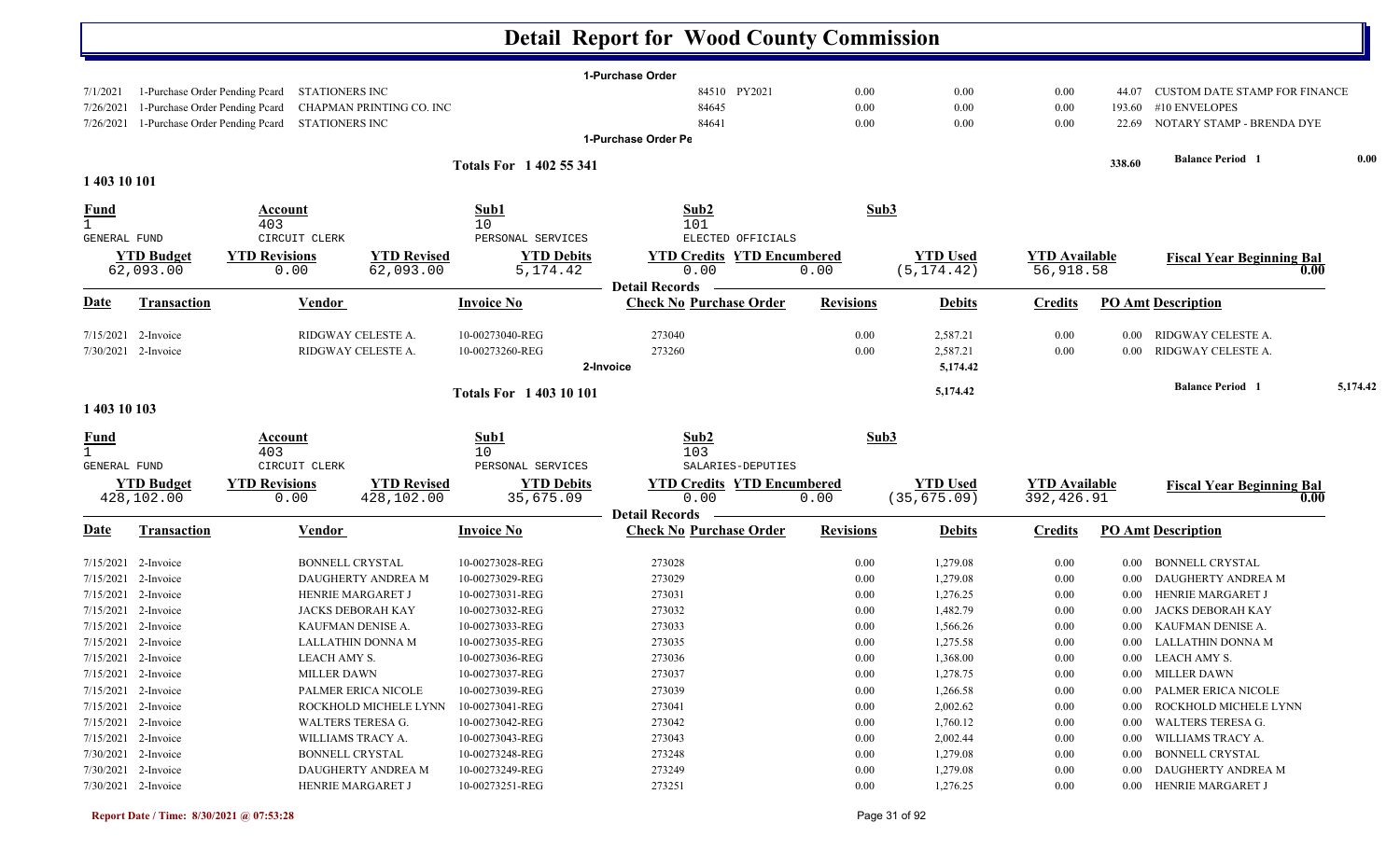|                             |                                 |                                                                  |                                | <b>Detail Report for Wood County Commission</b> |                  |                                 |                                    |          |                                          |           |
|-----------------------------|---------------------------------|------------------------------------------------------------------|--------------------------------|-------------------------------------------------|------------------|---------------------------------|------------------------------------|----------|------------------------------------------|-----------|
|                             | 7/30/2021 2-Invoice             | <b>JACKS DEBORAH KAY</b>                                         | 10-00273252-REG                | 273252                                          | 0.00             | 1,482.79                        | 0.00                               | $0.00\,$ | JACKS DEBORAH KAY                        |           |
| 7/30/2021                   | 2-Invoice                       | KAUFMAN DENISE A.                                                | 10-00273253-REG                | 273253                                          | 0.00             | 1,566.26                        | 0.00                               | 0.00     | KAUFMAN DENISE A.                        |           |
| 7/30/2021                   | 2-Invoice                       | LALLATHIN DONNA M                                                | 10-00273255-REG                | 273255                                          | 0.00             | 1,275.58                        | 0.00                               | 0.00     | <b>LALLATHIN DONNA M</b>                 |           |
| 7/30/2021                   | 2-Invoice                       | LEACH AMY S.                                                     | 10-00273256-REG                | 273256                                          | 0.00             | 1,368.00                        | 0.00                               | 0.00     | LEACH AMY S.                             |           |
| 7/30/2021                   | 2-Invoice                       | <b>MILLER DAWN</b>                                               | 10-00273257-REG                | 273257                                          | 0.00             | 1,278.75                        | 0.00                               | 0.00     | <b>MILLER DAWN</b>                       |           |
| 7/30/2021                   | 2-Invoice                       | PALMER ERICA NICOLE                                              | 10-00273259-REG                | 273259                                          | 0.00             | 1,266.58                        | 0.00                               | 0.00     | PALMER ERICA NICOLE                      |           |
| 7/30/2021                   | 2-Invoice                       | ROCKHOLD MICHELE LYNN                                            | 10-00273261-REG                | 273261                                          | 0.00             | 2,002.61                        | 0.00                               | 0.00     | ROCKHOLD MICHELE LYNN                    |           |
| 7/30/2021                   | 2-Invoice                       | <b>WALTERS TERESA G.</b>                                         | 10-00273262-REG                | 273262                                          | 0.00             | 1,760.12                        | 0.00                               | 0.00     | <b>WALTERS TERESA G.</b>                 |           |
|                             | 7/30/2021 2-Invoice             | WILLIAMS TRACY A.                                                | 10-00273263-REG                | 273263                                          | 0.00             | 2,002.44                        | 0.00                               | 0.00     | WILLIAMS TRACY A.                        |           |
|                             |                                 |                                                                  |                                | 2-Invoice                                       |                  | 35,675.09                       |                                    |          |                                          |           |
|                             |                                 |                                                                  | <b>Totals For 140310103</b>    |                                                 |                  | 35,675.09                       |                                    |          | <b>Balance Period</b> 1                  | 35,675.09 |
| 1 403 10 104                |                                 |                                                                  |                                |                                                 |                  |                                 |                                    |          |                                          |           |
| <b>Fund</b><br>$\mathbf{1}$ |                                 | Account<br>403                                                   | Sub1<br>10                     | Sub2<br>104                                     | Sub3             |                                 |                                    |          |                                          |           |
| GENERAL FUND                |                                 | CIRCUIT CLERK                                                    | PERSONAL SERVICES              | SOCIAL SECURITY                                 |                  |                                 |                                    |          |                                          |           |
|                             | <b>YTD Budget</b><br>39,412.00  | <b>YTD Revisions</b><br><b>YTD Revised</b><br>39,412.00<br>0.00  | <b>YTD Debits</b><br>3,121.13  | <b>YTD Credits YTD Encumbered</b><br>0.00       | 0.00             | <b>YTD Used</b><br>(3, 121.13)  | <b>YTD Available</b><br>36,290.87  |          | <b>Fiscal Year Beginning Bal</b><br>0.00 |           |
|                             |                                 |                                                                  |                                | <b>Detail Records</b>                           |                  |                                 |                                    |          |                                          |           |
| <u>Date</u>                 | <b>Transaction</b>              | <b>Vendor</b>                                                    | <b>Invoice No</b>              | <b>Check No Purchase Order</b>                  | <b>Revisions</b> | <b>Debits</b>                   | <b>Credits</b>                     |          | <b>PO Amt Description</b>                |           |
| 7/15/2021                   | 2-Invoice                       | DEPARTMENT OF TREASURY 20210715-00                               |                                | 3662                                            | 0.00             | 1,265.29                        | 0.00                               |          | $0.00$ FICA                              |           |
| 7/15/2021                   | 2-Invoice                       | DEPARTMENT OF TREASURY 20210715-00                               |                                | 3662                                            | 0.00             | 295.90                          | 0.00                               |          | $0.00$ MED                               |           |
| 7/30/2021                   | 2-Invoice                       | DEPARTMENT OF TREASURY 20210730-00                               |                                | 3672                                            | 0.00             | 1,264.28                        | 0.00                               | $0.00\,$ | <b>FICA</b>                              |           |
|                             | 7/30/2021 2-Invoice             | DEPARTMENT OF TREASURY 20210730-00                               |                                | 3672                                            | 0.00             | 295.66                          | 0.00                               |          | $0.00$ MED                               |           |
|                             |                                 |                                                                  |                                | 2-Invoice                                       |                  | 3,121.13                        |                                    |          |                                          |           |
|                             |                                 |                                                                  | <b>Totals For 140310104</b>    |                                                 |                  | 3,121.13                        |                                    |          | <b>Balance Period</b> 1                  | 3,121.13  |
| 1 403 10 105                |                                 |                                                                  |                                |                                                 |                  |                                 |                                    |          |                                          |           |
| <b>Fund</b>                 |                                 | Account<br>403                                                   | Sub1<br>10                     | Sub2<br>105                                     |                  | Sub3                            |                                    |          |                                          |           |
| GENERAL FUND                |                                 | CIRCUIT CLERK                                                    | PERSONAL SERVICES              | INSURANCE PREMIUM                               |                  |                                 |                                    |          |                                          |           |
|                             | <b>YTD Budget</b><br>167,491.00 | <b>YTD Revisions</b><br><b>YTD Revised</b><br>167,491.00<br>0.00 | <b>YTD Debits</b><br>13,879.51 | <b>YTD Credits YTD Encumbered</b><br>0.00       | 0.00             | <b>YTD</b> Used<br>(13, 879.51) | <b>YTD Available</b><br>153,611.49 |          | <b>Fiscal Year Beginning Bal</b><br>0.00 |           |
|                             |                                 |                                                                  |                                | <b>Detail Records</b>                           |                  |                                 |                                    |          |                                          |           |
|                             | Date Transaction                | <b>Vendor</b>                                                    | <b>Invoice No</b>              | <b>Check No Purchase Order</b>                  | <b>Revisions</b> | <b>Debits</b>                   |                                    |          | <b>Credits</b> PO Amt Description        |           |
| 7/1/2021                    | 2-Invoice                       | HIGHMARK WEST VIRGINIA 07012021                                  |                                | 3552                                            | $0.00\,$         | 13,460.47                       | 0.00                               |          | 0.00 HEALTH PREMIUM                      |           |
| 7/8/2021                    | 2-Invoice                       | HIGHMARK WEST VIRGINIA F210629A1909                              |                                | 3553                                            | $0.00\,$         | 63.94                           | $0.00\,$                           |          | $0.00$ HRA                               |           |
| 7/9/2021                    | 2-Invoice                       | <b>MUTUAL OF OMAHA</b>                                           | 001214925508                   | 172231                                          | $0.00\,$         | 24.48                           | 0.00                               |          | 0.00 BASIC LIFE                          |           |
| 7/9/2021                    | 2-Invoice                       | MUTUAL OF OMAHA                                                  | 001214925508                   | 172231                                          | $0.00\,$         | 102.12                          | 0.00                               |          | $0.00$ LTD                               |           |
| 7/9/2021                    | 2-Invoice                       | VISION SERVICE PLAN (WV) 072021                                  |                                | 172235                                          | $0.00\,$         | 35.16                           | 0.00                               |          | 0.00 SINGLE VISION                       |           |
|                             | $7/9/2021$ 2-Invoice            | VISION SERVICE PLAN (WV) 072021                                  |                                | 172235                                          | $0.00\,$         | 91.25                           | 0.00                               |          | 0.00 FAMILY VISION                       |           |
|                             | 7/15/2021 2-Invoice             | HIGHMARK WEST VIRGINIA F210713A8062                              |                                | 3663                                            | $0.00\,$         | 102.09                          | 0.00                               |          | $0.00$ FSA                               |           |
|                             |                                 |                                                                  |                                | 2-Invoice                                       |                  | 13,879.51                       |                                    |          |                                          |           |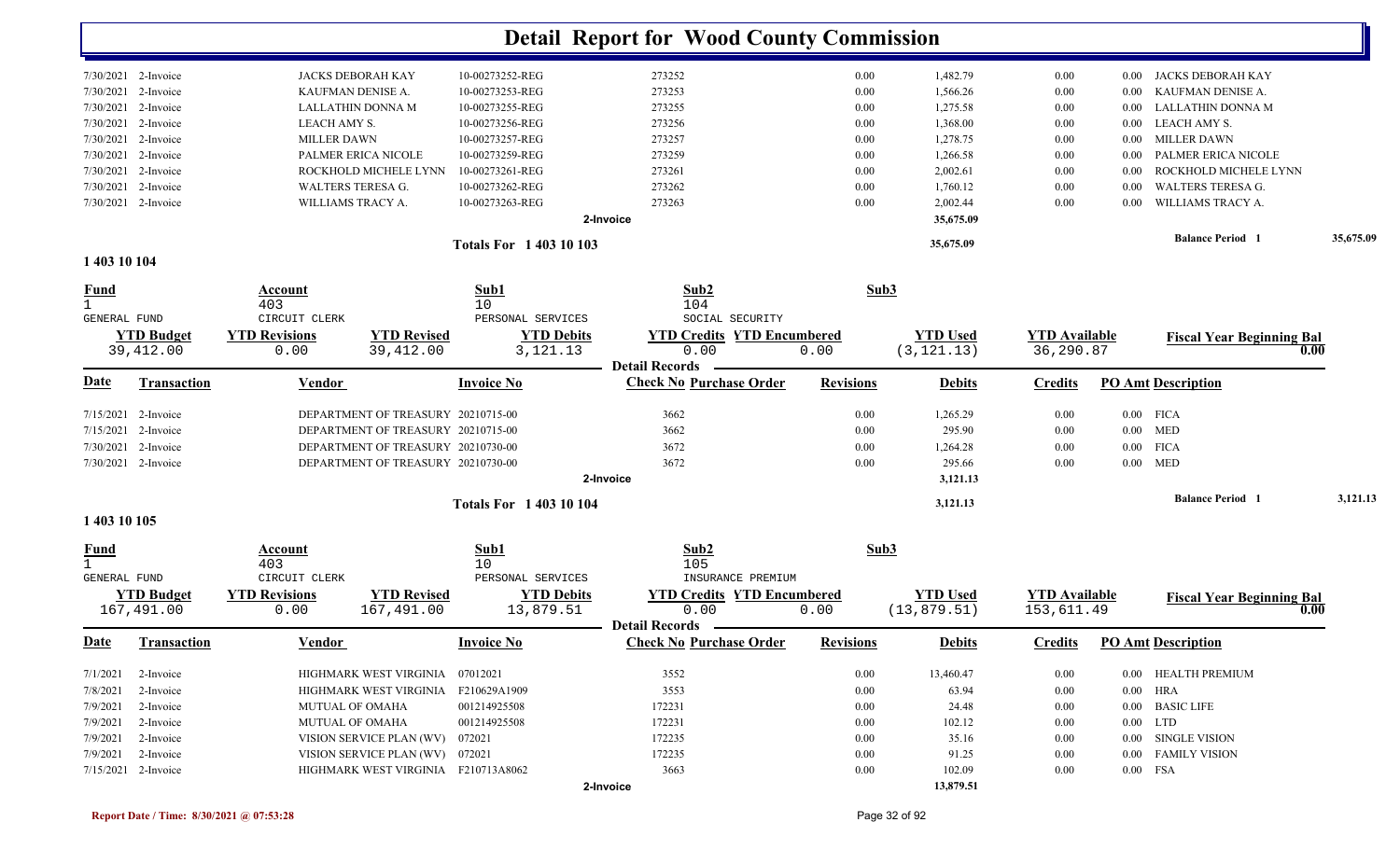|                                             |                                              |                                 |                                                                            | <b>Totals For 140310105</b>         |                                                                    |                  | 13,879.51                        |                                   |          | <b>Balance Period 1</b>                                                         | 13,879.51 |
|---------------------------------------------|----------------------------------------------|---------------------------------|----------------------------------------------------------------------------|-------------------------------------|--------------------------------------------------------------------|------------------|----------------------------------|-----------------------------------|----------|---------------------------------------------------------------------------------|-----------|
| 1 403 10 106                                |                                              |                                 |                                                                            |                                     |                                                                    |                  |                                  |                                   |          |                                                                                 |           |
| $\frac{Fund}{1}$<br>GENERAL FUND            |                                              | Account<br>403<br>CIRCUIT CLERK |                                                                            | Sub1<br>10<br>PERSONAL SERVICES     | Sub2<br>106<br><b>RETIREMENT</b>                                   | Sub3             |                                  |                                   |          |                                                                                 |           |
|                                             | <b>YTD Budget</b><br>49,119.00               | <b>YTD Revisions</b><br>0.00    | <b>YTD Revised</b><br>49,119.00                                            | <b>YTD Debits</b><br>4,084.94       | <b>YTD Credits YTD Encumbered</b><br>0.00<br><b>Detail Records</b> | 0.00             | <b>YTD Used</b><br>(4,084.94)    | <b>YTD</b> Available<br>45,034.06 |          | <b>Fiscal Year Beginning Bal</b><br>0.00                                        |           |
| <b>Date</b>                                 | Transaction                                  | Vendor                          |                                                                            | <b>Invoice No</b>                   | <b>Check No Purchase Order</b>                                     | <b>Revisions</b> | <b>Debits</b>                    | <b>Credits</b>                    |          | <b>PO Amt Description</b>                                                       |           |
|                                             | $7/15/2021$ 2-Invoice<br>7/30/2021 2-Invoice |                                 | WV PUBLIC EMP RETIREMEN 20210715-00<br>WV PUBLIC EMP RETIREMEN 20210730-00 |                                     | 3676<br>3676<br>2-Invoice                                          | 0.00<br>0.00     | 2,042.47<br>2,042.47<br>4,084.94 | 0.00<br>$0.00\,$                  |          | 0.00 RETIREMENT<br>0.00 RETIREMENT                                              |           |
|                                             |                                              |                                 |                                                                            | <b>Totals For 1 403 10 106</b>      |                                                                    |                  | 4,084.94                         |                                   |          | <b>Balance Period 1</b>                                                         | 4,084.94  |
| 1 403 10 109                                |                                              |                                 |                                                                            |                                     |                                                                    |                  |                                  |                                   |          |                                                                                 |           |
| <b>Fund</b><br>$\mathbf{1}$<br>GENERAL FUND |                                              | Account<br>403<br>CIRCUIT CLERK |                                                                            | Sub1<br>10<br>PERSONAL SERVICES     | Sub2<br>109<br>EXTRA HELP                                          | Sub3             |                                  |                                   |          |                                                                                 |           |
|                                             | <b>YTD Budget</b><br>24,000.00               | <b>YTD Revisions</b><br>0.00    | <b>YTD Revised</b><br>24,000.00                                            | <b>YTD Debits</b><br>1,950.00       | <b>YTD Credits YTD Encumbered</b><br>0.00                          | 0.00             | <b>YTD Used</b><br>(1,950.00)    | <b>YTD</b> Available<br>22,050.00 |          | <b>Fiscal Year Beginning Bal</b><br>0.00                                        |           |
| Date                                        | <b>Transaction</b>                           | Vendor                          |                                                                            | <b>Invoice No</b>                   | <b>Detail Records</b><br><b>Check No Purchase Order</b>            | <b>Revisions</b> | <b>Debits</b>                    | <b>Credits</b>                    |          | <b>PO Amt Description</b>                                                       |           |
|                                             | 7/15/2021 2-Invoice                          | <b>FORSHEY BARBARA S.</b>       |                                                                            | 10-00273030-REG                     | 273030                                                             | $0.00\,$         | 200.00                           | $0.00\,$                          | $0.00\,$ | <b>FORSHEY BARBARA S.</b>                                                       |           |
| 7/15/2021                                   | 2-Invoice                                    | KUCZKO JULIE D                  |                                                                            | 10-00273034-REG                     | 273034                                                             | 0.00             | 400.00                           | $0.00\,$                          | $0.00\,$ | KUCZKO JULIE D                                                                  |           |
|                                             | 7/15/2021 2-Invoice                          | O'CONNOR MONA L                 |                                                                            | 10-00273038-REG                     | 273038                                                             | 0.00             | 400.00                           | $0.00\,$                          | $0.00\,$ | O'CONNOR MONA L                                                                 |           |
|                                             | 7/30/2021 2-Invoice                          | FORSHEY BARBARA S.              |                                                                            | 10-00273250-REG                     | 273250                                                             | $0.00\,$         | 150.00                           | $0.00\,$                          | $0.00\,$ | <b>FORSHEY BARBARA S.</b>                                                       |           |
| 7/30/2021                                   | 2-Invoice                                    | KUCZKO JULIE D                  |                                                                            | 10-00273254-REG                     | 273254                                                             | 0.00             | 400.00                           | $0.00\,$                          | $0.00\,$ | KUCZKO JULIE D                                                                  |           |
|                                             | 7/30/2021 2-Invoice                          | O'CONNOR MONA L                 |                                                                            | 10-00273258-REG                     | 273258<br>2-Invoice                                                | 0.00             | 400.00<br>1,950.00               | $0.00\,$                          | $0.00\,$ | O'CONNOR MONA L                                                                 |           |
|                                             |                                              |                                 |                                                                            | <b>Totals For 140310109</b>         |                                                                    |                  | 1,950.00                         |                                   |          | <b>Balance Period 1</b>                                                         | 1,950.00  |
| 1 403 40 221                                |                                              |                                 |                                                                            |                                     |                                                                    |                  |                                  |                                   |          |                                                                                 |           |
| <u>Fund</u><br>$\mathbf{1}$<br>GENERAL FUND |                                              | Account<br>403<br>CIRCUIT CLERK |                                                                            | Sub1<br>40<br>CONTRACTURAL SERVICES | Sub2<br>221<br>TRAINING & EDUCATION                                | Sub3             |                                  |                                   |          |                                                                                 |           |
|                                             | <b>YTD Budget</b><br>4,000.00                | <b>YTD Revisions</b><br>0.00    | <b>YTD Revised</b><br>4,000.00                                             | <b>YTD Debits</b><br>0.00           | <b>YTD Credits YTD Encumbered</b><br>0.00<br><b>Detail Records</b> | 0.00             | <b>YTD Used</b><br>0.00          | <b>YTD</b> Available<br>4,000.00  |          | <b>Fiscal Year Beginning Bal</b><br>0.00                                        |           |
| <b>Date</b>                                 | <b>Transaction</b>                           | <u>Vendor</u>                   |                                                                            | <b>Invoice No</b>                   | <b>Check No Purchase Order</b>                                     | <b>Revisions</b> | <b>Debits</b>                    | <b>Credits</b>                    |          | <b>PO Amt Description</b>                                                       |           |
| 7/1/2021<br>7/1/2021                        | 1-Purchase Order<br>1-Purchase Order         |                                 | UNITED BANKCARD CENTER<br>UNITED BANKCARD CENTER                           |                                     | 68387 PY2021<br>68387 PY2021                                       | $0.00\,$<br>0.00 | $0.00\,$<br>$0.00\,$             | $0.00\,$<br>$0.00\,$              | $0.00\,$ | ESTIMATED ROOM & MEALS FOR ANNUAl<br>0.00 ** CREDIT CARD** WV ASSOC OF CIRC CLI |           |

**Report Date / Time: 8/30/2021 @ 07:53:28** Page 33 of 92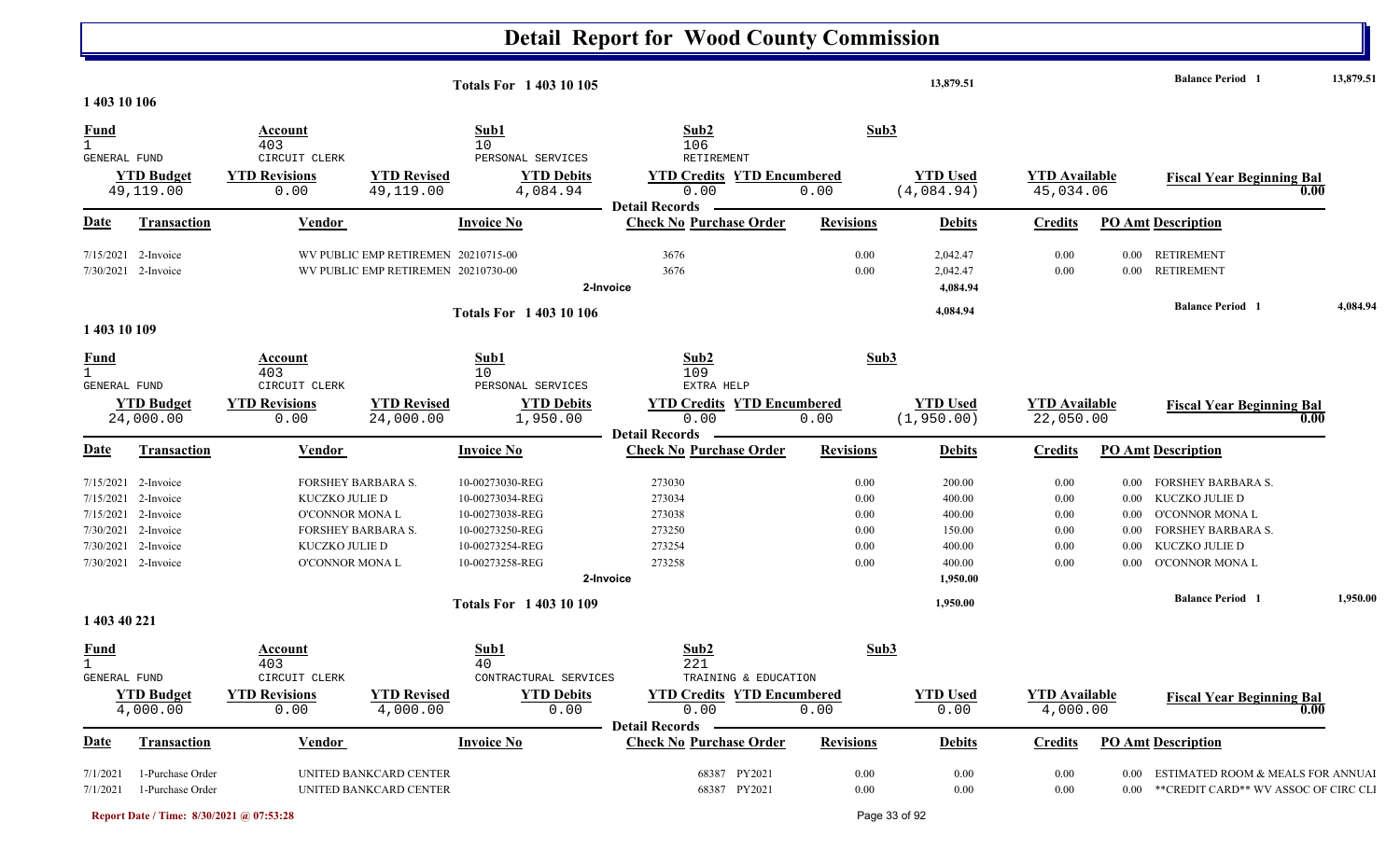|                                         |                                              |                                          |                                  |                                    | 1-Purchase Order                                                   |                  |                                  |                                    |          |                                               |          |
|-----------------------------------------|----------------------------------------------|------------------------------------------|----------------------------------|------------------------------------|--------------------------------------------------------------------|------------------|----------------------------------|------------------------------------|----------|-----------------------------------------------|----------|
|                                         |                                              |                                          |                                  | <b>Totals For 1 403 40 221</b>     |                                                                    |                  |                                  |                                    |          | <b>Balance Period</b> 1                       | 0.00     |
| 1 403 55 341                            |                                              |                                          |                                  |                                    |                                                                    |                  |                                  |                                    |          |                                               |          |
| <b>Fund</b><br>1<br>GENERAL FUND        |                                              | Account<br>403<br>CIRCUIT CLERK          |                                  | Sub1<br>55<br>COMMODITIES          | Sub2<br>341<br>SUPPLIES/MATERIALS                                  | Sub3             |                                  |                                    |          |                                               |          |
|                                         | <b>YTD Budget</b><br>7,000.00                | <b>YTD Revisions</b><br>0.00             | <b>YTD Revised</b><br>7,000.00   | <b>YTD Debits</b><br>0.00          | <b>YTD Credits YTD Encumbered</b><br>0.00                          | 3,091.00         | <b>YTD Used</b><br>0.00          | <b>YTD</b> Available<br>3,909.00   |          | <b>Fiscal Year Beginning Bal</b>              | 0.00     |
| <b>Date</b>                             | <b>Transaction</b>                           | <b>Vendor</b>                            |                                  | <b>Invoice No</b>                  | <b>Detail Records</b><br><b>Check No Purchase Order</b>            | <b>Revisions</b> | <b>Debits</b>                    | <b>Credits</b>                     |          | <b>PO Amt Description</b>                     |          |
| 7/1/2021                                | 1-Purchase Order                             |                                          | <b>CAPITOL BUSINESS INTERIOI</b> |                                    | 84594 PY2021                                                       | 0.00             | 0.00                             | 0.00                               | 1,946.00 | DESK CHAIRS FOR 7 EMPLOYEES                   |          |
| 7/1/2021                                | 1-Purchase Order                             |                                          | CHAPMAN PRINTING CO. INC         |                                    | 83900<br>PY2021                                                    | 0.00             | 0.00                             | 0.00                               | 380.00   | #10 ENVELOPES                                 |          |
| 7/15/2021                               | 1-Purchase Order                             |                                          | CHAPMAN PRINTING CO. INC         |                                    | 84595                                                              | 0.00             | 0.00                             | 0.00                               | 380.00   | <b>ENVELOPES</b>                              |          |
| 7/15/2021                               | 1-Purchase Order                             | STATIONERS INC                           |                                  |                                    | 84596<br>1-Purchase Order                                          | 0.00             | 0.00                             | 0.00                               | 385.00   | VARIOUS OFFICE SUPPLIES (TAPE, PENS, F        |          |
|                                         |                                              |                                          |                                  | <b>Totals For 1403 55 341</b>      |                                                                    |                  |                                  |                                    | 3,091.00 | <b>Balance Period 1</b>                       | 0.00     |
| 1 404 10 101                            |                                              |                                          |                                  |                                    |                                                                    |                  |                                  |                                    |          |                                               |          |
| $\frac{Fund}{1}$<br><b>GENERAL FUND</b> |                                              | Account<br>404<br>SHERIFF'S TAX          |                                  | Sub1<br>10<br>PERSONAL SERVICES    | Sub2<br>101<br>ELECTED OFFICIALS                                   | Sub <sub>3</sub> |                                  |                                    |          |                                               |          |
|                                         | <b>YTD Budget</b><br>50,266.00               | <b>YTD Revisions</b><br>0.00             | <b>YTD Revised</b><br>50,266.00  | <b>YTD Debits</b><br>4,188.84      | <b>YTD Credits YTD Encumbered</b><br>0.00<br><b>Detail Records</b> | 0.00             | <b>YTD Used</b><br>(4, 188.84)   | <b>YTD Available</b><br>46,077.16  |          | <b>Fiscal Year Beginning Bal</b>              | 0.00     |
| Date                                    | <b>Transaction</b>                           | Vendor                                   |                                  | <b>Invoice No</b>                  | <b>Check No Purchase Order</b>                                     | <b>Revisions</b> | <b>Debits</b>                    | <b>Credits</b>                     |          | <b>PO Amt Description</b>                     |          |
|                                         | $7/15/2021$ 2-Invoice<br>7/30/2021 2-Invoice | STEPHENS STEVEN A.<br>STEPHENS STEVEN A. |                                  | 10-00273055-REG<br>10-00273275-REG | 273055<br>273275<br>2-Invoice                                      | 0.00<br>0.00     | 2,094.42<br>2,094.42<br>4,188.84 | 0.00<br>0.00                       | $0.00\,$ | STEPHENS STEVEN A.<br>0.00 STEPHENS STEVEN A. |          |
|                                         |                                              |                                          |                                  | <b>Totals For 1 404 10 101</b>     |                                                                    |                  | 4,188.84                         |                                    |          | <b>Balance Period 1</b>                       | 4,188.84 |
| 1 404 10 103                            |                                              |                                          |                                  |                                    |                                                                    |                  |                                  |                                    |          |                                               |          |
| $\frac{Fund}{1}$                        |                                              | Account<br>404                           |                                  | Sub1<br>10                         | Sub2<br>103                                                        | Sub3             |                                  |                                    |          |                                               |          |
| <b>GENERAL FUND</b>                     |                                              | SHERIFF'S TAX                            |                                  | PERSONAL SERVICES                  | SALARIES-DEPUTIES                                                  |                  |                                  |                                    |          |                                               |          |
|                                         | <b>YTD Budget</b><br>422,949.00              | <b>YTD Revisions</b><br>0.00             | <b>YTD Revised</b><br>422,949.00 | <b>YTD Debits</b><br>35,896.80     | <b>YTD Credits YTD Encumbered</b><br>0.00                          | 0.00             | <b>YTD Used</b><br>(35, 896.80)  | <b>YTD</b> Available<br>387,052.20 |          | <b>Fiscal Year Beginning Bal</b>              | 0.00     |
| <u>Date</u>                             | <b>Transaction</b>                           | Vendor                                   |                                  | <b>Invoice No</b>                  | <b>Detail Records</b><br><b>Check No Purchase Order</b>            | <b>Revisions</b> | <b>Debits</b>                    | <b>Credits</b>                     |          | <b>PO Amt Description</b>                     |          |
|                                         | 7/15/2021 2-Invoice                          |                                          | RABER-ABLES AMANDA               | 10-00273052-REG                    | 273052                                                             | 0.00             | 1,312.50                         | 0.00                               |          | 0.00 RABER-ABLES AMANDA                       |          |
|                                         | 7/15/2021 2-Invoice                          | ADKINS AMANDA J.                         |                                  | 10-00273044-REG                    | 273044                                                             | 0.00             | 1,564.06                         | 0.00                               | $0.00\,$ | ADKINS AMANDA J.                              |          |
|                                         | 7/15/2021 2-Invoice                          |                                          | <b>BARGELOH REGINA KAY</b>       | 10-00273045-REG                    | 273045                                                             | 0.00             | 1,378.12                         | 0.00                               |          | 0.00 BARGELOH REGINA KAY                      |          |

**Report Date / Time: 8/30/2021 @ 07:53:28** Page 34 of 92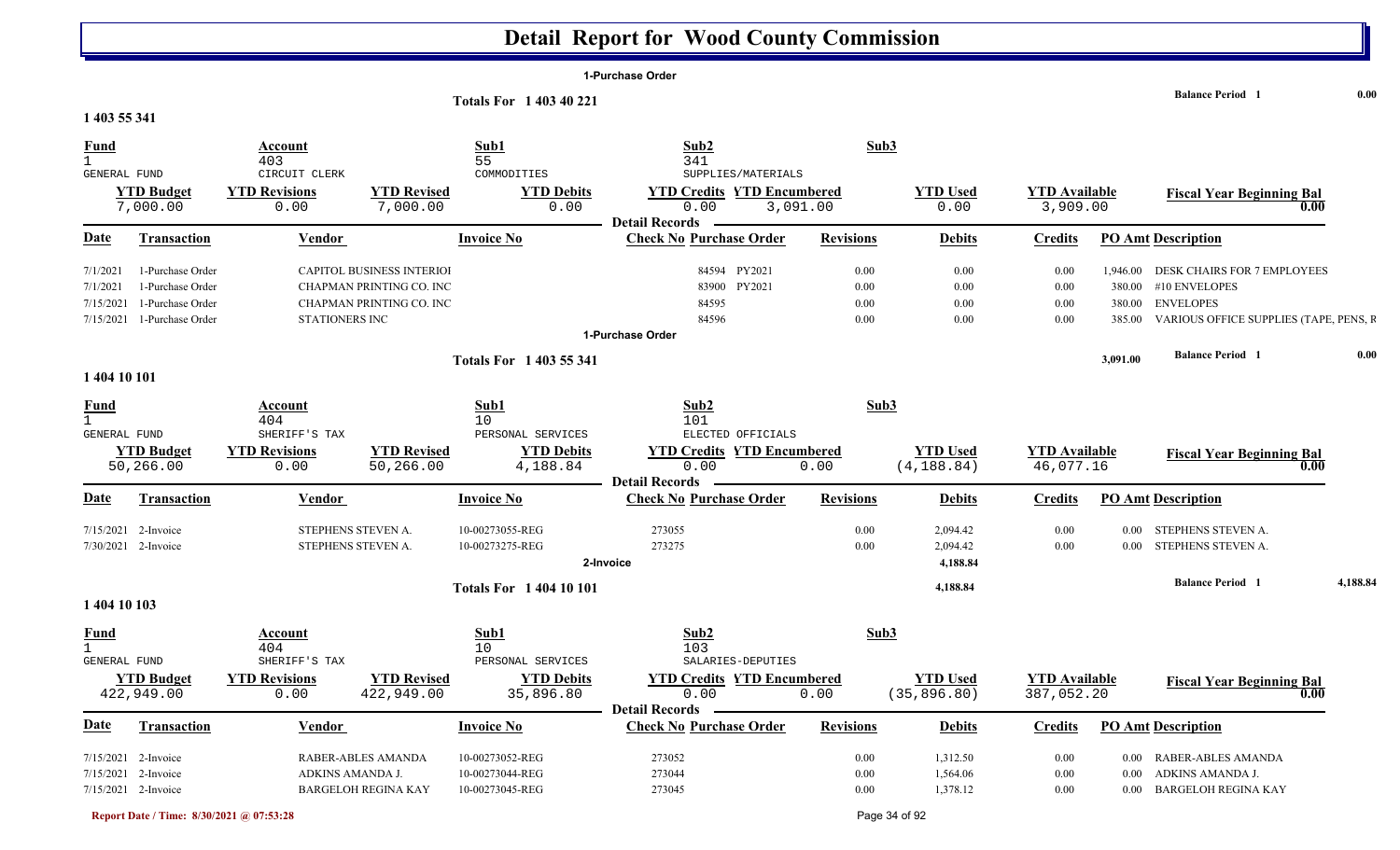|                                             |                                |                                 |                                    |                                |                               | <b>Detail Report for Wood County Commission</b>                    |                  |                               |                                   |          |                                  |           |
|---------------------------------------------|--------------------------------|---------------------------------|------------------------------------|--------------------------------|-------------------------------|--------------------------------------------------------------------|------------------|-------------------------------|-----------------------------------|----------|----------------------------------|-----------|
|                                             | 7/15/2021 2-Invoice            | <b>BRADEN ANGELA K</b>          |                                    | 10-00273046-REG                |                               | 273046                                                             | 0.00             | 1,312.50                      | 0.00                              |          | 0.00 BRADEN ANGELAK              |           |
| 7/15/2021                                   | 2-Invoice                      | <b>DAVIES KYLE</b>              |                                    | 10-00273047-REG                |                               | 273047                                                             | 0.00             | 1,312.50                      | 0.00                              | $0.00\,$ | <b>DAVIES KYLE</b>               |           |
| 7/15/2021                                   | 2-Invoice                      | <b>JOHNSON BRANDI</b>           |                                    | 10-00273048-REG                |                               | 273048                                                             | 0.00             | 1,356.25                      | 0.00                              | 0.00     | <b>JOHNSON BRANDI</b>            |           |
|                                             | 7/15/2021 2-Invoice            | JOHNSON MELISSA D               |                                    | 10-00273049-REG                |                               | 273049                                                             | 0.00             | 1,334.37                      | 0.00                              | 0.00     | JOHNSON MELISSA D                |           |
| 7/15/2021                                   | 2-Invoice                      | <b>MAXSON PAULA A</b>           |                                    | 10-00273050-REG                |                               | 273050                                                             | 0.00             | 1,378.12                      | 0.00                              | $0.00\,$ | <b>MAXSON PAULA A</b>            |           |
| 7/15/2021                                   | 2-Invoice                      | PHILLIPS REBECCA J              |                                    | 10-00273051-REG                |                               | 273051                                                             | 0.00             | 1,334.37                      | 0.00                              | 0.00     | PHILLIPS REBECCA J               |           |
| 7/15/2021                                   | 2-Invoice                      | <b>SCHUCK DENISE E.</b>         |                                    | 10-00273053-REG                |                               | 273053                                                             | 0.00             | 2,887.48                      | 0.00                              | 0.00     | <b>SCHUCK DENISE E.</b>          |           |
|                                             | 7/15/2021 2-Invoice            | SOVEL TONYA M.                  |                                    | 10-00273054-REG                |                               | 273054                                                             | 0.00             | 1,465.63                      | 0.00                              | 0.00     | SOVEL TONYA M.                   |           |
| 7/15/2021                                   | 2-Invoice                      | <b>TRIBETT JOHN</b>             |                                    | 10-00273056-REG                |                               | 273056                                                             | 0.00             | 1,312.50                      | 0.00                              | 0.00     | <b>TRIBETT JOHN</b>              |           |
|                                             | $7/30/2021$ 2-Invoice          |                                 | RABER-ABLES AMANDA                 | 10-00273272-REG                |                               | 273272                                                             | 0.00             | 1,312.50                      | 0.00                              | 0.00     | <b>RABER-ABLES AMANDA</b>        |           |
|                                             | 7/30/2021 2-Invoice            | ADKINS AMANDA J.                |                                    | 10-00273264-REG                |                               | 273264                                                             | 0.00             | 1,564.06                      | 0.00                              | 0.00     | ADKINS AMANDA J.                 |           |
|                                             | $7/30/2021$ 2-Invoice          |                                 | <b>BARGELOH REGINA KAY</b>         | 10-00273265-REG                |                               | 273265                                                             | 0.00             | 1,378.12                      | 0.00                              | 0.00     | <b>BARGELOH REGINA KAY</b>       |           |
|                                             | 7/30/2021 2-Invoice            | <b>BRADEN ANGELA K</b>          |                                    | 10-00273266-REG                |                               | 273266                                                             | 0.00             | 1,312.50                      | 0.00                              | 0.00     | <b>BRADEN ANGELA K</b>           |           |
| 7/30/2021                                   | 2-Invoice                      | <b>DAVIES KYLE</b>              |                                    | 10-00273267-REG                |                               | 273267                                                             | 0.00             | 1,312.50                      | 0.00                              | $0.00\,$ | <b>DAVIES KYLE</b>               |           |
|                                             | 7/30/2021 2-Invoice            | <b>JOHNSON BRANDI</b>           |                                    | 10-00273268-REG                |                               | 273268                                                             | 0.00             | 1,356.25                      | 0.00                              | 0.00     | <b>JOHNSON BRANDI</b>            |           |
|                                             | $7/30/2021$ 2-Invoice          | JOHNSON MELISSA D               |                                    | 10-00273269-REG                |                               | 273269                                                             | 0.00             | 1,334.37                      | 0.00                              | 0.00     | JOHNSON MELISSA D                |           |
|                                             | 7/30/2021 2-Invoice            | <b>MAXSON PAULA A</b>           |                                    | 10-00273270-REG                |                               | 273270                                                             | $0.00\,$         | 1,378.12                      | 0.00                              | $0.00\,$ | <b>MAXSON PAULA A</b>            |           |
| 7/30/2021                                   | 2-Invoice                      | PHILLIPS REBECCA J              |                                    | 10-00273271-REG                |                               | 273271                                                             | 0.00             | 1,334.37                      | 0.00                              | 0.00     | PHILLIPS REBECCA J               |           |
|                                             | 7/30/2021 2-Invoice            | <b>SCHUCK DENISE E.</b>         |                                    | 10-00273273-REG                |                               | 273273                                                             | 0.00             | 2,887.48                      | 0.00                              | 0.00     | <b>SCHUCK DENISE E.</b>          |           |
| 7/30/2021                                   | 2-Invoice                      | SOVEL TONYA M.                  |                                    | 10-00273274-REG                |                               | 273274                                                             | 0.00             | 1,465.63                      | 0.00                              | 0.00     | SOVEL TONYA M.                   |           |
|                                             | 7/30/2021 2-Invoice            | <b>TRIBETT JOHN</b>             |                                    | 10-00273276-REG                |                               | 273276                                                             | 0.00             | 1,312.50                      | 0.00                              | 0.00     | <b>TRIBETT JOHN</b>              |           |
|                                             |                                |                                 |                                    |                                | 2-Invoice                     |                                                                    |                  | 35,896.80                     |                                   |          |                                  |           |
|                                             |                                |                                 |                                    | <b>Totals For 1 404 10 103</b> |                               |                                                                    |                  | 35,896.80                     |                                   |          | <b>Balance Period 1</b>          | 35,896.80 |
| 1 404 10 104                                |                                |                                 |                                    |                                |                               |                                                                    |                  |                               |                                   |          |                                  |           |
| Fund<br>$\mathbf{1}$<br><b>GENERAL FUND</b> |                                | Account<br>404<br>SHERIFF'S TAX |                                    | Sub1<br>10                     | PERSONAL SERVICES             | Sub2<br>104<br>SOCIAL SECURITY                                     | Sub3             |                               |                                   |          |                                  |           |
|                                             | <b>YTD Budget</b><br>37,922.00 | <b>YTD Revisions</b><br>0.00    | <b>YTD Revised</b><br>37,922.00    |                                | <b>YTD Debits</b><br>2,880.72 | <b>YTD Credits YTD Encumbered</b><br>0.00<br><b>Detail Records</b> | 0.00             | <b>YTD Used</b><br>(2,880.72) | <b>YTD Available</b><br>35,041.28 |          | <b>Fiscal Year Beginning Bal</b> | 0.00      |
| Date                                        | <b>Transaction</b>             | Vendor                          |                                    | <b>Invoice No</b>              |                               | <b>Check No Purchase Order</b>                                     | <b>Revisions</b> | <b>Debits</b>                 | <b>Credits</b>                    |          | <b>PO Amt Description</b>        |           |
| 7/15/2021                                   | 2-Invoice                      |                                 | DEPARTMENT OF TREASURY 20210715-00 |                                |                               | 3662                                                               | 0.00             | 1,164.37                      | 0.00                              |          | $0.00$ FICA                      |           |
| 7/15/2021                                   | 2-Invoice                      |                                 | DEPARTMENT OF TREASURY 20210715-00 |                                |                               | 3662                                                               | 0.00             | 272.29                        | 0.00                              | $0.00\,$ | MED                              |           |
|                                             | 7/30/2021 2-Invoice            |                                 | DEPARTMENT OF TREASURY 20210730-00 |                                |                               | 3672                                                               | 0.00             | 1,170.36                      | 0.00                              |          | $0.00$ FICA                      |           |
|                                             | 7/30/2021 2-Invoice            |                                 | DEPARTMENT OF TREASURY 20210730-00 |                                |                               | 3672                                                               | 0.00             | 273.70                        | 0.00                              |          | $0.00$ MED                       |           |
|                                             |                                |                                 |                                    |                                | 2-Invoice                     |                                                                    |                  | 2,880.72                      |                                   |          |                                  |           |
|                                             |                                |                                 |                                    | <b>Totals For 1 404 10 104</b> |                               |                                                                    |                  | 2,880.72                      |                                   |          | <b>Balance Period 1</b>          | 2,880.72  |

**1 404 10 105**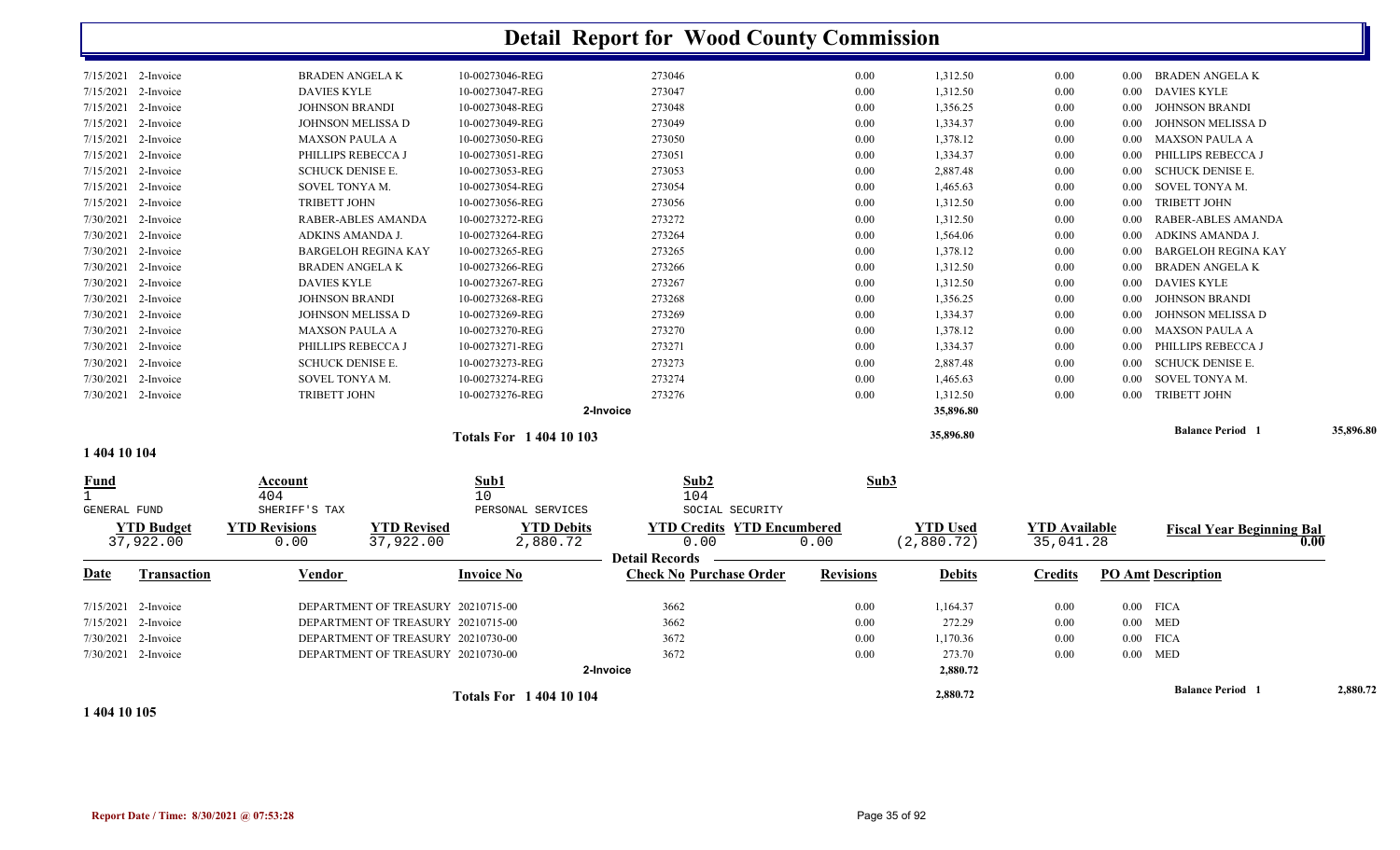| Fund<br>GENERAL FUND<br><b>YTD Budget</b><br>199,197.00 |                                | Account<br>404<br>SHERIFF'S TAX                                 | Sub1<br>10<br>PERSONAL SERVICES     |                                              |                               | Sub2<br>105<br>INSURANCE PREMIUM                                       | Sub3             |                                 |                                    |          |                                          |      |           |
|---------------------------------------------------------|--------------------------------|-----------------------------------------------------------------|-------------------------------------|----------------------------------------------|-------------------------------|------------------------------------------------------------------------|------------------|---------------------------------|------------------------------------|----------|------------------------------------------|------|-----------|
|                                                         |                                | <b>YTD Revisions</b><br>0.00                                    | <b>YTD Revised</b><br>199,197.00    | <b>YTD Debits</b><br>15,376.44               |                               | <b>YTD Credits YTD Encumbered</b><br>0.00<br><b>Detail Records</b>     | 0.00             | <b>YTD Used</b><br>(15, 376.44) | <b>YTD Available</b><br>183,820.56 |          | <b>Fiscal Year Beginning Bal</b><br>0.00 |      |           |
| Date                                                    | Transaction                    | Vendor                                                          |                                     | Invoice No                                   |                               | <b>Check No Purchase Order</b>                                         | <b>Revisions</b> | <b>Debits</b>                   | Credits                            |          | <b>PO Amt Description</b>                |      |           |
| 7/1/2021                                                | 2-Invoice                      |                                                                 | HIGHMARK WEST VIRGINIA              | 07012021                                     |                               | 3552                                                                   | 0.00             | 15,039.73                       | 0.00                               | $0.00\,$ | HEALTH PREMIUM                           |      |           |
| 7/8/2021                                                | 2-Invoice                      |                                                                 | HIGHMARK WEST VIRGINIA              | F210629A1909                                 |                               | 3553                                                                   | 0.00             | 39.26                           | 0.00                               | $0.00\,$ | <b>HRA</b>                               |      |           |
| 7/9/2021                                                | 2-Invoice                      | MUTUAL OF OMAHA                                                 |                                     | 001214925508                                 |                               | 172231                                                                 | 0.00             | 22.64                           | 0.00                               | $0.00\,$ | <b>BASIC LIFE</b>                        |      |           |
| 7/9/2021                                                | 2-Invoice                      | <b>MUTUAL OF OMAHA</b>                                          |                                     | 001214925508                                 |                               | 172231                                                                 | 0.00             | 93.65                           | 0.00                               | $0.00\,$ | <b>LTD</b>                               |      |           |
| 7/9/2021                                                | 2-Invoice                      |                                                                 | VISION SERVICE PLAN (WV)            | 072021                                       |                               | 172235                                                                 | 0.00             | 35.16                           | 0.00                               | $0.00\,$ | SINGLE VISION                            |      |           |
| 7/9/2021                                                | 2-Invoice                      |                                                                 | VISION SERVICE PLAN (WV) 072021     |                                              |                               | 172235                                                                 | 0.00             | 146.00                          | 0.00                               | 0.00     | <b>FAMILY VISION</b>                     |      |           |
|                                                         |                                |                                                                 |                                     |                                              | 2-Invoice                     |                                                                        |                  | 15,376.44                       |                                    |          |                                          |      |           |
| 1 404 10 106                                            |                                |                                                                 |                                     | <b>Totals For 140410105</b>                  |                               |                                                                        |                  | 15,376.44                       |                                    |          | <b>Balance Period</b> 1                  |      | 15,376.44 |
| <b>Fund</b><br><b>GENERAL FUND</b>                      | <b>YTD Budget</b><br>49,421.00 | Account<br>404<br>SHERIFF'S TAX<br><b>YTD Revisions</b><br>0.00 | <b>YTD Revised</b><br>49, 421.00    | Sub1<br>10 <sup>°</sup><br>PERSONAL SERVICES | <b>YTD Debits</b><br>4,006.28 | Sub2<br>106<br>RETIREMENT<br><b>YTD Credits YTD Encumbered</b><br>0.00 | Sub3<br>0.00     | <b>YTD Used</b><br>(4,006.28)   | <b>YTD</b> Available<br>45, 414.72 |          | <b>Fiscal Year Beginning Bal</b>         | 0.00 |           |
| <u>Date</u>                                             | <b>Transaction</b>             | Vendor                                                          |                                     | <b>Invoice No</b>                            |                               | <b>Detail Records</b><br><b>Check No Purchase Order</b>                | <b>Revisions</b> | <b>Debits</b>                   | <b>Credits</b>                     |          | <b>PO Amt Description</b>                |      |           |
| 7/15/2021                                               | 2-Invoice                      |                                                                 | WV PUBLIC EMP RETIREMEN 20210715-00 |                                              |                               | 3676                                                                   | 0.00             | 2,001.98                        | 0.00                               | $0.00\,$ | <b>RETIREMENT</b>                        |      |           |
|                                                         | 7/30/2021 2-Invoice            |                                                                 | WV PUBLIC EMP RETIREMEN 20210730-00 |                                              |                               | 3676                                                                   | 0.00             | 2,004.30                        | 0.00                               | $0.00\,$ | <b>RETIREMENT</b>                        |      |           |
|                                                         |                                |                                                                 |                                     |                                              | 2-Invoice                     |                                                                        |                  | 4,006.28                        |                                    |          |                                          |      |           |
|                                                         |                                |                                                                 |                                     | <b>Totals For 1 404 10 106</b>               |                               |                                                                        |                  | 4,006.28                        |                                    |          | <b>Balance Period 1</b>                  |      | 4,006.28  |
| 1 404 40 220                                            |                                |                                                                 |                                     |                                              |                               |                                                                        |                  |                                 |                                    |          |                                          |      |           |
| Fund<br>$\mathbf{1}$<br>GENERAL FUND                    |                                | Account<br>404<br>SHERIFF'S TAX                                 |                                     | Sub1<br>40<br>CONTRACTURAL SERVICES          |                               | Sub2<br>220<br>ADVERTISING                                             | Sub3             |                                 |                                    |          |                                          |      |           |
|                                                         |                                |                                                                 |                                     |                                              |                               |                                                                        |                  |                                 |                                    |          |                                          |      |           |
|                                                         | <b>YTD Budget</b><br>60,000.00 | <b>YTD Revisions</b><br>0.00                                    | <b>YTD Revised</b><br>60,000.00     |                                              | <b>YTD Debits</b><br>0.00     | <b>YTD Credits YTD Encumbered</b><br>0.00                              | 0.00             | <b>YTD Used</b><br>0.00         | <b>YTD Available</b><br>60,000.00  |          | <b>Fiscal Year Beginning Bal</b>         | 0.00 |           |
| <u>Date</u>                                             | <b>Transaction</b>             | <b>Vendor</b>                                                   |                                     | <b>Invoice No</b>                            |                               | <b>Detail Records</b><br><b>Check No Purchase Order</b>                | <b>Revisions</b> | <b>Debits</b>                   | <b>Credits</b>                     |          | <b>PO Amt Description</b>                |      |           |
| 7/1/2021                                                | 1-Purchase Order               |                                                                 | CHAPMAN PRINTING CO. INC            |                                              |                               | 71294 PY2021                                                           | 0.00             | 0.00                            | 0.00                               | 0.00     | <b>ENVELOPES &amp; TAX STATEMENTS</b>    |      |           |
| 7/1/2021                                                | 1-Purchase Order               |                                                                 | <b>PARKERSBURG OFFICE SUPP</b>      |                                              |                               | 68657 PY2021                                                           | 0.00             | 0.00                            | 0.00                               | 0.00     | PAPER                                    |      |           |
|                                                         |                                |                                                                 |                                     |                                              |                               | <b>4 Durchoon Order</b>                                                |                  |                                 |                                    |          |                                          |      |           |

**1-Purchase Order**

**<sup>1</sup> Totals For 1 404 40 220** 

**Balance Period 1** 0.00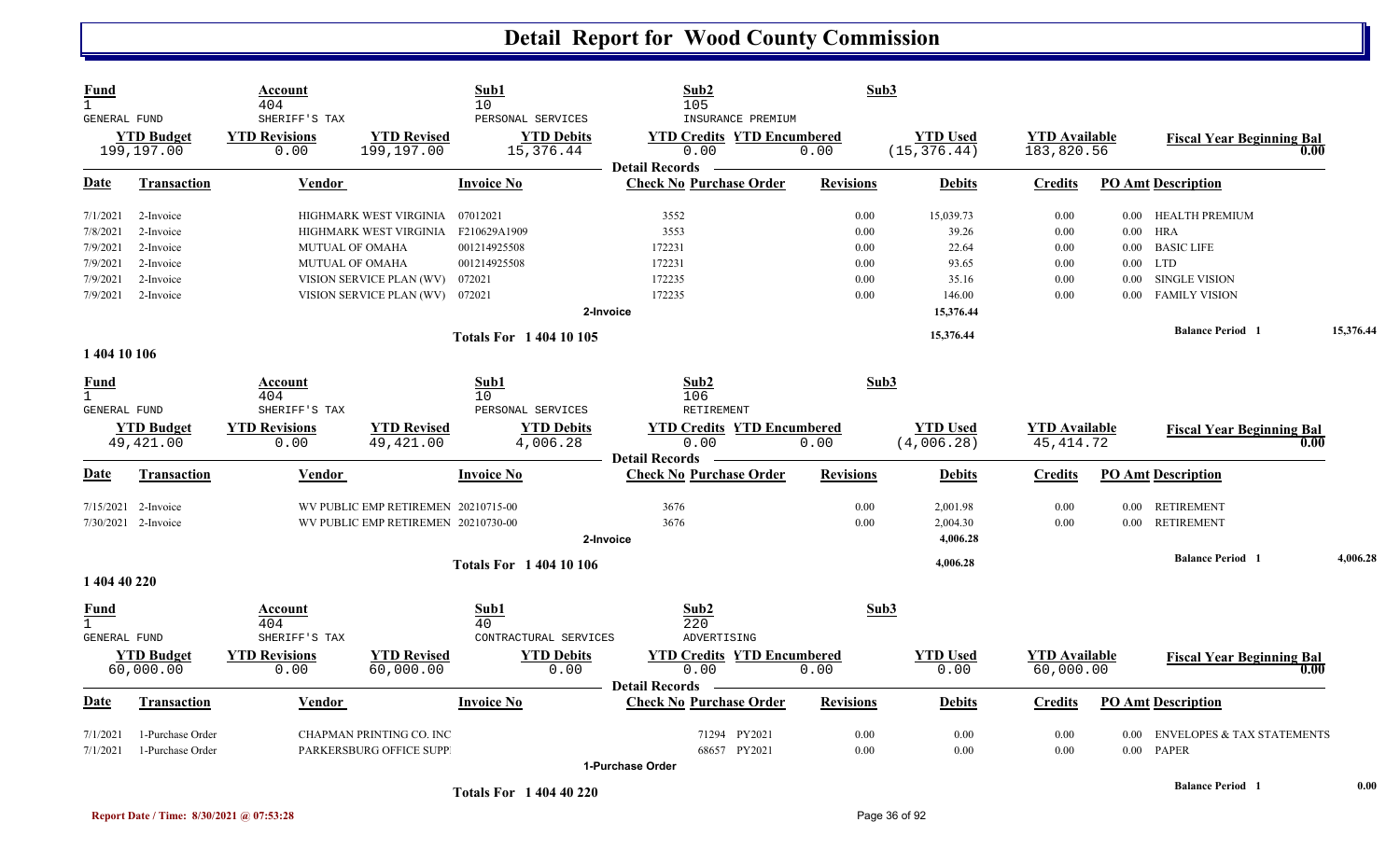#### **1 404 55 341**

| <b>Fund</b><br>$\mathbf{1}$ |                     | Account<br>404          |                                       | Sub1<br>55                    | Sub2<br>341                       | Sub3             |                 |                      |          |                                          |          |
|-----------------------------|---------------------|-------------------------|---------------------------------------|-------------------------------|-----------------------------------|------------------|-----------------|----------------------|----------|------------------------------------------|----------|
| GENERAL FUND                |                     | SHERIFF'S TAX           |                                       | COMMODITIES                   | SUPPLIES/MATERIALS                |                  |                 |                      |          |                                          |          |
|                             | <b>YTD Budget</b>   | <b>YTD Revisions</b>    | <b>YTD Revised</b>                    | <b>YTD Debits</b>             | <b>YTD Credits YTD Encumbered</b> |                  | <b>YTD Used</b> | <b>YTD</b> Available |          | <b>Fiscal Year Beginning Bal</b>         |          |
|                             | 16,819.00           | 0.00                    | 16,819.00                             | 19.50                         | 0.00                              | 368.42           | (19.50)         | 16,431.08            |          | 0.00                                     |          |
|                             |                     |                         |                                       |                               | <b>Detail Records</b>             |                  |                 |                      |          |                                          |          |
| Date                        | <b>Transaction</b>  | Vendor                  |                                       | <b>Invoice No</b>             | <b>Check No Purchase Order</b>    | <b>Revisions</b> | <b>Debits</b>   | <b>Credits</b>       |          | <b>PO Amt Description</b>                |          |
| 7/15/2021                   | 1-Purchase Order    | <b>OFFICE DEPOT</b>     |                                       |                               | 84613                             | 0.00             | 0.00            | 0.00                 |          | 282.15 chair mats                        |          |
| 7/15/2021                   | 1-Purchase Order    | OFFICE DEPOT            |                                       |                               | 84613                             | 0.00             | 0.00            | 0.00                 | 55.16    | printing calculator                      |          |
| 7/15/2021                   | 1-Purchase Order    | OFFICE DEPOT            |                                       |                               | 84613                             | 0.00             | 0.00            | 0.00                 | 18.82    | banker boxes                             |          |
| 7/15/2021                   | 1-Purchase Order    | <b>OFFICE DEPOT</b>     |                                       |                               | 84613                             | 0.00             | 0.00            | 0.00                 | 12.29    | platibands                               |          |
|                             |                     |                         |                                       |                               | 1-Purchase Order                  |                  |                 |                      |          |                                          |          |
|                             | 7/20/2021 2-Invoice |                         | <b>GLACIER MOUNTAIN BOTTLI 013759</b> |                               | 172305                            | 0.00             | 19.50           | 0.00                 | $0.00\,$ | <b>ACCT NO 012353</b>                    |          |
|                             |                     |                         |                                       |                               | 2-Invoice                         |                  | 19.50           |                      |          |                                          |          |
|                             |                     |                         |                                       | <b>Totals For 1404 55 341</b> |                                   |                  | 19.50           |                      | 368.42   | <b>Balance Period 1</b>                  | 19.50    |
| 1 405 10 101                |                     |                         |                                       |                               |                                   |                  |                 |                      |          |                                          |          |
| <b>Fund</b><br>$\mathbf{1}$ |                     | Account<br>405          |                                       | Sub1                          | Sub2                              | Sub3             |                 |                      |          |                                          |          |
| GENERAL FUND                |                     | PROSECUTING ATTORNEY    |                                       | 10<br>PERSONAL SERVICES       | 101<br>ELECTED OFFICIALS          |                  |                 |                      |          |                                          |          |
|                             | <b>YTD Budget</b>   | <b>YTD Revisions</b>    | <b>YTD Revised</b>                    | <b>YTD Debits</b>             | <b>YTD Credits YTD Encumbered</b> |                  | <b>YTD</b> Used | <b>YTD</b> Available |          |                                          |          |
|                             | 108,192.00          | 0.00                    | 108,192.00                            | 9,016.00                      | 0.00                              | 0.00             | (9,016.00)      | 99,176.00            |          | <b>Fiscal Year Beginning Bal</b><br>0.00 |          |
|                             |                     |                         |                                       |                               | <b>Detail Records</b>             |                  |                 |                      |          |                                          |          |
| Date                        | <b>Transaction</b>  | <b>Vendor</b>           |                                       | <b>Invoice No</b>             | <b>Check No Purchase Order</b>    | <b>Revisions</b> | <b>Debits</b>   | <b>Credits</b>       |          | <b>PO Amt Description</b>                |          |
| 7/15/2021                   | 2-Invoice           | PATRICK LEFEBURE        |                                       | 10-00273064-REG               | 273064                            | 0.00             | 4,508.00        | 0.00                 | 0.00     | LEFEBURE PATRICK O.                      |          |
|                             | 7/30/2021 2-Invoice | <b>PATRICK LEFEBURE</b> |                                       | 10-00273283-REG               | 273283                            | 0.00             | 4,508.00        | 0.00                 | 0.00     | LEFEBURE PATRICK O.                      |          |
|                             |                     |                         |                                       |                               | 2-Invoice                         |                  | 9,016.00        |                      |          |                                          |          |
|                             |                     |                         |                                       | <b>Totals For 140510101</b>   |                                   |                  | 9,016.00        |                      |          | <b>Balance Period 1</b>                  | 9,016.00 |
| 1 405 10 104                |                     |                         |                                       |                               |                                   |                  |                 |                      |          |                                          |          |
| Fund<br>$\mathbf{1}$        |                     | Account<br>405          |                                       | Sub1<br>10                    | Sub2<br>104                       | Sub3             |                 |                      |          |                                          |          |
| GENERAL FUND                |                     | PROSECUTING ATTORNEY    |                                       | PERSONAL SERVICES             | SOCIAL SECURITY                   |                  |                 |                      |          |                                          |          |
|                             | <b>YTD Budget</b>   | <b>YTD Revisions</b>    | <b>YTD Revised</b>                    | <b>YTD Debits</b>             | <b>YTD Credits YTD Encumbered</b> |                  | <b>YTD Used</b> | <b>YTD</b> Available |          |                                          |          |
|                             | 78,979.00           | 0.00                    | 78,979.00                             | 5,764.51                      | 0.00                              | 0.00             | (5, 764.51)     | 73, 214.49           |          | <b>Fiscal Year Beginning Bal</b><br>0.00 |          |
|                             |                     |                         |                                       |                               | <b>Detail Records</b>             |                  |                 |                      |          |                                          |          |
| Date                        | Transaction         | Vendor                  |                                       | <b>Invoice No</b>             | <b>Check No Purchase Order</b>    | <b>Revisions</b> | <b>Debits</b>   | <b>Credits</b>       |          | <b>PO Amt Description</b>                |          |
|                             |                     |                         |                                       |                               |                                   |                  |                 |                      |          |                                          |          |
|                             | 7/15/2021 2-Invoice |                         | DEPARTMENT OF TREASURY 20210715-00    |                               | 3662                              | 0.00             | 2,279.67        | 0.00                 |          | $0.00$ FICA                              |          |
|                             | 7/15/2021 2-Invoice |                         | DEPARTMENT OF TREASURY 20210715-00    |                               | 3662                              | 0.00             | 533.14          | 0.00                 |          | $0.00$ MED                               |          |
|                             | 7/30/2021 2-Invoice |                         | DEPARTMENT OF TREASURY 20210730-00    |                               | 3672                              | 0.00             | 2,392.21        | 0.00                 |          | $0.00$ FICA                              |          |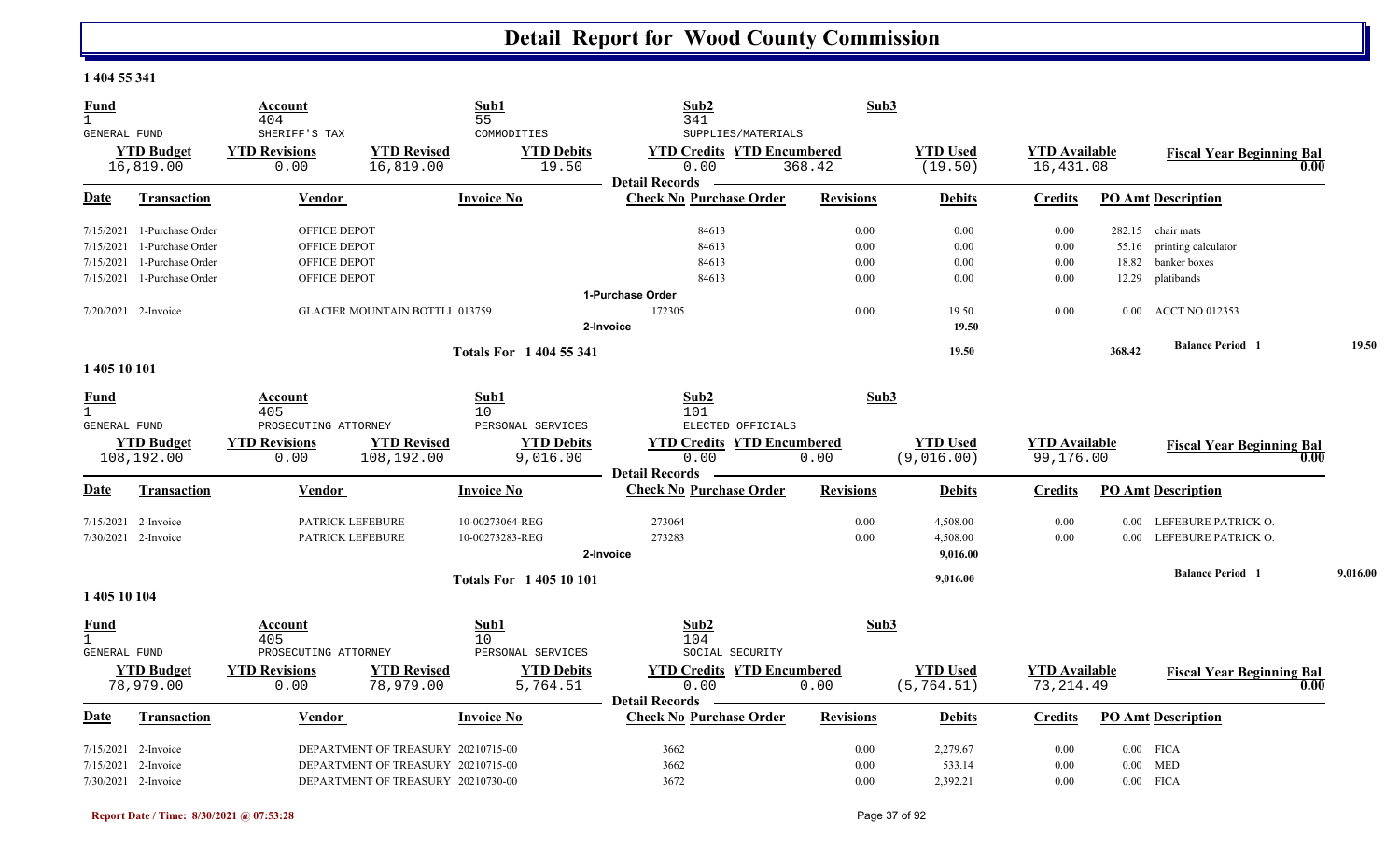|                                                                                                             |                                                                                                                   |                                                                                                                                                    |                                                                                                                                                                                                    | <b>Detail Report for Wood County Commission</b>                              |                                                                          |                                                                                          |                                                                      |                                                                                  |                                                                                                                                                    |      |           |
|-------------------------------------------------------------------------------------------------------------|-------------------------------------------------------------------------------------------------------------------|----------------------------------------------------------------------------------------------------------------------------------------------------|----------------------------------------------------------------------------------------------------------------------------------------------------------------------------------------------------|------------------------------------------------------------------------------|--------------------------------------------------------------------------|------------------------------------------------------------------------------------------|----------------------------------------------------------------------|----------------------------------------------------------------------------------|----------------------------------------------------------------------------------------------------------------------------------------------------|------|-----------|
|                                                                                                             | 7/30/2021 2-Invoice                                                                                               |                                                                                                                                                    | DEPARTMENT OF TREASURY 20210730-00                                                                                                                                                                 | 3672<br>2-Invoice                                                            | 0.00                                                                     | 559.49<br>5,764.51                                                                       | 0.00                                                                 |                                                                                  | $0.00$ MED                                                                                                                                         |      |           |
| 1 405 10 105                                                                                                |                                                                                                                   |                                                                                                                                                    | <b>Totals For 140510104</b>                                                                                                                                                                        |                                                                              |                                                                          | 5,764.51                                                                                 |                                                                      |                                                                                  | <b>Balance Period</b> 1                                                                                                                            |      | 5,764.51  |
| Fund                                                                                                        |                                                                                                                   | Account<br>405                                                                                                                                     | Sub1<br>10                                                                                                                                                                                         | Sub2<br>105                                                                  |                                                                          | Sub3                                                                                     |                                                                      |                                                                                  |                                                                                                                                                    |      |           |
| GENERAL FUND                                                                                                | <b>YTD Budget</b><br>287, 272.00                                                                                  | PROSECUTING ATTORNEY<br><b>YTD Revisions</b><br>0.00                                                                                               | PERSONAL SERVICES<br><b>YTD Revised</b><br><b>YTD Debits</b><br>23,928.37<br>287, 272.00                                                                                                           | INSURANCE PREMIUM<br><b>YTD Credits YTD Encumbered</b><br>0.00               | 0.00                                                                     | <b>YTD</b> Used<br>(23, 928.37)                                                          | <b>YTD Available</b><br>263, 343.63                                  |                                                                                  | <b>Fiscal Year Beginning Bal</b>                                                                                                                   | 0.00 |           |
| Date                                                                                                        | <b>Transaction</b>                                                                                                | Vendor                                                                                                                                             | <b>Invoice No</b>                                                                                                                                                                                  | <b>Detail Records</b><br><b>Check No Purchase Order</b>                      | <b>Revisions</b>                                                         | <b>Debits</b>                                                                            | <b>Credits</b>                                                       |                                                                                  | <b>PO Amt Description</b>                                                                                                                          |      |           |
| 7/1/2021<br>7/8/2021<br>7/9/2021<br>7/9/2021<br>7/9/2021<br>7/9/2021<br>7/15/2021<br>7/23/2021<br>7/28/2021 | 2-Invoice<br>2-Invoice<br>2-Invoice<br>2-Invoice<br>2-Invoice<br>2-Invoice<br>2-Invoice<br>2-Invoice<br>2-Invoice | HIGHMARK WEST VIRGINIA 07012021<br><b>MUTUAL OF OMAHA</b><br><b>MUTUAL OF OMAHA</b><br>VISION SERVICE PLAN (WV)<br>VISION SERVICE PLAN (WV) 072021 | HIGHMARK WEST VIRGINIA F210706A2045<br>001214925508<br>001214925508<br>072021<br>HIGHMARK WEST VIRGINIA F210713A8062<br>HIGHMARK WEST VIRGINIA F210720A6321<br>HIGHMARK WEST VIRGINIA F210727A3223 | 3552<br>3554<br>172231<br>172231<br>172235<br>172235<br>3663<br>3667<br>3669 | 0.00<br>0.00<br>0.00<br>0.00<br>0.00<br>0.00<br>0.00<br>$0.00\,$<br>0.00 | 21,075.05<br>754.49<br>31.28<br>194.20<br>46.88<br>182.50<br>39.37<br>1,423.30<br>181.30 | 0.00<br>0.00<br>0.00<br>0.00<br>0.00<br>0.00<br>0.00<br>0.00<br>0.00 | $0.00\,$<br>$0.00\,$<br>$0.00\,$<br>$0.00\,$<br>$0.00\,$<br>$0.00\,$<br>$0.00\,$ | HEALTH PREMIUM<br>$0.00$ HRA<br><b>BASIC LIFE</b><br>$0.00$ LTD<br><b>SINGLE VISION</b><br><b>FAMILY VISION</b><br>FSA<br><b>HRA</b><br><b>HRA</b> |      |           |
|                                                                                                             |                                                                                                                   |                                                                                                                                                    | Totals For 1 405 10 105                                                                                                                                                                            | 2-Invoice                                                                    |                                                                          | 23,928.37<br>23,928.37                                                                   |                                                                      |                                                                                  | <b>Balance Period</b> 1                                                                                                                            |      | 23,928.37 |
| 1 405 10 106                                                                                                |                                                                                                                   |                                                                                                                                                    |                                                                                                                                                                                                    |                                                                              |                                                                          |                                                                                          |                                                                      |                                                                                  |                                                                                                                                                    |      |           |
| <u>Fund</u><br>$\mathbf{1}$<br><b>GENERAL FUND</b>                                                          | <b>YTD Budget</b><br>103,240.00                                                                                   | Account<br>405<br>PROSECUTING ATTORNEY<br><b>YTD Revisions</b><br>0.00                                                                             | Sub1<br>10<br>PERSONAL SERVICES<br><b>YTD Revised</b><br><b>YTD Debits</b><br>7,938.80<br>103,240.00                                                                                               | Sub2<br>106<br>RETIREMENT<br><b>YTD Credits YTD Encumbered</b><br>0.00       | Sub3<br>0.00                                                             | <b>YTD Used</b><br>(7,938.80)                                                            | <b>YTD Available</b><br>95,301.20                                    |                                                                                  | <b>Fiscal Year Beginning Bal</b>                                                                                                                   | 0.00 |           |
| Date                                                                                                        | <b>Transaction</b>                                                                                                | Vendor                                                                                                                                             | <b>Invoice No</b>                                                                                                                                                                                  | <b>Detail Records</b><br><b>Check No Purchase Order</b>                      | <b>Revisions</b>                                                         | <b>Debits</b>                                                                            | <b>Credits</b>                                                       |                                                                                  | <b>PO Amt Description</b>                                                                                                                          |      |           |
|                                                                                                             | $7/15/2021$ 2-Invoice<br>7/30/2021 2-Invoice                                                                      |                                                                                                                                                    | WV PUBLIC EMP RETIREMEN 20210715-00<br>WV PUBLIC EMP RETIREMEN 20210730-00                                                                                                                         | 3676<br>3676<br>2-Invoice                                                    | 0.00<br>$0.00\,$                                                         | 3,907.10<br>4,031.70<br>7,938.80                                                         | 0.00<br>0.00                                                         |                                                                                  | 0.00 RETIREMENT<br>0.00 RETIREMENT                                                                                                                 |      |           |
| 1 405 10 181                                                                                                |                                                                                                                   |                                                                                                                                                    | <b>Totals For 140510106</b>                                                                                                                                                                        |                                                                              |                                                                          | 7,938.80                                                                                 |                                                                      |                                                                                  | <b>Balance Period</b> 1                                                                                                                            |      | 7,938.80  |
| <b>Fund</b><br>$\mathbf{1}$<br>GENERAL FUND                                                                 | <b>YTD Budget</b><br>612,218.00                                                                                   | <b>Account</b><br>405<br>PROSECUTING ATTORNEY<br><b>YTD Revisions</b><br>0.00                                                                      | Sub1<br>10<br>PERSONAL SERVICES<br><b>YTD Revised</b><br><b>YTD Debits</b><br>612,218.00<br>45, 448.83                                                                                             | Sub2<br>181<br>ASST PROSECUTOR<br><b>YTD Credits YTD Encumbered</b><br>0.00  | 0.00                                                                     | Sub3<br><b>YTD Used</b><br>(45, 448.83)                                                  | <b>YTD Available</b><br>566,769.17                                   |                                                                                  | <b>Fiscal Year Beginning Bal</b>                                                                                                                   | 0.00 |           |

**Report Date / Time: 8/30/2021 @ 07:53:28** Page 38 of 92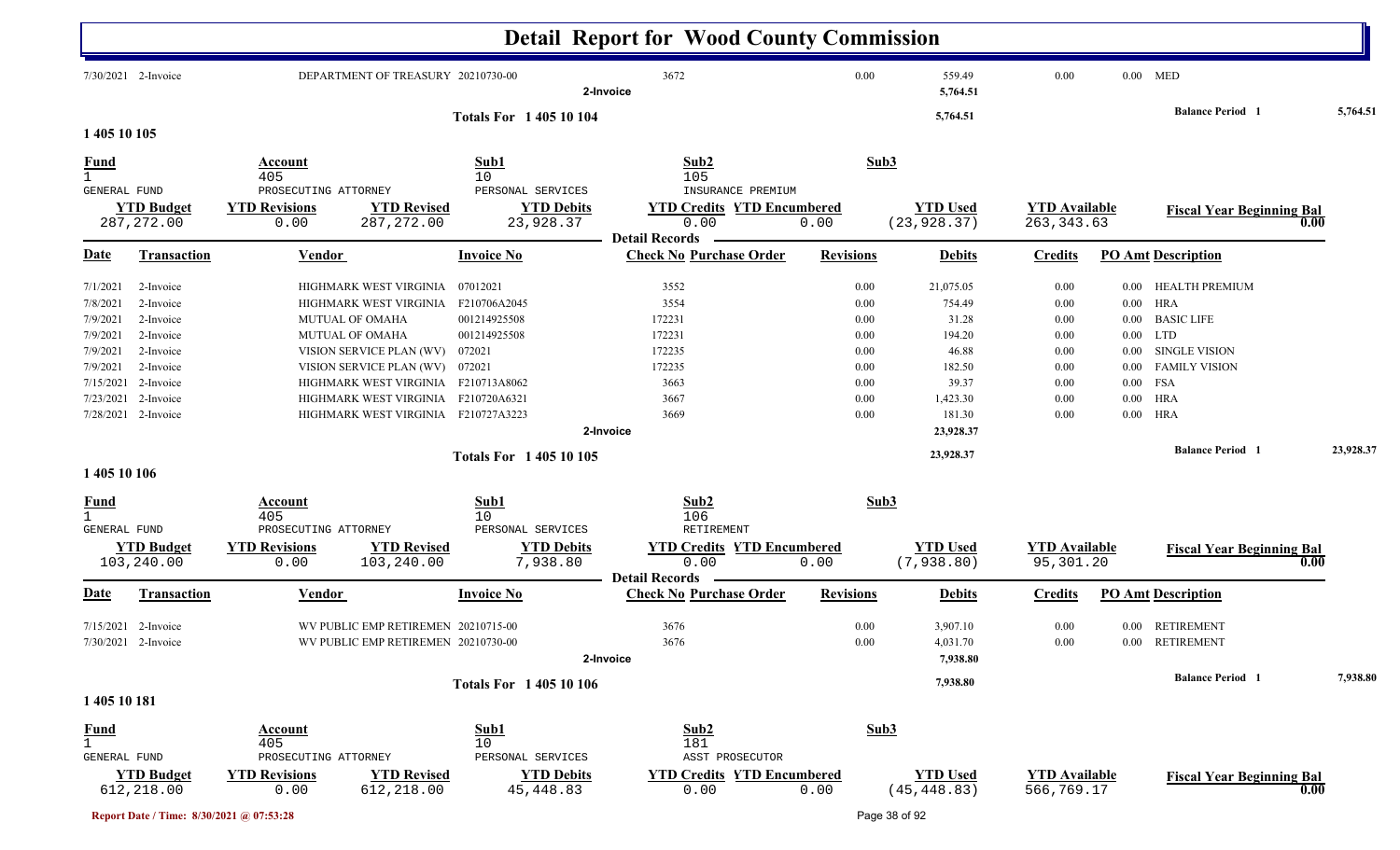|              |                                 |                                                                  |                                | <b>Detail Records</b>                     |                  |                                 |                                    |          |                                          |           |
|--------------|---------------------------------|------------------------------------------------------------------|--------------------------------|-------------------------------------------|------------------|---------------------------------|------------------------------------|----------|------------------------------------------|-----------|
| <u>Date</u>  | <b>Transaction</b>              | <b>Vendor</b>                                                    | <b>Invoice No</b>              | <b>Check No Purchase Order</b>            | <b>Revisions</b> | <b>Debits</b>                   | <b>Credits</b>                     |          | <b>PO Amt Description</b>                |           |
|              | 7/15/2021 2-Invoice             | <b>BELL ANDREW H</b>                                             | 10-00273057-REG                | 273057                                    | 0.00             | 2,375.00                        | 0.00                               |          | 0.00 BELL ANDREW H                       |           |
|              | 7/15/2021 2-Invoice             | DAUPHIN CHARLOTTE A                                              | 10-00273059-REG                | 273059                                    | 0.00             | 2,395.83                        | 0.00                               |          | 0.00 DAUPHIN CHARLOTTE A                 |           |
|              | 7/15/2021 2-Invoice             | <b>BRUNICARDI-DOSS ANGELA</b>                                    | 10-00273058-REG                | 273058                                    | 0.00             | 484.59                          | 0.00                               | 0.00     | BRUNICARDI-DOSS ANGELA                   |           |
|              | 7/15/2021 2-Invoice             | CATHERINE BLAIRE HUDSON                                          | 10-00273062-REG                | 273062                                    | 0.00             | 2,937.49                        | 0.00                               | 0.00     | HUDSON CATHERINE BLAIRE                  |           |
|              | 7/15/2021 2-Invoice             | MARTIN EMILY M.                                                  | 10-00273065-REG                | 273065                                    | 0.00             | 2,770.83                        | 0.00                               |          | 0.00 MARTIN EMILY M.                     |           |
|              | 7/15/2021 2-Invoice             | NICHOLSON HEATHER D                                              | 10-00273067-REG                | 273067                                    | 0.00             | 2,749.99                        | 0.00                               | 0.00     | NICHOLSON HEATHER D                      |           |
|              | 7/15/2021 2-Invoice             | SKOGSTAD RUSSELL J.                                              | 10-00273070-REG                | 273070                                    | 0.00             | 3,148.83                        | 0.00                               | 0.00     | SKOGSTAD RUSSELL J.                      |           |
|              | 7/15/2021 2-Invoice             | SNODGRASS LORA B.                                                | 10-00273071-REG                | 273071                                    | 0.00             | 3,104.16                        | 0.00                               | 0.00     | SNODGRASS LORA B.                        |           |
|              | 7/15/2021 2-Invoice             | UNDERWOOD MEGAN E.                                               | 10-00273072-REG                | 273072                                    | 0.00             | 2,999.99                        | 0.00                               | 0.00     | UNDERWOOD MEGAN E.                       |           |
|              | 7/30/2021 2-Invoice             | <b>BELL ANDREW H</b>                                             | 10-00273277-REG                | 273277                                    | 0.00             | 2,375.00                        | 0.00                               | 0.00     | BELL ANDREW H                            |           |
|              | 7/30/2021 2-Invoice             | DAUPHIN CHARLOTTE A                                              | 10-00273278-REG                | 273278                                    | 0.00             | 2,395.83                        | 0.00                               | 0.00     | DAUPHIN CHARLOTTE A                      |           |
|              | 7/30/2021 2-Invoice             | CATHERINE BLAIRE HUDSON                                          | 10-00273281-REG                | 273281                                    | 0.00             | 2,937.49                        | 0.00                               | 0.00     | HUDSON CATHERINE BLAIRE                  |           |
|              | 7/30/2021 2-Invoice             | MARTIN EMILY M.                                                  | 10-00273284-REG                | 273284                                    | 0.00             | 2,770.83                        | 0.00                               | $0.00\,$ | MARTIN EMILY M.                          |           |
|              | 7/30/2021 2-Invoice             | NICHOLSON HEATHER D                                              | 10-00273286-REG                | 273286                                    | 0.00             | 2,749.99                        | 0.00                               | $0.00\,$ | NICHOLSON HEATHER D                      |           |
|              | 7/30/2021 2-Invoice             | SKOGSTAD RUSSELL J.                                              | 10-00273289-REG                | 273289                                    | 0.00             | 3,148.83                        | 0.00                               | 0.00     | <b>SKOGSTAD RUSSELL J.</b>               |           |
|              | 7/30/2021 2-Invoice             | SNODGRASS LORA B.                                                | 10-00273290-REG                | 273290                                    | 0.00             | 3,104.16                        | 0.00                               | 0.00     | SNODGRASS LORA B.                        |           |
|              | 7/30/2021 2-Invoice             | UNDERWOOD MEGAN E.                                               | 10-00273292-REG                | 273292                                    | 0.00             | 2,999.99                        | 0.00                               | 0.00     | UNDERWOOD MEGAN E.                       |           |
|              |                                 |                                                                  |                                | 2-Invoice                                 |                  | 45,448.83                       |                                    |          |                                          |           |
|              |                                 |                                                                  | <b>Totals For 140510181</b>    |                                           |                  | 45,448.83                       |                                    |          | <b>Balance Period 1</b>                  | 45,448.83 |
| 1 405 10 182 |                                 |                                                                  |                                |                                           |                  |                                 |                                    |          |                                          |           |
| <b>Fund</b>  |                                 | Account                                                          | Sub1                           | Sub2                                      | Sub3             |                                 |                                    |          |                                          |           |
|              |                                 | 405                                                              | 10                             | 182                                       |                  |                                 |                                    |          |                                          |           |
| GENERAL FUND |                                 | PROSECUTING ATTORNEY                                             | PERSONAL SERVICES              | SECRETARIES                               |                  |                                 |                                    |          |                                          |           |
|              | <b>YTD Budget</b><br>311,991.00 | <b>YTD Revisions</b><br><b>YTD Revised</b><br>0.00<br>311,991.00 | <b>YTD Debits</b><br>24,923.10 | <b>YTD Credits YTD Encumbered</b><br>0.00 | 0.00             | <b>YTD Used</b><br>(24, 923.10) | <b>YTD Available</b><br>287,067.90 |          | <b>Fiscal Year Beginning Bal</b><br>0.00 |           |
|              |                                 |                                                                  |                                | <b>Detail Records</b>                     |                  |                                 |                                    |          |                                          |           |
| <u>Date</u>  | <b>Transaction</b>              | Vendor                                                           | Invoice No                     | <b>Check No Purchase Order</b>            | <b>Revisions</b> | <b>Debits</b>                   | <b>Credits</b>                     |          | <b>PO Amt Description</b>                |           |
|              | 7/15/2021 2-Invoice             | <b>GODFREY MICHELLE M</b>                                        | 10-00273060-REG                | 273060                                    | 0.00             | 1,636.73                        | 0.00                               | $0.00\,$ | <b>GODFREY MICHELLE M</b>                |           |
|              | 7/15/2021 2-Invoice             | HAMMER RHEA LYNN                                                 | 10-00273061-REG                | 273061                                    | 0.00             | 2,095.79                        | 0.00                               | $0.00\,$ | HAMMER RHEA LYNN                         |           |
|              | 7/15/2021 2-Invoice             | KIGER TIFFANY F.                                                 | 10-00273063-REG                | 273063                                    | 0.00             | 1,790.30                        | 0.00                               | $0.00\,$ | KIGER TIFFANY F.                         |           |
|              | 7/15/2021 2-Invoice             | MEEKS KAYLA B.                                                   | 10-00273066-REG                | 273066                                    | 0.00             | 1,566.66                        | 0.00                               | $0.00\,$ | MEEKS KAYLA B.                           |           |
|              | 7/15/2021 2-Invoice             | PADDEN KANDY A                                                   | 10-00273068-REG                | 273068                                    | 0.00             | 1,478.33                        | 0.00                               | $0.00\,$ | PADDEN KANDY A                           |           |
|              | 7/15/2021 2-Invoice             | RYDER-GEORGE DEBRA K.                                            | 10-00273069-REG                | 273069                                    | 0.00             | 1,757.56                        | 0.00                               | 0.00     | RYDER DEBRA K.                           |           |
|              | 7/15/2021 2-Invoice             | WILLIAMS JEZIRAE L                                               | 10-00273073-REG                | 273073                                    | 0.00             | 1,270.83                        | 0.00                               | 0.00     | WILLIAMS JEZIRAE L                       |           |
|              | 7/30/2021 2-Invoice             | <b>GODFREY MICHELLE M</b>                                        | 10-00273279-REG                | 273279                                    | 0.00             | 1,636.73                        | 0.00                               | 0.00     | <b>GODFREY MICHELLE M</b>                |           |
|              | 7/30/2021 2-Invoice             | HAMMER RHEA LYNN                                                 | 10-00273280-REG                | 273280                                    | 0.00             | 2,095.79                        | 0.00                               | 0.00     | HAMMER RHEA LYNN                         |           |
|              | 7/30/2021 2-Invoice             | KIGER TIFFANY F.                                                 | 10-00273282-REG                | 273282                                    | 0.00             | 1,790.30                        | 0.00                               | 0.00     | KIGER TIFFANY F.                         |           |
|              | 7/30/2021 2-Invoice             | MEEKS KAYLA B.                                                   | 10-00273285-REG                | 273285                                    | 0.00             | 1,566.66                        | 0.00                               | 0.00     | MEEKS KAYLA B.                           |           |
|              | 7/30/2021 2-Invoice             | PADDEN KANDY A                                                   | 10-00273287-REG                | 273287                                    | 0.00             | 1,478.33                        | 0.00                               | 0.00     | PADDEN KANDY A                           |           |
|              | 7/30/2021 2-Invoice             | RYDER-GEORGE DEBRAK.                                             | 10-00273288-REG                | 273288                                    | 0.00             | 1,757.56                        | 0.00                               |          | 0.00 RYDER DEBRAK.                       |           |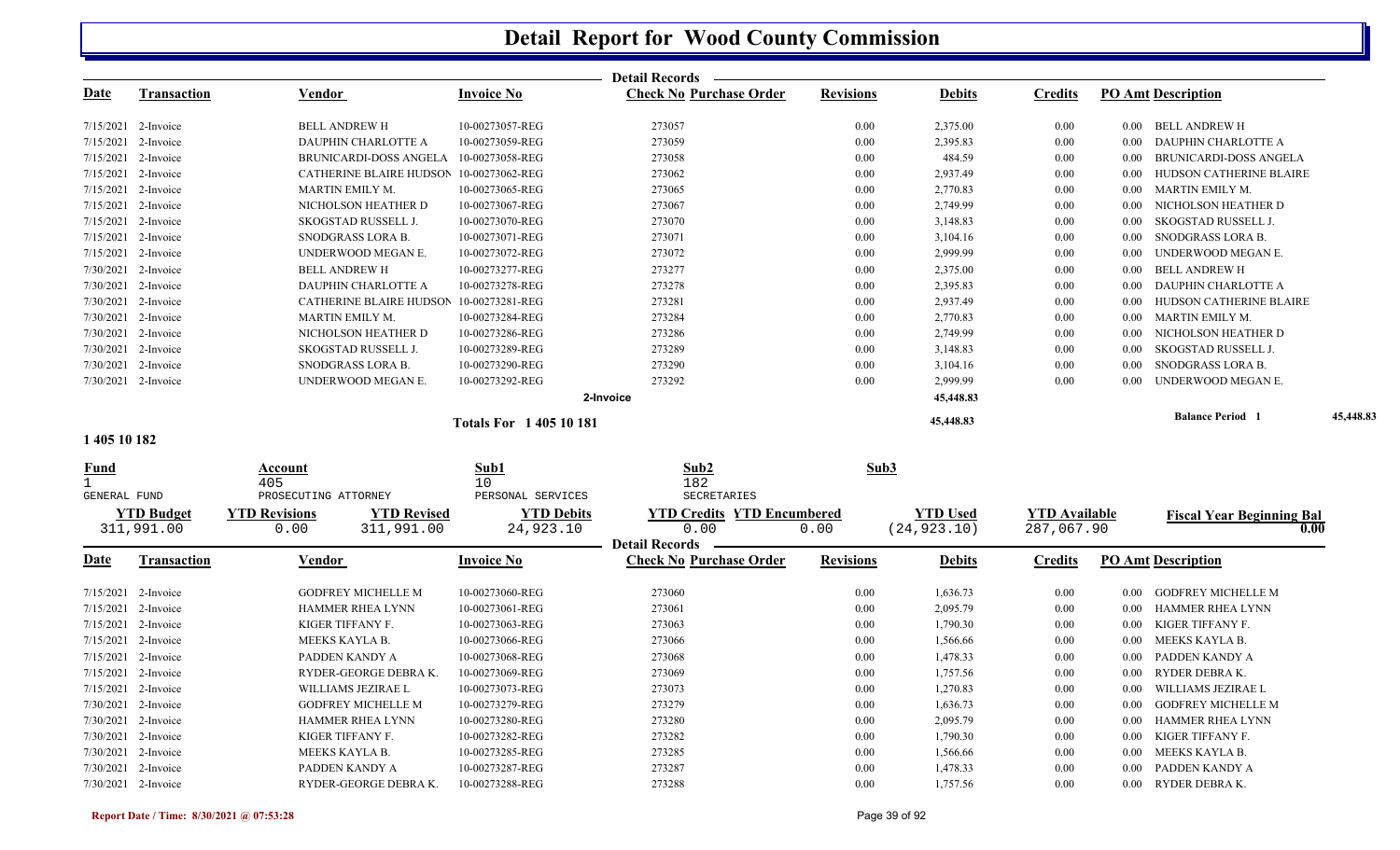|                     |                                                          |                                                                 |                                 |                                                          | <b>Detail Report for Wood County Commission</b>                                          |                  |                                            |                                   |                  |                                                                                                                          |           |
|---------------------|----------------------------------------------------------|-----------------------------------------------------------------|---------------------------------|----------------------------------------------------------|------------------------------------------------------------------------------------------|------------------|--------------------------------------------|-----------------------------------|------------------|--------------------------------------------------------------------------------------------------------------------------|-----------|
| 7/30/2021           | 7/30/2021 2-Invoice<br>2-Invoice                         | <b>STURM DOUGLAS</b><br>WILLIAMS JEZIRAE L                      |                                 | 10-00273291-REG<br>10-00273293-REG                       | 273291<br>273293<br>2-Invoice                                                            | 0.00<br>0.00     | 1,730.70<br>1,270.83<br>24,923.10          | 0.00<br>0.00                      | 0.00<br>$0.00\,$ | <b>STURM DOUGLAS</b><br>WILLIAMS JEZIRAE L                                                                               |           |
|                     | 1 405 40 212 1201                                        |                                                                 |                                 | <b>Totals For 140510182</b>                              |                                                                                          |                  | 24,923.10                                  |                                   |                  | <b>Balance Period 1</b>                                                                                                  | 24,923.10 |
| $\frac{Fund}{1}$    |                                                          | Account                                                         |                                 | Sub1                                                     | Sub2                                                                                     | Sub3             |                                            |                                   |                  |                                                                                                                          |           |
| GENERAL FUND        | <b>YTD Budget</b><br>12,476.00                           | 405<br>PROSECUTING ATTORNEY<br><b>YTD Revisions</b><br>0.00     | <b>YTD Revised</b><br>12,476.00 | 40<br>CONTRACTURAL SERVICES<br><b>YTD Debits</b><br>0.00 | 212<br>PRINTING<br><b>YTD Credits YTD Encumbered</b><br>0.00<br><b>Detail Records</b>    | 1201<br>60.00    | DATA PROCESSING<br><b>YTD Used</b><br>0.00 | <b>YTD</b> Available<br>12,416.00 |                  | <b>Fiscal Year Beginning Bal</b><br>0.00                                                                                 |           |
| <b>Date</b>         | <b>Transaction</b>                                       | Vendor                                                          |                                 | <b>Invoice No</b>                                        | <b>Check No Purchase Order</b>                                                           | <b>Revisions</b> | <b>Debits</b>                              | <b>Credits</b>                    |                  | <b>PO Amt Description</b>                                                                                                |           |
|                     |                                                          | 7/19/2021 1-Purchase Order Pending Pcard CR MALCOM & ASSOCIATES |                                 |                                                          | 84619<br>1-Purchase Order Pe                                                             | 0.00             | 0.00                                       | 0.00                              | 60.00            | <b>BUSINESS CARDS</b>                                                                                                    |           |
| 1 405 40 223        |                                                          |                                                                 |                                 | Totals For 1 405 40 212 1201                             |                                                                                          |                  |                                            |                                   | 60.00            | <b>Balance Period 1</b>                                                                                                  | 0.00      |
| $\frac{Fund}{1}$    |                                                          | Account<br>405                                                  |                                 | Sub1<br>40                                               | Sub2<br>223                                                                              | Sub3             |                                            |                                   |                  |                                                                                                                          |           |
| GENERAL FUND        | <b>YTD Budget</b><br>13,500.00                           | PROSECUTING ATTORNEY<br><b>YTD Revisions</b><br>0.00            | <b>YTD Revised</b><br>13,500.00 | CONTRACTURAL SERVICES<br><b>YTD Debits</b><br>138.60     | PROFESSIONAL SERVICES<br><b>YTD Credits YTD Encumbered</b><br>0.00                       | 0.00             | <b>YTD Used</b><br>(138.60)                | <b>YTD</b> Available<br>13,361.40 |                  | <b>Fiscal Year Beginning Bal</b><br>0.00                                                                                 |           |
| <b>Date</b>         | Transaction                                              | Vendor                                                          |                                 | <b>Invoice No</b>                                        | <b>Detail Records</b><br><b>Check No Purchase Order</b>                                  | <b>Revisions</b> | <b>Debits</b>                              | <b>Credits</b>                    |                  | <b>PO Amt Description</b>                                                                                                |           |
|                     | 7/20/2021 2-Invoice                                      |                                                                 | NANCY S. JARRELL, CCR           | <b>NSJ2021-A</b>                                         | 172310<br>2-Invoice                                                                      | 0.00             | 138.60<br>138.60                           | 0.00                              | $0.00\,$         | <b>FINLEY</b>                                                                                                            |           |
| 1 405 55 341        |                                                          |                                                                 |                                 | Totals For 1 405 40 223                                  |                                                                                          |                  | 138.60                                     |                                   |                  | <b>Balance Period</b> 1                                                                                                  | 138.60    |
| <u>Fund</u>         |                                                          | Account<br>405                                                  |                                 | Sub1<br>55                                               | Sub2<br>341                                                                              | Sub3             |                                            |                                   |                  |                                                                                                                          |           |
| <b>GENERAL FUND</b> | <b>YTD Budget</b><br>14,736.00                           | PROSECUTING ATTORNEY<br><b>YTD Revisions</b><br>0.00            | <b>YTD Revised</b><br>14,736.00 | COMMODITIES<br><b>YTD Debits</b><br>0.00                 | SUPPLIES/MATERIALS<br><b>YTD Credits YTD Encumbered</b><br>0.00<br><b>Detail Records</b> | 869.69           | <b>YTD Used</b><br>0.00                    | <b>YTD</b> Available<br>13,866.31 |                  | <b>Fiscal Year Beginning Bal</b><br>0.00                                                                                 |           |
| <u>Date</u>         | <b>Transaction</b>                                       | <b>Vendor</b>                                                   |                                 | <b>Invoice No</b>                                        | <b>Check No Purchase Order</b>                                                           | <b>Revisions</b> | <b>Debits</b>                              | <b>Credits</b>                    |                  | <b>PO Amt Description</b>                                                                                                |           |
|                     | 7/15/2021 1-Purchase Order<br>7/22/2021 1-Purchase Order | AMAZON<br>AMAZON                                                |                                 |                                                          | 84604<br>84633                                                                           | 0.00<br>0.00     | 0.00<br>0.00                               | 0.00<br>0.00                      |                  | 556.66 folders, pens, flash drives, rubberbands, envelope<br>187.11 bulletin board; post it notes & dispenser; coffee; p |           |
| 7/1/2021            | 1-Purchase Order Pending Pcard                           | AMAZON                                                          |                                 |                                                          | 1-Purchase Order<br>84403 PY2021<br>1-Purchase Order Pe                                  | 0.00             | $0.00\,$                                   | $0.00\,$                          |                  | 125.92 FLASH DRIVES; CLOROX WIPES                                                                                        |           |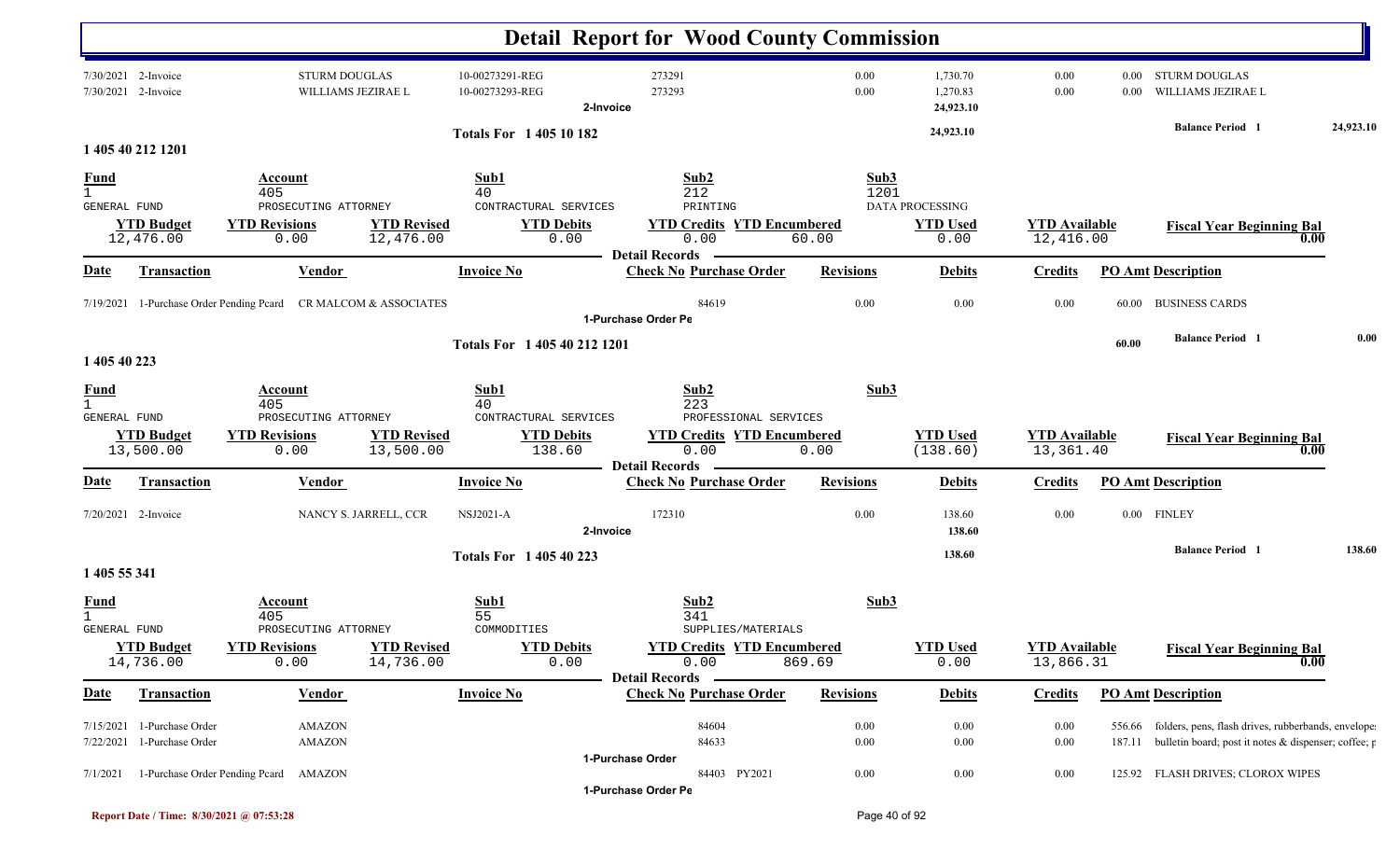|                                                    |                                  |                                |                                  | <b>Totals For 1405 55 341</b>      |                                                                    |                  |                                  |                                     | 869.69       | <b>Balance Period 1</b>                  | 0.00     |
|----------------------------------------------------|----------------------------------|--------------------------------|----------------------------------|------------------------------------|--------------------------------------------------------------------|------------------|----------------------------------|-------------------------------------|--------------|------------------------------------------|----------|
| 1 406 10 101                                       |                                  |                                |                                  |                                    |                                                                    |                  |                                  |                                     |              |                                          |          |
| <b>Fund</b><br>GENERAL FUND                        |                                  | Account<br>406<br>ASSESSOR     |                                  | Sub1<br>10<br>PERSONAL SERVICES    | Sub2<br>101<br>ELECTED OFFICIALS                                   |                  | Sub3                             |                                     |              |                                          |          |
|                                                    | <b>YTD Budget</b><br>50,266.00   | <b>YTD Revisions</b><br>0.00   | <b>YTD Revised</b><br>50,266.00  | <b>YTD Debits</b><br>4,188.84      | <b>YTD Credits YTD Encumbered</b><br>0.00<br><b>Detail Records</b> | 0.00             | <b>YTD Used</b><br>(4, 188.84)   | <b>YTD Available</b><br>46,077.16   |              | <b>Fiscal Year Beginning Bal</b><br>0.00 |          |
| <b>Date</b>                                        | <b>Transaction</b>               | <b>Vendor</b>                  |                                  | <b>Invoice No</b>                  | <b>Check No Purchase Order</b>                                     | <b>Revisions</b> | <b>Debits</b>                    | <b>Credits</b>                      |              | <b>PO Amt Description</b>                |          |
| 7/15/2021                                          | 2-Invoice<br>7/30/2021 2-Invoice | NOHE DAVID C.<br>NOHE DAVID C. |                                  | 10-00273080-REG<br>10-00273300-REG | 273080<br>273300<br>2-Invoice                                      | 0.00<br>0.00     | 2,094.42<br>2,094.42<br>4,188.84 | 0.00<br>0.00                        | 0.00<br>0.00 | NOHE DAVID C.<br>NOHE DAVID C.           |          |
|                                                    |                                  |                                |                                  | <b>Totals For 140610101</b>        |                                                                    |                  | 4,188.84                         |                                     |              | <b>Balance Period 1</b>                  | 4,188.84 |
| 1 406 10 102                                       |                                  |                                |                                  |                                    |                                                                    |                  |                                  |                                     |              |                                          |          |
| <u>Fund</u><br>$\mathbf{1}$<br><b>GENERAL FUND</b> |                                  | Account<br>406<br>ASSESSOR     |                                  | Sub1<br>10<br>PERSONAL SERVICES    | Sub2<br>102<br>SUPPLEMENTAL                                        |                  | Sub3                             |                                     |              |                                          |          |
|                                                    | <b>YTD Budget</b><br>25,027.00   | <b>YTD Revisions</b><br>0.00   | <b>YTD Revised</b><br>25,027.00  | <b>YTD Debits</b><br>14.10         | <b>YTD Credits YTD Encumbered</b><br>0.00<br><b>Detail Records</b> | 0.00             | <b>YTD Used</b><br>(14.10)       | <b>YTD</b> Available<br>25,012.90   |              | <b>Fiscal Year Beginning Bal</b><br>0.00 |          |
| <b>Date</b>                                        | Transaction                      | Vendor                         |                                  | <b>Invoice No</b>                  | <b>Check No Purchase Order</b>                                     | <b>Revisions</b> | <b>Debits</b>                    | <b>Credits</b>                      |              | <b>PO Amt Description</b>                |          |
|                                                    | 7/15/2021 2-Invoice              | NOHE DAVID C.                  |                                  | 10-00273080-REG                    | 273080<br>2-Invoice                                                | 0.00             | 14.10<br>14.10                   | 0.00                                | $0.00\,$     | NOHE DAVID C.                            |          |
| 1 406 10 103                                       |                                  |                                |                                  | <b>Totals For 1 406 10 102</b>     |                                                                    |                  | 14.10                            |                                     |              | <b>Balance Period 1</b>                  | 14.10    |
| $\frac{Fund}{1}$<br>GENERAL FUND                   |                                  | Account<br>406<br>ASSESSOR     |                                  | Sub1<br>10<br>PERSONAL SERVICES    | Sub2<br>103<br>SALARIES-DEPUTIES                                   |                  | Sub3                             |                                     |              |                                          |          |
|                                                    | <b>YTD Budget</b><br>243,079.00  | <b>YTD Revisions</b><br>0.00   | <b>YTD Revised</b><br>243,079.00 | <b>YTD Debits</b><br>19,625.02     | <b>YTD Credits YTD Encumbered</b><br>0.00<br><b>Detail Records</b> | 0.00             | <b>YTD Used</b><br>(19, 625.02)  | <b>YTD Available</b><br>223, 453.98 |              | <b>Fiscal Year Beginning Bal</b><br>0.00 |          |
| <u>Date</u>                                        | <b>Transaction</b>               | <b>Vendor</b>                  |                                  | <b>Invoice No</b>                  | <b>Check No Purchase Order</b>                                     | <b>Revisions</b> | <b>Debits</b>                    | <b>Credits</b>                      |              | <b>PO Amt Description</b>                |          |
|                                                    | 7/15/2021 2-Invoice              | COLE G. MICHELL                |                                  | 10-00273074-REG                    | 273074                                                             | 0.00             | 2,000.00                         | 0.00                                |              | 0.00 COLE GAYLEN MICHELL                 |          |
|                                                    | 7/15/2021 2-Invoice              | EDELEN SARAH J                 |                                  | 10-00273075-REG                    | 273075                                                             | 0.00             | 1,666.67                         | 0.00                                | $0.00\,$     | EDELEN SARAH J                           |          |
|                                                    | 7/15/2021 2-Invoice              | GRIMM DONALD M.                |                                  | 10-00273076-REG                    | 273076                                                             | 0.00             | 2,229.17                         | 0.00                                | $0.00\,$     | GRIMM DONALD M.                          |          |
|                                                    | $7/15/2021$ 2-Invoice            | JOY MELINDA R.                 |                                  | 10-00273078-REG                    | 273078                                                             | 0.00             | 1,291.67                         | 0.00                                |              | 0.00 JOY MELINDA R.                      |          |
|                                                    | $7/15/2021$ 2-Invoice            | MERCER ERICA L.                |                                  | 10-00273079-REG                    | 273079                                                             | 0.00             | 1,333.33                         | 0.00                                |              | 0.00 MERCER ERICA L.                     |          |
|                                                    | 7/15/2021 2-Invoice              |                                | STEPHENS SANDRA K.               | 10-00273082-REG                    | 273082                                                             | $0.00\,$         | 1,291.67                         | 0.00                                | $0.00\,$     | STEPHENS SANDRA K.                       |          |
|                                                    | 7/30/2021 2-Invoice              | COLE G. MICHELL                |                                  | 10-00273294-REG                    | 273294                                                             | 0.00             | 2,000.00                         | 0.00                                |              | 0.00 COLE GAYLEN MICHELL                 |          |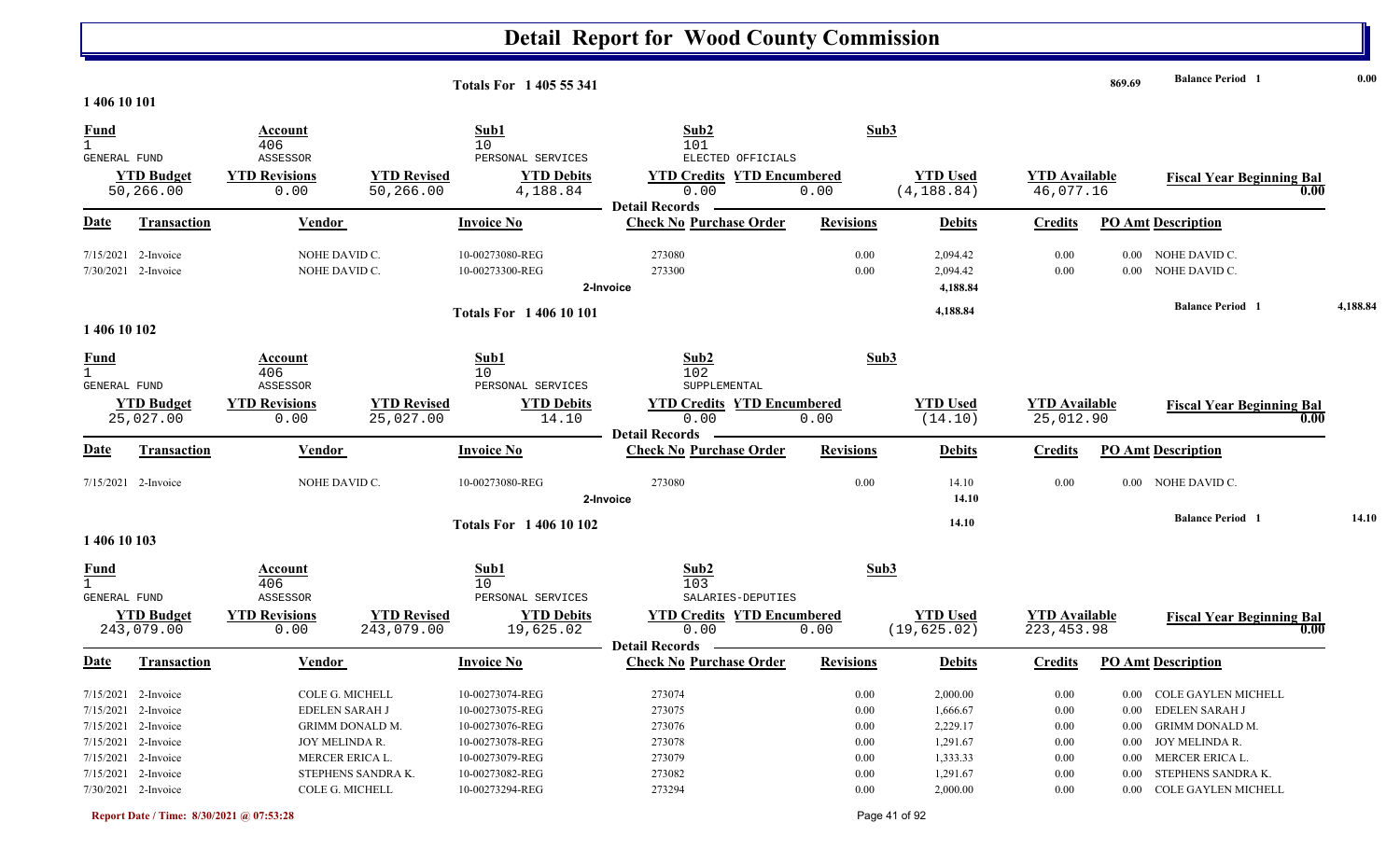|                             |                                |                              |                                     |                                        | <b>Detail Report for Wood County Commission</b>         |                  |                                |                                     |                                  |           |
|-----------------------------|--------------------------------|------------------------------|-------------------------------------|----------------------------------------|---------------------------------------------------------|------------------|--------------------------------|-------------------------------------|----------------------------------|-----------|
|                             | 7/30/2021 2-Invoice            | EDELEN SARAH J               |                                     | 10-00273295-REG                        | 273295                                                  | 0.00             | 1,666.67                       | 0.00                                | EDELEN SARAH J<br>$0.00\,$       |           |
| 7/30/2021                   | 2-Invoice                      | <b>GRIMM DONALD M.</b>       |                                     | 10-00273296-REG                        | 273296                                                  | 0.00             | 2,229.17                       | 0.00                                | <b>GRIMM DONALD M.</b><br>0.00   |           |
| 7/30/2021                   | 2-Invoice                      | JOY MELINDA R.               |                                     | 10-00273298-REG                        | 273298                                                  | 0.00             | 1,291.67                       | 0.00                                | JOY MELINDA R.<br>$0.00\,$       |           |
| 7/30/2021                   | 2-Invoice                      | MERCER ERICA L.              |                                     | 10-00273299-REG                        | 273299                                                  | 0.00             | 1,333.33                       | 0.00                                | MERCER ERICA L.<br>0.00          |           |
|                             | 7/30/2021 2-Invoice            |                              | STEPHENS SANDRA K.                  | 10-00273302-REG                        | 273302                                                  | 0.00             | 1,291.67                       | 0.00                                | STEPHENS SANDRA K.<br>0.00       |           |
|                             |                                |                              |                                     |                                        | 2-Invoice                                               |                  | 19,625.02                      |                                     |                                  |           |
|                             |                                |                              |                                     | <b>Totals For 140610103</b>            |                                                         |                  | 19,625.02                      |                                     | <b>Balance Period</b> 1          | 19,625.02 |
| 1 406 10 104                |                                |                              |                                     |                                        |                                                         |                  |                                |                                     |                                  |           |
| <u>Fund</u><br>1            |                                | Account<br>406               |                                     | Sub1<br>10                             | Sub2<br>104                                             | Sub3             |                                |                                     |                                  |           |
| GENERAL FUND                |                                | ASSESSOR                     |                                     | PERSONAL SERVICES                      | SOCIAL SECURITY                                         |                  |                                |                                     |                                  |           |
|                             | <b>YTD Budget</b><br>25,120.00 | <b>YTD Revisions</b><br>0.00 | <b>YTD Revised</b><br>25,120.00     | <b>YTD Debits</b><br>1,985.53          | <b>YTD Credits YTD Encumbered</b><br>0.00               | 0.00             | <b>YTD Used</b><br>(1, 985.53) | <b>YTD Available</b><br>23, 134. 47 | <b>Fiscal Year Beginning Bal</b> | 0.00      |
|                             |                                |                              |                                     |                                        | <b>Detail Records</b>                                   |                  |                                |                                     |                                  |           |
| <b>Date</b>                 | <b>Transaction</b>             | <b>Vendor</b>                |                                     | <b>Invoice No</b>                      | <b>Check No Purchase Order</b>                          | <b>Revisions</b> | <b>Debits</b>                  | <b>Credits</b>                      | <b>PO Amt Description</b>        |           |
|                             | 7/15/2021 2-Invoice            |                              | DEPARTMENT OF TREASURY 20210715-00  |                                        | 3662                                                    | 0.00             | 795.26                         | 0.00                                | $0.00$ FICA                      |           |
| 7/15/2021                   | 2-Invoice                      |                              | DEPARTMENT OF TREASURY 20210715-00  |                                        | 3662                                                    | $0.00\,$         | 185.97                         | 0.00                                | $0.00$ MED                       |           |
| 7/30/2021                   | 2-Invoice                      |                              | DEPARTMENT OF TREASURY 20210730-00  |                                        | 3672                                                    | 0.00             | 813.93                         | 0.00                                | <b>FICA</b><br>$0.00\,$          |           |
|                             | 7/30/2021 2-Invoice            |                              | DEPARTMENT OF TREASURY 20210730-00  |                                        | 3672                                                    | 0.00             | 190.37                         | 0.00                                | $0.00$ MED                       |           |
|                             |                                |                              |                                     |                                        | 2-Invoice                                               |                  | 1,985.53                       |                                     |                                  |           |
|                             |                                |                              |                                     | <b>Totals For 140610104</b>            |                                                         |                  | 1,985.53                       |                                     | <b>Balance Period</b> 1          | 1,985.53  |
| 1 406 10 105                |                                |                              |                                     |                                        |                                                         |                  |                                |                                     |                                  |           |
| <u>Fund</u><br>$\mathbf{1}$ |                                | Account<br>406<br>ASSESSOR   |                                     | Sub1<br>10                             | Sub2<br>105<br>INSURANCE PREMIUM                        | Sub3             |                                |                                     |                                  |           |
| GENERAL FUND                | <b>YTD Budget</b>              | <b>YTD Revisions</b>         | <b>YTD Revised</b>                  | PERSONAL SERVICES<br><b>YTD Debits</b> | <b>YTD Credits YTD Encumbered</b>                       |                  | <b>YTD Used</b>                | <b>YTD</b> Available                | <b>Fiscal Year Beginning Bal</b> |           |
|                             | 94,796.00                      | 0.00                         | 94,796.00                           | 11,490.01                              | 0.00                                                    | 0.00             | (11, 490.01)                   | 83,305.99                           |                                  | 0.00      |
| <u>Date</u>                 | <b>Transaction</b>             | Vendor                       |                                     | <b>Invoice No</b>                      | <b>Detail Records</b><br><b>Check No Purchase Order</b> | <b>Revisions</b> | <b>Debits</b>                  | <b>Credits</b>                      | <b>PO Amt Description</b>        |           |
| 7/1/2021                    | 2-Invoice                      |                              | HIGHMARK WEST VIRGINIA 07012021     |                                        | 3552                                                    | 0.00             | 7,903.86                       | 0.00                                | 0.00 HEALTH PREMIUM              |           |
|                             | 7/8/2021 2-Invoice             |                              | HIGHMARK WEST VIRGINIA F210629A1909 |                                        | 3553                                                    | 0.00             | 1,181.84                       | $0.00\,$                            | $0.00$ HRA                       |           |
|                             | 7/8/2021 2-Invoice             |                              | HIGHMARK WEST VIRGINIA F210706A2045 |                                        | 3554                                                    | $0.00\,$         | 82.16                          | $0.00\,$                            | $0.00$ HRA                       |           |
|                             | $7/9/2021$ 2-Invoice           |                              | <b>MUTUAL OF OMAHA</b>              | 001214925508                           | 172231                                                  | $0.00\,$         | 11.60                          | 0.00                                | 0.00 BASIC LIFE                  |           |
|                             | 7/9/2021 2-Invoice             | MUTUAL OF OMAHA              |                                     | 001214925508                           | 172231                                                  | 0.00             | 59.53                          | 0.00                                | $0.00$ LTD                       |           |
| 7/9/2021                    | 2-Invoice                      |                              | VISION SERVICE PLAN (WV) 072021     |                                        | 172235                                                  | $0.00\,$         | 17.58                          | 0.00                                | 0.00 SINGLE VISION               |           |
|                             | $7/9/2021$ 2-Invoice           |                              | VISION SERVICE PLAN (WV) 072021     |                                        | 172235                                                  | $0.00\,$         | 91.25                          | 0.00                                | 0.00 FAMILY VISION               |           |
|                             | 7/15/2021 2-Invoice            |                              | HIGHMARK WEST VIRGINIA F210713A8062 |                                        | 3663                                                    | 0.00             | 2,142.19                       | 0.00                                | $0.00$ FSA                       |           |
|                             |                                |                              |                                     |                                        | 2-Invoice                                               |                  | 11,490.01                      |                                     |                                  |           |
|                             |                                |                              |                                     | <b>Totals For 140610105</b>            |                                                         |                  | 11,490.01                      |                                     | <b>Balance Period</b> 1          | 11,490.01 |

**1 406 10 106**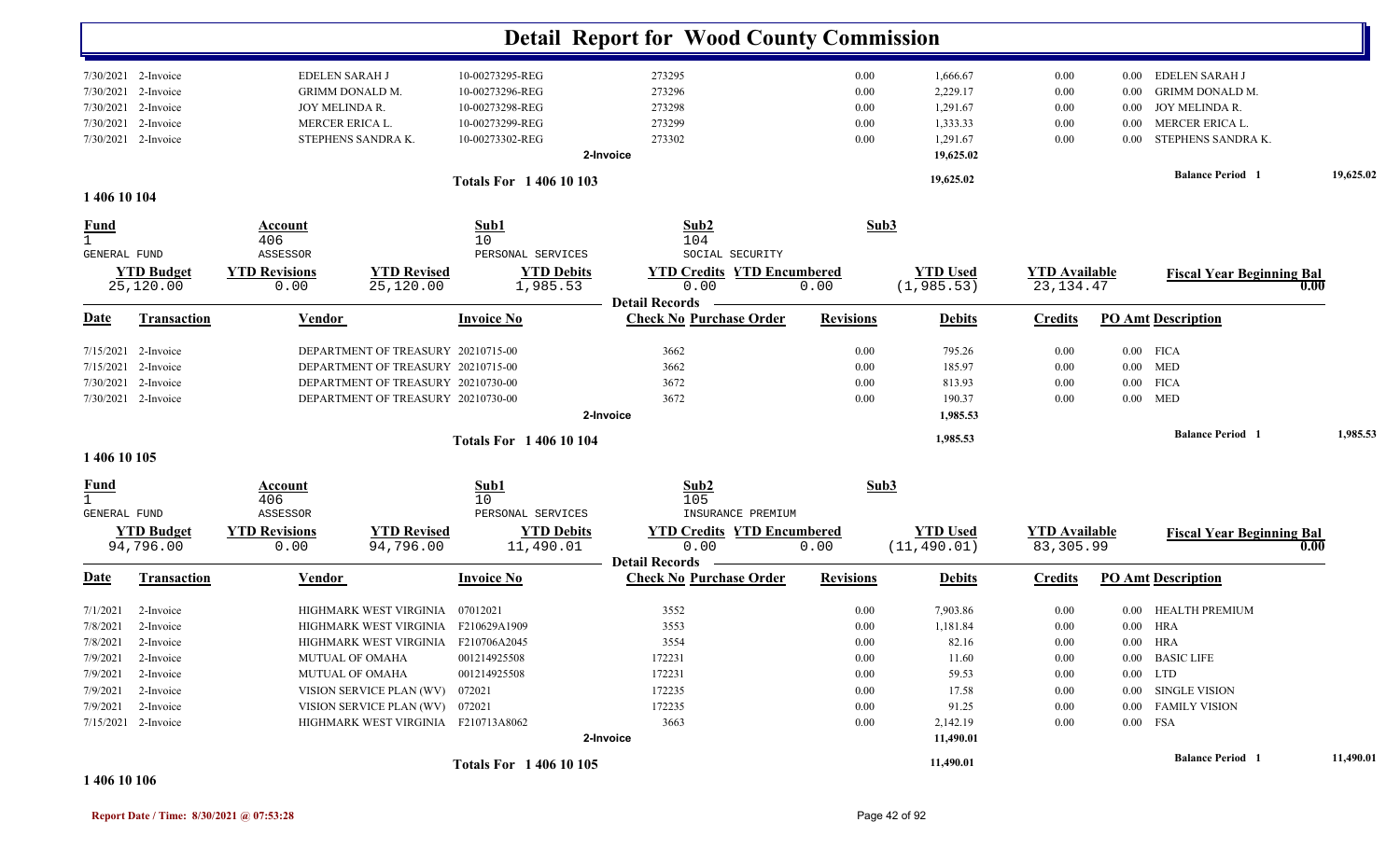| Fund<br>$\mathbf{1}$<br>GENERAL FUND               |                                                                                                       | Account<br>406<br>ASSESSOR                                     |                                                                                            | Sub1<br>10<br>PERSONAL SERVICES                                                             | Sub2<br>106<br>RETIREMENT                                             | Sub3                                 |                                                          |                                      |                                  |                                                                                                             |          |
|----------------------------------------------------|-------------------------------------------------------------------------------------------------------|----------------------------------------------------------------|--------------------------------------------------------------------------------------------|---------------------------------------------------------------------------------------------|-----------------------------------------------------------------------|--------------------------------------|----------------------------------------------------------|--------------------------------------|----------------------------------|-------------------------------------------------------------------------------------------------------------|----------|
|                                                    | <b>YTD Budget</b><br>31,837.00                                                                        | <b>YTD Revisions</b><br>0.00                                   | <b>YTD Revised</b><br>31,837.00                                                            | <b>YTD Debits</b><br>2,382.80                                                               | <b>YTD Credits YTD Encumbered</b><br>0.00<br><b>Detail Records</b>    | 0.00                                 | <b>YTD Used</b><br>(2, 382.80)                           | <b>YTD</b> Available<br>29,454.20    |                                  | <b>Fiscal Year Beginning Bal</b><br>0.00                                                                    |          |
| Date                                               | <b>Transaction</b>                                                                                    | <b>Vendor</b>                                                  |                                                                                            | <b>Invoice No</b>                                                                           | <b>Check No Purchase Order</b>                                        | <b>Revisions</b>                     | <b>Debits</b>                                            | <b>Credits</b>                       |                                  | <b>PO Amt Description</b>                                                                                   |          |
|                                                    | 7/15/2021 2-Invoice<br>7/30/2021 2-Invoice                                                            |                                                                | WV PUBLIC EMP RETIREMEN 20210715-00<br>WV PUBLIC EMP RETIREMEN 20210730-00                 |                                                                                             | 3676<br>3676<br>2-Invoice                                             | 0.00<br>0.00                         | 1,192.10<br>1,190.70<br>2,382.80                         | 0.00<br>0.00                         | 0.00                             | 0.00 RETIREMENT<br><b>RETIREMENT</b>                                                                        |          |
| 1 406 10 109                                       |                                                                                                       |                                                                |                                                                                            | <b>Totals For 140610106</b>                                                                 |                                                                       |                                      | 2,382.80                                                 |                                      |                                  | <b>Balance Period</b> 1                                                                                     | 2,382.80 |
| <b>Fund</b><br>$\mathbf{1}$<br>GENERAL FUND        |                                                                                                       | Account<br>406<br>ASSESSOR                                     |                                                                                            | Sub1<br>10<br>PERSONAL SERVICES                                                             | Sub2<br>109<br>EXTRA HELP                                             | Sub3                                 |                                                          |                                      |                                  |                                                                                                             |          |
|                                                    | <b>YTD Budget</b><br>10,000.00                                                                        | <b>YTD Revisions</b><br>0.00                                   | <b>YTD Revised</b><br>10,000.00                                                            | <b>YTD Debits</b><br>3,565.00                                                               | <b>YTD Credits YTD Encumbered</b><br>0.00<br><b>Detail Records</b>    | 0.00                                 | <b>YTD Used</b><br>(3, 565.00)                           | <b>YTD Available</b><br>6,435.00     |                                  | <b>Fiscal Year Beginning Bal</b><br>0.00                                                                    |          |
| Date                                               | <b>Transaction</b>                                                                                    | <b>Vendor</b>                                                  |                                                                                            | <b>Invoice No</b>                                                                           | <b>Check No Purchase Order</b>                                        | <b>Revisions</b>                     | <b>Debits</b>                                            | <b>Credits</b>                       |                                  | <b>PO Amt Description</b>                                                                                   |          |
|                                                    | $7/15/2021$ 2-Invoice<br>7/15/2021 2-Invoice<br>7/30/2021 2-Invoice<br>7/30/2021 2-Invoice            |                                                                | <b>JONES MADISON MAE</b><br>PARKS REBECCA M<br><b>JONES MADISON MAE</b><br>PARKS REBECCA M | 10-00273077-REG<br>10-00273081-REG<br>10-00273297-REG<br>10-00273301-REG                    | 273077<br>273081<br>273297<br>273301<br>2-Invoice                     | 0.00<br>0.00<br>0.00<br>0.00         | 672.00<br>1,025.00<br>918.00<br>950.00<br>3,565.00       | 0.00<br>0.00<br>0.00<br>0.00         | $0.00\,$<br>0.00<br>0.00<br>0.00 | JONES MADISON MAE<br>PARKS REBECCA M<br><b>JONES MADISON MAE</b><br>PARKS REBECCA M                         |          |
| 1 407 10 103                                       |                                                                                                       |                                                                |                                                                                            | <b>Totals For 140610109</b>                                                                 |                                                                       |                                      | 3,565.00                                                 |                                      |                                  | <b>Balance Period 1</b>                                                                                     | 3,565.00 |
| <u>Fund</u><br>$\mathbf{1}$<br><b>GENERAL FUND</b> | <b>YTD Budget</b>                                                                                     | Account<br>407<br>ASSESSOR'S VALUATION<br><b>YTD Revisions</b> | <b>YTD Revised</b>                                                                         | Sub1<br>10<br>PERSONAL SERVICES<br><b>YTD Debits</b>                                        | Sub2<br>103<br>SALARIES-DEPUTIES<br><b>YTD Credits YTD Encumbered</b> | Sub3                                 | <b>YTD Used</b>                                          | <b>YTD</b> Available                 |                                  | <b>Fiscal Year Beginning Bal</b>                                                                            |          |
|                                                    | 475,650.00                                                                                            | 0.00                                                           | 475,650.00                                                                                 | 40,918.70                                                                                   | 0.00<br><b>Detail Records</b>                                         | 0.00                                 | (40, 918.70)                                             | 434,731.30                           |                                  | 0.00                                                                                                        |          |
| Date                                               | Transaction                                                                                           | <b>Vendor</b>                                                  |                                                                                            | <b>Invoice No</b>                                                                           | <b>Check No Purchase Order</b>                                        | <b>Revisions</b>                     | <b>Debits</b>                                            | <b>Credits</b>                       |                                  | <b>PO Amt Description</b>                                                                                   |          |
| 7/15/2021                                          | 7/15/2021 2-Invoice<br>7/15/2021 2-Invoice<br>7/15/2021 2-Invoice<br>7/15/2021 2-Invoice<br>2-Invoice | <b>ATKINSON CARA</b>                                           | COTTRELL LARRY DEAN<br>DAWKINS KENNETH PAUL<br>DEGRAEF KAREN SUE<br>FLEAK STACEY LYNN      | 10-00273083-REG<br>10-00273084-REG<br>10-00273085-REG<br>10-00273086-REG<br>10-00273087-REG | 273083<br>273084<br>273085<br>273086<br>273087                        | 0.00<br>0.00<br>0.00<br>0.00<br>0.00 | 1,666.67<br>2,291.67<br>1,916.67<br>2,125.00<br>1,854.17 | 0.00<br>0.00<br>0.00<br>0.00<br>0.00 | 0.00<br>0.00<br>0.00<br>0.00     | 0.00 ATKINSON CARA<br>COTTRELL LARRY DEAN<br>DAWKINS KENNETH PAUL<br>DEGRAEF KAREN SUE<br>FLEAK STACEY LYNN |          |
|                                                    | 7/15/2021 2-Invoice                                                                                   |                                                                | GILCHRIST COREY THOMAS                                                                     | 10-00273088-REG                                                                             | 273088                                                                | 0.00                                 | 1,563.00                                                 | 0.00                                 | $0.00\,$                         | <b>GILCHRIST COREY THOMAS</b>                                                                               |          |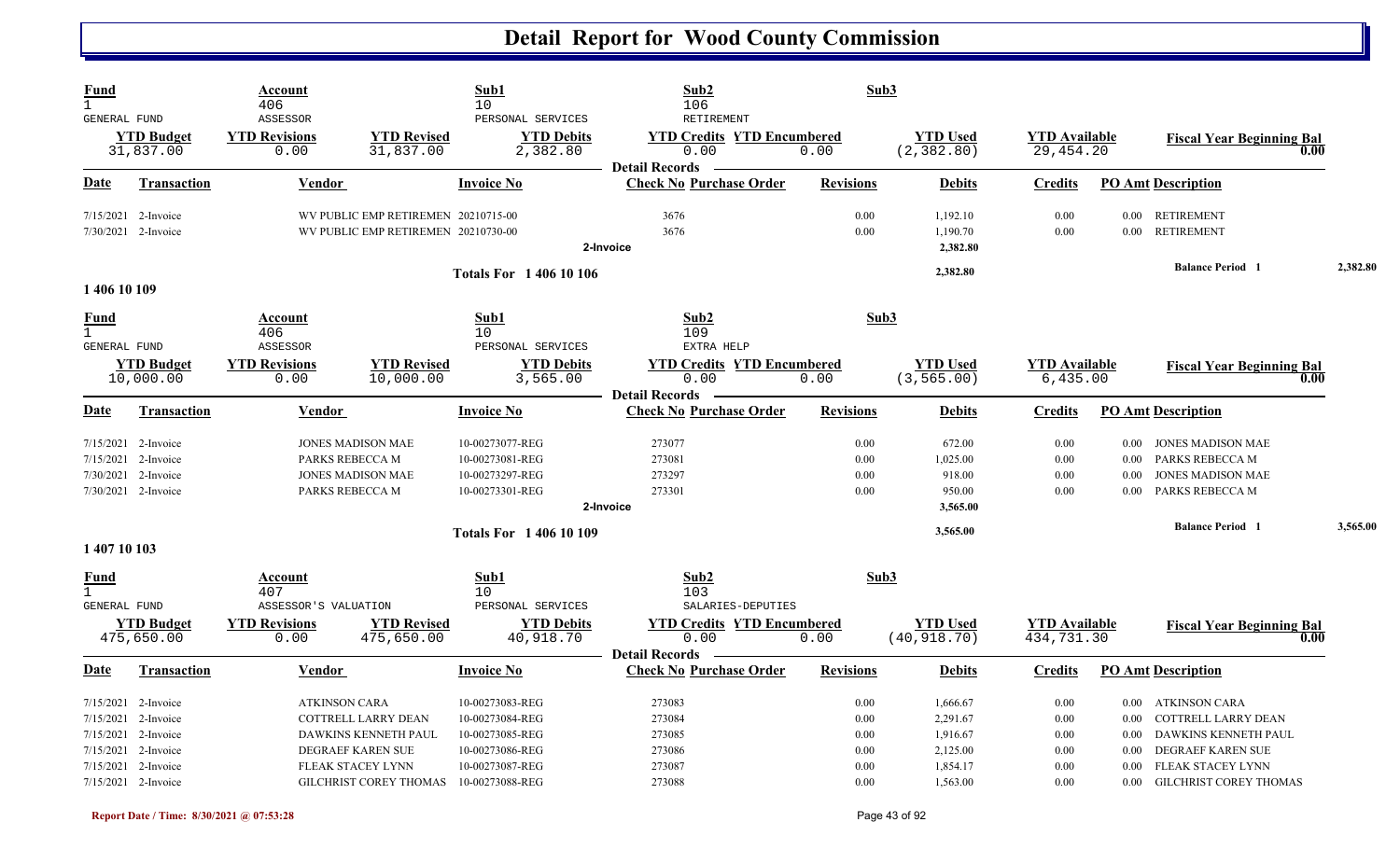|           |                               |                 |                                    |           | 40,918.70 |      |                             | <b>Balance Period</b>         | 40,918.70 |
|-----------|-------------------------------|-----------------|------------------------------------|-----------|-----------|------|-----------------------------|-------------------------------|-----------|
|           |                               |                 |                                    |           | 40,918.70 |      |                             |                               |           |
| 2-Invoice | <b>RADER STEVE E</b>          | 10-00273313-REG | 273313                             | 0.00      | 1,729.17  | 0.00 | 0.00                        | <b>RADER STEVE E.</b>         |           |
| 2-Invoice | PARSONS TOM F                 | 10-00273312-REG | 273312                             | 0.00      | 1,666.67  | 0.00 | 0.00                        | PARSONS TOM F                 |           |
| 2-Invoice | MONTGOMERY JEREMY SHA         |                 | 273311                             | 0.00      | 1,563.00  | 0.00 | -0.00                       | MONTGOMERY JEREMY SHANE       |           |
| 2-Invoice | MCINTYRE TERESA A.            | 10-00273310-REG | 273310                             | 0.00      | 1,583.33  | 0.00 | 0.00                        | MCINTYRE TERESA A.            |           |
| 2-Invoice | <b>MCATEE CONNIE L</b>        | 10-00273309-REG | 273309                             | 0.00      | 2,500.00  | 0.00 | 0.00                        | MCATEE CONNIE L               |           |
| 2-Invoice | <b>GILCHRIST COREY THOMAS</b> | 10-00273308-REG | 273308                             | 0.00      | 1,563.00  | 0.00 | 0.00                        | <b>GILCHRIST COREY THOMAS</b> |           |
| 2-Invoice | FLEAK STACEY LYNN             | 10-00273307-REG | 273307                             | 0.00      | 1,854.17  | 0.00 | 0.00                        | FLEAK STACEY LYNN             |           |
| 2-Invoice | DEGRAEF KAREN SUE             | 10-00273306-REG | 273306                             | 0.00      | 2,125.00  | 0.00 | -0.00                       | DEGRAEF KAREN SUE             |           |
| 2-Invoice | DAWKINS KENNETH PAUL          | 10-00273305-REG | 273305                             | 0.00      | 1,916.67  | 0.00 | -0.00                       | DAWKINS KENNETH PAUL          |           |
| 2-Invoice | COTTRELL LARRY DEAN           | 10-00273304-REG | 273304                             | 0.00      | 2,291.67  | 0.00 | -0.00                       | COTTRELL LARRY DEAN           |           |
| 2-Invoice | <b>ATKINSON CARA</b>          | 10-00273303-REG | 273303                             | 0.00      | 1,666.67  | 0.00 | 0.00                        | <b>ATKINSON CARA</b>          |           |
| 2-Invoice | <b>RADER STEVE E</b>          | 10-00273093-REG | 273093                             | 0.00      | 1,729.17  | 0.00 | 0.00                        | RADER STEVE E.                |           |
| 2-Invoice | PARSONS TOM F                 | 10-00273092-REG | 273092                             | 0.00      | 1,666.67  | 0.00 | 0.00                        | PARSONS TOM F                 |           |
| 2-Invoice | MONTGOMERY JEREMY SHA         |                 | 273091                             | 0.00      | 1,563.00  | 0.00 | -0.00                       | MONTGOMERY JEREMY SHANE       |           |
| 2-Invoice | MCINTYRE TERESA A.            | 10-00273090-REG | 273090                             | 0.00      | 1,583.33  | 0.00 | -0.00                       | MCINTYRE TERESA A.            |           |
| 2-Invoice | <b>MCATEE CONNIE L</b>        | 10-00273089-REG | 273089                             | 0.00      | 2,500.00  | 0.00 | 0.00                        | MCATEE CONNIE L               |           |
|           | 7/15/2021                     |                 | 10-00273091-REG<br>10-00273311-REG | 2-Invoice |           |      | <b>Totals For 140710103</b> |                               |           |

#### **1 407 10 104**

| <b>Fund</b>                        |                                 | Account<br>407                         |                                    | Sub1<br>10                      | Sub2<br>104                                                        | Sub3             |                                 |                                    |      |                                  |          |
|------------------------------------|---------------------------------|----------------------------------------|------------------------------------|---------------------------------|--------------------------------------------------------------------|------------------|---------------------------------|------------------------------------|------|----------------------------------|----------|
| <b>GENERAL FUND</b>                |                                 | ASSESSOR'S VALUATION                   |                                    | PERSONAL SERVICES               | SOCIAL SECURITY                                                    |                  |                                 |                                    |      |                                  |          |
|                                    | <b>YTD Budget</b><br>36,387.00  | <b>YTD Revisions</b><br>0.00           | <b>YTD Revised</b><br>36,387.00    | <b>YTD Debits</b><br>2,910.35   | <b>YTD Credits YTD Encumbered</b><br>0.00<br><b>Detail Records</b> | 0.00             | <b>YTD</b> Used<br>(2, 910.35)  | <b>YTD</b> Available<br>33,476.65  |      | <b>Fiscal Year Beginning Bal</b> | 0.00     |
| Date                               | <b>Transaction</b>              | <b>Vendor</b>                          |                                    | <b>Invoice No</b>               | <b>Check No Purchase Order</b>                                     | <b>Revisions</b> | <b>Debits</b>                   | <b>Credits</b>                     |      | <b>PO Amt Description</b>        |          |
| 7/15/2021                          | 2-Invoice                       |                                        | DEPARTMENT OF TREASURY 20210715-00 |                                 | 3662                                                               | 0.00             | 1,173.72                        | 0.00                               |      | $0.00$ FICA                      |          |
| 7/15/2021                          | 2-Invoice                       |                                        | DEPARTMENT OF TREASURY 20210715-00 |                                 | 3662                                                               | 0.00             | 274.50                          | 0.00                               |      | $0.00$ MED                       |          |
| 7/30/2021                          | 2-Invoice                       |                                        | DEPARTMENT OF TREASURY 20210730-00 |                                 | 3672                                                               | 0.00             | 1,184.99                        | 0.00                               |      | $0.00$ FICA                      |          |
| 7/30/2021                          | 2-Invoice                       |                                        | DEPARTMENT OF TREASURY 20210730-00 |                                 | 3672                                                               | 0.00             | 277.14                          | 0.00                               |      | $0.00$ MED                       |          |
|                                    |                                 |                                        |                                    |                                 | 2-Invoice                                                          |                  | 2,910.35                        |                                    |      |                                  |          |
| 1 407 10 105                       |                                 |                                        |                                    | Totals For 1 407 10 104         |                                                                    |                  | 2,910.35                        |                                    |      | <b>Balance Period</b>            | 2,910.35 |
| <b>Fund</b><br><b>GENERAL FUND</b> |                                 | Account<br>407<br>ASSESSOR'S VALUATION |                                    | Sub1<br>10<br>PERSONAL SERVICES | Sub2<br>105<br>INSURANCE PREMIUM                                   | Sub3             |                                 |                                    |      |                                  |          |
|                                    | <b>YTD Budget</b><br>184,872.00 | <b>YTD Revisions</b><br>0.00           | <b>YTD Revised</b><br>184,872.00   | <b>YTD Debits</b><br>18,586.41  | <b>YTD Credits YTD Encumbered</b><br>0.00<br><b>Detail Records</b> | 0.00             | <b>YTD Used</b><br>(18, 586.41) | <b>YTD</b> Available<br>166,285.59 |      | <b>Fiscal Year Beginning Bal</b> | 0.00     |
| Date                               | <b>Transaction</b>              | Vendor                                 |                                    | <b>Invoice No</b>               | <b>Check No Purchase Order</b>                                     | <b>Revisions</b> | <b>Debits</b>                   | <b>Credits</b>                     |      | <b>PO Amt Description</b>        |          |
| 7/1/2021                           | 2-Invoice                       |                                        | HIGHMARK WEST VIRGINIA             | 07012021                        | 3552                                                               | 0.00             | 16,017.15                       | 0.00                               | 0.00 | <b>HEALTH PREMIUM</b>            |          |

**Report Date / Time: 8/30/2021 @ 07:53:28** Page 44 of 92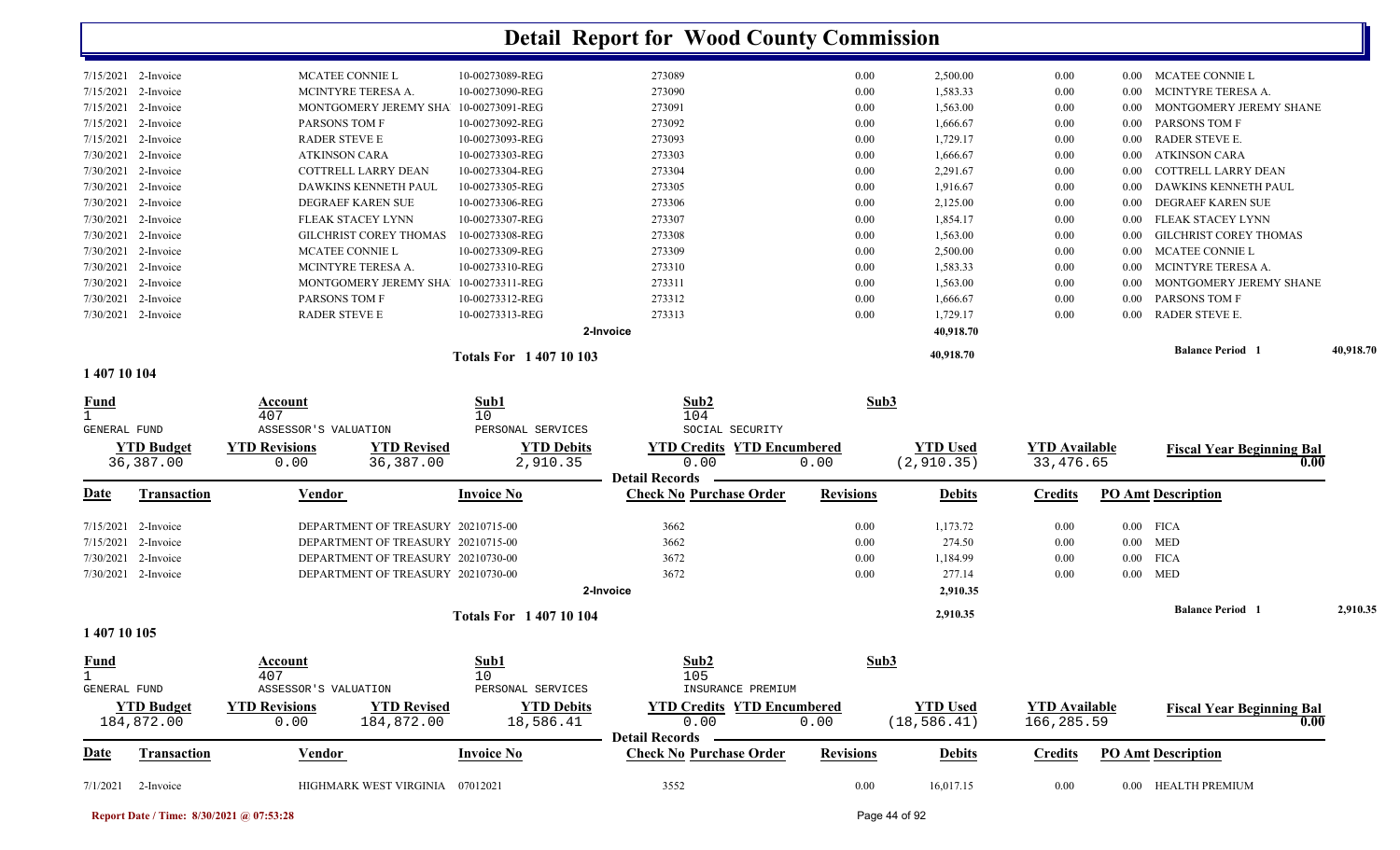|                                   |                                              |                                                                   | <b>Detail Report for Wood County Commission</b>         |                  |                                 |                                   |            |                                  |           |
|-----------------------------------|----------------------------------------------|-------------------------------------------------------------------|---------------------------------------------------------|------------------|---------------------------------|-----------------------------------|------------|----------------------------------|-----------|
| 2-Invoice<br>7/8/2021             | HIGHMARK WEST VIRGINIA                       | F210706A2045                                                      | 3554                                                    | 0.00             | 87.10                           | $0.00\,$                          | $0.00$ HRA |                                  |           |
| 7/9/2021<br>2-Invoice             | MUTUAL OF OMAHA                              | 001214925508                                                      | 172231                                                  | 0.00             | 20.24                           | 0.00                              | $0.00\,$   | <b>BASIC LIFE</b>                |           |
| 7/9/2021<br>2-Invoice             | <b>MUTUAL OF OMAHA</b>                       | 001214925508                                                      | 172231                                                  | 0.00             | 102.29                          | $0.00\,$                          | $0.00$ LTD |                                  |           |
| 2-Invoice<br>7/9/2021             | VISION SERVICE PLAN (WV) 072021              |                                                                   | 172235                                                  | 0.00             | 32.23                           | $0.00\,$                          | $0.00\,$   | <b>SINGLE VISION</b>             |           |
| 2-Invoice<br>7/9/2021             | VISION SERVICE PLAN (WV) 072021              |                                                                   | 172235                                                  | 0.00             | 146.00                          | $0.00\,$                          | $0.00\,$   | <b>FAMILY VISION</b>             |           |
| 7/15/2021<br>2-Invoice            |                                              | HIGHMARK WEST VIRGINIA F210713A8062                               | 3663                                                    | 0.00             | 1,930.60                        | $0.00\,$                          | $0.00$ FSA |                                  |           |
| 2-Invoice<br>7/23/2021            |                                              | HIGHMARK WEST VIRGINIA F210720A6321                               | 3667                                                    | 0.00             | 43.36                           | $0.00\,$                          | $0.00\,$   | <b>HRA</b>                       |           |
| 7/28/2021<br>2-Invoice            |                                              | HIGHMARK WEST VIRGINIA F210727A3223                               | 3669                                                    | 0.00             | 207.44                          | 0.00                              | $0.00\,$   | HRA                              |           |
|                                   |                                              |                                                                   | 2-Invoice                                               |                  | 18,586.41                       |                                   |            |                                  |           |
|                                   |                                              | <b>Totals For 140710105</b>                                       |                                                         |                  | 18,586.41                       |                                   |            | <b>Balance Period</b> 1          | 18,586.41 |
| 1 407 10 106                      |                                              |                                                                   |                                                         |                  |                                 |                                   |            |                                  |           |
| <b>Fund</b><br>$\mathbf{1}$       | Account<br>407                               | Sub1<br>10                                                        | Sub2<br>106                                             | Sub3             |                                 |                                   |            |                                  |           |
| GENERAL FUND<br><b>YTD Budget</b> | ASSESSOR'S VALUATION<br><b>YTD Revisions</b> | PERSONAL SERVICES<br><b>YTD Revised</b><br><b>YTD Debits</b>      | RETIREMENT<br><b>YTD Credits YTD Encumbered</b>         |                  | <b>YTD Used</b>                 | <b>YTD Available</b>              |            | <b>Fiscal Year Beginning Bal</b> |           |
| 47,565.00                         | 0.00                                         | 47,565.00<br>4,091.92                                             | 0.00<br><b>Detail Records</b>                           | 0.00             | (4,091.92)                      | 43, 473.08                        |            |                                  | 0.00      |
| Transaction<br>Date               | <u>Vendor</u>                                | <b>Invoice No</b>                                                 | <b>Check No Purchase Order</b>                          | <b>Revisions</b> | <b>Debits</b>                   | <b>Credits</b>                    |            | <b>PO Amt Description</b>        |           |
| 7/15/2021 2-Invoice               |                                              | WV PUBLIC EMP RETIREMEN 20210715-00                               | 3676                                                    | 0.00             | 2,045.96                        | 0.00                              |            | 0.00 RETIREMENT                  |           |
| 7/30/2021 2-Invoice               |                                              | WV PUBLIC EMP RETIREMEN 20210730-00                               | 3676<br>2-Invoice                                       | 0.00             | 2,045.96<br>4,091.92            | 0.00                              |            | 0.00 RETIREMENT                  |           |
|                                   |                                              | <b>Totals For 140710106</b>                                       |                                                         |                  | 4,091.92                        |                                   |            | <b>Balance Period</b> 1          | 4,091.92  |
| 1 408 40 219                      |                                              |                                                                   |                                                         |                  |                                 |                                   |            |                                  |           |
| <b>Fund</b>                       | Account<br>408                               | Sub1<br>40                                                        | Sub2<br>219                                             | Sub3             |                                 |                                   |            |                                  |           |
| GENERAL FUND                      | STATEWIDE COMPUTER NETWO                     | CONTRACTURAL SERVICES                                             | BLDGS/EQUIP RENT                                        |                  |                                 |                                   |            |                                  |           |
| <b>YTD Budget</b><br>55,000.00    | <b>YTD Revisions</b><br>0.00                 | <b>YTD Revised</b><br><b>YTD Debits</b><br>22,899.70<br>55,000.00 | <b>YTD Credits YTD Encumbered</b><br>0.00               | 0.00             | <b>YTD Used</b><br>(22, 899.70) | <b>YTD</b> Available<br>32,100.30 |            | <b>Fiscal Year Beginning Bal</b> | 0.00      |
| Transaction<br>Date               | Vendor                                       | <b>Invoice No</b>                                                 | <b>Detail Records</b><br><b>Check No Purchase Order</b> | <b>Revisions</b> | <b>Debits</b>                   | <b>Credits</b>                    |            | <b>PO Amt Description</b>        |           |
| 7/13/2021 2-Invoice               |                                              | STATE TAX DEPARTMENT PR Q12021 WOOD                               | 172275                                                  | 0.00             | 22,899.70                       | 0.00                              |            | 0.00 1ST QTR                     |           |
|                                   |                                              |                                                                   | 2-Invoice                                               |                  | 22,899.70                       |                                   |            |                                  |           |
|                                   |                                              | <b>Totals For 1 408 40 219</b>                                    |                                                         |                  | 22,899.70                       |                                   |            | <b>Balance Period</b> 1          | 22,899.70 |
| 1 412 10 103                      |                                              |                                                                   |                                                         |                  |                                 |                                   |            |                                  |           |
| <u>Fund</u>                       | <b>Account</b>                               | Sub1                                                              | Sub2                                                    | Sub3             |                                 |                                   |            |                                  |           |
|                                   | 412                                          | 10                                                                | 103                                                     |                  |                                 |                                   |            |                                  |           |
| <b>GENERAL FUND</b>               | EXTENSION OFFICE                             | PERSONAL SERVICES                                                 | SALARIES-DEPUTIES                                       |                  |                                 |                                   |            |                                  |           |
| <b>YTD Budget</b><br>60,564.00    | <b>YTD Revisions</b><br>0.00                 | <b>YTD Debits</b><br><b>YTD Revised</b><br>60,564.00<br>5,047.00  | <b>YTD Credits YTD Encumbered</b><br>0.00               | 0.00             | <b>YTD Used</b><br>(5,047.00)   | <b>YTD</b> Available<br>55,517.00 |            | <b>Fiscal Year Beginning Bal</b> | 0.00      |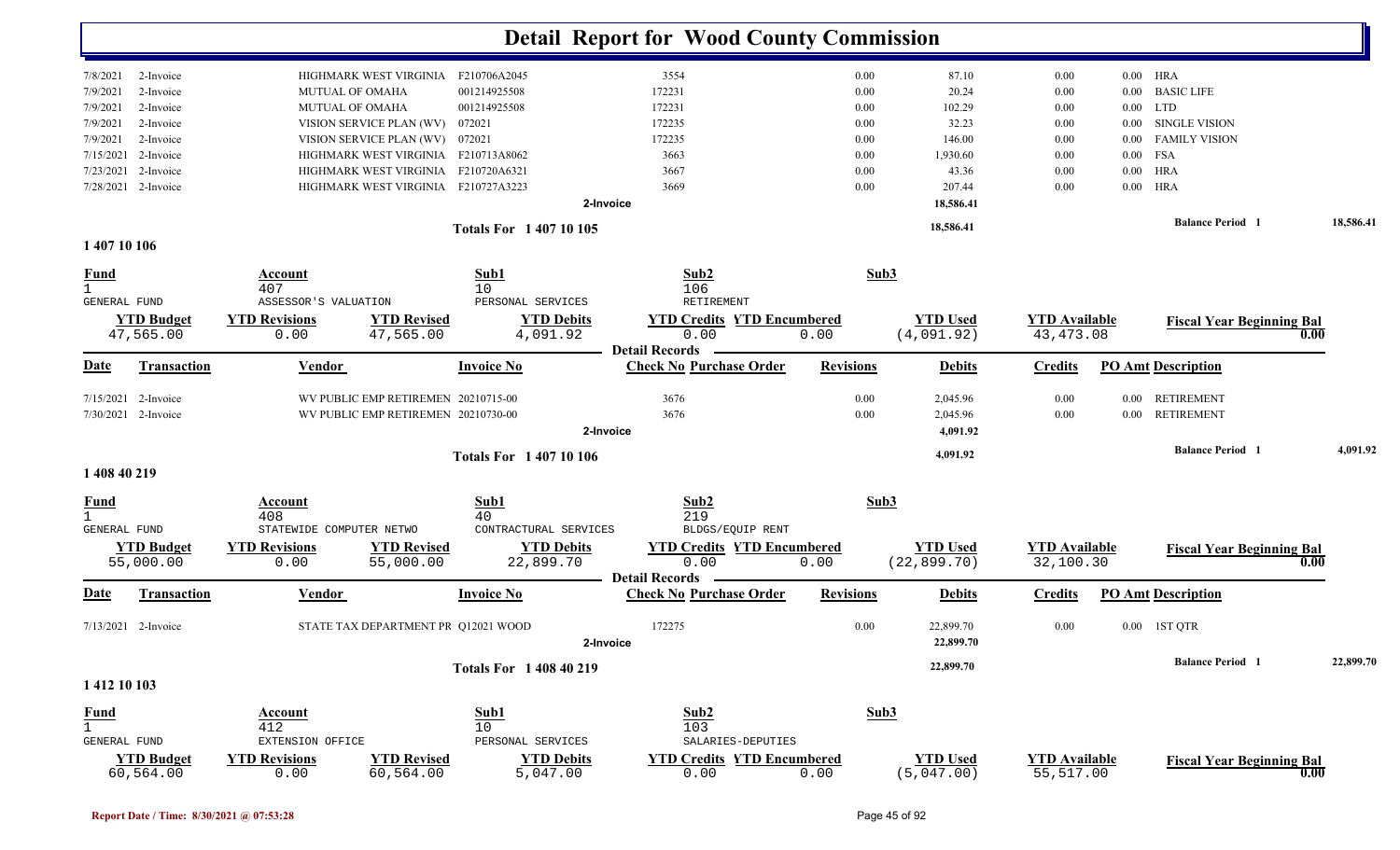|                     |                                |                              |                                    |                               | <b>Detail Records</b>                                   |                  |                               |                                   |          |                                          |          |
|---------------------|--------------------------------|------------------------------|------------------------------------|-------------------------------|---------------------------------------------------------|------------------|-------------------------------|-----------------------------------|----------|------------------------------------------|----------|
| <b>Date</b>         | <b>Transaction</b>             | Vendor                       |                                    | <b>Invoice No</b>             | <b>Check No Purchase Order</b>                          | <b>Revisions</b> | <b>Debits</b>                 | <b>Credits</b>                    |          | <b>PO Amt Description</b>                |          |
|                     | $7/15/2021$ 2-Invoice          | <b>BOSO LINDSEY A</b>        |                                    | 10-00273094-REG               | 273094                                                  | 0.00             | 1,246.88                      | 0.00                              | $0.00\,$ | <b>BOSO LINDSEY A</b>                    |          |
|                     | 7/15/2021 2-Invoice            |                              | <b>BRADFORD RISHA LYNN</b>         | 10-00273095-REG               | 273095                                                  | 0.00             | 1,276.62                      | 0.00                              | 0.00     | <b>BRADFORD RISHA LYNN</b>               |          |
|                     | 7/30/2021 2-Invoice            | <b>BOSO LINDSEY A</b>        |                                    | 10-00273314-REG               | 273314                                                  | 0.00             | 1,246.88                      | 0.00                              | 0.00     | <b>BOSO LINDSEY A</b>                    |          |
|                     | 7/30/2021 2-Invoice            |                              | <b>BRADFORD RISHA LYNN</b>         | 10-00273315-REG               | 273315                                                  | 0.00             | 1,276.62                      | 0.00                              | 0.00     | BRADFORD RISHA LYNN                      |          |
|                     |                                |                              |                                    |                               | 2-Invoice                                               |                  | 5,047.00                      |                                   |          |                                          |          |
|                     |                                |                              |                                    | <b>Totals For 141210103</b>   |                                                         |                  | 5,047.00                      |                                   |          | <b>Balance Period 1</b>                  | 5,047.00 |
| 1 412 10 104        |                                |                              |                                    |                               |                                                         |                  |                               |                                   |          |                                          |          |
| <b>Fund</b>         |                                | Account                      |                                    | Sub1                          | Sub2                                                    | Sub3             |                               |                                   |          |                                          |          |
| $\mathbf{1}$        |                                | 412                          |                                    | 10                            | 104                                                     |                  |                               |                                   |          |                                          |          |
| GENERAL FUND        |                                | EXTENSION OFFICE             |                                    | PERSONAL SERVICES             | SOCIAL SECURITY                                         |                  |                               |                                   |          |                                          |          |
|                     | <b>YTD Budget</b>              | <b>YTD Revisions</b>         | <b>YTD Revised</b>                 | <b>YTD Debits</b>             | <b>YTD Credits YTD Encumbered</b>                       |                  | <b>YTD Used</b>               | <b>YTD Available</b>              |          | <b>Fiscal Year Beginning Bal</b>         |          |
|                     | 5,398.00                       | 0.00                         | 5,398.00                           | 371.28                        | 0.00<br><b>Detail Records</b>                           | 0.00             | (371.28)                      | 5,026.72                          |          | 0.00                                     |          |
| <b>Date</b>         | Transaction                    | Vendor                       |                                    | <b>Invoice No</b>             | <b>Check No Purchase Order</b>                          | <b>Revisions</b> | <b>Debits</b>                 | <b>Credits</b>                    |          | <b>PO Amt Description</b>                |          |
|                     | 7/15/2021 2-Invoice            |                              | DEPARTMENT OF TREASURY 20210715-00 |                               | 3662                                                    | 0.00             | 149.73                        | 0.00                              |          | $0.00$ FICA                              |          |
|                     | 7/15/2021 2-Invoice            |                              | DEPARTMENT OF TREASURY 20210715-00 |                               | 3662                                                    | 0.00             | 35.02                         | 0.00                              |          | $0.00$ MED                               |          |
|                     | 7/30/2021 2-Invoice            |                              | DEPARTMENT OF TREASURY 20210730-00 |                               | 3672                                                    | 0.00             | 151.17                        | 0.00                              |          | $0.00$ FICA                              |          |
|                     | 7/30/2021 2-Invoice            |                              | DEPARTMENT OF TREASURY 20210730-00 |                               | 3672                                                    | 0.00             | 35.36                         | 0.00                              |          | $0.00$ MED                               |          |
|                     |                                |                              |                                    |                               | 2-Invoice                                               |                  | 371.28                        |                                   |          |                                          |          |
|                     |                                |                              |                                    | <b>Totals For 141210104</b>   |                                                         |                  | 371.28                        |                                   |          | <b>Balance Period</b> 1                  | 371.28   |
| 1 412 10 105        |                                |                              |                                    |                               |                                                         |                  |                               |                                   |          |                                          |          |
| <b>Fund</b>         |                                | Account                      |                                    | Sub1                          | Sub2                                                    | Sub3             |                               |                                   |          |                                          |          |
| $\mathbf{1}$        |                                | 412                          |                                    | 10                            | 105                                                     |                  |                               |                                   |          |                                          |          |
| <b>GENERAL FUND</b> |                                | EXTENSION OFFICE             |                                    | PERSONAL SERVICES             | INSURANCE PREMIUM                                       |                  |                               |                                   |          |                                          |          |
|                     | <b>YTD Budget</b><br>21,568.00 | <b>YTD Revisions</b><br>0.00 | <b>YTD Revised</b><br>21,568.00    | <b>YTD Debits</b><br>1,616.28 | <b>YTD Credits YTD Encumbered</b><br>0.00               | 0.00             | <b>YTD Used</b><br>(1,616.28) | <b>YTD</b> Available<br>19,951.72 |          | <b>Fiscal Year Beginning Bal</b><br>0.00 |          |
| <b>Date</b>         | <b>Transaction</b>             | <b>Vendor</b>                |                                    | <b>Invoice No</b>             | <b>Detail Records</b><br><b>Check No Purchase Order</b> | <b>Revisions</b> | <b>Debits</b>                 | <b>Credits</b>                    |          | <b>PO Amt Description</b>                |          |
| 7/1/2021            | 2-Invoice                      |                              | HIGHMARK WEST VIRGINIA             | 07012021                      | 3552                                                    | 0.00             | 1,557.62                      | 0.00                              |          | 0.00 HEALTH PREMIUM                      |          |
| 7/9/2021            | 2-Invoice                      | <b>MUTUAL OF OMAHA</b>       |                                    | 001214925508                  | 172231                                                  | 0.00             | 3.68                          | 0.00                              |          | 0.00 BASIC LIFE                          |          |
| 7/9/2021            | 2-Invoice                      | <b>MUTUAL OF OMAHA</b>       |                                    | 001214925508                  | 172231                                                  | 0.00             | 12.62                         | 0.00                              | $0.00\,$ | <b>LTD</b>                               |          |
| 7/9/2021            | 2-Invoice                      |                              | VISION SERVICE PLAN (WV)           | 072021                        | 172235                                                  | 0.00             | 5.86                          | 0.00                              | $0.00\,$ | SINGLE VISION                            |          |
| 7/9/2021            | 2-Invoice                      |                              | VISION SERVICE PLAN (WV) 072021    |                               | 172235                                                  | 0.00             | 36.50                         | 0.00                              |          | 0.00 FAMILY VISION                       |          |
|                     |                                |                              |                                    |                               | 2-Invoice                                               |                  | 1,616.28                      |                                   |          |                                          |          |
|                     |                                |                              |                                    | <b>Totals For 141210105</b>   |                                                         |                  | 1,616.28                      |                                   |          | <b>Balance Period</b> 1                  | 1,616.28 |
|                     |                                |                              |                                    |                               |                                                         |                  |                               |                                   |          |                                          |          |

#### **1 412 10 106**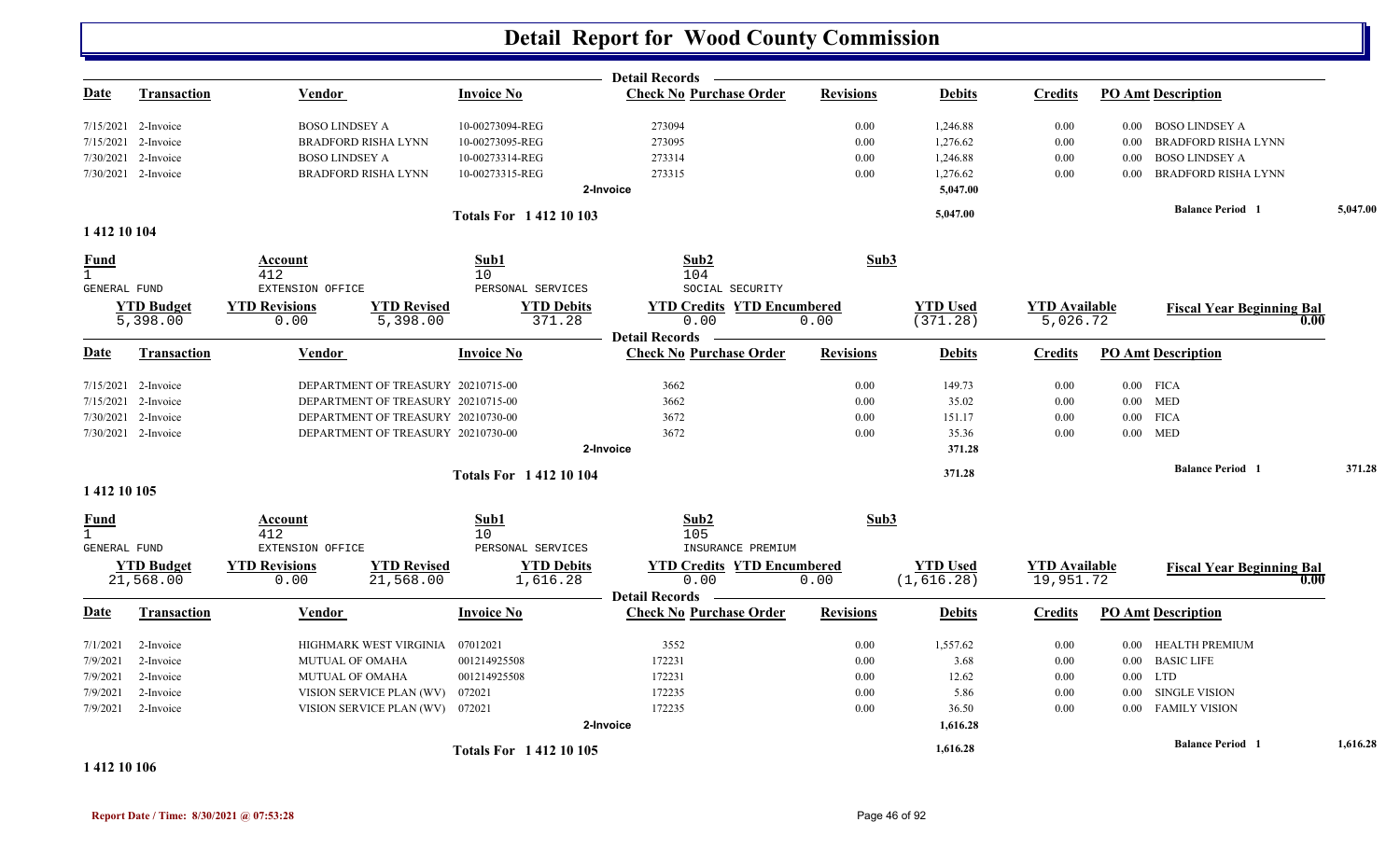| <b>Fund</b><br>$\mathbf{1}$<br>GENERAL FUND        |                                                                              | Account<br>412<br>EXTENSION OFFICE                                              | 10                                                                         | Sub1<br>PERSONAL SERVICES      | Sub2<br>106<br>RETIREMENT                                          | Sub3                         |                              |                                   |                  |                                                                                                                                        |        |
|----------------------------------------------------|------------------------------------------------------------------------------|---------------------------------------------------------------------------------|----------------------------------------------------------------------------|--------------------------------|--------------------------------------------------------------------|------------------------------|------------------------------|-----------------------------------|------------------|----------------------------------------------------------------------------------------------------------------------------------------|--------|
|                                                    | <b>YTD Budget</b><br>6,056.00                                                | <b>YTD Revisions</b><br>0.00                                                    | <b>YTD Revised</b><br>6,056.00                                             | <b>YTD Debits</b><br>504.72    | <b>YTD Credits YTD Encumbered</b><br>0.00<br><b>Detail Records</b> | 0.00                         | <b>YTD Used</b><br>(504.72)  | <b>YTD Available</b><br>5,551.28  |                  | <b>Fiscal Year Beginning Bal</b><br>0.00                                                                                               |        |
| <b>Date</b>                                        | <b>Transaction</b>                                                           | Vendor                                                                          |                                                                            | <b>Invoice No</b>              | <b>Check No Purchase Order</b>                                     | <b>Revisions</b>             | <b>Debits</b>                | <b>Credits</b>                    |                  | <b>PO</b> Amt Description                                                                                                              |        |
|                                                    | $7/15/2021$ 2-Invoice<br>7/30/2021 2-Invoice                                 |                                                                                 | WV PUBLIC EMP RETIREMEN 20210715-00<br>WV PUBLIC EMP RETIREMEN 20210730-00 | 2-Invoice                      | 3676<br>3676                                                       | 0.00<br>0.00                 | 252.36<br>252.36<br>504.72   | 0.00<br>0.00                      |                  | 0.00 RETIREMENT<br>0.00 RETIREMENT                                                                                                     |        |
|                                                    |                                                                              |                                                                                 |                                                                            | <b>Totals For 141210106</b>    |                                                                    |                              | 504.72                       |                                   |                  | <b>Balance Period 1</b>                                                                                                                | 504.72 |
| 1 412 40 214                                       |                                                                              |                                                                                 |                                                                            |                                |                                                                    |                              |                              |                                   |                  |                                                                                                                                        |        |
| <b>Fund</b><br>$\mathbf{1}$<br><b>GENERAL FUND</b> |                                                                              | Account<br>412<br>EXTENSION OFFICE                                              | 40                                                                         | Sub1<br>CONTRACTURAL SERVICES  | Sub2<br>214<br>TRAVEL                                              | Sub3                         |                              |                                   |                  |                                                                                                                                        |        |
|                                                    | <b>YTD Budget</b><br>12,000.00                                               | <b>YTD Revisions</b><br>0.00                                                    | <b>YTD Revised</b><br>12,000.00                                            | <b>YTD Debits</b><br>0.00      | <b>YTD Credits YTD Encumbered</b><br>0.00<br><b>Detail Records</b> | 762.38                       | <b>YTD Used</b><br>0.00      | <b>YTD Available</b><br>11,237.62 |                  | <b>Fiscal Year Beginning Bal</b><br>0.00                                                                                               |        |
| Date                                               | <b>Transaction</b>                                                           | Vendor                                                                          |                                                                            | <b>Invoice No</b>              | <b>Check No Purchase Order</b>                                     | <b>Revisions</b>             | <b>Debits</b>                | <b>Credits</b>                    |                  | <b>PO Amt Description</b>                                                                                                              |        |
| 7/1/2021<br>7/8/2021<br>7/15/2021<br>7/19/2021     | 1-Purchase Order<br>1-Purchase Order<br>1-Purchase Order<br>1-Purchase Order | J. J. BARRETT<br><b>GWEN CRUM</b><br><b>JODI SMITH</b><br><b>BOSO LINDSEY A</b> |                                                                            |                                | 84441 PY2021<br>84548<br>84584<br>84618<br>1-Purchase Order        | 0.00<br>0.00<br>0.00<br>0.00 | 0.00<br>0.00<br>0.00<br>0.00 | 0.00<br>0.00<br>0.00<br>0.00      | 374.50<br>133.75 | 0.00 BLANKET MILEAGE FOR JUNE<br>254.13 BLANKET MILEAGE FOR JULY<br><b>BLANKET MILEAGE FOR JULY</b><br><b>BLANKET MILEAGE FOR JULY</b> |        |
| 1 412 40 230                                       |                                                                              |                                                                                 |                                                                            | <b>Totals For 141240214</b>    |                                                                    |                              |                              |                                   | 762.38           | <b>Balance Period 1</b>                                                                                                                | 0.00   |
| <b>Fund</b><br>$\mathbf{1}$<br><b>GENERAL FUND</b> |                                                                              | Account<br>412<br>EXTENSION OFFICE                                              | 40                                                                         | Sub1<br>CONTRACTURAL SERVICES  | Sub2<br>230<br>CONTRACTED SERVICES                                 | Sub3                         |                              |                                   |                  |                                                                                                                                        |        |
|                                                    | <b>YTD Budget</b><br>10,000.00                                               | <b>YTD Revisions</b><br>0.00                                                    | <b>YTD Revised</b><br>10,000.00                                            | <b>YTD Debits</b><br>542.77    | <b>YTD Credits YTD Encumbered</b><br>0.00<br><b>Detail Records</b> | 0.00                         | <b>YTD Used</b><br>(542.77)  | <b>YTD Available</b><br>9,457.23  |                  | <b>Fiscal Year Beginning Bal</b><br>0.00                                                                                               |        |
| Date                                               | <b>Transaction</b>                                                           | Vendor                                                                          |                                                                            | <b>Invoice No</b>              | <b>Check No Purchase Order</b>                                     | <b>Revisions</b>             | <b>Debits</b>                | <b>Credits</b>                    |                  | <b>PO Amt Description</b>                                                                                                              |        |
|                                                    | $7/20/2021$ 2-Invoice                                                        |                                                                                 | DONNELLON MCCARTHY EN 447852153                                            | 2-Invoice                      | 172302                                                             | 0.00                         | 542.77<br>542.77             | 0.00                              |                  | 0.00 ACCT NO 1306206                                                                                                                   |        |
| . <b>.</b>                                         |                                                                              |                                                                                 |                                                                            | <b>Totals For 1 412 40 230</b> |                                                                    |                              | 542.77                       |                                   |                  | <b>Balance Period 1</b>                                                                                                                | 542.77 |

**1 412 55 341**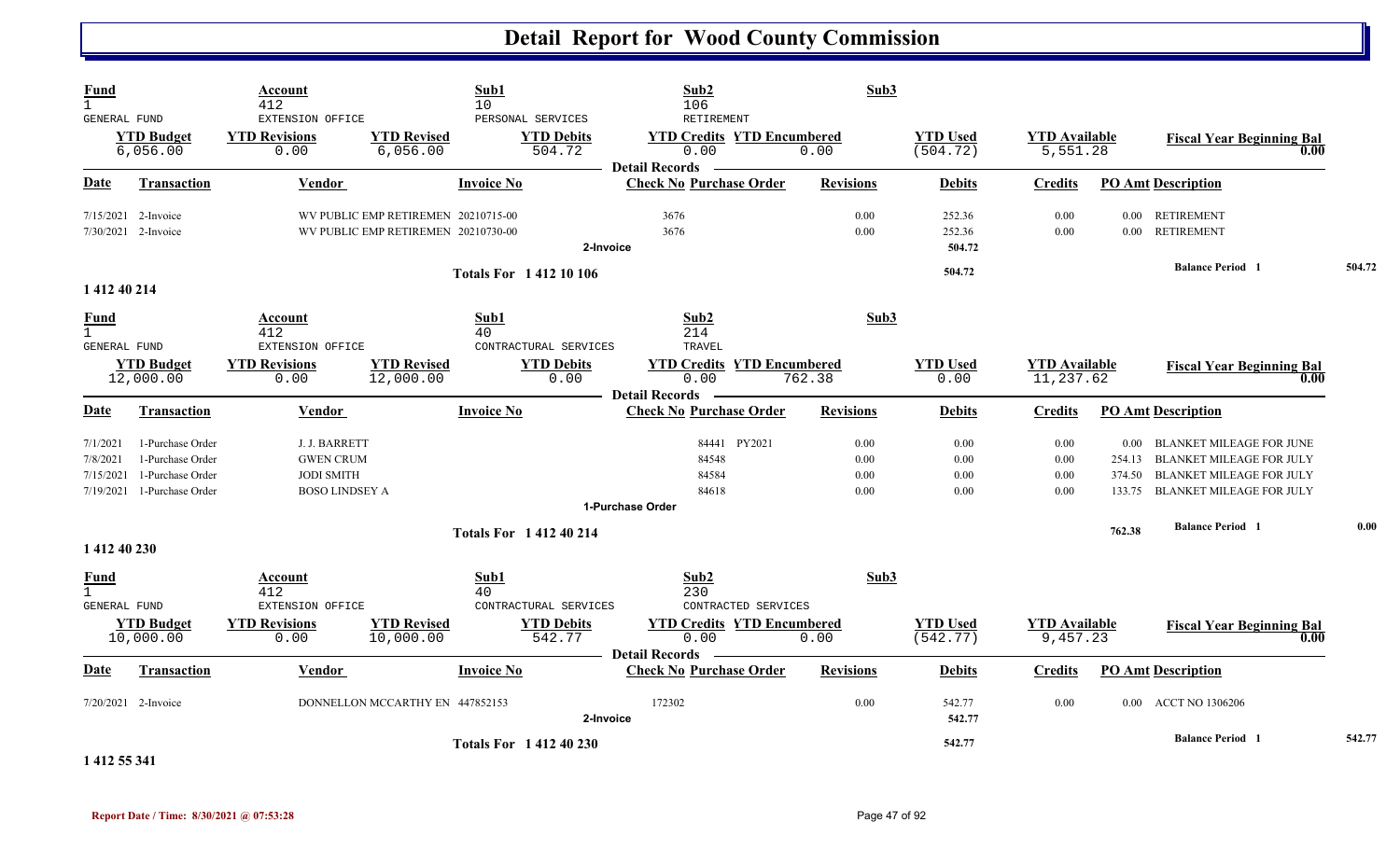| Fund<br>$\mathbf{1}$                 |                                 | Account<br>412                                                    |                                  | Sub1<br>55                               | Sub2<br>341                                                                              | Sub3             |                                  |                                     |          |                                           |      |
|--------------------------------------|---------------------------------|-------------------------------------------------------------------|----------------------------------|------------------------------------------|------------------------------------------------------------------------------------------|------------------|----------------------------------|-------------------------------------|----------|-------------------------------------------|------|
| GENERAL FUND                         | <b>YTD Budget</b><br>2,500.00   | EXTENSION OFFICE<br><b>YTD Revisions</b><br>0.00                  | <b>YTD Revised</b><br>2,500.00   | COMMODITIES<br><b>YTD Debits</b><br>0.00 | SUPPLIES/MATERIALS<br><b>YTD Credits YTD Encumbered</b><br>0.00<br><b>Detail Records</b> | 531.53           | <b>YTD Used</b><br>0.00          | <b>YTD</b> Available<br>1,968.47    |          | <b>Fiscal Year Beginning Bal</b><br>0.00  |      |
| Date                                 | <b>Transaction</b>              | Vendor                                                            |                                  | <b>Invoice No</b>                        | <b>Check No Purchase Order</b>                                                           | <b>Revisions</b> | <b>Debits</b>                    | <b>Credits</b>                      |          | <b>PO Amt Description</b>                 |      |
| 7/1/2021                             | 1-Purchase Order                |                                                                   | NOE OFFICE EQUIPMENT             |                                          | 84538                                                                                    | 0.00             | 0.00                             | 0.00                                |          | 0.00 COPIER FOR 4H/FFA SHOWCASE 7/17-7/24 |      |
| 7/8/2021                             | 1-Purchase Order                | <b>GWEN CRUM</b>                                                  |                                  |                                          | 84549                                                                                    | 0.00             | 0.00                             | 0.00                                | 131.53   | <b>BLANKET SUPPLIES FOR JULY</b>          |      |
| 7/15/2021                            | 1-Purchase Order                | <b>JODI SMITH</b>                                                 |                                  |                                          | 84583                                                                                    | 0.00             | 0.00                             | 0.00                                | 150.00   | <b>BLANKET SUPPLIES FOR JULY</b>          |      |
|                                      | 7/19/2021 1-Purchase Order      | <b>BOSO LINDSEY A</b>                                             |                                  |                                          | 84617                                                                                    | 0.00             | 0.00                             | 0.00                                | 250.00   | <b>BLANKET SUPPLIES FOR JULY</b>          |      |
|                                      |                                 |                                                                   |                                  |                                          | 1-Purchase Order                                                                         |                  |                                  |                                     |          |                                           |      |
| 1 413 55 341                         |                                 |                                                                   |                                  | <b>Totals For 141255341</b>              |                                                                                          |                  |                                  |                                     | 531.53   | <b>Balance Period 1</b>                   | 0.00 |
| <u>Fund</u><br>$\mathbf{1}$          |                                 | Account<br>413                                                    |                                  | Sub1<br>55                               | Sub <sub>2</sub><br>341                                                                  | Sub3             |                                  |                                     |          |                                           |      |
| GENERAL FUND                         |                                 | ELECTIONS-CTY CLERK                                               |                                  | COMMODITIES                              | SUPPLIES/MATERIALS                                                                       |                  |                                  |                                     |          |                                           |      |
|                                      | <b>YTD Budget</b><br>36,000.00  | <b>YTD Revisions</b><br>0.00                                      | <b>YTD Revised</b><br>36,000.00  | <b>YTD Debits</b><br>0.00                | <b>YTD Credits YTD Encumbered</b><br>0.00                                                | 387.20           | <b>YTD Used</b><br>0.00          | <b>YTD</b> Available<br>35,612.80   |          | <b>Fiscal Year Beginning Bal</b><br>0.00  |      |
| Date                                 | <b>Transaction</b>              | Vendor                                                            |                                  | <b>Invoice No</b>                        | <b>Detail Records</b><br><b>Check No Purchase Order</b>                                  | <b>Revisions</b> | <b>Debits</b>                    | <b>Credits</b>                      |          | <b>PO Amt Description</b>                 |      |
|                                      |                                 | 7/26/2021 1-Purchase Order Pending Pcard CHAPMAN PRINTING CO. INC |                                  |                                          | 84645<br>1-Purchase Order Pe                                                             | 0.00             | 0.00                             | 0.00                                |          | 387.20 #10 ENVELOPES                      |      |
|                                      |                                 |                                                                   |                                  |                                          |                                                                                          |                  |                                  |                                     |          |                                           |      |
| 1 424 10 103                         |                                 |                                                                   |                                  | <b>Totals For 1413 55 341</b>            |                                                                                          |                  |                                  |                                     | 387.20   | <b>Balance Period 1</b>                   | 0.00 |
| Fund<br>$\mathbf{1}$<br>GENERAL FUND |                                 | Account<br>424<br>MAINTENANCE                                     |                                  | Sub1<br>10<br>PERSONAL SERVICES          | Sub2<br>103<br>SALARIES-DEPUTIES                                                         | Sub3             |                                  |                                     |          |                                           |      |
|                                      | <b>YTD Budget</b><br>231,058.00 | <b>YTD Revisions</b><br>0.00                                      | <b>YTD Revised</b><br>231,058.00 | <b>YTD Debits</b><br>17,883.16           | <b>YTD Credits YTD Encumbered</b><br>0.00<br><b>Detail Records</b>                       | 0.00             | <b>YTD Used</b><br>(17, 883, 16) | <b>YTD Available</b><br>213, 174.84 |          | <b>Fiscal Year Beginning Bal</b><br>0.00  |      |
| Date                                 | <b>Transaction</b>              | <b>Vendor</b>                                                     |                                  | <b>Invoice No</b>                        | <b>Check No Purchase Order</b>                                                           | <b>Revisions</b> | <b>Debits</b>                    | <b>Credits</b>                      |          | <b>PO Amt Description</b>                 |      |
|                                      | $7/15/2021$ 2-Invoice           |                                                                   | <b>BENNETT JR STEPHEN R</b>      | 10-00273096-REG                          | 273096                                                                                   | 0.00             | 1,246.88                         | 0.00                                | 0.00     | BENNETT JR STEPHEN R                      |      |
|                                      | 7/15/2021 2-Invoice             |                                                                   | <b>BUNNER RUSSELL W.</b>         | 10-00273097-REG                          | 273097                                                                                   | 0.00             | 1,290.63                         | 0.00                                | 0.00     | <b>BUNNER RUSSELL W.</b>                  |      |
|                                      | 7/15/2021 2-Invoice             |                                                                   | KUCZKO THOMAS M.                 | 10-00273098-REG                          | 273098                                                                                   | 0.00             | 1,400.00                         | 0.00                                | 0.00     | KUCZKO THOMAS M.                          |      |
|                                      | 7/15/2021 2-Invoice             |                                                                   | NONAMAKER TODD A                 | 10-00273099-REG                          | 273099                                                                                   | 0.00             | 2,291.67                         | 0.00                                | 0.00     | NONAMAKER TODD A                          |      |
|                                      | 7/15/2021 2-Invoice             | TRAVIS STEVEN W.                                                  |                                  | 10-00273100-REG                          | 273100                                                                                   | 0.00             | 1,465.52                         | 0.00                                | 0.00     | TRAVIS STEVEN W.                          |      |
| 7/15/2021                            | 2-Invoice                       | WICKHAM CHAD M                                                    |                                  | 10-00273101-REG                          | 273101                                                                                   | 0.00             | 1,246.88                         | 0.00                                | 0.00     | WICKHAM CHAD M                            |      |
|                                      | 7/30/2021 2-Invoice             |                                                                   | BENNETT JR STEPHEN R             | 10-00273316-REG                          | 273316                                                                                   | 0.00             | 1,246.88                         | 0.00                                | $0.00\,$ | <b>BENNETT JR STEPHEN R</b>               |      |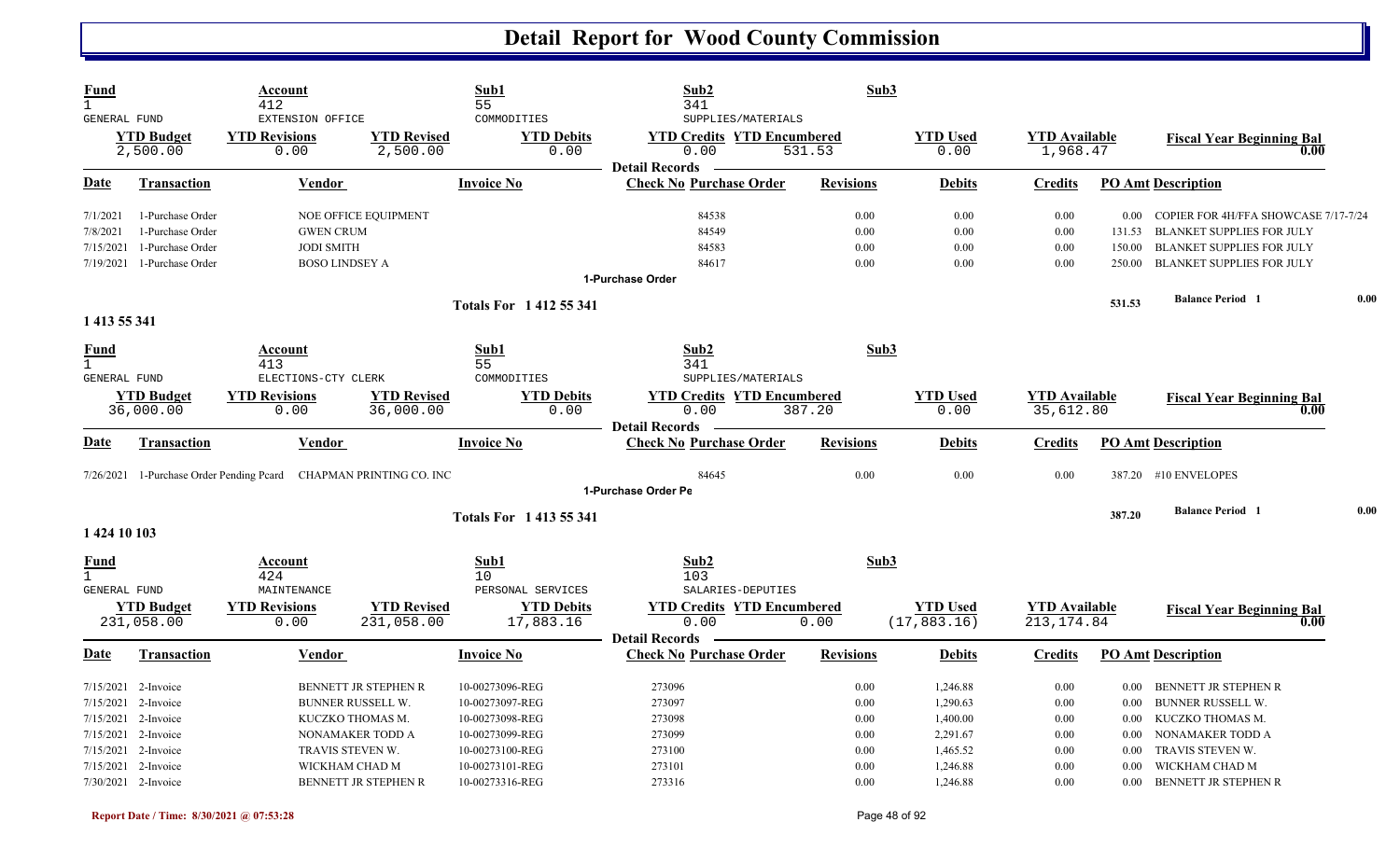|                      |                                |                              |                                    |                               | <b>Detail Report for Wood County Commission</b>         |                  |                                |                                   |          |                                  |           |
|----------------------|--------------------------------|------------------------------|------------------------------------|-------------------------------|---------------------------------------------------------|------------------|--------------------------------|-----------------------------------|----------|----------------------------------|-----------|
|                      |                                |                              |                                    |                               |                                                         |                  |                                |                                   |          |                                  |           |
|                      | $7/30/2021$ 2-Invoice          |                              | <b>BUNNER RUSSELL W.</b>           | 10-00273317-REG               | 273317                                                  | 0.00             | 1,290.63                       | 0.00                              | $0.00\,$ | <b>BUNNER RUSSELL W.</b>         |           |
| 7/30/2021            | 2-Invoice                      |                              | KUCZKO THOMAS M.                   | 10-00273318-REG               | 273318                                                  | 0.00             | 1,400.00                       | 0.00                              | 0.00     | KUCZKO THOMAS M.                 |           |
| 7/30/2021            | 2-Invoice                      |                              | NONAMAKER TODD A                   | 10-00273319-REG               | 273319                                                  | 0.00             | 2,291.67                       | 0.00                              | 0.00     | NONAMAKER TODD A                 |           |
| 7/30/2021            | 2-Invoice                      |                              | TRAVIS STEVEN W.                   | 10-00273320-REG               | 273320                                                  | 0.00             | 1,465.52                       | 0.00                              | 0.00     | TRAVIS STEVEN W.                 |           |
| 7/30/2021            | 2-Invoice                      |                              | WICKHAM CHAD M                     | 10-00273321-REG               | 273321                                                  | 0.00             | 1,246.88                       | 0.00                              | 0.00     | WICKHAM CHAD M                   |           |
|                      |                                |                              |                                    |                               | 2-Invoice                                               |                  | 17,883.16                      |                                   |          |                                  |           |
|                      |                                |                              |                                    | <b>Totals For 142410103</b>   |                                                         |                  | 17,883.16                      |                                   |          | <b>Balance Period</b> 1          | 17,883.16 |
| 1 424 10 104         |                                |                              |                                    |                               |                                                         |                  |                                |                                   |          |                                  |           |
| Fund<br>$\mathbf{1}$ |                                | Account<br>424               |                                    | Sub1<br>10                    | Sub2<br>104                                             | Sub3             |                                |                                   |          |                                  |           |
| GENERAL FUND         |                                | MAINTENANCE                  |                                    | PERSONAL SERVICES             | SOCIAL SECURITY                                         |                  |                                |                                   |          |                                  |           |
|                      | <b>YTD Budget</b>              | <b>YTD Revisions</b>         | <b>YTD Revised</b>                 | <b>YTD Debits</b>             | <b>YTD Credits YTD Encumbered</b>                       |                  | <b>YTD Used</b>                | <b>YTD Available</b>              |          | <b>Fiscal Year Beginning Bal</b> |           |
|                      | 18,288.00                      | 0.00                         | 18,288.00                          | 1,331.70                      | 0.00                                                    | 0.00             | (1, 331.70)                    | 16,956.30                         |          |                                  | 0.00      |
| Date                 | <b>Transaction</b>             | Vendor                       |                                    | <b>Invoice No</b>             | <b>Detail Records</b><br><b>Check No Purchase Order</b> | <b>Revisions</b> | <b>Debits</b>                  | <b>Credits</b>                    |          | <b>PO Amt Description</b>        |           |
|                      |                                |                              |                                    |                               |                                                         |                  |                                |                                   |          |                                  |           |
| 7/15/2021            | 2-Invoice                      |                              | DEPARTMENT OF TREASURY 20210715-00 |                               | 3662                                                    | 0.00             | 533.91                         | 0.00                              |          | $0.00$ FICA                      |           |
| 7/15/2021            | 2-Invoice                      |                              | DEPARTMENT OF TREASURY 20210715-00 |                               | 3662                                                    | 0.00             | 124.86                         | 0.00                              | $0.00\,$ | <b>MED</b>                       |           |
| 7/30/2021            | 2-Invoice                      |                              | DEPARTMENT OF TREASURY 20210730-00 |                               | 3672                                                    | 0.00             | 545.38                         | 0.00                              | $0.00\,$ | <b>FICA</b>                      |           |
|                      | 7/30/2021 2-Invoice            |                              | DEPARTMENT OF TREASURY 20210730-00 |                               | 3672                                                    | 0.00             | 127.55                         | 0.00                              |          | $0.00$ MED                       |           |
|                      |                                |                              |                                    |                               | 2-Invoice                                               |                  | 1,331.70                       |                                   |          |                                  |           |
|                      |                                |                              |                                    | <b>Totals For 142410104</b>   |                                                         |                  | 1,331.70                       |                                   |          | <b>Balance Period 1</b>          | 1,331.70  |
| 1 424 10 105         |                                |                              |                                    |                               |                                                         |                  |                                |                                   |          |                                  |           |
| <b>Fund</b>          |                                | Account                      |                                    | Sub1                          | Sub2                                                    | Sub3             |                                |                                   |          |                                  |           |
| $\mathbf{1}$         |                                | 424                          |                                    | 10                            | 105                                                     |                  |                                |                                   |          |                                  |           |
| GENERAL FUND         |                                | MAINTENANCE                  |                                    | PERSONAL SERVICES             | INSURANCE PREMIUM                                       |                  |                                |                                   |          |                                  |           |
|                      | <b>YTD Budget</b><br>76,477.00 | <b>YTD Revisions</b><br>0.00 | <b>YTD Revised</b><br>76,477.00    | <b>YTD Debits</b><br>6,745.70 | <b>YTD Credits YTD Encumbered</b><br>0.00               | 0.00             | <b>YTD Used</b><br>(6, 745.70) | <b>YTD Available</b><br>69,731.30 |          | <b>Fiscal Year Beginning Bal</b> | 0.00      |
|                      |                                |                              |                                    |                               | <b>Detail Records</b>                                   |                  |                                |                                   |          |                                  |           |
| Date                 | <b>Transaction</b>             | Vendor                       |                                    | <b>Invoice No</b>             | <b>Check No Purchase Order</b>                          | <b>Revisions</b> | <b>Debits</b>                  | <b>Credits</b>                    |          | <b>PO Amt Description</b>        |           |
| 7/1/2021             | 2-Invoice                      |                              | HIGHMARK WEST VIRGINIA             | 07012021                      | 3552                                                    | 0.00             | 6,626.79                       | 0.00                              | 0.00     | <b>HEALTH PREMIUM</b>            |           |
| 7/9/2021             | 2-Invoice                      |                              | <b>MUTUAL OF OMAHA</b>             | 001214925508                  | 172231                                                  | 0.00             | 11.04                          | 0.00                              | $0.00\,$ | <b>BASIC LIFE</b>                |           |
| 7/9/2021             | 2-Invoice                      |                              | <b>MUTUAL OF OMAHA</b>             | 001214925508                  | 172231                                                  | 0.00             | 38.47                          | 0.00                              | $0.00\,$ | <b>LTD</b>                       |           |
| 7/9/2021             | 2-Invoice                      |                              | VISION SERVICE PLAN (WV)           | 072021                        | 172235                                                  | 0.00             | 14.65                          | 0.00                              | $0.00\,$ | SINGLE VISION                    |           |
| 7/9/2021             | 2-Invoice                      |                              | VISION SERVICE PLAN (WV) 072021    |                               | 172235                                                  | 0.00             | 54.75                          | 0.00                              | $0.00\,$ | <b>FAMILY VISION</b>             |           |
|                      |                                |                              |                                    |                               | 2-Invoice                                               |                  | 6,745.70                       |                                   |          |                                  |           |
|                      |                                |                              |                                    | <b>Totals For 142410105</b>   |                                                         |                  | 6,745.70                       |                                   |          | <b>Balance Period</b> 1          | 6,745.70  |

**1 424 10 106**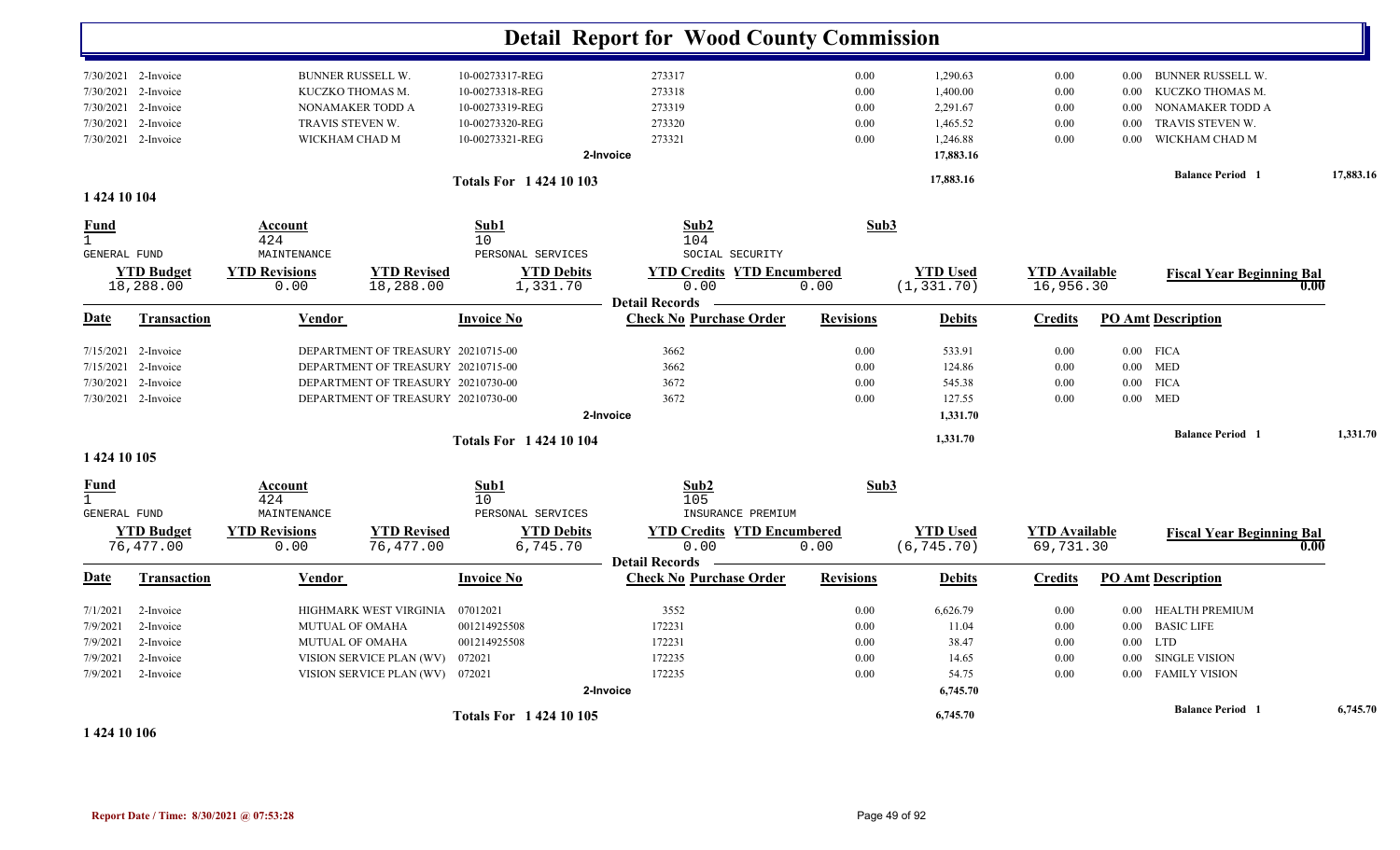| <b>Fund</b><br>$\mathbf{1}$<br>GENERAL FUND |                                | <b>Account</b><br>424<br>MAINTENANCE |                                     | Sub1<br>10<br>PERSONAL SERVICES | Sub2<br>106<br><b>RETIREMENT</b>                                   | Sub3             |                                |                                   |          |                                                         |          |
|---------------------------------------------|--------------------------------|--------------------------------------|-------------------------------------|---------------------------------|--------------------------------------------------------------------|------------------|--------------------------------|-----------------------------------|----------|---------------------------------------------------------|----------|
|                                             | <b>YTD</b> Budget<br>23,906.00 | <b>YTD Revisions</b><br>0.00         | <b>YTD Revised</b><br>23,906.00     | <b>YTD Debits</b><br>1,844.74   | <b>YTD Credits YTD Encumbered</b><br>0.00<br><b>Detail Records</b> | 0.00             | <b>YTD Used</b><br>(1, 844.74) | <b>YTD Available</b><br>22,061.26 |          | <b>Fiscal Year Beginning Bal</b><br>0.00                |          |
| Date                                        | <b>Transaction</b>             | Vendor                               |                                     | <b>Invoice No</b>               | <b>Check No Purchase Order</b>                                     | <b>Revisions</b> | <b>Debits</b>                  | <b>Credits</b>                    |          | <b>PO Amt Description</b>                               |          |
| 7/15/2021                                   | 2-Invoice                      |                                      | WV PUBLIC EMP RETIREMEN 20210715-00 |                                 | 3676                                                               | 0.00             | 917.27                         | 0.00                              |          | 0.00 RETIREMENT                                         |          |
|                                             | 7/30/2021 2-Invoice            |                                      | WV PUBLIC EMP RETIREMEN 20210730-00 | 2-Invoice                       | 3676                                                               | 0.00             | 927.47<br>1,844.74             | 0.00                              | $0.00\,$ | <b>RETIREMENT</b>                                       |          |
| 1 424 10 108                                |                                |                                      |                                     | <b>Totals For 142410106</b>     |                                                                    |                  | 1,844.74                       |                                   |          | <b>Balance Period 1</b>                                 | 1,844.74 |
| Fund<br>$\mathbf{1}$<br><b>GENERAL FUND</b> |                                | Account<br>424<br>MAINTENANCE        |                                     | Sub1<br>10<br>PERSONAL SERVICES | Sub2<br>108<br>OVERTIME                                            | Sub3             |                                |                                   |          |                                                         |          |
|                                             | <b>YTD Budget</b><br>8,000.00  | <b>YTD Revisions</b><br>0.00         | <b>YTD Revised</b><br>8,000.00      | <b>YTD Debits</b><br>564.10     | <b>YTD Credits YTD Encumbered</b><br>0.00<br><b>Detail Records</b> | 0.00             | <b>YTD Used</b><br>(564.10)    | <b>YTD Available</b><br>7,435.90  |          | <b>Fiscal Year Beginning Bal</b><br>0.00                |          |
| Date                                        | <b>Transaction</b>             | Vendor                               |                                     | <b>Invoice No</b>               | <b>Check No Purchase Order</b>                                     | <b>Revisions</b> | <b>Debits</b>                  | <b>Credits</b>                    |          | <b>PO Amt Description</b>                               |          |
| 7/15/2021                                   | 2-Invoice                      | <b>BUNNER RUSSELL W.</b>             |                                     | 10-00273097-REG                 | 273097                                                             | 0.00             | 134.02                         | 0.00                              | 0.00     | <b>BUNNER RUSSELL W.</b>                                |          |
| 7/15/2021                                   | 2-Invoice                      | KUCZKO THOMAS M.                     |                                     | 10-00273098-REG                 | 273098                                                             | 0.00             | 96.92                          | 0.00                              | 0.00     | KUCZKO THOMAS M.                                        |          |
| 7/30/2021                                   | 2-Invoice                      | KUCZKO THOMAS M.                     |                                     | 10-00273318-REG                 | 273318                                                             | 0.00             | 145.38                         | 0.00                              | $0.00\,$ | KUCZKO THOMAS M.                                        |          |
| 7/30/2021                                   | 2-Invoice                      | TRAVIS STEVEN W.                     |                                     | 10-00273320-REG                 | 273320                                                             | 0.00             | 101.46                         | 0.00                              | 0.00     | TRAVIS STEVEN W.                                        |          |
|                                             | 7/30/2021 2-Invoice            | WICKHAM CHAD M                       |                                     | 10-00273321-REG                 | 273321                                                             | 0.00             | 86.32                          | 0.00                              | 0.00     | WICKHAM CHAD M                                          |          |
|                                             |                                |                                      |                                     | 2-Invoice                       |                                                                    |                  | 564.10                         |                                   |          |                                                         |          |
| 1 424 40 216                                |                                |                                      |                                     | <b>Totals For 142410108</b>     |                                                                    |                  | 564.10                         |                                   |          | <b>Balance Period 1</b>                                 | 564.10   |
| <b>Fund</b>                                 |                                | Account                              |                                     | Sub1                            | Sub2                                                               | Sub3             |                                |                                   |          |                                                         |          |
| $\mathbf{1}$<br><b>GENERAL FUND</b>         |                                | 424<br>MAINTENANCE                   |                                     | 40<br>CONTRACTURAL SERVICES     | 216<br>M&R -EQUIPMENT                                              |                  |                                |                                   |          |                                                         |          |
|                                             | <b>YTD Budget</b>              | <b>YTD Revisions</b>                 | <b>YTD Revised</b>                  | <b>YTD Debits</b>               | <b>YTD Credits YTD Encumbered</b>                                  |                  | <b>YTD Used</b>                | <b>YTD Available</b>              |          | <b>Fiscal Year Beginning Bal</b>                        |          |
|                                             | 20,000.00                      | 0.00                                 | 20,000.00                           | 3,387.00                        | 0.00<br><b>Detail Records</b>                                      | 13,645.00        | (3, 387.00)                    | 2,968.00                          |          | 0.00                                                    |          |
| <b>Date</b>                                 | <b>Transaction</b>             | <b>Vendor</b>                        |                                     | <b>Invoice No</b>               | <b>Check No Purchase Order</b>                                     | <b>Revisions</b> | <b>Debits</b>                  | <b>Credits</b>                    |          | <b>PO Amt Description</b>                               |          |
| 7/1/2021                                    | 1-Purchase Order               |                                      | JOHNSON CONTROLS, INC.              |                                 | 83566 PY2021                                                       | 0.00             | 0.00                           | 0.00                              |          | 12,671.00 HVAC control system (hardware/software) updat |          |
| 7/8/2021                                    | 1-Purchase Order               |                                      | <b>GOLD STANDARD HVAC</b>           |                                 | 84556                                                              | 0.00             | 0.00                           | 0.00                              | 2,530.00 | Courthouse ac repair 5th floor                          |          |
| 7/8/2021                                    | 1-Purchase Order               | JOHNSTONE SUPPLY                     |                                     |                                 | 84555                                                              | 0.00             | 0.00                           | 0.00                              | 464.35   | 1st floor ac motor replacement                          |          |
| 7/12/2021                                   | 1-Purchase Order               | JOHNSTONE SUPPLY                     |                                     |                                 | 84574                                                              | 0.00             | 0.00                           | 0.00                              | 118.80   | ac txv valve replace part                               |          |
|                                             | $7/12/2021$ 1-Purchase Order   | JOHNSTONE SUPPLY                     |                                     |                                 | 84575                                                              | 0.00             | 0.00                           | 0.00                              | 139.03   | thermostat wire                                         |          |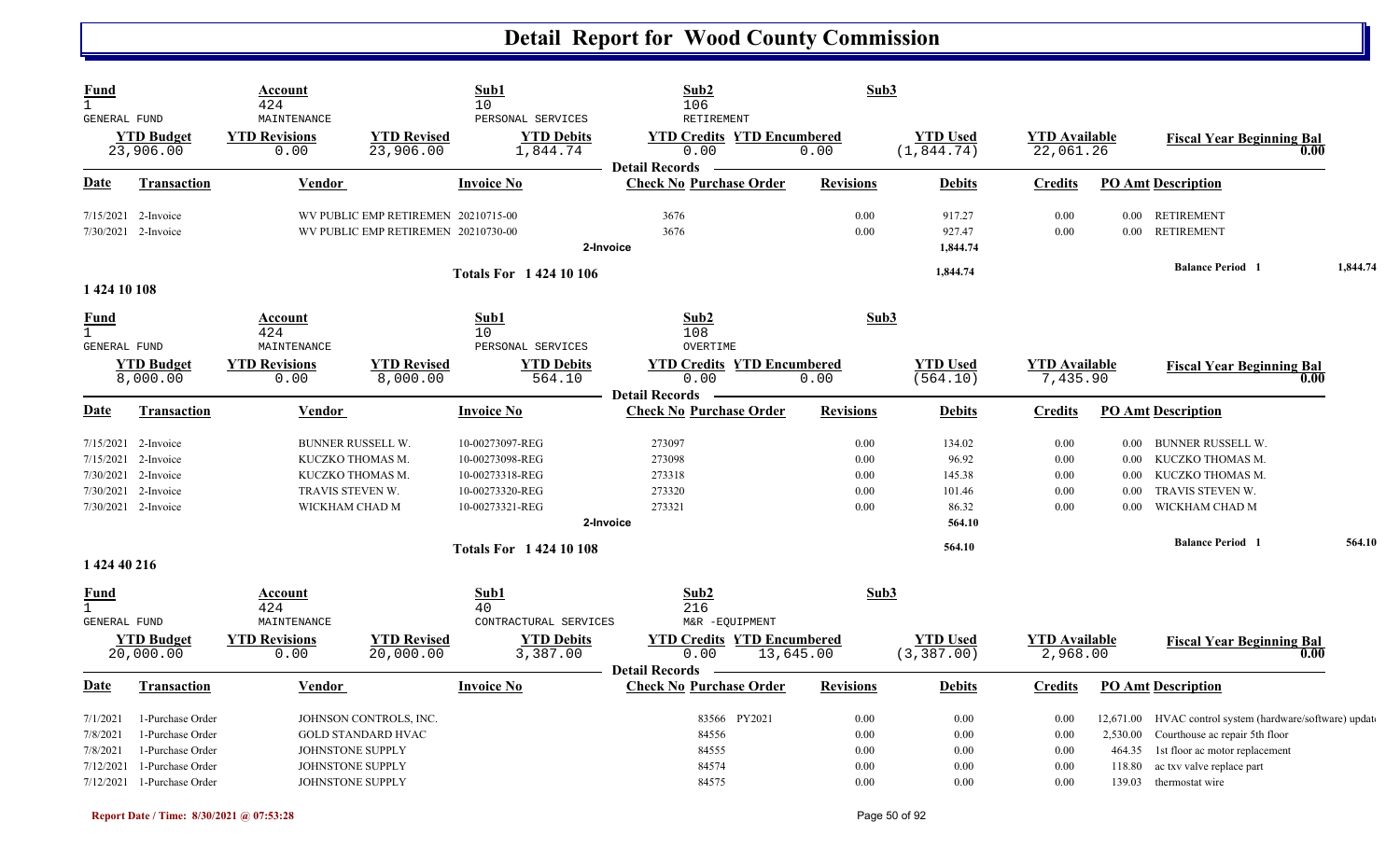|                     |                            |                      |                           |                              | <b>Detail Report for Wood County Commission</b> |                                   |                  |                          |                      |           |                                                 |      |          |
|---------------------|----------------------------|----------------------|---------------------------|------------------------------|-------------------------------------------------|-----------------------------------|------------------|--------------------------|----------------------|-----------|-------------------------------------------------|------|----------|
|                     | 7/12/2021 1-Purchase Order |                      | R.E. MICHEL COMPANY INC   |                              |                                                 | 84572                             | 0.00             | 0.00                     | 0.00                 | 43.85     | recovery tank exchange and filter dryer         |      |          |
| 7/15/2021           | 1-Purchase Order           |                      | JOHNSTONE SUPPLY          |                              |                                                 | 84578                             | 0.00             | 0.00                     | 0.00                 | 45.45     | <b>AC GUAGES</b>                                |      |          |
| 7/15/2021           | 1-Purchase Order           |                      | JOHNSTONE SUPPLY          |                              |                                                 | 84590                             | 0.00             | 0.00                     | 0.00                 | 0.00      | EMERGENCY REFRIGERANT FOR COURTH                |      |          |
| 7/15/2021           | 1-Purchase Order           |                      | JOHNSTONE SUPPLY          |                              |                                                 | 84609                             | 0.00             | 0.00                     | 0.00                 | 11.68     | NITROGEN GAS                                    |      |          |
| 7/15/2021           | 1-Purchase Order           |                      | JOHNSTONE SUPPLY          |                              |                                                 | 84610                             | 0.00             | 0.00                     | 0.00                 | 33.84     | <b>DELAY START TIMERS</b>                       |      |          |
| 7/15/2021           | 1-Purchase Order           |                      | UNITED BANKCARD CENTER    |                              |                                                 | 84592                             | 0.00             | 0.00                     | 0.00                 | 814.00    | <b>EMERGENCY REFRIGERANT &amp; HIGH LOW</b>     |      |          |
| 7/15/2021           | 1-Purchase Order           |                      | UNITED REFRIGERATION INC  |                              |                                                 | 84591                             | 0.00             | 0.00                     | 0.00                 | 0.00      | EMERGENCY HIGH LOW SWITCH FOR COU               |      |          |
| 7/22/2021           | 1-Purchase Order           |                      | LOWE'S COMPANIES, INC.    |                              |                                                 | 84638                             | 0.00             | 0.00                     | 0.00                 | 160.00    | Courthouse fountain plumbing                    |      |          |
|                     |                            |                      |                           |                              | 1-Purchase Order                                |                                   |                  |                          |                      |           |                                                 |      |          |
|                     | 7/20/2021 2-Invoice        |                      | <b>GOLD STANDARD HVAC</b> | 0968                         | 172306                                          | 84556                             | 0.00             | 2,530.00                 | 0.00                 |           | (2,530.00) Courthouse ac repair 5th floor       |      |          |
| 7/20/2021           | 2-Invoice                  |                      | JOHNSTONE SUPPLY          | 1061651                      | 172312                                          | 84555                             |                  | 441.97                   | 0.00                 |           |                                                 |      |          |
|                     |                            |                      |                           |                              |                                                 |                                   | 0.00             |                          |                      |           | (441.97) 1st floor ac motor replacement         |      |          |
| 7/20/2021           | 2-Invoice                  |                      | JOHNSTONE SUPPLY          | 1061657                      | 172312                                          | 84555                             | 0.00             | 22.38                    | 0.00                 |           | (22.38) 1st floor ac motor replacement          |      |          |
|                     | 7/20/2021 2-Invoice        |                      | JOHNSTONE SUPPLY          | 1061093                      | 172312                                          | 84575                             | 0.00             | 139.03                   | 0.00                 |           | $(139.03)$ thermostat wire                      |      |          |
| 7/20/2021           | 2-Invoice                  |                      | JOHNSTONE SUPPLY          | 1061044                      | 172312                                          | 84574                             | 0.00             | 118.80                   | 0.00                 |           | (118.80) ac txv valve replace part              |      |          |
| 7/20/2021           | 2-Invoice                  |                      | JOHNSTONE SUPPLY          | 1061917                      | 172312                                          | 84610                             | 0.00             | 33.84                    | 0.00                 |           | (33.84) DELAY START TIMERS                      |      |          |
| 7/20/2021           | 2-Invoice                  |                      | JOHNSTONE SUPPLY          | 1062037                      | 172312                                          | 84609                             | 0.00             | 11.68                    | 0.00                 |           | (11.68) NITROGEN GAS                            |      |          |
| 7/20/2021           | 2-Invoice                  |                      | JOHNSTONE SUPPLY          | 1062012                      | 172312                                          | 84578                             | 0.00             | 45.45                    | 0.00                 |           | $(45.45)$ AC GUAGES                             |      |          |
| 7/20/2021           | 2-Invoice                  |                      | R.E. MICHEL COMPANY INC   | 97606400                     | 172315 84572                                    |                                   | 0.00             | 25.00                    | 0.00                 |           | (25.00) recovery tank exchange and filter dryer |      |          |
|                     | 7/20/2021 2-Invoice        |                      | R.E. MICHEL COMPANY INC   | 97625500                     | 172315 84572                                    |                                   | 0.00             | 18.85                    | 0.00                 |           | (18.85) recovery tank exchange and filter dryer |      |          |
|                     |                            |                      |                           |                              | 2-Invoice                                       |                                   |                  | 3,387.00                 |                      |           |                                                 |      |          |
|                     |                            |                      |                           | <b>Totals For 142440216</b>  |                                                 |                                   |                  | 3,387.00                 |                      | 13,645.00 | <b>Balance Period 1</b>                         |      | 3,387.00 |
|                     | 1 424 40 216 1602          |                      |                           |                              |                                                 |                                   |                  |                          |                      |           |                                                 |      |          |
| Fund                |                            | Account              |                           | Sub1                         |                                                 | Sub2                              |                  | Sub3                     |                      |           |                                                 |      |          |
|                     |                            | 424                  |                           | 40                           |                                                 | 216                               |                  | 1602                     |                      |           |                                                 |      |          |
| <b>GENERAL FUND</b> |                            | MAINTENANCE          |                           | CONTRACTURAL SERVICES        |                                                 | M&R -EQUIPMENT                    |                  | REPAIRS EQUIP. ANNEX     |                      |           |                                                 |      |          |
|                     | <b>YTD Budget</b>          | <b>YTD Revisions</b> | <b>YTD Revised</b>        | <b>YTD Debits</b>            |                                                 | <b>YTD Credits YTD Encumbered</b> |                  | <b>YTD</b> Used          | <b>YTD</b> Available |           | <b>Fiscal Year Beginning Bal</b>                |      |          |
|                     | 7,500.00                   | 0.00                 | 7,500.00                  | 45.45                        |                                                 | 0.00                              | 0.00             | (45.45)                  | 7,454.55             |           |                                                 | 0.00 |          |
|                     |                            |                      |                           |                              | <b>Detail Records</b>                           |                                   |                  |                          |                      |           |                                                 |      |          |
| Date                | Transaction                | Vendor               |                           | <b>Invoice No</b>            |                                                 | <b>Check No Purchase Order</b>    | <b>Revisions</b> | <b>Debits</b>            | <b>Credits</b>       |           | <b>PO Amt Description</b>                       |      |          |
| 7/15/2021           | 1-Purchase Order           |                      | JOHNSTONE SUPPLY          |                              |                                                 | 84578                             | 0.00             | 0.00                     | 0.00                 |           | 45.45 AC GUAGES                                 |      |          |
|                     |                            |                      |                           |                              | 1-Purchase Order                                |                                   |                  |                          |                      |           |                                                 |      |          |
|                     | 7/20/2021 2-Invoice        |                      | JOHNSTONE SUPPLY          | 1062012                      | 172312                                          | 84578                             | 0.00             | 45.45                    | 0.00                 |           | $(45.45)$ AC GUAGES                             |      |          |
|                     |                            |                      |                           |                              | 2-Invoice                                       |                                   |                  | 45.45                    |                      |           |                                                 |      |          |
|                     |                            |                      |                           |                              |                                                 |                                   |                  |                          |                      |           |                                                 |      |          |
|                     |                            |                      |                           | Totals For 1 424 40 216 1602 |                                                 |                                   |                  | 45.45                    |                      |           | <b>Balance Period</b> 1                         |      | 45.45    |
|                     | 1 424 40 216 1604          |                      |                           |                              |                                                 |                                   |                  |                          |                      |           |                                                 |      |          |
| <b>Fund</b>         |                            | <b>Account</b>       |                           | Sub1                         |                                                 | Sub2                              |                  | Sub3                     |                      |           |                                                 |      |          |
| $\overline{1}$      |                            | 424                  |                           | 40                           |                                                 | 216                               |                  | 1604                     |                      |           |                                                 |      |          |
| <b>GENERAL FUND</b> |                            | MAINTENANCE          |                           | CONTRACTURAL SERVICES        |                                                 | M&R -EQUIPMENT                    |                  | REPAIRS EQUIP OTHER BLDG |                      |           |                                                 |      |          |
|                     | <b>YTD Budget</b>          | <b>YTD Revisions</b> | <b>YTD Revised</b>        | <b>YTD Debits</b>            |                                                 | <b>YTD Credits YTD Encumbered</b> |                  | <b>YTD Used</b>          | <b>YTD Available</b> |           | <b>Fiscal Year Beginning Bal</b>                |      |          |
|                     | 6,000.00                   | 0.00                 | 6,000.00                  | 45.45                        |                                                 | 0.00                              | 31.37            | (45.45)                  | 5,923.18             |           |                                                 | 0.00 |          |
|                     |                            |                      |                           |                              | <b>Detail Records</b>                           |                                   |                  |                          |                      |           |                                                 |      |          |
| <b>Date</b>         | Transaction                | <b>Vendor</b>        |                           | <b>Invoice No</b>            |                                                 | <b>Check No Purchase Order</b>    | <b>Revisions</b> | <b>Debits</b>            | <b>Credits</b>       |           | <b>PO Amt Description</b>                       |      |          |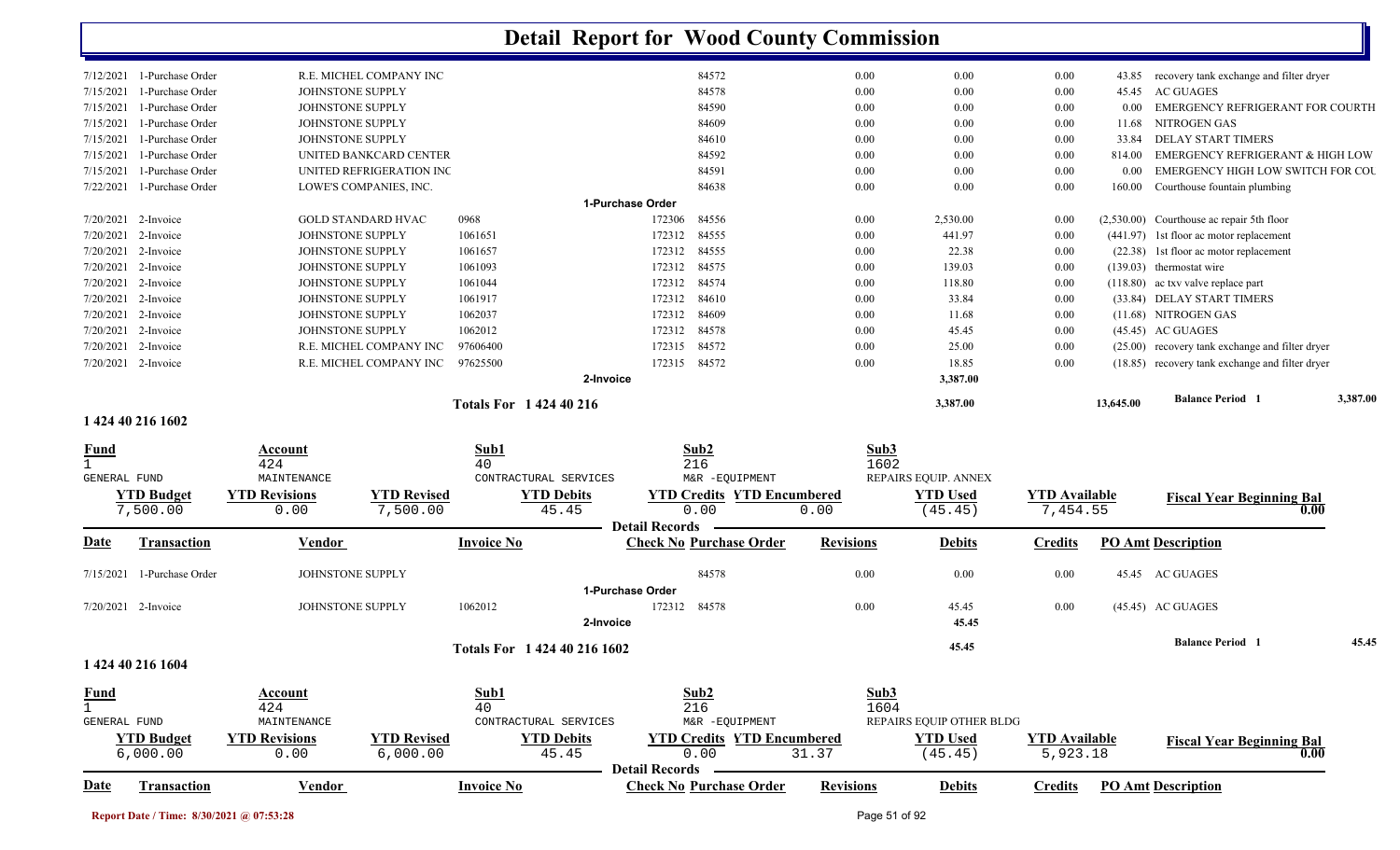|                                                                |                                                                                |                                                        | <b>Detail Report for Wood County Commission</b>             |                  |                                                            |                                  |       |                                                        |          |
|----------------------------------------------------------------|--------------------------------------------------------------------------------|--------------------------------------------------------|-------------------------------------------------------------|------------------|------------------------------------------------------------|----------------------------------|-------|--------------------------------------------------------|----------|
| 1-Purchase Order<br>7/15/2021<br>7/15/2021<br>1-Purchase Order | JOHNSTONE SUPPLY<br>LOWE'S COMPANIES, INC.                                     |                                                        | 84578<br>84589                                              | 0.00<br>0.00     | 0.00<br>0.00                                               | 0.00<br>0.00                     | 31.37 | 45.45 AC GUAGES<br>KILZ PAINT FOR DRC BATHROOM CEILING |          |
| 7/20/2021 2-Invoice                                            | JOHNSTONE SUPPLY                                                               | 1062012                                                | 1-Purchase Order<br>84578<br>172312<br>2-Invoice            | 0.00             | 45.45<br>45.45                                             | 0.00                             |       | (45.45) AC GUAGES                                      |          |
|                                                                |                                                                                | Totals For 1 424 40 216 1604                           |                                                             |                  | 45.45                                                      |                                  | 31.37 | <b>Balance Period 1</b>                                | 45.45    |
| 1 424 40 216 1610                                              |                                                                                |                                                        |                                                             |                  |                                                            |                                  |       |                                                        |          |
| <b>Fund</b>                                                    | Account<br>424                                                                 | Sub1<br>40                                             | Sub2<br>216                                                 | Sub3<br>1610     |                                                            |                                  |       |                                                        |          |
| GENERAL FUND<br><b>YTD Budget</b><br>10,000.00                 | MAINTENANCE<br><b>YTD Revisions</b><br><b>YTD Revised</b><br>10,000.00<br>0.00 | CONTRACTURAL SERVICES<br><b>YTD Debits</b><br>2,257.83 | M&R -EQUIPMENT<br><b>YTD Credits YTD Encumbered</b><br>0.00 | 64.88            | <b>JUDGE BLACK ANNEX</b><br><b>YTD Used</b><br>(2, 257.83) | <b>YTD Available</b><br>7,677.29 |       | <b>Fiscal Year Beginning Bal</b><br>0.00               |          |
| Date<br><b>Transaction</b>                                     | <b>Vendor</b>                                                                  | <b>Invoice No</b>                                      | <b>Detail Records</b><br><b>Check No Purchase Order</b>     | <b>Revisions</b> | <b>Debits</b>                                              | <b>Credits</b>                   |       | <b>PO Amt Description</b>                              |          |
| 7/8/2021<br>1-Purchase Order                                   | JOHNSON CONTROLS, INC.                                                         |                                                        | 84557                                                       | 0.00             | 0.00                                                       | 0.00                             |       | 838.50 ac repair RTU 3                                 |          |
| 7/15/2021<br>1-Purchase Order                                  | JOHNSTONE SUPPLY                                                               |                                                        | 84578                                                       | 0.00             | 0.00                                                       | 0.00                             |       | 45.45 AC GUAGES                                        |          |
| 7/22/2021<br>1-Purchase Order                                  | TRANE US INC                                                                   |                                                        | 84627                                                       | 0.00             | 0.00                                                       | 0.00                             |       | 1,373.88 repair Black Annex a/c                        |          |
|                                                                |                                                                                |                                                        | 1-Purchase Order                                            |                  |                                                            |                                  |       |                                                        |          |
| 7/20/2021 2-Invoice                                            | JOHNSON CONTROLS, INC.                                                         | 1-104848333382                                         | 84557<br>172311                                             | $0.00\,$         | 838.50                                                     | 0.00                             |       | (838.50) ac repair RTU 3                               |          |
| 2-Invoice<br>7/20/2021                                         | JOHNSTONE SUPPLY                                                               | 1062012                                                | 84578<br>172312                                             | 0.00             | 45.45                                                      | 0.00                             |       | (45.45) AC GUAGES                                      |          |
| 7/27/2021 2-Invoice                                            | TRANE US INC                                                                   | 311736481                                              | 84627<br>172339                                             | 0.00             | 1,373.88                                                   | 0.00                             |       | (1,373.88) repair Black Annex a/c                      |          |
|                                                                |                                                                                |                                                        | 2-Invoice                                                   |                  | 2,257.83                                                   |                                  |       |                                                        |          |
|                                                                |                                                                                | Totals For 1 424 40 216 1610                           |                                                             |                  | 2,257.83                                                   |                                  |       | <b>Balance Period 1</b>                                | 2,257.83 |
| 1 424 40 216 1611                                              |                                                                                |                                                        |                                                             |                  |                                                            |                                  |       |                                                        |          |
| <b>Fund</b>                                                    | <b>Account</b><br>424                                                          | Sub1<br>40                                             | Sub <sub>2</sub><br>216                                     | Sub3<br>1611     |                                                            |                                  |       |                                                        |          |
| GENERAL FUND                                                   | MAINTENANCE                                                                    | CONTRACTURAL SERVICES                                  | M&R -EQUIPMENT                                              |                  | HINTGEN BUILDING                                           |                                  |       |                                                        |          |
| <b>YTD Budget</b>                                              | <b>YTD Revisions</b><br><b>YTD Revised</b>                                     | <b>YTD Debits</b>                                      | <b>YTD Credits YTD Encumbered</b>                           |                  | <b>YTD Used</b>                                            | <b>YTD</b> Available             |       | <b>Fiscal Year Beginning Bal</b>                       |          |
| 7,500.00                                                       | 7,500.00<br>0.00                                                               | 81.20                                                  | 0.00<br><b>Detail Records</b>                               | 0.00             | (81.20)                                                    | 7,418.80                         |       | 0.00                                                   |          |
| <b>Transaction</b><br>Date                                     | Vendor                                                                         | <b>Invoice No</b>                                      | <b>Check No Purchase Order</b>                              | <b>Revisions</b> | <b>Debits</b>                                              | <b>Credits</b>                   |       | <b>PO Amt Description</b>                              |          |
| 7/15/2021 1-Purchase Order                                     | JOHNSTONE SUPPLY                                                               |                                                        | 84578                                                       | 0.00             | 0.00                                                       | 0.00                             |       | 45.45 AC GUAGES                                        |          |
| 7/15/2021 1-Purchase Order                                     | JOHNSTONE SUPPLY                                                               |                                                        | 84608                                                       | 0.00             | $0.00\,$                                                   | $0.00\,$                         |       | 35.75 CONTACTOR                                        |          |
|                                                                |                                                                                |                                                        | 1-Purchase Order                                            |                  |                                                            |                                  |       |                                                        |          |
| 7/20/2021 2-Invoice                                            | JOHNSTONE SUPPLY                                                               | 1061916                                                | 172312<br>84608                                             | $0.00\,$         | 35.75                                                      | $0.00\,$                         |       | (35.75) CONTACTOR                                      |          |
| 7/20/2021 2-Invoice                                            | JOHNSTONE SUPPLY                                                               | 1062012                                                | 172312 84578                                                | $0.00\,$         | 45.45                                                      | $0.00\,$                         |       | (45.45) AC GUAGES                                      |          |
|                                                                |                                                                                |                                                        | 2-Invoice                                                   |                  | 81.20                                                      |                                  |       |                                                        |          |
|                                                                |                                                                                | Totals For 1 424 40 216 1611                           |                                                             |                  | 81.20                                                      |                                  |       | <b>Balance Period</b> 1                                | 81.20    |

#### **1 424 40 217**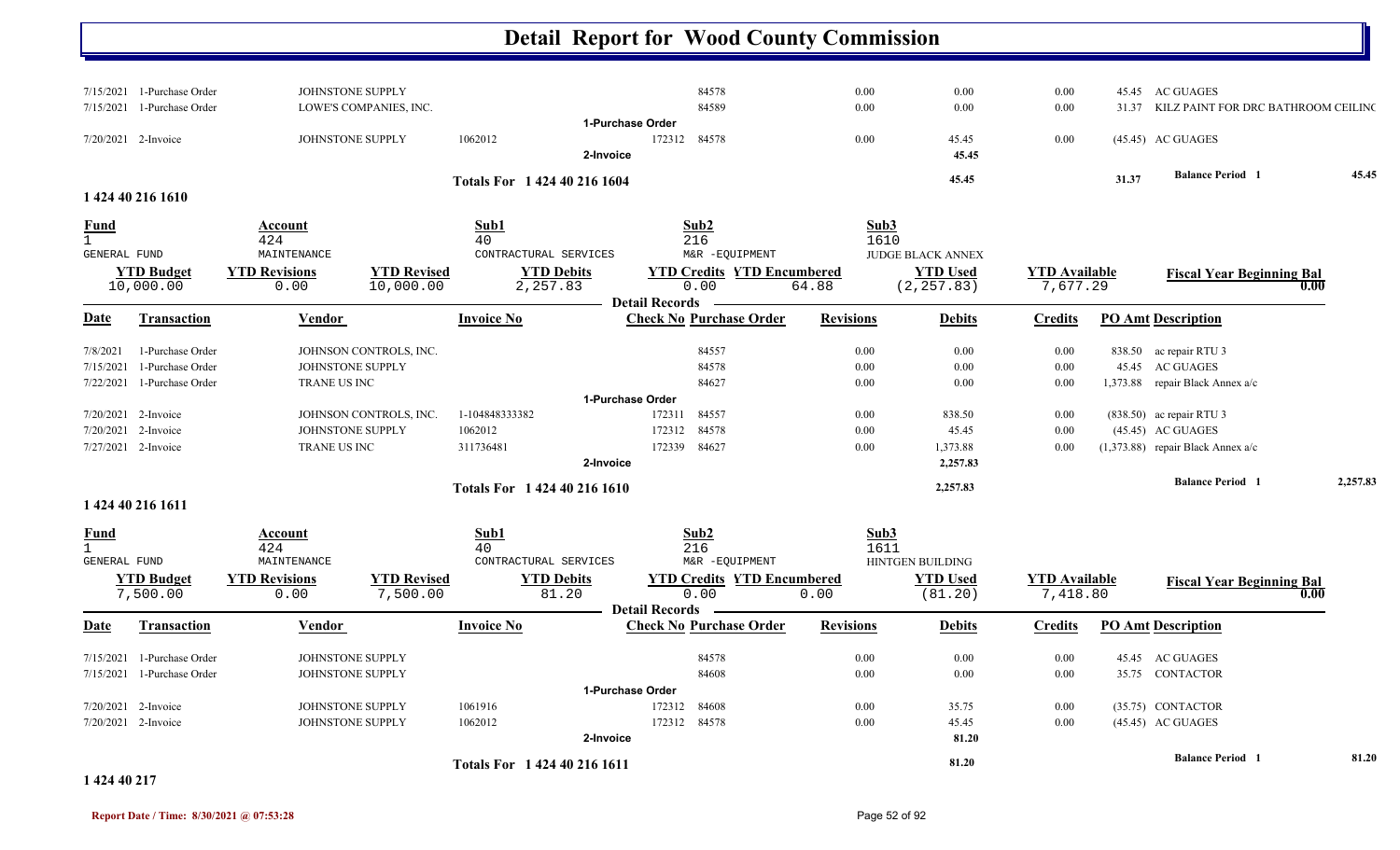| Fund<br><b>GENERAL FUND</b>         |                               | Account<br>424<br>MAINTENANCE |                                | Sub1<br>40<br>CONTRACTURAL SERVICES | Sub2<br>217<br>M&R-AUTOS & TRUCKS                                  | Sub3             |                               |                                  |        |                                                       |          |
|-------------------------------------|-------------------------------|-------------------------------|--------------------------------|-------------------------------------|--------------------------------------------------------------------|------------------|-------------------------------|----------------------------------|--------|-------------------------------------------------------|----------|
|                                     | <b>YTD Budget</b><br>3,000.00 | <b>YTD Revisions</b><br>0.00  | <b>YTD Revised</b><br>3,000.00 | <b>YTD Debits</b><br>1,038.07       | <b>YTD Credits YTD Encumbered</b><br>0.00<br><b>Detail Records</b> | 112.00           | <b>YTD Used</b><br>(1,038.07) | <b>YTD</b> Available<br>1,849.93 |        | <b>Fiscal Year Beginning Bal</b><br>0.00              |          |
| <u>Date</u>                         | <b>Transaction</b>            | Vendor                        |                                | <b>Invoice No</b>                   | <b>Check No Purchase Order</b>                                     | <b>Revisions</b> | <b>Debits</b>                 | <b>Credits</b>                   |        | <b>PO Amt Description</b>                             |          |
| 7/1/2021                            | 1-Purchase Order              |                               | UNITED BANKCARD CENTER         |                                     | 84456 PY2021                                                       | 0.00             | 0.00                          | 0.00                             | 874.99 | DOT tires and road kit                                |          |
| 7/8/2021                            | 1-Purchase Order              |                               | <b>ADVANCE AUTO PARTS</b>      |                                     | 84558                                                              | 0.00             | 0.00                          | 0.00                             | 12.34  | trailer adapter                                       |          |
| 7/8/2021                            | 1-Purchase Order              |                               | <b>ADVANCE AUTO PARTS</b>      |                                     | 84559                                                              | 0.00             | 0.00                          | 0.00                             | 150.74 | battery for Ford escape                               |          |
| 7/12/2021                           | 1-Purchase Order              |                               | UNITED BANKCARD CENTER         |                                     | 84571                                                              | 0.00             | 0.00                          | 0.00                             | 112.00 | side and rear view mirrors for side by side           |          |
|                                     |                               |                               |                                |                                     | 1-Purchase Order                                                   |                  |                               |                                  |        |                                                       |          |
| 7/13/2021                           | 2-Invoice                     |                               | <b>ADVANCE AUTO PARTS</b>      | 12560-312421                        | 84559<br>172273                                                    | 0.00             | 150.74                        | 0.00                             |        | (150.74) battery for Ford escape - CUST NO 471840     |          |
| 7/13/2021                           | 2-Invoice                     |                               | <b>ADVANCE AUTO PARTS</b>      | 12560-312422                        | 172273<br>84558                                                    | 0.00             | 12.34                         | 0.00                             |        | (12.34) trailer adapter - CUST NO 471840              |          |
|                                     | 7/20/2021 2-Invoice           |                               | UNITED BANKCARD CENTER 292234  |                                     | 84456<br>172318                                                    | 0.00             | 874.99                        | 0.00                             |        | (874.99) DOT tires and road kit                       |          |
|                                     |                               |                               |                                | 2-Invoice                           |                                                                    |                  | 1.038.07                      |                                  |        |                                                       |          |
|                                     |                               |                               |                                | <b>Totals For 142440217</b>         |                                                                    |                  | 1,038.07                      |                                  | 112.00 | <b>Balance Period</b> 1                               | 1,038.07 |
| 1 424 55 341                        |                               |                               |                                |                                     |                                                                    |                  |                               |                                  |        |                                                       |          |
| Fund<br>$\mathbf{1}$                |                               | Account<br>424                |                                | Sub1<br>55                          | Sub2<br>341                                                        | Sub3             |                               |                                  |        |                                                       |          |
| <b>GENERAL FUND</b>                 |                               | MAINTENANCE                   |                                | COMMODITIES                         | SUPPLIES/MATERIALS                                                 |                  |                               |                                  |        |                                                       |          |
|                                     | <b>YTD Budget</b>             | <b>YTD Revisions</b>          | <b>YTD Revised</b>             | <b>YTD Debits</b>                   | <b>YTD Credits YTD Encumbered</b>                                  |                  | <b>YTD Used</b>               | <b>YTD</b> Available             |        | <b>Fiscal Year Beginning Bal</b>                      |          |
|                                     | 11,000.00                     | 0.00                          | 11,000.00                      | 33.32                               | 0.00                                                               | 631.35           | (33.32)                       | 10,335.33                        |        | 0.00                                                  |          |
|                                     |                               |                               |                                |                                     | <b>Detail Records</b>                                              |                  |                               |                                  |        |                                                       |          |
| Date                                | <b>Transaction</b>            | Vendor                        |                                | <b>Invoice No</b>                   | <b>Check No Purchase Order</b>                                     | <b>Revisions</b> | <b>Debits</b>                 | <b>Credits</b>                   |        | <b>PO Amt Description</b>                             |          |
| 7/1/2021                            | 1-Purchase Order              |                               | LOWE'S COMPANIES, INC.         |                                     | 84513 PY2021                                                       | 0.00             | 0.00                          | 0.00                             | 234.00 | wire strippers, pliers, dewalt, southwire, elec. tape |          |
| 7/8/2021                            | 1-Purchase Order              |                               | FORE TIMBER COMPANY INC        |                                     | 84561                                                              | 0.00             | 0.00                          | 0.00                             | 33.32  | muffler for mower                                     |          |
| 7/15/2021                           | 1-Purchase Order              | GENERAL SALES CO.             |                                |                                     | 84611                                                              | 0.00             | 0.00                          | 0.00                             | 397.35 | PAPER GOODS                                           |          |
|                                     |                               |                               |                                |                                     | 1-Purchase Order                                                   |                  |                               |                                  |        |                                                       |          |
|                                     | 7/20/2021 2-Invoice           |                               | FORE TIMBER COMPANY INC 108473 |                                     | 84561<br>172303                                                    | 0.00             | 33.32                         | 0.00                             |        | (33.32) muffler for mower                             |          |
|                                     |                               |                               |                                | 2-Invoice                           |                                                                    |                  | 33.32                         |                                  |        |                                                       |          |
|                                     |                               |                               |                                | <b>Totals For 1424 55 341</b>       |                                                                    |                  | 33.32                         |                                  | 631.35 | <b>Balance Period</b> 1                               | 33.32    |
|                                     | 1 424 55 341 4101             |                               |                                |                                     |                                                                    |                  |                               |                                  |        |                                                       |          |
| Fund                                |                               | Account                       |                                | Sub1                                | Sub2                                                               | Sub3             |                               |                                  |        |                                                       |          |
| $\mathbf{1}$<br><b>GENERAL FUND</b> |                               | 424<br>MAINTENANCE            |                                | 55<br>COMMODITIES                   | 341<br>SUPPLIES/MATERIALS                                          | 4101             |                               |                                  |        |                                                       |          |
|                                     |                               |                               |                                |                                     |                                                                    |                  | <b>WCCC</b>                   |                                  |        |                                                       |          |
|                                     | <b>YTD Budget</b>             | <b>YTD Revisions</b>          | <b>YTD Revised</b>             | <b>YTD Debits</b><br>0.00           | <b>YTD Credits YTD Encumbered</b><br>0.00                          |                  | <b>YTD</b> Used               | <b>YTD Available</b>             |        | <b>Fiscal Year Beginning Bal</b><br>0.00              |          |
|                                     | 0.00                          | 0.00                          | 0.00                           |                                     | <b>Detail Records</b>                                              | 397.33           | 0.00                          | (397.33)                         |        |                                                       |          |
| <u>Date</u>                         | <b>Transaction</b>            | Vendor                        |                                | <b>Invoice No</b>                   | <b>Check No Purchase Order</b>                                     | <b>Revisions</b> | <b>Debits</b>                 | <b>Credits</b>                   |        | <b>PO Amt Description</b>                             |          |
|                                     |                               |                               |                                |                                     |                                                                    |                  |                               |                                  |        |                                                       |          |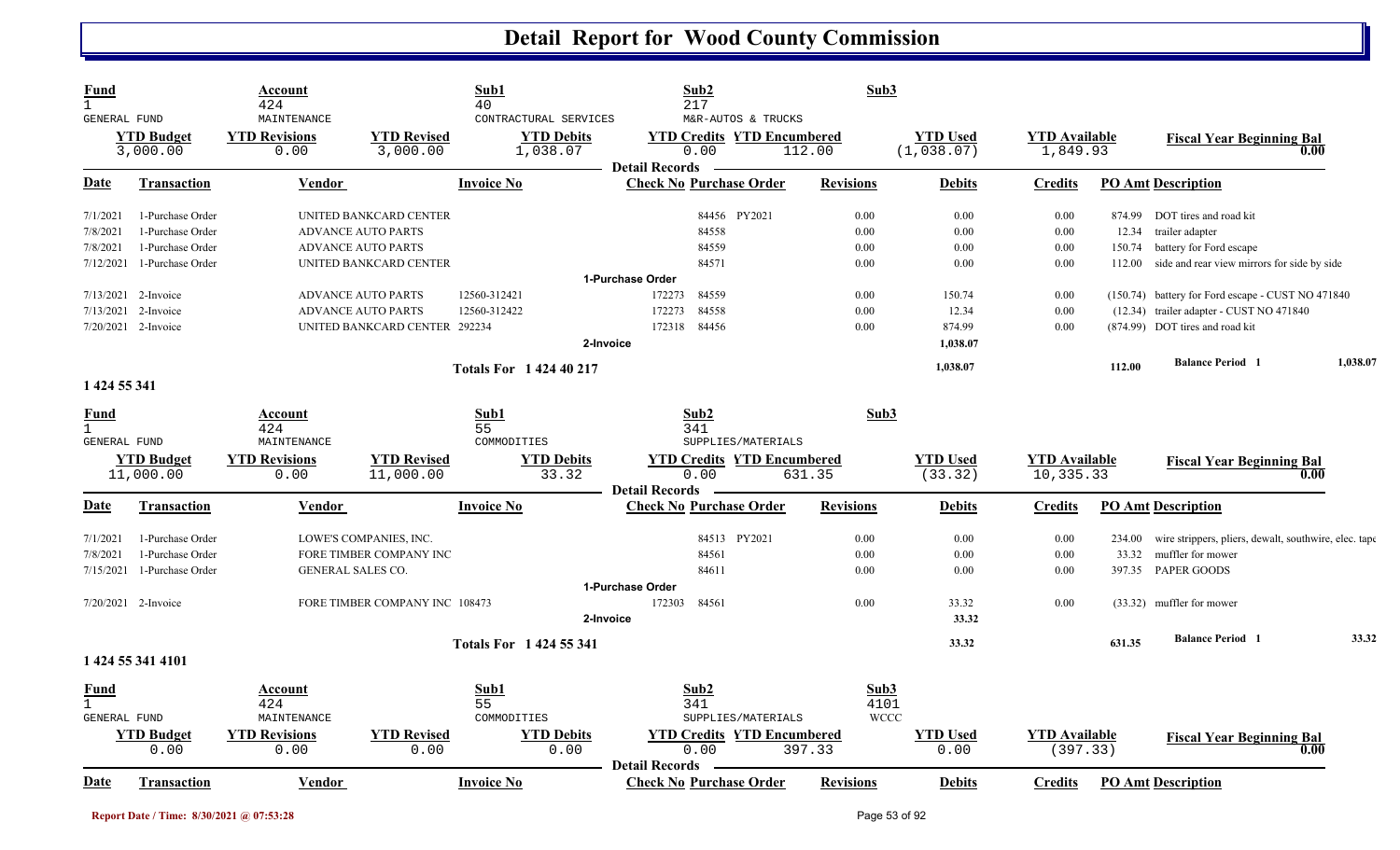|                                                    | $7/15/2021$ 1-Purchase Order                             | <b>GENERAL SALES CO.</b>      |                                                   |                              | 84611<br>1-Purchase Order                                          | 0.00                         | 0.00                        | 0.00                             |                | 397.33 PAPER GOODS                                             |       |
|----------------------------------------------------|----------------------------------------------------------|-------------------------------|---------------------------------------------------|------------------------------|--------------------------------------------------------------------|------------------------------|-----------------------------|----------------------------------|----------------|----------------------------------------------------------------|-------|
|                                                    | 1 424 55 341 4102                                        |                               |                                                   | Totals For 1 424 55 341 4101 |                                                                    |                              |                             |                                  | 397.33         | <b>Balance Period 1</b>                                        | 0.00  |
| <b>Fund</b><br>$\mathbf{1}$<br><b>GENERAL FUND</b> |                                                          | Account<br>424<br>MAINTENANCE |                                                   | Sub1<br>55<br>COMMODITIES    | Sub2<br>341<br>SUPPLIES/MATERIALS                                  | Sub3<br>4102<br><b>ANNEX</b> |                             |                                  |                |                                                                |       |
|                                                    | <b>YTD Budget</b><br>6,500.00                            | <b>YTD Revisions</b><br>0.00  | <b>YTD Revised</b><br>6,500.00                    | <b>YTD Debits</b><br>33.52   | <b>YTD Credits YTD Encumbered</b><br>0.00<br><b>Detail Records</b> | 409.00                       | <b>YTD Used</b><br>(33.52)  | <b>YTD</b> Available<br>6,057.48 |                | <b>Fiscal Year Beginning Bal</b><br>0.00                       |       |
| <b>Date</b>                                        | <b>Transaction</b>                                       | Vendor                        |                                                   | <b>Invoice No</b>            | <b>Check No Purchase Order</b>                                     | <b>Revisions</b>             | <b>Debits</b>               | <b>Credits</b>                   |                | <b>PO Amt Description</b>                                      |       |
| 7/8/2021<br>7/29/2021                              | 1-Purchase Order<br>1-Purchase Order                     | JOHNSTONE SUPPLY              | FORE TIMBER COMPANY INC                           |                              | 84561<br>84667                                                     | 0.00<br>0.00                 | 0.00<br>0.00                | 0.00<br>0.00                     | 409.00         | 33.52 muffler for mower<br>hvac filters - Shaver annex         |       |
|                                                    | 7/20/2021 2-Invoice                                      |                               | FORE TIMBER COMPANY INC 108473                    | 2-Invoice                    | 1-Purchase Order<br>172303<br>84561                                | 0.00                         | 33.52<br>33.52              | 0.00                             |                | (33.52) muffler for mower                                      |       |
|                                                    |                                                          |                               |                                                   | Totals For 1 424 55 341 4102 |                                                                    |                              | 33.52                       |                                  | 409.00         | <b>Balance Period 1</b>                                        | 33.52 |
|                                                    | 1 424 55 341 4104                                        |                               |                                                   |                              |                                                                    |                              |                             |                                  |                |                                                                |       |
| <b>Fund</b><br>$\mathbf{1}$<br>GENERAL FUND        |                                                          | Account<br>424<br>MAINTENANCE |                                                   | Sub1<br>55<br>COMMODITIES    | Sub <sub>2</sub><br>341<br>SUPPLIES/MATERIALS                      | Sub3<br>4104                 | <b>OTHER BLDG</b>           |                                  |                |                                                                |       |
|                                                    | <b>YTD Budget</b><br>5,500.00                            | <b>YTD Revisions</b><br>0.00  | <b>YTD Revised</b><br>5,500.00                    | <b>YTD Debits</b><br>33.52   | <b>YTD Credits YTD Encumbered</b><br>0.00                          | 463.82                       | <b>YTD Used</b><br>(33.52)  | <b>YTD Available</b><br>5,002.66 |                | <b>Fiscal Year Beginning Bal</b><br>0.00                       |       |
| Date                                               | <b>Transaction</b>                                       | Vendor                        |                                                   | <b>Invoice No</b>            | <b>Detail Records</b><br><b>Check No Purchase Order</b>            | <b>Revisions</b>             | <b>Debits</b>               | <b>Credits</b>                   |                | <b>PO Amt Description</b>                                      |       |
| 7/8/2021<br>7/8/2021<br>7/15/2021                  | 1-Purchase Order<br>1-Purchase Order<br>1-Purchase Order | GENERAL SALES CO.             | FORE TIMBER COMPANY INC<br>LOWE'S COMPANIES, INC. |                              | 84561<br>84563<br>84611                                            | 0.00<br>0.00<br>0.00         | 0.00<br>0.00<br>0.00        | 0.00<br>0.00<br>0.00             | 33.52<br>66.49 | muffler for mower<br>light bulbs for DRC<br>397.33 PAPER GOODS |       |
|                                                    | $7/20/2021$ 2-Invoice                                    |                               | FORE TIMBER COMPANY INC 108473                    | 2-Invoice                    | 1-Purchase Order<br>84561<br>172303                                | 0.00                         | 33.52<br>33.52              | 0.00                             |                | (33.52) muffler for mower                                      |       |
|                                                    | 1 424 55 341 4109                                        |                               |                                                   | Totals For 1 424 55 341 4104 |                                                                    |                              | 33.52                       |                                  | 463.82         | <b>Balance Period</b> 1                                        | 33.52 |
| <u>Fund</u><br>$\mathbf{1}$<br>GENERAL FUND        |                                                          | Account<br>424<br>MAINTENANCE |                                                   | Sub1<br>55<br>COMMODITIES    | Sub2<br>341<br>SUPPLIES/MATERIALS                                  | Sub3<br>4109                 | <b>JUDGE BLACK ANNEX</b>    |                                  |                |                                                                |       |
|                                                    | <b>YTD Budget</b><br>6,000.00                            | <b>YTD Revisions</b><br>0.00  | <b>YTD Revised</b><br>6,000.00                    | <b>YTD Debits</b><br>140.47  | <b>YTD Credits YTD Encumbered</b><br>0.00                          | 397.33                       | <b>YTD Used</b><br>(140.47) | <b>YTD Available</b><br>5,462.20 |                | <b>Fiscal Year Beginning Bal</b><br>0.00                       |       |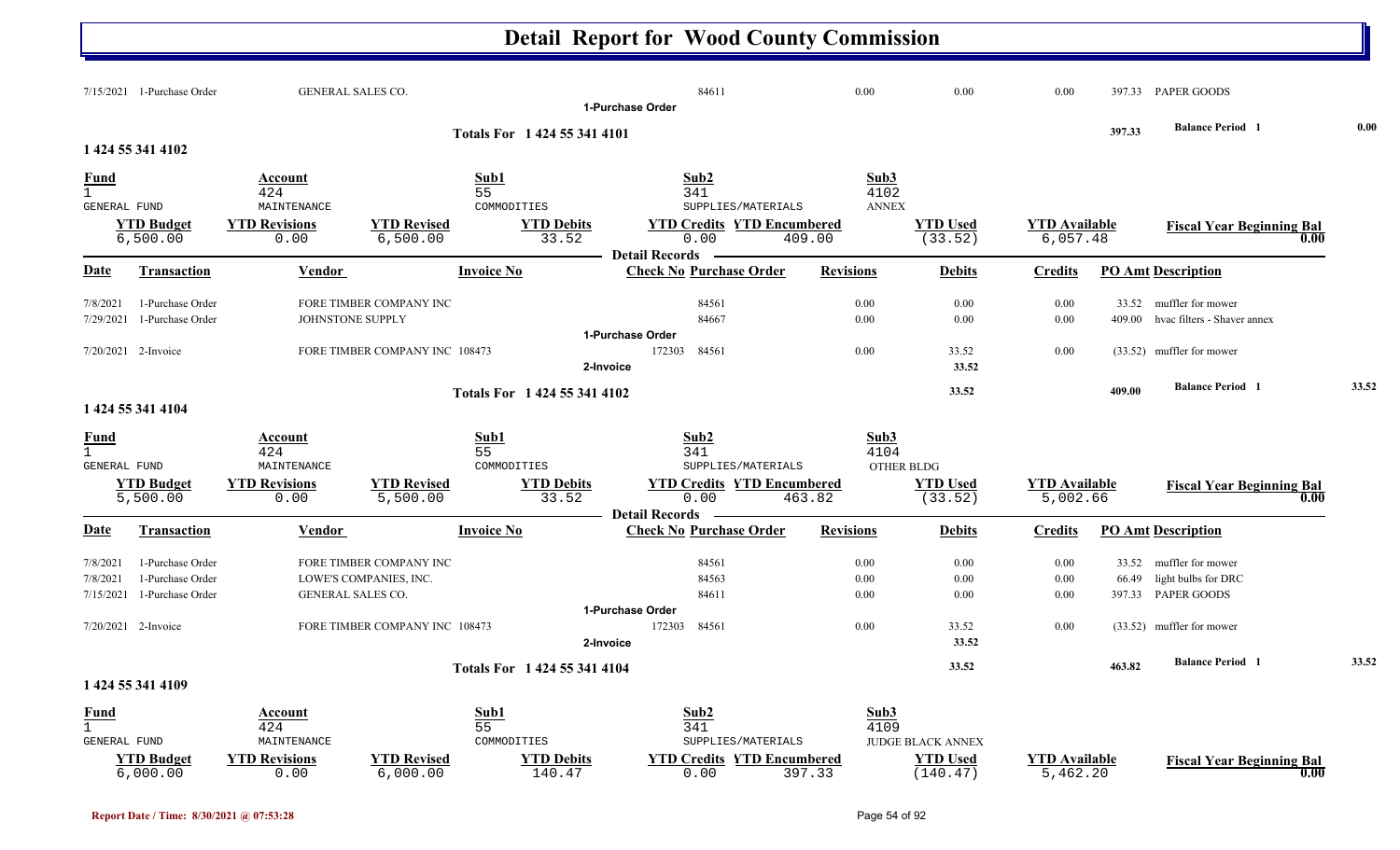|              |                               |                              |                                        |                              | Detail Records –                                        |                  |                            |                                  |                           |                                                            |        |
|--------------|-------------------------------|------------------------------|----------------------------------------|------------------------------|---------------------------------------------------------|------------------|----------------------------|----------------------------------|---------------------------|------------------------------------------------------------|--------|
| <u>Date</u>  | <b>Transaction</b>            | Vendor                       |                                        | <b>Invoice No</b>            | <b>Check No Purchase Order</b>                          | <b>Revisions</b> | <b>Debits</b>              | <b>Credits</b>                   | <b>PO Amt Description</b> |                                                            |        |
| 7/1/2021     | 1-Purchase Order              |                              | UNITED BANKCARD CENTER                 |                              | 84467 PY2021                                            | 0.00             | 0.00                       | 0.00                             |                           | 106.95 est edwards dld dual inline dialer card QS1 Quick   |        |
| 7/8/2021     | 1-Purchase Order              |                              | FORE TIMBER COMPANY INC                |                              | 84561                                                   | 0.00             | 0.00                       | 0.00                             |                           | 33.52 muffler for mower                                    |        |
|              | 7/15/2021 1-Purchase Order    | GENERAL SALES CO.            |                                        |                              | 84611                                                   | 0.00             | 0.00                       | 0.00                             |                           | 397.33 PAPER GOODS                                         |        |
|              |                               |                              |                                        |                              | 1-Purchase Order                                        |                  |                            |                                  |                           |                                                            |        |
|              | 7/20/2021 2-Invoice           |                              | FORE TIMBER COMPANY INC 108473         |                              | 172303<br>84561                                         | 0.00             | 33.52                      | 0.00                             |                           | (33.52) muffler for mower                                  |        |
|              | 7/20/2021 2-Invoice           |                              | UNITED BANKCARD CENTER 46F16302R540283 |                              | 172318 84467                                            | 0.00             | 106.95                     | 0.00                             |                           | (106.95) est edwards dld dual inline dialer card QS1 Quick |        |
|              |                               |                              |                                        |                              | 2-Invoice                                               |                  | 140.47                     |                                  |                           |                                                            |        |
|              |                               |                              |                                        | Totals For 1 424 55 341 4109 |                                                         |                  | 140.47                     |                                  | 397.33                    | <b>Balance Period 1</b>                                    | 140.47 |
|              | 1 424 55 341 4110             |                              |                                        |                              |                                                         |                  |                            |                                  |                           |                                                            |        |
| <b>Fund</b>  |                               | Account                      |                                        | Sub1                         | Sub2                                                    | Sub3             |                            |                                  |                           |                                                            |        |
| $\mathbf{1}$ |                               | 424                          |                                        | 55                           | 341                                                     | 4110             |                            |                                  |                           |                                                            |        |
| GENERAL FUND |                               | MAINTENANCE                  |                                        | COMMODITIES                  | SUPPLIES/MATERIALS                                      |                  | HINTGEN BUILDING           |                                  |                           |                                                            |        |
|              | <b>YTD Budget</b><br>7,500.00 | <b>YTD Revisions</b><br>0.00 | <b>YTD Revised</b><br>7,500.00         | <b>YTD Debits</b><br>33.52   | <b>YTD Credits YTD Encumbered</b><br>0.00               | 397.33           | <b>YTD Used</b><br>(33.52) | <b>YTD</b> Available<br>7,069.15 |                           | <b>Fiscal Year Beginning Bal</b><br>0.00                   |        |
|              |                               |                              |                                        |                              | <b>Detail Records</b>                                   |                  |                            |                                  |                           |                                                            |        |
| <b>Date</b>  | Transaction                   | Vendor                       |                                        | <b>Invoice No</b>            | <b>Check No Purchase Order</b>                          | <b>Revisions</b> | <b>Debits</b>              | <b>Credits</b>                   | <b>PO Amt Description</b> |                                                            |        |
| 7/8/2021     | 1-Purchase Order              |                              | FORE TIMBER COMPANY INC                |                              | 84561                                                   | 0.00             | 0.00                       | 0.00                             |                           | 33.52 muffler for mower                                    |        |
|              | 7/15/2021 1-Purchase Order    | GENERAL SALES CO.            |                                        |                              | 84611                                                   | 0.00             | 0.00                       | 0.00                             |                           | 397.33 PAPER GOODS                                         |        |
|              |                               |                              |                                        |                              | 1-Purchase Order                                        |                  |                            |                                  |                           |                                                            |        |
|              | 7/20/2021 2-Invoice           |                              | FORE TIMBER COMPANY INC 108473         |                              | 172303 84561                                            | 0.00             | 33.52                      | 0.00                             |                           | (33.52) muffler for mower                                  |        |
|              |                               |                              |                                        |                              | 2-Invoice                                               |                  | 33.52                      |                                  |                           |                                                            |        |
|              |                               |                              |                                        |                              |                                                         |                  | 33.52                      |                                  | 397.33                    | <b>Balance Period 1</b>                                    | 33.52  |
| 1 424 55 343 |                               |                              |                                        | Totals For 1 424 55 341 4110 |                                                         |                  |                            |                                  |                           |                                                            |        |
| <b>Fund</b>  |                               | Account                      |                                        | Sub1                         | Sub2                                                    | Sub3             |                            |                                  |                           |                                                            |        |
| $\mathbf{1}$ |                               | 424                          |                                        | 55                           | 343                                                     |                  |                            |                                  |                           |                                                            |        |
| GENERAL FUND |                               | MAINTENANCE                  |                                        | COMMODITIES                  | <b>AUTOMOBILE SUPPLIES</b>                              |                  |                            |                                  |                           |                                                            |        |
|              | <b>YTD Budget</b>             | <b>YTD Revisions</b>         | <b>YTD Revised</b>                     | <b>YTD Debits</b>            | <b>YTD Credits YTD Encumbered</b>                       |                  | <b>YTD Used</b>            | <b>YTD</b> Available             |                           | <b>Fiscal Year Beginning Bal</b>                           |        |
|              | 7,000.00                      | 0.00                         | 7,000.00                               | 0.00                         | 0.00                                                    | 1,027.54         | 0.00                       | 5,972.46                         |                           | 0.00                                                       |        |
| <u>Date</u>  | <b>Transaction</b>            | <b>Vendor</b>                |                                        | <b>Invoice No</b>            | <b>Detail Records</b><br><b>Check No Purchase Order</b> | <b>Revisions</b> | <b>Debits</b>              |                                  | <b>PO Amt Description</b> |                                                            |        |
|              |                               |                              |                                        |                              |                                                         |                  |                            | <b>Credits</b>                   |                           |                                                            |        |
| 7/8/2021     | 1-Purchase Order              |                              | <b>ENGLEFIELD OIL COMPANY</b>          |                              | 84553                                                   | 0.00             | $0.00\,$                   | 0.00                             |                           | 1,027.54 FUEL FOR MAINTENANCE                              |        |
|              |                               |                              |                                        |                              | 1-Purchase Order                                        |                  |                            |                                  |                           |                                                            |        |
|              |                               |                              |                                        | Totals For 1 424 55 343      |                                                         |                  |                            |                                  | 1,027.54                  | <b>Balance Period 1</b>                                    | 0.00   |
| 1 424 55 345 |                               |                              |                                        |                              |                                                         |                  |                            |                                  |                           |                                                            |        |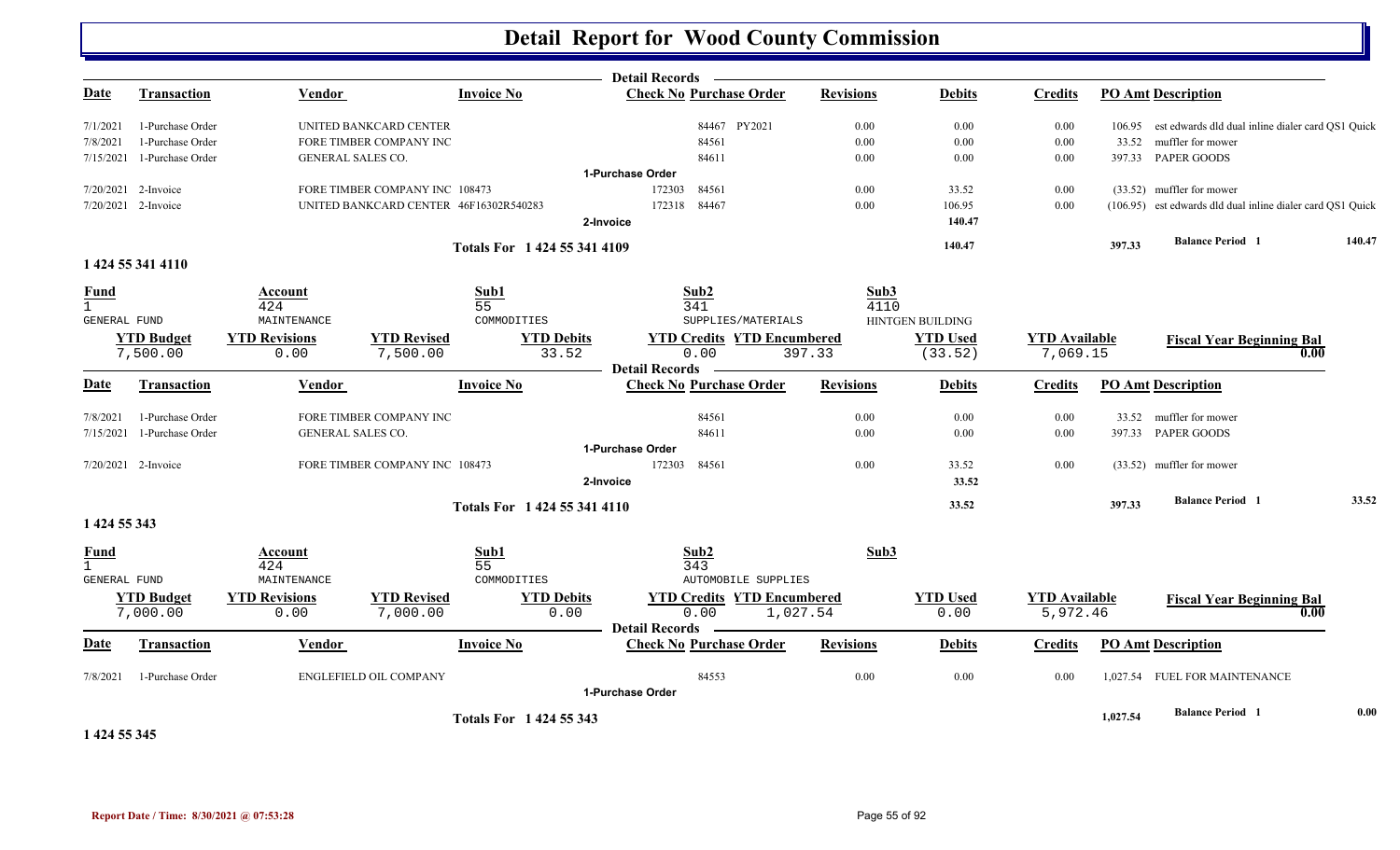| <b>Fund</b><br>$\mathbf{1}$<br>GENERAL FUND        |                                                                              | Account<br>424<br>MAINTENANCE                                        |                                                                                                        | Sub1<br>55<br>COMMODITIES                              | Sub2<br>345<br><b>UNIFORMS</b>                                     | Sub3                         |                                        |                                   |                      |                                                                                                                       |
|----------------------------------------------------|------------------------------------------------------------------------------|----------------------------------------------------------------------|--------------------------------------------------------------------------------------------------------|--------------------------------------------------------|--------------------------------------------------------------------|------------------------------|----------------------------------------|-----------------------------------|----------------------|-----------------------------------------------------------------------------------------------------------------------|
|                                                    | <b>YTD Budget</b><br>4,200.00                                                | <b>YTD Revisions</b><br>0.00                                         | <b>YTD Revised</b><br>4,200.00                                                                         | <b>YTD Debits</b><br>0.00                              | <b>YTD Credits YTD Encumbered</b><br>0.00<br><b>Detail Records</b> | 500.00                       | <b>YTD Used</b><br>0.00                | <b>YTD Available</b><br>3,700.00  |                      | <b>Fiscal Year Beginning Bal</b><br>0.00                                                                              |
| Date                                               | <b>Transaction</b>                                                           | <b>Vendor</b>                                                        |                                                                                                        | <b>Invoice No</b>                                      | <b>Check No Purchase Order</b>                                     | <b>Revisions</b>             | <u>Debits</u>                          | <b>Credits</b>                    |                      | <b>PO Amt Description</b>                                                                                             |
| 7/1/2021                                           | 1-Purchase Order                                                             |                                                                      | UNITED BANKCARD CENTER                                                                                 |                                                        | 84452 PY2021<br>1-Purchase Order                                   | 0.00                         | 0.00                                   | 0.00                              |                      | 500.00 paints for maint crew                                                                                          |
| 1 428 40 230                                       |                                                                              |                                                                      |                                                                                                        | <b>Totals For 1424 55 345</b>                          |                                                                    |                              |                                        |                                   | 500.00               | 0.00<br><b>Balance Period 1</b>                                                                                       |
| <b>Fund</b><br>$\mathbf{1}$                        |                                                                              | <b>Account</b><br>428                                                |                                                                                                        | Sub1<br>40                                             | Sub2<br>230                                                        | Sub3                         |                                        |                                   |                      |                                                                                                                       |
| <b>GENERAL FUND</b>                                | <b>YTD Budget</b><br>90,000.00                                               | DATA PROCESSING<br><b>YTD Revisions</b><br>0.00                      | <b>YTD Revised</b><br>90,000.00                                                                        | CONTRACTURAL SERVICES<br><b>YTD Debits</b><br>6,176.12 | CONTRACTED SERVICES<br><b>YTD Credits YTD Encumbered</b><br>0.00   | 0.00                         | <b>YTD</b> Used<br>(6, 176.12)         | <b>YTD</b> Available<br>83,823.88 |                      | <b>Fiscal Year Beginning Bal</b><br>0.00                                                                              |
| Date                                               | Transaction                                                                  | Vendor                                                               |                                                                                                        | <b>Invoice No</b>                                      | <b>Detail Records</b><br><b>Check No Purchase Order</b>            | <b>Revisions</b>             | <b>Debits</b>                          | <b>Credits</b>                    |                      | <b>PO Amt Description</b>                                                                                             |
| 7/1/2021                                           | 1-Purchase Order                                                             |                                                                      | UNITED BANKCARD CENTER                                                                                 |                                                        | 84426 PY2021<br>1-Purchase Order                                   | $0.00\,$                     | 0.00                                   | 0.00                              |                      | 472.00 SKEDDA RESERVATION SUBSCRIPTION                                                                                |
| 7/9/2021<br>7/20/2021                              | 2-Invoice<br>2-Invoice<br>7/20/2021 2-Invoice                                |                                                                      | <b>COMPILED TECHNOLOGIES</b><br>UNITED BANKCARD CENTER C93199B-0006<br>UNITED BANKCARD CENTER 06272021 | 1579<br>2-Invoice                                      | 172227<br>84426<br>172318<br>84426<br>172318                       | 0.00<br>0.00<br>0.00         | 5,699.40<br>472.00<br>4.72<br>6,176.12 | 0.00<br>0.00<br>0.00              | $0.00\,$<br>$0.00 -$ | INDEXING ESTATES INQUIRY & IMAGING<br>(472.00) SKEDDA RESERVATION SUBSCRIPTION<br>SKEDDA RESERVATION SUBSCRIPTION     |
| 1 428 55 341                                       |                                                                              |                                                                      |                                                                                                        | <b>Totals For 1428 40 230</b>                          |                                                                    |                              | 6,176.12                               |                                   |                      | <b>Balance Period 1</b><br>6,176.12                                                                                   |
| <u>Fund</u><br>$\mathbf{1}$<br><b>GENERAL FUND</b> |                                                                              | Account<br>428<br>DATA PROCESSING                                    |                                                                                                        | Sub1<br>55<br>COMMODITIES                              | Sub2<br>341<br>SUPPLIES/MATERIALS                                  | Sub3                         |                                        |                                   |                      |                                                                                                                       |
|                                                    | <b>YTD Budget</b><br>25,000.00                                               | <b>YTD Revisions</b><br>0.00                                         | <b>YTD Revised</b><br>25,000.00                                                                        | <b>YTD Debits</b><br>0.00                              | <b>YTD Credits YTD Encumbered</b><br>0.00<br><b>Detail Records</b> | 9,309.97                     | <b>YTD Used</b><br>0.00                | <b>YTD Available</b><br>15,690.03 |                      | <b>Fiscal Year Beginning Bal</b><br>0.00                                                                              |
| <b>Date</b>                                        | <b>Transaction</b>                                                           | Vendor                                                               |                                                                                                        | <b>Invoice No</b>                                      | <b>Check No Purchase Order</b>                                     | <b>Revisions</b>             | <b>Debits</b>                          | <b>Credits</b>                    |                      | <b>PO Amt Description</b>                                                                                             |
| 7/1/2021<br>7/1/2021<br>7/8/2021<br>7/8/2021       | 1-Purchase Order<br>1-Purchase Order<br>1-Purchase Order<br>1-Purchase Order | <b>INSIGHT</b><br><b>INSIGHT</b><br><b>INSIGHT</b><br><b>INSIGHT</b> |                                                                                                        |                                                        | PY2021<br>84507<br>84516 PY2021<br>84542<br>84546                  | 0.00<br>0.00<br>0.00<br>0.00 | 0.00<br>0.00<br>0.00<br>0.00           | 0.00<br>0.00<br>0.00<br>0.00      |                      | 91.98 TONER<br>807.05 TONER<br>949.00 HP Laserjet Printer<br>1,663.26 HP TONER (10) black, (2) yellow, (2) magenta, ( |
| 7/8/2021<br>7/8/2021                               | 1-Purchase Order<br>1-Purchase Order                                         | <b>INSIGHT</b><br><b>INSIGHT</b>                                     |                                                                                                        |                                                        | 84547<br>84554                                                     | 0.00<br>0.00                 | 0.00<br>0.00                           | 0.00<br>0.00                      |                      | 77.75 APC REPLACEMENT BATTTERY CARTRIDO<br>1,634.04 HP TONER (6) BLACK; (3) CYAN; (3) MAGEI                           |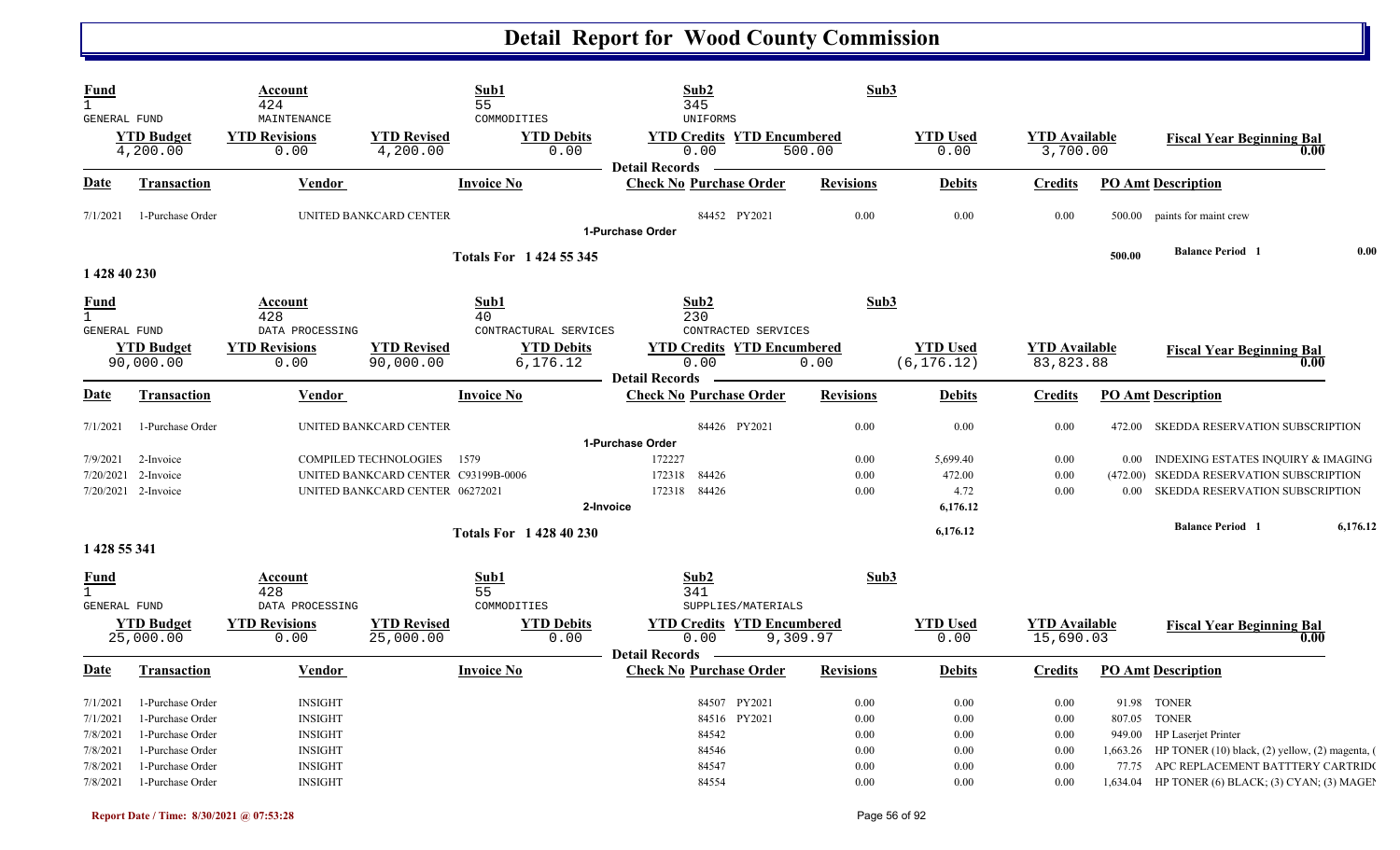|                             |                                                                    |                                                    |                                        |                                                 |                       | <b>Detail Report for Wood County Commission</b>        |                      |                                |                                   |                              |                                                                                         |          |
|-----------------------------|--------------------------------------------------------------------|----------------------------------------------------|----------------------------------------|-------------------------------------------------|-----------------------|--------------------------------------------------------|----------------------|--------------------------------|-----------------------------------|------------------------------|-----------------------------------------------------------------------------------------|----------|
| 7/22/2021<br>7/26/2021      | 7/15/2021 1-Purchase Order<br>1-Purchase Order<br>1-Purchase Order | <b>INSIGHT</b><br><b>INSIGHT</b><br><b>INSIGHT</b> |                                        |                                                 |                       | 84585<br>84628<br>84644                                | 0.00<br>0.00<br>0.00 | $0.00\,$<br>0.00<br>0.00       | $0.00\,$<br>0.00<br>0.00          | 854.00<br>876.92<br>1,815.49 | HP TONER BLACK<br>2 EACH HP TONER BLACK, YELLOW, MAG<br>BLACK TONER HP05A, HP26A, HP58A |          |
| 7/29/2021                   | 1-Purchase Order                                                   | <b>INSIGHT</b>                                     |                                        |                                                 |                       | 84662                                                  | 0.00                 | $0.00\,$                       | 0.00                              |                              | 532.48 (2 EA) BLACK, MAGENTA, YELLOW, CYAN                                              |          |
|                             |                                                                    |                                                    |                                        |                                                 | 1-Purchase Order      |                                                        |                      |                                |                                   |                              |                                                                                         |          |
|                             |                                                                    |                                                    |                                        | <b>Totals For 1428 55 341</b>                   |                       |                                                        |                      |                                |                                   | 9,301.97                     | <b>Balance Period</b> 1                                                                 | 0.00     |
| 1 428 65 459                |                                                                    |                                                    |                                        |                                                 |                       |                                                        |                      |                                |                                   |                              |                                                                                         |          |
| <u>Fund</u><br>$\mathbf{1}$ |                                                                    | Account<br>428                                     |                                        | Sub1<br>65                                      |                       | Sub2<br>459                                            | Sub3                 |                                |                                   |                              |                                                                                         |          |
| <b>GENERAL FUND</b>         | <b>YTD Budget</b><br>45,000.00                                     | DATA PROCESSING<br><b>YTD Revisions</b><br>0.00    | <b>YTD Revised</b><br>45,000.00        | CAPITAL OUTLAY<br><b>YTD Debits</b><br>2,191.28 |                       | EQUIPMENT<br><b>YTD Credits YTD Encumbered</b><br>0.00 | 1,833.22             | <b>YTD Used</b><br>(2, 191.28) | <b>YTD</b> Available<br>40,975.50 |                              | <b>Fiscal Year Beginning Bal</b>                                                        | 0.00     |
| Date                        | <b>Transaction</b>                                                 | <b>Vendor</b>                                      |                                        | <b>Invoice No</b>                               | <b>Detail Records</b> | <b>Check No Purchase Order</b>                         | <b>Revisions</b>     | <b>Debits</b>                  | <b>Credits</b>                    |                              | <b>PO Amt Description</b>                                                               |          |
| 7/1/2021                    | 1-Purchase Order                                                   | <b>INSIGHT</b>                                     |                                        |                                                 |                       | PY2021<br>84480                                        | 0.00                 | 0.00                           | 0.00                              | 839.98                       | <b>HP LASERJET PRINTER</b>                                                              |          |
| 7/1/2021                    | 1-Purchase Order                                                   |                                                    | UNITED BANKCARD CENTER                 |                                                 |                       | PY2021<br>84421                                        | 0.00                 | $0.00\,$                       | $0.00\,$                          | 389.98                       | <b>SERVER HARDDRIVE</b>                                                                 |          |
| 7/1/2021                    | 1-Purchase Order                                                   |                                                    | UNITED BANKCARD CENTER                 |                                                 |                       | PY2021<br>84424                                        | 0.00                 | 0.00                           | $0.00\,$                          | 268.90                       | <b>PRINTER</b>                                                                          |          |
| 7/1/2021                    | 1-Purchase Order                                                   |                                                    | UNITED BANKCARD CENTER                 |                                                 |                       | 84425 PY2021                                           | 0.00                 | 0.00                           | 0.00                              | 1,233.50                     | EQUIPMENT FOR AUDIO SYSTEM IN COMM                                                      |          |
| 7/1/2021                    | 1-Purchase Order                                                   |                                                    | UNITED BANKCARD CENTER                 |                                                 |                       | 84440 PY2021                                           | 0.00                 | $0.00\,$                       | $0.00\,$                          | 298.90                       | <b>HP LASERJET PRINTER</b>                                                              |          |
| 7/8/2021                    | 1-Purchase Order                                                   | <b>INSIGHT</b>                                     |                                        |                                                 |                       | 84542                                                  | 0.00                 | $0.00\,$                       | $0.00\,$                          | 249.99                       | HP Envelope feeder                                                                      |          |
| 7/15/2021                   | 1-Purchase Order                                                   |                                                    | UNITED BANKCARD CENTER                 |                                                 |                       | 84612                                                  | 0.00                 | $0.00\,$                       | $0.00\,$                          | 77.98                        | <b>DOCKING STATIONS</b>                                                                 |          |
| 7/22/2021                   | 1-Purchase Order                                                   |                                                    | UNITED BANKCARD CENTER                 |                                                 |                       | 84635                                                  | 0.00                 | $0.00\,$                       | $0.00\,$                          | 43.99                        | Crucial RAM 8GB DDR4 2400 MHz CL17 Desk                                                 |          |
| 7/26/2021                   | 1-Purchase Order                                                   | <b>INSIGHT</b>                                     |                                        |                                                 |                       | 84650                                                  | 0.00                 | 0.00                           | $0.00\,$                          | 598.00                       | HP LaserJet Pro M404n - printer - B/W - laser                                           |          |
| 7/29/2021                   | 1-Purchase Order                                                   | <b>INSIGHT</b>                                     |                                        |                                                 |                       | 84656                                                  | 0.00                 | 0.00                           | 0.00                              | 23.28                        | USB A TO USB B CABLES                                                                   |          |
|                             |                                                                    |                                                    |                                        |                                                 | 1-Purchase Order      |                                                        |                      |                                |                                   |                              |                                                                                         |          |
| 7/20/2021                   | 2-Invoice                                                          |                                                    | UNITED BANKCARD CENTER 114-3348085-275 |                                                 | 172318                | 84421                                                  | 0.00                 | 389.98                         | 0.00                              |                              | (389.98) SERVER HARDDRIVE                                                               |          |
| 7/20/2021                   | 2-Invoice                                                          |                                                    | UNITED BANKCARD CENTER 1075179284      |                                                 | 172318                | 84425                                                  | 0.00                 | 1,233.50                       | 0.00                              |                              | (1,233.50) EQUIPMENT FOR AUDIO SYSTEM IN COMM                                           |          |
| 7/20/2021                   | 2-Invoice                                                          |                                                    | UNITED BANKCARD CENTER 114-2932937-988 |                                                 | 172318                | 84424                                                  | 0.00                 | 268.90                         | 0.00                              |                              | (268.90) PRINTER                                                                        |          |
|                             | 7/20/2021 2-Invoice                                                |                                                    | UNITED BANKCARD CENTER 114-5793711-376 |                                                 | 172318                | 84440                                                  | 0.00                 | 298.90                         | 0.00                              |                              | (298.90) HP LASERJET PRINTER                                                            |          |
|                             |                                                                    |                                                    |                                        | <b>Totals For 1428 65 459</b>                   | 2-Invoice             |                                                        |                      | 2,191.28<br>2,191.28           |                                   | 1,833.22                     | <b>Balance Period 1</b>                                                                 | 2,191.28 |
| 1 429 40 222                |                                                                    |                                                    |                                        |                                                 |                       |                                                        |                      |                                |                                   |                              |                                                                                         |          |
| <b>Fund</b><br>$\mathbf{1}$ |                                                                    | Account<br>429                                     |                                        | Sub1<br>40                                      |                       | Sub2<br>222                                            | Sub3                 |                                |                                   |                              |                                                                                         |          |
| GENERAL FUND                |                                                                    | REGIONAL DEVELOPMENT                               |                                        | CONTRACTURAL SERVICES                           |                       | DUES & SUBSCRIPTIONS                                   |                      |                                |                                   |                              |                                                                                         |          |
|                             | <b>YTD Budget</b>                                                  | <b>YTD Revisions</b>                               | <b>YTD Revised</b>                     | <b>YTD Debits</b>                               |                       | <b>YTD Credits YTD Encumbered</b>                      |                      | <b>YTD Used</b>                | <b>YTD Available</b>              |                              | <b>Fiscal Year Beginning Bal</b>                                                        |          |
|                             | 15,686.00                                                          | 0.00                                               | 15,686.00                              | 15,686.00                                       | <b>Detail Records</b> | 0.00                                                   | 0.00                 | (15, 686.00)                   |                                   | 0.00                         |                                                                                         | 0.00     |
| <b>Date</b>                 | <b>Transaction</b>                                                 | <b>Vendor</b>                                      |                                        | <b>Invoice No</b>                               |                       | <b>Check No Purchase Order</b>                         | <b>Revisions</b>     | <b>Debits</b>                  | <b>Credits</b>                    |                              | <b>PO Amt Description</b>                                                               |          |
| 7/2/2021                    | 2-Invoice                                                          |                                                    | MID-OHIO VALLEY REGIONA 07012021       |                                                 | 172204<br>2-Invoice   |                                                        | 0.00                 | 15,686.00<br>15,686.00         | $0.00\,$                          |                              | $0.00$ DUES                                                                             |          |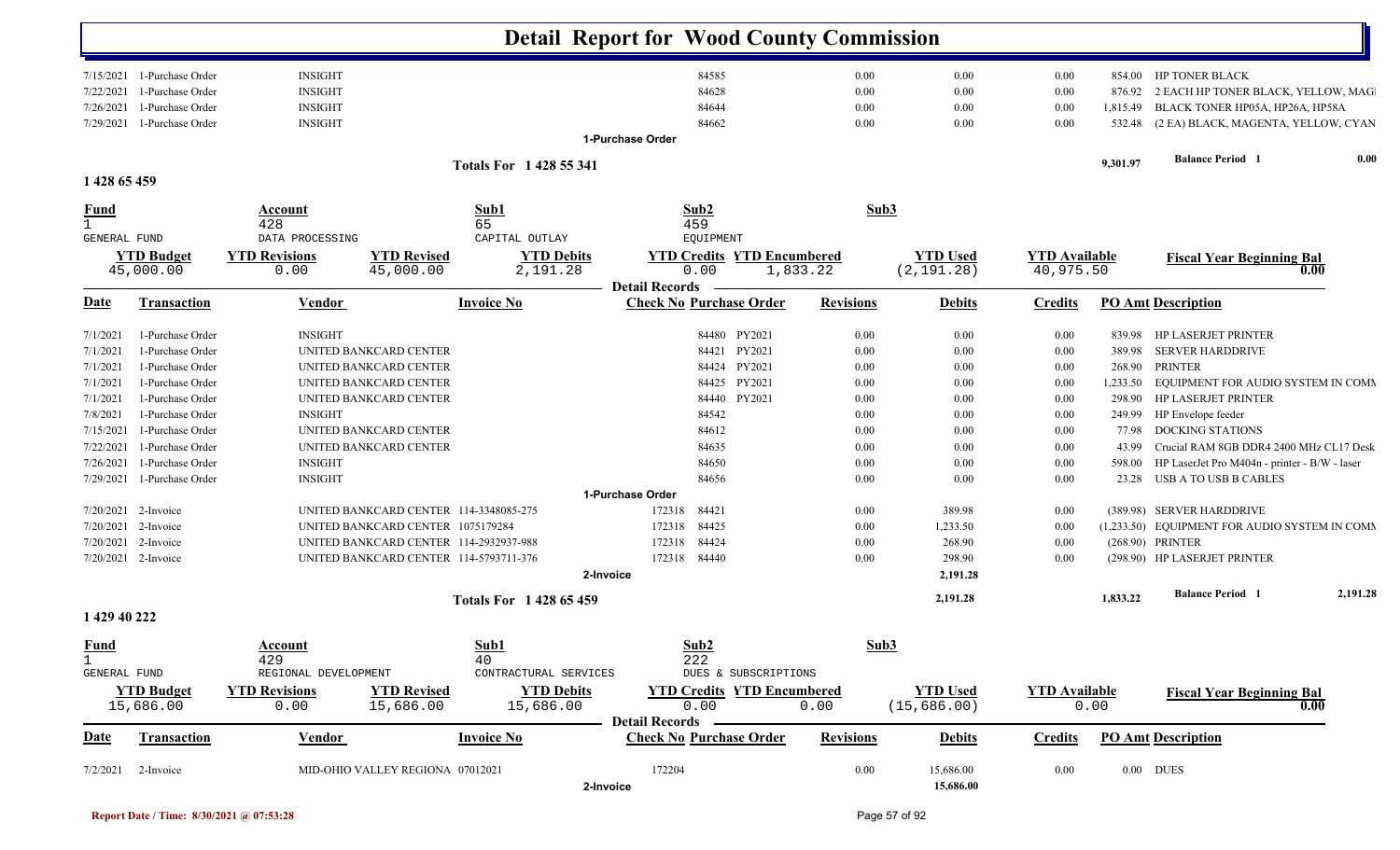|                                                    |                                 |                                                       |                                  | <b>Totals For 142940222</b>                    |                                                                                        |                           | 15,686.00                      |                                    |          | <b>Balance Period 1</b>                  | 15,686.00 |
|----------------------------------------------------|---------------------------------|-------------------------------------------------------|----------------------------------|------------------------------------------------|----------------------------------------------------------------------------------------|---------------------------|--------------------------------|------------------------------------|----------|------------------------------------------|-----------|
| 1 431 70 567                                       |                                 |                                                       |                                  |                                                |                                                                                        |                           |                                |                                    |          |                                          |           |
| <b>Fund</b><br>$\mathbf{1}$                        |                                 | Account<br>431                                        | 70                               | Sub1                                           | Sub2<br>567                                                                            | Sub3                      |                                |                                    |          |                                          |           |
| GENERAL FUND                                       | <b>YTD Budget</b><br>30,000.00  | DEVELOPMENT AUTHORITY<br><b>YTD Revisions</b><br>0.00 | <b>YTD Revised</b><br>30,000.00  | CONTRIBUTIONS<br><b>YTD Debits</b><br>7,500.00 | OTHER GOVT UNITS<br><b>YTD Credits YTD Encumbered</b><br>0.00<br><b>Detail Records</b> | 0.00                      | <b>YTD Used</b><br>(7, 500.00) | <b>YTD Available</b><br>22,500.00  |          | <b>Fiscal Year Beginning Bal</b><br>0.00 |           |
| Date                                               | Transaction                     | Vendor                                                |                                  | <b>Invoice No</b>                              | <b>Check No Purchase Order</b>                                                         | <b>Revisions</b>          | <b>Debits</b>                  | <b>Credits</b>                     |          | <b>PO Amt Description</b>                |           |
|                                                    | 7/13/2021 2-Invoice             |                                                       | WOOD COUNTY DEVELOPME 2006       | 2-Invoice                                      | 172277                                                                                 | 0.00                      | 7,500.00<br>7,500.00           | 0.00                               |          | 0.00 QTRLY PLEDGE                        |           |
|                                                    |                                 |                                                       |                                  | <b>Totals For 143170567</b>                    |                                                                                        |                           | 7,500.00                       |                                    |          | <b>Balance Period 1</b>                  | 7,500.00  |
| 1 442 40 230                                       |                                 |                                                       |                                  |                                                |                                                                                        |                           |                                |                                    |          |                                          |           |
| <b>Fund</b><br>$\mathbf{1}$<br><b>GENERAL FUND</b> |                                 | Account<br>442<br>FEDERAL GRANTS                      | 40                               | Sub1<br>CONTRACTURAL SERVICES                  | Sub2<br>230<br>CONTRACTED SERVICES                                                     | Sub3                      |                                |                                    |          |                                          |           |
|                                                    | <b>YTD Budget</b><br>400,000.00 | <b>YTD Revisions</b><br>0.00                          | <b>YTD Revised</b><br>400,000.00 | <b>YTD Debits</b><br>0.00                      | <b>YTD Credits YTD Encumbered</b><br>0.00                                              | 0.00                      | <b>YTD Used</b><br>0.00        | <b>YTD Available</b><br>400,000.00 |          | <b>Fiscal Year Beginning Bal</b><br>0.00 |           |
| Date                                               | Transaction                     | Vendor                                                |                                  | <b>Invoice No</b>                              | <b>Detail Records</b><br><b>Check No Purchase Order</b>                                | <b>Revisions</b>          | <b>Debits</b>                  | <b>Credits</b>                     |          | <b>PO Amt Description</b>                |           |
|                                                    | 7/21/2021 6-Revision-In House   |                                                       | 22-FedGra                        |                                                | <b>6-Revision-In House</b>                                                             | 100,000.00                | 0.00                           | 0.00                               |          | 0.00 EMS Equipment Grant                 |           |
|                                                    |                                 |                                                       |                                  | <b>Totals For 1 442 40 230</b>                 |                                                                                        | 100,000.00                |                                |                                    |          | <b>Balance Period 1</b>                  | 0.00      |
|                                                    | 1 442 40 230 7172               |                                                       |                                  |                                                |                                                                                        |                           |                                |                                    |          |                                          |           |
| <b>Fund</b><br>$\mathbf{1}$<br><b>GENERAL FUND</b> |                                 | <b>Account</b><br>442<br>FEDERAL GRANTS               | 40                               | Sub1<br>CONTRACTURAL SERVICES                  | Sub2<br>230<br>CONTRACTED SERVICES                                                     | Sub3<br>7172<br>20-SHS-33 |                                |                                    |          |                                          |           |
|                                                    | <b>YTD Budget</b><br>100,000.00 | <b>YTD Revisions</b><br>0.00                          | <b>YTD Revised</b><br>100,000.00 | <b>YTD Debits</b><br>0.00                      | <b>YTD Credits YTD Encumbered</b><br>0.00                                              | 0.00                      | <b>YTD Used</b><br>0.00        | <b>YTD Available</b><br>100,000.00 |          | <b>Fiscal Year Beginning Bal</b><br>0.00 |           |
| Date                                               | <b>Transaction</b>              | <b>Vendor</b>                                         |                                  | <b>Invoice No</b>                              | <b>Detail Records</b><br><b>Check No Purchase Order</b>                                | <b>Revisions</b>          | <b>Debits</b>                  | <b>Credits</b>                     |          | <b>PO Amt Description</b>                |           |
|                                                    | $7/21/2021$ 6-Revision-In House |                                                       | 22-FedGra                        |                                                | <b>6-Revision-In House</b>                                                             | 100,000.00                | 0.00                           | 0.00                               | $0.00\,$ | <b>EMS</b> Equipment Grant               |           |
|                                                    | 1 443 40 230 7174               |                                                       |                                  | Totals For 1 442 40 230 7172                   |                                                                                        | 100,000.00                |                                |                                    |          | <b>Balance Period 1</b>                  | 0.00      |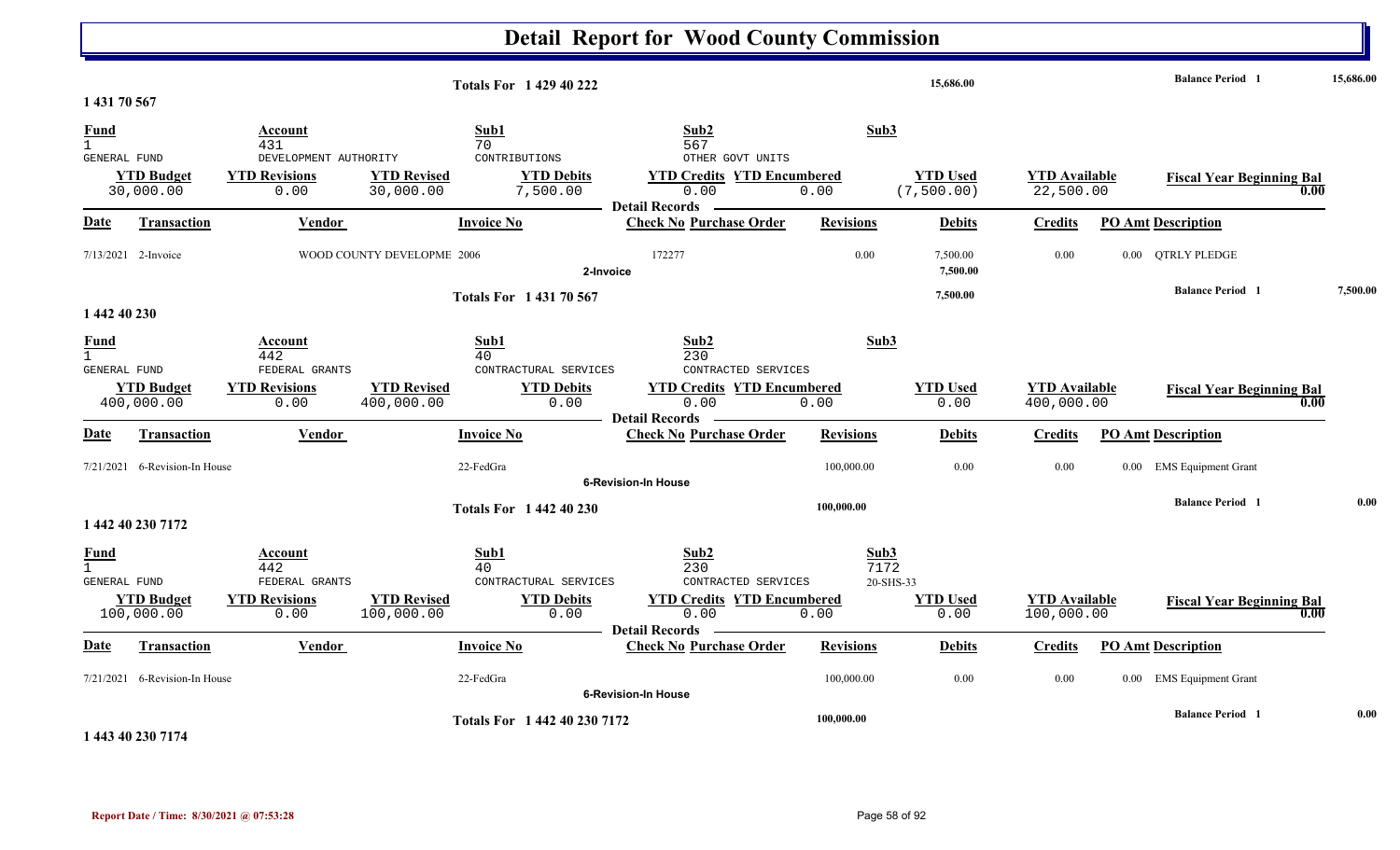| <b>Fund</b><br>$\mathbf{1}$<br>GENERAL FUND                       | <b>YTD Budget</b><br>0.00                                                                    | Account<br>443<br>STATE GRANTS<br><b>YTD Revisions</b><br>0.00 | <b>YTD Revised</b><br>0.00                                | Sub1<br>40<br>CONTRACTURAL SERVICES<br><b>YTD Debits</b><br>35,461.61 | Sub2<br>230<br>CONTRACTED SERVICES<br><b>YTD Credits YTD Encumbered</b><br>0.00<br><b>Detail Records</b> | 0.00                         | Sub3<br>7174<br>22-CC-29 Day Report<br><b>YTD Used</b><br>(35, 461.61) | <b>YTD</b> Available<br>(35, 461.61) |                              | <b>Fiscal Year Beginning Bal</b><br>0.00                              |           |
|-------------------------------------------------------------------|----------------------------------------------------------------------------------------------|----------------------------------------------------------------|-----------------------------------------------------------|-----------------------------------------------------------------------|----------------------------------------------------------------------------------------------------------|------------------------------|------------------------------------------------------------------------|--------------------------------------|------------------------------|-----------------------------------------------------------------------|-----------|
| Date                                                              | <b>Transaction</b>                                                                           | <b>Vendor</b>                                                  |                                                           | <b>Invoice No</b>                                                     | <b>Check No Purchase Order</b>                                                                           | <b>Revisions</b>             | <b>Debits</b>                                                          | <b>Credits</b>                       |                              | <b>PO Amt Description</b>                                             |           |
| 7/31/2021<br>7/31/2021                                            | 7/31/2021 5-Journal Entry<br>5-Journal Entry<br>5-Journal Entry<br>7/31/2021 5-Journal Entry |                                                                |                                                           | 072021<br>072021<br>072021<br>072021                                  |                                                                                                          | 0.00<br>0.00<br>0.00<br>0.00 | 24,618.20<br>1,871.29<br>6,792.02<br>2,180.10                          | 0.00<br>0.00<br>0.00<br>0.00         | $0.00\,$<br>$0.00\,$         | 0.00 July Grant<br>0.00 July Grant<br>July Grant<br>July Grant        |           |
|                                                                   |                                                                                              |                                                                |                                                           | Totals For 1 443 40 230 7174                                          | 5-Journal Entry                                                                                          |                              | 35,461.61<br>35,461.61                                                 |                                      |                              | <b>Balance Period 1</b>                                               | 35,461.61 |
| 1700 10 103                                                       |                                                                                              |                                                                |                                                           |                                                                       |                                                                                                          |                              |                                                                        |                                      |                              |                                                                       |           |
| <u>Fund</u><br>$\mathbf{1}$<br>GENERAL FUND                       |                                                                                              | Account<br>700<br>SHERIFF-LAW ENFORCE                          |                                                           | Sub1<br>10<br>PERSONAL SERVICES                                       | Sub2<br>103<br>SALARIES-DEPUTIES                                                                         |                              | Sub3                                                                   |                                      |                              |                                                                       |           |
|                                                                   | <b>YTD</b> Budget<br>1,930,690.00                                                            | <b>YTD Revisions</b><br>0.00                                   | <b>YTD Revised</b><br>1,930,690.00                        | <b>YTD Debits</b><br>156,218.01                                       | <b>YTD Credits YTD Encumbered</b><br>0.00<br><b>Detail Records</b>                                       | 0.00                         | <b>YTD</b> Used<br>(156, 218.01)                                       | <b>YTD</b> Available<br>1,774,471.99 |                              | <b>Fiscal Year Beginning Bal</b><br>0.00                              |           |
| <b>Date</b>                                                       | Transaction                                                                                  | Vendor                                                         |                                                           | <b>Invoice No</b>                                                     | <b>Check No Purchase Order</b>                                                                           | <b>Revisions</b>             | <b>Debits</b>                                                          | <b>Credits</b>                       |                              | <b>PO Amt Description</b>                                             |           |
| 7/15/2021 2-Invoice                                               | 7/15/2021 2-Invoice                                                                          | ALLEN TIMOTHY L.                                               | ALLEN JASON WAYNE                                         | 10-00100017-REG<br>10-00273103-REG                                    | 100017<br>273103                                                                                         | 0.00<br>0.00                 | 2,308.62<br>2,167.04                                                   | 0.00<br>0.00                         | 0.00<br>0.00                 | ALLEN JASON WAYNE<br>ALLEN TIMOTHY L.                                 |           |
| 7/15/2021 2-Invoice                                               | 7/15/2021 2-Invoice<br>7/15/2021 2-Invoice                                                   | ALLTOP DAMIAN A                                                | <b>BLATT WILLIAM ANTHONY</b><br><b>BURNS JOSEPH TYLER</b> | 10-00273104-REG<br>10-00273106-REG<br>10-00273108-REG                 | 273104<br>273106<br>273108                                                                               | 0.00<br>0.00<br>0.00         | 1,915.25<br>1,927.75<br>1,917.75                                       | $0.00\,$<br>0.00<br>0.00             | $0.00\,$<br>$0.00\,$<br>0.00 | ALLTOP DAMIAN A<br>BLATT WILLIAM ANTHONY<br><b>BURNS JOSEPH TYLER</b> |           |
| 7/15/2021 2-Invoice<br>7/15/2021 2-Invoice<br>7/15/2021 2-Invoice |                                                                                              | <b>BUSSEY DAVID</b><br>CROSS DEREK B.                          | COCHRAN MICHAEL L.                                        | 10-00273109-REG<br>10-00273110-REG<br>10-00273111-REG                 | 273109<br>273110<br>273111                                                                               | 0.00<br>0.00<br>0.00         | 2,321.12<br>2,177.04<br>2,150.87                                       | $0.00\,$<br>0.00<br>0.00             | $0.00\,$<br>$0.00\,$<br>0.00 | <b>BUSSEY DAVID</b><br>COCHRAN MICHAEL L.<br>CROSS DEREK B.           |           |
| 7/15/2021 2-Invoice<br>7/15/2021                                  | 7/15/2021 2-Invoice<br>2-Invoice                                                             | <b>EDWARDS JACOB</b><br>FORSHEY NATHAN C                       | <b>FRAZIER RONALD CHARLES</b>                             | 10-00273113-REG<br>10-00273114-REG<br>10-00273115-REG                 | 273113<br>273114<br>273115                                                                               | 0.00<br>0.00<br>0.00         | 1,915.25<br>1,912.75<br>2,088.00                                       | $0.00\,$<br>$0.00\,$<br>0.00         | 0.00<br>0.00<br>$0.00\,$     | <b>EDWARDS JACOB</b><br>FORSHEY NATHAN C<br>FRAZIER RONALD CHARLES    |           |
| 7/15/2021 2-Invoice<br>7/15/2021                                  | 7/15/2021 2-Invoice<br>2-Invoice                                                             | <b>GEORGE RICHARD A.</b><br>HEWITT TASHA L                     | FRIDENSTINE TRAVIS LEE                                    | 10-00273116-REG<br>10-00273117-REG<br>10-00273119-REG                 | 273116<br>273117<br>273119                                                                               | 0.00<br>0.00<br>0.00         | 1,912.75<br>2,283.62<br>1,917.75                                       | 0.00<br>0.00<br>0.00                 | 0.00<br>0.00<br>$0.00\,$     | FRIDENSTINE TRAVIS LEE<br>GEORGE RICHARD A.<br>HEWITT TASHA L         |           |
| 7/15/2021 2-Invoice<br>7/15/2021 2-Invoice<br>7/15/2021           | 2-Invoice                                                                                    | HUPP MATTHEW C.<br>KIDDER II JEFFREY S.                        | KOCHERSPERGER HANS RAN 10-00273126-REG                    | 10-00273121-REG<br>10-00273125-REG                                    | 273121<br>273125<br>273126                                                                               | 0.00<br>0.00<br>0.00         | 2,167.04<br>1,922.75<br>1,930.25                                       | 0.00<br>0.00<br>0.00                 | $0.00\,$<br>0.00<br>$0.00\,$ | HUPP MATTHEW C.<br>KIDDER II JEFFREY S.<br>KOCHERSPERGER HANS RANDALL |           |
| 7/15/2021 2-Invoice                                               | 7/15/2021 2-Invoice<br>7/15/2021 2-Invoice                                                   | <b>MARLOW TYLER D.</b><br>MCCLUNG CODY L.                      | MATHENY DELLA DESIREE                                     | 10-00273128-REG<br>10-00273129-REG<br>10-00273130-REG                 | 273128<br>273129<br>273130                                                                               | 0.00<br>0.00<br>0.00         | 1,925.25<br>2,153.37<br>1,922.75                                       | 0.00<br>0.00<br>0.00                 | $0.00\,$<br>0.00<br>0.00     | <b>MARLOW TYLER D.</b><br>MATHENY DELLA DESIREE<br>MCCLUNG CODY L.    |           |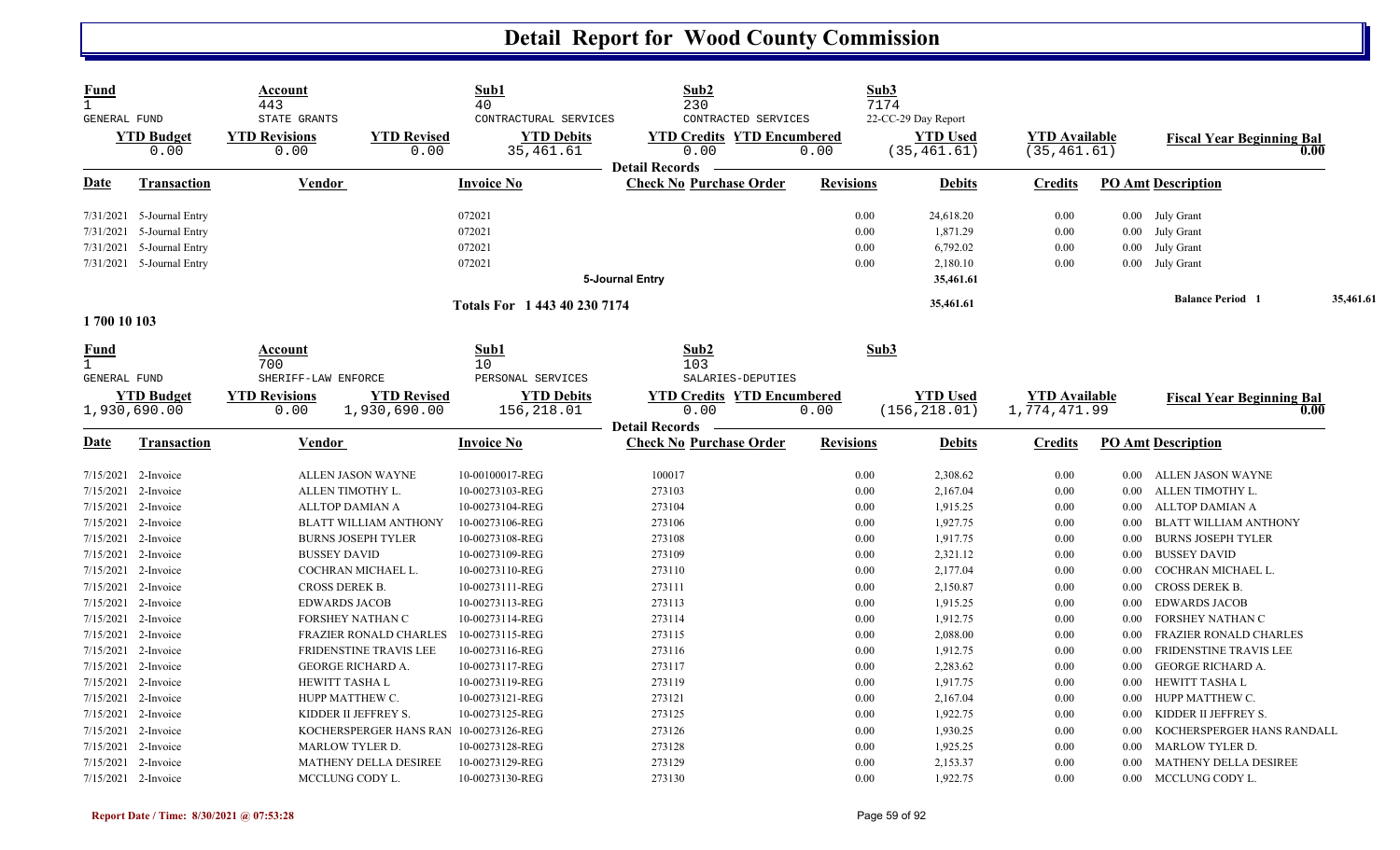| 273131<br>1,920.25<br>0.00<br>7/15/2021 2-Invoice<br>MCLAUGHLIN JOSHUA DONA 10-00273131-REG<br>0.00<br>0.00 MCLAUGHLIN JOSHUA DONALD<br>1,922.75<br>7/15/2021 2-Invoice<br>10-00273132-REG<br>273132<br>0.00<br>0.00 MICHAEL EVAN G.<br>MICHAEL EVAN G.<br>0.00<br>2,179.54<br>7/15/2021 2-Invoice<br>MODESITT SHANA L.<br>10-00273133-REG<br>273133<br>0.00<br>0.00 MODESITT SHANA L.<br>$0.00\,$<br>2,303.62<br>7/15/2021 2-Invoice<br>MURPHY JAMES T.<br>10-00273134-REG<br>273134<br>0.00<br>0.00<br>0.00 MURPHY JAMES T.<br>1,920.25<br>7/15/2021 2-Invoice<br>NICHOLS CLAYTON PAUL<br>10-00273135-REG<br>273135<br>0.00<br>0.00<br>NICHOLS CLAYTON PAUL<br>$0.00\,$<br>7/15/2021 2-Invoice<br>10-00273138-REG<br>273138<br>1,917.75<br>0.00<br>PHILLIPS TAYLOR KELLYN<br>PHILLIPS TAYLOR KELLYN<br>0.00<br>$0.00\,$<br>7/15/2021 2-Invoice<br>10-00273140-REG<br>273140<br>1,915.25<br>0.00<br>0.00 RADABAUGH LUKE R<br>RADABAUGH LUKE R<br>$0.00\,$<br>2,148.37<br>7/15/2021 2-Invoice<br>RITCHIE MICHAEL B<br>10-00273141-REG<br>273141<br>0.00<br>RITCHIE MICHAEL B<br>$0.00\,$<br>$0.00\,$<br>7/15/2021 2-Invoice<br>10-00273142-REG<br>273142<br>2,167.04<br>0.00<br>SHRIVER ANDREW C.<br>SHRIVER ANDREW C.<br>0.00<br>$0.00 -$<br>2,843.75<br>7/15/2021 2-Invoice<br><b>SIMS ROBERT GENE</b><br>10-00273143-REG<br>273143<br>0.00<br>0.00<br>0.00 SIMS ROBERT GENE<br>7/15/2021 2-Invoice<br>STEPHENS KENT MICHAEL<br>10-00100018-REG<br>100018<br>2,441.12<br>0.00<br>STEPHENS KENT MICHAEL<br>$0.00\,$<br>$0.00\,$<br>2,058.00<br>7/15/2021 2-Invoice<br>SWIGER BRIAN A.<br>10-00273145-REG<br>273145<br>0.00<br>0.00<br>0.00 SWIGER BRIAN A.<br>1,915.25<br>7/15/2021 2-Invoice<br>TURNER JR BRANNON GENE 10-00273146-REG<br>273146<br>0.00<br>0.00<br>0.00 TURNER JR BRANNON GENE<br>7/15/2021 2-Invoice<br>10-00273149-REG<br>273149<br>0.00<br>211.10<br>0.00<br>WALKER ZACHARIAH M.<br>WALKER ZACHARIAH M.<br>0.00 <sub>1</sub><br>7/15/2021 2-Invoice<br><b>WATERS ROBERT ANDREW</b><br>10-00273150-REG<br>273150<br>1,917.75<br>0.00<br><b>WATERS ROBERT ANDREW</b><br>$0.00\,$<br>$0.00\,$<br>1,927.75<br>7/15/2021 2-Invoice<br>10-00273151-REG<br>273151<br>0.00<br>0.00<br>WETZEL JOHN CALEB<br>WETZEL JOHN CALEB<br>$0.00\,$<br>2,283.62<br>7/15/2021 2-Invoice<br>WINDLAND RYAN D.<br>10-00273153-REG<br>273153<br>0.00<br>0.00<br>0.00<br>WINDLAND RYAN D.<br>7/15/2021 2-Invoice<br>10-00273154-REG<br>1,915.25<br>WOOD ADAM N<br>WOOD ADAM N<br>273154<br>0.00<br>0.00<br>$0.00\,$<br>2,308.62<br>7/30/2021 2-Invoice<br>10-00100020-REG<br>100020<br>0.00<br>ALLEN JASON WAYNE<br>ALLEN JASON WAYNE<br>$0.00\,$<br>$0.00\,$<br>2,167.04<br>7/30/2021 2-Invoice<br>ALLEN TIMOTHY L.<br>10-00273323-REG<br>273323<br>0.00<br>0.00<br>ALLEN TIMOTHY L.<br>$0.00\,$<br>7/30/2021 2-Invoice<br>10-00273324-REG<br>273324<br>1,915.25<br>0.00 ALLTOP DAMIAN A<br>ALLTOP DAMIAN A<br>0.00<br>0.00<br>7/30/2021 2-Invoice<br>10-00273326-REG<br>273326<br>1,927.75<br><b>BLATT WILLIAM ANTHONY</b><br>BLATT WILLIAM ANTHONY<br>0.00<br>0.00<br>$0.00\,$<br>7/30/2021 2-Invoice<br>10-00273328-REG<br>273328<br>1,910.25<br>0.00<br>BROWNING EMILY G<br><b>BROWNING EMILY G</b><br>$0.00\,$<br>$0.00\,$<br>7/30/2021 2-Invoice<br>10-00273329-REG<br>273329<br>1,917.75<br><b>BURNS JOSEPH TYLER</b><br>0.00<br>0.00<br>BURNS JOSEPH TYLER<br>$0.00\,$<br>10-00273330-REG<br>273330<br>2,321.12<br><b>BUSSEY DAVID</b><br>7/30/2021 2-Invoice<br><b>BUSSEY DAVID</b><br>0.00<br>0.00<br>$0.00\,$<br>2,177.04<br>7/30/2021 2-Invoice<br>10-00273331-REG<br>273331<br>0.00<br>COCHRAN MICHAEL L.<br>COCHRAN MICHAEL L.<br>0.00<br>0.00 <sub>1</sub><br>2,150.87<br>7/30/2021 2-Invoice<br>CROSS DEREK B.<br>10-00273332-REG<br>273332<br>0.00<br>0.00<br>0.00 CROSS DEREK B.<br>10-00273335-REG<br>273335<br>1,915.25<br>7/30/2021 2-Invoice<br><b>EDWARDS JACOB</b><br>0.00<br><b>EDWARDS JACOB</b><br>$0.00\,$<br>$0.00\,$<br>7/30/2021 2-Invoice<br>10-00273336-REG<br>273336<br>1,912.75<br>FORSHEY NATHAN C<br>FORSHEY NATHAN C<br>0.00<br>0.00<br>$0.00^{\circ}$<br>7/30/2021 2-Invoice<br>10-00273337-REG<br>273337<br>2,088.00<br>0.00<br>FRAZIER RONALD CHARLES<br>0.00<br>FRAZIER RONALD CHARLES<br>$0.00\,$<br>1,912.75<br>7/30/2021 2-Invoice<br>FRIDENSTINE TRAVIS LEE<br>10-00273338-REG<br>273338<br>0.00<br>FRIDENSTINE TRAVIS LEE<br>$0.00\,$<br>0.00<br>2,283.62<br>7/30/2021 2-Invoice<br><b>GEORGE RICHARD A.</b><br>10-00273339-REG<br>273339<br>0.00<br>0.00<br>0.00 GEORGE RICHARD A.<br>1,917.75<br>7/30/2021 2-Invoice<br>HEWITT TASHA L<br>10-00273342-REG<br>273342<br>0.00<br>0.00<br>0.00 HEWITT TASHA L<br>7/30/2021 2-Invoice<br>10-00273344-REG<br>273344<br>2,167.04<br>0.00<br>0.00 HUPP MATTHEW C.<br>HUPP MATTHEW C.<br>0.00<br>1,922.75<br>7/30/2021 2-Invoice<br>KIDDER II JEFFREY S.<br>10-00273348-REG<br>273348<br>0.00<br>KIDDER II JEFFREY S.<br>$0.00\,$<br>$0.00\,$<br>1,930.25<br>7/30/2021 2-Invoice<br>KOCHERSPERGER HANS RAN 10-00273349-REG<br>273349<br>0.00<br>0.00<br>KOCHERSPERGER HANS RANDALL<br>$0.00\,$<br>10-00273351-REG<br>273351<br>1,925.25<br>7/30/2021 2-Invoice<br>MARLOW TYLER D.<br>0.00<br>0.00<br>0.00 MARLOW TYLER D.<br>7/30/2021 2-Invoice<br>MATHENY DELLA DESIREE<br>10-00273352-REG<br>273352<br>1,242.28<br>0.00 MATHENY DELLA DESIREE<br>0.00<br>0.00<br>273352<br>7/30/2021 2-Invoice<br>MATHENY DELLA DESIREE<br>10-00273352-REG<br>1,739.19<br>0.00<br>MATHENY DELLA DESIREE<br>$0.00\,$<br>$0.00\,$<br>1,922.75<br>7/30/2021 2-Invoice<br>MCCLUNG CODY L.<br>10-00273353-REG<br>273353<br>0.00<br>0.00<br>0.00 MCCLUNG CODY L.<br>MCLAUGHLIN JOSHUA DONA 10-00273354-REG<br>273354<br>1,920.25<br>0.00 MCLAUGHLIN JOSHUA DONALD<br>7/30/2021 2-Invoice<br>0.00<br>$0.00\,$<br>1,922.75<br>7/30/2021 2-Invoice<br>10-00273355-REG<br>273355<br>0.00<br>0.00 MICHAEL EVAN G.<br>MICHAEL EVAN G.<br>0.00<br>7/30/2021 2-Invoice<br>273356<br>2,179.54<br>0.00<br>MODESITT SHANA L.<br>MODESITT SHANA L.<br>10-00273356-REG<br>$0.00\,$<br>$0.00\,$<br>7/30/2021 2-Invoice<br>10-00273357-REG<br>273357<br>2,303.62<br>0.00 MURPHY JAMES T.<br>MURPHY JAMES T.<br>0.00<br>0.00<br>7/30/2021 2-Invoice<br>10-00273358-REG<br>273358<br>0.00<br>1,920.25<br>0.00<br>0.00 NICHOLS CLAYTON PAUL<br>NICHOLS CLAYTON PAUL |  |  |  |  |  |
|-----------------------------------------------------------------------------------------------------------------------------------------------------------------------------------------------------------------------------------------------------------------------------------------------------------------------------------------------------------------------------------------------------------------------------------------------------------------------------------------------------------------------------------------------------------------------------------------------------------------------------------------------------------------------------------------------------------------------------------------------------------------------------------------------------------------------------------------------------------------------------------------------------------------------------------------------------------------------------------------------------------------------------------------------------------------------------------------------------------------------------------------------------------------------------------------------------------------------------------------------------------------------------------------------------------------------------------------------------------------------------------------------------------------------------------------------------------------------------------------------------------------------------------------------------------------------------------------------------------------------------------------------------------------------------------------------------------------------------------------------------------------------------------------------------------------------------------------------------------------------------------------------------------------------------------------------------------------------------------------------------------------------------------------------------------------------------------------------------------------------------------------------------------------------------------------------------------------------------------------------------------------------------------------------------------------------------------------------------------------------------------------------------------------------------------------------------------------------------------------------------------------------------------------------------------------------------------------------------------------------------------------------------------------------------------------------------------------------------------------------------------------------------------------------------------------------------------------------------------------------------------------------------------------------------------------------------------------------------------------------------------------------------------------------------------------------------------------------------------------------------------------------------------------------------------------------------------------------------------------------------------------------------------------------------------------------------------------------------------------------------------------------------------------------------------------------------------------------------------------------------------------------------------------------------------------------------------------------------------------------------------------------------------------------------------------------------------------------------------------------------------------------------------------------------------------------------------------------------------------------------------------------------------------------------------------------------------------------------------------------------------------------------------------------------------------------------------------------------------------------------------------------------------------------------------------------------------------------------------------------------------------------------------------------------------------------------------------------------------------------------------------------------------------------------------------------------------------------------------------------------------------------------------------------------------------------------------------------------------------------------------------------------------------------------------------------------------------------------------------------------------------------------------------------------------------------------------------------------------------------------------------------------------------------------------------------------------------------------------------------------------------------------------------------------------------------------------------------------------------------------------------------------------------------------------------------------------------------------------------------------------------------------------------------------------------------------------------------------------------------------------------------------------------------------------------------------------------------------------------------------------------------------------------------------------------------------------------------------------------------------------------------------------------------------------------------------------------------------------------------------------------------------------------------------------------------------------------------------------------------------------------------------------------------------------------------------------------------------------------------------------------------------------------------------------------------------------------------------------------------------------------------------------------------------------------------------------------------------------------------------------------------------------------------------------------------|--|--|--|--|--|
|                                                                                                                                                                                                                                                                                                                                                                                                                                                                                                                                                                                                                                                                                                                                                                                                                                                                                                                                                                                                                                                                                                                                                                                                                                                                                                                                                                                                                                                                                                                                                                                                                                                                                                                                                                                                                                                                                                                                                                                                                                                                                                                                                                                                                                                                                                                                                                                                                                                                                                                                                                                                                                                                                                                                                                                                                                                                                                                                                                                                                                                                                                                                                                                                                                                                                                                                                                                                                                                                                                                                                                                                                                                                                                                                                                                                                                                                                                                                                                                                                                                                                                                                                                                                                                                                                                                                                                                                                                                                                                                                                                                                                                                                                                                                                                                                                                                                                                                                                                                                                                                                                                                                                                                                                                                                                                                                                                                                                                                                                                                                                                                                                                                                                                                                                                                                                                                                                                                                                                                                                                                                                                                                                                                                                                                                                                                       |  |  |  |  |  |
|                                                                                                                                                                                                                                                                                                                                                                                                                                                                                                                                                                                                                                                                                                                                                                                                                                                                                                                                                                                                                                                                                                                                                                                                                                                                                                                                                                                                                                                                                                                                                                                                                                                                                                                                                                                                                                                                                                                                                                                                                                                                                                                                                                                                                                                                                                                                                                                                                                                                                                                                                                                                                                                                                                                                                                                                                                                                                                                                                                                                                                                                                                                                                                                                                                                                                                                                                                                                                                                                                                                                                                                                                                                                                                                                                                                                                                                                                                                                                                                                                                                                                                                                                                                                                                                                                                                                                                                                                                                                                                                                                                                                                                                                                                                                                                                                                                                                                                                                                                                                                                                                                                                                                                                                                                                                                                                                                                                                                                                                                                                                                                                                                                                                                                                                                                                                                                                                                                                                                                                                                                                                                                                                                                                                                                                                                                                       |  |  |  |  |  |
|                                                                                                                                                                                                                                                                                                                                                                                                                                                                                                                                                                                                                                                                                                                                                                                                                                                                                                                                                                                                                                                                                                                                                                                                                                                                                                                                                                                                                                                                                                                                                                                                                                                                                                                                                                                                                                                                                                                                                                                                                                                                                                                                                                                                                                                                                                                                                                                                                                                                                                                                                                                                                                                                                                                                                                                                                                                                                                                                                                                                                                                                                                                                                                                                                                                                                                                                                                                                                                                                                                                                                                                                                                                                                                                                                                                                                                                                                                                                                                                                                                                                                                                                                                                                                                                                                                                                                                                                                                                                                                                                                                                                                                                                                                                                                                                                                                                                                                                                                                                                                                                                                                                                                                                                                                                                                                                                                                                                                                                                                                                                                                                                                                                                                                                                                                                                                                                                                                                                                                                                                                                                                                                                                                                                                                                                                                                       |  |  |  |  |  |
|                                                                                                                                                                                                                                                                                                                                                                                                                                                                                                                                                                                                                                                                                                                                                                                                                                                                                                                                                                                                                                                                                                                                                                                                                                                                                                                                                                                                                                                                                                                                                                                                                                                                                                                                                                                                                                                                                                                                                                                                                                                                                                                                                                                                                                                                                                                                                                                                                                                                                                                                                                                                                                                                                                                                                                                                                                                                                                                                                                                                                                                                                                                                                                                                                                                                                                                                                                                                                                                                                                                                                                                                                                                                                                                                                                                                                                                                                                                                                                                                                                                                                                                                                                                                                                                                                                                                                                                                                                                                                                                                                                                                                                                                                                                                                                                                                                                                                                                                                                                                                                                                                                                                                                                                                                                                                                                                                                                                                                                                                                                                                                                                                                                                                                                                                                                                                                                                                                                                                                                                                                                                                                                                                                                                                                                                                                                       |  |  |  |  |  |
|                                                                                                                                                                                                                                                                                                                                                                                                                                                                                                                                                                                                                                                                                                                                                                                                                                                                                                                                                                                                                                                                                                                                                                                                                                                                                                                                                                                                                                                                                                                                                                                                                                                                                                                                                                                                                                                                                                                                                                                                                                                                                                                                                                                                                                                                                                                                                                                                                                                                                                                                                                                                                                                                                                                                                                                                                                                                                                                                                                                                                                                                                                                                                                                                                                                                                                                                                                                                                                                                                                                                                                                                                                                                                                                                                                                                                                                                                                                                                                                                                                                                                                                                                                                                                                                                                                                                                                                                                                                                                                                                                                                                                                                                                                                                                                                                                                                                                                                                                                                                                                                                                                                                                                                                                                                                                                                                                                                                                                                                                                                                                                                                                                                                                                                                                                                                                                                                                                                                                                                                                                                                                                                                                                                                                                                                                                                       |  |  |  |  |  |
|                                                                                                                                                                                                                                                                                                                                                                                                                                                                                                                                                                                                                                                                                                                                                                                                                                                                                                                                                                                                                                                                                                                                                                                                                                                                                                                                                                                                                                                                                                                                                                                                                                                                                                                                                                                                                                                                                                                                                                                                                                                                                                                                                                                                                                                                                                                                                                                                                                                                                                                                                                                                                                                                                                                                                                                                                                                                                                                                                                                                                                                                                                                                                                                                                                                                                                                                                                                                                                                                                                                                                                                                                                                                                                                                                                                                                                                                                                                                                                                                                                                                                                                                                                                                                                                                                                                                                                                                                                                                                                                                                                                                                                                                                                                                                                                                                                                                                                                                                                                                                                                                                                                                                                                                                                                                                                                                                                                                                                                                                                                                                                                                                                                                                                                                                                                                                                                                                                                                                                                                                                                                                                                                                                                                                                                                                                                       |  |  |  |  |  |
|                                                                                                                                                                                                                                                                                                                                                                                                                                                                                                                                                                                                                                                                                                                                                                                                                                                                                                                                                                                                                                                                                                                                                                                                                                                                                                                                                                                                                                                                                                                                                                                                                                                                                                                                                                                                                                                                                                                                                                                                                                                                                                                                                                                                                                                                                                                                                                                                                                                                                                                                                                                                                                                                                                                                                                                                                                                                                                                                                                                                                                                                                                                                                                                                                                                                                                                                                                                                                                                                                                                                                                                                                                                                                                                                                                                                                                                                                                                                                                                                                                                                                                                                                                                                                                                                                                                                                                                                                                                                                                                                                                                                                                                                                                                                                                                                                                                                                                                                                                                                                                                                                                                                                                                                                                                                                                                                                                                                                                                                                                                                                                                                                                                                                                                                                                                                                                                                                                                                                                                                                                                                                                                                                                                                                                                                                                                       |  |  |  |  |  |
|                                                                                                                                                                                                                                                                                                                                                                                                                                                                                                                                                                                                                                                                                                                                                                                                                                                                                                                                                                                                                                                                                                                                                                                                                                                                                                                                                                                                                                                                                                                                                                                                                                                                                                                                                                                                                                                                                                                                                                                                                                                                                                                                                                                                                                                                                                                                                                                                                                                                                                                                                                                                                                                                                                                                                                                                                                                                                                                                                                                                                                                                                                                                                                                                                                                                                                                                                                                                                                                                                                                                                                                                                                                                                                                                                                                                                                                                                                                                                                                                                                                                                                                                                                                                                                                                                                                                                                                                                                                                                                                                                                                                                                                                                                                                                                                                                                                                                                                                                                                                                                                                                                                                                                                                                                                                                                                                                                                                                                                                                                                                                                                                                                                                                                                                                                                                                                                                                                                                                                                                                                                                                                                                                                                                                                                                                                                       |  |  |  |  |  |
|                                                                                                                                                                                                                                                                                                                                                                                                                                                                                                                                                                                                                                                                                                                                                                                                                                                                                                                                                                                                                                                                                                                                                                                                                                                                                                                                                                                                                                                                                                                                                                                                                                                                                                                                                                                                                                                                                                                                                                                                                                                                                                                                                                                                                                                                                                                                                                                                                                                                                                                                                                                                                                                                                                                                                                                                                                                                                                                                                                                                                                                                                                                                                                                                                                                                                                                                                                                                                                                                                                                                                                                                                                                                                                                                                                                                                                                                                                                                                                                                                                                                                                                                                                                                                                                                                                                                                                                                                                                                                                                                                                                                                                                                                                                                                                                                                                                                                                                                                                                                                                                                                                                                                                                                                                                                                                                                                                                                                                                                                                                                                                                                                                                                                                                                                                                                                                                                                                                                                                                                                                                                                                                                                                                                                                                                                                                       |  |  |  |  |  |
|                                                                                                                                                                                                                                                                                                                                                                                                                                                                                                                                                                                                                                                                                                                                                                                                                                                                                                                                                                                                                                                                                                                                                                                                                                                                                                                                                                                                                                                                                                                                                                                                                                                                                                                                                                                                                                                                                                                                                                                                                                                                                                                                                                                                                                                                                                                                                                                                                                                                                                                                                                                                                                                                                                                                                                                                                                                                                                                                                                                                                                                                                                                                                                                                                                                                                                                                                                                                                                                                                                                                                                                                                                                                                                                                                                                                                                                                                                                                                                                                                                                                                                                                                                                                                                                                                                                                                                                                                                                                                                                                                                                                                                                                                                                                                                                                                                                                                                                                                                                                                                                                                                                                                                                                                                                                                                                                                                                                                                                                                                                                                                                                                                                                                                                                                                                                                                                                                                                                                                                                                                                                                                                                                                                                                                                                                                                       |  |  |  |  |  |
|                                                                                                                                                                                                                                                                                                                                                                                                                                                                                                                                                                                                                                                                                                                                                                                                                                                                                                                                                                                                                                                                                                                                                                                                                                                                                                                                                                                                                                                                                                                                                                                                                                                                                                                                                                                                                                                                                                                                                                                                                                                                                                                                                                                                                                                                                                                                                                                                                                                                                                                                                                                                                                                                                                                                                                                                                                                                                                                                                                                                                                                                                                                                                                                                                                                                                                                                                                                                                                                                                                                                                                                                                                                                                                                                                                                                                                                                                                                                                                                                                                                                                                                                                                                                                                                                                                                                                                                                                                                                                                                                                                                                                                                                                                                                                                                                                                                                                                                                                                                                                                                                                                                                                                                                                                                                                                                                                                                                                                                                                                                                                                                                                                                                                                                                                                                                                                                                                                                                                                                                                                                                                                                                                                                                                                                                                                                       |  |  |  |  |  |
|                                                                                                                                                                                                                                                                                                                                                                                                                                                                                                                                                                                                                                                                                                                                                                                                                                                                                                                                                                                                                                                                                                                                                                                                                                                                                                                                                                                                                                                                                                                                                                                                                                                                                                                                                                                                                                                                                                                                                                                                                                                                                                                                                                                                                                                                                                                                                                                                                                                                                                                                                                                                                                                                                                                                                                                                                                                                                                                                                                                                                                                                                                                                                                                                                                                                                                                                                                                                                                                                                                                                                                                                                                                                                                                                                                                                                                                                                                                                                                                                                                                                                                                                                                                                                                                                                                                                                                                                                                                                                                                                                                                                                                                                                                                                                                                                                                                                                                                                                                                                                                                                                                                                                                                                                                                                                                                                                                                                                                                                                                                                                                                                                                                                                                                                                                                                                                                                                                                                                                                                                                                                                                                                                                                                                                                                                                                       |  |  |  |  |  |
|                                                                                                                                                                                                                                                                                                                                                                                                                                                                                                                                                                                                                                                                                                                                                                                                                                                                                                                                                                                                                                                                                                                                                                                                                                                                                                                                                                                                                                                                                                                                                                                                                                                                                                                                                                                                                                                                                                                                                                                                                                                                                                                                                                                                                                                                                                                                                                                                                                                                                                                                                                                                                                                                                                                                                                                                                                                                                                                                                                                                                                                                                                                                                                                                                                                                                                                                                                                                                                                                                                                                                                                                                                                                                                                                                                                                                                                                                                                                                                                                                                                                                                                                                                                                                                                                                                                                                                                                                                                                                                                                                                                                                                                                                                                                                                                                                                                                                                                                                                                                                                                                                                                                                                                                                                                                                                                                                                                                                                                                                                                                                                                                                                                                                                                                                                                                                                                                                                                                                                                                                                                                                                                                                                                                                                                                                                                       |  |  |  |  |  |
|                                                                                                                                                                                                                                                                                                                                                                                                                                                                                                                                                                                                                                                                                                                                                                                                                                                                                                                                                                                                                                                                                                                                                                                                                                                                                                                                                                                                                                                                                                                                                                                                                                                                                                                                                                                                                                                                                                                                                                                                                                                                                                                                                                                                                                                                                                                                                                                                                                                                                                                                                                                                                                                                                                                                                                                                                                                                                                                                                                                                                                                                                                                                                                                                                                                                                                                                                                                                                                                                                                                                                                                                                                                                                                                                                                                                                                                                                                                                                                                                                                                                                                                                                                                                                                                                                                                                                                                                                                                                                                                                                                                                                                                                                                                                                                                                                                                                                                                                                                                                                                                                                                                                                                                                                                                                                                                                                                                                                                                                                                                                                                                                                                                                                                                                                                                                                                                                                                                                                                                                                                                                                                                                                                                                                                                                                                                       |  |  |  |  |  |
|                                                                                                                                                                                                                                                                                                                                                                                                                                                                                                                                                                                                                                                                                                                                                                                                                                                                                                                                                                                                                                                                                                                                                                                                                                                                                                                                                                                                                                                                                                                                                                                                                                                                                                                                                                                                                                                                                                                                                                                                                                                                                                                                                                                                                                                                                                                                                                                                                                                                                                                                                                                                                                                                                                                                                                                                                                                                                                                                                                                                                                                                                                                                                                                                                                                                                                                                                                                                                                                                                                                                                                                                                                                                                                                                                                                                                                                                                                                                                                                                                                                                                                                                                                                                                                                                                                                                                                                                                                                                                                                                                                                                                                                                                                                                                                                                                                                                                                                                                                                                                                                                                                                                                                                                                                                                                                                                                                                                                                                                                                                                                                                                                                                                                                                                                                                                                                                                                                                                                                                                                                                                                                                                                                                                                                                                                                                       |  |  |  |  |  |
|                                                                                                                                                                                                                                                                                                                                                                                                                                                                                                                                                                                                                                                                                                                                                                                                                                                                                                                                                                                                                                                                                                                                                                                                                                                                                                                                                                                                                                                                                                                                                                                                                                                                                                                                                                                                                                                                                                                                                                                                                                                                                                                                                                                                                                                                                                                                                                                                                                                                                                                                                                                                                                                                                                                                                                                                                                                                                                                                                                                                                                                                                                                                                                                                                                                                                                                                                                                                                                                                                                                                                                                                                                                                                                                                                                                                                                                                                                                                                                                                                                                                                                                                                                                                                                                                                                                                                                                                                                                                                                                                                                                                                                                                                                                                                                                                                                                                                                                                                                                                                                                                                                                                                                                                                                                                                                                                                                                                                                                                                                                                                                                                                                                                                                                                                                                                                                                                                                                                                                                                                                                                                                                                                                                                                                                                                                                       |  |  |  |  |  |
|                                                                                                                                                                                                                                                                                                                                                                                                                                                                                                                                                                                                                                                                                                                                                                                                                                                                                                                                                                                                                                                                                                                                                                                                                                                                                                                                                                                                                                                                                                                                                                                                                                                                                                                                                                                                                                                                                                                                                                                                                                                                                                                                                                                                                                                                                                                                                                                                                                                                                                                                                                                                                                                                                                                                                                                                                                                                                                                                                                                                                                                                                                                                                                                                                                                                                                                                                                                                                                                                                                                                                                                                                                                                                                                                                                                                                                                                                                                                                                                                                                                                                                                                                                                                                                                                                                                                                                                                                                                                                                                                                                                                                                                                                                                                                                                                                                                                                                                                                                                                                                                                                                                                                                                                                                                                                                                                                                                                                                                                                                                                                                                                                                                                                                                                                                                                                                                                                                                                                                                                                                                                                                                                                                                                                                                                                                                       |  |  |  |  |  |
|                                                                                                                                                                                                                                                                                                                                                                                                                                                                                                                                                                                                                                                                                                                                                                                                                                                                                                                                                                                                                                                                                                                                                                                                                                                                                                                                                                                                                                                                                                                                                                                                                                                                                                                                                                                                                                                                                                                                                                                                                                                                                                                                                                                                                                                                                                                                                                                                                                                                                                                                                                                                                                                                                                                                                                                                                                                                                                                                                                                                                                                                                                                                                                                                                                                                                                                                                                                                                                                                                                                                                                                                                                                                                                                                                                                                                                                                                                                                                                                                                                                                                                                                                                                                                                                                                                                                                                                                                                                                                                                                                                                                                                                                                                                                                                                                                                                                                                                                                                                                                                                                                                                                                                                                                                                                                                                                                                                                                                                                                                                                                                                                                                                                                                                                                                                                                                                                                                                                                                                                                                                                                                                                                                                                                                                                                                                       |  |  |  |  |  |
|                                                                                                                                                                                                                                                                                                                                                                                                                                                                                                                                                                                                                                                                                                                                                                                                                                                                                                                                                                                                                                                                                                                                                                                                                                                                                                                                                                                                                                                                                                                                                                                                                                                                                                                                                                                                                                                                                                                                                                                                                                                                                                                                                                                                                                                                                                                                                                                                                                                                                                                                                                                                                                                                                                                                                                                                                                                                                                                                                                                                                                                                                                                                                                                                                                                                                                                                                                                                                                                                                                                                                                                                                                                                                                                                                                                                                                                                                                                                                                                                                                                                                                                                                                                                                                                                                                                                                                                                                                                                                                                                                                                                                                                                                                                                                                                                                                                                                                                                                                                                                                                                                                                                                                                                                                                                                                                                                                                                                                                                                                                                                                                                                                                                                                                                                                                                                                                                                                                                                                                                                                                                                                                                                                                                                                                                                                                       |  |  |  |  |  |
|                                                                                                                                                                                                                                                                                                                                                                                                                                                                                                                                                                                                                                                                                                                                                                                                                                                                                                                                                                                                                                                                                                                                                                                                                                                                                                                                                                                                                                                                                                                                                                                                                                                                                                                                                                                                                                                                                                                                                                                                                                                                                                                                                                                                                                                                                                                                                                                                                                                                                                                                                                                                                                                                                                                                                                                                                                                                                                                                                                                                                                                                                                                                                                                                                                                                                                                                                                                                                                                                                                                                                                                                                                                                                                                                                                                                                                                                                                                                                                                                                                                                                                                                                                                                                                                                                                                                                                                                                                                                                                                                                                                                                                                                                                                                                                                                                                                                                                                                                                                                                                                                                                                                                                                                                                                                                                                                                                                                                                                                                                                                                                                                                                                                                                                                                                                                                                                                                                                                                                                                                                                                                                                                                                                                                                                                                                                       |  |  |  |  |  |
|                                                                                                                                                                                                                                                                                                                                                                                                                                                                                                                                                                                                                                                                                                                                                                                                                                                                                                                                                                                                                                                                                                                                                                                                                                                                                                                                                                                                                                                                                                                                                                                                                                                                                                                                                                                                                                                                                                                                                                                                                                                                                                                                                                                                                                                                                                                                                                                                                                                                                                                                                                                                                                                                                                                                                                                                                                                                                                                                                                                                                                                                                                                                                                                                                                                                                                                                                                                                                                                                                                                                                                                                                                                                                                                                                                                                                                                                                                                                                                                                                                                                                                                                                                                                                                                                                                                                                                                                                                                                                                                                                                                                                                                                                                                                                                                                                                                                                                                                                                                                                                                                                                                                                                                                                                                                                                                                                                                                                                                                                                                                                                                                                                                                                                                                                                                                                                                                                                                                                                                                                                                                                                                                                                                                                                                                                                                       |  |  |  |  |  |
|                                                                                                                                                                                                                                                                                                                                                                                                                                                                                                                                                                                                                                                                                                                                                                                                                                                                                                                                                                                                                                                                                                                                                                                                                                                                                                                                                                                                                                                                                                                                                                                                                                                                                                                                                                                                                                                                                                                                                                                                                                                                                                                                                                                                                                                                                                                                                                                                                                                                                                                                                                                                                                                                                                                                                                                                                                                                                                                                                                                                                                                                                                                                                                                                                                                                                                                                                                                                                                                                                                                                                                                                                                                                                                                                                                                                                                                                                                                                                                                                                                                                                                                                                                                                                                                                                                                                                                                                                                                                                                                                                                                                                                                                                                                                                                                                                                                                                                                                                                                                                                                                                                                                                                                                                                                                                                                                                                                                                                                                                                                                                                                                                                                                                                                                                                                                                                                                                                                                                                                                                                                                                                                                                                                                                                                                                                                       |  |  |  |  |  |
|                                                                                                                                                                                                                                                                                                                                                                                                                                                                                                                                                                                                                                                                                                                                                                                                                                                                                                                                                                                                                                                                                                                                                                                                                                                                                                                                                                                                                                                                                                                                                                                                                                                                                                                                                                                                                                                                                                                                                                                                                                                                                                                                                                                                                                                                                                                                                                                                                                                                                                                                                                                                                                                                                                                                                                                                                                                                                                                                                                                                                                                                                                                                                                                                                                                                                                                                                                                                                                                                                                                                                                                                                                                                                                                                                                                                                                                                                                                                                                                                                                                                                                                                                                                                                                                                                                                                                                                                                                                                                                                                                                                                                                                                                                                                                                                                                                                                                                                                                                                                                                                                                                                                                                                                                                                                                                                                                                                                                                                                                                                                                                                                                                                                                                                                                                                                                                                                                                                                                                                                                                                                                                                                                                                                                                                                                                                       |  |  |  |  |  |
|                                                                                                                                                                                                                                                                                                                                                                                                                                                                                                                                                                                                                                                                                                                                                                                                                                                                                                                                                                                                                                                                                                                                                                                                                                                                                                                                                                                                                                                                                                                                                                                                                                                                                                                                                                                                                                                                                                                                                                                                                                                                                                                                                                                                                                                                                                                                                                                                                                                                                                                                                                                                                                                                                                                                                                                                                                                                                                                                                                                                                                                                                                                                                                                                                                                                                                                                                                                                                                                                                                                                                                                                                                                                                                                                                                                                                                                                                                                                                                                                                                                                                                                                                                                                                                                                                                                                                                                                                                                                                                                                                                                                                                                                                                                                                                                                                                                                                                                                                                                                                                                                                                                                                                                                                                                                                                                                                                                                                                                                                                                                                                                                                                                                                                                                                                                                                                                                                                                                                                                                                                                                                                                                                                                                                                                                                                                       |  |  |  |  |  |
|                                                                                                                                                                                                                                                                                                                                                                                                                                                                                                                                                                                                                                                                                                                                                                                                                                                                                                                                                                                                                                                                                                                                                                                                                                                                                                                                                                                                                                                                                                                                                                                                                                                                                                                                                                                                                                                                                                                                                                                                                                                                                                                                                                                                                                                                                                                                                                                                                                                                                                                                                                                                                                                                                                                                                                                                                                                                                                                                                                                                                                                                                                                                                                                                                                                                                                                                                                                                                                                                                                                                                                                                                                                                                                                                                                                                                                                                                                                                                                                                                                                                                                                                                                                                                                                                                                                                                                                                                                                                                                                                                                                                                                                                                                                                                                                                                                                                                                                                                                                                                                                                                                                                                                                                                                                                                                                                                                                                                                                                                                                                                                                                                                                                                                                                                                                                                                                                                                                                                                                                                                                                                                                                                                                                                                                                                                                       |  |  |  |  |  |
|                                                                                                                                                                                                                                                                                                                                                                                                                                                                                                                                                                                                                                                                                                                                                                                                                                                                                                                                                                                                                                                                                                                                                                                                                                                                                                                                                                                                                                                                                                                                                                                                                                                                                                                                                                                                                                                                                                                                                                                                                                                                                                                                                                                                                                                                                                                                                                                                                                                                                                                                                                                                                                                                                                                                                                                                                                                                                                                                                                                                                                                                                                                                                                                                                                                                                                                                                                                                                                                                                                                                                                                                                                                                                                                                                                                                                                                                                                                                                                                                                                                                                                                                                                                                                                                                                                                                                                                                                                                                                                                                                                                                                                                                                                                                                                                                                                                                                                                                                                                                                                                                                                                                                                                                                                                                                                                                                                                                                                                                                                                                                                                                                                                                                                                                                                                                                                                                                                                                                                                                                                                                                                                                                                                                                                                                                                                       |  |  |  |  |  |
|                                                                                                                                                                                                                                                                                                                                                                                                                                                                                                                                                                                                                                                                                                                                                                                                                                                                                                                                                                                                                                                                                                                                                                                                                                                                                                                                                                                                                                                                                                                                                                                                                                                                                                                                                                                                                                                                                                                                                                                                                                                                                                                                                                                                                                                                                                                                                                                                                                                                                                                                                                                                                                                                                                                                                                                                                                                                                                                                                                                                                                                                                                                                                                                                                                                                                                                                                                                                                                                                                                                                                                                                                                                                                                                                                                                                                                                                                                                                                                                                                                                                                                                                                                                                                                                                                                                                                                                                                                                                                                                                                                                                                                                                                                                                                                                                                                                                                                                                                                                                                                                                                                                                                                                                                                                                                                                                                                                                                                                                                                                                                                                                                                                                                                                                                                                                                                                                                                                                                                                                                                                                                                                                                                                                                                                                                                                       |  |  |  |  |  |
|                                                                                                                                                                                                                                                                                                                                                                                                                                                                                                                                                                                                                                                                                                                                                                                                                                                                                                                                                                                                                                                                                                                                                                                                                                                                                                                                                                                                                                                                                                                                                                                                                                                                                                                                                                                                                                                                                                                                                                                                                                                                                                                                                                                                                                                                                                                                                                                                                                                                                                                                                                                                                                                                                                                                                                                                                                                                                                                                                                                                                                                                                                                                                                                                                                                                                                                                                                                                                                                                                                                                                                                                                                                                                                                                                                                                                                                                                                                                                                                                                                                                                                                                                                                                                                                                                                                                                                                                                                                                                                                                                                                                                                                                                                                                                                                                                                                                                                                                                                                                                                                                                                                                                                                                                                                                                                                                                                                                                                                                                                                                                                                                                                                                                                                                                                                                                                                                                                                                                                                                                                                                                                                                                                                                                                                                                                                       |  |  |  |  |  |
|                                                                                                                                                                                                                                                                                                                                                                                                                                                                                                                                                                                                                                                                                                                                                                                                                                                                                                                                                                                                                                                                                                                                                                                                                                                                                                                                                                                                                                                                                                                                                                                                                                                                                                                                                                                                                                                                                                                                                                                                                                                                                                                                                                                                                                                                                                                                                                                                                                                                                                                                                                                                                                                                                                                                                                                                                                                                                                                                                                                                                                                                                                                                                                                                                                                                                                                                                                                                                                                                                                                                                                                                                                                                                                                                                                                                                                                                                                                                                                                                                                                                                                                                                                                                                                                                                                                                                                                                                                                                                                                                                                                                                                                                                                                                                                                                                                                                                                                                                                                                                                                                                                                                                                                                                                                                                                                                                                                                                                                                                                                                                                                                                                                                                                                                                                                                                                                                                                                                                                                                                                                                                                                                                                                                                                                                                                                       |  |  |  |  |  |
|                                                                                                                                                                                                                                                                                                                                                                                                                                                                                                                                                                                                                                                                                                                                                                                                                                                                                                                                                                                                                                                                                                                                                                                                                                                                                                                                                                                                                                                                                                                                                                                                                                                                                                                                                                                                                                                                                                                                                                                                                                                                                                                                                                                                                                                                                                                                                                                                                                                                                                                                                                                                                                                                                                                                                                                                                                                                                                                                                                                                                                                                                                                                                                                                                                                                                                                                                                                                                                                                                                                                                                                                                                                                                                                                                                                                                                                                                                                                                                                                                                                                                                                                                                                                                                                                                                                                                                                                                                                                                                                                                                                                                                                                                                                                                                                                                                                                                                                                                                                                                                                                                                                                                                                                                                                                                                                                                                                                                                                                                                                                                                                                                                                                                                                                                                                                                                                                                                                                                                                                                                                                                                                                                                                                                                                                                                                       |  |  |  |  |  |
|                                                                                                                                                                                                                                                                                                                                                                                                                                                                                                                                                                                                                                                                                                                                                                                                                                                                                                                                                                                                                                                                                                                                                                                                                                                                                                                                                                                                                                                                                                                                                                                                                                                                                                                                                                                                                                                                                                                                                                                                                                                                                                                                                                                                                                                                                                                                                                                                                                                                                                                                                                                                                                                                                                                                                                                                                                                                                                                                                                                                                                                                                                                                                                                                                                                                                                                                                                                                                                                                                                                                                                                                                                                                                                                                                                                                                                                                                                                                                                                                                                                                                                                                                                                                                                                                                                                                                                                                                                                                                                                                                                                                                                                                                                                                                                                                                                                                                                                                                                                                                                                                                                                                                                                                                                                                                                                                                                                                                                                                                                                                                                                                                                                                                                                                                                                                                                                                                                                                                                                                                                                                                                                                                                                                                                                                                                                       |  |  |  |  |  |
|                                                                                                                                                                                                                                                                                                                                                                                                                                                                                                                                                                                                                                                                                                                                                                                                                                                                                                                                                                                                                                                                                                                                                                                                                                                                                                                                                                                                                                                                                                                                                                                                                                                                                                                                                                                                                                                                                                                                                                                                                                                                                                                                                                                                                                                                                                                                                                                                                                                                                                                                                                                                                                                                                                                                                                                                                                                                                                                                                                                                                                                                                                                                                                                                                                                                                                                                                                                                                                                                                                                                                                                                                                                                                                                                                                                                                                                                                                                                                                                                                                                                                                                                                                                                                                                                                                                                                                                                                                                                                                                                                                                                                                                                                                                                                                                                                                                                                                                                                                                                                                                                                                                                                                                                                                                                                                                                                                                                                                                                                                                                                                                                                                                                                                                                                                                                                                                                                                                                                                                                                                                                                                                                                                                                                                                                                                                       |  |  |  |  |  |
|                                                                                                                                                                                                                                                                                                                                                                                                                                                                                                                                                                                                                                                                                                                                                                                                                                                                                                                                                                                                                                                                                                                                                                                                                                                                                                                                                                                                                                                                                                                                                                                                                                                                                                                                                                                                                                                                                                                                                                                                                                                                                                                                                                                                                                                                                                                                                                                                                                                                                                                                                                                                                                                                                                                                                                                                                                                                                                                                                                                                                                                                                                                                                                                                                                                                                                                                                                                                                                                                                                                                                                                                                                                                                                                                                                                                                                                                                                                                                                                                                                                                                                                                                                                                                                                                                                                                                                                                                                                                                                                                                                                                                                                                                                                                                                                                                                                                                                                                                                                                                                                                                                                                                                                                                                                                                                                                                                                                                                                                                                                                                                                                                                                                                                                                                                                                                                                                                                                                                                                                                                                                                                                                                                                                                                                                                                                       |  |  |  |  |  |
|                                                                                                                                                                                                                                                                                                                                                                                                                                                                                                                                                                                                                                                                                                                                                                                                                                                                                                                                                                                                                                                                                                                                                                                                                                                                                                                                                                                                                                                                                                                                                                                                                                                                                                                                                                                                                                                                                                                                                                                                                                                                                                                                                                                                                                                                                                                                                                                                                                                                                                                                                                                                                                                                                                                                                                                                                                                                                                                                                                                                                                                                                                                                                                                                                                                                                                                                                                                                                                                                                                                                                                                                                                                                                                                                                                                                                                                                                                                                                                                                                                                                                                                                                                                                                                                                                                                                                                                                                                                                                                                                                                                                                                                                                                                                                                                                                                                                                                                                                                                                                                                                                                                                                                                                                                                                                                                                                                                                                                                                                                                                                                                                                                                                                                                                                                                                                                                                                                                                                                                                                                                                                                                                                                                                                                                                                                                       |  |  |  |  |  |
|                                                                                                                                                                                                                                                                                                                                                                                                                                                                                                                                                                                                                                                                                                                                                                                                                                                                                                                                                                                                                                                                                                                                                                                                                                                                                                                                                                                                                                                                                                                                                                                                                                                                                                                                                                                                                                                                                                                                                                                                                                                                                                                                                                                                                                                                                                                                                                                                                                                                                                                                                                                                                                                                                                                                                                                                                                                                                                                                                                                                                                                                                                                                                                                                                                                                                                                                                                                                                                                                                                                                                                                                                                                                                                                                                                                                                                                                                                                                                                                                                                                                                                                                                                                                                                                                                                                                                                                                                                                                                                                                                                                                                                                                                                                                                                                                                                                                                                                                                                                                                                                                                                                                                                                                                                                                                                                                                                                                                                                                                                                                                                                                                                                                                                                                                                                                                                                                                                                                                                                                                                                                                                                                                                                                                                                                                                                       |  |  |  |  |  |
|                                                                                                                                                                                                                                                                                                                                                                                                                                                                                                                                                                                                                                                                                                                                                                                                                                                                                                                                                                                                                                                                                                                                                                                                                                                                                                                                                                                                                                                                                                                                                                                                                                                                                                                                                                                                                                                                                                                                                                                                                                                                                                                                                                                                                                                                                                                                                                                                                                                                                                                                                                                                                                                                                                                                                                                                                                                                                                                                                                                                                                                                                                                                                                                                                                                                                                                                                                                                                                                                                                                                                                                                                                                                                                                                                                                                                                                                                                                                                                                                                                                                                                                                                                                                                                                                                                                                                                                                                                                                                                                                                                                                                                                                                                                                                                                                                                                                                                                                                                                                                                                                                                                                                                                                                                                                                                                                                                                                                                                                                                                                                                                                                                                                                                                                                                                                                                                                                                                                                                                                                                                                                                                                                                                                                                                                                                                       |  |  |  |  |  |
|                                                                                                                                                                                                                                                                                                                                                                                                                                                                                                                                                                                                                                                                                                                                                                                                                                                                                                                                                                                                                                                                                                                                                                                                                                                                                                                                                                                                                                                                                                                                                                                                                                                                                                                                                                                                                                                                                                                                                                                                                                                                                                                                                                                                                                                                                                                                                                                                                                                                                                                                                                                                                                                                                                                                                                                                                                                                                                                                                                                                                                                                                                                                                                                                                                                                                                                                                                                                                                                                                                                                                                                                                                                                                                                                                                                                                                                                                                                                                                                                                                                                                                                                                                                                                                                                                                                                                                                                                                                                                                                                                                                                                                                                                                                                                                                                                                                                                                                                                                                                                                                                                                                                                                                                                                                                                                                                                                                                                                                                                                                                                                                                                                                                                                                                                                                                                                                                                                                                                                                                                                                                                                                                                                                                                                                                                                                       |  |  |  |  |  |
|                                                                                                                                                                                                                                                                                                                                                                                                                                                                                                                                                                                                                                                                                                                                                                                                                                                                                                                                                                                                                                                                                                                                                                                                                                                                                                                                                                                                                                                                                                                                                                                                                                                                                                                                                                                                                                                                                                                                                                                                                                                                                                                                                                                                                                                                                                                                                                                                                                                                                                                                                                                                                                                                                                                                                                                                                                                                                                                                                                                                                                                                                                                                                                                                                                                                                                                                                                                                                                                                                                                                                                                                                                                                                                                                                                                                                                                                                                                                                                                                                                                                                                                                                                                                                                                                                                                                                                                                                                                                                                                                                                                                                                                                                                                                                                                                                                                                                                                                                                                                                                                                                                                                                                                                                                                                                                                                                                                                                                                                                                                                                                                                                                                                                                                                                                                                                                                                                                                                                                                                                                                                                                                                                                                                                                                                                                                       |  |  |  |  |  |
|                                                                                                                                                                                                                                                                                                                                                                                                                                                                                                                                                                                                                                                                                                                                                                                                                                                                                                                                                                                                                                                                                                                                                                                                                                                                                                                                                                                                                                                                                                                                                                                                                                                                                                                                                                                                                                                                                                                                                                                                                                                                                                                                                                                                                                                                                                                                                                                                                                                                                                                                                                                                                                                                                                                                                                                                                                                                                                                                                                                                                                                                                                                                                                                                                                                                                                                                                                                                                                                                                                                                                                                                                                                                                                                                                                                                                                                                                                                                                                                                                                                                                                                                                                                                                                                                                                                                                                                                                                                                                                                                                                                                                                                                                                                                                                                                                                                                                                                                                                                                                                                                                                                                                                                                                                                                                                                                                                                                                                                                                                                                                                                                                                                                                                                                                                                                                                                                                                                                                                                                                                                                                                                                                                                                                                                                                                                       |  |  |  |  |  |
|                                                                                                                                                                                                                                                                                                                                                                                                                                                                                                                                                                                                                                                                                                                                                                                                                                                                                                                                                                                                                                                                                                                                                                                                                                                                                                                                                                                                                                                                                                                                                                                                                                                                                                                                                                                                                                                                                                                                                                                                                                                                                                                                                                                                                                                                                                                                                                                                                                                                                                                                                                                                                                                                                                                                                                                                                                                                                                                                                                                                                                                                                                                                                                                                                                                                                                                                                                                                                                                                                                                                                                                                                                                                                                                                                                                                                                                                                                                                                                                                                                                                                                                                                                                                                                                                                                                                                                                                                                                                                                                                                                                                                                                                                                                                                                                                                                                                                                                                                                                                                                                                                                                                                                                                                                                                                                                                                                                                                                                                                                                                                                                                                                                                                                                                                                                                                                                                                                                                                                                                                                                                                                                                                                                                                                                                                                                       |  |  |  |  |  |
|                                                                                                                                                                                                                                                                                                                                                                                                                                                                                                                                                                                                                                                                                                                                                                                                                                                                                                                                                                                                                                                                                                                                                                                                                                                                                                                                                                                                                                                                                                                                                                                                                                                                                                                                                                                                                                                                                                                                                                                                                                                                                                                                                                                                                                                                                                                                                                                                                                                                                                                                                                                                                                                                                                                                                                                                                                                                                                                                                                                                                                                                                                                                                                                                                                                                                                                                                                                                                                                                                                                                                                                                                                                                                                                                                                                                                                                                                                                                                                                                                                                                                                                                                                                                                                                                                                                                                                                                                                                                                                                                                                                                                                                                                                                                                                                                                                                                                                                                                                                                                                                                                                                                                                                                                                                                                                                                                                                                                                                                                                                                                                                                                                                                                                                                                                                                                                                                                                                                                                                                                                                                                                                                                                                                                                                                                                                       |  |  |  |  |  |
|                                                                                                                                                                                                                                                                                                                                                                                                                                                                                                                                                                                                                                                                                                                                                                                                                                                                                                                                                                                                                                                                                                                                                                                                                                                                                                                                                                                                                                                                                                                                                                                                                                                                                                                                                                                                                                                                                                                                                                                                                                                                                                                                                                                                                                                                                                                                                                                                                                                                                                                                                                                                                                                                                                                                                                                                                                                                                                                                                                                                                                                                                                                                                                                                                                                                                                                                                                                                                                                                                                                                                                                                                                                                                                                                                                                                                                                                                                                                                                                                                                                                                                                                                                                                                                                                                                                                                                                                                                                                                                                                                                                                                                                                                                                                                                                                                                                                                                                                                                                                                                                                                                                                                                                                                                                                                                                                                                                                                                                                                                                                                                                                                                                                                                                                                                                                                                                                                                                                                                                                                                                                                                                                                                                                                                                                                                                       |  |  |  |  |  |
|                                                                                                                                                                                                                                                                                                                                                                                                                                                                                                                                                                                                                                                                                                                                                                                                                                                                                                                                                                                                                                                                                                                                                                                                                                                                                                                                                                                                                                                                                                                                                                                                                                                                                                                                                                                                                                                                                                                                                                                                                                                                                                                                                                                                                                                                                                                                                                                                                                                                                                                                                                                                                                                                                                                                                                                                                                                                                                                                                                                                                                                                                                                                                                                                                                                                                                                                                                                                                                                                                                                                                                                                                                                                                                                                                                                                                                                                                                                                                                                                                                                                                                                                                                                                                                                                                                                                                                                                                                                                                                                                                                                                                                                                                                                                                                                                                                                                                                                                                                                                                                                                                                                                                                                                                                                                                                                                                                                                                                                                                                                                                                                                                                                                                                                                                                                                                                                                                                                                                                                                                                                                                                                                                                                                                                                                                                                       |  |  |  |  |  |
|                                                                                                                                                                                                                                                                                                                                                                                                                                                                                                                                                                                                                                                                                                                                                                                                                                                                                                                                                                                                                                                                                                                                                                                                                                                                                                                                                                                                                                                                                                                                                                                                                                                                                                                                                                                                                                                                                                                                                                                                                                                                                                                                                                                                                                                                                                                                                                                                                                                                                                                                                                                                                                                                                                                                                                                                                                                                                                                                                                                                                                                                                                                                                                                                                                                                                                                                                                                                                                                                                                                                                                                                                                                                                                                                                                                                                                                                                                                                                                                                                                                                                                                                                                                                                                                                                                                                                                                                                                                                                                                                                                                                                                                                                                                                                                                                                                                                                                                                                                                                                                                                                                                                                                                                                                                                                                                                                                                                                                                                                                                                                                                                                                                                                                                                                                                                                                                                                                                                                                                                                                                                                                                                                                                                                                                                                                                       |  |  |  |  |  |
|                                                                                                                                                                                                                                                                                                                                                                                                                                                                                                                                                                                                                                                                                                                                                                                                                                                                                                                                                                                                                                                                                                                                                                                                                                                                                                                                                                                                                                                                                                                                                                                                                                                                                                                                                                                                                                                                                                                                                                                                                                                                                                                                                                                                                                                                                                                                                                                                                                                                                                                                                                                                                                                                                                                                                                                                                                                                                                                                                                                                                                                                                                                                                                                                                                                                                                                                                                                                                                                                                                                                                                                                                                                                                                                                                                                                                                                                                                                                                                                                                                                                                                                                                                                                                                                                                                                                                                                                                                                                                                                                                                                                                                                                                                                                                                                                                                                                                                                                                                                                                                                                                                                                                                                                                                                                                                                                                                                                                                                                                                                                                                                                                                                                                                                                                                                                                                                                                                                                                                                                                                                                                                                                                                                                                                                                                                                       |  |  |  |  |  |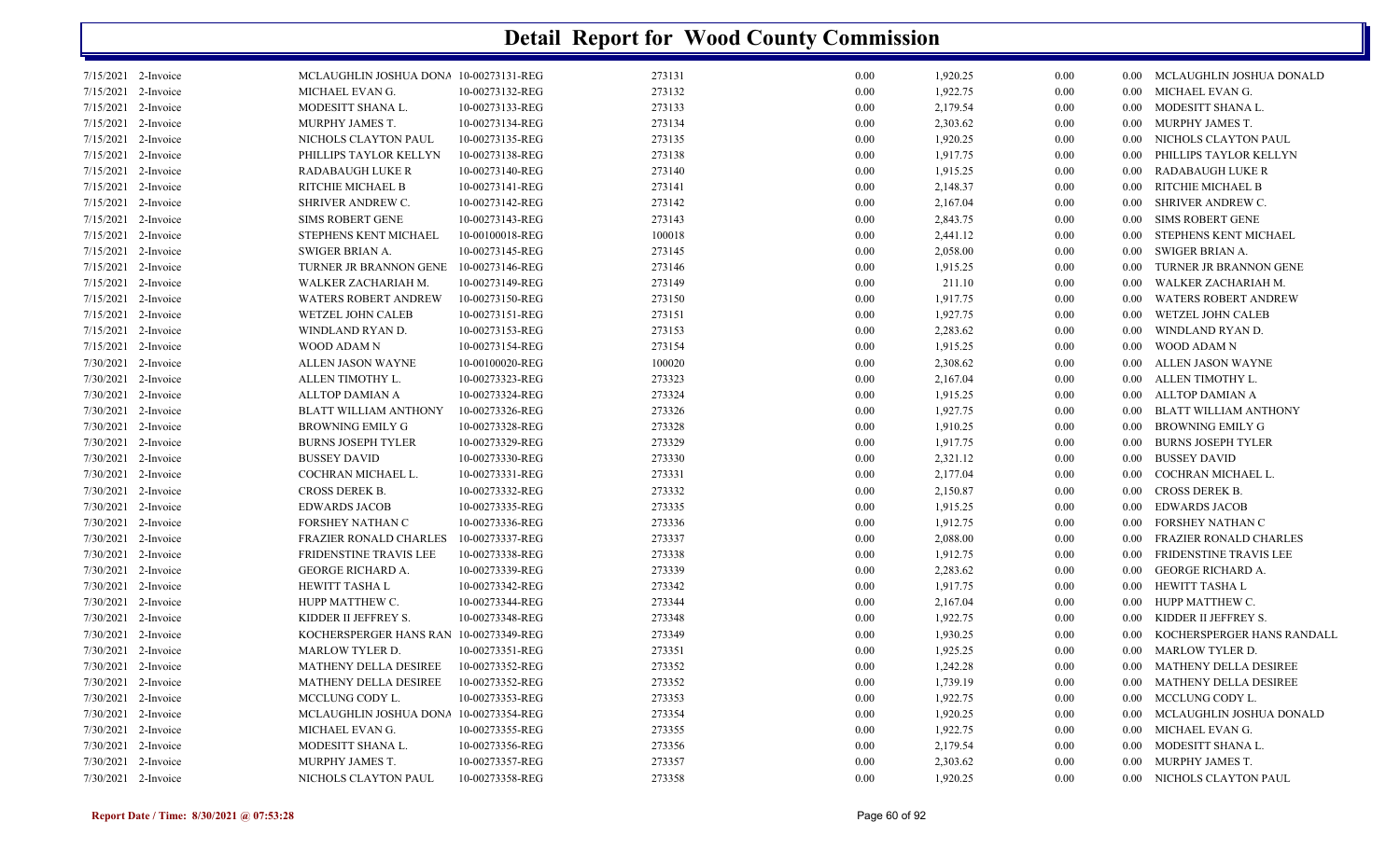|                     |                     |                         |                                     |                               | <b>Detail Report for Wood County Commission</b> |                  |                 |                      |          |                                          |            |
|---------------------|---------------------|-------------------------|-------------------------------------|-------------------------------|-------------------------------------------------|------------------|-----------------|----------------------|----------|------------------------------------------|------------|
|                     | 7/30/2021 2-Invoice |                         | PHILLIPS TAYLOR KELLYN              | 10-00273361-REG               | 273361                                          | 0.00             | 1,917.75        | $0.00\,$             | $0.00\,$ | PHILLIPS TAYLOR KELLYN                   |            |
| 7/30/2021           | 2-Invoice           | <b>RADABAUGH LUKE R</b> |                                     | 10-00273363-REG               | 273363                                          | 0.00             | 1,915.25        | 0.00                 | $0.00\,$ | <b>RADABAUGH LUKE R</b>                  |            |
| 7/30/2021           | 2-Invoice           | RITCHIE MICHAEL B       |                                     | 10-00273364-REG               | 273364                                          | 0.00             | 2,148.37        | 0.00                 | $0.00\,$ | RITCHIE MICHAEL B                        |            |
| 7/30/2021           | 2-Invoice           | SHRIVER ANDREW C.       |                                     | 10-00273365-REG               | 273365                                          | 0.00             | 2,167.04        | 0.00                 | 0.00     | SHRIVER ANDREW C.                        |            |
| 7/30/2021           | 2-Invoice           | <b>SIMS ROBERT GENE</b> |                                     | 10-00273366-REG               | 273366                                          | 0.00             | 2,843.75        | 0.00                 | 0.00     | <b>SIMS ROBERT GENE</b>                  |            |
| 7/30/2021           | 2-Invoice           |                         | STEPHENS KENT MICHAEL               | 10-00100021-REG               | 100021                                          | 0.00             | 2,441.12        | 0.00                 | 0.00     | STEPHENS KENT MICHAEL                    |            |
| 7/30/2021           | 2-Invoice           | SWIGER BRIAN A.         |                                     | 10-00273368-REG               | 273368                                          | 0.00             | 2,058.00        | 0.00                 | $0.00\,$ | SWIGER BRIAN A.                          |            |
| 7/30/2021           | 2-Invoice           |                         | TURNER JR BRANNON GENE              | 10-00273369-REG               | 273369                                          | 0.00             | 1,915.25        | 0.00                 | $0.00\,$ | TURNER JR BRANNON GENE                   |            |
| 7/30/2021           | 2-Invoice           |                         | WATERS ROBERT ANDREW                | 10-00273372-REG               | 273372                                          | 0.00             | 1,917.75        | 0.00                 | 0.00     | <b>WATERS ROBERT ANDREW</b>              |            |
| 7/30/2021           | 2-Invoice           | WETZEL JOHN CALEB       |                                     | 10-00273373-REG               | 273373                                          | 0.00             | 1,927.75        | 0.00                 | 0.00     | WETZEL JOHN CALEB                        |            |
| 7/30/2021           | 2-Invoice           | WINDLAND RYAN D.        |                                     | 10-00273375-REG               | 273375                                          | 0.00             | 2,283.62        | 0.00                 | 0.00     | WINDLAND RYAN D.                         |            |
| 7/30/2021           | 2-Invoice           | WOOD ADAM N             |                                     | 10-00273376-REG               | 273376                                          | 0.00             | 1,915.25        | 0.00                 | 0.00     | WOOD ADAM N                              |            |
|                     |                     |                         |                                     |                               | 2-Invoice                                       |                  | 156,218.01      |                      |          |                                          |            |
|                     |                     |                         |                                     |                               |                                                 |                  |                 |                      |          | <b>Balance Period</b>                    | 156,218.01 |
| 1700 10 104         |                     |                         |                                     | <b>Totals For 1700 10 103</b> |                                                 |                  | 156,218.01      |                      |          |                                          |            |
|                     |                     | Account                 |                                     | Sub1                          | Sub2                                            | Sub3             |                 |                      |          |                                          |            |
| <u>Fund</u>         |                     | 700                     |                                     | 10                            | 104                                             |                  |                 |                      |          |                                          |            |
| <b>GENERAL FUND</b> |                     | SHERIFF-LAW ENFORCE     |                                     | PERSONAL SERVICES             | SOCIAL SECURITY                                 |                  |                 |                      |          |                                          |            |
|                     | <b>YTD Budget</b>   | <b>YTD Revisions</b>    | <b>YTD Revised</b>                  | <b>YTD Debits</b>             | <b>YTD Credits YTD Encumbered</b>               |                  | <b>YTD Used</b> | <b>YTD Available</b> |          | <b>Fiscal Year Beginning Bal</b>         |            |
|                     | 217,991.00          | 0.00                    | 217,991.00                          | 17,356.66                     | 0.00<br><b>Detail Records</b>                   | 0.00             | (17, 356.66)    | 200,634.34           |          | 0.00                                     |            |
| <u>Date</u>         | <b>Transaction</b>  | <b>Vendor</b>           |                                     | <b>Invoice No</b>             | <b>Check No Purchase Order</b>                  | <b>Revisions</b> | <b>Debits</b>   | <b>Credits</b>       |          | <b>PO Amt Description</b>                |            |
| 7/15/2021           | 2-Invoice           |                         | DEPARTMENT OF TREASURY 20210715-00  |                               | 3662                                            | 0.00             | 6,979.85        | 0.00                 |          | $0.00$ FICA                              |            |
| 7/15/2021           | 2-Invoice           |                         | DEPARTMENT OF TREASURY 20210715-00  |                               | 3662                                            | 0.00             | 1,632.38        | 0.00                 |          | $0.00$ MED                               |            |
| 7/30/2021           | 2-Invoice           |                         | DEPARTMENT OF TREASURY 20210730-00  |                               | 3672                                            | 0.00             | 7,086.95        | 0.00                 |          | $0.00$ FICA                              |            |
|                     | 7/30/2021 2-Invoice |                         | DEPARTMENT OF TREASURY 20210730-00  |                               | 3672                                            | 0.00             | 1,657.48        | 0.00                 |          | $0.00$ MED                               |            |
|                     |                     |                         |                                     |                               | 2-Invoice                                       |                  | 17,356.66       |                      |          |                                          |            |
|                     |                     |                         |                                     |                               |                                                 |                  |                 |                      |          |                                          |            |
| 1700 10 105         |                     |                         |                                     | <b>Totals For 170010104</b>   |                                                 |                  | 17,356.66       |                      |          | <b>Balance Period 1</b>                  | 17,356.66  |
|                     |                     |                         |                                     |                               |                                                 |                  |                 |                      |          |                                          |            |
| <u>Fund</u><br>1.   |                     | Account<br>700          |                                     | Sub1<br>10                    | Sub2<br>105                                     | Sub3             |                 |                      |          |                                          |            |
| <b>GENERAL FUND</b> |                     | SHERIFF-LAW ENFORCE     |                                     | PERSONAL SERVICES             | INSURANCE PREMIUM                               |                  |                 |                      |          |                                          |            |
|                     | <b>YTD Budget</b>   | <b>YTD Revisions</b>    | <b>YTD Revised</b>                  | <b>YTD Debits</b>             | <b>YTD Credits YTD Encumbered</b>               |                  | <b>YTD Used</b> | <b>YTD Available</b> |          |                                          |            |
|                     | 783,519.00          | 0.00                    | 783,519.00                          | 82,657.41                     | 0.00                                            | 0.00             | (82, 657.41)    | 700,861.59           |          | <b>Fiscal Year Beginning Bal</b><br>0.00 |            |
|                     |                     |                         |                                     |                               | <b>Detail Records</b>                           |                  |                 |                      |          |                                          |            |
| Date                | Transaction         | <b>Vendor</b>           |                                     | <b>Invoice No</b>             | <b>Check No Purchase Order</b>                  | <b>Revisions</b> | <b>Debits</b>   | <b>Credits</b>       |          | <b>PO Amt Description</b>                |            |
| 7/1/2021            | 2-Invoice           |                         | HIGHMARK WEST VIRGINIA 07012021     |                               | 3552                                            | 0.00             | 59,568.36       | $0.00\,$             |          | 0.00 HEALTH PREMIUM                      |            |
| 7/8/2021            | 2-Invoice           |                         | HIGHMARK WEST VIRGINIA F210629A1909 |                               | 3553                                            | 0.00             | 371.43          | $0.00\,$             |          | $0.00$ HRA                               |            |
| 7/8/2021            | 2-Invoice           |                         | HIGHMARK WEST VIRGINIA F210706A2045 |                               | 3554                                            | $0.00\,$         | 3,220.65        | $0.00\,$             |          | $0.00$ HRA                               |            |
| 7/9/2021            | 2-Invoice           | MUTUAL OF OMAHA         |                                     | 001214925508                  | 172231                                          | $0.00\,$         | 92.00           | $0.00\,$             |          | 0.00 BASIC LIFE                          |            |
|                     |                     |                         |                                     |                               |                                                 |                  |                 |                      |          |                                          |            |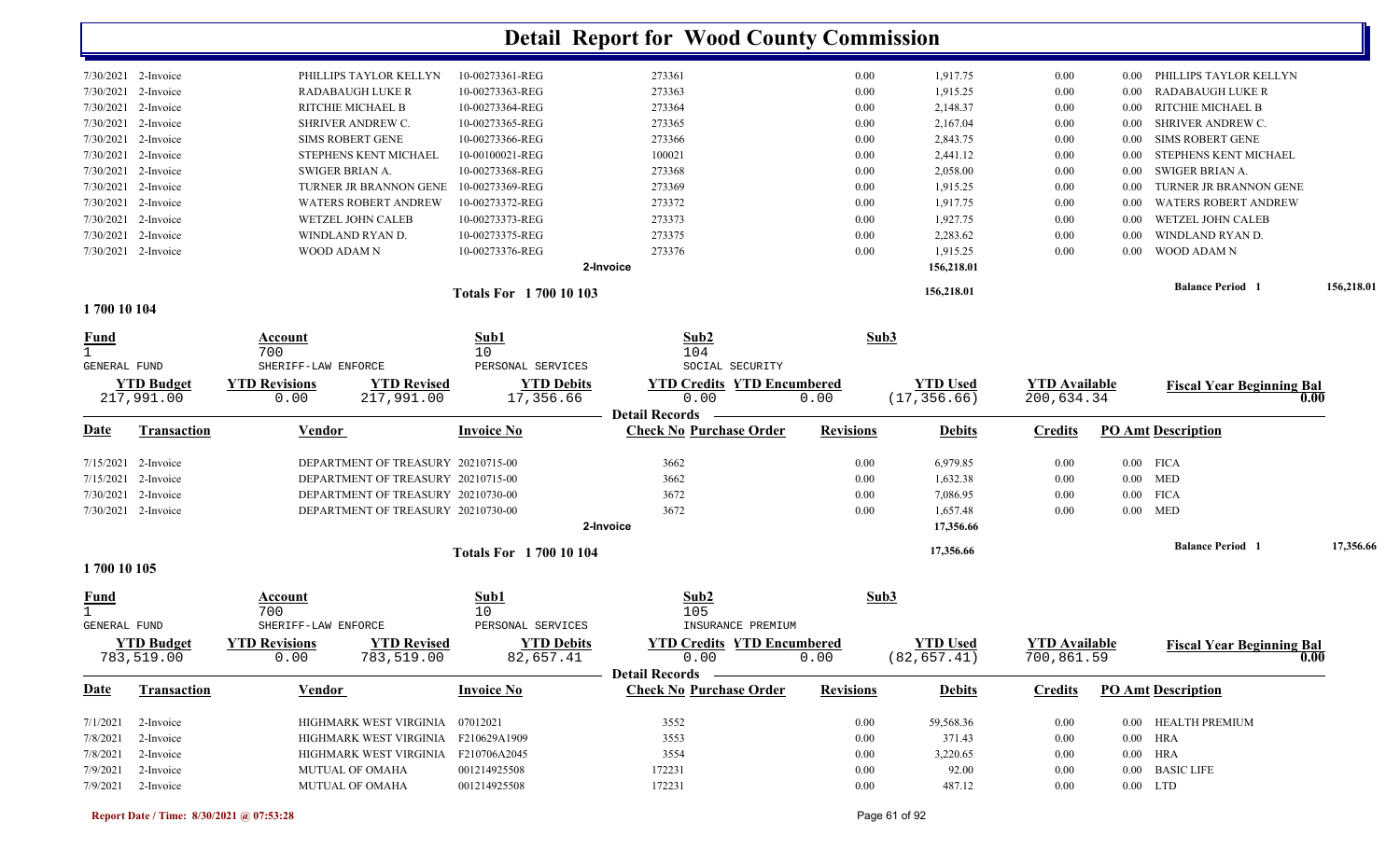| 172235<br><b>SINGLE VISION</b><br>VISION SERVICE PLAN (WV) 072021<br>0.00<br>143.57<br>0.00<br>7/9/2021<br>2-Invoice<br>$0.00\,$<br>172235<br>492.75<br>VISION SERVICE PLAN (WV) 072021<br>0.00<br>0.00<br><b>FAMILY VISION</b><br>7/9/2021<br>2-Invoice<br>0.00<br>FSA<br>7/15/2021<br>2-Invoice<br>HIGHMARK WEST VIRGINIA F210713A8062<br>3663<br>0.00<br>1,697.74<br>$0.00\,$<br>0.00<br>HRA<br>7/23/2021<br>2-Invoice<br>HIGHMARK WEST VIRGINIA F210720A6321<br>3667<br>5,889.89<br>$0.00\,$<br>0.00<br>0.00<br>10,693.90<br>HRA<br>7/28/2021 2-Invoice<br>HIGHMARK WEST VIRGINIA F210727A3223<br>3669<br>0.00<br>$0.00\,$<br>0.00<br>82,657.41<br>2-Invoice<br><b>Balance Period 1</b><br>82,657.41<br>82,657.41<br><b>Totals For 1700 10 105</b><br>1700 10 106<br>Sub1<br>Sub2<br>Sub3<br>Account<br>700<br>10<br>106<br>SHERIFF-LAW ENFORCE<br>PERSONAL SERVICES<br>RETIREMENT<br><b>GENERAL FUND</b><br><b>YTD Budget</b><br><b>YTD Revisions</b><br><b>YTD Revised</b><br><b>YTD Debits</b><br><b>YTD Credits YTD Encumbered</b><br><b>YTD Used</b><br><b>YTD</b> Available<br><b>Fiscal Year Beginning Bal</b><br>(28, 569.17)<br>343, 373.00<br>0.00<br>343, 373.00<br>28,569.17<br>0.00<br>0.00<br>314,803.83<br>0.00<br><b>Detail Records</b><br><b>Check No Purchase Order</b><br><b>PO Amt Description</b><br>Date<br><b>Transaction</b><br><b>Vendor</b><br><b>Invoice No</b><br><b>Revisions</b><br><b>Credits</b><br><b>Debits</b><br>WV DEPUTY SHERIFF'S RETIF 20210715-00<br>3675<br>12,193.82<br>DEP-RETIRE<br>$7/15/2021$ 2-Invoice<br>0.00<br>0.00<br>$0.00\,$<br>2-Invoice<br>WV PUBLIC EMP RETIREMEN 20210715-00<br>3676<br>0.00<br>2,197.68<br><b>RETIREMENT</b><br>7/15/2021<br>0.00<br>$0.00\,$<br>3675<br><b>DEP-RETIRE</b><br>7/30/2021<br>2-Invoice<br>WV DEPUTY SHERIFF'S RETIF 20210730-00<br>0.00<br>11,896.76<br>0.00<br>0.00<br>7/30/2021 2-Invoice<br>WV PUBLIC EMP RETIREMEN 20210730-00<br>3676<br>0.00<br>2,280.91<br>0.00<br><b>RETIREMENT</b><br>0.00<br>2-Invoice<br>28,569.17<br><b>Balance Period 1</b><br>28,569.17<br>28,569.17<br><b>Totals For 1700 10 106</b><br>1700 10 108<br>Sub2<br>Sub3<br>Sub1<br>Account<br>$\mathbf{1}$<br>108<br>700<br>10<br>GENERAL FUND<br>SHERIFF-LAW ENFORCE<br>PERSONAL SERVICES<br>OVERTIME<br><b>YTD Revisions</b><br><b>YTD Debits</b><br><b>YTD Used</b><br><b>YTD Available</b><br><b>YTD Budget</b><br><b>YTD Revised</b><br><b>YTD Credits YTD Encumbered</b><br><b>Fiscal Year Beginning Bal</b><br>220,000.00<br>0.00<br>(25, 030.11)<br>194,969.89<br>220,000.00<br>25,030.11<br>0.00<br>0.00<br>0.00<br><b>Detail Records</b><br><b>Check No Purchase Order</b><br><b>Revisions</b><br><b>PO Amt Description</b><br><b>Transaction</b><br><b>Vendor</b><br><b>Invoice No</b><br><b>Debits</b><br><b>Credits</b><br><u>Date</u><br>239.73<br>$7/15/2021$ 2-Invoice<br>ALLEN JASON WAYNE<br>10-00100017-REG<br>100017<br>0.00<br>0.00<br>ALLEN JASON WAYNE<br>0.00<br>0.00 ALLEN TIMOTHY L.<br>7/15/2021 2-Invoice<br>ALLEN TIMOTHY L.<br>10-00273103-REG<br>273103<br>0.00<br>75.01<br>0.00<br>7/15/2021 2-Invoice<br>ALLTOP DAMIAN A<br>10-00273104-REG<br>273104<br>$0.00\,$<br>314.90<br>$0.00\,$<br>0.00 ALLTOP DAMIAN A<br>7/15/2021 2-Invoice<br><b>BEATY PATRICK A</b><br>10-00273105-REG<br>273105<br>0.00<br>5.39<br>0.00 BEATY PATRICK A<br>$0.00\,$<br>7/15/2021 2-Invoice<br>273106<br>$0.00\,$<br>266.91<br>BLATT WILLIAM ANTHONY<br>10-00273106-REG<br>$0.00\,$<br><b>BLATT WILLIAM ANTHONY</b><br>$0.00\,$<br>$7/15/2021$ 2-Invoice<br><b>BURNS JOSEPH TYLER</b><br>10-00273108-REG<br>273108<br>$0.00\,$<br>149.36<br>$0.00\,$<br><b>BURNS JOSEPH TYLER</b><br>$0.00\,$<br><b>BUSSEY DAVID</b><br>$7/15/2021$ 2-Invoice<br><b>BUSSEY DAVID</b><br>10-00273109-REG<br>273109<br>0.00<br>150.64<br>$0.00\,$<br>$0.00\,$<br>7/15/2021 2-Invoice<br>10-00273110-REG<br>273110<br>COCHRAN MICHAEL L.<br>310.84<br>$0.00\,$<br>COCHRAN MICHAEL L.<br>0.00<br>$0.00\,$<br>273111<br>$7/15/2021$ 2-Invoice<br>CROSS DEREK B.<br>10-00273111-REG<br>0.00<br>74.45<br>$0.00\,$<br>0.00 CROSS DEREK B.<br>$7/15/2021$ 2-Invoice<br>NICK DEEM<br>10-00273112-REG<br>273112<br>0.00<br>59.34<br>0.00 DEEM NICKY THOMAS<br>$0.00\,$<br>10-00273114-REG<br>273114<br>$7/15/2021$ 2-Invoice<br>FORSHEY NATHAN C<br>0.00<br>339.32<br>FORSHEY NATHAN C<br>$0.00\,$<br>$0.00\,$<br>7/15/2021 2-Invoice<br>273115<br>$0.00\,$<br>1,734.58<br>FRAZIER RONALD CHARLES 10-00273115-REG<br>$0.00\,$<br>0.00 FRAZIER RONALD CHARLES |             |  |  | <b>Detail Report for Wood County Commission</b> |  |  |  |
|-------------------------------------------------------------------------------------------------------------------------------------------------------------------------------------------------------------------------------------------------------------------------------------------------------------------------------------------------------------------------------------------------------------------------------------------------------------------------------------------------------------------------------------------------------------------------------------------------------------------------------------------------------------------------------------------------------------------------------------------------------------------------------------------------------------------------------------------------------------------------------------------------------------------------------------------------------------------------------------------------------------------------------------------------------------------------------------------------------------------------------------------------------------------------------------------------------------------------------------------------------------------------------------------------------------------------------------------------------------------------------------------------------------------------------------------------------------------------------------------------------------------------------------------------------------------------------------------------------------------------------------------------------------------------------------------------------------------------------------------------------------------------------------------------------------------------------------------------------------------------------------------------------------------------------------------------------------------------------------------------------------------------------------------------------------------------------------------------------------------------------------------------------------------------------------------------------------------------------------------------------------------------------------------------------------------------------------------------------------------------------------------------------------------------------------------------------------------------------------------------------------------------------------------------------------------------------------------------------------------------------------------------------------------------------------------------------------------------------------------------------------------------------------------------------------------------------------------------------------------------------------------------------------------------------------------------------------------------------------------------------------------------------------------------------------------------------------------------------------------------------------------------------------------------------------------------------------------------------------------------------------------------------------------------------------------------------------------------------------------------------------------------------------------------------------------------------------------------------------------------------------------------------------------------------------------------------------------------------------------------------------------------------------------------------------------------------------------------------------------------------------------------------------------------------------------------------------------------------------------------------------------------------------------------------------------------------------------------------------------------------------------------------------------------------------------------------------------------------------------------------------------------------------------------------------------------------------------------------------------------------------------------------------------------------------------------------------------------------------------------------------------------------------------------------------------------------------------------------------------------------------------------|-------------|--|--|-------------------------------------------------|--|--|--|
|                                                                                                                                                                                                                                                                                                                                                                                                                                                                                                                                                                                                                                                                                                                                                                                                                                                                                                                                                                                                                                                                                                                                                                                                                                                                                                                                                                                                                                                                                                                                                                                                                                                                                                                                                                                                                                                                                                                                                                                                                                                                                                                                                                                                                                                                                                                                                                                                                                                                                                                                                                                                                                                                                                                                                                                                                                                                                                                                                                                                                                                                                                                                                                                                                                                                                                                                                                                                                                                                                                                                                                                                                                                                                                                                                                                                                                                                                                                                                                                                                                                                                                                                                                                                                                                                                                                                                                                                                                                                                                                         |             |  |  |                                                 |  |  |  |
|                                                                                                                                                                                                                                                                                                                                                                                                                                                                                                                                                                                                                                                                                                                                                                                                                                                                                                                                                                                                                                                                                                                                                                                                                                                                                                                                                                                                                                                                                                                                                                                                                                                                                                                                                                                                                                                                                                                                                                                                                                                                                                                                                                                                                                                                                                                                                                                                                                                                                                                                                                                                                                                                                                                                                                                                                                                                                                                                                                                                                                                                                                                                                                                                                                                                                                                                                                                                                                                                                                                                                                                                                                                                                                                                                                                                                                                                                                                                                                                                                                                                                                                                                                                                                                                                                                                                                                                                                                                                                                                         |             |  |  |                                                 |  |  |  |
|                                                                                                                                                                                                                                                                                                                                                                                                                                                                                                                                                                                                                                                                                                                                                                                                                                                                                                                                                                                                                                                                                                                                                                                                                                                                                                                                                                                                                                                                                                                                                                                                                                                                                                                                                                                                                                                                                                                                                                                                                                                                                                                                                                                                                                                                                                                                                                                                                                                                                                                                                                                                                                                                                                                                                                                                                                                                                                                                                                                                                                                                                                                                                                                                                                                                                                                                                                                                                                                                                                                                                                                                                                                                                                                                                                                                                                                                                                                                                                                                                                                                                                                                                                                                                                                                                                                                                                                                                                                                                                                         |             |  |  |                                                 |  |  |  |
|                                                                                                                                                                                                                                                                                                                                                                                                                                                                                                                                                                                                                                                                                                                                                                                                                                                                                                                                                                                                                                                                                                                                                                                                                                                                                                                                                                                                                                                                                                                                                                                                                                                                                                                                                                                                                                                                                                                                                                                                                                                                                                                                                                                                                                                                                                                                                                                                                                                                                                                                                                                                                                                                                                                                                                                                                                                                                                                                                                                                                                                                                                                                                                                                                                                                                                                                                                                                                                                                                                                                                                                                                                                                                                                                                                                                                                                                                                                                                                                                                                                                                                                                                                                                                                                                                                                                                                                                                                                                                                                         |             |  |  |                                                 |  |  |  |
|                                                                                                                                                                                                                                                                                                                                                                                                                                                                                                                                                                                                                                                                                                                                                                                                                                                                                                                                                                                                                                                                                                                                                                                                                                                                                                                                                                                                                                                                                                                                                                                                                                                                                                                                                                                                                                                                                                                                                                                                                                                                                                                                                                                                                                                                                                                                                                                                                                                                                                                                                                                                                                                                                                                                                                                                                                                                                                                                                                                                                                                                                                                                                                                                                                                                                                                                                                                                                                                                                                                                                                                                                                                                                                                                                                                                                                                                                                                                                                                                                                                                                                                                                                                                                                                                                                                                                                                                                                                                                                                         |             |  |  |                                                 |  |  |  |
|                                                                                                                                                                                                                                                                                                                                                                                                                                                                                                                                                                                                                                                                                                                                                                                                                                                                                                                                                                                                                                                                                                                                                                                                                                                                                                                                                                                                                                                                                                                                                                                                                                                                                                                                                                                                                                                                                                                                                                                                                                                                                                                                                                                                                                                                                                                                                                                                                                                                                                                                                                                                                                                                                                                                                                                                                                                                                                                                                                                                                                                                                                                                                                                                                                                                                                                                                                                                                                                                                                                                                                                                                                                                                                                                                                                                                                                                                                                                                                                                                                                                                                                                                                                                                                                                                                                                                                                                                                                                                                                         |             |  |  |                                                 |  |  |  |
|                                                                                                                                                                                                                                                                                                                                                                                                                                                                                                                                                                                                                                                                                                                                                                                                                                                                                                                                                                                                                                                                                                                                                                                                                                                                                                                                                                                                                                                                                                                                                                                                                                                                                                                                                                                                                                                                                                                                                                                                                                                                                                                                                                                                                                                                                                                                                                                                                                                                                                                                                                                                                                                                                                                                                                                                                                                                                                                                                                                                                                                                                                                                                                                                                                                                                                                                                                                                                                                                                                                                                                                                                                                                                                                                                                                                                                                                                                                                                                                                                                                                                                                                                                                                                                                                                                                                                                                                                                                                                                                         |             |  |  |                                                 |  |  |  |
|                                                                                                                                                                                                                                                                                                                                                                                                                                                                                                                                                                                                                                                                                                                                                                                                                                                                                                                                                                                                                                                                                                                                                                                                                                                                                                                                                                                                                                                                                                                                                                                                                                                                                                                                                                                                                                                                                                                                                                                                                                                                                                                                                                                                                                                                                                                                                                                                                                                                                                                                                                                                                                                                                                                                                                                                                                                                                                                                                                                                                                                                                                                                                                                                                                                                                                                                                                                                                                                                                                                                                                                                                                                                                                                                                                                                                                                                                                                                                                                                                                                                                                                                                                                                                                                                                                                                                                                                                                                                                                                         |             |  |  |                                                 |  |  |  |
|                                                                                                                                                                                                                                                                                                                                                                                                                                                                                                                                                                                                                                                                                                                                                                                                                                                                                                                                                                                                                                                                                                                                                                                                                                                                                                                                                                                                                                                                                                                                                                                                                                                                                                                                                                                                                                                                                                                                                                                                                                                                                                                                                                                                                                                                                                                                                                                                                                                                                                                                                                                                                                                                                                                                                                                                                                                                                                                                                                                                                                                                                                                                                                                                                                                                                                                                                                                                                                                                                                                                                                                                                                                                                                                                                                                                                                                                                                                                                                                                                                                                                                                                                                                                                                                                                                                                                                                                                                                                                                                         | <u>Fund</u> |  |  |                                                 |  |  |  |
|                                                                                                                                                                                                                                                                                                                                                                                                                                                                                                                                                                                                                                                                                                                                                                                                                                                                                                                                                                                                                                                                                                                                                                                                                                                                                                                                                                                                                                                                                                                                                                                                                                                                                                                                                                                                                                                                                                                                                                                                                                                                                                                                                                                                                                                                                                                                                                                                                                                                                                                                                                                                                                                                                                                                                                                                                                                                                                                                                                                                                                                                                                                                                                                                                                                                                                                                                                                                                                                                                                                                                                                                                                                                                                                                                                                                                                                                                                                                                                                                                                                                                                                                                                                                                                                                                                                                                                                                                                                                                                                         |             |  |  |                                                 |  |  |  |
|                                                                                                                                                                                                                                                                                                                                                                                                                                                                                                                                                                                                                                                                                                                                                                                                                                                                                                                                                                                                                                                                                                                                                                                                                                                                                                                                                                                                                                                                                                                                                                                                                                                                                                                                                                                                                                                                                                                                                                                                                                                                                                                                                                                                                                                                                                                                                                                                                                                                                                                                                                                                                                                                                                                                                                                                                                                                                                                                                                                                                                                                                                                                                                                                                                                                                                                                                                                                                                                                                                                                                                                                                                                                                                                                                                                                                                                                                                                                                                                                                                                                                                                                                                                                                                                                                                                                                                                                                                                                                                                         |             |  |  |                                                 |  |  |  |
|                                                                                                                                                                                                                                                                                                                                                                                                                                                                                                                                                                                                                                                                                                                                                                                                                                                                                                                                                                                                                                                                                                                                                                                                                                                                                                                                                                                                                                                                                                                                                                                                                                                                                                                                                                                                                                                                                                                                                                                                                                                                                                                                                                                                                                                                                                                                                                                                                                                                                                                                                                                                                                                                                                                                                                                                                                                                                                                                                                                                                                                                                                                                                                                                                                                                                                                                                                                                                                                                                                                                                                                                                                                                                                                                                                                                                                                                                                                                                                                                                                                                                                                                                                                                                                                                                                                                                                                                                                                                                                                         |             |  |  |                                                 |  |  |  |
|                                                                                                                                                                                                                                                                                                                                                                                                                                                                                                                                                                                                                                                                                                                                                                                                                                                                                                                                                                                                                                                                                                                                                                                                                                                                                                                                                                                                                                                                                                                                                                                                                                                                                                                                                                                                                                                                                                                                                                                                                                                                                                                                                                                                                                                                                                                                                                                                                                                                                                                                                                                                                                                                                                                                                                                                                                                                                                                                                                                                                                                                                                                                                                                                                                                                                                                                                                                                                                                                                                                                                                                                                                                                                                                                                                                                                                                                                                                                                                                                                                                                                                                                                                                                                                                                                                                                                                                                                                                                                                                         |             |  |  |                                                 |  |  |  |
|                                                                                                                                                                                                                                                                                                                                                                                                                                                                                                                                                                                                                                                                                                                                                                                                                                                                                                                                                                                                                                                                                                                                                                                                                                                                                                                                                                                                                                                                                                                                                                                                                                                                                                                                                                                                                                                                                                                                                                                                                                                                                                                                                                                                                                                                                                                                                                                                                                                                                                                                                                                                                                                                                                                                                                                                                                                                                                                                                                                                                                                                                                                                                                                                                                                                                                                                                                                                                                                                                                                                                                                                                                                                                                                                                                                                                                                                                                                                                                                                                                                                                                                                                                                                                                                                                                                                                                                                                                                                                                                         |             |  |  |                                                 |  |  |  |
|                                                                                                                                                                                                                                                                                                                                                                                                                                                                                                                                                                                                                                                                                                                                                                                                                                                                                                                                                                                                                                                                                                                                                                                                                                                                                                                                                                                                                                                                                                                                                                                                                                                                                                                                                                                                                                                                                                                                                                                                                                                                                                                                                                                                                                                                                                                                                                                                                                                                                                                                                                                                                                                                                                                                                                                                                                                                                                                                                                                                                                                                                                                                                                                                                                                                                                                                                                                                                                                                                                                                                                                                                                                                                                                                                                                                                                                                                                                                                                                                                                                                                                                                                                                                                                                                                                                                                                                                                                                                                                                         |             |  |  |                                                 |  |  |  |
|                                                                                                                                                                                                                                                                                                                                                                                                                                                                                                                                                                                                                                                                                                                                                                                                                                                                                                                                                                                                                                                                                                                                                                                                                                                                                                                                                                                                                                                                                                                                                                                                                                                                                                                                                                                                                                                                                                                                                                                                                                                                                                                                                                                                                                                                                                                                                                                                                                                                                                                                                                                                                                                                                                                                                                                                                                                                                                                                                                                                                                                                                                                                                                                                                                                                                                                                                                                                                                                                                                                                                                                                                                                                                                                                                                                                                                                                                                                                                                                                                                                                                                                                                                                                                                                                                                                                                                                                                                                                                                                         |             |  |  |                                                 |  |  |  |
|                                                                                                                                                                                                                                                                                                                                                                                                                                                                                                                                                                                                                                                                                                                                                                                                                                                                                                                                                                                                                                                                                                                                                                                                                                                                                                                                                                                                                                                                                                                                                                                                                                                                                                                                                                                                                                                                                                                                                                                                                                                                                                                                                                                                                                                                                                                                                                                                                                                                                                                                                                                                                                                                                                                                                                                                                                                                                                                                                                                                                                                                                                                                                                                                                                                                                                                                                                                                                                                                                                                                                                                                                                                                                                                                                                                                                                                                                                                                                                                                                                                                                                                                                                                                                                                                                                                                                                                                                                                                                                                         |             |  |  |                                                 |  |  |  |
|                                                                                                                                                                                                                                                                                                                                                                                                                                                                                                                                                                                                                                                                                                                                                                                                                                                                                                                                                                                                                                                                                                                                                                                                                                                                                                                                                                                                                                                                                                                                                                                                                                                                                                                                                                                                                                                                                                                                                                                                                                                                                                                                                                                                                                                                                                                                                                                                                                                                                                                                                                                                                                                                                                                                                                                                                                                                                                                                                                                                                                                                                                                                                                                                                                                                                                                                                                                                                                                                                                                                                                                                                                                                                                                                                                                                                                                                                                                                                                                                                                                                                                                                                                                                                                                                                                                                                                                                                                                                                                                         |             |  |  |                                                 |  |  |  |
|                                                                                                                                                                                                                                                                                                                                                                                                                                                                                                                                                                                                                                                                                                                                                                                                                                                                                                                                                                                                                                                                                                                                                                                                                                                                                                                                                                                                                                                                                                                                                                                                                                                                                                                                                                                                                                                                                                                                                                                                                                                                                                                                                                                                                                                                                                                                                                                                                                                                                                                                                                                                                                                                                                                                                                                                                                                                                                                                                                                                                                                                                                                                                                                                                                                                                                                                                                                                                                                                                                                                                                                                                                                                                                                                                                                                                                                                                                                                                                                                                                                                                                                                                                                                                                                                                                                                                                                                                                                                                                                         |             |  |  |                                                 |  |  |  |
|                                                                                                                                                                                                                                                                                                                                                                                                                                                                                                                                                                                                                                                                                                                                                                                                                                                                                                                                                                                                                                                                                                                                                                                                                                                                                                                                                                                                                                                                                                                                                                                                                                                                                                                                                                                                                                                                                                                                                                                                                                                                                                                                                                                                                                                                                                                                                                                                                                                                                                                                                                                                                                                                                                                                                                                                                                                                                                                                                                                                                                                                                                                                                                                                                                                                                                                                                                                                                                                                                                                                                                                                                                                                                                                                                                                                                                                                                                                                                                                                                                                                                                                                                                                                                                                                                                                                                                                                                                                                                                                         |             |  |  |                                                 |  |  |  |
|                                                                                                                                                                                                                                                                                                                                                                                                                                                                                                                                                                                                                                                                                                                                                                                                                                                                                                                                                                                                                                                                                                                                                                                                                                                                                                                                                                                                                                                                                                                                                                                                                                                                                                                                                                                                                                                                                                                                                                                                                                                                                                                                                                                                                                                                                                                                                                                                                                                                                                                                                                                                                                                                                                                                                                                                                                                                                                                                                                                                                                                                                                                                                                                                                                                                                                                                                                                                                                                                                                                                                                                                                                                                                                                                                                                                                                                                                                                                                                                                                                                                                                                                                                                                                                                                                                                                                                                                                                                                                                                         | <u>Fund</u> |  |  |                                                 |  |  |  |
|                                                                                                                                                                                                                                                                                                                                                                                                                                                                                                                                                                                                                                                                                                                                                                                                                                                                                                                                                                                                                                                                                                                                                                                                                                                                                                                                                                                                                                                                                                                                                                                                                                                                                                                                                                                                                                                                                                                                                                                                                                                                                                                                                                                                                                                                                                                                                                                                                                                                                                                                                                                                                                                                                                                                                                                                                                                                                                                                                                                                                                                                                                                                                                                                                                                                                                                                                                                                                                                                                                                                                                                                                                                                                                                                                                                                                                                                                                                                                                                                                                                                                                                                                                                                                                                                                                                                                                                                                                                                                                                         |             |  |  |                                                 |  |  |  |
|                                                                                                                                                                                                                                                                                                                                                                                                                                                                                                                                                                                                                                                                                                                                                                                                                                                                                                                                                                                                                                                                                                                                                                                                                                                                                                                                                                                                                                                                                                                                                                                                                                                                                                                                                                                                                                                                                                                                                                                                                                                                                                                                                                                                                                                                                                                                                                                                                                                                                                                                                                                                                                                                                                                                                                                                                                                                                                                                                                                                                                                                                                                                                                                                                                                                                                                                                                                                                                                                                                                                                                                                                                                                                                                                                                                                                                                                                                                                                                                                                                                                                                                                                                                                                                                                                                                                                                                                                                                                                                                         |             |  |  |                                                 |  |  |  |
|                                                                                                                                                                                                                                                                                                                                                                                                                                                                                                                                                                                                                                                                                                                                                                                                                                                                                                                                                                                                                                                                                                                                                                                                                                                                                                                                                                                                                                                                                                                                                                                                                                                                                                                                                                                                                                                                                                                                                                                                                                                                                                                                                                                                                                                                                                                                                                                                                                                                                                                                                                                                                                                                                                                                                                                                                                                                                                                                                                                                                                                                                                                                                                                                                                                                                                                                                                                                                                                                                                                                                                                                                                                                                                                                                                                                                                                                                                                                                                                                                                                                                                                                                                                                                                                                                                                                                                                                                                                                                                                         |             |  |  |                                                 |  |  |  |
|                                                                                                                                                                                                                                                                                                                                                                                                                                                                                                                                                                                                                                                                                                                                                                                                                                                                                                                                                                                                                                                                                                                                                                                                                                                                                                                                                                                                                                                                                                                                                                                                                                                                                                                                                                                                                                                                                                                                                                                                                                                                                                                                                                                                                                                                                                                                                                                                                                                                                                                                                                                                                                                                                                                                                                                                                                                                                                                                                                                                                                                                                                                                                                                                                                                                                                                                                                                                                                                                                                                                                                                                                                                                                                                                                                                                                                                                                                                                                                                                                                                                                                                                                                                                                                                                                                                                                                                                                                                                                                                         |             |  |  |                                                 |  |  |  |
|                                                                                                                                                                                                                                                                                                                                                                                                                                                                                                                                                                                                                                                                                                                                                                                                                                                                                                                                                                                                                                                                                                                                                                                                                                                                                                                                                                                                                                                                                                                                                                                                                                                                                                                                                                                                                                                                                                                                                                                                                                                                                                                                                                                                                                                                                                                                                                                                                                                                                                                                                                                                                                                                                                                                                                                                                                                                                                                                                                                                                                                                                                                                                                                                                                                                                                                                                                                                                                                                                                                                                                                                                                                                                                                                                                                                                                                                                                                                                                                                                                                                                                                                                                                                                                                                                                                                                                                                                                                                                                                         |             |  |  |                                                 |  |  |  |
|                                                                                                                                                                                                                                                                                                                                                                                                                                                                                                                                                                                                                                                                                                                                                                                                                                                                                                                                                                                                                                                                                                                                                                                                                                                                                                                                                                                                                                                                                                                                                                                                                                                                                                                                                                                                                                                                                                                                                                                                                                                                                                                                                                                                                                                                                                                                                                                                                                                                                                                                                                                                                                                                                                                                                                                                                                                                                                                                                                                                                                                                                                                                                                                                                                                                                                                                                                                                                                                                                                                                                                                                                                                                                                                                                                                                                                                                                                                                                                                                                                                                                                                                                                                                                                                                                                                                                                                                                                                                                                                         |             |  |  |                                                 |  |  |  |
|                                                                                                                                                                                                                                                                                                                                                                                                                                                                                                                                                                                                                                                                                                                                                                                                                                                                                                                                                                                                                                                                                                                                                                                                                                                                                                                                                                                                                                                                                                                                                                                                                                                                                                                                                                                                                                                                                                                                                                                                                                                                                                                                                                                                                                                                                                                                                                                                                                                                                                                                                                                                                                                                                                                                                                                                                                                                                                                                                                                                                                                                                                                                                                                                                                                                                                                                                                                                                                                                                                                                                                                                                                                                                                                                                                                                                                                                                                                                                                                                                                                                                                                                                                                                                                                                                                                                                                                                                                                                                                                         |             |  |  |                                                 |  |  |  |
|                                                                                                                                                                                                                                                                                                                                                                                                                                                                                                                                                                                                                                                                                                                                                                                                                                                                                                                                                                                                                                                                                                                                                                                                                                                                                                                                                                                                                                                                                                                                                                                                                                                                                                                                                                                                                                                                                                                                                                                                                                                                                                                                                                                                                                                                                                                                                                                                                                                                                                                                                                                                                                                                                                                                                                                                                                                                                                                                                                                                                                                                                                                                                                                                                                                                                                                                                                                                                                                                                                                                                                                                                                                                                                                                                                                                                                                                                                                                                                                                                                                                                                                                                                                                                                                                                                                                                                                                                                                                                                                         |             |  |  |                                                 |  |  |  |
|                                                                                                                                                                                                                                                                                                                                                                                                                                                                                                                                                                                                                                                                                                                                                                                                                                                                                                                                                                                                                                                                                                                                                                                                                                                                                                                                                                                                                                                                                                                                                                                                                                                                                                                                                                                                                                                                                                                                                                                                                                                                                                                                                                                                                                                                                                                                                                                                                                                                                                                                                                                                                                                                                                                                                                                                                                                                                                                                                                                                                                                                                                                                                                                                                                                                                                                                                                                                                                                                                                                                                                                                                                                                                                                                                                                                                                                                                                                                                                                                                                                                                                                                                                                                                                                                                                                                                                                                                                                                                                                         |             |  |  |                                                 |  |  |  |
|                                                                                                                                                                                                                                                                                                                                                                                                                                                                                                                                                                                                                                                                                                                                                                                                                                                                                                                                                                                                                                                                                                                                                                                                                                                                                                                                                                                                                                                                                                                                                                                                                                                                                                                                                                                                                                                                                                                                                                                                                                                                                                                                                                                                                                                                                                                                                                                                                                                                                                                                                                                                                                                                                                                                                                                                                                                                                                                                                                                                                                                                                                                                                                                                                                                                                                                                                                                                                                                                                                                                                                                                                                                                                                                                                                                                                                                                                                                                                                                                                                                                                                                                                                                                                                                                                                                                                                                                                                                                                                                         |             |  |  |                                                 |  |  |  |
|                                                                                                                                                                                                                                                                                                                                                                                                                                                                                                                                                                                                                                                                                                                                                                                                                                                                                                                                                                                                                                                                                                                                                                                                                                                                                                                                                                                                                                                                                                                                                                                                                                                                                                                                                                                                                                                                                                                                                                                                                                                                                                                                                                                                                                                                                                                                                                                                                                                                                                                                                                                                                                                                                                                                                                                                                                                                                                                                                                                                                                                                                                                                                                                                                                                                                                                                                                                                                                                                                                                                                                                                                                                                                                                                                                                                                                                                                                                                                                                                                                                                                                                                                                                                                                                                                                                                                                                                                                                                                                                         |             |  |  |                                                 |  |  |  |
|                                                                                                                                                                                                                                                                                                                                                                                                                                                                                                                                                                                                                                                                                                                                                                                                                                                                                                                                                                                                                                                                                                                                                                                                                                                                                                                                                                                                                                                                                                                                                                                                                                                                                                                                                                                                                                                                                                                                                                                                                                                                                                                                                                                                                                                                                                                                                                                                                                                                                                                                                                                                                                                                                                                                                                                                                                                                                                                                                                                                                                                                                                                                                                                                                                                                                                                                                                                                                                                                                                                                                                                                                                                                                                                                                                                                                                                                                                                                                                                                                                                                                                                                                                                                                                                                                                                                                                                                                                                                                                                         |             |  |  |                                                 |  |  |  |
|                                                                                                                                                                                                                                                                                                                                                                                                                                                                                                                                                                                                                                                                                                                                                                                                                                                                                                                                                                                                                                                                                                                                                                                                                                                                                                                                                                                                                                                                                                                                                                                                                                                                                                                                                                                                                                                                                                                                                                                                                                                                                                                                                                                                                                                                                                                                                                                                                                                                                                                                                                                                                                                                                                                                                                                                                                                                                                                                                                                                                                                                                                                                                                                                                                                                                                                                                                                                                                                                                                                                                                                                                                                                                                                                                                                                                                                                                                                                                                                                                                                                                                                                                                                                                                                                                                                                                                                                                                                                                                                         |             |  |  |                                                 |  |  |  |
|                                                                                                                                                                                                                                                                                                                                                                                                                                                                                                                                                                                                                                                                                                                                                                                                                                                                                                                                                                                                                                                                                                                                                                                                                                                                                                                                                                                                                                                                                                                                                                                                                                                                                                                                                                                                                                                                                                                                                                                                                                                                                                                                                                                                                                                                                                                                                                                                                                                                                                                                                                                                                                                                                                                                                                                                                                                                                                                                                                                                                                                                                                                                                                                                                                                                                                                                                                                                                                                                                                                                                                                                                                                                                                                                                                                                                                                                                                                                                                                                                                                                                                                                                                                                                                                                                                                                                                                                                                                                                                                         |             |  |  |                                                 |  |  |  |
|                                                                                                                                                                                                                                                                                                                                                                                                                                                                                                                                                                                                                                                                                                                                                                                                                                                                                                                                                                                                                                                                                                                                                                                                                                                                                                                                                                                                                                                                                                                                                                                                                                                                                                                                                                                                                                                                                                                                                                                                                                                                                                                                                                                                                                                                                                                                                                                                                                                                                                                                                                                                                                                                                                                                                                                                                                                                                                                                                                                                                                                                                                                                                                                                                                                                                                                                                                                                                                                                                                                                                                                                                                                                                                                                                                                                                                                                                                                                                                                                                                                                                                                                                                                                                                                                                                                                                                                                                                                                                                                         |             |  |  |                                                 |  |  |  |
|                                                                                                                                                                                                                                                                                                                                                                                                                                                                                                                                                                                                                                                                                                                                                                                                                                                                                                                                                                                                                                                                                                                                                                                                                                                                                                                                                                                                                                                                                                                                                                                                                                                                                                                                                                                                                                                                                                                                                                                                                                                                                                                                                                                                                                                                                                                                                                                                                                                                                                                                                                                                                                                                                                                                                                                                                                                                                                                                                                                                                                                                                                                                                                                                                                                                                                                                                                                                                                                                                                                                                                                                                                                                                                                                                                                                                                                                                                                                                                                                                                                                                                                                                                                                                                                                                                                                                                                                                                                                                                                         |             |  |  |                                                 |  |  |  |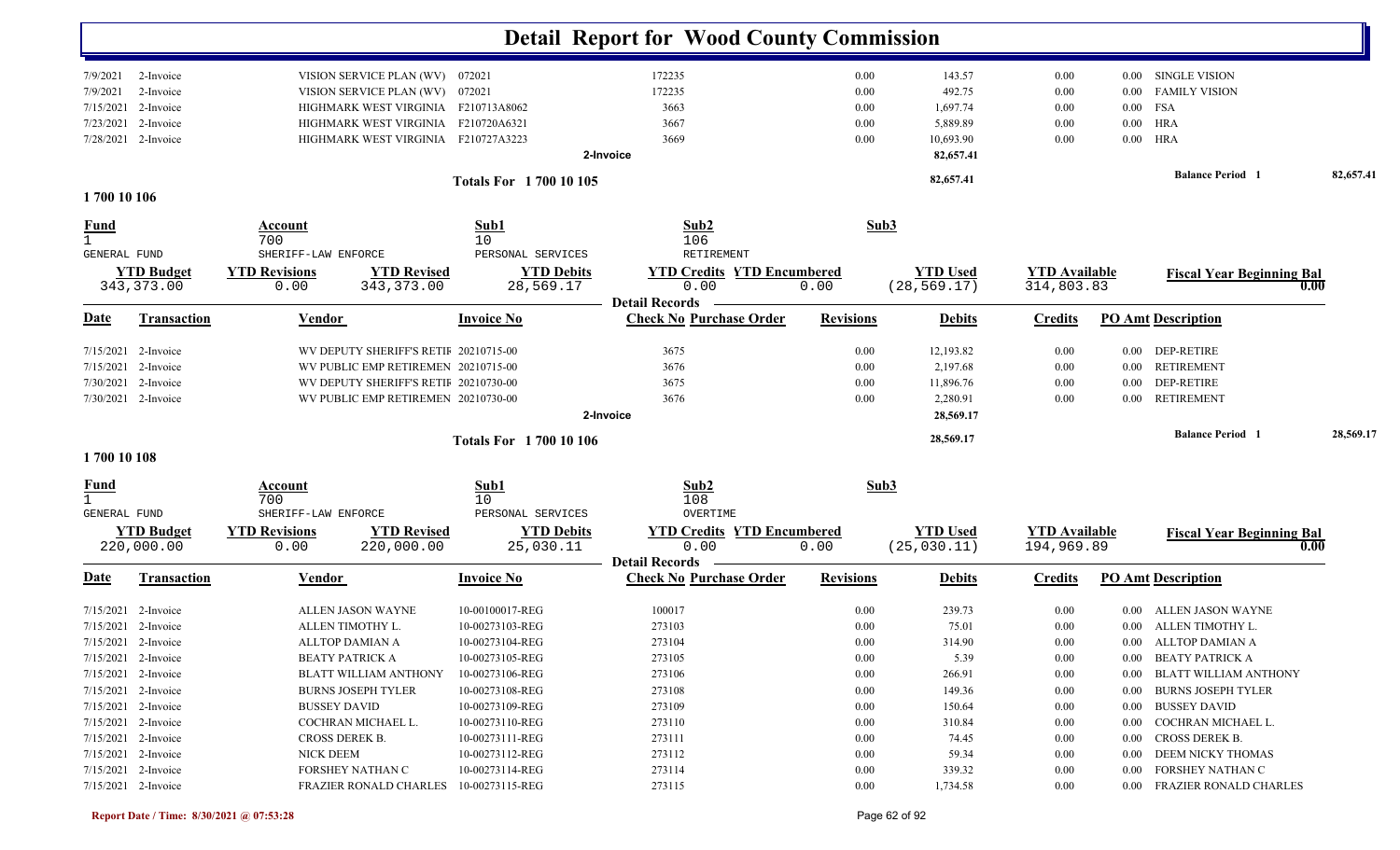| 7/15/2021 2-Invoice   | FRIDENSTINE TRAVIS LEE                 | 10-00273116-REG | 273116 | 0.00 | 248.28   | 0.00 |          | 0.00 FRIDENSTINE TRAVIS LEE   |
|-----------------------|----------------------------------------|-----------------|--------|------|----------|------|----------|-------------------------------|
| 7/15/2021 2-Invoice   | <b>GEORGE RICHARD A.</b>               | 10-00273117-REG | 273117 | 0.00 | 79.05    | 0.00 | 0.00     | <b>GEORGE RICHARD A.</b>      |
| 7/15/2021 2-Invoice   | HEWITT TASHA L                         | 10-00273119-REG | 273119 | 0.00 | 16.60    | 0.00 | $0.00\,$ | HEWITT TASHA L                |
| $7/15/2021$ 2-Invoice | HUPP MATTHEW C.                        | 10-00273121-REG | 273121 | 0.00 | 1,387.69 | 0.00 | $0.00\,$ | HUPP MATTHEW C.               |
| 7/15/2021 2-Invoice   | JACKSON FREDERICK L.                   | 10-00273122-REG | 273122 | 0.00 | 172.64   | 0.00 | 0.00     | JACKSON FREDERICK L.          |
| 7/15/2021 2-Invoice   | KIDDER II JEFFREY S.                   | 10-00273125-REG | 273125 | 0.00 | 249.58   | 0.00 | 0.00     | KIDDER II JEFFREY S.          |
| $7/15/2021$ 2-Invoice | KIDDER II JEFFREY S.                   | 10-00273125-REG | 273125 | 0.00 | 41.60    | 0.00 | $0.00\,$ | KIDDER II JEFFREY S.          |
| 7/15/2021 2-Invoice   | KOCHERSPERGER HANS RAN 10-00273126-REG |                 | 273126 | 0.00 | 16.70    | 0.00 | 0.00     | KOCHERSPERGER HANS RANDALL    |
| 7/15/2021 2-Invoice   | MARLOW TYLER D.                        | 10-00273128-REG | 273128 | 0.00 | 249.90   | 0.00 | $0.00\,$ | <b>MARLOW TYLER D.</b>        |
| 7/15/2021 2-Invoice   | <b>MARLOW TYLER D.</b>                 | 10-00273128-REG | 273128 | 0.00 | 299.88   | 0.00 | $0.00\,$ | <b>MARLOW TYLER D.</b>        |
| 7/15/2021 2-Invoice   | MATHENY DELLA DESIREE                  | 10-00273129-REG | 273129 | 0.00 | 74.54    | 0.00 | $0.00\,$ | MATHENY DELLA DESIREE         |
| 7/15/2021 2-Invoice   | MCCLUNG CODY L.                        | 10-00273130-REG | 273130 | 0.00 | 565.71   | 0.00 | $0.00\,$ | MCCLUNG CODY L.               |
| 7/15/2021 2-Invoice   | MCLAUGHLIN JOSHUA DONA 10-00273131-REG |                 | 273131 | 0.00 | 49.85    | 0.00 | $0.00\,$ | MCLAUGHLIN JOSHUA DONALD      |
| 7/15/2021 2-Invoice   | MICHAEL EVAN G.                        | 10-00273132-REG | 273132 | 0.00 | 665.54   | 0.00 | 0.00     | MICHAEL EVAN G.               |
| 7/15/2021 2-Invoice   | NICHOLS CLAYTON PAUL                   | 10-00273135-REG | 273135 | 0.00 | 531.74   | 0.00 | $0.00\,$ | NICHOLS CLAYTON PAUL          |
| 7/15/2021 2-Invoice   | PARKS DANIEL S                         | 10-00273137-REG | 273137 | 0.00 | 10.79    | 0.00 | $0.00\,$ | PARKS DANIEL S                |
| 7/15/2021 2-Invoice   | PHILLIPS TAYLOR KELLYN                 | 10-00273138-REG | 273138 | 0.00 | 248.93   | 0.00 | 0.00     | PHILLIPS TAYLOR KELLYN        |
| 7/15/2021 2-Invoice   | PHILLIPS TAYLOR KELLYN                 | 10-00273138-REG | 273138 | 0.00 | 16.60    | 0.00 | 0.00     | PHILLIPS TAYLOR KELLYN        |
| 7/15/2021 2-Invoice   | <b>RADABAUGH LUKE R</b>                | 10-00273140-REG | 273140 | 0.00 | 265.18   | 0.00 | 0.00     | RADABAUGH LUKE R              |
| 7/15/2021 2-Invoice   | RITCHIE MICHAEL B                      | 10-00273141-REG | 273141 | 0.00 | 334.64   | 0.00 | $0.00\,$ | RITCHIE MICHAEL B             |
| 7/15/2021 2-Invoice   | SHRIVER ANDREW C.                      | 10-00273142-REG | 273142 | 0.00 | 375.05   | 0.00 | $0.00\,$ | SHRIVER ANDREW C.             |
| 7/15/2021 2-Invoice   | STEPHENS KENT MICHAEL                  | 10-00100018-REG | 100018 | 0.00 | 168.99   | 0.00 | 0.00     | STEPHENS KENT MICHAEL         |
| 7/15/2021 2-Invoice   | TURNER JR BRANNON GENE                 | 10-00273146-REG | 273146 | 0.00 | 364.62   | 0.00 | $0.00\,$ | TURNER JR BRANNON GENE        |
| 7/15/2021 2-Invoice   | <b>WATERS ROBERT ANDREW</b>            | 10-00273150-REG | 273150 | 0.00 | 398.29   | 0.00 | 0.00     | <b>WATERS ROBERT ANDREW</b>   |
| 7/15/2021 2-Invoice   | WETZEL JOHN CALEB                      | 10-00273151-REG | 273151 | 0.00 | 333.64   | 0.00 | 0.00     | WETZEL JOHN CALEB             |
| 7/15/2021 2-Invoice   | WINDLAND RYAN D.                       | 10-00273153-REG | 273153 | 0.00 | 632.36   | 0.00 | 0.00     | WINDLAND RYAN D.              |
| 7/15/2021 2-Invoice   | WOOD ADAM N                            | 10-00273154-REG | 273154 | 0.00 | 215.46   | 0.00 | $0.00\,$ | WOOD ADAM N                   |
| 7/30/2021 2-Invoice   | ALLEN JASON WAYNE                      | 10-00100020-REG | 100020 | 0.00 | 429.52   | 0.00 | $0.00\,$ | ALLEN JASON WAYNE             |
| 7/30/2021 2-Invoice   | ALLTOP DAMIAN A                        | 10-00273324-REG | 273324 | 0.00 | 596.65   | 0.00 | $0.00\,$ | ALLTOP DAMIAN A               |
| 7/30/2021 2-Invoice   | <b>BEATY PATRICK A</b>                 | 10-00273325-REG | 273325 | 0.00 | 890.16   | 0.00 | $0.00\,$ | BEATY PATRICK A               |
| 7/30/2021 2-Invoice   | <b>BLATT WILLIAM ANTHONY</b>           | 10-00273326-REG | 273326 | 0.00 | 834.09   | 0.00 | 0.00     | BLATT WILLIAM ANTHONY         |
| 7/30/2021 2-Invoice   | BROGDON GREGORY SCOTT 10-00273327-REG  |                 | 273327 | 0.00 | 243.81   | 0.00 | 0.00     | BROGDON GREGORY SCOTT         |
| 7/30/2021 2-Invoice   | <b>BURNS JOSEPH TYLER</b>              | 10-00273329-REG | 273329 | 0.00 | 207.44   | 0.00 | 0.00     | <b>BURNS JOSEPH TYLER</b>     |
| 7/30/2021 2-Invoice   | COCHRAN MICHAEL L.                     | 10-00273331-REG | 273331 | 0.00 | 376.78   | 0.00 | $0.00\,$ | COCHRAN MICHAEL L.            |
| 7/30/2021 2-Invoice   | CROSS DEREK B.                         | 10-00273332-REG | 273332 | 0.00 | 260.58   | 0.00 | $0.00\,$ | CROSS DEREK B.                |
| 7/30/2021 2-Invoice   | <b>NICK DEEM</b>                       | 10-00273333-REG | 273333 | 0.00 | 91.71    | 0.00 | 0.00     | DEEM NICKY THOMAS             |
| 7/30/2021 2-Invoice   | <b>EDWARDS JACOB</b>                   | 10-00273335-REG | 273335 | 0.00 | 82.87    | 0.00 | 0.00     | <b>EDWARDS JACOB</b>          |
| 7/30/2021 2-Invoice   | FORSHEY NATHAN C                       | 10-00273336-REG | 273336 | 0.00 | 695.18   | 0.00 | 0.00     | FORSHEY NATHAN C              |
| 7/30/2021 2-Invoice   | <b>FRAZIER RONALD CHARLES</b>          | 10-00273337-REG | 273337 | 0.00 | 1,300.93 | 0.00 | 0.00     | <b>FRAZIER RONALD CHARLES</b> |
| 7/30/2021 2-Invoice   | FRIDENSTINE TRAVIS LEE                 | 10-00273338-REG | 273338 | 0.00 | 182.07   | 0.00 | 0.00     | FRIDENSTINE TRAVIS LEE        |
| 7/30/2021 2-Invoice   | GEORGE RICHARD A.                      | 10-00273339-REG | 273339 | 0.00 | 177.85   | 0.00 | 0.00     | GEORGE RICHARD A.             |
| 7/30/2021 2-Invoice   | HOLBERT ANDREW SCOTT                   | 10-00273343-REG | 273343 | 0.00 | 86.32    | 0.00 | 0.00     | HOLBERT ANDREW SCOTT          |
| 7/30/2021 2-Invoice   | HUPP MATTHEW C.                        | 10-00273344-REG | 273344 | 0.00 | 600.08   | 0.00 | $0.00\,$ | HUPP MATTHEW C.               |
| 7/30/2021 2-Invoice   | JACKSON FREDERICK L.                   | 10-00273345-REG | 273345 | 0.00 | 161.85   | 0.00 | 0.00     | JACKSON FREDERICK L.          |
| 7/30/2021 2-Invoice   | KIDDER II JEFFREY S.                   | 10-00273348-REG | 273348 | 0.00 | 249.58   | 0.00 |          | 0.00 KIDDER II JEFFREY S.     |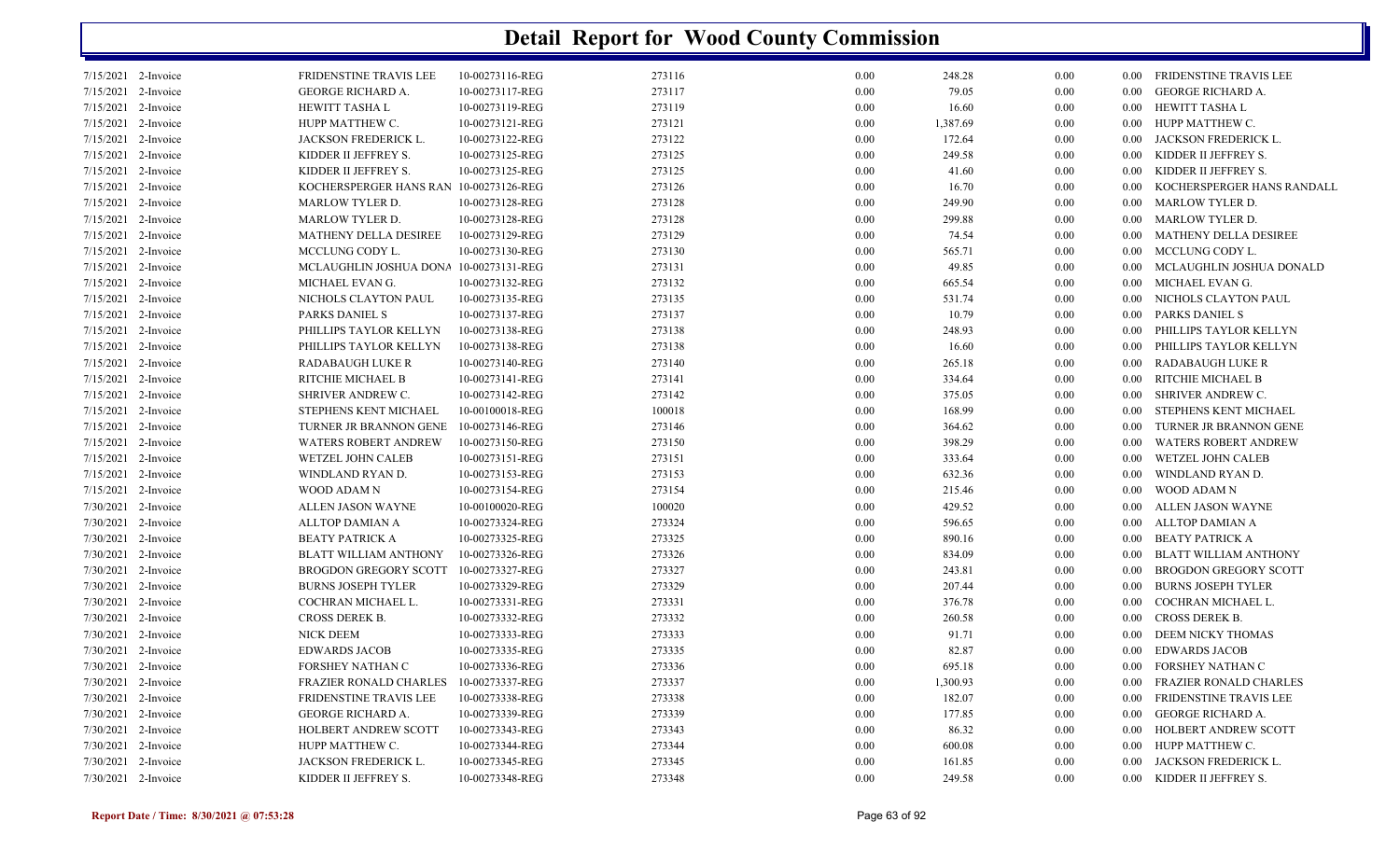|                             | 7/30/2021 2-Invoice |                                       | KIDDER II JEFFREY S.                   | 10-00273348-REG                 | 273348                            | 0.00             | 291.17          | 0.00                 | $0.00\,$ | KIDDER II JEFFREY S.             |           |
|-----------------------------|---------------------|---------------------------------------|----------------------------------------|---------------------------------|-----------------------------------|------------------|-----------------|----------------------|----------|----------------------------------|-----------|
|                             | 7/30/2021 2-Invoice |                                       | KOCHERSPERGER HANS RAN 10-00273349-REG |                                 | 273349                            | 0.00             | 200.44          | 0.00                 | 0.00     | KOCHERSPERGER HANS RANDALL       |           |
|                             | 7/30/2021 2-Invoice | <b>MARLOW TYLER D.</b>                |                                        | 10-00273351-REG                 | 273351                            | 0.00             | 249.90          | 0.00                 | $0.00\,$ | <b>MARLOW TYLER D.</b>           |           |
|                             | 7/30/2021 2-Invoice | <b>MARLOW TYLER D.</b>                |                                        | 10-00273351-REG                 | 273351                            | 0.00             | 249.90          | 0.00                 | $0.00\,$ | <b>MARLOW TYLER D.</b>           |           |
|                             | 7/30/2021 2-Invoice | MCCLUNG CODY L.                       |                                        | 10-00273353-REG                 | 273353                            | 0.00             | 898.48          | 0.00                 | 0.00     | MCCLUNG CODY L.                  |           |
|                             | 7/30/2021 2-Invoice |                                       | MCLAUGHLIN JOSHUA DONA                 | 10-00273354-REG                 | 273354                            | 0.00             | 199.40          | 0.00                 | 0.00     | MCLAUGHLIN JOSHUA DONALD         |           |
|                             | 7/30/2021 2-Invoice | MICHAEL EVAN G.                       |                                        | 10-00273355-REG                 | 273355                            | 0.00             | 549.07          | 0.00                 | 0.00     | MICHAEL EVAN G.                  |           |
|                             | 7/30/2021 2-Invoice |                                       | NORTUM WILLIAM E                       | 10-00273359-REG                 | 273359                            | 0.00             | 86.32           | 0.00                 | 0.00     | NORTUM WILLIAM E                 |           |
|                             | 7/30/2021 2-Invoice | PARKS DANIEL S                        |                                        | 10-00273360-REG                 | 273360                            | 0.00             | 37.76           | 0.00                 | 0.00     | <b>PARKS DANIEL S</b>            |           |
|                             | 7/30/2021 2-Invoice |                                       | PHILLIPS TAYLOR KELLYN                 | 10-00273361-REG                 | 273361                            | 0.00             | 248.93          | 0.00                 | 0.00     | PHILLIPS TAYLOR KELLYN           |           |
|                             | 7/30/2021 2-Invoice |                                       | PHILLIPS TAYLOR KELLYN                 | 10-00273361-REG                 | 273361                            | 0.00             | 66.38           | 0.00                 | 0.00     | PHILLIPS TAYLOR KELLYN           |           |
|                             | 7/30/2021 2-Invoice |                                       | <b>RADABAUGH LUKE R</b>                | 10-00273363-REG                 | 273363                            | 0.00             | 298.33          | 0.00                 | $0.00\,$ | RADABAUGH LUKE R                 |           |
|                             | 7/30/2021 2-Invoice |                                       | RITCHIE MICHAEL B                      | 10-00273364-REG                 | 273364                            | 0.00             | 501.96          | 0.00                 | $0.00\,$ | RITCHIE MICHAEL B                |           |
|                             | 7/30/2021 2-Invoice |                                       | SHRIVER ANDREW C.                      | 10-00273365-REG                 | 273365                            | 0.00             | 93.76           | 0.00                 | 0.00     | SHRIVER ANDREW C.                |           |
|                             | 7/30/2021 2-Invoice |                                       | TURNER JR BRANNON GENE                 | 10-00273369-REG                 | 273369                            | 0.00             | 944.70          | 0.00                 | 0.00     | TURNER JR BRANNON GENE           |           |
|                             | 7/30/2021 2-Invoice |                                       | <b>WATERS ROBERT ANDREW</b>            | 10-00273372-REG                 | 273372                            | 0.00             | 265.52          | 0.00                 | 0.00     | <b>WATERS ROBERT ANDREW</b>      |           |
|                             | 7/30/2021 2-Invoice |                                       | <b>WETZEL JOHN CALEB</b>               | 10-00273373-REG                 | 273373                            | 0.00             | 283.59          | 0.00                 | 0.00     | <b>WETZEL JOHN CALEB</b>         |           |
|                             | 7/30/2021 2-Invoice |                                       | WINDLAND RYAN D.                       | 10-00273375-REG                 | 273375                            | 0.00             | 296.42          | 0.00                 | 0.00     | WINDLAND RYAN D.                 |           |
|                             | 7/30/2021 2-Invoice | WOOD ADAM N                           |                                        | 10-00273376-REG                 | 273376                            | 0.00             | 66.29           | 0.00                 | 0.00     | WOOD ADAM N                      |           |
|                             |                     |                                       |                                        |                                 | 2-Invoice                         |                  | 25,030.11       |                      |          |                                  |           |
|                             |                     |                                       |                                        | <b>Totals For 170010108</b>     |                                   |                  | 25,030.11       |                      |          | <b>Balance Period</b> 1          | 25,030.11 |
| 1700 10 109                 |                     |                                       |                                        |                                 |                                   |                  |                 |                      |          |                                  |           |
| <b>Fund</b><br>GENERAL FUND |                     | Account<br>700<br>SHERIFF-LAW ENFORCE |                                        | Sub1<br>10<br>PERSONAL SERVICES | Sub2<br>109<br>EXTRA HELP         | Sub3             |                 |                      |          |                                  |           |
|                             | <b>YTD Budget</b>   | <b>YTD Revisions</b>                  | <b>YTD Revised</b>                     | <b>YTD Debits</b>               | <b>YTD Credits YTD Encumbered</b> |                  | <b>YTD Used</b> | <b>YTD Available</b> |          | <b>Fiscal Year Beginning Bal</b> |           |
|                             | 92,080.00           | 0.00                                  | 92,080.00                              | 4,339.17                        | 0.00                              | 0.00             | (4, 339.17)     | 87,740.83            |          | 0.00                             |           |
|                             |                     |                                       |                                        |                                 | <b>Detail Records</b>             |                  |                 |                      |          |                                  |           |
| <u>Date</u>                 | <b>Transaction</b>  | Vendor                                |                                        | <b>Invoice No</b>               | <b>Check No Purchase Order</b>    | <b>Revisions</b> | <b>Debits</b>   | <b>Credits</b>       |          | <b>PO Amt Description</b>        |           |
|                             | 7/15/2021 2-Invoice | PLUM STEVEN M.                        |                                        | 10-00273139-REG                 | 273139                            | 0.00             | 230.08          | 0.00                 | 0.00     | PLUM STEVEN M.                   |           |
|                             | 7/15/2021 2-Invoice |                                       | VANDENBROEKE GARY LEE                  | 10-00273147-REG                 | 273147                            | 0.00             | 920.32          | 0.00                 | 0.00     | VANDENBROEKE GARY LEE            |           |
|                             | 7/15/2021 2-Invoice |                                       | WILLIAMS STEVEN W                      | 10-00273152-REG                 | 273152                            | 0.00             | 355.91          | 0.00                 | 0.00     | WILLIAMS STEVEN W                |           |
|                             | 7/30/2021 2-Invoice |                                       | EATON MICHAEL W.                       | 10-00273334-REG                 | 273334                            | 0.00             | 431.40          | 0.00                 |          | 0.00 EATON MICHAEL W.            |           |

2-Invoice 10-00273340-REG 0.00 HARDIN GARY L 273340 323.55 0.00 0.00 HARDIN GARY L

PLUM STEVEN M.  $10-00273362$ -REG 273362  $2-3362$  0.00 575.20 0.00 0.00 PLUM STEVEN M.

**2-Invoice**

2-Invoice 10-00273374-REG 0.00 WILLIAMS STEVEN W 273374 812.47 0.00 0.00 WILLIAMS STEVEN W

 $273370 \qquad 273370 \qquad 0.00 \qquad 690.24 \qquad 0.00 \qquad 0.00 \qquad 0.00 \qquad 0.00 \qquad 0.00$ 

| 1700 10 182 |  |  |  |
|-------------|--|--|--|
|             |  |  |  |
|             |  |  |  |
|             |  |  |  |

7/30/2021 2-Invoice

7/30/2021 2-Invoice

7/30/2021 2-Invoice

7/30/2021 2-Invoice

**4,339.17 Balance Period 4,339.17 <sup>1</sup> Totals For 1 700 10 109** 

**4,339.17**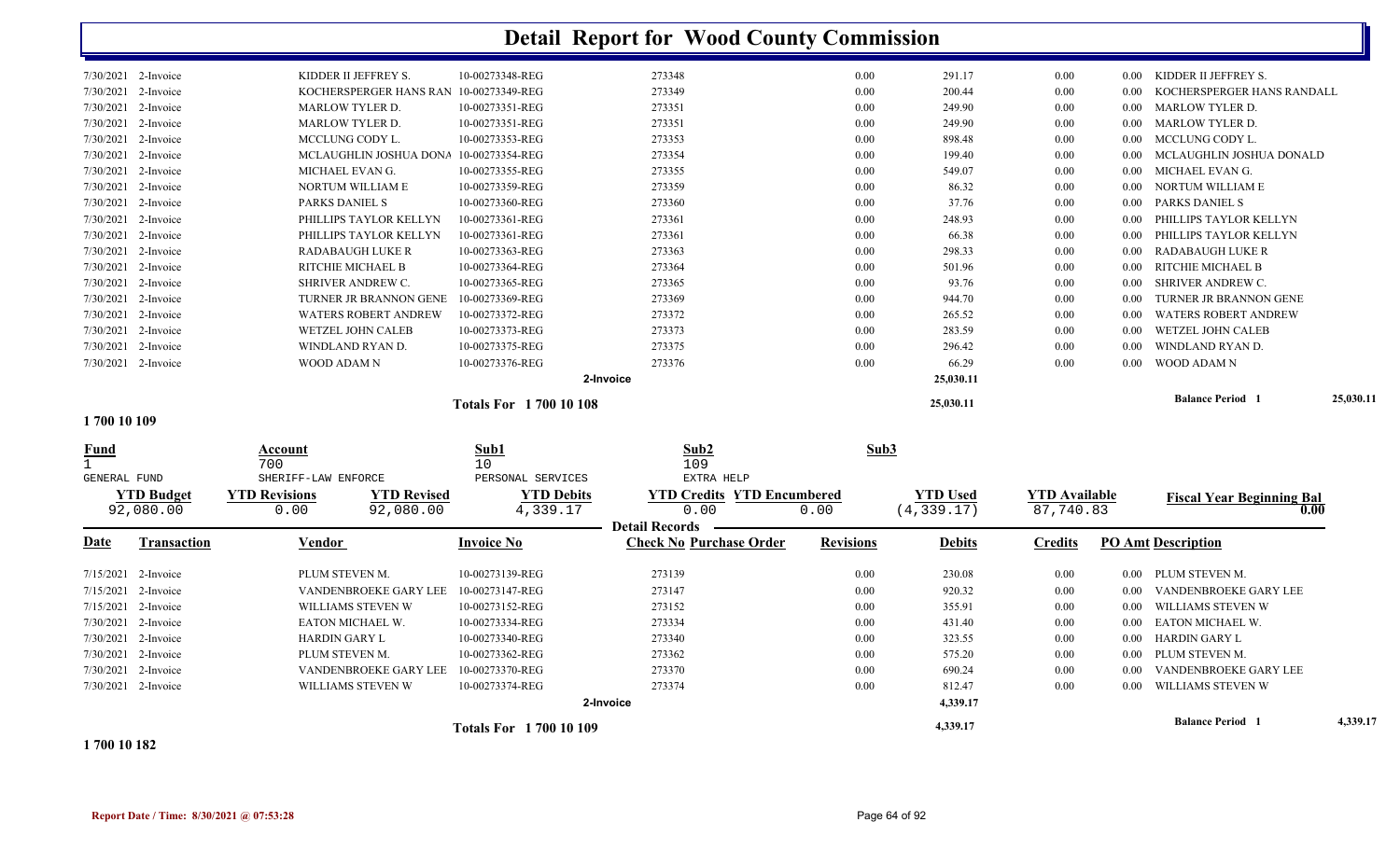| Fund<br>$\mathbf{1}$<br><b>GENERAL FUND</b> |                                 | Account<br>700<br>SHERIFF-LAW ENFORCE |                                  | Sub1<br>10<br>PERSONAL SERVICES        | Sub2<br>182<br><b>SECRETARIES</b>                       | Sub3             |                                 |                                    |          |                                          |           |
|---------------------------------------------|---------------------------------|---------------------------------------|----------------------------------|----------------------------------------|---------------------------------------------------------|------------------|---------------------------------|------------------------------------|----------|------------------------------------------|-----------|
|                                             | <b>YTD Budget</b><br>119,937.00 | <b>YTD Revisions</b><br>0.00          | <b>YTD Revised</b><br>119,937.00 | <b>YTD Debits</b><br>10,405.00         | <b>YTD Credits YTD Encumbered</b><br>0.00               | 0.00             | <b>YTD Used</b><br>(10, 405.00) | <b>YTD Available</b><br>109,532.00 |          | <b>Fiscal Year Beginning Bal</b><br>0.00 |           |
| <u>Date</u>                                 | <b>Transaction</b>              | Vendor                                |                                  | <b>Invoice No</b>                      | <b>Detail Records</b><br><b>Check No Purchase Order</b> | <b>Revisions</b> | <b>Debits</b>                   | <b>Credits</b>                     |          | <b>PO Amt Description</b>                |           |
|                                             | 7/15/2021 2-Invoice             | <b>ALLEN PEGGY SUE</b>                |                                  | 10-00273102-REG                        | 273102                                                  | 0.00             | 1,463.02                        | 0.00                               | $0.00\,$ | ALLEN PEGGY SUE                          |           |
| 7/15/2021                                   | 2-Invoice                       | <b>BROGDON GREGORY SCOTT</b>          |                                  | 10-00273107-REG                        | 273107                                                  | 0.00             | 2,012.51                        | 0.00                               | 0.00     | <b>BROGDON GREGORY SCOTT</b>             |           |
| 7/15/2021                                   | 2-Invoice                       | <b>WADE TERESA JEAN</b>               |                                  | 10-00273148-REG                        | 273148                                                  | 0.00             | 1,726.97                        | 0.00                               | 0.00     | <b>WADE TERESA JEAN</b>                  |           |
|                                             | 7/30/2021 2-Invoice             | ALLEN PEGGY SUE                       |                                  | 10-00273322-REG                        | 273322                                                  | 0.00             | 1,463.02                        | 0.00                               | 0.00     | <b>ALLEN PEGGY SUE</b>                   |           |
|                                             | 7/30/2021 2-Invoice             | <b>BROGDON GREGORY SCOTT</b>          |                                  | 10-00273327-REG                        | 273327                                                  | 0.00             | 2,012.51                        | 0.00                               | 0.00     | <b>BROGDON GREGORY SCOTT</b>             |           |
|                                             | 7/30/2021 2-Invoice             | <b>WADE TERESA JEAN</b>               |                                  | 10-00273371-REG                        | 273371                                                  | 0.00             | 1,726.97                        | 0.00                               | 0.00     | <b>WADE TERESA JEAN</b>                  |           |
|                                             |                                 |                                       |                                  |                                        | 2-Invoice                                               |                  | 10,405.00                       |                                    |          |                                          |           |
|                                             |                                 |                                       |                                  | <b>Totals For 170010182</b>            |                                                         |                  | 10,405.00                       |                                    |          | <b>Balance Period</b>                    | 10,405.00 |
| 1700 10 185                                 |                                 |                                       |                                  |                                        |                                                         |                  |                                 |                                    |          |                                          |           |
| <b>Fund</b><br>$\mathbf{1}$<br>GENERAL FUND |                                 | Account<br>700<br>SHERIFF-LAW ENFORCE |                                  | Sub1<br>10<br>PERSONAL SERVICES        | Sub2<br>185<br>HOLIDAY PAY                              | Sub3             |                                 |                                    |          |                                          |           |
|                                             | <b>YTD Budget</b>               | <b>YTD Revisions</b>                  | <b>YTD Revised</b>               | <b>YTD Debits</b>                      | <b>YTD Credits YTD Encumbered</b>                       |                  | <b>YTD Used</b>                 | <b>YTD Available</b>               |          |                                          |           |
|                                             | 101,000.00                      | 0.00                                  | 101,000.00                       | 8,535.73                               | 0.00                                                    | 0.00             | (8, 535.73)                     | 92, 464.27                         |          | <b>Fiscal Year Beginning Bal</b><br>0.00 |           |
|                                             |                                 |                                       |                                  |                                        | <b>Detail Records</b>                                   |                  |                                 |                                    |          |                                          |           |
| <u>Date</u>                                 | <b>Transaction</b>              | Vendor                                |                                  | <b>Invoice No</b>                      | <b>Check No Purchase Order</b>                          | <b>Revisions</b> | <b>Debits</b>                   | <b>Credits</b>                     |          | <b>PO Amt Description</b>                |           |
|                                             | $7/15/2021$ 2-Invoice           | ALLEN JASON WAYNE                     |                                  | 10-00100017-REG                        | 100017                                                  | 0.00             | 266.37                          | 0.00                               | $0.00\,$ | ALLEN JASON WAYNE                        |           |
| 7/15/2021                                   | 2-Invoice                       | <b>ALLTOP DAMIAN A</b>                |                                  | 10-00273104-REG                        | 273104                                                  | 0.00             | 331.47                          | 0.00                               | 0.00     | ALLTOP DAMIAN A                          |           |
| 7/15/2021                                   | 2-Invoice                       | <b>BEATY PATRICK A</b>                |                                  | 10-00273105-REG                        | 273105                                                  | 0.00             | 172.64                          | 0.00                               | 0.00     | <b>BEATY PATRICK A</b>                   |           |
|                                             | 7/15/2021 2-Invoice             | COCHRAN MICHAEL L.                    |                                  | 10-00273110-REG                        | 273110                                                  | 0.00             | 376.78                          | 0.00                               | 0.00     | COCHRAN MICHAEL L.                       |           |
| 7/15/2021                                   | 2-Invoice                       | <b>CROSS DEREK B.</b>                 |                                  | 10-00273111-REG                        | 273111                                                  | 0.00             | 446.70                          | 0.00                               | 0.00     | <b>CROSS DEREK B.</b>                    |           |
|                                             | 7/15/2021 2-Invoice             | FORSHEY NATHAN C                      |                                  | 10-00273114-REG                        | 273114                                                  | 0.00             | 331.04                          | 0.00                               | 0.00     | FORSHEY NATHAN C                         |           |
| 7/15/2021                                   | 2-Invoice                       | <b>FRAZIER RONALD CHARLES</b>         |                                  | 10-00273115-REG                        | 273115                                                  | 0.00             | 361.37                          | 0.00                               | 0.00     | <b>FRAZIER RONALD CHARLES</b>            |           |
| 7/15/2021                                   | 2-Invoice                       | FRIDENSTINE TRAVIS LEE                |                                  | 10-00273116-REG                        | 273116                                                  | 0.00             | 331.04                          | 0.00                               | 0.00     | <b>FRIDENSTINE TRAVIS LEE</b>            |           |
| 7/15/2021                                   | 2-Invoice                       | HEWITT TASHA L                        |                                  | 10-00273119-REG                        | 273119                                                  | 0.00             | 221.27                          | 0.00                               | 0.00     | HEWITT TASHA L                           |           |
| 7/15/2021                                   | 2-Invoice                       | HOLBERT ANDREW SCOTT                  |                                  | 10-00273120-REG                        | 273120                                                  | 0.00             | 172.64                          | 0.00                               | 0.00     | <b>HOLBERT ANDREW SCOTT</b>              |           |
| 7/15/2021                                   | 2-Invoice                       |                                       |                                  | KOCHERSPERGER HANS RAN 10-00273126-REG | 273126                                                  | 0.00             | 222.71                          | 0.00                               | 0.00     | KOCHERSPERGER HANS RANDALL               |           |
| 7/15/2021                                   | 2-Invoice                       |                                       |                                  | MCLAUGHLIN JOSHUA DONA 10-00273131-REG | 273131                                                  | 0.00             | 332.34                          | 0.00                               | 0.00     | MCLAUGHLIN JOSHUA DONALD                 |           |
|                                             | 7/15/2021 2-Invoice             | MICHAEL EVAN G.                       |                                  | 10-00273132-REG                        | 273132                                                  | 0.00             | 332.77                          | 0.00                               | $0.00\,$ | MICHAEL EVAN G.                          |           |
| 7/15/2021                                   | 2-Invoice                       | NORTUM WILLIAM E                      |                                  | 10-00273136-REG                        | 273136                                                  | 0.00             | 172.64                          | 0.00                               | 0.00     | NORTUM WILLIAM E                         |           |
| 7/15/2021                                   | 2-Invoice                       | PHILLIPS TAYLOR KELLYN                |                                  | 10-00273138-REG                        | 273138                                                  | 0.00             | 221.27                          | 0.00                               | 0.00     | PHILLIPS TAYLOR KELLYN                   |           |
|                                             | $7/15/2021$ 2-Invoice           | <b>RADABAUGH LUKE R</b>               |                                  | 10-00273140-REG                        | 273140                                                  | 0.00             | 331.47                          | 0.00                               | 0.00     | <b>RADABAUGH LUKE R</b>                  |           |
| 7/15/2021                                   | 2-Invoice                       | RITCHIE MICHAEL B                     |                                  | 10-00273141-REG                        | 273141                                                  | 0.00             | 371.82                          | 0.00                               | 0.00     | RITCHIE MICHAEL B                        |           |
|                                             | 7/15/2021 2-Invoice             | SHRIVER ANDREW C.                     |                                  | 10-00273142-REG                        | 273142                                                  | 0.00             | 250.03                          | 0.00                               | $0.00\,$ | SHRIVER ANDREW C.                        |           |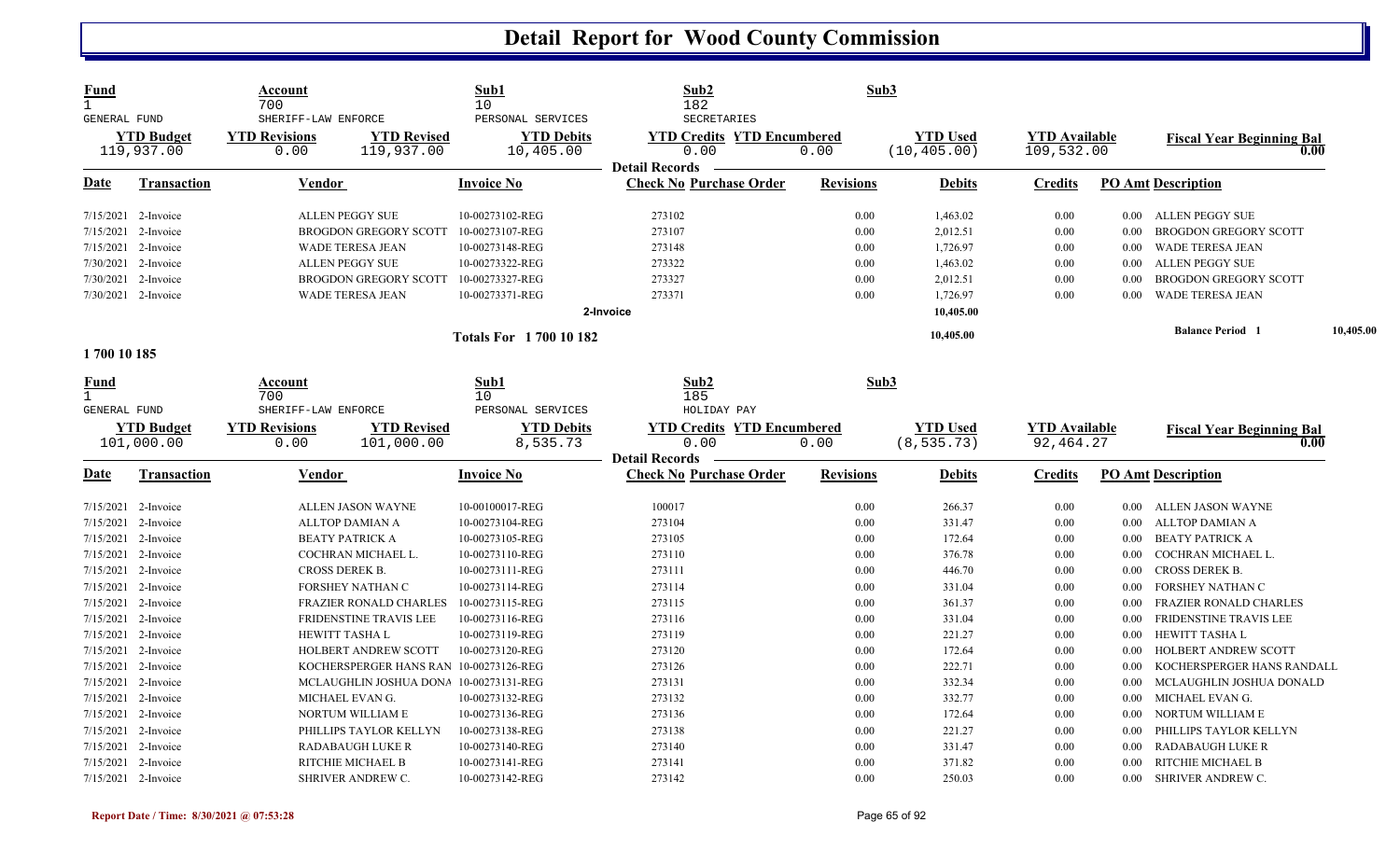|                                   |                                            |                                | <b>Detail Report for Wood County Commission</b> |                  |                 |                      |                                     |           |
|-----------------------------------|--------------------------------------------|--------------------------------|-------------------------------------------------|------------------|-----------------|----------------------|-------------------------------------|-----------|
| 7/15/2021 2-Invoice               | TURNER JR BRANNON GENE                     | 10-00273146-REG                | 273146                                          | 0.00             | 220.98          | 0.00                 | TURNER JR BRANNON GENE<br>$0.00\,$  |           |
| 7/15/2021 2-Invoice               | WETZEL JOHN CALEB                          | 10-00273151-REG                | 273151                                          | 0.00             | 333.64          | 0.00                 | WETZEL JOHN CALEB<br>0.00           |           |
| 7/15/2021 2-Invoice               | WOOD ADAM N                                | 10-00273154-REG                | 273154                                          | 0.00             | 220.98          | 0.00                 | <b>WOOD ADAM N</b><br>0.00          |           |
| 7/15/2021 2-Invoice               | WOOD ADAM N                                | 10-00273154-REG                | 273154                                          | 0.00             | 331.47          | $0.00\,$             | WOOD ADAM N<br>$0.00\,$             |           |
| 7/30/2021 2-Invoice               | ALLEN TIMOTHY L.                           | 10-00273323-REG                | 273323                                          | 0.00             | 250.03          | 0.00                 | ALLEN TIMOTHY L.<br>0.00            |           |
| 7/30/2021 2-Invoice               | <b>BURNS JOSEPH TYLER</b>                  | 10-00273329-REG                | 273329                                          | 0.00             | 221.27          | 0.00                 | <b>BURNS JOSEPH TYLER</b><br>0.00   |           |
| 7/30/2021 2-Invoice               | <b>EDWARDS JACOB</b>                       | 10-00273335-REG                | 273335                                          | 0.00             | 220.98          | $0.00\,$             | <b>EDWARDS JACOB</b><br>0.00        |           |
| 7/30/2021 2-Invoice               | HEWITT TASHA L                             | 10-00273342-REG                | 273342                                          | 0.00             | 221.27          | 0.00                 | HEWITT TASHA L<br>0.00              |           |
| 7/30/2021 2-Invoice               | KIDDER II JEFFREY S.                       | 10-00273348-REG                | 273348                                          | 0.00             | 221.85          | 0.00                 | KIDDER II JEFFREY S.<br>0.00        |           |
| 7/30/2021 2-Invoice               | MATHENY DELLA DESIREE                      | 10-00273352-REG                | 273352                                          | 0.00             | 248.46          | $0.00\,$             | MATHENY DELLA DESIREE<br>$0.00\,$   |           |
| 7/30/2021<br>2-Invoice            | <b>SWIGER BRIAN A.</b>                     | 10-00273368-REG                | 273368                                          | 0.00             | 356.18          | 0.00                 | <b>SWIGER BRIAN A.</b><br>0.00      |           |
| 7/30/2021<br>2-Invoice            | <b>WATERS ROBERT ANDREW</b>                | 10-00273372-REG                | 273372                                          | 0.00             | 221.27          | 0.00                 | <b>WATERS ROBERT ANDREW</b><br>0.00 |           |
| 7/30/2021 2-Invoice               | WOOD ADAM N                                | 10-00273376-REG                | 273376                                          | 0.00             | 220.98          | 0.00                 | <b>WOOD ADAM N</b><br>0.00          |           |
|                                   |                                            |                                | 2-Invoice                                       |                  | 8,535.73        |                      |                                     |           |
|                                   |                                            | <b>Totals For 1700 10 185</b>  |                                                 |                  | 8,535.73        |                      | <b>Balance Period</b> 1             | 8,535.73  |
| 1700 10 187                       |                                            |                                |                                                 |                  |                 |                      |                                     |           |
| <u>Fund</u><br>$\mathbf{1}$       | Account<br>700                             | Sub1<br>10                     | Sub <sub>2</sub><br>187                         | Sub3             |                 |                      |                                     |           |
| GENERAL FUND                      | SHERIFF-LAW ENFORCE                        | PERSONAL SERVICES              | HOLDING CENTER                                  |                  |                 |                      |                                     |           |
| <b>YTD Budget</b>                 | <b>YTD Revisions</b><br><b>YTD Revised</b> | <b>YTD Debits</b>              | <b>YTD Credits YTD Encumbered</b>               |                  | <b>YTD Used</b> | <b>YTD</b> Available | <b>Fiscal Year Beginning Bal</b>    |           |
| 202,550.00                        | 0.00<br>202,550.00                         | 15,804.62                      | 0.00<br><b>Detail Records</b>                   | 0.00             | (15, 804.62)    | 186,745.38           | 0.00                                |           |
| <b>Date</b><br><b>Transaction</b> | Vendor                                     | <b>Invoice No</b>              | <b>Check No Purchase Order</b>                  | <b>Revisions</b> | <b>Debits</b>   | <b>Credits</b>       | <b>PO Amt Description</b>           |           |
| $7/15/2021$ 2-Invoice             | <b>BEATY PATRICK A</b>                     | 10-00273105-REG                | 273105                                          | 0.00             | 1,246.87        | 0.00                 | <b>BEATY PATRICK A</b><br>0.00      |           |
| 7/15/2021 2-Invoice               | HOLBERT ANDREW SCOTT                       | 10-00273120-REG                | 273120                                          | 0.00             | 1,246.87        | 0.00                 | HOLBERT ANDREW SCOTT<br>0.00        |           |
| $7/15/2021$ 2-Invoice             | JACKSON FREDERICK L.                       | 10-00273122-REG                | 273122                                          | 0.00             | 1,246.87        | 0.00                 | JACKSON FREDERICK L.<br>0.00        |           |
| 7/15/2021 2-Invoice               | JOHNSON DANIELLE D.                        | 10-00273124-REG                | 273124                                          | 0.00             | 1,246.87        | 0.00                 | JOHNSON DANIELLE D.<br>0.00         |           |
| 7/15/2021 2-Invoice               | NORTUM WILLIAM E                           | 10-00273136-REG                | 273136                                          | 0.00             | 1,246.87        | 0.00                 | NORTUM WILLIAM E<br>0.00            |           |
| 7/15/2021 2-Invoice               | SOMERVILLE BRIAN L.                        | 10-00273144-REG                | 273144                                          | 0.00             | 1,246.87        | 0.00                 | SOMERVILLE BRIAN L.<br>0.00         |           |
| 7/15/2021 2-Invoice               | STAATS CHELCIE S.                          | 10-00273162-REG                | 273162                                          | 0.00             | 421.09          | 0.00                 | STAATS CHELCIE S.<br>0.00           |           |
| 7/30/2021 2-Invoice               | <b>BEATY PATRICK A</b>                     | 10-00273325-REG                | 273325                                          | 0.00             | 1,246.87        | 0.00                 | <b>BEATY PATRICK A</b><br>0.00      |           |
| 7/30/2021 2-Invoice               | HOLBERT ANDREW SCOTT                       | 10-00273343-REG                | 273343                                          | 0.00             | 1,246.87        | 0.00                 | HOLBERT ANDREW SCOTT<br>0.00        |           |
| 7/30/2021 2-Invoice               | JACKSON FREDERICK L.                       | 10-00273345-REG                | 273345                                          | 0.00             | 1,246.87        | 0.00                 | JACKSON FREDERICK L.<br>0.00        |           |
| 7/30/2021 2-Invoice               | JOHNSON DANIELLE D.                        | 10-00273347-REG                | 273347                                          | 0.00             | 1,246.87        | 0.00                 | JOHNSON DANIELLE D.<br>0.00         |           |
| 7/30/2021 2-Invoice               | NORTUM WILLIAM E                           | 10-00273359-REG                | 273359                                          | 0.00             | 1,246.87        | 0.00                 | NORTUM WILLIAM E<br>0.00            |           |
| 7/30/2021<br>2-Invoice            | SOMERVILLE BRIAN L.                        | 10-00273367-REG                | 273367                                          | 0.00             | 1,246.87        | 0.00                 | SOMERVILLE BRIAN L.<br>0.00         |           |
| 7/30/2021 2-Invoice               | STAATS CHELCIE S.                          | 10-00273383-REG                | 273383                                          | 0.00             | 421.09          | 0.00                 | <b>STAATS CHELCIE S.</b><br>0.00    |           |
|                                   |                                            |                                | 2-Invoice                                       |                  | 15,804.62       |                      |                                     |           |
|                                   |                                            | <b>Totals For 1 700 10 187</b> |                                                 |                  | 15,804.62       |                      | <b>Balance Period</b> 1             | 15,804.62 |

**1 700 10 198**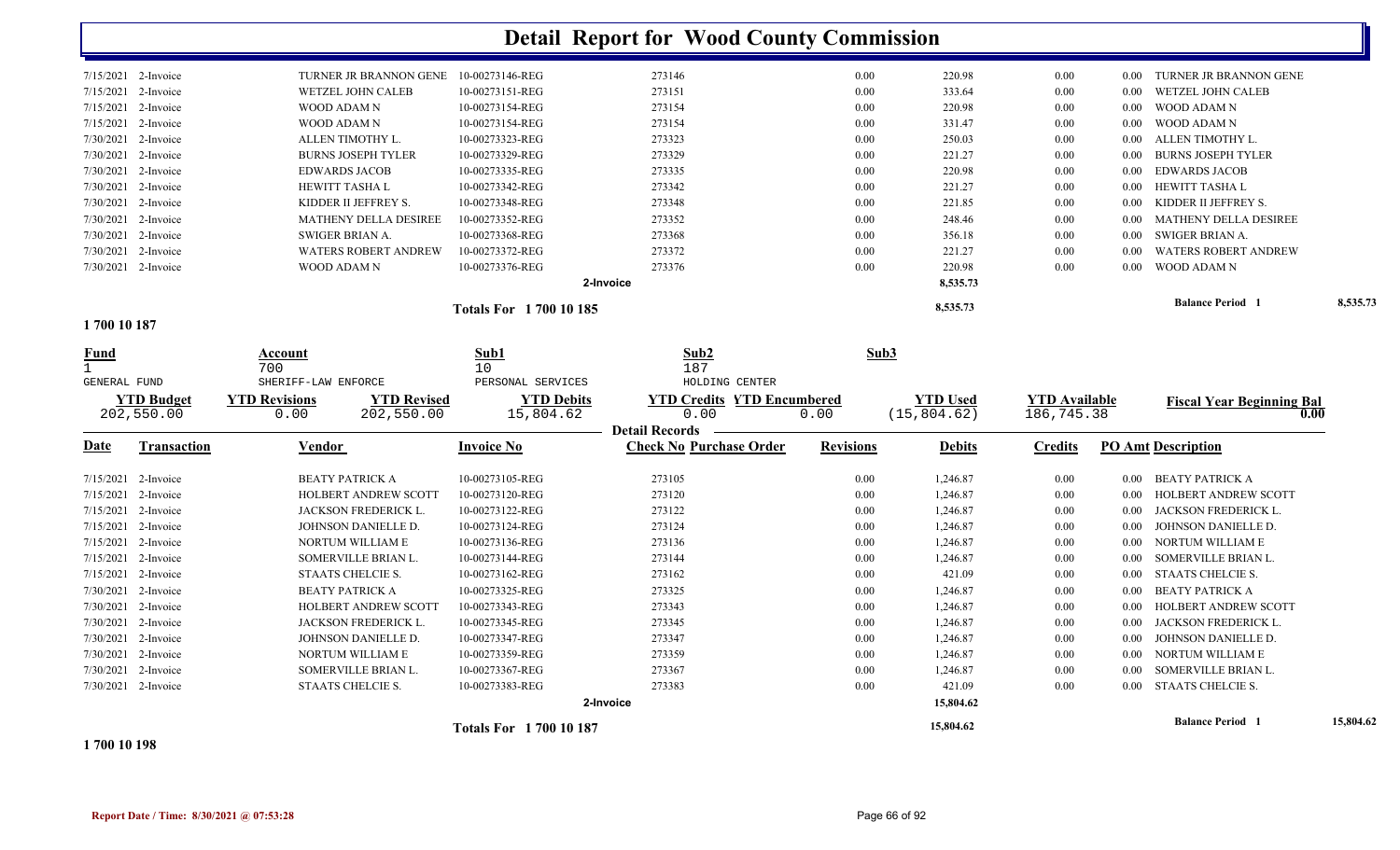| <b>Fund</b><br>$\mathbf{1}$ |                                 | Account<br>700                                      |                                  | Sub1<br>10                                            | Sub2<br>198                                                 |                  | Sub3                            |                                    |          |                                  |           |
|-----------------------------|---------------------------------|-----------------------------------------------------|----------------------------------|-------------------------------------------------------|-------------------------------------------------------------|------------------|---------------------------------|------------------------------------|----------|----------------------------------|-----------|
| GENERAL FUND                | <b>YTD Budget</b><br>180,792.00 | SHERIFF-LAW ENFORCE<br><b>YTD Revisions</b><br>0.00 | <b>YTD Revised</b><br>180,792.00 | PERSONAL SERVICES<br><b>YTD Debits</b><br>16, 212. 14 | COURT SECURITY<br><b>YTD Credits YTD Encumbered</b><br>0.00 | 0.00             | <b>YTD Used</b><br>(16, 212.14) | <b>YTD</b> Available<br>164,579.86 |          | <b>Fiscal Year Beginning Bal</b> | 0.00      |
| Date                        | <b>Transaction</b>              | <b>Vendor</b>                                       |                                  | <b>Invoice No</b>                                     | <b>Detail Records</b><br><b>Check No Purchase Order</b>     | <b>Revisions</b> | <b>Debits</b>                   | <b>Credits</b>                     |          | <b>PO Amt Description</b>        |           |
| 7/15/2021 2-Invoice         |                                 | <b>NICK DEEM</b>                                    |                                  | 10-00273112-REG                                       | 273112                                                      | 0.00             | 1,246.87                        | 0.00                               | $0.00\,$ | DEEM NICKY THOMAS                |           |
| 7/15/2021 2-Invoice         |                                 | HARRIS MARK C.                                      |                                  | 10-00273118-REG                                       | 273118                                                      | 0.00             | 1,784.22                        | 0.00                               | $0.00\,$ | HARRIS MARK C.                   |           |
| 7/15/2021 2-Invoice         |                                 |                                                     | JOHNSON CHARLES J.               | 10-00273123-REG                                       | 273123                                                      | 0.00             | 1,334.37                        | 0.00                               | 0.00     | JOHNSON CHARLES J.               |           |
| 7/15/2021 2-Invoice         |                                 |                                                     | LANDERS WILLIAM M.               | 10-00273127-REG                                       | 273127                                                      | 0.00             | 1,246.87                        | 0.00                               | 0.00     | LANDERS WILLIAM M.               |           |
| 7/15/2021 2-Invoice         |                                 | PARKS DANIEL S                                      |                                  | 10-00273137-REG                                       | 273137                                                      | 0.00             | 1,246.87                        | 0.00                               | 0.00     | PARKS DANIEL S                   |           |
| 7/15/2021 2-Invoice         |                                 |                                                     | YONALEY RONALD L.                | 10-00273155-REG                                       | 273155                                                      | 0.00             | 1,246.87                        | 0.00                               | 0.00     | YONALEY RONALD L.                |           |
| 7/30/2021 2-Invoice         |                                 | <b>NICK DEEM</b>                                    |                                  | 10-00273333-REG                                       | 273333                                                      | 0.00             | 1,246.87                        | 0.00                               | 0.00     | DEEM NICKY THOMAS                |           |
| 7/30/2021 2-Invoice         |                                 | HARRIS MARK C.                                      |                                  | 10-00273341-REG                                       | 273341                                                      | 0.00             | 1,784.22                        | 0.00                               | $0.00\,$ | HARRIS MARK C.                   |           |
|                             | 7/30/2021 2-Invoice             |                                                     | JOHNSON CHARLES J.               | 10-00273346-REG                                       | 273346                                                      | 0.00             | 1,334.37                        | 0.00                               | 0.00     | JOHNSON CHARLES J.               |           |
|                             | 7/30/2021 2-Invoice             |                                                     | LANDERS WILLIAM M.               | 10-00273350-REG                                       | 273350                                                      | 0.00             | 1,246.87                        | 0.00                               | 0.00     | LANDERS WILLIAM M.               |           |
| 7/30/2021 2-Invoice         |                                 | PARKS DANIEL S                                      |                                  | 10-00273360-REG                                       | 273360                                                      | 0.00             | 1,246.87                        | 0.00                               | 0.00     | PARKS DANIEL S                   |           |
|                             | 7/30/2021 2-Invoice             |                                                     | YONALEY RONALD L                 | 10-00273377-REG                                       | 273377                                                      | 0.00             | 1,246.87                        | 0.00                               | 0.00     | YONALEY RONALD L.                |           |
|                             |                                 |                                                     |                                  |                                                       | 2-Invoice                                                   |                  | 16,212.14                       |                                    |          |                                  |           |
|                             |                                 |                                                     |                                  |                                                       |                                                             |                  |                                 |                                    |          |                                  | 16,212.14 |
| 1700 40 211                 |                                 |                                                     |                                  | <b>Totals For 170010198</b>                           |                                                             |                  | 16,212.14                       |                                    |          | <b>Balance Period 1</b>          |           |
|                             |                                 |                                                     |                                  |                                                       |                                                             |                  |                                 |                                    |          |                                  |           |
| Fund<br>$\mathbf{1}$        |                                 | Account<br>700                                      |                                  | Sub1<br>40                                            | Sub2<br>211                                                 |                  | Sub3                            |                                    |          |                                  |           |
| GENERAL FUND                |                                 | SHERIFF-LAW ENFORCE                                 |                                  | CONTRACTURAL SERVICES                                 | <b>TELEPHONES</b>                                           |                  |                                 |                                    |          |                                  |           |
|                             | <b>YTD Budget</b><br>35,000.00  | <b>YTD Revisions</b><br>0.00                        | <b>YTD Revised</b><br>35,000.00  | <b>YTD Debits</b><br>1,583.08                         | <b>YTD Credits YTD Encumbered</b><br>0.00                   | 0.00             | <b>YTD</b> Used<br>(1, 583.08)  | <b>YTD Available</b><br>33, 416.92 |          | <b>Fiscal Year Beginning Bal</b> | 0.00      |
|                             |                                 |                                                     |                                  |                                                       | <b>Detail Records</b>                                       |                  |                                 |                                    |          |                                  |           |
| Date                        | <b>Transaction</b>              | Vendor                                              |                                  | <b>Invoice No</b>                                     | <b>Check No Purchase Order</b>                              | <b>Revisions</b> | <b>Debits</b>                   | <b>Credits</b>                     |          | <b>PO Amt Description</b>        |           |
| 7/9/2021                    | 2-Invoice                       |                                                     | MILLER COMMUNICATIONS 1 117752   |                                                       | 172230                                                      | 0.00             | 30.00                           | 0.00                               | $0.00\,$ | <b>RENT - SUMMIT</b>             |           |
| 7/20/2021 2-Invoice         |                                 | <b>AT&amp;T MOBILITY</b>                            |                                  | 07282021                                              | 172300                                                      | 0.00             | 1,316.68                        | 0.00                               | 0.00     | ACCT NO 287298247070             |           |
| 7/27/2021 2-Invoice         |                                 | <b>CAS CABLE</b>                                    |                                  | 08102021                                              | 172330                                                      | 0.00             | 236.40                          | 0.00                               | $0.00\,$ | ACCT NO 005-070079               |           |
|                             |                                 |                                                     |                                  |                                                       | 2-Invoice                                                   |                  | 1,583.08                        |                                    |          |                                  |           |
|                             |                                 |                                                     |                                  | <b>Totals For 1700 40 211</b>                         |                                                             |                  | 1,583.08                        |                                    |          | <b>Balance Period 1</b>          | 1,583.08  |
| 1700 40 214                 |                                 |                                                     |                                  |                                                       |                                                             |                  |                                 |                                    |          |                                  |           |
| <u>Fund</u>                 |                                 | Account                                             |                                  | Sub1                                                  | Sub2                                                        |                  | Sub3                            |                                    |          |                                  |           |
| $\mathbf{1}$                |                                 | 700                                                 |                                  | 40                                                    | 214                                                         |                  |                                 |                                    |          |                                  |           |
| GENERAL FUND                |                                 | SHERIFF-LAW ENFORCE                                 |                                  | CONTRACTURAL SERVICES                                 | TRAVEL                                                      |                  |                                 |                                    |          |                                  |           |
|                             | <b>YTD Budget</b><br>2,000.00   | <b>YTD Revisions</b><br>0.00                        | <b>YTD Revised</b><br>2,000.00   | <b>YTD Debits</b><br>0.00                             | <b>YTD Encumbered</b><br><b>YTD Credits</b><br>0.00         | 500.00           | <b>YTD</b> Used<br>0.00         | <b>YTD Available</b><br>1,500.00   |          | <b>Fiscal Year Beginning Bal</b> | 0.00      |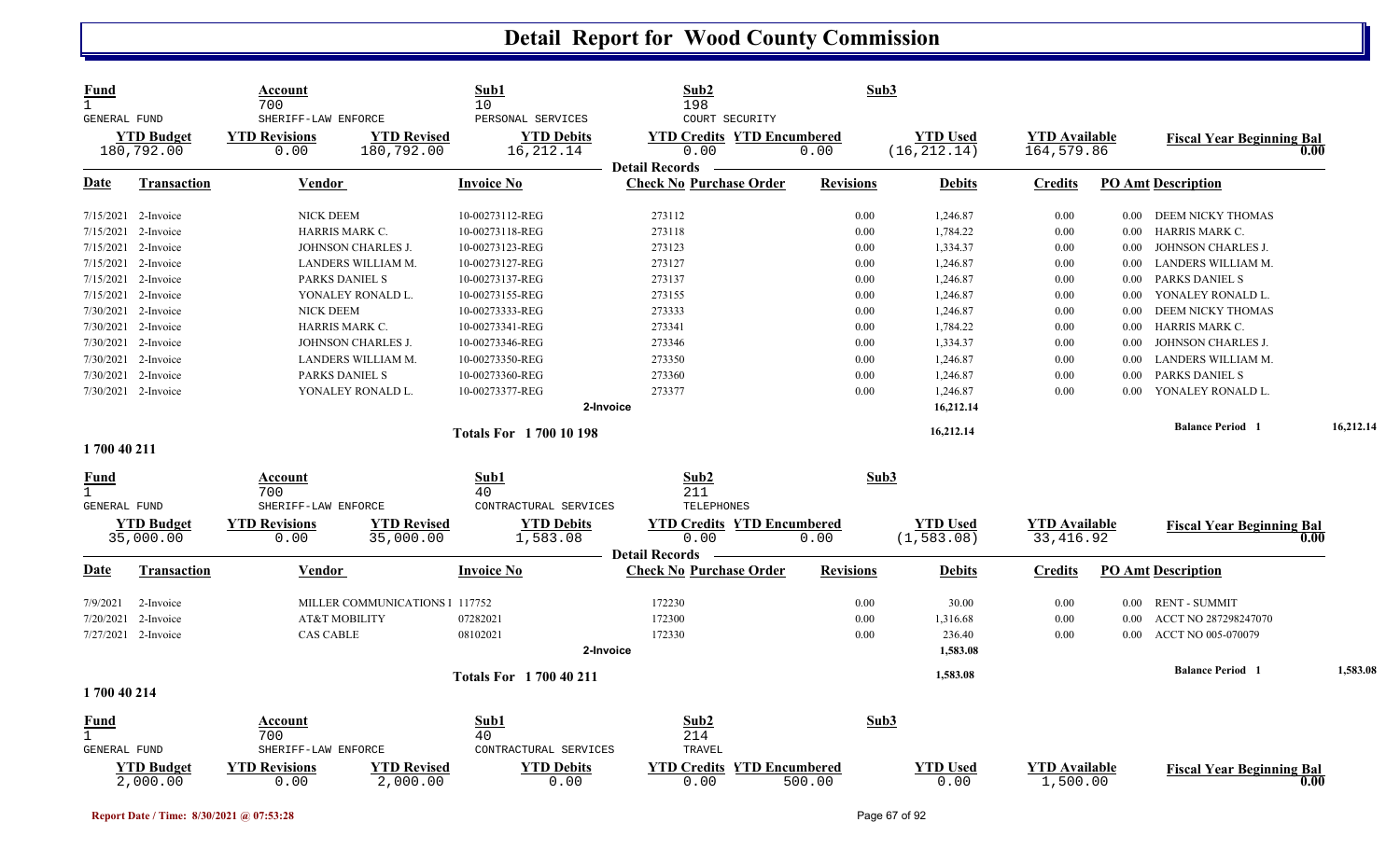|                                     |                                  |                                                                           |                    |                                | <b>Detail Records</b> |                                   |                  |                  |                      |          |                                               |          |
|-------------------------------------|----------------------------------|---------------------------------------------------------------------------|--------------------|--------------------------------|-----------------------|-----------------------------------|------------------|------------------|----------------------|----------|-----------------------------------------------|----------|
| Date                                | <b>Transaction</b>               | Vendor                                                                    | <b>Invoice No</b>  |                                |                       | <b>Check No Purchase Order</b>    | <b>Revisions</b> | <b>Debits</b>    | <b>Credits</b>       |          | <b>PO Amt Description</b>                     |          |
| 7/8/2021                            | 1-Purchase Order Pending Peard   | RESIDENCE INN                                                             |                    |                                | 1-Purchase Order Pe   | 84552                             | 0.00             | 0.00             | 0.00                 |          | 500.00 LODGING FOR TRAINING SGT. CROSS & SO   |          |
|                                     |                                  |                                                                           |                    |                                |                       |                                   |                  |                  |                      |          |                                               |          |
| 1700 40 217                         |                                  |                                                                           |                    | <b>Totals For 1700 40 214</b>  |                       |                                   |                  |                  |                      | 500.00   | <b>Balance Period 1</b>                       | 0.00     |
|                                     |                                  |                                                                           |                    |                                |                       |                                   |                  |                  |                      |          |                                               |          |
| <u>Fund</u>                         |                                  | Account                                                                   | Sub1               |                                | Sub2                  |                                   | Sub3             |                  |                      |          |                                               |          |
| $\mathbf{1}$<br><b>GENERAL FUND</b> |                                  | 700<br>SHERIFF-LAW ENFORCE                                                | 40                 | CONTRACTURAL SERVICES          | 217                   | M&R-AUTOS & TRUCKS                |                  |                  |                      |          |                                               |          |
|                                     | <b>YTD Budget</b>                | <b>YTD Revisions</b>                                                      | <b>YTD Revised</b> | <b>YTD Debits</b>              |                       | <b>YTD Credits YTD Encumbered</b> |                  | <b>YTD</b> Used  | <b>YTD</b> Available |          |                                               |          |
|                                     | 55,000.00                        | 0.00                                                                      | 55,000.00          | 1,059.76                       | 0.00                  | 2,964.05                          |                  | (1,059.76)       | 50,976.19            |          | <b>Fiscal Year Beginning Bal</b><br>0.00      |          |
|                                     |                                  |                                                                           |                    |                                | <b>Detail Records</b> |                                   |                  |                  |                      |          |                                               |          |
| Date                                | <b>Transaction</b>               | Vendor                                                                    | <b>Invoice No</b>  |                                |                       | <b>Check No Purchase Order</b>    | <b>Revisions</b> | <b>Debits</b>    | <b>Credits</b>       |          | <b>PO Amt Description</b>                     |          |
| 7/1/2021                            | 1-Purchase Order                 | <b>ADVANCE AUTO PARTS</b>                                                 |                    |                                |                       | 84349 PY2021                      | 0.00             | 0.00             | 0.00                 |          | 365.48 CONTROL ARMS, TIE RODS FOR FRONT EN    |          |
| 7/1/2021                            | 1-Purchase Order                 | <b>ADVANCE AUTO PARTS</b>                                                 |                    |                                |                       | 84540                             | 0.00             | 0.00             | 0.00                 | 485.37   | <b>BLANKET PO FOR JULY</b>                    |          |
| 7/1/2021                            | 1-Purchase Order                 | <b>FRANKLIN FIRE EQUIPMENT</b>                                            |                    |                                |                       | 84414 PY2021                      | 0.00             | 0.00             | 0.00                 | 135.00   | FIRE EXTINGUISHERS & RE-CHARGE                |          |
| 7/1/2021                            | 1-Purchase Order                 | <b>GOODYEAR AUTO SERVICE (</b>                                            |                    |                                |                       | 84327 PY2021                      | 0.00             | 0.00             | 0.00                 | 59.00    | 4 WHEEL ALIGNMENT (MCLAUGHLIN)                |          |
| 7/1/2021                            | 1-Purchase Order                 | KINCHELOE MOTORS INC.                                                     |                    |                                |                       | 84520 PY2021                      | 0.00             | 0.00             | 0.00                 | 180.00   | FREON CAPTURE DODGE DURANGO                   |          |
| 7/1/2021                            | 1-Purchase Order                 | MID OHIO VALLEY ADVANCI                                                   |                    |                                |                       | 84535                             | 0.00             | 0.00             | 0.00                 | 225.00   | WINDSHIELD REPLACEMENT 2013 F150 (H)          |          |
| 7/1/2021                            | 1-Purchase Order                 | <b>SAFELITE AUTO GLASS</b>                                                |                    |                                |                       | 84514 PY2021                      | 0.00             | 0.00             | 0.00                 | 157.30   | replace back window of cruiser                |          |
| 7/1/2021                            | 1-Purchase Order                 | <b>GARAGE TRENDZ &amp; VINYL W</b>                                        |                    |                                |                       | 84536                             | 0.00             | 0.00             | 0.00                 | 332.00   | K9 CRUISER LETTERING                          |          |
| 7/1/2021                            | 1-Purchase Order                 | WV DEPT OF PUBLIC SAFETY                                                  |                    |                                |                       | 84431 PY2021                      | 0.00             | 0.00             | 0.00                 | 225.00   | <b>RADAR &amp; LASER CALIBRATIONS</b>         |          |
| 7/15/2021                           | 1-Purchase Order                 | ASTORG FORD LINCOLN-MEI                                                   |                    |                                |                       | 84581                             | 0.00             | 0.00             | 0.00                 | 233.64   | EMERGENCY REPAIR BRAKE LINES, ETC -           |          |
| 7/15/2021                           | 1-Purchase Order                 | ASTORG FORD LINCOLN-MEI                                                   |                    |                                |                       | 84602                             | 0.00             | 0.00             | 0.00                 | 92.18    | WIPER CONTROL CLUSTER (RITCHIE)               |          |
| 7/15/2021                           | 1-Purchase Order                 | <b>GALLS</b>                                                              |                    |                                |                       | 84587                             | 0.00             | 0.00             | 0.00                 | 30.00    | ADJUSTABLE CAR SEAT ORGANIZER FOR             |          |
| 7/15/2021                           | 1-Purchase Order                 | LKQ 250 AUTO                                                              |                    |                                |                       | 84601                             | 0.00             | 0.00             | $0.00\,$             | 143.00   | 2011 DURANGO AC COMPRESSOR                    |          |
| 7/15/2021                           | 1-Purchase Order                 | PRO TINT                                                                  |                    |                                |                       | 84600                             | 0.00             | 0.00             | 0.00                 | 250.00   | WINDOW TINT 2018 EXPLORER                     |          |
| 7/19/2021                           | 1-Purchase Order                 | MID OHIO VALLEY ADVANCI                                                   |                    |                                |                       | 84615                             | 0.00             | 0.00             | 0.00                 | 0.00     | 2021 EXPLORER WINDSHIELD AND MOLDI            |          |
| 7/19/2021                           | 1-Purchase Order                 | <b>SAFELITE AUTO GLASS</b>                                                |                    |                                |                       | 84614                             | 0.00             | 0.00             | 0.00                 | 393.05   | 2021 EXPLORER WINDSHIELD                      |          |
| 7/26/2021                           | 1-Purchase Order                 | <b>LEEMYLES TRANSMISSIONS</b>                                             |                    |                                |                       | 84643                             | 0.00             | 0.00             | 0.00                 | 480.00   | 2011 DURANGO TRANSFER CASE SPROCKI            |          |
| 7/29/2021                           | 1-Purchase Order                 | <b>ADVANCE AUTO PARTS</b>                                                 |                    |                                |                       | 84659                             | 0.00             | 0.00             | 0.00                 | 144.85   | <b>FLOOR MATS</b>                             |          |
|                                     | 7/29/2021 1-Purchase Order       | <b>GOODYEAR AUTO SERVICE (</b>                                            |                    |                                |                       | 84663                             | 0.00             | 0.00             | 0.00                 |          | 59.00 ALIGNMENT (MCLAUGHLIN)                  |          |
|                                     |                                  |                                                                           |                    | 1-Purchase Order               |                       |                                   |                  |                  |                      |          |                                               |          |
|                                     | 7/20/2021 2-Invoice              | ASTORG FORD LINCOLN-MEI 6687                                              |                    |                                | 172299                | 84581                             | 0.00             | 233.64           | 0.00                 |          | (233.64) EMERGENCY REPAIR BRAKE LINES, ETC -  |          |
|                                     | 7/20/2021 2-Invoice              | LKQ 250 AUTO                                                              | 127926278          |                                | 172313                | 84601                             | 0.00             | 143.00           | 0.00                 |          | (143.00) 2011 DURANGO AC COMPRESSOR           |          |
|                                     | 7/27/2021 2-Invoice              | ASTORG FORD LINCOLN-MEI 58949                                             |                    |                                | 172329                | 84602<br>84535                    | 0.00             | 92.18            | $0.00\,$             |          | (92.18) WIPER CONTROL CLUSTER (RITCHIE)       |          |
| 7/27/2021                           | 2-Invoice<br>7/27/2021 2-Invoice | MID OHIO VALLEY ADVANCI 15573<br><b>GARAGE TRENDZ &amp; VINYL W 11076</b> |                    |                                | 172333<br>172342      | 84536                             | 0.00<br>0.00     | 225.00<br>365.94 | 0.00<br>0.00         |          | (225.00) WINDSHIELD REPLACEMENT 2013 F150 (H) |          |
|                                     |                                  |                                                                           |                    | 2-Invoice                      |                       |                                   |                  | 1,059.76         |                      |          | (332.00) K9 CRUISER LETTERING                 |          |
|                                     |                                  |                                                                           |                    | <b>Totals For 1 700 40 217</b> |                       |                                   |                  | 1,059.76         |                      | 2,964.05 | <b>Balance Period 1</b>                       | 1,059.76 |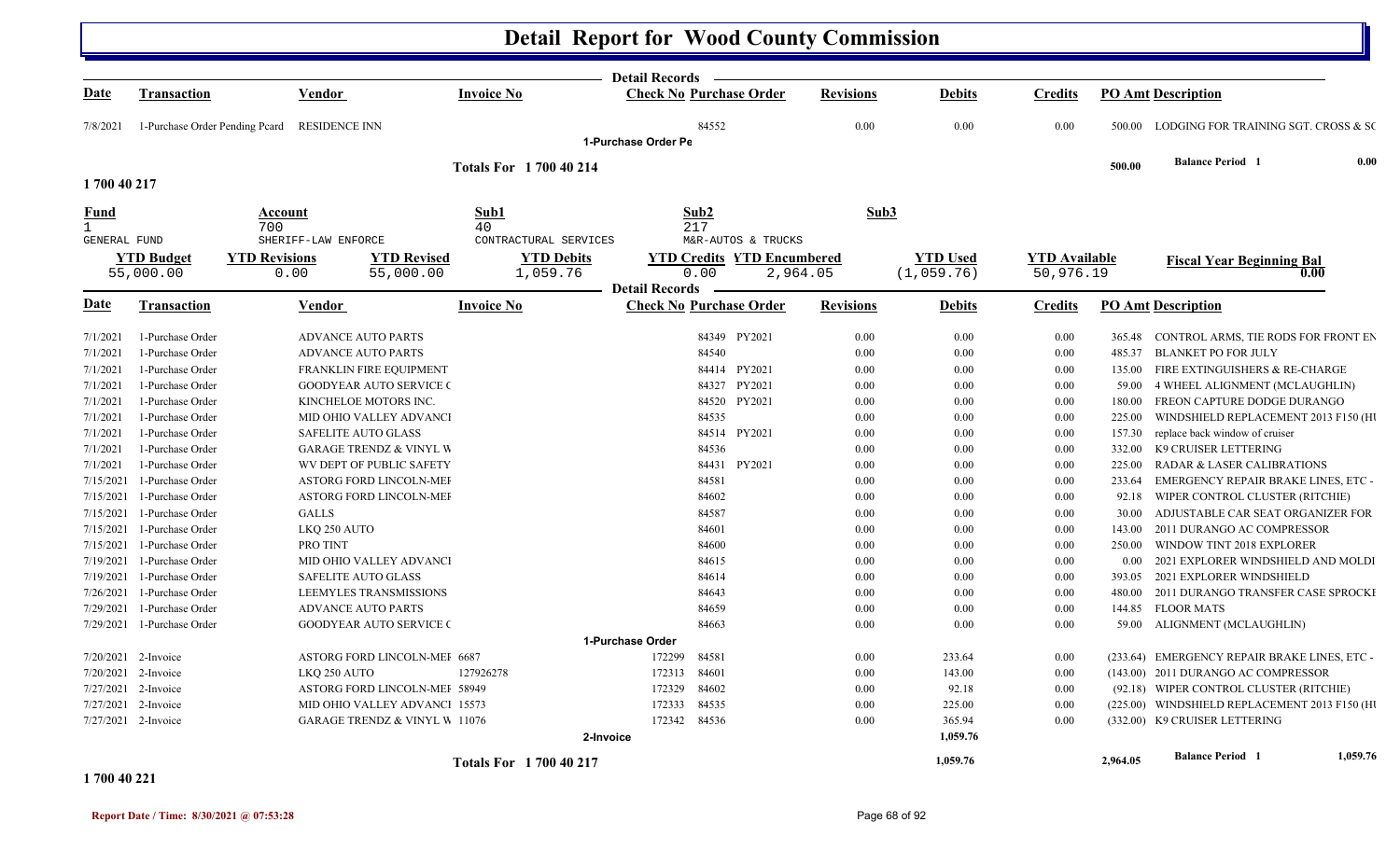| Fund<br>$\mathbf{1}$ |                               | Account<br>700                                        |                                        | Sub1<br>40                     | Sub2<br>221                                             | Sub3             |                            |                                  |          |                                                      |       |
|----------------------|-------------------------------|-------------------------------------------------------|----------------------------------------|--------------------------------|---------------------------------------------------------|------------------|----------------------------|----------------------------------|----------|------------------------------------------------------|-------|
| GENERAL FUND         |                               | SHERIFF-LAW ENFORCE                                   |                                        | CONTRACTURAL SERVICES          | TRAINING & EDUCATION                                    |                  |                            |                                  |          |                                                      |       |
|                      | <b>YTD Budget</b>             | <b>YTD Revisions</b>                                  | <b>YTD Revised</b>                     | <b>YTD Debits</b>              | <b>YTD Credits YTD Encumbered</b>                       |                  | <b>YTD Used</b>            | <b>YTD Available</b>             |          | <b>Fiscal Year Beginning Bal</b>                     |       |
|                      | 20,000.00                     | 0.00                                                  | 20,000.00                              | 0.00                           | 0.00<br><b>Detail Records</b>                           | 1,457.43         | 0.00                       | 18,542.57                        |          | 0.00                                                 |       |
| Date                 | <b>Transaction</b>            | <b>Vendor</b>                                         |                                        | <b>Invoice No</b>              | <b>Check No Purchase Order</b>                          | <b>Revisions</b> | <b>Debits</b>              | <u>Credits</u>                   |          | <b>PO Amt Description</b>                            |       |
| 7/1/2021             | 1-Purchase Order              | <b>HILTON</b>                                         |                                        |                                | 84399 PY2021                                            | 0.00             | 0.00                       | 0.00                             |          | 141.03 One night stay for Fridenstine taser training |       |
| 7/1/2021             | 1-Purchase Order              |                                                       | OHIO PEACE OFFICER TRAIN.              |                                | 84416 PY2021                                            | 0.00             | 0.00                       | 0.00                             | 650.00   | SELECT FIRE INSTRUCTOR COURSE                        |       |
|                      |                               |                                                       |                                        |                                | 1-Purchase Order                                        |                  |                            |                                  |          |                                                      |       |
| 7/1/2021             |                               | 1-Purchase Order Pending Peard FAIRFIELD INN & SUITES |                                        |                                | 84379 PY2021                                            | 0.00             | 0.00                       | 0.00                             |          | 666.40 LODGING FOR DEPUTY KOCHERSPRGER P             |       |
|                      |                               |                                                       |                                        |                                | 1-Purchase Order Pe                                     |                  |                            |                                  |          |                                                      |       |
|                      |                               |                                                       |                                        | <b>Totals For 1700 40 221</b>  |                                                         |                  |                            |                                  | 1,457.43 | <b>Balance Period 1</b>                              | 0.00  |
| 1700 40 223          |                               |                                                       |                                        |                                |                                                         |                  |                            |                                  |          |                                                      |       |
| Fund<br>$\mathbf{1}$ |                               | Account<br>700                                        |                                        | Sub1<br>40                     | Sub <sub>2</sub><br>223                                 | Sub3             |                            |                                  |          |                                                      |       |
| GENERAL FUND         |                               | SHERIFF-LAW ENFORCE                                   |                                        | CONTRACTURAL SERVICES          | PROFESSIONAL SERVICES                                   |                  |                            |                                  |          |                                                      |       |
|                      | <b>YTD Budget</b><br>2,000.00 | <b>YTD Revisions</b><br>0.00                          | <b>YTD Revised</b><br>2,000.00         | <b>YTD Debits</b><br>98.00     | <b>YTD Credits YTD Encumbered</b><br>0.00               | 0.00             | <b>YTD Used</b><br>(98.00) | <b>YTD</b> Available<br>1,902.00 |          | <b>Fiscal Year Beginning Bal</b><br>0.00             |       |
| Date                 | Transaction                   | <b>Vendor</b>                                         |                                        | <b>Invoice No</b>              | <b>Detail Records</b><br><b>Check No Purchase Order</b> | <b>Revisions</b> | <b>Debits</b>              | Credits                          |          | <b>PO Amt Description</b>                            |       |
| 7/9/2021             | 2-Invoice                     |                                                       | TRANSUNION RISK AND ALT 61171-202106-1 | 2-Invoice                      | 172234                                                  | 0.00             | 98.00<br>98.00             | 0.00                             |          | 0.00 ACCT ID 61171                                   |       |
|                      |                               |                                                       |                                        | <b>Totals For 1 700 40 223</b> |                                                         |                  | 98.00                      |                                  |          | <b>Balance Period 1</b>                              | 98.00 |
| 1700 40 233          |                               |                                                       |                                        |                                |                                                         |                  |                            |                                  |          |                                                      |       |
| Fund<br>$\mathbf{1}$ |                               | Account<br>700                                        |                                        | Sub1<br>40                     | Sub <sub>2</sub><br>233                                 | Sub3             |                            |                                  |          |                                                      |       |
| GENERAL FUND         |                               | SHERIFF-LAW ENFORCE                                   |                                        | CONTRACTURAL SERVICES          | INVESTIGATION EXPENSE                                   |                  |                            |                                  |          |                                                      |       |
|                      | <b>YTD Budget</b><br>7,000.00 | <b>YTD Revisions</b><br>0.00                          | <b>YTD Revised</b><br>7,000.00         | <b>YTD Debits</b><br>0.00      | <b>YTD Credits YTD Encumbered</b><br>0.00               | 431.40           | <b>YTD Used</b><br>0.00    | <b>YTD Available</b><br>6,568.60 |          | <b>Fiscal Year Beginning Bal</b><br>0.00             |       |
| <u>Date</u>          | <b>Transaction</b>            | Vendor                                                |                                        | <b>Invoice No</b>              | <b>Detail Records</b><br><b>Check No Purchase Order</b> | <b>Revisions</b> | <b>Debits</b>              | Credits                          |          | <b>PO Amt Description</b>                            |       |
|                      |                               |                                                       |                                        |                                |                                                         |                  |                            |                                  |          |                                                      |       |
| 7/8/2021             | 1-Purchase Order              |                                                       | UNITED STATES POSTAL SER               |                                | 84564                                                   | 0.00             | 0.00                       | 0.00                             | 28.80    | MAILING OF PACKAGE TO CIB LAB                        |       |
| 7/8/2021             | 1-Purchase Order              |                                                       | WASP BARCODE TECHNOLOG                 |                                | 84570                                                   | 0.00             | 0.00                       | 0.00                             | 345.00   | 1 CASE LABELS FOR PRINTER; 6 RIBBONS                 |       |
| 7/15/2021            | 1-Purchase Order              |                                                       | UNITED STATES POSTAL SER               |                                | 84588                                                   | 0.00             | 0.00                       | 0.00                             | 43.20    | PACKAGES MAILED TO CIB LAB                           |       |
| 7/19/2021            | 1-Purchase Order              |                                                       | UNITED STATES POSTAL SER               |                                | 84620                                                   | 0.00             | 0.00                       | 0.00                             |          | 14.40 MAILING EVIDENCE TO CIB LAB                    |       |
|                      |                               |                                                       |                                        |                                | 1-Purchase Order                                        |                  |                            |                                  |          |                                                      |       |
|                      | 1700 40 233 2600              |                                                       |                                        | <b>Totals For 1700 40 233</b>  |                                                         |                  |                            |                                  | 431.40   | <b>Balance Period 1</b>                              | 0.00  |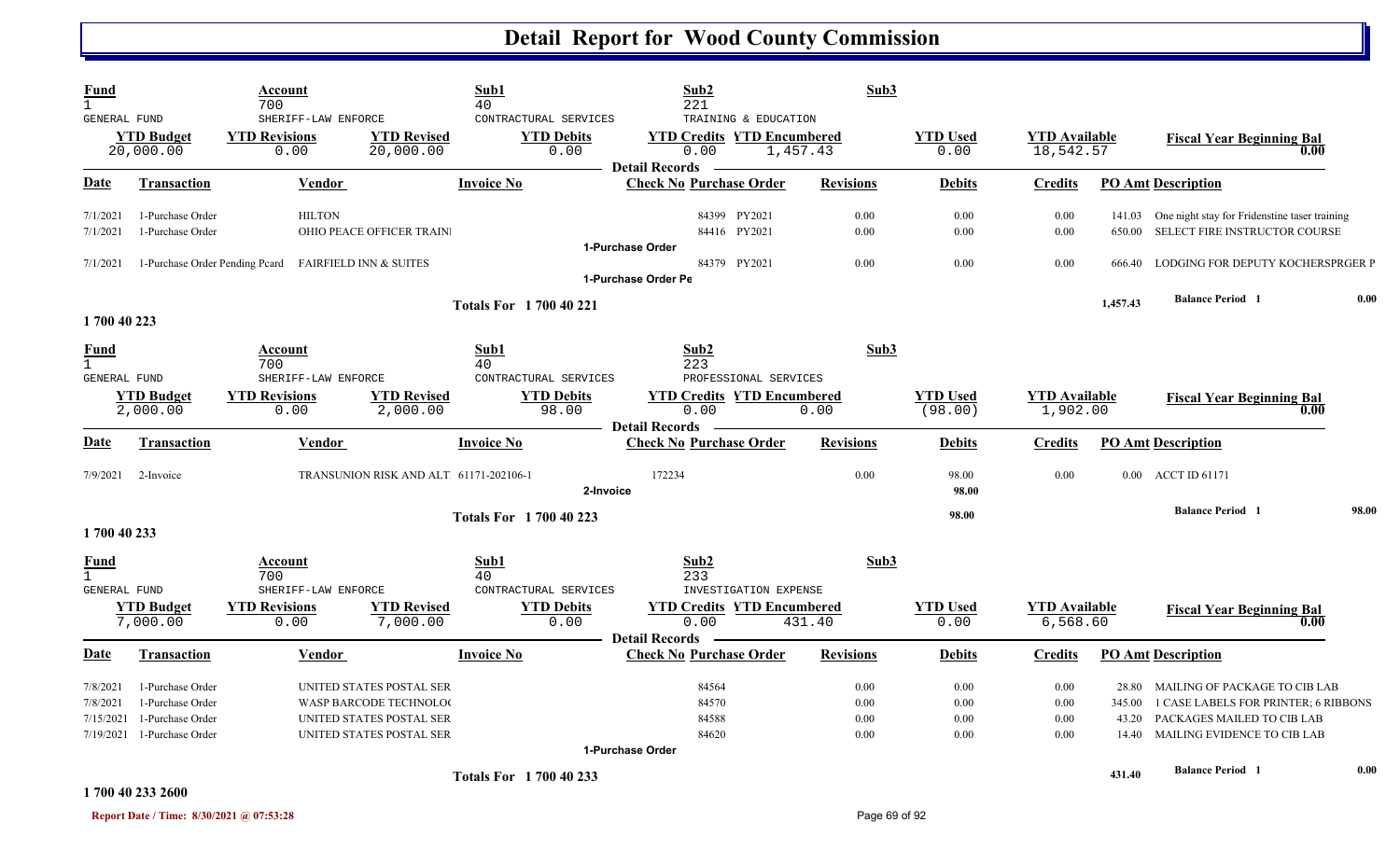| <b>Fund</b><br>$\mathbf{1}$         |                                | Account<br>700       |                                | Sub1<br>40                    |                       | Sub2<br>233                       | Sub3<br>2600     |                         |                      |          |                                              |           |
|-------------------------------------|--------------------------------|----------------------|--------------------------------|-------------------------------|-----------------------|-----------------------------------|------------------|-------------------------|----------------------|----------|----------------------------------------------|-----------|
| <b>GENERAL FUND</b>                 |                                |                      | SHERIFF-LAW ENFORCE            | CONTRACTURAL SERVICES         |                       | INVESTIGATION EXPENSE             |                  | <b>CRIMESTAR SYSTEM</b> |                      |          |                                              |           |
|                                     | <b>YTD Budget</b>              | <b>YTD Revisions</b> | <b>YTD Revised</b>             | <b>YTD Debits</b>             |                       | <b>YTD Credits YTD Encumbered</b> |                  | <b>YTD Used</b>         | <b>YTD Available</b> |          | <b>Fiscal Year Beginning Bal</b>             |           |
|                                     | 13,854.00                      | 0.00                 | 13,854.00                      | 13,855.00                     |                       | 0.00                              | 600.00           | (13, 855.00)            | (601.00)             |          | 0.00                                         |           |
|                                     |                                |                      |                                |                               | <b>Detail Records</b> |                                   |                  |                         |                      |          |                                              |           |
| Date                                | <b>Transaction</b>             |                      | <b>Vendor</b>                  | <b>Invoice No</b>             |                       | <b>Check No Purchase Order</b>    | <b>Revisions</b> | <b>Debits</b>           | <b>Credits</b>       |          | <b>PO Amt Description</b>                    |           |
|                                     | 7/22/2021 1-Purchase Order     |                      | <b>CENTRAL SQUARE</b>          |                               |                       | 84636                             | 0.00             | 0.00                    | 0.00                 | 600.00   | ADDITIONAL FIELD OPS SUBSCRIPTION F(         |           |
|                                     |                                |                      |                                |                               | 1-Purchase Order      |                                   |                  |                         |                      |          |                                              |           |
| $7/20/2021$ 2-Invoice               |                                |                      | TRITECH SOFTWARE SYSTEM 323778 |                               | 172317                |                                   | 0.00             | 13,855.00               | 0.00                 | $0.00 -$ | ANNUAL MAINTENANCE FEE                       |           |
|                                     |                                |                      |                                |                               | 2-Invoice             |                                   |                  | 13,855.00               |                      |          |                                              |           |
|                                     |                                |                      |                                | Totals For 1 700 40 233 2600  |                       |                                   |                  | 13,855.00               |                      | 600.00   | <b>Balance Period 1</b>                      | 13,855.00 |
| 1700 55 341                         |                                |                      |                                |                               |                       |                                   |                  |                         |                      |          |                                              |           |
| <b>Fund</b>                         |                                | Account              |                                | Sub1                          |                       | Sub2                              | Sub3             |                         |                      |          |                                              |           |
| $\mathbf{1}$<br><b>GENERAL FUND</b> |                                | 700                  | SHERIFF-LAW ENFORCE            | 55<br>COMMODITIES             |                       | 341<br>SUPPLIES/MATERIALS         |                  |                         |                      |          |                                              |           |
|                                     | <b>YTD Budget</b>              | <b>YTD Revisions</b> | <b>YTD Revised</b>             | <b>YTD Debits</b>             |                       | <b>YTD Credits YTD Encumbered</b> |                  | <b>YTD Used</b>         | <b>YTD</b> Available |          |                                              |           |
|                                     | 6,500.00                       | 0.00                 | 6,500.00                       | 130.17                        |                       | 0.00                              | 862.10           | (130.17)                | 5,507.73             |          | <b>Fiscal Year Beginning Bal</b><br>0.00     |           |
|                                     |                                |                      |                                |                               | <b>Detail Records</b> |                                   |                  |                         |                      |          |                                              |           |
| <b>Date</b>                         | <b>Transaction</b>             |                      | Vendor                         | <b>Invoice No</b>             |                       | <b>Check No Purchase Order</b>    | <b>Revisions</b> | <b>Debits</b>           | <b>Credits</b>       |          | <b>PO Amt Description</b>                    |           |
| 7/1/2021                            | 1-Purchase Order               |                      | SIR SPEEDY PRINTING            |                               |                       | 84267 PY2021                      | 0.00             | 0.00                    | 0.00                 | 195.14   | <b>ENVELOPES FOR EVIDENCE</b>                |           |
| 7/1/2021                            | 1-Purchase Order               |                      | STATE ELECTRIC SUPPLY CO       |                               |                       | 68952 PY2021                      | $0.00\,$         | $0.00\,$                | 0.00                 | 0.00     | <b>COMPUTER NETWORK PARTS</b>                |           |
| 7/1/2021                            | 1-Purchase Order               |                      | WALMART COMMUNITY BRC          |                               |                       | 68046 PY2021                      | 0.00             | 0.00                    | $0.00\,$             | $0.00\,$ | CREAMER, COFFEE, ETC                         |           |
| 7/8/2021                            | 1-Purchase Order               |                      | OFFICE DEPOT                   |                               |                       | 84566                             | 0.00             | 0.00                    | 0.00                 |          | 138.16 FILE FOLDERS, ENVELOPES, EXPANDABLI   |           |
| 7/8/2021                            | 1-Purchase Order               |                      | <b>SAM'S CLUB</b>              |                               |                       | 84568                             | $0.00\,$         | $0.00\,$                | 0.00                 |          | 233.55 MISC OFFICE SUPPLIES                  |           |
| 7/8/2021                            | 1-Purchase Order               |                      | <b>WALMART</b>                 |                               |                       | 84543                             | 0.00             | 0.00                    | 0.00                 |          | 11.16 CANNISTERS OF SUGAR                    |           |
| 7/8/2021                            | 1-Purchase Order               |                      | <b>WALMART</b>                 |                               |                       | 84543                             | 0.00             | $0.00\,$                | $0.00\,$             |          | 14.70 CANNISTERS OF CREAMER                  |           |
| 7/8/2021                            | 1-Purchase Order               |                      | <b>WALMART</b>                 |                               |                       | 84543                             | 0.00             | 0.00                    | 0.00                 | 59.76    | <b>FOLGERS COFFEE</b>                        |           |
| 7/19/2021                           | 1-Purchase Order               |                      | <b>SAM'S CLUB</b>              |                               |                       | 84616                             | 0.00             | 0.00                    | $0.00\,$             |          | 89.80 BATTERIES; SHIPPING TAPE; CANNED AIR   |           |
|                                     |                                |                      |                                |                               | 1-Purchase Order      |                                   |                  |                         |                      |          |                                              |           |
| 7/1/2021                            | 1-Purchase Order Pending Pcard |                      | STATE ELECTRIC SUPPLY CO       |                               |                       | 84523 PY2021                      | 0.00             | 0.00                    | $0.00\,$             | 250.00   | NETWORK CABLING                              |           |
|                                     |                                |                      |                                |                               | 1-Purchase Order Pe   |                                   |                  |                         |                      |          |                                              |           |
|                                     | 7/27/2021 2-Invoice            |                      | OFFICE DEPOT                   | 181822295001                  | 172334                | 84566                             | 0.00             | 16.58                   | $0.00\,$             |          | (16.58) FILE FOLDERS, ENVELOPES, EXPANDABLI  |           |
|                                     | 7/27/2021 2-Invoice            |                      | OFFICE DEPOT                   | 181822746001                  | 172334<br>2-Invoice   | 84566                             | 0.00             | 113.59<br>130.17        | 0.00                 |          | (113.59) FILE FOLDERS, ENVELOPES, EXPANDABLI |           |
|                                     |                                |                      |                                | <b>Totals For 1700 55 341</b> |                       |                                   |                  | 130.17                  |                      | 862.10   | <b>Balance Period 1</b>                      | 130.17    |
|                                     | 1 700 55 341 2902              |                      |                                |                               |                       |                                   |                  |                         |                      |          |                                              |           |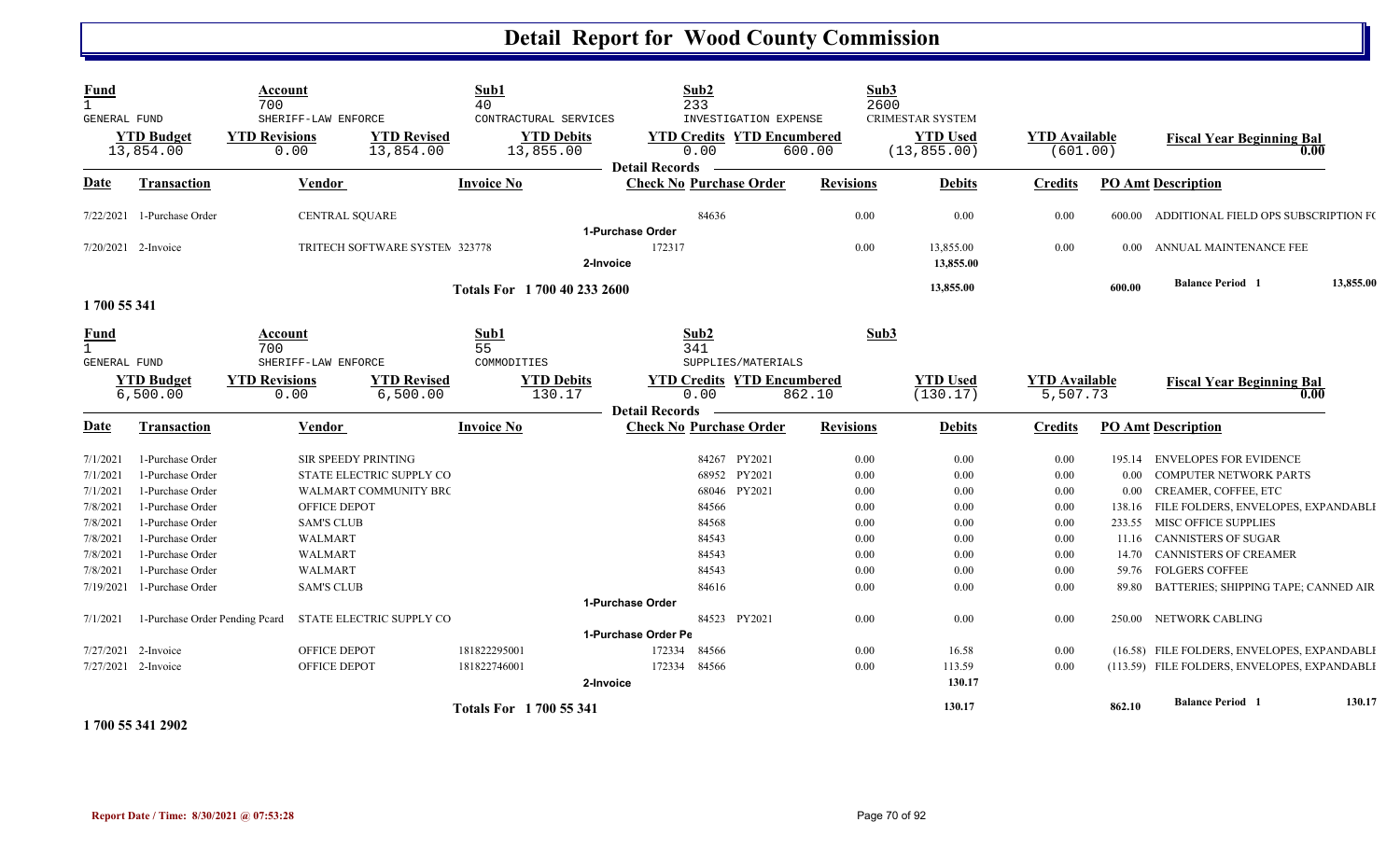| Fund<br>$\mathbf{1}$<br><b>GENERAL FUND</b>        |                                | Account<br>700<br>SHERIFF-LAW ENFORCE                          |                                  | Sub1<br>55<br>COMMODITIES     | Sub2<br>341<br>SUPPLIES/MATERIALS                                  | Sub3<br>2902     | K-9 EXPENSES                |                                   |                |                                                            |        |
|----------------------------------------------------|--------------------------------|----------------------------------------------------------------|----------------------------------|-------------------------------|--------------------------------------------------------------------|------------------|-----------------------------|-----------------------------------|----------------|------------------------------------------------------------|--------|
| <b>YTD Budget</b><br>4,000.00                      |                                | <b>YTD Revisions</b><br><b>YTD Revised</b><br>4,000.00<br>0.00 |                                  | <b>YTD Debits</b><br>586.33   | <b>YTD Credits YTD Encumbered</b><br>0.00<br><b>Detail Records</b> | 174.89           | <b>YTD</b> Used<br>(586.33) | <b>YTD Available</b><br>3,238.78  |                | <b>Fiscal Year Beginning Bal</b><br>0.00                   |        |
| Date                                               | <b>Transaction</b>             | <b>Vendor</b>                                                  |                                  | <b>Invoice No</b>             | <b>Check No Purchase Order</b>                                     | <b>Revisions</b> | <b>Debits</b>               | <b>Credits</b>                    |                | <b>PO Amt Description</b>                                  |        |
| 7/8/2021                                           | 1-Purchase Order               | PINE GROVE KENNEL                                              |                                  |                               | 84562                                                              | 0.00             | 0.00                        | 0.00                              | 80.00          | 4 DAYS BOARDING FOR K9 OGI                                 |        |
| 7/8/2021                                           | 1-Purchase Order               |                                                                | VCA DUDLEY AVENUE ANIM           |                               | 84550                                                              | 0.00             | 0.00                        | 0.00                              | 111.83         | FLEA & HEARTWORM MEDS FOR K9 OGI                           |        |
| 7/22/2021                                          | 1-Purchase Order               |                                                                | VCA DUDLEY AVENUE ANIM           |                               | 84629                                                              | 0.00             | 0.00                        | 0.00                              | 394.50         | wellness exam, bordettal vaccine, influenza vacin          |        |
| 7/26/2021                                          | 1-Purchase Order               | CHEWY.COM                                                      |                                  |                               | 84648                                                              | 0.00             | 0.00                        | 0.00                              | 98.76          | <b>BLUE BUFFALO LIFE PROTECTION FORMU</b>                  |        |
| 7/26/2021                                          | 1-Purchase Order               | CHEWY.COM                                                      |                                  |                               | 84649                                                              | 0.00             | 0.00                        | 0.00                              | 76.13          | PURINA ONE SMART BLEND 40LB BAG                            |        |
|                                                    |                                |                                                                |                                  |                               | 1-Purchase Order                                                   |                  |                             |                                   |                |                                                            |        |
|                                                    | 7/13/2021 2-Invoice            | PINE GROVE KENNEL                                              |                                  | $21 - 123$                    | 172274<br>84562                                                    | 0.00             | 80.00                       | 0.00                              |                | (80.00) 4 DAYS BOARDING FOR K9 OGI                         |        |
| 7/13/2021                                          | 2-Invoice                      |                                                                | VCA DUDLEY AVENUE ANIM 109701833 |                               | 172276<br>84550                                                    | 0.00             | 111.83                      | 0.00                              |                | (111.83) FLEA & HEARTWORM MEDS FOR K9 OGI                  |        |
|                                                    | $7/27/2021$ 2-Invoice          |                                                                | VCA DUDLEY AVENUE ANIM 109702234 |                               | 84629<br>172340                                                    | 0.00             | 394.50                      | 0.00                              |                | (394.50) wellness exam, bordettal vaccine, influenza vacin |        |
|                                                    |                                |                                                                |                                  |                               | 2-Invoice                                                          |                  | 586.33                      |                                   |                |                                                            |        |
|                                                    |                                |                                                                |                                  | Totals For 1 700 55 341 2902  |                                                                    |                  | 586.33                      |                                   | 174.89         | <b>Balance Period</b> 1                                    | 586.33 |
| 1700 55 343                                        |                                |                                                                |                                  |                               |                                                                    |                  |                             |                                   |                |                                                            |        |
| <u>Fund</u><br>$\mathbf{1}$                        |                                | Account<br>700                                                 |                                  | Sub1<br>55                    | Sub2<br>343                                                        | Sub3             |                             |                                   |                |                                                            |        |
| <b>GENERAL FUND</b>                                |                                | SHERIFF-LAW ENFORCE                                            |                                  | COMMODITIES                   | AUTOMOBILE SUPPLIES                                                |                  |                             |                                   |                |                                                            |        |
|                                                    | <b>YTD Budget</b>              | <b>YTD Revisions</b>                                           | <b>YTD Revised</b>               | <b>YTD Debits</b>             | <b>YTD Credits YTD Encumbered</b>                                  |                  | <b>YTD</b> Used             | <b>YTD</b> Available              |                | <b>Fiscal Year Beginning Bal</b>                           |        |
|                                                    | 130,000.00                     | 0.00                                                           | 130,000.00                       | 0.00                          | 0.00                                                               | 21,449.33        | 0.00                        | 108,550.67                        |                | 0.00                                                       |        |
|                                                    |                                |                                                                |                                  |                               | <b>Detail Records</b>                                              |                  |                             |                                   |                |                                                            |        |
| Date                                               | <b>Transaction</b>             | Vendor                                                         |                                  | <b>Invoice No</b>             | <b>Check No Purchase Order</b>                                     | <b>Revisions</b> | Debits                      | <b>Credits</b>                    |                | <b>PO Amt Description</b>                                  |        |
| 7/8/2021                                           | 1-Purchase Order               |                                                                | ENGLEFIELD OIL COMPANY           |                               | 84553                                                              | 0.00             | 0.00                        | 0.00                              |                | 8,449.33 FUEL FOR LAW ENFORCEMENT                          |        |
| 7/19/2021                                          | 1-Purchase Order               |                                                                | ENGLEFIELD OIL COMPANY           |                               | 84621                                                              | 0.00             | 0.00                        | 0.00                              | 13,000.00 FUEL |                                                            |        |
|                                                    |                                |                                                                |                                  |                               | 1-Purchase Order                                                   |                  |                             |                                   |                |                                                            |        |
|                                                    |                                |                                                                |                                  | <b>Totals For 1700 55 343</b> |                                                                    |                  |                             |                                   | 21,449.33      | <b>Balance Period 1</b>                                    | 0.00   |
| 1700 55 345                                        |                                |                                                                |                                  |                               |                                                                    |                  |                             |                                   |                |                                                            |        |
| <b>Fund</b><br>$\mathbf{1}$<br><b>GENERAL FUND</b> |                                | Account<br>700<br>SHERIFF-LAW ENFORCE                          |                                  | Sub1<br>55<br>COMMODITIES     | Sub2<br>345<br>UNIFORMS                                            | Sub3             |                             |                                   |                |                                                            |        |
|                                                    | <b>YTD Budget</b><br>44,500.00 | <b>YTD Revisions</b><br>0.00                                   | <b>YTD Revised</b><br>44,500.00  | <b>YTD Debits</b><br>119.88   | <b>YTD Credits YTD Encumbered</b><br>0.00<br><b>Detail Records</b> | 3,522.63         | <b>YTD Used</b><br>(119.88) | <b>YTD Available</b><br>40,857.49 |                | <b>Fiscal Year Beginning Bal</b><br>0.00                   |        |
| Date                                               | <b>Transaction</b>             | <b>Vendor</b>                                                  |                                  | <b>Invoice No</b>             | <b>Check No Purchase Order</b>                                     | <b>Revisions</b> | <b>Debits</b>               | <b>Credits</b>                    |                | <b>PO Amt Description</b>                                  |        |
| 7/1/2021                                           | 1-Purchase Order               | <b>GALLS</b>                                                   |                                  |                               | 84211 PY2021                                                       | 0.00             | 0.00                        | 0.00                              |                | 194.90 TACTICAL HOLSTER & DUTY BELT                        |        |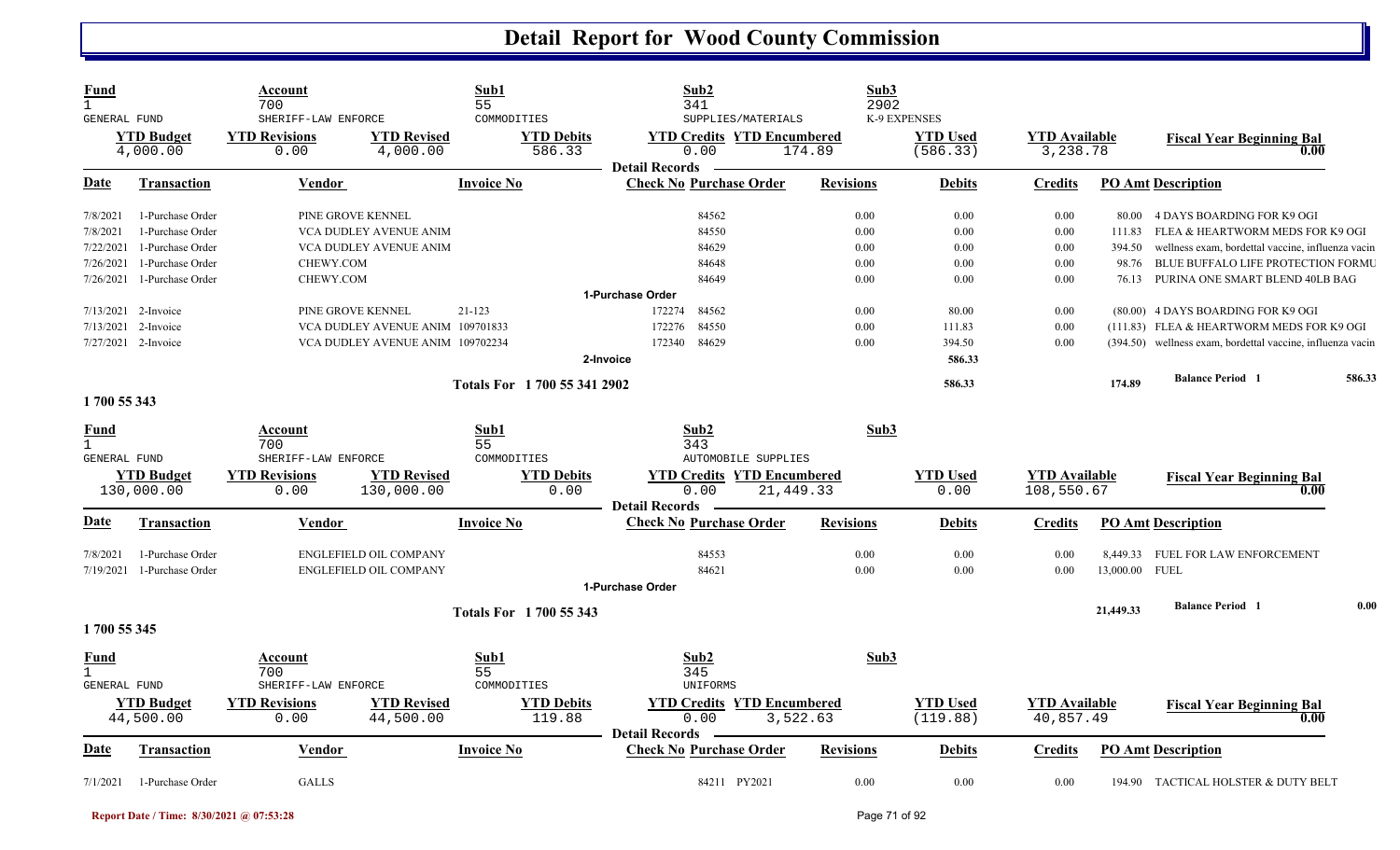|                     |                                |                              |                                    |                               | <b>Detail Report for Wood County Commission</b> |                  |                                |                                   |          |                                               |        |
|---------------------|--------------------------------|------------------------------|------------------------------------|-------------------------------|-------------------------------------------------|------------------|--------------------------------|-----------------------------------|----------|-----------------------------------------------|--------|
| 7/1/2021            | 1-Purchase Order               | <b>GALLS</b>                 |                                    |                               | 84329 PY2021                                    | 0.00             | $0.00\,$                       | $0.00\,$                          | 249.21   | LEG SHACKLES                                  |        |
| 7/1/2021            | 1-Purchase Order               | <b>GALLS</b>                 |                                    |                               | 84539                                           | 0.00             | 0.00                           | $0.00\,$                          | 443.99   | MOLDED INNER BELT; TACTICAL DROP DO           |        |
| 7/1/2021            | 1-Purchase Order               | <b>SHIRT FACTORY</b>         |                                    |                               | 84359 PY2021                                    | 0.00             | 0.00                           | 0.00                              | 150.00   | <b>POLO SHIRTS</b>                            |        |
| 7/1/2021            | 1-Purchase Order               | <b>SHIRT FACTORY</b>         |                                    |                               | 84370 PY2021                                    | 0.00             | 0.00                           | 0.00                              | 70.00    | POLO SHIRTS FOR HEARN & BROWNING              |        |
| 7/1/2021            | 1-Purchase Order               |                              | <b>WORKINGMAN'S STORE</b>          |                               | 84164 PY2021                                    | 0.00             | 0.00                           | $0.00\,$                          | 655.00   | SHORT SLEEVE SHIRTS & PANTS FOR DEP           |        |
| 7/1/2021            | 1-Purchase Order               |                              | <b>WORKINGMAN'S STORE</b>          |                               | PY2021<br>84305                                 | 0.00             | 0.00                           | 0.00                              | 36.00    | <b>BOOTS &amp; SHORT SLEEVE DUTY UNIFORM:</b> |        |
| 7/1/2021            | 1-Purchase Order               |                              | WORKINGMAN'S STORE                 |                               | PY2021<br>84373                                 | 0.00             | 0.00                           | $0.00\,$                          | 50.00    | SHIRTS; PANTS; DUTY BELT; BOOTS; BDU          |        |
| 7/1/2021            | 1-Purchase Order               |                              | <b>WORKINGMAN'S STORE</b>          |                               | PY2021<br>84394                                 | 0.00             | 0.00                           | $0.00\,$                          | 11.00    | CLASS A SHIRTS FOR DEPUTY MICHAEL             |        |
| 7/8/2021            | 1-Purchase Order               |                              | WORKINGMAN'S STORE                 |                               | 84551                                           | 0.00             | 0.00                           | 0.00                              | 128.00   | <b>CLASS A PANTS FOR WETZEL</b>               |        |
| 7/15/2021           | 1-Purchase Order               | <b>GALLS</b>                 |                                    |                               | 84586                                           | 0.00             | 0.00                           | 0.00                              | 120.00   | <b>BOOTS FOR LT GEORGE</b>                    |        |
| 7/15/2021           | 1-Purchase Order               |                              | <b>WORKINGMAN'S STORE</b>          |                               | 84603                                           | 0.00             | 0.00                           | $0.00\,$                          | 125.00   | <b>BOOTS FOR SIMS</b>                         |        |
| 7/19/2021           | 1-Purchase Order               |                              | WORKINGMAN'S STORE                 |                               | 84622                                           | 0.00             | 0.00                           | 0.00                              | 164.00   | <b>CLASS A PANTS FOR JACKSON</b>              |        |
| 7/26/2021           | 1-Purchase Order               | <b>DASH GLOVES</b>           |                                    |                               | 84646                                           | 0.00             | 0.00                           | 0.00                              | 859.60   | NITRILE GLOVES, VARIOUS SIZES                 |        |
| 7/26/2021           | 1-Purchase Order               | <b>GALLS</b>                 |                                    |                               | 84651                                           | 0.00             | $0.00\,$                       | $0.00\,$                          | 168.93   | FLYING CROSS ARMOR COVER; SWAT PIN            |        |
| 7/29/2021           | 1-Purchase Order               |                              | ALL AMERICAN UNIFORM               |                               | 84658                                           | 0.00             | 0.00                           | 0.00                              | 97.00    | FLYING CROSS ARMOR COVER                      |        |
|                     |                                |                              |                                    |                               | 1-Purchase Order                                |                  |                                |                                   |          |                                               |        |
|                     | 7/20/2021 2-Invoice            | HUPP MATTHEW C.              |                                    | 07092021                      | 172309<br>2-Invoice                             | 0.00             | 119.88<br>119.88               | 0.00                              | $0.00\,$ | <b>UNIFORM PANTS</b>                          |        |
|                     |                                |                              |                                    | <b>Totals For 1700 55 345</b> |                                                 |                  | 119.88                         |                                   | 3,522.63 | <b>Balance Period 1</b>                       | 119.88 |
| 170110104           |                                |                              |                                    |                               |                                                 |                  |                                |                                   |          |                                               |        |
| Fund                |                                | Account                      |                                    | Sub1                          | Sub2                                            | Sub3             |                                |                                   |          |                                               |        |
| $\mathbf{1}$        |                                | 701                          |                                    | 10 <sup>°</sup>               | 104                                             |                  |                                |                                   |          |                                               |        |
| GENERAL FUND        |                                | CIVIL PROCESS SERVER         |                                    | PERSONAL SERVICES             | SOCIAL SECURITY                                 |                  |                                |                                   |          |                                               |        |
|                     | <b>YTD Budget</b><br>7,679.00  | <b>YTD Revisions</b><br>0.00 | <b>YTD Revised</b><br>7,679.00     | <b>YTD Debits</b><br>383.89   | <b>YTD Credits YTD Encumbered</b><br>0.00       | 0.00             | <b>YTD Used</b><br>(383.89)    | <b>YTD</b> Available<br>7,295.11  |          | <b>Fiscal Year Beginning Bal</b>              | 0.00   |
|                     |                                |                              |                                    |                               | <b>Detail Records</b>                           |                  |                                |                                   |          |                                               |        |
| Date                | <b>Transaction</b>             | Vendor                       |                                    | <b>Invoice No</b>             | <b>Check No Purchase Order</b>                  | <b>Revisions</b> | <b>Debits</b>                  | <b>Credits</b>                    |          | <b>PO Amt Description</b>                     |        |
|                     | 7/15/2021 2-Invoice            |                              | DEPARTMENT OF TREASURY 20210715-00 |                               | 3662                                            | 0.00             | 156.98                         | 0.00                              |          | $0.00$ FICA                                   |        |
|                     | 7/15/2021 2-Invoice            |                              | DEPARTMENT OF TREASURY 20210715-00 |                               | 3662                                            | 0.00             | 36.72                          | $0.00\,$                          | $0.00\,$ | <b>MED</b>                                    |        |
|                     | 7/30/2021 2-Invoice            |                              | DEPARTMENT OF TREASURY 20210730-00 |                               | 3672                                            | 0.00             | 154.14                         | $0.00\,$                          | $0.00\,$ | <b>FICA</b>                                   |        |
|                     | 7/30/2021 2-Invoice            |                              | DEPARTMENT OF TREASURY 20210730-00 |                               | 3672                                            | 0.00             | 36.05                          | 0.00                              |          | $0.00$ MED                                    |        |
|                     |                                |                              |                                    |                               | 2-Invoice                                       |                  | 383.89                         |                                   |          |                                               |        |
|                     |                                |                              |                                    | <b>Totals For 170110104</b>   |                                                 |                  | 383.89                         |                                   |          | <b>Balance Period 1</b>                       | 383.89 |
| 1701 10 105         |                                |                              |                                    |                               |                                                 |                  |                                |                                   |          |                                               |        |
| <u>Fund</u>         |                                | <b>Account</b>               |                                    | Sub1                          | Sub2                                            | Sub3             |                                |                                   |          |                                               |        |
| $\mathbf{1}$        |                                | 701                          |                                    | 10                            | 105                                             |                  |                                |                                   |          |                                               |        |
| <b>GENERAL FUND</b> |                                | CIVIL PROCESS SERVER         |                                    | PERSONAL SERVICES             | INSURANCE PREMIUM                               |                  |                                |                                   |          |                                               |        |
|                     | <b>YTD Budget</b><br>45,677.00 | <b>YTD Revisions</b><br>0.00 | <b>YTD Revised</b><br>45,677.00    | <b>YTD Debits</b><br>4,369.20 | <b>YTD Credits YTD Encumbered</b><br>0.00       | 0.00             | <b>YTD Used</b><br>(4, 369.20) | <b>YTD</b> Available<br>41,307.80 |          | <b>Fiscal Year Beginning Bal</b>              | 0.00   |

|      | 677<br>.00 |                 | 260<br>$\sim$ $\sim$ $\sim$<br>.00<br>n<br>ـ . |  | $\sim$<br>.<br>il Records<br><b>Detail</b> | $0\,.\,00$       | 20<br>२६०<br>.<br>، د ۰ | $\bigcap$<br>$.8^\circ$ |                                       |
|------|------------|-----------------|------------------------------------------------|--|--------------------------------------------|------------------|-------------------------|-------------------------|---------------------------------------|
| Date | ransaction | $  -$<br>Vendor | Invoice No                                     |  | <b>Check No Purchase Order</b>             | <b>Revisions</b> | <b>Debits</b>           | $\cdots$<br>∠redit⊆     | P <sub>O</sub><br>t Description<br>Αm |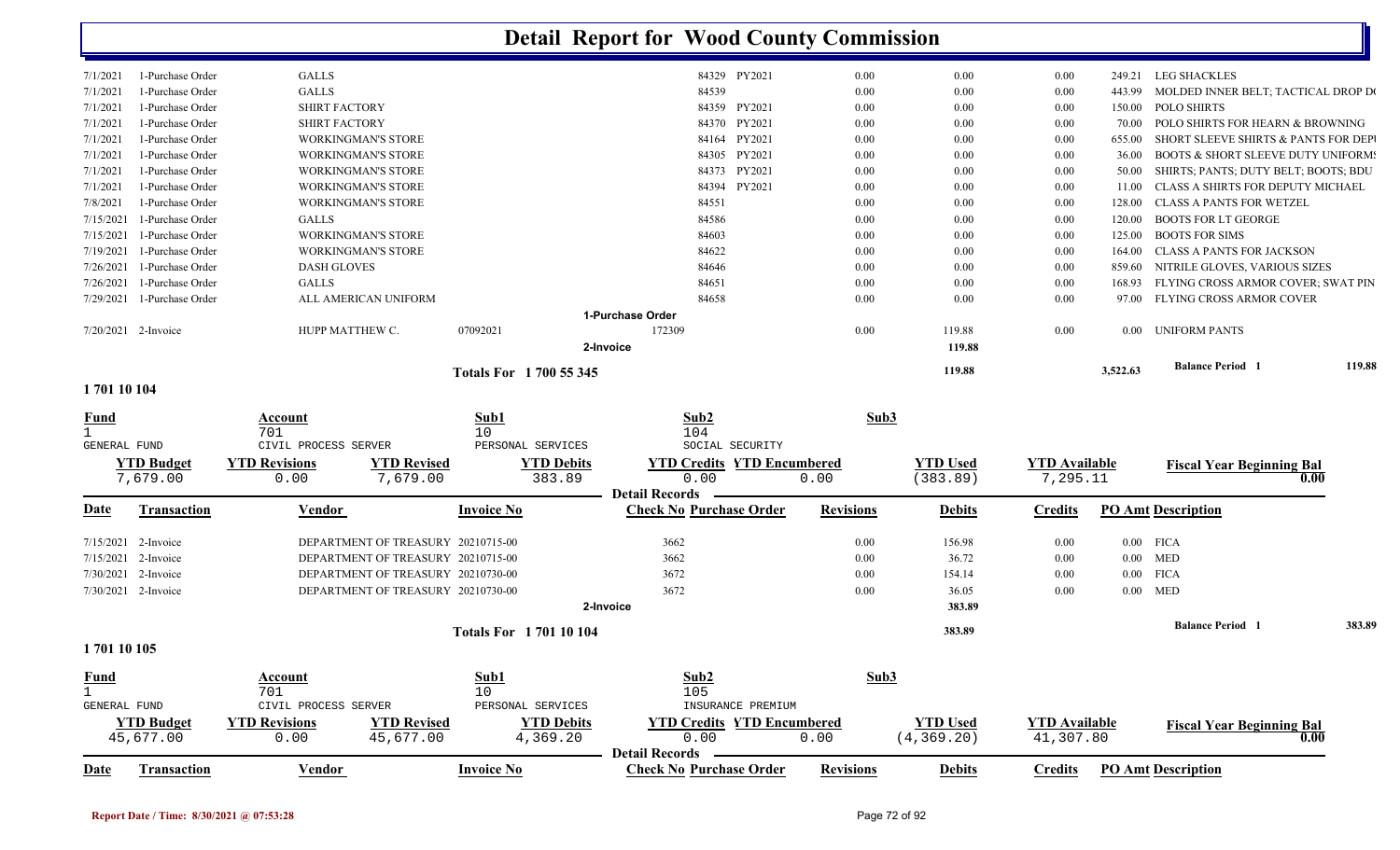|                  |                                   |                              |                                     |                                 | <b>Detail Report for Wood County Commission</b> |                  |                                  |                                      |          |                                  |      |          |
|------------------|-----------------------------------|------------------------------|-------------------------------------|---------------------------------|-------------------------------------------------|------------------|----------------------------------|--------------------------------------|----------|----------------------------------|------|----------|
| 7/1/2021         | 2-Invoice                         |                              | HIGHMARK WEST VIRGINIA              | 07012021                        | 3552                                            | 0.00             | 4,279.54                         | 0.00                                 | $0.00\,$ | <b>HEALTH PREMIUM</b>            |      |          |
| 7/9/2021         | 2-Invoice                         | MUTUAL OF OMAHA              |                                     | 001214925508                    | 172231                                          | 0.00             | 5.52                             | 0.00                                 | 0.00     | <b>BASIC LIFE</b>                |      |          |
| 7/9/2021         | 2-Invoice                         | MUTUAL OF OMAHA              |                                     | 001214925508                    | 172231                                          | 0.00             | 20.60                            | 0.00                                 | $0.00\,$ | LTD                              |      |          |
| 7/9/2021         | 2-Invoice                         |                              | VISION SERVICE PLAN (WV)            | 072021                          | 172235                                          | 0.00             | 8.79                             | 0.00                                 | $0.00\,$ | <b>SINGLE VISION</b>             |      |          |
| 7/9/2021         | 2-Invoice                         |                              | VISION SERVICE PLAN (WV) 072021     |                                 | 172235                                          | 0.00             | 54.75                            | 0.00                                 |          | 0.00 FAMILY VISION               |      |          |
|                  |                                   |                              |                                     |                                 | 2-Invoice                                       |                  | 4,369.20                         |                                      |          |                                  |      |          |
| 1701 10 106      |                                   |                              |                                     | <b>Totals For 170110105</b>     |                                                 |                  | 4,369.20                         |                                      |          | <b>Balance Period</b> 1          |      | 4,369.20 |
|                  |                                   |                              |                                     |                                 |                                                 |                  |                                  |                                      |          |                                  |      |          |
| <u>Fund</u>      |                                   | <b>Account</b>               |                                     | Sub1                            | Sub2                                            | Sub3             |                                  |                                      |          |                                  |      |          |
| $\mathbf{1}$     |                                   | 701                          |                                     | 10                              | 106                                             |                  |                                  |                                      |          |                                  |      |          |
| GENERAL FUND     |                                   | CIVIL PROCESS SERVER         |                                     | PERSONAL SERVICES               | RETIREMENT                                      |                  |                                  |                                      |          |                                  |      |          |
|                  | <b>YTD Budget</b>                 | <b>YTD Revisions</b>         | <b>YTD Revised</b>                  | <b>YTD Debits</b>               | <b>YTD Credits YTD Encumbered</b>               |                  | <b>YTD Used</b>                  | <b>YTD Available</b>                 |          | <b>Fiscal Year Beginning Bal</b> |      |          |
|                  | 10,038.00                         | 0.00                         | 10,038.00                           | 567.20                          | 0.00<br><b>Detail Records</b>                   | 0.00             | (567.20)                         | 9,470.80                             |          |                                  | 0.00 |          |
| <b>Date</b>      | <b>Transaction</b>                | <b>Vendor</b>                |                                     | <b>Invoice No</b>               | <b>Check No Purchase Order</b>                  | <b>Revisions</b> | <b>Debits</b>                    | <b>Credits</b>                       |          | <b>PO Amt Description</b>        |      |          |
|                  | 7/15/2021 2-Invoice               |                              | WV PUBLIC EMP RETIREMEN 20210715-00 |                                 | 3676                                            | 0.00             | 298.02                           | 0.00                                 | $0.00\,$ | <b>RETIREMENT</b>                |      |          |
|                  | 7/30/2021 2-Invoice               |                              | WV PUBLIC EMP RETIREMEN 20210730-00 |                                 | 3676                                            | 0.00             | 269.18                           | 0.00                                 | $0.00\,$ | <b>RETIREMENT</b>                |      |          |
|                  |                                   |                              |                                     |                                 | 2-Invoice                                       |                  | 567.20                           |                                      |          |                                  |      |          |
|                  |                                   |                              |                                     | <b>Totals For 170110106</b>     |                                                 |                  | 567.20                           |                                      |          | <b>Balance Period 1</b>          |      | 567.20   |
| 170110186        |                                   |                              |                                     |                                 |                                                 |                  |                                  |                                      |          |                                  |      |          |
| $\frac{Fund}{1}$ |                                   | <b>Account</b>               |                                     | Sub1                            | Sub2                                            | Sub3             |                                  |                                      |          |                                  |      |          |
|                  |                                   | 701                          |                                     | 10                              | 186<br>PROCESS SERVERS                          |                  |                                  |                                      |          |                                  |      |          |
| GENERAL FUND     |                                   | CIVIL PROCESS SERVER         |                                     | PERSONAL SERVICES               |                                                 |                  |                                  |                                      |          |                                  |      |          |
|                  | <b>YTD Budget</b><br>100,383.00   | <b>YTD Revisions</b><br>0.00 | <b>YTD Revised</b><br>100,383.00    | <b>YTD Debits</b><br>5,671.77   | <b>YTD Credits YTD Encumbered</b><br>0.00       | 0.00             | <b>YTD Used</b><br>(5, 671.77)   | <b>YTD Available</b><br>94,711.23    |          | <b>Fiscal Year Beginning Bal</b> | 0.00 |          |
|                  |                                   |                              |                                     |                                 | <b>Detail Records</b>                           |                  |                                  |                                      |          |                                  |      |          |
| <u>Date</u>      | <b>Transaction</b>                | <b>Vendor</b>                |                                     | <b>Invoice No</b>               | <b>Check No Purchase Order</b>                  | <b>Revisions</b> | <b>Debits</b>                    | <b>Credits</b>                       |          | <b>PO Amt Description</b>        |      |          |
|                  | $7/15/2021$ 2-Invoice             | <b>BURDETTE APRIL D.</b>     |                                     | 10-00273156-REG                 | 273156                                          | 0.00             | 1,401.04                         | 0.00                                 | $0.00\,$ | <b>BURDETTE APRIL D.</b>         |      |          |
| 7/15/2021        | 2-Invoice                         | MERCER STEVEN E.             |                                     | 10-00273157-REG                 | 273157                                          | 0.00             | 1,290.61                         | 0.00                                 | $0.00\,$ | MERCER STEVEN E.                 |      |          |
| 7/15/2021        | 2-Invoice                         | <b>SAMS JR CURTIS M</b>      |                                     | 10-00273158-REG                 | 273158                                          | 0.00             | 288.47                           | 0.00                                 | $0.00\,$ | <b>SAMS JR CURTIS M</b>          |      |          |
|                  | 7/30/2021 2-Invoice               | <b>BURDETTE APRIL D.</b>     |                                     | 10-00273378-REG                 | 273378                                          | 0.00             | 1,401.04                         | 0.00                                 | $0.00\,$ | <b>BURDETTE APRIL D.</b>         |      |          |
|                  | 7/30/2021 2-Invoice               | MERCER STEVEN E.             |                                     | 10-00273379-REG                 | 273379                                          | $0.00\,$         | 1,290.61                         | 0.00                                 |          | 0.00 MERCER STEVEN E.            |      |          |
|                  |                                   |                              |                                     |                                 | 2-Invoice                                       |                  | 5,671.77                         |                                      |          |                                  |      |          |
|                  |                                   |                              |                                     | <b>Totals For 170110186</b>     |                                                 |                  | 5,671.77                         |                                      |          | <b>Balance Period 1</b>          |      | 5,671.77 |
| 1704 55 344      |                                   |                              |                                     |                                 |                                                 |                  |                                  |                                      |          |                                  |      |          |
| <u>Fund</u>      |                                   | Account                      |                                     | Sub1                            | Sub2                                            | Sub3             |                                  |                                      |          |                                  |      |          |
| $\mathbf{1}$     |                                   | 704                          |                                     | 55                              | 344                                             |                  |                                  |                                      |          |                                  |      |          |
| GENERAL FUND     |                                   | REGIONAL JAIL                |                                     | COMMODITIES                     | FOOD & DRUGS-FEEDING PRI                        |                  |                                  |                                      |          |                                  |      |          |
|                  | <b>YTD Budget</b><br>2,160,000.00 | <b>YTD Revisions</b><br>0.00 | <b>YTD Revised</b><br>2,160,000.00  | <b>YTD Debits</b><br>167,427.50 | <b>YTD Credits YTD Encumbered</b><br>0.00       | 0.00             | <b>YTD</b> Used<br>(167, 427.50) | <b>YTD Available</b><br>1,992,572.50 |          | <b>Fiscal Year Beginning Bal</b> | 0.00 |          |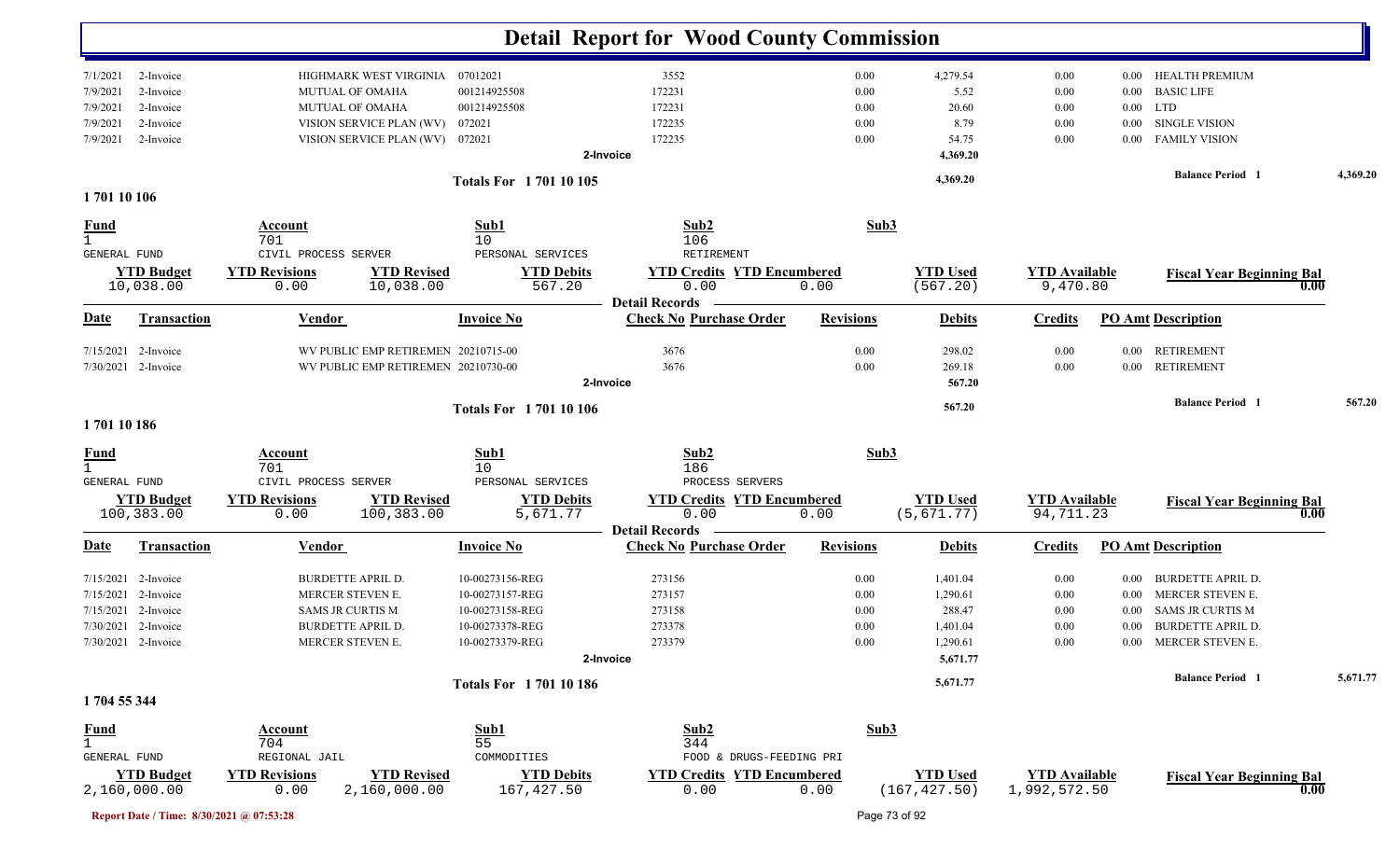|                             |                                |                              |                                    |                               |                               | <b>Detail Records</b>                                   |                  |                                |                                   |             |                                  |            |
|-----------------------------|--------------------------------|------------------------------|------------------------------------|-------------------------------|-------------------------------|---------------------------------------------------------|------------------|--------------------------------|-----------------------------------|-------------|----------------------------------|------------|
| <u>Date</u>                 | <u>Transaction</u>             | Vendor                       |                                    | <b>Invoice No</b>             |                               | <b>Check No Purchase Order</b>                          | <b>Revisions</b> | <b>Debits</b>                  | <b>Credits</b>                    |             | <b>PO Amt Description</b>        |            |
| 7/9/2021                    | 2-Invoice                      |                              | WV REGIONAL JAIL & CORRI 61214b8e  |                               |                               | 172233                                                  | 0.00             | 171,818.25                     | 0.00                              |             | 0.00 JUNE 2021                   |            |
| 7/9/2021                    | 2-Invoice                      |                              | WV REGIONAL JAIL & CORRI 61214b8e  |                               |                               | 172233                                                  | 0.00             | 48.25                          | 0.00                              | 0.00        | <b>MOORE M - DEBIT</b>           |            |
| 7/9/2021                    | 2-Invoice                      |                              | WV REGIONAL JAIL & CORRI 61214b8e  |                               |                               | 172233                                                  | 0.00             | 48.25                          | 0.00                              | 0.00        | <b>MORALES R - DEBIT</b>         |            |
| 7/9/2021                    | 2-Invoice                      |                              | WV REGIONAL JAIL & CORRI 61214b8e  |                               |                               | 172233                                                  | 0.00             | (1,688.75)                     | 0.00                              | 0.00        | <b>SMALL A - CREDIT</b>          |            |
| 7/9/2021                    | 2-Invoice                      |                              | WV REGIONAL JAIL & CORRI 61214b8e  |                               |                               | 172233                                                  | 0.00             | (1,206.25)                     | 0.00                              | 0.00        | HENDERSHOT J - CREDIT            |            |
| 7/9/2021                    | 2-Invoice                      |                              | WV REGIONAL JAIL & CORRI 61214b8e  |                               |                               | 172233                                                  | 0.00             | (1,544.00)                     | 0.00                              | 0.00        | <b>CAPLINGER J - CREDIT</b>      |            |
| 7/9/2021                    | 2-Invoice                      |                              | WV REGIONAL JAIL & CORRI 61214b8e  |                               |                               | 172233                                                  | 0.00             | (48.25)                        | 0.00                              | $0.00\,$    | <b>DAVIS N - CREDIT</b>          |            |
|                             |                                |                              |                                    |                               |                               | 2-Invoice                                               |                  | 167,427.50                     |                                   |             |                                  |            |
|                             |                                |                              |                                    | <b>Totals For 1704 55 344</b> |                               |                                                         |                  | 167,427.50                     |                                   |             | <b>Balance Period</b> 1          | 167,427.50 |
| 1705 10 104                 |                                |                              |                                    |                               |                               |                                                         |                  |                                |                                   |             |                                  |            |
| Fund                        |                                | Account<br>705               |                                    | Sub1<br>10                    |                               | Sub2<br>104                                             | Sub3             |                                |                                   |             |                                  |            |
| GENERAL FUND                |                                | HOME CONFINEMENT             |                                    |                               | PERSONAL SERVICES             | SOCIAL SECURITY                                         |                  |                                |                                   |             |                                  |            |
|                             | <b>YTD Budget</b>              | <b>YTD Revisions</b>         | <b>YTD Revised</b>                 |                               | <b>YTD Debits</b>             | <b>YTD Credits YTD Encumbered</b>                       |                  | <b>YTD Used</b>                | <b>YTD Available</b>              |             | <b>Fiscal Year Beginning Bal</b> |            |
|                             | 11,521.00                      | 0.00                         | 11,521.00                          |                               | 767.44                        | 0.00<br><b>Detail Records</b>                           | 0.00             | (767.44)                       | 10,753.56                         |             |                                  | 0.00       |
| Date                        | <b>Transaction</b>             | Vendor                       |                                    | <b>Invoice No</b>             |                               | <b>Check No Purchase Order</b>                          | <b>Revisions</b> | <b>Debits</b>                  | Credits                           |             | <b>PO Amt Description</b>        |            |
|                             |                                |                              |                                    |                               |                               |                                                         |                  |                                |                                   |             |                                  |            |
|                             | 7/15/2021 2-Invoice            |                              | DEPARTMENT OF TREASURY 20210715-00 |                               |                               | 3662                                                    | 0.00             | 316.99                         | 0.00                              | $0.00$ FICA |                                  |            |
|                             | 7/15/2021 2-Invoice            |                              | DEPARTMENT OF TREASURY 20210715-00 |                               |                               | 3662                                                    | 0.00             | 74.14                          | 0.00                              | $0.00$ MED  |                                  |            |
| 7/30/2021                   | 2-Invoice                      |                              | DEPARTMENT OF TREASURY 20210730-00 |                               |                               | 3672                                                    | 0.00             | 304.99                         | 0.00                              | $0.00\,$    | <b>FICA</b>                      |            |
|                             | 7/30/2021 2-Invoice            |                              | DEPARTMENT OF TREASURY 20210730-00 |                               |                               | 3672                                                    | 0.00             | 71.32                          | 0.00                              | $0.00$ MED  |                                  |            |
|                             |                                |                              |                                    |                               |                               | 2-Invoice                                               |                  | 767.44                         |                                   |             |                                  |            |
|                             |                                |                              |                                    | <b>Totals For 170510104</b>   |                               |                                                         |                  | 767.44                         |                                   |             | <b>Balance Period</b> 1          | 767.44     |
| 1705 10 105                 |                                |                              |                                    |                               |                               |                                                         |                  |                                |                                   |             |                                  |            |
| <u>Fund</u><br>$\mathbf{1}$ |                                | Account<br>705               |                                    | Sub1<br>10                    |                               | Sub2<br>105                                             | Sub3             |                                |                                   |             |                                  |            |
| <b>GENERAL FUND</b>         |                                | HOME CONFINEMENT             |                                    |                               | PERSONAL SERVICES             | INSURANCE PREMIUM                                       |                  |                                |                                   |             |                                  |            |
|                             | <b>YTD Budget</b><br>62,181.00 | <b>YTD Revisions</b><br>0.00 | <b>YTD Revised</b><br>62,181.00    |                               | <b>YTD Debits</b><br>5,651.49 | <b>YTD Credits YTD Encumbered</b><br>0.00               | 0.00             | <b>YTD Used</b><br>(5, 651.49) | <b>YTD</b> Available<br>56,529.51 |             | <b>Fiscal Year Beginning Bal</b> | 0.00       |
| Date                        | Transaction                    | Vendor                       |                                    | <b>Invoice No</b>             |                               | <b>Detail Records</b><br><b>Check No Purchase Order</b> | <b>Revisions</b> | <b>Debits</b>                  | Credits                           |             | <b>PO Amt Description</b>        |            |
| 7/1/2021                    | 2-Invoice                      |                              | HIGHMARK WEST VIRGINIA             | 07012021                      |                               | 3552                                                    | 0.00             | 5,567.43                       | 0.00                              | 0.00        | HEALTH PREMIUM                   |            |
| 7/9/2021                    | 2-Invoice                      | MUTUAL OF OMAHA              |                                    | 001214925508                  |                               | 172231                                                  | 0.00             | 7.36                           | 0.00                              | 0.00        | <b>BASIC LIFE</b>                |            |
| 7/9/2021                    | 2-Invoice                      | MUTUAL OF OMAHA              |                                    | 001214925508                  |                               | 172231                                                  | 0.00             | 28.48                          | 0.00                              | $0.00\,$    | <b>LTD</b>                       |            |
| 7/9/2021                    | 2-Invoice                      |                              | VISION SERVICE PLAN (WV)           | 072021                        |                               | 172235                                                  | 0.00             | 11.72                          | 0.00                              | 0.00        | <b>SINGLE VISION</b>             |            |
| 7/9/2021                    | 2-Invoice                      |                              | VISION SERVICE PLAN (WV)           | 072021                        |                               | 172235                                                  | 0.00             | 36.50                          | 0.00                              | $0.00\,$    | <b>FAMILY VISION</b>             |            |
|                             |                                |                              |                                    |                               |                               | 2-Invoice                                               |                  | 5,651.49                       |                                   |             |                                  |            |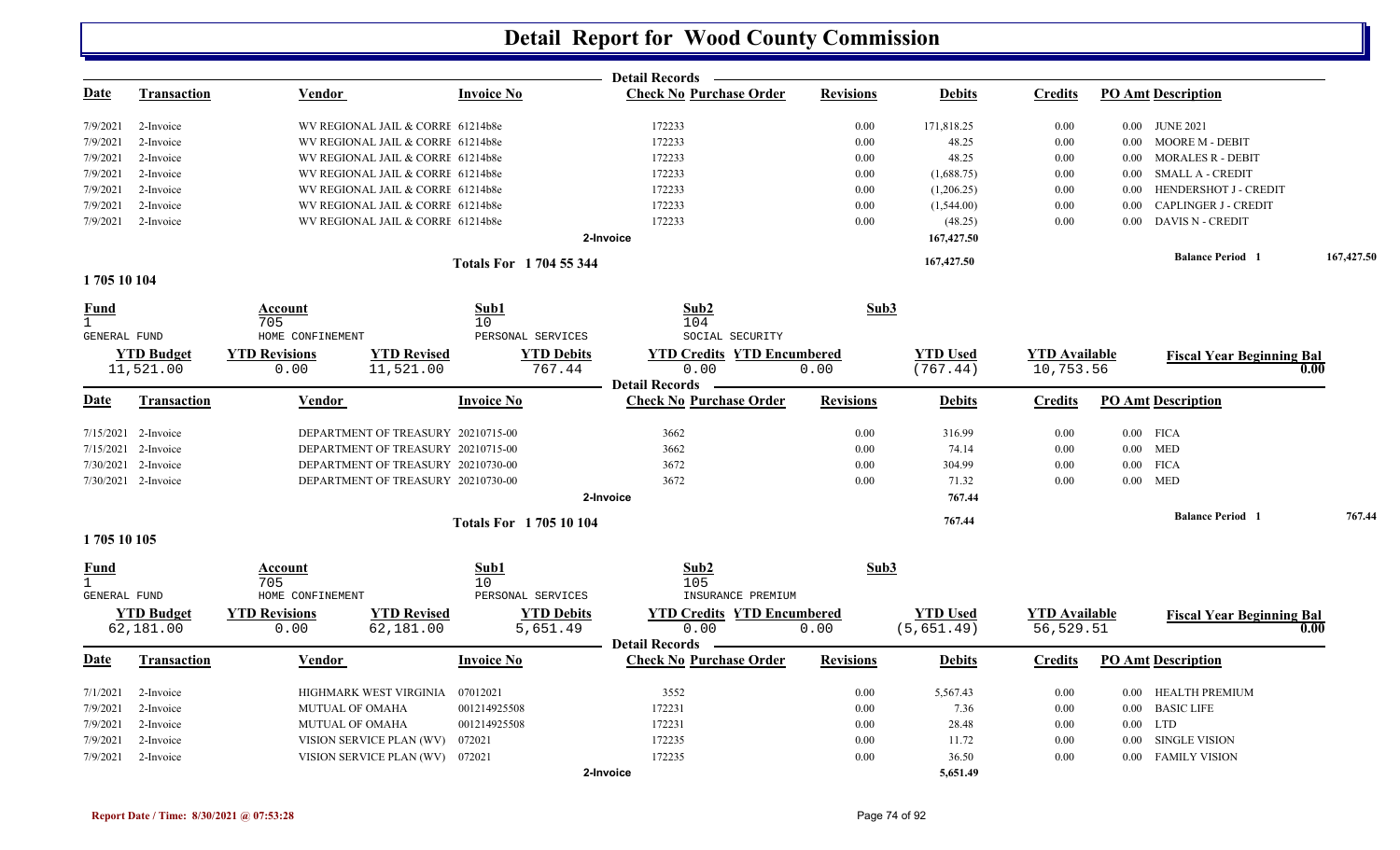### **Detail Report for Wood County Commission 5,651.49 Balance Period 5,651.49 <sup>1</sup> Totals For 1 705 10 105 1 705 10 106** 1 705 $10$  106 **Fund Account Sub1 Sub2 Sub3** GENERAL FUND HOME CONFINEMENT PERSONAL SERVICES RETIREMENTRETIREMENT 15,061.00 0.00 15,061.00 1,106.78 0.00 0.00 (1,106.78) 13,954.22 **YTD Budget YTD Revisions YTD Revised YTD Debits YTD Encumbered<u>WTD Used</u> <b>Example 1** 106.78 **YTD Available Fiscal Year Beginning Bal 1** 22 **1.00 Date Vendor Invoice NoTransaction Purchase Order Revisions Debits Credits PO Amt Description Detail Records** Vendor **Invoice No** 7/15/2021 2-Invoice 1 2-Invoice WV PUBLIC EMP RETIREMEN 20210715-00 3676 3676 0.00 3676 564.28 0.00 0.00 RETIREMENT 7/30/20211 2-Invoice WV PUBLIC EMP RETIREMEN 20210730-00 3676 3676 0.00 3676 542.50 0.00 0.00 RETIREMENT **2-Invoice 1,106.78 1,106.78 Balance Period 1,106.78 <sup>1</sup> Totals For 1 705 10 106 1 705 10 108** 1 705 $10$  and  $108$ **Fund Account Sub1 Sub2 Sub3** GENERAL FUND HOME CONFINEMENT PERSONAL SERVICES OVERTIME8,000.00 0.00 8,000.00 12.46 0.00 0.00 7,987.54 (12.46) **YTD Budget YTD Revisions YTD Revised YTD Debits YTD Credits YTD Encumbered<u>TD Used</u><br>**  $\frac{YTD \text{ Used}}{(12.46)}$  $\frac{YTD \text{ Available}}{7.987.54}$  **Fiscal Year Beginning Bal 0.00 Date Vendor Invoice NoTransaction Purchase Order Revisions Debits Credits PO Amt Description Detail RecordsConductional Vendor Check Invoice No** 7/15/2021 2-Invoice 2-Invoice 10-00273160-REG 0.00 BOLEY JR DONALD 273160 12.46 0.00 0.00 BOLEY JR DONALD **2-Invoice 12.46 12.46 Balance Period 12.46 <sup>1</sup> Totals For 1 705 10 108 1 705 10 185** 1 705 $10$  and  $185$ **Fund Account Sub1 Sub2 Sub3** GENERAL FUND HOME CONFINEMENT PERSONAL SERVICES HOLIDAY PAYHOLIDAY PAY 6,000.00 0.00 6,000.00 205.35 0.00 0.00 5,794.65 (205.35) **YTD Budget YTD Revisions YTD Revised YTD Debits YTD Credits YTD Encumbered<u>TD Used</u><br>
5.794.65<br>
<b>Fiscal Year Beginning Bal**<br> **Fiscal Year Beginning Bal**<br> **Fiscal Year Beginning Bal Date Vendor Invoice NoTransaction Purchase Order Revisions Debits Credits PO Amt Description Detail Records Construction Vendor** Invoice No 7/15/2021ALLEN JR. THOMAS L.  $10-00273159-REG$  273159 273159 273159 0.00 205.35 0.00 0.00 ALLEN JR THOMAS L. **2-Invoice 205.35 205.35 Balance Period 205.35 <sup>1</sup> Totals For 1 705 10 185**

**1 705 10 187**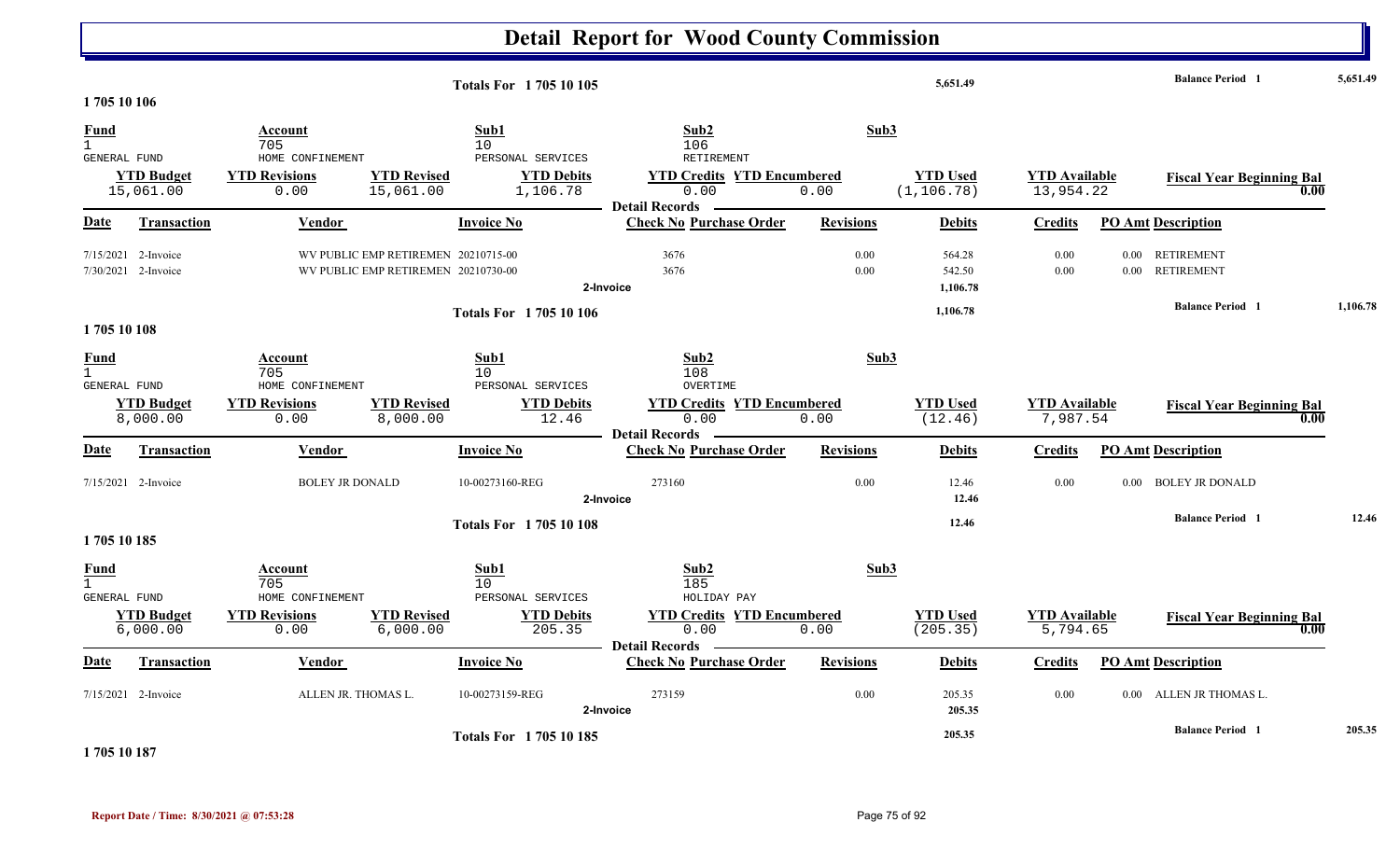| <b>Fund</b><br>$\mathbf{1}$<br><b>GENERAL FUND</b> | <b>YTD Budget</b><br>136,605.00 | Account<br>705<br>HOME CONFINEMENT<br><b>YTD Revisions</b><br>0.00 | <b>YTD Revised</b><br>136,605.00 | Sub1<br>10<br>PERSONAL SERVICES<br><b>YTD Debits</b><br>10,850.24 | Sub2<br>187<br>HOLDING CENTER<br><b>YTD Credits YTD Encumbered</b><br>0.00<br><b>Detail Records</b> | Sub3<br>0.00     | <b>YTD Used</b><br>(10, 850.24) | <b>YTD Available</b><br>125,754.76 |          | <b>Fiscal Year Beginning Bal</b><br>0.00 |           |
|----------------------------------------------------|---------------------------------|--------------------------------------------------------------------|----------------------------------|-------------------------------------------------------------------|-----------------------------------------------------------------------------------------------------|------------------|---------------------------------|------------------------------------|----------|------------------------------------------|-----------|
| <b>Date</b>                                        | <b>Transaction</b>              | <b>Vendor</b>                                                      |                                  | <b>Invoice No</b>                                                 | <b>Check No Purchase Order</b>                                                                      | <b>Revisions</b> | <b>Debits</b>                   | <b>Credits</b>                     |          | <b>PO Amt Description</b>                |           |
|                                                    | 7/15/2021 2-Invoice             |                                                                    | ALLEN JR. THOMAS L.              | 10-00273159-REG                                                   | 273159                                                                                              | 0.00             | 1,483.11                        | 0.00                               | $0.00\,$ | ALLEN JR THOMAS L.                       |           |
| 7/15/2021                                          | 2-Invoice                       |                                                                    | ALLEN JR. THOMAS L.              | 10-00273159-REG                                                   | 273159                                                                                              | 0.00             | 50.00                           | 0.00                               | 0.00     | ALLEN JR THOMAS L.                       |           |
|                                                    | 7/15/2021 2-Invoice             |                                                                    | <b>BOLEY JR DONALD</b>           | 10-00273160-REG                                                   | 273160                                                                                              | 0.00             | 1,439.37                        | 0.00                               | 0.00     | <b>BOLEY JR DONALD</b>                   |           |
|                                                    | 7/15/2021 2-Invoice             |                                                                    | <b>BOLEY JR DONALD</b>           | 10-00273160-REG                                                   | 273160                                                                                              | 0.00             | 50.00                           | 0.00                               | 0.00     | <b>BOLEY JR DONALD</b>                   |           |
|                                                    | 7/15/2021 2-Invoice             |                                                                    | <b>HEWITT TABITHA NICOLE</b>     | 10-00273161-REG                                                   | 273161                                                                                              | 0.00             | 1,439.37                        | 0.00                               | 0.00     | HEWITT TABITHA NICOLE                    |           |
|                                                    | 7/15/2021 2-Invoice             |                                                                    | HEWITT TABITHA NICOLE            | 10-00273161-REG                                                   | 273161                                                                                              | 0.00             | 50.00                           | 0.00                               | 0.00     | HEWITT TABITHA NICOLE                    |           |
| 7/15/2021                                          | 2-Invoice                       |                                                                    | STAATS CHELCIE S.                | 10-00273162-REG                                                   | 273162                                                                                              | 0.00             | 913.27                          | 0.00                               | $0.00\,$ | STAATS CHELCIE S.                        |           |
| 7/30/2021                                          | 2-Invoice                       |                                                                    | ALLEN JR. THOMAS L.              | 10-00273380-REG                                                   | 273380                                                                                              | 0.00             | 1,483.11                        | 0.00                               | 0.00     | ALLEN JR THOMAS L.                       |           |
| 7/30/2021                                          | 2-Invoice                       |                                                                    | ALLEN JR. THOMAS L.              | 10-00273380-REG                                                   | 273380                                                                                              | 0.00             | 50.00                           | 0.00                               | 0.00     | ALLEN JR THOMAS L.                       |           |
|                                                    | 7/30/2021 2-Invoice             |                                                                    | <b>BOLEY JR DONALD</b>           | 10-00273381-REG                                                   | 273381                                                                                              | 0.00             | 1,439.37                        | 0.00                               | 0.00     | <b>BOLEY JR DONALD</b>                   |           |
|                                                    | 7/30/2021 2-Invoice             |                                                                    | <b>BOLEY JR DONALD</b>           | 10-00273381-REG                                                   | 273381                                                                                              | 0.00             | 50.00                           | 0.00                               | 0.00     | <b>BOLEY JR DONALD</b>                   |           |
|                                                    | 7/30/2021 2-Invoice             |                                                                    | HEWITT TABITHA NICOLE            | 10-00273382-REG                                                   | 273382                                                                                              | 0.00             | 1,439.37                        | 0.00                               | 0.00     | HEWITT TABITHA NICOLE                    |           |
|                                                    | 7/30/2021 2-Invoice             |                                                                    | HEWITT TABITHA NICOLE            | 10-00273382-REG                                                   | 273382                                                                                              | 0.00             | 50.00                           | 0.00                               | 0.00     | HEWITT TABITHA NICOLE                    |           |
|                                                    | 7/30/2021 2-Invoice             |                                                                    | STAATS CHELCIE S.                | 10-00273383-REG                                                   | 273383                                                                                              | 0.00             | 913.27                          | 0.00                               | 0.00     | STAATS CHELCIE S.                        |           |
|                                                    |                                 |                                                                    |                                  |                                                                   | 2-Invoice                                                                                           |                  | 10,850.24                       |                                    |          |                                          |           |
|                                                    |                                 |                                                                    |                                  | <b>Totals For 170510187</b>                                       |                                                                                                     |                  | 10,850.24                       |                                    |          | <b>Balance Period 1</b>                  | 10,850.24 |
| 1711 10 103                                        |                                 |                                                                    |                                  |                                                                   |                                                                                                     |                  |                                 |                                    |          |                                          |           |
| <b>Fund</b><br><b>GENERAL FUND</b>                 |                                 | Account<br>711<br>EMERGENCY SERVICES                               |                                  | Sub1<br>10<br>PERSONAL SERVICES                                   | Sub2<br>103<br>SALARIES-DEPUTIES                                                                    | Sub3             |                                 |                                    |          |                                          |           |
|                                                    | <b>YTD Budget</b><br>55,650.00  | <b>YTD Revisions</b><br>0.00                                       | <b>YTD Revised</b><br>55,650.00  | <b>YTD Debits</b><br>4,585.40                                     | <b>YTD Credits YTD Encumbered</b><br>0.00<br><b>Detail Records</b>                                  | 0.00             | <b>YTD Used</b><br>(4, 585.40)  | <b>YTD Available</b><br>51,064.60  |          | <b>Fiscal Year Beginning Bal</b><br>0.00 |           |
| <b>Date</b>                                        | <b>Transaction</b>              | Vendor                                                             |                                  | <b>Invoice No</b>                                                 | <b>Check No Purchase Order</b>                                                                      | <b>Revisions</b> | <b>Debits</b>                   | <b>Credits</b>                     |          | <b>PO Amt Description</b>                |           |
| 7/15/2021                                          | 2-Invoice                       |                                                                    | SHOOK WILLIAM M.                 | 10-00273163-REG                                                   | 273163                                                                                              | 0.00             | 2,292.70                        | 0.00                               | 0.00     | SHOOK WILLIAM M.                         |           |
|                                                    | 7/30/2021 2-Invoice             |                                                                    | SHOOK WILLIAM M.                 | 10-00273384-REG                                                   | 273384                                                                                              | 0.00             | 2,292.70                        | 0.00                               | 0.00     | SHOOK WILLIAM M.                         |           |
|                                                    |                                 |                                                                    |                                  |                                                                   | 2-Invoice                                                                                           |                  | 4,585.40                        |                                    |          |                                          |           |
|                                                    |                                 |                                                                    |                                  | <b>Totals For 171110103</b>                                       |                                                                                                     |                  | 4,585.40                        |                                    |          | <b>Balance Period 1</b>                  | 4,585.40  |

**1 711 10 104**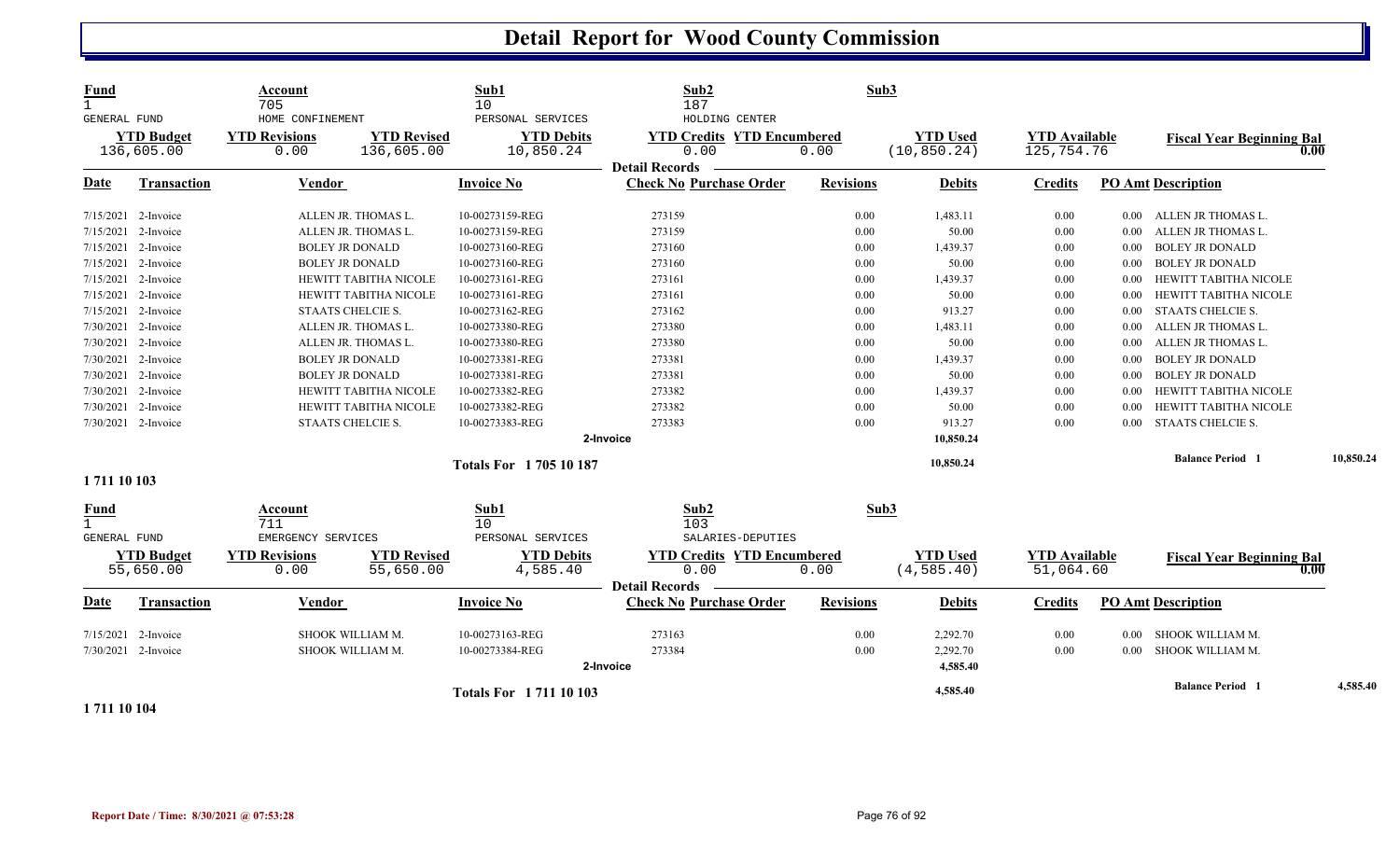| Fund<br>$\mathbf{1}$<br>GENERAL FUND |                                | Account<br>711<br>EMERGENCY SERVICES |                                     | Sub1<br>10<br>PERSONAL SERVICES |                               | Sub2<br>104<br>SOCIAL SECURITY                                     | Sub3             |                                |                                   |          |                                  |      |          |
|--------------------------------------|--------------------------------|--------------------------------------|-------------------------------------|---------------------------------|-------------------------------|--------------------------------------------------------------------|------------------|--------------------------------|-----------------------------------|----------|----------------------------------|------|----------|
|                                      | <b>YTD Budget</b><br>4,257.00  | <b>YTD Revisions</b><br>0.00         | <b>YTD Revised</b><br>4,257.00      |                                 | <b>YTD Debits</b><br>323.38   | <b>YTD Credits YTD Encumbered</b><br>0.00                          | 0.00             | <b>YTD Used</b><br>(323.38)    | <b>YTD</b> Available<br>3,933.62  |          | <b>Fiscal Year Beginning Bal</b> | 0.00 |          |
| Date                                 | Transaction                    | <u>Vendor</u>                        |                                     | <b>Invoice No</b>               |                               | <b>Detail Records</b><br><b>Check No Purchase Order</b>            | <b>Revisions</b> | <b>Debits</b>                  | <b>Credits</b>                    |          | <b>PO Amt Description</b>        |      |          |
|                                      | 7/15/2021 2-Invoice            |                                      | DEPARTMENT OF TREASURY 20210715-00  |                                 |                               | 3662                                                               | 0.00             | 130.65                         | 0.00                              |          | $0.00$ FICA                      |      |          |
|                                      | 7/15/2021 2-Invoice            |                                      | DEPARTMENT OF TREASURY 20210715-00  |                                 |                               | 3662                                                               | 0.00             | 30.55                          | 0.00                              |          | $0.00$ MED                       |      |          |
|                                      | 7/30/2021 2-Invoice            |                                      | DEPARTMENT OF TREASURY 20210730-00  |                                 |                               | 3672                                                               | 0.00             | 131.44                         | 0.00                              |          | $0.00$ FICA                      |      |          |
|                                      | 7/30/2021 2-Invoice            |                                      | DEPARTMENT OF TREASURY 20210730-00  |                                 |                               | 3672                                                               | 0.00             | 30.74                          | 0.00                              |          | $0.00$ MED                       |      |          |
|                                      |                                |                                      |                                     |                                 | 2-Invoice                     |                                                                    |                  | 323.38                         |                                   |          |                                  |      |          |
|                                      |                                |                                      |                                     | <b>Totals For 171110104</b>     |                               |                                                                    |                  | 323.38                         |                                   |          | <b>Balance Period</b> 1          |      | 323.38   |
| 1711 10 105                          |                                |                                      |                                     |                                 |                               |                                                                    |                  |                                |                                   |          |                                  |      |          |
| <b>Fund</b><br>$\mathbf{1}$          |                                | Account<br>711                       |                                     | Sub1<br>10                      |                               | Sub2<br>105                                                        | Sub3             |                                |                                   |          |                                  |      |          |
| GENERAL FUND                         |                                | EMERGENCY SERVICES                   |                                     | PERSONAL SERVICES               |                               | INSURANCE PREMIUM                                                  |                  |                                |                                   |          |                                  |      |          |
|                                      | <b>YTD Budget</b><br>24,842.00 | <b>YTD Revisions</b><br>0.00         | <b>YTD Revised</b><br>24,842.00     |                                 | <b>YTD Debits</b><br>1,925.12 | <b>YTD Credits YTD Encumbered</b><br>0.00<br><b>Detail Records</b> | 0.00             | <b>YTD Used</b><br>(1, 925.12) | <b>YTD Available</b><br>22,916.88 |          | <b>Fiscal Year Beginning Bal</b> | 0.00 |          |
| Date                                 | <b>Transaction</b>             | Vendor                               |                                     | <b>Invoice No</b>               |                               | <b>Check No Purchase Order</b>                                     | <b>Revisions</b> | <b>Debits</b>                  | <b>Credits</b>                    |          | <b>PO Amt Description</b>        |      |          |
| 7/1/2021                             | 2-Invoice                      |                                      | HIGHMARK WEST VIRGINIA 07012021     |                                 |                               | 3552                                                               | 0.00             | 1,890.64                       | 0.00                              | 0.00     | HEALTH PREMIUM                   |      |          |
| 7/9/2021                             | 2-Invoice                      | <b>MUTUAL OF OMAHA</b>               |                                     | 001214925508                    |                               | 172231                                                             | 0.00             | 1.84                           | 0.00                              | $0.00\,$ | <b>BASIC LIFE</b>                |      |          |
| 7/9/2021                             | 2-Invoice                      | <b>MUTUAL OF OMAHA</b>               |                                     | 001214925508                    |                               | 172231                                                             | 0.00             | 11.46                          | 0.00                              |          | $0.00$ LTD                       |      |          |
| 7/9/2021                             | 2-Invoice                      |                                      | VISION SERVICE PLAN (WV)            | 072021                          |                               | 172235                                                             | 0.00             | 2.93                           | 0.00                              | $0.00\,$ | <b>SINGLE VISION</b>             |      |          |
| 7/9/2021                             | 2-Invoice                      |                                      | VISION SERVICE PLAN (WV) 072021     |                                 |                               | 172235                                                             | 0.00             | 18.25                          | 0.00                              | 0.00     | <b>FAMILY VISION</b>             |      |          |
|                                      |                                |                                      |                                     |                                 | 2-Invoice                     |                                                                    |                  | 1,925.12                       |                                   |          |                                  |      |          |
| 1711 10 106                          |                                |                                      |                                     | <b>Totals For 171110105</b>     |                               |                                                                    |                  | 1,925.12                       |                                   |          | <b>Balance Period</b> 1          |      | 1,925.12 |
| <u>Fund</u>                          |                                | Account                              |                                     | Sub1                            |                               | Sub2                                                               | Sub3             |                                |                                   |          |                                  |      |          |
| $\mathbf{1}$                         |                                | 711                                  |                                     | 10                              |                               | 106                                                                |                  |                                |                                   |          |                                  |      |          |
| GENERAL FUND                         |                                | EMERGENCY SERVICES                   |                                     | PERSONAL SERVICES               |                               | RETIREMENT                                                         |                  |                                |                                   |          |                                  |      |          |
|                                      | <b>YTD Budget</b><br>5,565.00  | <b>YTD Revisions</b><br>0.00         | <b>YTD Revised</b><br>5,565.00      |                                 | <b>YTD Debits</b><br>458.54   | <b>YTD Credits YTD Encumbered</b><br>0.00                          | 0.00             | <b>YTD Used</b><br>(458.54)    | <b>YTD</b> Available<br>5,106.46  |          | <b>Fiscal Year Beginning Bal</b> | 0.00 |          |
| Date                                 | <b>Transaction</b>             | <b>Vendor</b>                        |                                     | <b>Invoice No</b>               |                               | <b>Detail Records</b><br><b>Check No Purchase Order</b>            | <b>Revisions</b> | <b>Debits</b>                  | <b>Credits</b>                    |          | <b>PO Amt Description</b>        |      |          |
|                                      | $7/15/2021$ 2-Invoice          |                                      | WV PUBLIC EMP RETIREMEN 20210715-00 |                                 |                               | 3676                                                               | 0.00             | 229.27                         | 0.00                              |          | 0.00 RETIREMENT                  |      |          |
|                                      | 7/30/2021 2-Invoice            |                                      | WV PUBLIC EMP RETIREMEN 20210730-00 |                                 |                               | 3676                                                               | 0.00             | 229.27                         | 0.00                              |          | 0.00 RETIREMENT                  |      |          |
|                                      |                                |                                      |                                     |                                 | 2-Invoice                     |                                                                    |                  | 458.54                         |                                   |          |                                  |      |          |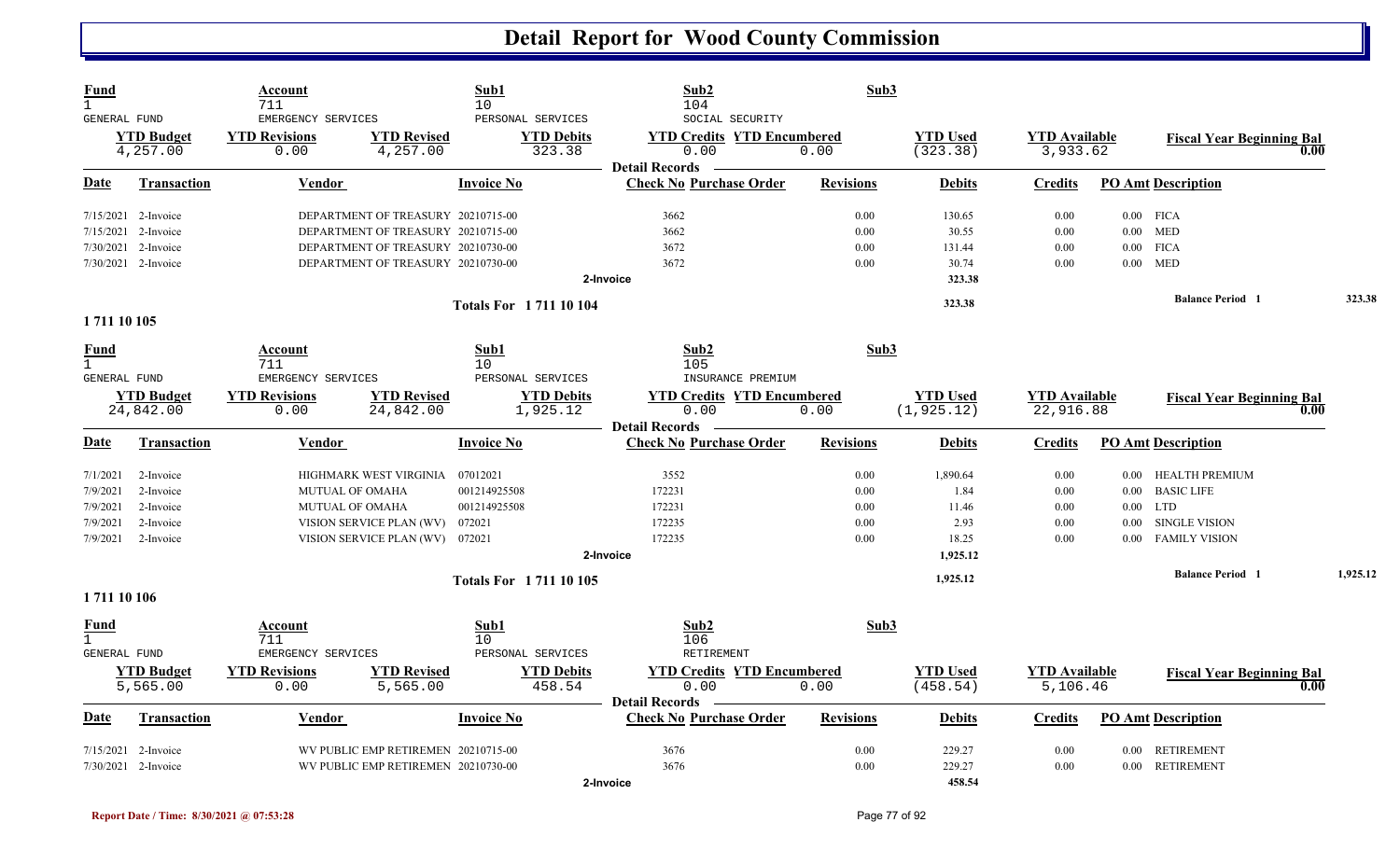| 1712 10 103                 |                                  |                                                  |                                    | <b>Totals For 171110106</b>                         |                                                                |                  | 458.54                          |                                    |          | <b>Balance Period 1</b>                  | 458.54    |
|-----------------------------|----------------------------------|--------------------------------------------------|------------------------------------|-----------------------------------------------------|----------------------------------------------------------------|------------------|---------------------------------|------------------------------------|----------|------------------------------------------|-----------|
| Fund                        |                                  | Account<br>712                                   |                                    | Sub1<br>10                                          | Sub2<br>103                                                    |                  | Sub3                            |                                    |          |                                          |           |
| GENERAL FUND                | <b>YTD Budget</b><br>152,586.00  | COMM CTR/E 9-1-1<br><b>YTD Revisions</b><br>0.00 | <b>YTD Revised</b><br>152,586.00   | PERSONAL SERVICES<br><b>YTD Debits</b><br>13,610.58 | SALARIES-DEPUTIES<br><b>YTD Credits YTD Encumbered</b><br>0.00 | 0.00             | <b>YTD</b> Used<br>(13, 610.58) | <b>YTD</b> Available<br>138,975.42 |          | <b>Fiscal Year Beginning Bal</b><br>0.00 |           |
| <b>Date</b>                 | Transaction                      | <b>Vendor</b>                                    |                                    | <b>Invoice No</b>                                   | <b>Detail Records</b><br><b>Check No Purchase Order</b>        | <b>Revisions</b> | <b>Debits</b>                   | <b>Credits</b>                     |          | <b>PO Amt Description</b>                |           |
|                             | 7/15/2021 2-Invoice              |                                                  | HOCKENBERRY RUSSELL W.             | 10-00273174-REG                                     | 273174                                                         | 0.00             | 2,228.16                        | 0.00                               | 0.00     | HOCKENBERRY RUSSELL W.                   |           |
|                             | $7/15/2021$ 2-Invoice            | <b>WALDRON CAMILLE S.</b>                        |                                    | 10-00273197-REG                                     | 273197                                                         | 0.00             | 1,877.15                        | 0.00                               | $0.00\,$ | WALDRON CAMILLE S.                       |           |
|                             | 7/15/2021 2-Invoice              | WOODYARD RICKEY L.                               |                                    | 10-00273198-REG                                     | 273198                                                         | 0.00             | 2,699.98                        | 0.00                               | 0.00     | WOODYARD RICKEY L.                       |           |
|                             | 7/30/2021 2-Invoice              |                                                  | HOCKENBERRY RUSSELL W.             | 10-00273395-REG                                     | 273395                                                         | 0.00             | 2,228.16                        | 0.00                               | 0.00     | HOCKENBERRY RUSSELL W.                   |           |
|                             | 7/30/2021 2-Invoice              | WALDRON CAMILLE S.                               |                                    | 10-00273418-REG                                     | 273418                                                         | 0.00             | 1,877.15                        | 0.00                               | 0.00     | <b>WALDRON CAMILLE S.</b>                |           |
|                             | 7/30/2021 2-Invoice              | WOODYARD RICKEY L.                               |                                    | 10-00273419-REG                                     | 273419<br>2-Invoice                                            | 0.00             | 2,699.98<br>13,610.58           | 0.00                               | 0.00     | WOODYARD RICKEY L.                       |           |
|                             |                                  |                                                  |                                    | <b>Totals For 171210103</b>                         |                                                                |                  | 13,610.58                       |                                    |          | <b>Balance Period 1</b>                  | 13,610.58 |
| 1 712 10 104                |                                  |                                                  |                                    |                                                     |                                                                |                  |                                 |                                    |          |                                          |           |
| Fund                        |                                  | Account                                          |                                    | Sub1                                                | Sub2                                                           |                  | Sub3                            |                                    |          |                                          |           |
| GENERAL FUND                |                                  | 712<br>COMM CTR/E 9-1-1                          |                                    | 10<br>PERSONAL SERVICES                             | 104<br>SOCIAL SECURITY                                         |                  |                                 |                                    |          |                                          |           |
|                             | <b>YTD Budget</b>                | <b>YTD Revisions</b>                             | <b>YTD Revised</b>                 | <b>YTD Debits</b>                                   | <b>YTD Credits YTD Encumbered</b>                              |                  | <b>YTD Used</b>                 | <b>YTD Available</b>               |          | <b>Fiscal Year Beginning Bal</b>         |           |
|                             | 102,136.00                       | 0.00                                             | 102,136.00                         | 8,453.41                                            | 0.00                                                           | 0.00             | (8, 453.41)                     | 93,682.59                          |          | 0.00                                     |           |
| Date                        | <b>Transaction</b>               | <b>Vendor</b>                                    |                                    | <b>Invoice No</b>                                   | <b>Detail Records</b><br><b>Check No Purchase Order</b>        | <b>Revisions</b> | <b>Debits</b>                   | <b>Credits</b>                     |          | <b>PO Amt Description</b>                |           |
|                             | $7/15/2021$ 2-Invoice            |                                                  | DEPARTMENT OF TREASURY 20210715-00 |                                                     | 3662                                                           | 0.00             | 3,468.88                        | 0.00                               |          | $0.00$ FICA                              |           |
| 7/15/2021                   | 2-Invoice                        |                                                  | DEPARTMENT OF TREASURY 20210715-00 |                                                     | 3662                                                           | 0.00             | 811.23                          | 0.00                               |          | $0.00$ MED                               |           |
|                             | 7/30/2021 2-Invoice              |                                                  | DEPARTMENT OF TREASURY 20210730-00 |                                                     | 3672                                                           | 0.00             | 3,382.28                        | 0.00                               | $0.00\,$ | <b>FICA</b>                              |           |
|                             | 7/30/2021 2-Invoice              |                                                  | DEPARTMENT OF TREASURY 20210730-00 |                                                     | 3672                                                           | 0.00             | 791.02                          | 0.00                               |          | $0.00$ MED                               |           |
|                             |                                  |                                                  |                                    |                                                     | 2-Invoice                                                      |                  | 8,453.41                        |                                    |          |                                          |           |
|                             |                                  |                                                  |                                    | <b>Totals For 171210104</b>                         |                                                                |                  | 8,453.41                        |                                    |          | <b>Balance Period 1</b>                  | 8,453.41  |
| 1 712 10 105                |                                  |                                                  |                                    |                                                     |                                                                |                  |                                 |                                    |          |                                          |           |
| <u>Fund</u><br>$\mathbf{1}$ |                                  | <u>Account</u><br>712                            |                                    | Sub1<br>10                                          | Sub2<br>105                                                    |                  | Sub3                            |                                    |          |                                          |           |
| GENERAL FUND                |                                  | COMM CTR/E $9-1-1$                               |                                    | PERSONAL SERVICES                                   | INSURANCE PREMIUM                                              |                  |                                 |                                    |          |                                          |           |
|                             | <b>YTD Budget</b><br>445, 337.00 | <b>YTD Revisions</b><br>0.00                     | <b>YTD Revised</b><br>445, 337.00  | <b>YTD Debits</b><br>34,779.41                      | <b>YTD Credits YTD Encumbered</b><br>0.00                      | 0.00             | <b>YTD Used</b><br>(34, 779.41) | <b>YTD Available</b><br>410,557.59 |          | <b>Fiscal Year Beginning Bal</b><br>0.00 |           |
| Date                        | <b>Transaction</b>               | Vendor                                           |                                    | <b>Invoice No</b>                                   | <b>Detail Records</b><br><b>Check No Purchase Order</b>        | <b>Revisions</b> | <b>Debits</b>                   | <b>Credits</b>                     |          | <b>PO Amt Description</b>                |           |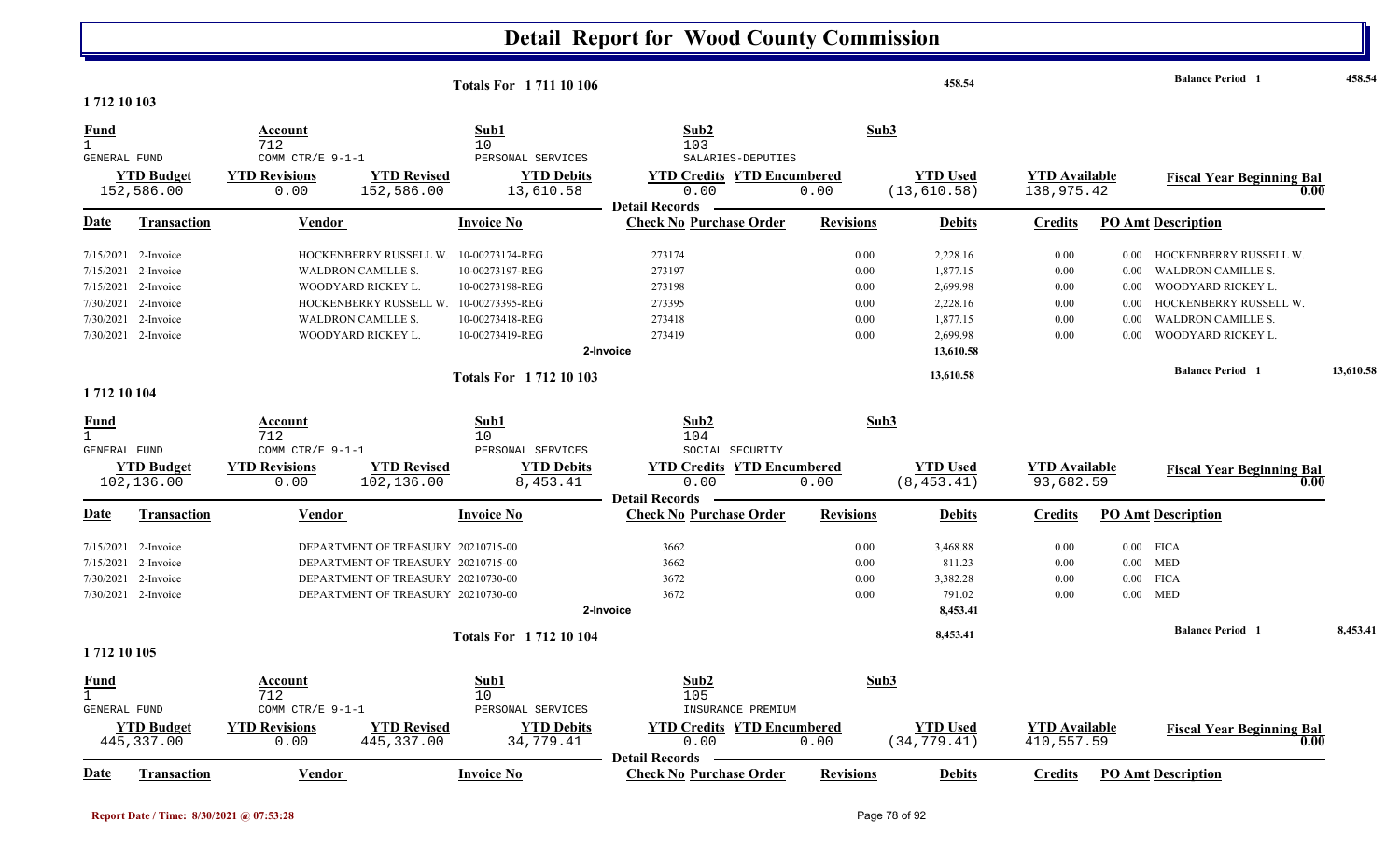|                             |                                 |                              |                                     |                                | <b>Detail Report for Wood County Commission</b>         |                  |                                 |                                    |                                   |           |
|-----------------------------|---------------------------------|------------------------------|-------------------------------------|--------------------------------|---------------------------------------------------------|------------------|---------------------------------|------------------------------------|-----------------------------------|-----------|
| 7/1/2021                    | 2-Invoice                       |                              | HIGHMARK WEST VIRGINIA 07012021     |                                | 3552                                                    | $0.00\,$         | 30,484.51                       | 0.00                               | <b>HEALTH PREMIUM</b><br>$0.00\,$ |           |
| 7/8/2021                    | 2-Invoice                       |                              | HIGHMARK WEST VIRGINIA              | F210629A1909                   | 3553                                                    | 0.00             | 68.51                           | 0.00                               | HRA<br>$0.00\,$                   |           |
| 7/8/2021                    | 2-Invoice                       |                              | HIGHMARK WEST VIRGINIA F210706A2045 |                                | 3554                                                    | 0.00             | 330.39                          | 0.00                               | <b>HRA</b><br>$0.00\,$            |           |
| 7/9/2021                    | 2-Invoice                       |                              | MUTUAL OF OMAHA                     | 001214925508                   | 172231                                                  | $0.00\,$         | 46.56                           | 0.00                               | <b>BASIC LIFE</b><br>$0.00\,$     |           |
| 7/9/2021                    | 2-Invoice                       |                              | <b>MUTUAL OF OMAHA</b>              | 001214925508                   | 172231                                                  | 0.00             | 191.87                          | 0.00                               | LTD<br>$0.00\,$                   |           |
| 7/9/2021                    | 2-Invoice                       |                              | VISION SERVICE PLAN (WV)            | 072021                         | 172235                                                  | 0.00             | 70.32                           | 0.00                               | <b>SINGLE VISION</b><br>$0.00\,$  |           |
| 7/9/2021                    | 2-Invoice                       |                              | VISION SERVICE PLAN (WV) 072021     |                                | 172235                                                  | 0.00             | 237.25                          | 0.00                               | <b>FAMILY VISION</b><br>$0.00\,$  |           |
| 7/23/2021                   | 2-Invoice                       |                              | HIGHMARK WEST VIRGINIA F210720A6321 |                                | 3667                                                    | 0.00             | 75.00                           | 0.00                               | <b>HRA</b><br>$0.00\,$            |           |
|                             | 7/28/2021 2-Invoice             |                              | HIGHMARK WEST VIRGINIA F210727A3223 |                                | 3669                                                    | 0.00             | 3,275.00                        | 0.00                               | HRA<br>$0.00\,$                   |           |
|                             |                                 |                              |                                     |                                | 2-Invoice                                               |                  | 34,779.41                       |                                    |                                   |           |
|                             |                                 |                              |                                     | Totals For 1712 10 105         |                                                         |                  | 34,779.41                       |                                    | <b>Balance Period</b> 1           | 34,779.41 |
| 1712 10 106                 |                                 |                              |                                     |                                |                                                         |                  |                                 |                                    |                                   |           |
| <b>Fund</b><br>$\mathbf{1}$ |                                 | <b>Account</b><br>712        |                                     | Sub1<br>10                     | Sub2<br>106                                             | Sub3             |                                 |                                    |                                   |           |
| GENERAL FUND                |                                 | COMM CTR/E 9-1-1             |                                     | PERSONAL SERVICES              | RETIREMENT                                              |                  |                                 |                                    |                                   |           |
|                             | <b>YTD Budget</b><br>126,800.00 | <b>YTD Revisions</b><br>0.00 | <b>YTD Revised</b><br>126,800.00    | <b>YTD Debits</b><br>11,033.32 | <b>YTD Credits YTD Encumbered</b><br>0.00               | 0.00             | <b>YTD Used</b><br>(11, 033.32) | <b>YTD Available</b><br>115,766.68 | <b>Fiscal Year Beginning Bal</b>  | 0.00      |
| <u>Date</u>                 | <b>Transaction</b>              | <b>Vendor</b>                |                                     | <b>Invoice No</b>              | <b>Detail Records</b><br><b>Check No Purchase Order</b> | <b>Revisions</b> | <b>Debits</b>                   | <b>Credits</b>                     | <b>PO Amt Description</b>         |           |
| 7/15/2021                   | 2-Invoice                       |                              | WV PUBLIC EMP RETIREMEN 20210715-00 |                                | 3676                                                    | 0.00             | 5,659.18                        | 0.00                               | <b>RETIREMENT</b><br>$0.00\,$     |           |
|                             | 7/30/2021 2-Invoice             |                              | WV PUBLIC EMP RETIREMEN 20210730-00 |                                | 3676                                                    | 0.00             | 5,374.14                        | 0.00                               | <b>RETIREMENT</b><br>$0.00\,$     |           |
|                             |                                 |                              |                                     |                                | 2-Invoice                                               |                  | 11,033.32                       |                                    |                                   |           |
|                             |                                 |                              |                                     | <b>Totals For 171210106</b>    |                                                         |                  | 11,033.32                       |                                    | <b>Balance Period 1</b>           | 11,033.32 |
| 1712 10 108                 |                                 |                              |                                     |                                |                                                         |                  |                                 |                                    |                                   |           |
| Fund                        |                                 | Account<br>712               |                                     | Sub1<br>10                     | Sub2<br>108                                             | Sub3             |                                 |                                    |                                   |           |
| GENERAL FUND                |                                 | COMM CTR/E 9-1-1             |                                     | PERSONAL SERVICES              | OVERTIME                                                |                  |                                 |                                    |                                   |           |
|                             | <b>YTD Budget</b>               | <b>YTD Revisions</b>         | <b>YTD Revised</b>                  | <b>YTD Debits</b>              | <b>YTD Credits YTD Encumbered</b>                       |                  | <b>YTD Used</b>                 | <b>YTD Available</b>               | <b>Fiscal Year Beginning Bal</b>  |           |
|                             | 90,000.00                       | 0.00                         | 90,000.00                           | 8,808.77                       | 0.00<br><b>Detail Records</b>                           | 0.00             | (8, 808.77)                     | 81, 191. 23                        |                                   | 0.00      |
| Date                        | <b>Transaction</b>              | <b>Vendor</b>                |                                     | <b>Invoice No</b>              | <b>Check No Purchase Order</b>                          | <b>Revisions</b> | <b>Debits</b>                   | <b>Credits</b>                     | <b>PO Amt Description</b>         |           |
|                             | 7/15/2021 2-Invoice             | ALLEN PEGGY SUE              |                                     | 10-00273102-REG                | 273102                                                  | 0.00             | 303.85                          | 0.00                               | 0.00 ALLEN PEGGY SUE              |           |
|                             | $7/15/2021$ 2-Invoice           |                              | <b>ALLTOP VIRGINIA LEE</b>          | 10-00273164-REG                | 273164                                                  | $0.00\,$         | 151.20                          | 0.00                               | 0.00 ALLTOP VIRGINIA LEE          |           |
|                             | 7/15/2021 2-Invoice             |                              | <b>CLATTERBUCK CLAYTON</b>          | 10-00273169-REG                | 273169                                                  | $0.00\,$         | 134.76                          | $0.00\,$                           | 0.00 CLATTERBUCK CLAYTON          |           |
|                             | 7/15/2021 2-Invoice             | DEEM RACHAEL N               |                                     | 10-00273170-REG                | 273170                                                  | $0.00\,$         | 78.61                           | $0.00\,$                           | 0.00 DEEM RACHAEL N               |           |
|                             | $7/15/2021$ 2-Invoice           |                              | <b>MATHENY DUSTIN S.</b>            | 10-00273180-REG                | 273180                                                  | $0.00\,$         | 51.22                           | $0.00\,$                           | 0.00 MATHENY DUSTIN S.            |           |
|                             | 7/15/2021 2-Invoice             |                              | MERCER ROBERT E.                    | 10-00273182-REG                | 273182                                                  | $0.00\,$         | 320.66                          | 0.00                               | MERCER ROBERT E.<br>$0.00\,$      |           |
|                             | 7/15/2021 2-Invoice             | <b>RATHER RANDY</b>          |                                     | 10-00273188-REG                | 273188                                                  | $0.00\,$         | 269.51                          | $0.00\,$                           | 0.00 RATHER RANDY                 |           |
|                             | 7/15/2021 2-Invoice             |                              | RIFFLE WILLIAM H.                   | 10-00273189-REG                | 273189                                                  | $0.00\,$         | 918.53                          | $0.00\,$                           | 0.00 RIFFLE WILLIAM H.            |           |
|                             | 7/15/2021 2-Invoice             |                              | <b>SCALISE SAMMY A</b>              | 10-00273190-REG                | 273190                                                  | $0.00\,$         | 340.20                          | $0.00\,$                           | 0.00 SCALISE SAMMY A              |           |
|                             | 7/15/2021 2-Invoice             |                              | TENNANT DEBORAH A.                  | 10-00273196-REG                | 273196                                                  | 0.00             | 407.83                          | $0.00\,$                           | 0.00 TENNANT DEBORAH A.           |           |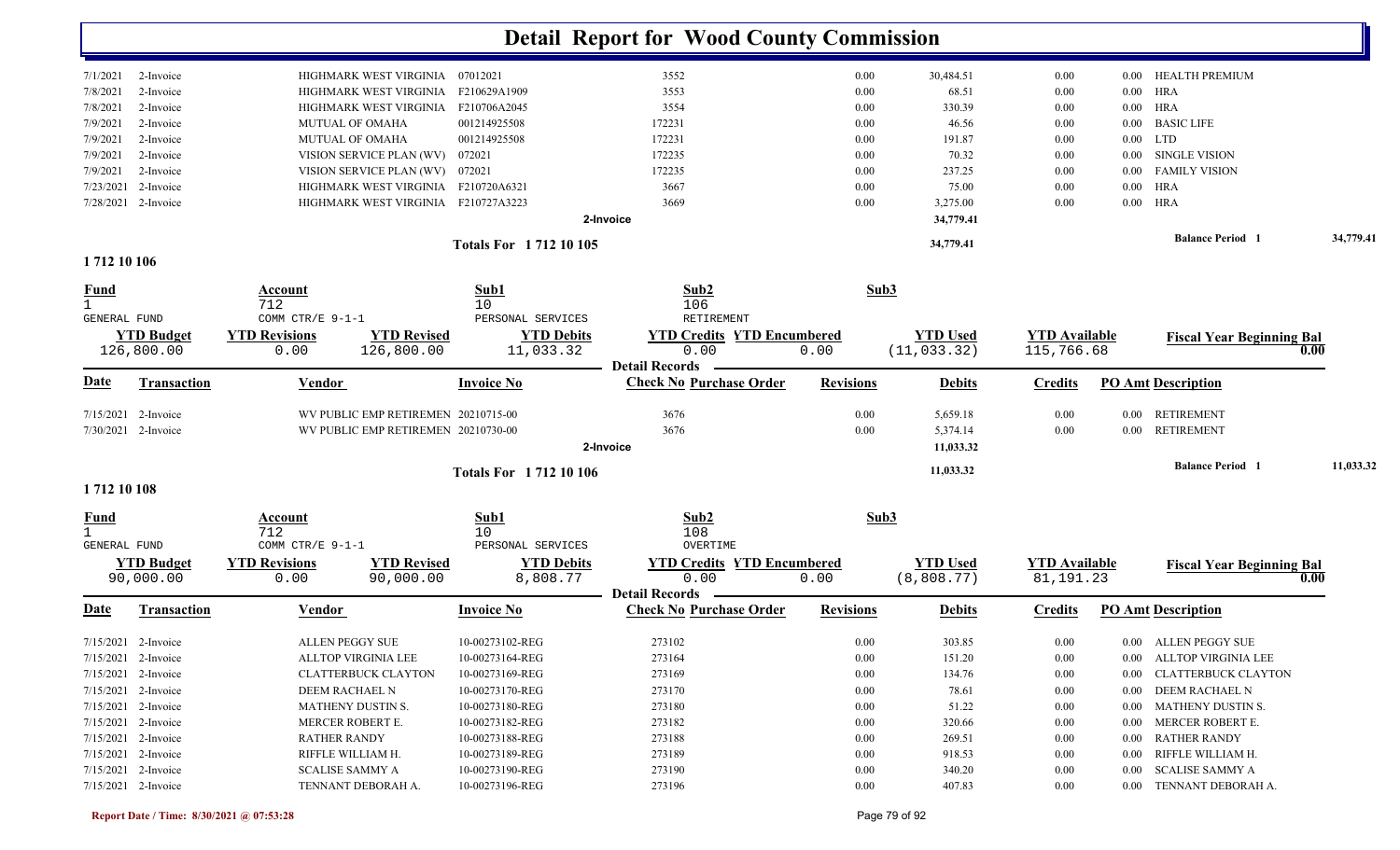|                                    |                                            |                                 | <b>Detail Report for Wood County Commission</b>         |                  |                 |                      |          |                                  |          |
|------------------------------------|--------------------------------------------|---------------------------------|---------------------------------------------------------|------------------|-----------------|----------------------|----------|----------------------------------|----------|
| 7/30/2021 2-Invoice                | ALLEN PEGGY SUE                            | 10-00273322-REG                 | 273322                                                  | 0.00             | 379.81          | $0.00\,$             |          | 0.00 ALLEN PEGGY SUE             |          |
| 7/30/2021 2-Invoice                | <b>ALLTOP VIRGINIA LEE</b>                 | 10-00273385-REG                 | 273385                                                  | 0.00             | 302.40          | 0.00                 | $0.00\,$ | ALLTOP VIRGINIA LEE              |          |
| 7/30/2021 2-Invoice                | <b>CLATTERBUCK CLAYTON</b>                 | 10-00273390-REG                 | 273390                                                  | 0.00             | 157.21          | 0.00                 | $0.00\,$ | <b>CLATTERBUCK CLAYTON</b>       |          |
| 7/30/2021<br>2-Invoice             | GALLAGHER ALESHA A.                        | 10-00273394-REG                 | 273394                                                  | 0.00             | 151.73          | 0.00                 | $0.00\,$ | GALLAGHER ALESHA A.              |          |
| 7/30/2021<br>2-Invoice             | KUHL BARBARA L.                            | 10-00273398-REG                 | 273398                                                  | 0.00             | 469.47          | 0.00                 | $0.00\,$ | KUHL BARBARA L.                  |          |
| 7/30/2021<br>2-Invoice             | KUHL JASON A.                              | 10-00273399-REG                 | 273399                                                  | 0.00             | 980.89          | 0.00                 | $0.00\,$ | KUHL JASON A.                    |          |
| 7/30/2021<br>2-Invoice             | MORGAN RACHEL N                            | 10-00273406-REG                 | 273406                                                  | 0.00             | 99.93           | 0.00                 | $0.00\,$ | <b>MORGAN RACHEL N</b>           |          |
| 7/30/2021<br>2-Invoice             | MURPHY JILLIAN L.                          | 10-00273407-REG                 | 273407                                                  | 0.00             | 42.03           | 0.00                 | $0.00\,$ | MURPHY JILLIAN L.                |          |
| 7/30/2021<br>2-Invoice             | NOKLEBY ADRIEN J.                          | 10-00273408-REG                 | 273408                                                  | 0.00             | 1,040.02        | 0.00                 | $0.00\,$ | NOKLEBY ADRIEN J.                |          |
| 7/30/2021<br>2-Invoice             | RATHER RANDY                               | 10-00273409-REG                 | 273409                                                  | 0.00             | 134.76          | 0.00                 | $0.00\,$ | <b>RATHER RANDY</b>              |          |
| 7/30/2021 2-Invoice                | RIFFLE WILLIAM H.                          | 10-00273410-REG                 | 273410                                                  | 0.00             | 570.12          | 0.00                 | 0.00     | RIFFLE WILLIAM H.                |          |
| 7/30/2021 2-Invoice                | <b>SCALISE SAMMY A</b>                     | 10-00273411-REG                 | 273411                                                  | 0.00             | 1,096.20        | 0.00                 | 0.00     | <b>SCALISE SAMMY A</b>           |          |
| 7/30/2021 2-Invoice                | TENNANT DEBORAH A.                         | 10-00273417-REG                 | 273417                                                  | 0.00             | 407.83          | 0.00                 | $0.00\,$ | TENNANT DEBORAH A.               |          |
|                                    |                                            |                                 | 2-Invoice                                               |                  | 8,808.77        |                      |          |                                  |          |
|                                    |                                            | <b>Totals For 171210108</b>     |                                                         |                  | 8,808.77        |                      |          | <b>Balance Period</b>            | 8,808.77 |
| 1712 10 109                        |                                            |                                 |                                                         |                  |                 |                      |          |                                  |          |
| <u>Fund</u><br><b>GENERAL FUND</b> | Account<br>712<br>COMM CTR/E 9-1-1         | Sub1<br>10<br>PERSONAL SERVICES | Sub2<br>109<br>EXTRA HELP                               | Sub3             |                 |                      |          |                                  |          |
|                                    |                                            |                                 |                                                         |                  |                 |                      |          |                                  |          |
| <b>YTD Budget</b>                  | <b>YTD Revisions</b><br><b>YTD Revised</b> | <b>YTD Debits</b>               | <b>YTD Credits YTD Encumbered</b>                       |                  | <b>YTD Used</b> | <b>YTD Available</b> |          | <b>Fiscal Year Beginning Bal</b> |          |
| 67,116.00                          | 67,116.00<br>0.00                          | 9,699.78                        | 0.00                                                    | 0.00             | (9,699.78)      | 57,416.22            |          | 0.00                             |          |
| <u>Date</u><br><b>Transaction</b>  | Vendor                                     | <b>Invoice No</b>               | <b>Detail Records</b><br><b>Check No Purchase Order</b> | <b>Revisions</b> | <b>Debits</b>   | <b>Credits</b>       |          | <b>PO Amt Description</b>        |          |
| 7/15/2021 2-Invoice                | <b>ALLTOP VIRGINIA LEE</b>                 | 10-00273164-REG                 | 273164                                                  | 0.00             | 655.20          | 0.00                 | $0.00\,$ | ALLTOP VIRGINIA LEE              |          |
| 7/15/2021<br>2-Invoice             | <b>BOARD LESLIE R</b>                      | 10-00273167-REG                 | 273167                                                  | 0.00             | 604.80          | 0.00                 | $0.00\,$ | <b>BOARD LESLIE R</b>            |          |
| 7/15/2021 2-Invoice                | <b>JEFFERS MARY BETH</b>                   | 10-00273175-REG                 | 273175                                                  | 0.00             | 136.05          | 0.00                 | $0.00\,$ | JEFFERS MARY BETH                |          |
| 7/15/2021 2-Invoice                | LAYTON STACIE A.                           | 10-00273179-REG                 | 273179                                                  | 0.00             | 302.40          | 0.00                 | $0.00\,$ | <b>LAYTON STACIE A.</b>          |          |
| 7/15/2021 2-Invoice                | MCKAIN MARK A                              | 10-00273181-REG                 | 273181                                                  | 0.00             | 756.00          | 0.00                 | $0.00\,$ | MCKAIN MARK A                    |          |
| $7/15/2021$ 2-Invoice              | MOORE MICHAEL LEE                          | 10-00273184-REG                 | 273184                                                  | 0.00             | 302.40          | 0.00                 | $0.00\,$ | MOORE MICHAEL LEE                |          |
| 7/15/2021 2-Invoice                | <b>SCALISE SAMMY A</b>                     | 10-00273190-REG                 | 273190                                                  | 0.00             | 1,008.00        | 0.00                 | $0.00\,$ | <b>SCALISE SAMMY A</b>           |          |
| 7/15/2021 2-Invoice                | <b>TALLMAN CADEN</b>                       | 10-00273195-REG                 | 273195                                                  | 0.00             | 226.80          | 0.00                 | $0.00\,$ | <b>TALLMAN CADEN</b>             |          |
| 7/30/2021 2-Invoice                | <b>ALLTOP VIRGINIA LEE</b>                 | 10-00273385-REG                 | 273385                                                  | 0.00             | 1,461.60        | 0.00                 | $0.00\,$ | ALLTOP VIRGINIA LEE              |          |
| 7/30/2021 2-Invoice                | BOARD LESLIE R                             | 10-00273388-REG                 | 273388                                                  | 0.00             | 680.40          | 0.00                 |          | 0.00 BOARD LESLIE R              |          |
| 7/30/2021 2-Invoice                | JEFFERS MARY BETH                          | 10-00273396-REG                 | 273396                                                  | $0.00\,$         | 214.53          | 0.00                 |          | 0.00 JEFFERS MARY BETH           |          |
| $7/30/2021$ 2-Invoice              | LAYTON STACIE A.                           | 10-00273400-REG                 | 273400                                                  | $0.00\,$         | 302.40          | 0.00                 |          | 0.00 LAYTON STACIE A.            |          |
| 7/30/2021 2-Invoice                | MCKAIN MARK A                              | 10-00273402-REG                 | 273402                                                  | 0.00             | 982.80          | 0.00                 |          | 0.00 MCKAIN MARK A               |          |
| 7/30/2021 2-Invoice                | MOORE MICHAEL LEE                          | 10-00273405-REG                 | 273405                                                  | 0.00             | 75.60           | 0.00                 |          | 0.00 MOORE MICHAEL LEE           |          |
| $7/30/2021$ 2-Invoice              | <b>SCALISE SAMMY A</b>                     | 10-00273411-REG                 | 273411                                                  | $0.00\,$         | 1,461.60        | 0.00                 |          | 0.00 SCALISE SAMMY A             |          |
| 7/30/2021 2-Invoice                | TALLMAN CADEN                              | 10-00273416-REG                 | 273416                                                  | $0.00\,$         | 529.20          | 0.00                 |          | 0.00 TALLMAN CADEN               |          |
|                                    |                                            |                                 | 2-Invoice                                               |                  | 9,699.78        |                      |          |                                  |          |

**1 712 10 184**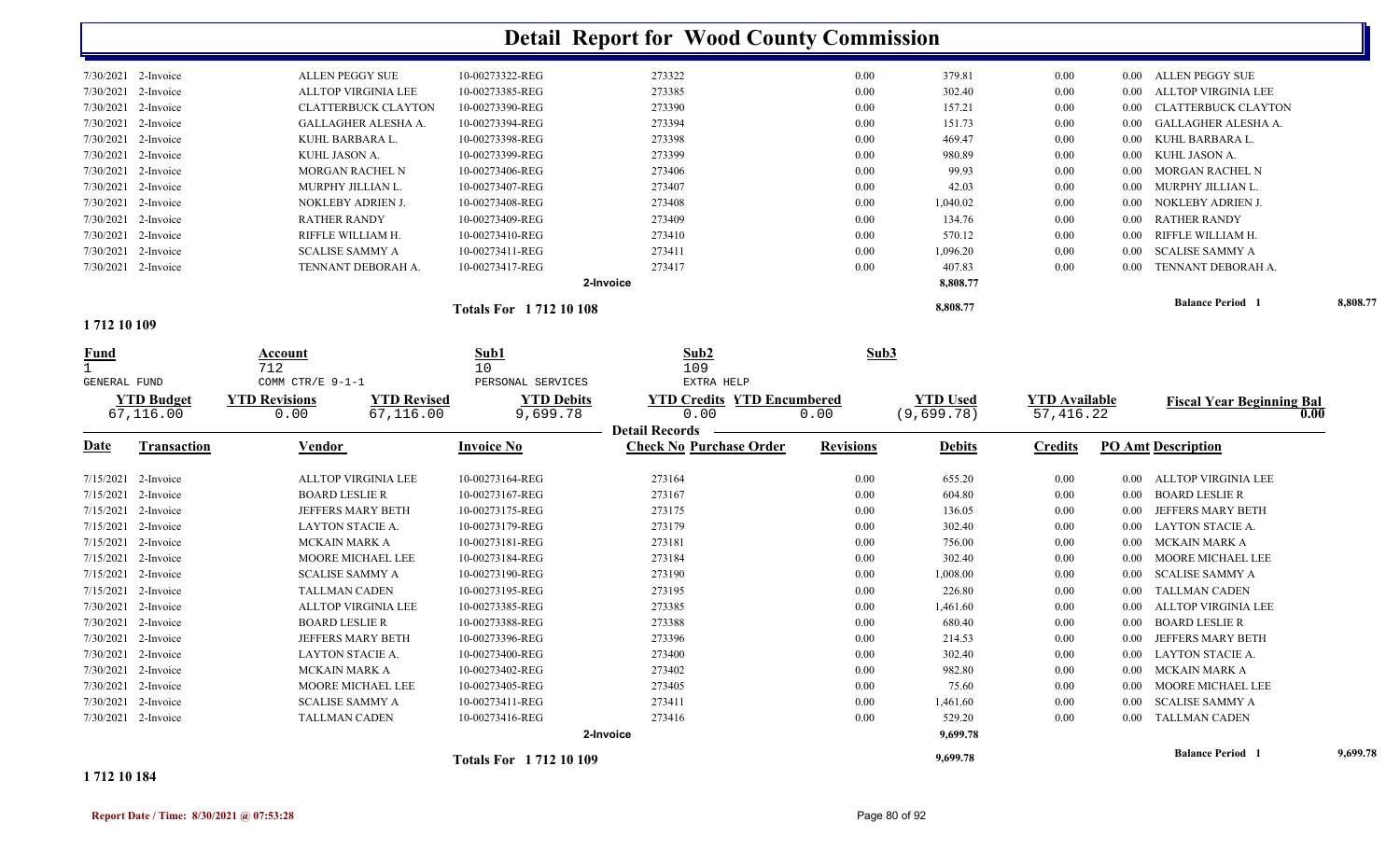| <u>Fund</u><br>1<br>GENERAL FUND |                                 | Account<br>712<br>COMM CTR/E 9-1-1 |                                          | Sub1<br>10<br>PERSONAL SERVICES    | Sub2<br>184<br><b>DISPATCHERS</b>                       | Sub3             |                                 |                                    |                   |                                          |
|----------------------------------|---------------------------------|------------------------------------|------------------------------------------|------------------------------------|---------------------------------------------------------|------------------|---------------------------------|------------------------------------|-------------------|------------------------------------------|
|                                  | <b>YTD Budget</b><br>965,411.00 | <b>YTD Revisions</b><br>0.00       | <b>YTD Revised</b><br>965, 411.00        | <b>YTD Debits</b><br>77,716.56     | <b>YTD Credits YTD Encumbered</b><br>0.00               | 0.00             | <b>YTD Used</b><br>(77, 716.56) | <b>YTD Available</b><br>887,694.44 |                   | <b>Fiscal Year Beginning Bal</b><br>0.00 |
| Date                             | Transaction                     | <b>Vendor</b>                      |                                          | <b>Invoice No</b>                  | <b>Detail Records</b><br><b>Check No Purchase Order</b> | <b>Revisions</b> | <b>Debits</b>                   | <b>Credits</b>                     |                   | <b>PO Amt Description</b>                |
| 7/15/2021 2-Invoice              |                                 |                                    | <b>BARKLEY ASHLEY N</b>                  | 10-00273166-REG                    | 273166                                                  | 0.00             | 1,096.95                        | 0.00                               | $0.00\,$          | BARKLEY ASHLEY N                         |
| 7/15/2021                        | 2-Invoice                       |                                    | <b>BARKLEY ASHLEY N</b>                  | 10-00273166-REG                    | 273166                                                  | 0.00             | 173.28                          | 0.00                               | 0.00              | <b>BARKLEY ASHLEY N</b>                  |
| 7/15/2021                        | 2-Invoice                       |                                    | <b>BARKER CHELSEA N.</b>                 | 10-00273165-REG                    | 273165                                                  | 0.00             | 1,388.31                        | 0.00                               | 0.00              | <b>BARKER CHELSEA N.</b>                 |
| 7/15/2021 2-Invoice              |                                 |                                    | BARKER CHELSEA N.                        | 10-00273165-REG                    | 273165                                                  | 0.00             | 219.30                          | 0.00                               | 0.00              | BARKER CHELSEA N.                        |
| 7/15/2021 2-Invoice              |                                 |                                    | <b>BROOKOVER MEAGAN L</b>                | 10-00273168-REG                    | 273168                                                  | 0.00             | 1,232.71                        | 0.00                               | 0.00              | BROOKOVER MEAGAN L                       |
| 7/15/2021                        | 2-Invoice                       |                                    | <b>BROOKOVER MEAGAN L</b>                | 10-00273168-REG                    | 273168                                                  | 0.00             | 194.72                          | 0.00                               | 0.00              | BROOKOVER MEAGAN L                       |
| 7/15/2021                        | 2-Invoice                       |                                    | <b>CLATTERBUCK CLAYTON</b>               | 10-00273169-REG                    | 273169                                                  | 0.00             | 1,232.71                        | 0.00                               | 0.00              | <b>CLATTERBUCK CLAYTON</b>               |
| 7/15/2021 2-Invoice              |                                 |                                    | <b>CLATTERBUCK CLAYTON</b>               | 10-00273169-REG                    | 273169                                                  | 0.00             | 194.72                          | 0.00                               | $0.00\,$          | <b>CLATTERBUCK CLAYTON</b>               |
| 7/15/2021                        | 2-Invoice                       |                                    | DEEM RACHAEL N                           | 10-00273170-REG                    | 273170                                                  | 0.00             | 1,232.71                        | 0.00                               | 0.00              | DEEM RACHAEL N                           |
| 7/15/2021                        | 2-Invoice                       |                                    | DEEM RACHAEL N                           | 10-00273170-REG                    | 273170                                                  | 0.00             | 194.72                          | 0.00                               | $0.00\,$          | DEEM RACHAEL N                           |
| 7/15/2021 2-Invoice              |                                 |                                    | EVANS CHRISTINA L.                       | 10-00273171-REG                    | 273171                                                  | 0.00             | 1,344.84                        | 0.00                               | 0.00 <sub>1</sub> | EVANS CHRISTINA L.                       |
| 7/15/2021                        | 2-Invoice                       |                                    | EVANS CHRISTINA L.                       | 10-00273171-REG                    | 273171                                                  | 0.00             | 212.43                          | 0.00                               | 0.00              | EVANS CHRISTINA L.                       |
| 7/15/2021                        | 2-Invoice                       |                                    | <b>FLEENOR CARL AARON</b>                | 10-00273172-REG                    | 273172                                                  | 0.00             | 1,587.71                        | 0.00                               | $0.00\,$          | FLEENOR CARL AARON                       |
| 7/15/2021                        | 2-Invoice                       |                                    | <b>FLEENOR CARL AARON</b>                | 10-00273172-REG                    | 273172                                                  | 0.00             | 250.80                          | 0.00                               | 0.00              | FLEENOR CARL AARON                       |
| 7/15/2021 2-Invoice              |                                 |                                    | GALLAGHER ALESHA A.                      | 10-00273173-REG                    | 273173                                                  | 0.00             | 1,387.98                        | 0.00                               | 0.00              | GALLAGHER ALESHA A.                      |
| 7/15/2021 2-Invoice              |                                 |                                    | GALLAGHER ALESHA A.                      | 10-00273173-REG                    | 273173                                                  | 0.00             | 219.25                          | 0.00                               | $0.00\,$          | GALLAGHER ALESHA A.                      |
| 7/15/2021                        | 2-Invoice                       |                                    | <b>JONES DUANE EARL</b>                  | 10-00273176-REG                    | 273176                                                  | 0.00             | 2,008.13                        | 0.00                               | 0.00              | <b>JONES DUANE EARL</b>                  |
| 7/15/2021 2-Invoice              |                                 |                                    | KUHL BARBARA L.                          | 10-00273177-REG                    | 273177                                                  | 0.00             | 1,431.53                        | 0.00                               | 0.00              | KUHL BARBARA L.                          |
| 7/15/2021                        | 2-Invoice                       |                                    | KUHL BARBARA L.                          | 10-00273177-REG                    | 273177                                                  | 0.00             | 226.13                          | 0.00                               | $0.00\,$          | KUHL BARBARA L.                          |
| 7/15/2021                        | 2-Invoice                       |                                    | KUHL JASON A.                            | 10-00273178-REG                    | 273178                                                  | 0.00             | 1,495.50                        | 0.00                               | 0.00              | KUHL JASON A.                            |
| 7/15/2021 2-Invoice              |                                 |                                    | KUHL JASON A.                            | 10-00273178-REG                    | 273178                                                  | 0.00             | 236.23                          | 0.00                               | 0.00              | KUHL JASON A.                            |
| 7/15/2021 2-Invoice              |                                 |                                    | MATHENY DUSTIN S.                        | 10-00273180-REG                    | 273180                                                  | 0.00             | 1,405.60                        | 0.00                               | 0.00 <sub>1</sub> | <b>MATHENY DUSTIN S.</b>                 |
| 7/15/2021                        | 2-Invoice                       |                                    | MATHENY DUSTIN S.                        | 10-00273180-REG                    | 273180                                                  | 0.00             | 222.03                          | 0.00                               | $0.00\,$          | MATHENY DUSTIN S.                        |
| 7/15/2021 2-Invoice              |                                 |                                    | MERCER ROBERT E.                         | 10-00273182-REG                    | 273182                                                  | 0.00             | 1,466.68                        | 0.00                               | 0.00              | MERCER ROBERT E.                         |
| 7/15/2021 2-Invoice              |                                 |                                    | MERCER ROBERT E.                         | 10-00273182-REG                    | 273182                                                  | 0.00             | 231.68                          | 0.00                               | 0.00              | MERCER ROBERT E.                         |
| 7/15/2021                        | 2-Invoice                       |                                    | MOORE DOUGLAS I.                         | 10-00273183-REG                    | 273183                                                  | 0.00             | 1,600.06                        | 0.00                               | $0.00\,$          | MOORE DOUGLAS I.                         |
| 7/15/2021                        | 2-Invoice                       |                                    | MOORE DOUGLAS I.                         | 10-00273183-REG                    | 273183                                                  | 0.00             | 252.75                          | 0.00                               | 0.00              | MOORE DOUGLAS I.                         |
| 7/15/2021 2-Invoice              |                                 |                                    | <b>MORGAN RACHEL N</b>                   | 10-00273185-REG                    | 273185                                                  | 0.00             | 1,096.95                        | 0.00                               | 0.00              | MORGAN RACHEL N                          |
| 7/15/2021                        | 2-Invoice                       |                                    | <b>MORGAN RACHEL N</b>                   | 10-00273185-REG                    | 273185                                                  | 0.00             | 173.28                          | 0.00                               | $0.00\,$          | MORGAN RACHEL N                          |
| 7/15/2021                        | 2-Invoice                       |                                    | MURPHY JILLIAN L.                        | 10-00273186-REG                    | 273186                                                  | 0.00             | 1,537.90                        | 0.00                               | $0.00\,$          | MURPHY JILLIAN L.                        |
| 7/15/2021                        | 2-Invoice                       |                                    | MURPHY JILLIAN L.                        | 10-00273186-REG                    | 273186                                                  | 0.00             | 242.93                          | 0.00                               | 0.00              | MURPHY JILLIAN L.                        |
| 7/15/2021 2-Invoice              |                                 |                                    | NOKLEBY ADRIEN J.                        | 10-00273187-REG                    | 273187                                                  | 0.00             | 1,585.65                        | 0.00                               | 0.00              | NOKLEBY ADRIEN J.                        |
|                                  |                                 |                                    |                                          |                                    |                                                         | 0.00             |                                 | 0.00                               |                   |                                          |
| 7/15/2021 2-Invoice<br>7/15/2021 | 2-Invoice                       |                                    | NOKLEBY ADRIEN J.<br><b>RATHER RANDY</b> | 10-00273187-REG<br>10-00273188-REG | 273187<br>273188                                        | 0.00             | 250.47<br>1,232.71              | 0.00                               | $0.00\,$<br>0.00  | NOKLEBY ADRIEN J.<br><b>RATHER RANDY</b> |
|                                  |                                 |                                    |                                          |                                    |                                                         |                  |                                 |                                    |                   |                                          |
| 7/15/2021 2-Invoice              |                                 |                                    | <b>RATHER RANDY</b>                      | 10-00273188-REG                    | 273188                                                  | 0.00             | 194.72                          | 0.00                               | 0.00              | <b>RATHER RANDY</b>                      |
| 7/15/2021 2-Invoice              |                                 |                                    | RIFFLE WILLIAM H.                        | 10-00273189-REG                    | 273189                                                  | 0.00             | 1,738.45                        | 0.00                               | 0.00              | RIFFLE WILLIAM H.                        |
| 7/15/2021 2-Invoice              |                                 |                                    | RIFFLE WILLIAM H.                        | 10-00273189-REG                    | 273189                                                  | 0.00             | 274.61                          | 0.00                               | $0.00\,$          | RIFFLE WILLIAM H.                        |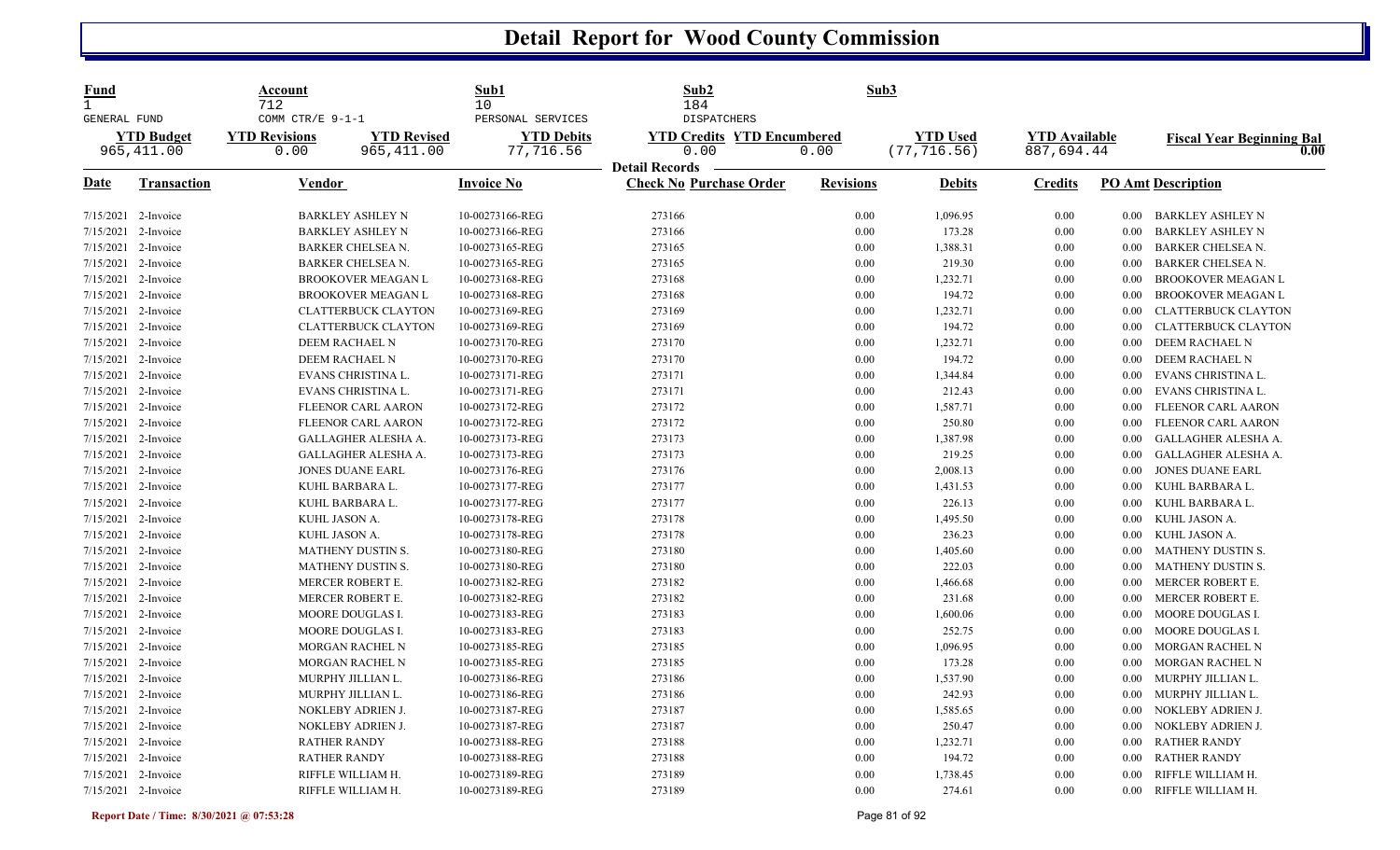| SMITH PATRICK K.<br>10-00273191-REG<br>273191<br>0.00<br>SMITH PATRICK K.<br>7/15/2021 2-Invoice<br>1,336.19<br>0.00<br>$0.00\,$<br>2-Invoice<br>SMITH PATRICK K.<br>10-00273191-REG<br>273191<br>0.00<br>211.07<br><b>SMITH PATRICK K.</b><br>0.00<br>0.00<br>2-Invoice<br>SPENCER ETHAN T<br>10-00273192-REG<br>273192<br>1,096.95<br>SPENCER ETHAN T<br>$0.00\,$<br>0.00<br>0.00<br>2-Invoice<br>SPENCER ETHAN T<br>10-00273192-REG<br>273192<br>173.28<br>SPENCER ETHAN T<br>0.00<br>0.00<br>0.00<br>2-Invoice<br>10-00273193-REG<br>273193<br>0.00<br>STALNAKER SARA S.<br>STALNAKER SARA S.<br>1,531.15<br>0.00<br>0.00<br>2-Invoice<br>10-00273193-REG<br>273193<br>241.86<br>STALNAKER SARA S.<br>7/15/2021<br>STALNAKER SARA S.<br>0.00<br>0.00<br>0.00<br>273194<br>2-Invoice<br><b>STANLEY CARL</b><br>10-00273194-REG<br>0.00<br>1,096.95<br>$0.00\,$<br><b>STANLEY CARL</b><br>7/15/2021<br>0.00<br>273194<br>173.28<br><b>STANLEY CARL</b><br>2-Invoice<br><b>STANLEY CARL</b><br>10-00273194-REG<br>0.00<br>0.00<br>0.00<br>273196<br>2-Invoice<br>TENNANT DEBORAH A.<br>10-00273196-REG<br>$0.00\,$<br>1,598.90<br>0.00<br>TENNANT DEBORAH A.<br>0.00<br>10-00273196-REG<br>273196<br>252.57<br>TENNANT DEBORAH A.<br>2-Invoice<br>TENNANT DEBORAH A.<br>0.00<br>0.00<br>0.00<br><b>BARKLEY ASHLEY N</b><br>10-00273387-REG<br>273387<br><b>BARKLEY ASHLEY N</b><br>2-Invoice<br>0.00<br>1,096.95<br>0.00<br>0.00<br>2-Invoice<br>10-00273387-REG<br>273387<br>173.28<br>7/30/2021<br>BARKLEY ASHLEY N<br>$0.00\,$<br>0.00<br><b>BARKLEY ASHLEY N</b><br>0.00<br>2-Invoice<br>273386<br>BARKER CHELSEA N.<br>10-00273386-REG<br>0.00<br>1,388.31<br>0.00<br><b>BARKER CHELSEA N.</b><br>0.00<br>2-Invoice<br>BARKER CHELSEA N.<br>10-00273386-REG<br>273386<br>0.00<br>219.30<br>0.00<br><b>BARKER CHELSEA N.</b><br>0.00<br>2-Invoice<br>10-00273389-REG<br>273389<br><b>BROOKOVER MEAGAN L</b><br>$0.00\,$<br>738.61<br>0.00<br><b>BROOKOVER MEAGAN L</b><br>0.00<br>2-Invoice<br>10-00273389-REG<br>273389<br>194.72<br>7/30/2021<br>BROOKOVER MEAGAN L<br>0.00<br>0.00<br><b>BROOKOVER MEAGAN L</b><br>0.00<br>10-00273390-REG<br>273390<br>1,232.71<br>2-Invoice<br><b>CLATTERBUCK CLAYTON</b><br>0.00<br>0.00<br><b>CLATTERBUCK CLAYTON</b><br>0.00<br>273390<br>194.72<br>7/30/2021<br>2-Invoice<br><b>CLATTERBUCK CLAYTON</b><br>10-00273390-REG<br>0.00<br>0.00<br><b>CLATTERBUCK CLAYTON</b><br>0.00<br>273391<br>7/30/2021<br>2-Invoice<br>DEEM RACHAEL N<br>10-00273391-REG<br>0.00<br>1,232.71<br>$0.00\,$<br>DEEM RACHAEL N<br>0.00<br>2-Invoice<br>273391<br>0.00<br>194.72<br>DEEM RACHAEL N<br>7/30/2021<br>DEEM RACHAEL N<br>10-00273391-REG<br>0.00<br>0.00<br>10-00273392-REG<br>273392<br>1,344.84<br>EVANS CHRISTINA L.<br>2-Invoice<br>EVANS CHRISTINA L.<br>$0.00\,$<br>0.00<br>0.00<br>2-Invoice<br>10-00273392-REG<br>273392<br>212.43<br>EVANS CHRISTINA L.<br>EVANS CHRISTINA L.<br>$0.00\,$<br>0.00<br>0.00<br>2-Invoice<br>10-00273393-REG<br>273393<br>0.00<br>1,587.71<br>FLEENOR CARL AARON<br>FLEENOR CARL AARON<br>0.00<br>0.00<br>2-Invoice<br>10-00273393-REG<br>273393<br>0.00<br>250.80<br>FLEENOR CARL AARON<br>7/30/2021<br>FLEENOR CARL AARON<br>0.00<br>0.00<br>2-Invoice<br>273394<br>GALLAGHER ALESHA A.<br>10-00273394-REG<br>$0.00\,$<br>1,387.98<br>0.00<br>GALLAGHER ALESHA A.<br>0.00<br>2-Invoice<br>10-00273394-REG<br>273394<br>0.00<br>219.25<br>GALLAGHER ALESHA A.<br>GALLAGHER ALESHA A.<br>0.00<br>0.00<br>2-Invoice<br>10-00273397-REG<br>273397<br>0.00<br>2,008.13<br><b>JONES DUANE EARL</b><br><b>JONES DUANE EARL</b><br>0.00<br>0.00<br>2-Invoice<br>10-00273398-REG<br>273398<br>7/30/2021<br>KUHL BARBARA L.<br>0.00<br>1,431.53<br>0.00<br>KUHL BARBARA L.<br>0.00<br>2-Invoice<br>KUHL BARBARA L.<br>10-00273398-REG<br>273398<br>0.00<br>226.13<br>KUHL BARBARA L.<br>0.00<br>0.00<br>273399<br>KUHL JASON A.<br>7/30/2021<br>2-Invoice<br>KUHL JASON A.<br>10-00273399-REG<br>$0.00\,$<br>1,495.50<br>0.00<br>0.00<br>273399<br>7/30/2021<br>2-Invoice<br>KUHL JASON A.<br>10-00273399-REG<br>0.00<br>236.23<br>0.00<br>KUHL JASON A.<br>0.00<br>273401<br>MATHENY DUSTIN S.<br>7/30/2021<br>2-Invoice<br><b>MATHENY DUSTIN S.</b><br>10-00273401-REG<br>0.00<br>1,405.60<br>0.00<br>0.00<br>MATHENY DUSTIN S.<br>273401<br>222.03<br>MATHENY DUSTIN S.<br>2-Invoice<br>10-00273401-REG<br>0.00<br>0.00<br>0.00<br>10-00273403-REG<br>273403<br>MERCER ROBERT E.<br>2-Invoice<br>MERCER ROBERT E.<br>0.00<br>1,466.68<br>0.00<br>0.00<br>MERCER ROBERT E.<br>10-00273403-REG<br>273403<br>231.68<br>MERCER ROBERT E.<br>2-Invoice<br>0.00<br>0.00<br>0.00<br>10-00273404-REG<br>273404<br>0.00<br><b>MOORE DOUGLAS I.</b><br>1,600.06<br>0.00<br>$0.00\,$<br>MOORE DOUGLAS I.<br>MOORE DOUGLAS I.<br>10-00273404-REG<br>273404<br>$0.00\,$<br>252.75<br>0.00<br>0.00 MOORE DOUGLAS I.<br>273406<br>MORGAN RACHEL N<br>10-00273406-REG<br>0.00<br>1,096.95<br>0.00<br>MORGAN RACHEL N<br>$0.00\,$<br>7/30/2021 2-Invoice<br>MORGAN RACHEL N<br>10-00273406-REG<br>273406<br>$0.00\,$<br>173.28<br>0.00<br>MORGAN RACHEL N<br>$0.00\,$<br>$7/30/2021$ 2-Invoice<br>MURPHY JILLIAN L.<br>10-00273407-REG<br>273407<br>$0.00\,$<br>MURPHY JILLIAN L.<br>1,374.45<br>0.00<br>$0.00\,$<br>7/30/2021 2-Invoice<br>MURPHY JILLIAN L.<br>MURPHY JILLIAN L.<br>10-00273407-REG<br>273407<br>$0.00\,$<br>242.93<br>0.00<br>$0.00\,$<br>7/30/2021 2-Invoice<br>NOKLEBY ADRIEN J.<br>10-00273408-REG<br>273408<br>$0.00\,$<br>1,585.65<br>NOKLEBY ADRIEN J.<br>0.00<br>$0.00\,$<br>7/30/2021 2-Invoice<br>10-00273408-REG<br>273408<br>250.47<br>NOKLEBY ADRIEN J.<br>NOKLEBY ADRIEN J.<br>$0.00\,$<br>0.00<br>$0.00\,$<br><b>RATHER RANDY</b><br>7/30/2021 2-Invoice<br><b>RATHER RANDY</b><br>10-00273409-REG<br>273409<br>$0.00\,$<br>1,232.71<br>0.00<br>$0.00\,$<br>273409<br>194.72<br>0.00 RATHER RANDY<br><b>RATHER RANDY</b><br>10-00273409-REG<br>$0.00\,$<br>0.00 | <b>Detail Report for Wood County Commission</b> |  |  |  |  |  |  |  |  |  |
|--------------------------------------------------------------------------------------------------------------------------------------------------------------------------------------------------------------------------------------------------------------------------------------------------------------------------------------------------------------------------------------------------------------------------------------------------------------------------------------------------------------------------------------------------------------------------------------------------------------------------------------------------------------------------------------------------------------------------------------------------------------------------------------------------------------------------------------------------------------------------------------------------------------------------------------------------------------------------------------------------------------------------------------------------------------------------------------------------------------------------------------------------------------------------------------------------------------------------------------------------------------------------------------------------------------------------------------------------------------------------------------------------------------------------------------------------------------------------------------------------------------------------------------------------------------------------------------------------------------------------------------------------------------------------------------------------------------------------------------------------------------------------------------------------------------------------------------------------------------------------------------------------------------------------------------------------------------------------------------------------------------------------------------------------------------------------------------------------------------------------------------------------------------------------------------------------------------------------------------------------------------------------------------------------------------------------------------------------------------------------------------------------------------------------------------------------------------------------------------------------------------------------------------------------------------------------------------------------------------------------------------------------------------------------------------------------------------------------------------------------------------------------------------------------------------------------------------------------------------------------------------------------------------------------------------------------------------------------------------------------------------------------------------------------------------------------------------------------------------------------------------------------------------------------------------------------------------------------------------------------------------------------------------------------------------------------------------------------------------------------------------------------------------------------------------------------------------------------------------------------------------------------------------------------------------------------------------------------------------------------------------------------------------------------------------------------------------------------------------------------------------------------------------------------------------------------------------------------------------------------------------------------------------------------------------------------------------------------------------------------------------------------------------------------------------------------------------------------------------------------------------------------------------------------------------------------------------------------------------------------------------------------------------------------------------------------------------------------------------------------------------------------------------------------------------------------------------------------------------------------------------------------------------------------------------------------------------------------------------------------------------------------------------------------------------------------------------------------------------------------------------------------------------------------------------------------------------------------------------------------------------------------------------------------------------------------------------------------------------------------------------------------------------------------------------------------------------------------------------------------------------------------------------------------------------------------------------------------------------------------------------------------------------------------------------------------------------------------------------------------------------------------------------------------------------------------------------------------------------------------------------------------------------------------------------------------------------------------------------------------------------------------------------------------------------------------------------------------------------------------------------------------------------------------------------------------------------------------------------------------------------------------------------------------------------------------------|-------------------------------------------------|--|--|--|--|--|--|--|--|--|
|                                                                                                                                                                                                                                                                                                                                                                                                                                                                                                                                                                                                                                                                                                                                                                                                                                                                                                                                                                                                                                                                                                                                                                                                                                                                                                                                                                                                                                                                                                                                                                                                                                                                                                                                                                                                                                                                                                                                                                                                                                                                                                                                                                                                                                                                                                                                                                                                                                                                                                                                                                                                                                                                                                                                                                                                                                                                                                                                                                                                                                                                                                                                                                                                                                                                                                                                                                                                                                                                                                                                                                                                                                                                                                                                                                                                                                                                                                                                                                                                                                                                                                                                                                                                                                                                                                                                                                                                                                                                                                                                                                                                                                                                                                                                                                                                                                                                                                                                                                                                                                                                                                                                                                                                                                                                                                                                                                                                                                                                                                                                                                                                                                                                                                                                                                                                                                                                                                                                                        |                                                 |  |  |  |  |  |  |  |  |  |
|                                                                                                                                                                                                                                                                                                                                                                                                                                                                                                                                                                                                                                                                                                                                                                                                                                                                                                                                                                                                                                                                                                                                                                                                                                                                                                                                                                                                                                                                                                                                                                                                                                                                                                                                                                                                                                                                                                                                                                                                                                                                                                                                                                                                                                                                                                                                                                                                                                                                                                                                                                                                                                                                                                                                                                                                                                                                                                                                                                                                                                                                                                                                                                                                                                                                                                                                                                                                                                                                                                                                                                                                                                                                                                                                                                                                                                                                                                                                                                                                                                                                                                                                                                                                                                                                                                                                                                                                                                                                                                                                                                                                                                                                                                                                                                                                                                                                                                                                                                                                                                                                                                                                                                                                                                                                                                                                                                                                                                                                                                                                                                                                                                                                                                                                                                                                                                                                                                                                                        | 7/15/2021                                       |  |  |  |  |  |  |  |  |  |
|                                                                                                                                                                                                                                                                                                                                                                                                                                                                                                                                                                                                                                                                                                                                                                                                                                                                                                                                                                                                                                                                                                                                                                                                                                                                                                                                                                                                                                                                                                                                                                                                                                                                                                                                                                                                                                                                                                                                                                                                                                                                                                                                                                                                                                                                                                                                                                                                                                                                                                                                                                                                                                                                                                                                                                                                                                                                                                                                                                                                                                                                                                                                                                                                                                                                                                                                                                                                                                                                                                                                                                                                                                                                                                                                                                                                                                                                                                                                                                                                                                                                                                                                                                                                                                                                                                                                                                                                                                                                                                                                                                                                                                                                                                                                                                                                                                                                                                                                                                                                                                                                                                                                                                                                                                                                                                                                                                                                                                                                                                                                                                                                                                                                                                                                                                                                                                                                                                                                                        | 7/15/2021                                       |  |  |  |  |  |  |  |  |  |
|                                                                                                                                                                                                                                                                                                                                                                                                                                                                                                                                                                                                                                                                                                                                                                                                                                                                                                                                                                                                                                                                                                                                                                                                                                                                                                                                                                                                                                                                                                                                                                                                                                                                                                                                                                                                                                                                                                                                                                                                                                                                                                                                                                                                                                                                                                                                                                                                                                                                                                                                                                                                                                                                                                                                                                                                                                                                                                                                                                                                                                                                                                                                                                                                                                                                                                                                                                                                                                                                                                                                                                                                                                                                                                                                                                                                                                                                                                                                                                                                                                                                                                                                                                                                                                                                                                                                                                                                                                                                                                                                                                                                                                                                                                                                                                                                                                                                                                                                                                                                                                                                                                                                                                                                                                                                                                                                                                                                                                                                                                                                                                                                                                                                                                                                                                                                                                                                                                                                                        | 7/15/2021                                       |  |  |  |  |  |  |  |  |  |
|                                                                                                                                                                                                                                                                                                                                                                                                                                                                                                                                                                                                                                                                                                                                                                                                                                                                                                                                                                                                                                                                                                                                                                                                                                                                                                                                                                                                                                                                                                                                                                                                                                                                                                                                                                                                                                                                                                                                                                                                                                                                                                                                                                                                                                                                                                                                                                                                                                                                                                                                                                                                                                                                                                                                                                                                                                                                                                                                                                                                                                                                                                                                                                                                                                                                                                                                                                                                                                                                                                                                                                                                                                                                                                                                                                                                                                                                                                                                                                                                                                                                                                                                                                                                                                                                                                                                                                                                                                                                                                                                                                                                                                                                                                                                                                                                                                                                                                                                                                                                                                                                                                                                                                                                                                                                                                                                                                                                                                                                                                                                                                                                                                                                                                                                                                                                                                                                                                                                                        | 7/15/2021                                       |  |  |  |  |  |  |  |  |  |
|                                                                                                                                                                                                                                                                                                                                                                                                                                                                                                                                                                                                                                                                                                                                                                                                                                                                                                                                                                                                                                                                                                                                                                                                                                                                                                                                                                                                                                                                                                                                                                                                                                                                                                                                                                                                                                                                                                                                                                                                                                                                                                                                                                                                                                                                                                                                                                                                                                                                                                                                                                                                                                                                                                                                                                                                                                                                                                                                                                                                                                                                                                                                                                                                                                                                                                                                                                                                                                                                                                                                                                                                                                                                                                                                                                                                                                                                                                                                                                                                                                                                                                                                                                                                                                                                                                                                                                                                                                                                                                                                                                                                                                                                                                                                                                                                                                                                                                                                                                                                                                                                                                                                                                                                                                                                                                                                                                                                                                                                                                                                                                                                                                                                                                                                                                                                                                                                                                                                                        |                                                 |  |  |  |  |  |  |  |  |  |
|                                                                                                                                                                                                                                                                                                                                                                                                                                                                                                                                                                                                                                                                                                                                                                                                                                                                                                                                                                                                                                                                                                                                                                                                                                                                                                                                                                                                                                                                                                                                                                                                                                                                                                                                                                                                                                                                                                                                                                                                                                                                                                                                                                                                                                                                                                                                                                                                                                                                                                                                                                                                                                                                                                                                                                                                                                                                                                                                                                                                                                                                                                                                                                                                                                                                                                                                                                                                                                                                                                                                                                                                                                                                                                                                                                                                                                                                                                                                                                                                                                                                                                                                                                                                                                                                                                                                                                                                                                                                                                                                                                                                                                                                                                                                                                                                                                                                                                                                                                                                                                                                                                                                                                                                                                                                                                                                                                                                                                                                                                                                                                                                                                                                                                                                                                                                                                                                                                                                                        |                                                 |  |  |  |  |  |  |  |  |  |
|                                                                                                                                                                                                                                                                                                                                                                                                                                                                                                                                                                                                                                                                                                                                                                                                                                                                                                                                                                                                                                                                                                                                                                                                                                                                                                                                                                                                                                                                                                                                                                                                                                                                                                                                                                                                                                                                                                                                                                                                                                                                                                                                                                                                                                                                                                                                                                                                                                                                                                                                                                                                                                                                                                                                                                                                                                                                                                                                                                                                                                                                                                                                                                                                                                                                                                                                                                                                                                                                                                                                                                                                                                                                                                                                                                                                                                                                                                                                                                                                                                                                                                                                                                                                                                                                                                                                                                                                                                                                                                                                                                                                                                                                                                                                                                                                                                                                                                                                                                                                                                                                                                                                                                                                                                                                                                                                                                                                                                                                                                                                                                                                                                                                                                                                                                                                                                                                                                                                                        | 7/15/2021                                       |  |  |  |  |  |  |  |  |  |
|                                                                                                                                                                                                                                                                                                                                                                                                                                                                                                                                                                                                                                                                                                                                                                                                                                                                                                                                                                                                                                                                                                                                                                                                                                                                                                                                                                                                                                                                                                                                                                                                                                                                                                                                                                                                                                                                                                                                                                                                                                                                                                                                                                                                                                                                                                                                                                                                                                                                                                                                                                                                                                                                                                                                                                                                                                                                                                                                                                                                                                                                                                                                                                                                                                                                                                                                                                                                                                                                                                                                                                                                                                                                                                                                                                                                                                                                                                                                                                                                                                                                                                                                                                                                                                                                                                                                                                                                                                                                                                                                                                                                                                                                                                                                                                                                                                                                                                                                                                                                                                                                                                                                                                                                                                                                                                                                                                                                                                                                                                                                                                                                                                                                                                                                                                                                                                                                                                                                                        | 7/15/2021                                       |  |  |  |  |  |  |  |  |  |
|                                                                                                                                                                                                                                                                                                                                                                                                                                                                                                                                                                                                                                                                                                                                                                                                                                                                                                                                                                                                                                                                                                                                                                                                                                                                                                                                                                                                                                                                                                                                                                                                                                                                                                                                                                                                                                                                                                                                                                                                                                                                                                                                                                                                                                                                                                                                                                                                                                                                                                                                                                                                                                                                                                                                                                                                                                                                                                                                                                                                                                                                                                                                                                                                                                                                                                                                                                                                                                                                                                                                                                                                                                                                                                                                                                                                                                                                                                                                                                                                                                                                                                                                                                                                                                                                                                                                                                                                                                                                                                                                                                                                                                                                                                                                                                                                                                                                                                                                                                                                                                                                                                                                                                                                                                                                                                                                                                                                                                                                                                                                                                                                                                                                                                                                                                                                                                                                                                                                                        | 7/15/2021                                       |  |  |  |  |  |  |  |  |  |
|                                                                                                                                                                                                                                                                                                                                                                                                                                                                                                                                                                                                                                                                                                                                                                                                                                                                                                                                                                                                                                                                                                                                                                                                                                                                                                                                                                                                                                                                                                                                                                                                                                                                                                                                                                                                                                                                                                                                                                                                                                                                                                                                                                                                                                                                                                                                                                                                                                                                                                                                                                                                                                                                                                                                                                                                                                                                                                                                                                                                                                                                                                                                                                                                                                                                                                                                                                                                                                                                                                                                                                                                                                                                                                                                                                                                                                                                                                                                                                                                                                                                                                                                                                                                                                                                                                                                                                                                                                                                                                                                                                                                                                                                                                                                                                                                                                                                                                                                                                                                                                                                                                                                                                                                                                                                                                                                                                                                                                                                                                                                                                                                                                                                                                                                                                                                                                                                                                                                                        | 7/30/2021                                       |  |  |  |  |  |  |  |  |  |
|                                                                                                                                                                                                                                                                                                                                                                                                                                                                                                                                                                                                                                                                                                                                                                                                                                                                                                                                                                                                                                                                                                                                                                                                                                                                                                                                                                                                                                                                                                                                                                                                                                                                                                                                                                                                                                                                                                                                                                                                                                                                                                                                                                                                                                                                                                                                                                                                                                                                                                                                                                                                                                                                                                                                                                                                                                                                                                                                                                                                                                                                                                                                                                                                                                                                                                                                                                                                                                                                                                                                                                                                                                                                                                                                                                                                                                                                                                                                                                                                                                                                                                                                                                                                                                                                                                                                                                                                                                                                                                                                                                                                                                                                                                                                                                                                                                                                                                                                                                                                                                                                                                                                                                                                                                                                                                                                                                                                                                                                                                                                                                                                                                                                                                                                                                                                                                                                                                                                                        |                                                 |  |  |  |  |  |  |  |  |  |
|                                                                                                                                                                                                                                                                                                                                                                                                                                                                                                                                                                                                                                                                                                                                                                                                                                                                                                                                                                                                                                                                                                                                                                                                                                                                                                                                                                                                                                                                                                                                                                                                                                                                                                                                                                                                                                                                                                                                                                                                                                                                                                                                                                                                                                                                                                                                                                                                                                                                                                                                                                                                                                                                                                                                                                                                                                                                                                                                                                                                                                                                                                                                                                                                                                                                                                                                                                                                                                                                                                                                                                                                                                                                                                                                                                                                                                                                                                                                                                                                                                                                                                                                                                                                                                                                                                                                                                                                                                                                                                                                                                                                                                                                                                                                                                                                                                                                                                                                                                                                                                                                                                                                                                                                                                                                                                                                                                                                                                                                                                                                                                                                                                                                                                                                                                                                                                                                                                                                                        | 7/30/2021                                       |  |  |  |  |  |  |  |  |  |
|                                                                                                                                                                                                                                                                                                                                                                                                                                                                                                                                                                                                                                                                                                                                                                                                                                                                                                                                                                                                                                                                                                                                                                                                                                                                                                                                                                                                                                                                                                                                                                                                                                                                                                                                                                                                                                                                                                                                                                                                                                                                                                                                                                                                                                                                                                                                                                                                                                                                                                                                                                                                                                                                                                                                                                                                                                                                                                                                                                                                                                                                                                                                                                                                                                                                                                                                                                                                                                                                                                                                                                                                                                                                                                                                                                                                                                                                                                                                                                                                                                                                                                                                                                                                                                                                                                                                                                                                                                                                                                                                                                                                                                                                                                                                                                                                                                                                                                                                                                                                                                                                                                                                                                                                                                                                                                                                                                                                                                                                                                                                                                                                                                                                                                                                                                                                                                                                                                                                                        | 7/30/2021                                       |  |  |  |  |  |  |  |  |  |
|                                                                                                                                                                                                                                                                                                                                                                                                                                                                                                                                                                                                                                                                                                                                                                                                                                                                                                                                                                                                                                                                                                                                                                                                                                                                                                                                                                                                                                                                                                                                                                                                                                                                                                                                                                                                                                                                                                                                                                                                                                                                                                                                                                                                                                                                                                                                                                                                                                                                                                                                                                                                                                                                                                                                                                                                                                                                                                                                                                                                                                                                                                                                                                                                                                                                                                                                                                                                                                                                                                                                                                                                                                                                                                                                                                                                                                                                                                                                                                                                                                                                                                                                                                                                                                                                                                                                                                                                                                                                                                                                                                                                                                                                                                                                                                                                                                                                                                                                                                                                                                                                                                                                                                                                                                                                                                                                                                                                                                                                                                                                                                                                                                                                                                                                                                                                                                                                                                                                                        | 7/30/2021                                       |  |  |  |  |  |  |  |  |  |
|                                                                                                                                                                                                                                                                                                                                                                                                                                                                                                                                                                                                                                                                                                                                                                                                                                                                                                                                                                                                                                                                                                                                                                                                                                                                                                                                                                                                                                                                                                                                                                                                                                                                                                                                                                                                                                                                                                                                                                                                                                                                                                                                                                                                                                                                                                                                                                                                                                                                                                                                                                                                                                                                                                                                                                                                                                                                                                                                                                                                                                                                                                                                                                                                                                                                                                                                                                                                                                                                                                                                                                                                                                                                                                                                                                                                                                                                                                                                                                                                                                                                                                                                                                                                                                                                                                                                                                                                                                                                                                                                                                                                                                                                                                                                                                                                                                                                                                                                                                                                                                                                                                                                                                                                                                                                                                                                                                                                                                                                                                                                                                                                                                                                                                                                                                                                                                                                                                                                                        |                                                 |  |  |  |  |  |  |  |  |  |
|                                                                                                                                                                                                                                                                                                                                                                                                                                                                                                                                                                                                                                                                                                                                                                                                                                                                                                                                                                                                                                                                                                                                                                                                                                                                                                                                                                                                                                                                                                                                                                                                                                                                                                                                                                                                                                                                                                                                                                                                                                                                                                                                                                                                                                                                                                                                                                                                                                                                                                                                                                                                                                                                                                                                                                                                                                                                                                                                                                                                                                                                                                                                                                                                                                                                                                                                                                                                                                                                                                                                                                                                                                                                                                                                                                                                                                                                                                                                                                                                                                                                                                                                                                                                                                                                                                                                                                                                                                                                                                                                                                                                                                                                                                                                                                                                                                                                                                                                                                                                                                                                                                                                                                                                                                                                                                                                                                                                                                                                                                                                                                                                                                                                                                                                                                                                                                                                                                                                                        | 7/30/2021                                       |  |  |  |  |  |  |  |  |  |
|                                                                                                                                                                                                                                                                                                                                                                                                                                                                                                                                                                                                                                                                                                                                                                                                                                                                                                                                                                                                                                                                                                                                                                                                                                                                                                                                                                                                                                                                                                                                                                                                                                                                                                                                                                                                                                                                                                                                                                                                                                                                                                                                                                                                                                                                                                                                                                                                                                                                                                                                                                                                                                                                                                                                                                                                                                                                                                                                                                                                                                                                                                                                                                                                                                                                                                                                                                                                                                                                                                                                                                                                                                                                                                                                                                                                                                                                                                                                                                                                                                                                                                                                                                                                                                                                                                                                                                                                                                                                                                                                                                                                                                                                                                                                                                                                                                                                                                                                                                                                                                                                                                                                                                                                                                                                                                                                                                                                                                                                                                                                                                                                                                                                                                                                                                                                                                                                                                                                                        |                                                 |  |  |  |  |  |  |  |  |  |
|                                                                                                                                                                                                                                                                                                                                                                                                                                                                                                                                                                                                                                                                                                                                                                                                                                                                                                                                                                                                                                                                                                                                                                                                                                                                                                                                                                                                                                                                                                                                                                                                                                                                                                                                                                                                                                                                                                                                                                                                                                                                                                                                                                                                                                                                                                                                                                                                                                                                                                                                                                                                                                                                                                                                                                                                                                                                                                                                                                                                                                                                                                                                                                                                                                                                                                                                                                                                                                                                                                                                                                                                                                                                                                                                                                                                                                                                                                                                                                                                                                                                                                                                                                                                                                                                                                                                                                                                                                                                                                                                                                                                                                                                                                                                                                                                                                                                                                                                                                                                                                                                                                                                                                                                                                                                                                                                                                                                                                                                                                                                                                                                                                                                                                                                                                                                                                                                                                                                                        |                                                 |  |  |  |  |  |  |  |  |  |
|                                                                                                                                                                                                                                                                                                                                                                                                                                                                                                                                                                                                                                                                                                                                                                                                                                                                                                                                                                                                                                                                                                                                                                                                                                                                                                                                                                                                                                                                                                                                                                                                                                                                                                                                                                                                                                                                                                                                                                                                                                                                                                                                                                                                                                                                                                                                                                                                                                                                                                                                                                                                                                                                                                                                                                                                                                                                                                                                                                                                                                                                                                                                                                                                                                                                                                                                                                                                                                                                                                                                                                                                                                                                                                                                                                                                                                                                                                                                                                                                                                                                                                                                                                                                                                                                                                                                                                                                                                                                                                                                                                                                                                                                                                                                                                                                                                                                                                                                                                                                                                                                                                                                                                                                                                                                                                                                                                                                                                                                                                                                                                                                                                                                                                                                                                                                                                                                                                                                                        |                                                 |  |  |  |  |  |  |  |  |  |
|                                                                                                                                                                                                                                                                                                                                                                                                                                                                                                                                                                                                                                                                                                                                                                                                                                                                                                                                                                                                                                                                                                                                                                                                                                                                                                                                                                                                                                                                                                                                                                                                                                                                                                                                                                                                                                                                                                                                                                                                                                                                                                                                                                                                                                                                                                                                                                                                                                                                                                                                                                                                                                                                                                                                                                                                                                                                                                                                                                                                                                                                                                                                                                                                                                                                                                                                                                                                                                                                                                                                                                                                                                                                                                                                                                                                                                                                                                                                                                                                                                                                                                                                                                                                                                                                                                                                                                                                                                                                                                                                                                                                                                                                                                                                                                                                                                                                                                                                                                                                                                                                                                                                                                                                                                                                                                                                                                                                                                                                                                                                                                                                                                                                                                                                                                                                                                                                                                                                                        | 7/30/2021                                       |  |  |  |  |  |  |  |  |  |
|                                                                                                                                                                                                                                                                                                                                                                                                                                                                                                                                                                                                                                                                                                                                                                                                                                                                                                                                                                                                                                                                                                                                                                                                                                                                                                                                                                                                                                                                                                                                                                                                                                                                                                                                                                                                                                                                                                                                                                                                                                                                                                                                                                                                                                                                                                                                                                                                                                                                                                                                                                                                                                                                                                                                                                                                                                                                                                                                                                                                                                                                                                                                                                                                                                                                                                                                                                                                                                                                                                                                                                                                                                                                                                                                                                                                                                                                                                                                                                                                                                                                                                                                                                                                                                                                                                                                                                                                                                                                                                                                                                                                                                                                                                                                                                                                                                                                                                                                                                                                                                                                                                                                                                                                                                                                                                                                                                                                                                                                                                                                                                                                                                                                                                                                                                                                                                                                                                                                                        | 7/30/2021                                       |  |  |  |  |  |  |  |  |  |
|                                                                                                                                                                                                                                                                                                                                                                                                                                                                                                                                                                                                                                                                                                                                                                                                                                                                                                                                                                                                                                                                                                                                                                                                                                                                                                                                                                                                                                                                                                                                                                                                                                                                                                                                                                                                                                                                                                                                                                                                                                                                                                                                                                                                                                                                                                                                                                                                                                                                                                                                                                                                                                                                                                                                                                                                                                                                                                                                                                                                                                                                                                                                                                                                                                                                                                                                                                                                                                                                                                                                                                                                                                                                                                                                                                                                                                                                                                                                                                                                                                                                                                                                                                                                                                                                                                                                                                                                                                                                                                                                                                                                                                                                                                                                                                                                                                                                                                                                                                                                                                                                                                                                                                                                                                                                                                                                                                                                                                                                                                                                                                                                                                                                                                                                                                                                                                                                                                                                                        | 7/30/2021                                       |  |  |  |  |  |  |  |  |  |
|                                                                                                                                                                                                                                                                                                                                                                                                                                                                                                                                                                                                                                                                                                                                                                                                                                                                                                                                                                                                                                                                                                                                                                                                                                                                                                                                                                                                                                                                                                                                                                                                                                                                                                                                                                                                                                                                                                                                                                                                                                                                                                                                                                                                                                                                                                                                                                                                                                                                                                                                                                                                                                                                                                                                                                                                                                                                                                                                                                                                                                                                                                                                                                                                                                                                                                                                                                                                                                                                                                                                                                                                                                                                                                                                                                                                                                                                                                                                                                                                                                                                                                                                                                                                                                                                                                                                                                                                                                                                                                                                                                                                                                                                                                                                                                                                                                                                                                                                                                                                                                                                                                                                                                                                                                                                                                                                                                                                                                                                                                                                                                                                                                                                                                                                                                                                                                                                                                                                                        |                                                 |  |  |  |  |  |  |  |  |  |
|                                                                                                                                                                                                                                                                                                                                                                                                                                                                                                                                                                                                                                                                                                                                                                                                                                                                                                                                                                                                                                                                                                                                                                                                                                                                                                                                                                                                                                                                                                                                                                                                                                                                                                                                                                                                                                                                                                                                                                                                                                                                                                                                                                                                                                                                                                                                                                                                                                                                                                                                                                                                                                                                                                                                                                                                                                                                                                                                                                                                                                                                                                                                                                                                                                                                                                                                                                                                                                                                                                                                                                                                                                                                                                                                                                                                                                                                                                                                                                                                                                                                                                                                                                                                                                                                                                                                                                                                                                                                                                                                                                                                                                                                                                                                                                                                                                                                                                                                                                                                                                                                                                                                                                                                                                                                                                                                                                                                                                                                                                                                                                                                                                                                                                                                                                                                                                                                                                                                                        | 7/30/2021                                       |  |  |  |  |  |  |  |  |  |
|                                                                                                                                                                                                                                                                                                                                                                                                                                                                                                                                                                                                                                                                                                                                                                                                                                                                                                                                                                                                                                                                                                                                                                                                                                                                                                                                                                                                                                                                                                                                                                                                                                                                                                                                                                                                                                                                                                                                                                                                                                                                                                                                                                                                                                                                                                                                                                                                                                                                                                                                                                                                                                                                                                                                                                                                                                                                                                                                                                                                                                                                                                                                                                                                                                                                                                                                                                                                                                                                                                                                                                                                                                                                                                                                                                                                                                                                                                                                                                                                                                                                                                                                                                                                                                                                                                                                                                                                                                                                                                                                                                                                                                                                                                                                                                                                                                                                                                                                                                                                                                                                                                                                                                                                                                                                                                                                                                                                                                                                                                                                                                                                                                                                                                                                                                                                                                                                                                                                                        | 7/30/2021                                       |  |  |  |  |  |  |  |  |  |
|                                                                                                                                                                                                                                                                                                                                                                                                                                                                                                                                                                                                                                                                                                                                                                                                                                                                                                                                                                                                                                                                                                                                                                                                                                                                                                                                                                                                                                                                                                                                                                                                                                                                                                                                                                                                                                                                                                                                                                                                                                                                                                                                                                                                                                                                                                                                                                                                                                                                                                                                                                                                                                                                                                                                                                                                                                                                                                                                                                                                                                                                                                                                                                                                                                                                                                                                                                                                                                                                                                                                                                                                                                                                                                                                                                                                                                                                                                                                                                                                                                                                                                                                                                                                                                                                                                                                                                                                                                                                                                                                                                                                                                                                                                                                                                                                                                                                                                                                                                                                                                                                                                                                                                                                                                                                                                                                                                                                                                                                                                                                                                                                                                                                                                                                                                                                                                                                                                                                                        | 7/30/2021                                       |  |  |  |  |  |  |  |  |  |
|                                                                                                                                                                                                                                                                                                                                                                                                                                                                                                                                                                                                                                                                                                                                                                                                                                                                                                                                                                                                                                                                                                                                                                                                                                                                                                                                                                                                                                                                                                                                                                                                                                                                                                                                                                                                                                                                                                                                                                                                                                                                                                                                                                                                                                                                                                                                                                                                                                                                                                                                                                                                                                                                                                                                                                                                                                                                                                                                                                                                                                                                                                                                                                                                                                                                                                                                                                                                                                                                                                                                                                                                                                                                                                                                                                                                                                                                                                                                                                                                                                                                                                                                                                                                                                                                                                                                                                                                                                                                                                                                                                                                                                                                                                                                                                                                                                                                                                                                                                                                                                                                                                                                                                                                                                                                                                                                                                                                                                                                                                                                                                                                                                                                                                                                                                                                                                                                                                                                                        |                                                 |  |  |  |  |  |  |  |  |  |
|                                                                                                                                                                                                                                                                                                                                                                                                                                                                                                                                                                                                                                                                                                                                                                                                                                                                                                                                                                                                                                                                                                                                                                                                                                                                                                                                                                                                                                                                                                                                                                                                                                                                                                                                                                                                                                                                                                                                                                                                                                                                                                                                                                                                                                                                                                                                                                                                                                                                                                                                                                                                                                                                                                                                                                                                                                                                                                                                                                                                                                                                                                                                                                                                                                                                                                                                                                                                                                                                                                                                                                                                                                                                                                                                                                                                                                                                                                                                                                                                                                                                                                                                                                                                                                                                                                                                                                                                                                                                                                                                                                                                                                                                                                                                                                                                                                                                                                                                                                                                                                                                                                                                                                                                                                                                                                                                                                                                                                                                                                                                                                                                                                                                                                                                                                                                                                                                                                                                                        | 7/30/2021                                       |  |  |  |  |  |  |  |  |  |
|                                                                                                                                                                                                                                                                                                                                                                                                                                                                                                                                                                                                                                                                                                                                                                                                                                                                                                                                                                                                                                                                                                                                                                                                                                                                                                                                                                                                                                                                                                                                                                                                                                                                                                                                                                                                                                                                                                                                                                                                                                                                                                                                                                                                                                                                                                                                                                                                                                                                                                                                                                                                                                                                                                                                                                                                                                                                                                                                                                                                                                                                                                                                                                                                                                                                                                                                                                                                                                                                                                                                                                                                                                                                                                                                                                                                                                                                                                                                                                                                                                                                                                                                                                                                                                                                                                                                                                                                                                                                                                                                                                                                                                                                                                                                                                                                                                                                                                                                                                                                                                                                                                                                                                                                                                                                                                                                                                                                                                                                                                                                                                                                                                                                                                                                                                                                                                                                                                                                                        |                                                 |  |  |  |  |  |  |  |  |  |
|                                                                                                                                                                                                                                                                                                                                                                                                                                                                                                                                                                                                                                                                                                                                                                                                                                                                                                                                                                                                                                                                                                                                                                                                                                                                                                                                                                                                                                                                                                                                                                                                                                                                                                                                                                                                                                                                                                                                                                                                                                                                                                                                                                                                                                                                                                                                                                                                                                                                                                                                                                                                                                                                                                                                                                                                                                                                                                                                                                                                                                                                                                                                                                                                                                                                                                                                                                                                                                                                                                                                                                                                                                                                                                                                                                                                                                                                                                                                                                                                                                                                                                                                                                                                                                                                                                                                                                                                                                                                                                                                                                                                                                                                                                                                                                                                                                                                                                                                                                                                                                                                                                                                                                                                                                                                                                                                                                                                                                                                                                                                                                                                                                                                                                                                                                                                                                                                                                                                                        |                                                 |  |  |  |  |  |  |  |  |  |
|                                                                                                                                                                                                                                                                                                                                                                                                                                                                                                                                                                                                                                                                                                                                                                                                                                                                                                                                                                                                                                                                                                                                                                                                                                                                                                                                                                                                                                                                                                                                                                                                                                                                                                                                                                                                                                                                                                                                                                                                                                                                                                                                                                                                                                                                                                                                                                                                                                                                                                                                                                                                                                                                                                                                                                                                                                                                                                                                                                                                                                                                                                                                                                                                                                                                                                                                                                                                                                                                                                                                                                                                                                                                                                                                                                                                                                                                                                                                                                                                                                                                                                                                                                                                                                                                                                                                                                                                                                                                                                                                                                                                                                                                                                                                                                                                                                                                                                                                                                                                                                                                                                                                                                                                                                                                                                                                                                                                                                                                                                                                                                                                                                                                                                                                                                                                                                                                                                                                                        |                                                 |  |  |  |  |  |  |  |  |  |
|                                                                                                                                                                                                                                                                                                                                                                                                                                                                                                                                                                                                                                                                                                                                                                                                                                                                                                                                                                                                                                                                                                                                                                                                                                                                                                                                                                                                                                                                                                                                                                                                                                                                                                                                                                                                                                                                                                                                                                                                                                                                                                                                                                                                                                                                                                                                                                                                                                                                                                                                                                                                                                                                                                                                                                                                                                                                                                                                                                                                                                                                                                                                                                                                                                                                                                                                                                                                                                                                                                                                                                                                                                                                                                                                                                                                                                                                                                                                                                                                                                                                                                                                                                                                                                                                                                                                                                                                                                                                                                                                                                                                                                                                                                                                                                                                                                                                                                                                                                                                                                                                                                                                                                                                                                                                                                                                                                                                                                                                                                                                                                                                                                                                                                                                                                                                                                                                                                                                                        | 7/30/2021                                       |  |  |  |  |  |  |  |  |  |
|                                                                                                                                                                                                                                                                                                                                                                                                                                                                                                                                                                                                                                                                                                                                                                                                                                                                                                                                                                                                                                                                                                                                                                                                                                                                                                                                                                                                                                                                                                                                                                                                                                                                                                                                                                                                                                                                                                                                                                                                                                                                                                                                                                                                                                                                                                                                                                                                                                                                                                                                                                                                                                                                                                                                                                                                                                                                                                                                                                                                                                                                                                                                                                                                                                                                                                                                                                                                                                                                                                                                                                                                                                                                                                                                                                                                                                                                                                                                                                                                                                                                                                                                                                                                                                                                                                                                                                                                                                                                                                                                                                                                                                                                                                                                                                                                                                                                                                                                                                                                                                                                                                                                                                                                                                                                                                                                                                                                                                                                                                                                                                                                                                                                                                                                                                                                                                                                                                                                                        | 7/30/2021                                       |  |  |  |  |  |  |  |  |  |
|                                                                                                                                                                                                                                                                                                                                                                                                                                                                                                                                                                                                                                                                                                                                                                                                                                                                                                                                                                                                                                                                                                                                                                                                                                                                                                                                                                                                                                                                                                                                                                                                                                                                                                                                                                                                                                                                                                                                                                                                                                                                                                                                                                                                                                                                                                                                                                                                                                                                                                                                                                                                                                                                                                                                                                                                                                                                                                                                                                                                                                                                                                                                                                                                                                                                                                                                                                                                                                                                                                                                                                                                                                                                                                                                                                                                                                                                                                                                                                                                                                                                                                                                                                                                                                                                                                                                                                                                                                                                                                                                                                                                                                                                                                                                                                                                                                                                                                                                                                                                                                                                                                                                                                                                                                                                                                                                                                                                                                                                                                                                                                                                                                                                                                                                                                                                                                                                                                                                                        | 7/30/2021                                       |  |  |  |  |  |  |  |  |  |
|                                                                                                                                                                                                                                                                                                                                                                                                                                                                                                                                                                                                                                                                                                                                                                                                                                                                                                                                                                                                                                                                                                                                                                                                                                                                                                                                                                                                                                                                                                                                                                                                                                                                                                                                                                                                                                                                                                                                                                                                                                                                                                                                                                                                                                                                                                                                                                                                                                                                                                                                                                                                                                                                                                                                                                                                                                                                                                                                                                                                                                                                                                                                                                                                                                                                                                                                                                                                                                                                                                                                                                                                                                                                                                                                                                                                                                                                                                                                                                                                                                                                                                                                                                                                                                                                                                                                                                                                                                                                                                                                                                                                                                                                                                                                                                                                                                                                                                                                                                                                                                                                                                                                                                                                                                                                                                                                                                                                                                                                                                                                                                                                                                                                                                                                                                                                                                                                                                                                                        | 7/30/2021 2-Invoice                             |  |  |  |  |  |  |  |  |  |
|                                                                                                                                                                                                                                                                                                                                                                                                                                                                                                                                                                                                                                                                                                                                                                                                                                                                                                                                                                                                                                                                                                                                                                                                                                                                                                                                                                                                                                                                                                                                                                                                                                                                                                                                                                                                                                                                                                                                                                                                                                                                                                                                                                                                                                                                                                                                                                                                                                                                                                                                                                                                                                                                                                                                                                                                                                                                                                                                                                                                                                                                                                                                                                                                                                                                                                                                                                                                                                                                                                                                                                                                                                                                                                                                                                                                                                                                                                                                                                                                                                                                                                                                                                                                                                                                                                                                                                                                                                                                                                                                                                                                                                                                                                                                                                                                                                                                                                                                                                                                                                                                                                                                                                                                                                                                                                                                                                                                                                                                                                                                                                                                                                                                                                                                                                                                                                                                                                                                                        | 7/30/2021 2-Invoice                             |  |  |  |  |  |  |  |  |  |
|                                                                                                                                                                                                                                                                                                                                                                                                                                                                                                                                                                                                                                                                                                                                                                                                                                                                                                                                                                                                                                                                                                                                                                                                                                                                                                                                                                                                                                                                                                                                                                                                                                                                                                                                                                                                                                                                                                                                                                                                                                                                                                                                                                                                                                                                                                                                                                                                                                                                                                                                                                                                                                                                                                                                                                                                                                                                                                                                                                                                                                                                                                                                                                                                                                                                                                                                                                                                                                                                                                                                                                                                                                                                                                                                                                                                                                                                                                                                                                                                                                                                                                                                                                                                                                                                                                                                                                                                                                                                                                                                                                                                                                                                                                                                                                                                                                                                                                                                                                                                                                                                                                                                                                                                                                                                                                                                                                                                                                                                                                                                                                                                                                                                                                                                                                                                                                                                                                                                                        | 7/30/2021 2-Invoice                             |  |  |  |  |  |  |  |  |  |
|                                                                                                                                                                                                                                                                                                                                                                                                                                                                                                                                                                                                                                                                                                                                                                                                                                                                                                                                                                                                                                                                                                                                                                                                                                                                                                                                                                                                                                                                                                                                                                                                                                                                                                                                                                                                                                                                                                                                                                                                                                                                                                                                                                                                                                                                                                                                                                                                                                                                                                                                                                                                                                                                                                                                                                                                                                                                                                                                                                                                                                                                                                                                                                                                                                                                                                                                                                                                                                                                                                                                                                                                                                                                                                                                                                                                                                                                                                                                                                                                                                                                                                                                                                                                                                                                                                                                                                                                                                                                                                                                                                                                                                                                                                                                                                                                                                                                                                                                                                                                                                                                                                                                                                                                                                                                                                                                                                                                                                                                                                                                                                                                                                                                                                                                                                                                                                                                                                                                                        |                                                 |  |  |  |  |  |  |  |  |  |
|                                                                                                                                                                                                                                                                                                                                                                                                                                                                                                                                                                                                                                                                                                                                                                                                                                                                                                                                                                                                                                                                                                                                                                                                                                                                                                                                                                                                                                                                                                                                                                                                                                                                                                                                                                                                                                                                                                                                                                                                                                                                                                                                                                                                                                                                                                                                                                                                                                                                                                                                                                                                                                                                                                                                                                                                                                                                                                                                                                                                                                                                                                                                                                                                                                                                                                                                                                                                                                                                                                                                                                                                                                                                                                                                                                                                                                                                                                                                                                                                                                                                                                                                                                                                                                                                                                                                                                                                                                                                                                                                                                                                                                                                                                                                                                                                                                                                                                                                                                                                                                                                                                                                                                                                                                                                                                                                                                                                                                                                                                                                                                                                                                                                                                                                                                                                                                                                                                                                                        |                                                 |  |  |  |  |  |  |  |  |  |
|                                                                                                                                                                                                                                                                                                                                                                                                                                                                                                                                                                                                                                                                                                                                                                                                                                                                                                                                                                                                                                                                                                                                                                                                                                                                                                                                                                                                                                                                                                                                                                                                                                                                                                                                                                                                                                                                                                                                                                                                                                                                                                                                                                                                                                                                                                                                                                                                                                                                                                                                                                                                                                                                                                                                                                                                                                                                                                                                                                                                                                                                                                                                                                                                                                                                                                                                                                                                                                                                                                                                                                                                                                                                                                                                                                                                                                                                                                                                                                                                                                                                                                                                                                                                                                                                                                                                                                                                                                                                                                                                                                                                                                                                                                                                                                                                                                                                                                                                                                                                                                                                                                                                                                                                                                                                                                                                                                                                                                                                                                                                                                                                                                                                                                                                                                                                                                                                                                                                                        |                                                 |  |  |  |  |  |  |  |  |  |
|                                                                                                                                                                                                                                                                                                                                                                                                                                                                                                                                                                                                                                                                                                                                                                                                                                                                                                                                                                                                                                                                                                                                                                                                                                                                                                                                                                                                                                                                                                                                                                                                                                                                                                                                                                                                                                                                                                                                                                                                                                                                                                                                                                                                                                                                                                                                                                                                                                                                                                                                                                                                                                                                                                                                                                                                                                                                                                                                                                                                                                                                                                                                                                                                                                                                                                                                                                                                                                                                                                                                                                                                                                                                                                                                                                                                                                                                                                                                                                                                                                                                                                                                                                                                                                                                                                                                                                                                                                                                                                                                                                                                                                                                                                                                                                                                                                                                                                                                                                                                                                                                                                                                                                                                                                                                                                                                                                                                                                                                                                                                                                                                                                                                                                                                                                                                                                                                                                                                                        |                                                 |  |  |  |  |  |  |  |  |  |
|                                                                                                                                                                                                                                                                                                                                                                                                                                                                                                                                                                                                                                                                                                                                                                                                                                                                                                                                                                                                                                                                                                                                                                                                                                                                                                                                                                                                                                                                                                                                                                                                                                                                                                                                                                                                                                                                                                                                                                                                                                                                                                                                                                                                                                                                                                                                                                                                                                                                                                                                                                                                                                                                                                                                                                                                                                                                                                                                                                                                                                                                                                                                                                                                                                                                                                                                                                                                                                                                                                                                                                                                                                                                                                                                                                                                                                                                                                                                                                                                                                                                                                                                                                                                                                                                                                                                                                                                                                                                                                                                                                                                                                                                                                                                                                                                                                                                                                                                                                                                                                                                                                                                                                                                                                                                                                                                                                                                                                                                                                                                                                                                                                                                                                                                                                                                                                                                                                                                                        |                                                 |  |  |  |  |  |  |  |  |  |
|                                                                                                                                                                                                                                                                                                                                                                                                                                                                                                                                                                                                                                                                                                                                                                                                                                                                                                                                                                                                                                                                                                                                                                                                                                                                                                                                                                                                                                                                                                                                                                                                                                                                                                                                                                                                                                                                                                                                                                                                                                                                                                                                                                                                                                                                                                                                                                                                                                                                                                                                                                                                                                                                                                                                                                                                                                                                                                                                                                                                                                                                                                                                                                                                                                                                                                                                                                                                                                                                                                                                                                                                                                                                                                                                                                                                                                                                                                                                                                                                                                                                                                                                                                                                                                                                                                                                                                                                                                                                                                                                                                                                                                                                                                                                                                                                                                                                                                                                                                                                                                                                                                                                                                                                                                                                                                                                                                                                                                                                                                                                                                                                                                                                                                                                                                                                                                                                                                                                                        |                                                 |  |  |  |  |  |  |  |  |  |
|                                                                                                                                                                                                                                                                                                                                                                                                                                                                                                                                                                                                                                                                                                                                                                                                                                                                                                                                                                                                                                                                                                                                                                                                                                                                                                                                                                                                                                                                                                                                                                                                                                                                                                                                                                                                                                                                                                                                                                                                                                                                                                                                                                                                                                                                                                                                                                                                                                                                                                                                                                                                                                                                                                                                                                                                                                                                                                                                                                                                                                                                                                                                                                                                                                                                                                                                                                                                                                                                                                                                                                                                                                                                                                                                                                                                                                                                                                                                                                                                                                                                                                                                                                                                                                                                                                                                                                                                                                                                                                                                                                                                                                                                                                                                                                                                                                                                                                                                                                                                                                                                                                                                                                                                                                                                                                                                                                                                                                                                                                                                                                                                                                                                                                                                                                                                                                                                                                                                                        | 7/30/2021 2-Invoice                             |  |  |  |  |  |  |  |  |  |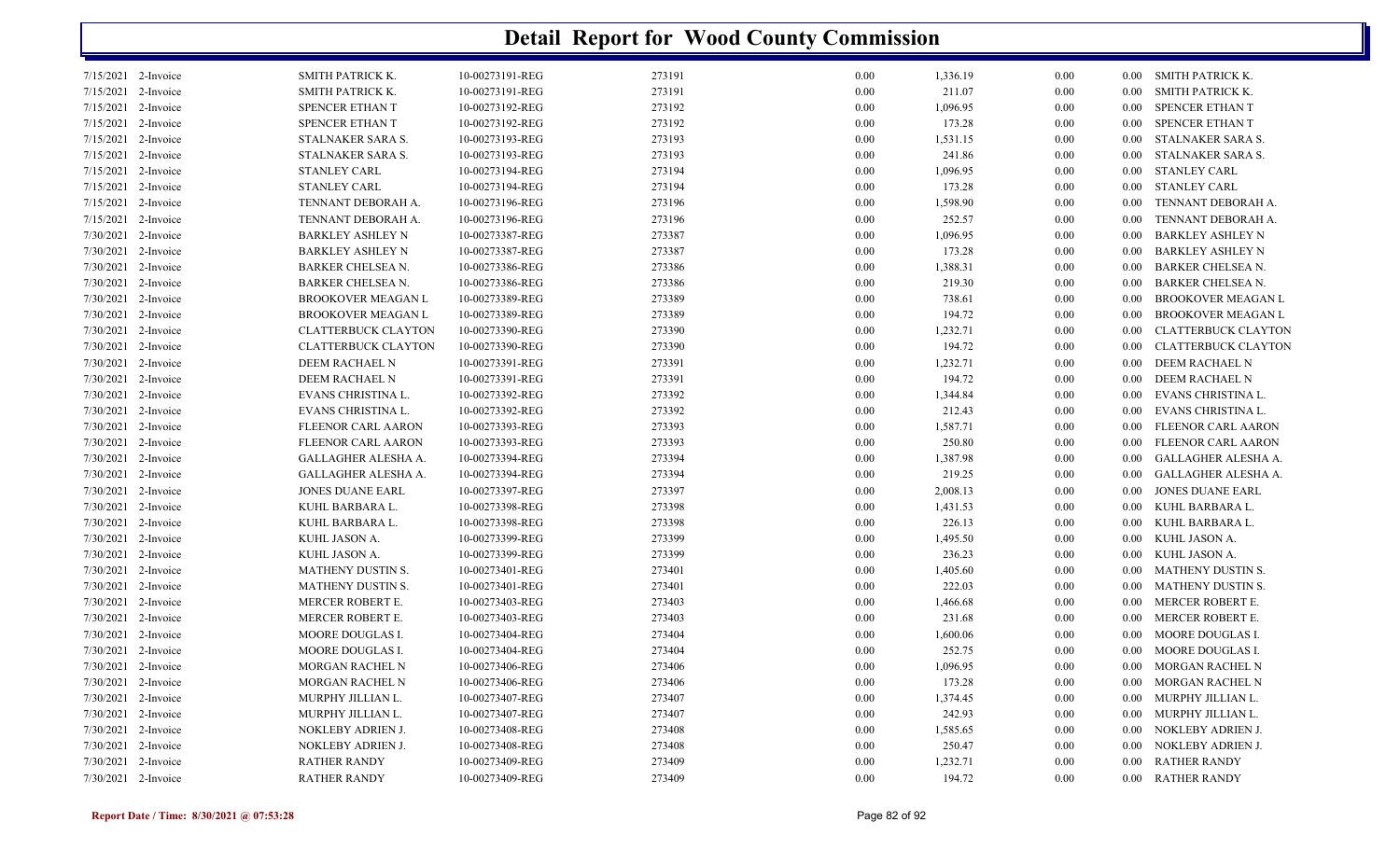|                       |                     |                                            |                             | <b>Detail Report for Wood County Commission</b> |                  |                 |                      |          |                                  |           |
|-----------------------|---------------------|--------------------------------------------|-----------------------------|-------------------------------------------------|------------------|-----------------|----------------------|----------|----------------------------------|-----------|
| 7/30/2021 2-Invoice   |                     | RIFFLE WILLIAM H.                          | 10-00273410-REG             | 273410                                          | 0.00             | 1,738.45        | $0.00\,$             | $0.00\,$ | RIFFLE WILLIAM H.                |           |
| 7/30/2021             | 2-Invoice           | RIFFLE WILLIAM H.                          | 10-00273410-REG             | 273410                                          | 0.00             | 274.61          | 0.00                 | 0.00     | RIFFLE WILLIAM H.                |           |
| 7/30/2021             | 2-Invoice           | SMITH PATRICK K.                           | 10-00273412-REG             | 273412                                          | 0.00             | 1,336.19        | 0.00                 | $0.00\,$ | SMITH PATRICK K.                 |           |
| 7/30/2021             | 2-Invoice           | SMITH PATRICK K.                           | 10-00273412-REG             | 273412                                          | 0.00             | 211.07          | $0.00\,$             | $0.00\,$ | <b>SMITH PATRICK K.</b>          |           |
| 7/30/2021             | 2-Invoice           | SMITH PATRICK K.                           | 10-00273412-REG             | 273412                                          | 0.00             | 616.73          | $0.00\,$             | 0.00     | SMITH PATRICK K.                 |           |
| 7/30/2021             | 2-Invoice           | SPENCER ETHAN T                            | 10-00273413-REG             | 273413                                          | 0.00             | 1,096.95        | $0.00\,$             | $0.00\,$ | SPENCER ETHAN T                  |           |
| 7/30/2021             | 2-Invoice           | SPENCER ETHAN T                            | 10-00273413-REG             | 273413                                          | 0.00             | 173.28          | $0.00\,$             | 0.00     | SPENCER ETHAN T                  |           |
| 7/30/2021             | 2-Invoice           | STALNAKER SARA S.                          | 10-00273414-REG             | 273414                                          | 0.00             | 1,531.15        | $0.00\,$             | 0.00     | STALNAKER SARA S.                |           |
| 7/30/2021 2-Invoice   |                     | STALNAKER SARA S.                          | 10-00273414-REG             | 273414                                          | 0.00             | 241.86          | $0.00\,$             | $0.00\,$ | STALNAKER SARA S.                |           |
| 7/30/2021 2-Invoice   |                     | STALNAKER SARA S.                          | 10-00273414-REG             | 273414                                          | 0.00             | 669.52          | $0.00\,$             | $0.00\,$ | STALNAKER SARA S.                |           |
|                       | 7/30/2021 2-Invoice | <b>STANLEY CARL</b>                        | 10-00273415-REG             | 273415                                          | 0.00             | 799.43          | $0.00\,$             | $0.00\,$ | <b>STANLEY CARL</b>              |           |
|                       | 7/30/2021 2-Invoice | TENNANT DEBORAH A.                         | 10-00273417-REG             | 273417                                          | 0.00             | 1,598.90        | $0.00\,$             | 0.00     | TENNANT DEBORAH A.               |           |
| 7/30/2021 2-Invoice   |                     | TENNANT DEBORAH A.                         | 10-00273417-REG             | 273417                                          | $0.00\,$         | 252.57          | 0.00                 | 0.00     | TENNANT DEBORAH A.               |           |
|                       |                     |                                            |                             | 2-Invoice                                       |                  | 77,716.56       |                      |          |                                  |           |
|                       |                     |                                            | <b>Totals For 171210184</b> |                                                 |                  | 77,716.56       |                      |          | <b>Balance Period</b> 1          | 77,716.56 |
| 1712 10 185           |                     |                                            |                             |                                                 |                  |                 |                      |          |                                  |           |
| <b>Fund</b>           |                     | Account<br>712                             | Sub1<br>10                  | Sub2<br>185                                     | Sub3             |                 |                      |          |                                  |           |
| GENERAL FUND          |                     | COMM CTR/E $9-1-1$                         | PERSONAL SERVICES           | HOLIDAY PAY                                     |                  |                 |                      |          |                                  |           |
|                       | <b>YTD Budget</b>   | <b>YTD Revised</b><br><b>YTD Revisions</b> | <b>YTD Debits</b>           | <b>YTD Credits YTD Encumbered</b>               |                  | <b>YTD Used</b> | <b>YTD Available</b> |          | <b>Fiscal Year Beginning Bal</b> |           |
|                       | 60,000.00           | 0.00<br>60,000.00                          | 6,366.88                    | 0.00                                            | 0.00             | (6, 366.88)     | 53,633.12            |          |                                  | 0.00      |
|                       |                     |                                            |                             | <b>Detail Records</b>                           |                  |                 |                      |          |                                  |           |
| <b>Date</b>           | Transaction         | <b>Vendor</b>                              | <b>Invoice No</b>           | <b>Check No Purchase Order</b>                  | <b>Revisions</b> | <b>Debits</b>   | <b>Credits</b>       |          | <b>PO Amt Description</b>        |           |
| 7/15/2021 2-Invoice   |                     | ALLTOP VIRGINIA LEE                        | 10-00273164-REG             | 273164                                          | 0.00             | 226.80          | $0.00\,$             |          | 0.00 ALLTOP VIRGINIA LEE         |           |
| 7/15/2021 2-Invoice   |                     | <b>BARKLEY ASHLEY N</b>                    | 10-00273166-REG             | 273166                                          | 0.00             | 159.89          | $0.00\,$             | $0.00\,$ | <b>BARKLEY ASHLEY N</b>          |           |
| 7/15/2021 2-Invoice   |                     | BARKER CHELSEA N.                          | 10-00273165-REG             | 273165                                          | 0.00             | 202.35          | $0.00\,$             | $0.00\,$ | <b>BARKER CHELSEA N.</b>         |           |
| 7/15/2021 2-Invoice   |                     | <b>BOARD LESLIE R</b>                      | 10-00273167-REG             | 273167                                          | 0.00             | 113.40          | $0.00\,$             | $0.00\,$ | <b>BOARD LESLIE R</b>            |           |
| 7/15/2021 2-Invoice   |                     | <b>BROOKOVER MEAGAN L</b>                  | 10-00273168-REG             | 273168                                          | 0.00             | 269.51          | $0.00\,$             | $0.00\,$ | <b>BROOKOVER MEAGAN L</b>        |           |
| 7/15/2021 2-Invoice   |                     | <b>CLATTERBUCK CLAYTON</b>                 | 10-00273169-REG             | 273169                                          | 0.00             | 269.51          | $0.00\,$             | 0.00     | <b>CLATTERBUCK CLAYTON</b>       |           |
| 7/15/2021             | 2-Invoice           | DEEM RACHAEL N                             | 10-00273170-REG             | 273170                                          | 0.00             | 269.51          | $0.00\,$             | 0.00     | DEEM RACHAEL N                   |           |
| 7/15/2021             | 2-Invoice           | EVANS CHRISTINA L.                         | 10-00273171-REG             | 273171                                          | 0.00             | 294.03          | $0.00\,$             | $0.00\,$ | EVANS CHRISTINA L.               |           |
| 7/15/2021             | 2-Invoice           | FLEENOR CARL AARON                         | 10-00273172-REG             | 273172                                          | 0.00             | 231.42          | 0.00                 | $0.00\,$ | FLEENOR CARL AARON               |           |
| 7/15/2021 2-Invoice   |                     | GALLAGHER ALESHA A.                        | 10-00273173-REG             | 273173                                          | 0.00             | 303.46          | 0.00                 |          | 0.00 GALLAGHER ALESHA A.         |           |
| 7/15/2021 2-Invoice   |                     | KUHL BARBARA L.                            | 10-00273177-REG             | 273177                                          | $0.00\,$         | 208.65          | $0.00\,$             |          | 0.00 KUHL BARBARA L              |           |
| $7/15/2021$ 2-Invoice |                     | KUHL JASON A.                              | 10-00273178-REG             | 273178                                          | 0.00             | 217.98          | $0.00\,$             |          | 0.00 KUHL JASON A.               |           |
| 7/15/2021 2-Invoice   |                     | MATHENY DUSTIN S.                          | 10-00273180-REG             | 273180                                          | 0.00             | 307.31          | $0.00\,$             |          | 0.00 MATHENY DUSTIN S.           |           |
| 7/15/2021 2-Invoice   |                     | MERCER ROBERT E.                           | 10-00273182-REG             | 273182                                          | 0.00             | 213.78          | $0.00\,$             |          | 0.00 MERCER ROBERT E.            |           |
| 7/15/2021 2-Invoice   |                     | MOORE DOUGLAS I.                           | 10-00273183-REG             | 273183                                          | 0.00             | 349.82          | $0.00\,$             |          | 0.00 MOORE DOUGLAS I.            |           |
| 7/15/2021 2-Invoice   |                     | MOORE MICHAEL LEE                          | 10-00273184-REG             | 273184                                          | 0.00             | 113.40          | $0.00\,$             |          | 0.00 MOORE MICHAEL LEE           |           |
| 7/15/2021 2-Invoice   |                     | MORGAN RACHEL N                            | 10-00273185-REG             | 273185                                          | 0.00             | 239.83          | $0.00\,$             |          | 0.00 MORGAN RACHEL N             |           |
| 7/15/2021 2-Invoice   |                     | MURPHY JILLIAN L.                          | 10-00273186-REG             | 273186                                          | 0.00             | 336.23          | $0.00\,$             |          | 0.00 MURPHY JILLIAN L.           |           |
| 7/15/2021 2-Invoice   |                     | NOKLEBY ADRIEN J.                          | 10-00273187-REG             | 273187                                          | 0.00             | 231.12          | $0.00\,$             |          | 0.00 NOKLEBY ADRIEN J.           |           |
| 7/15/2021 2-Invoice   |                     | <b>RATHER RANDY</b>                        | 10-00273188-REG             | 273188                                          | $0.00\,$         | 179.67          | $0.00\,$             |          | 0.00 RATHER RANDY                |           |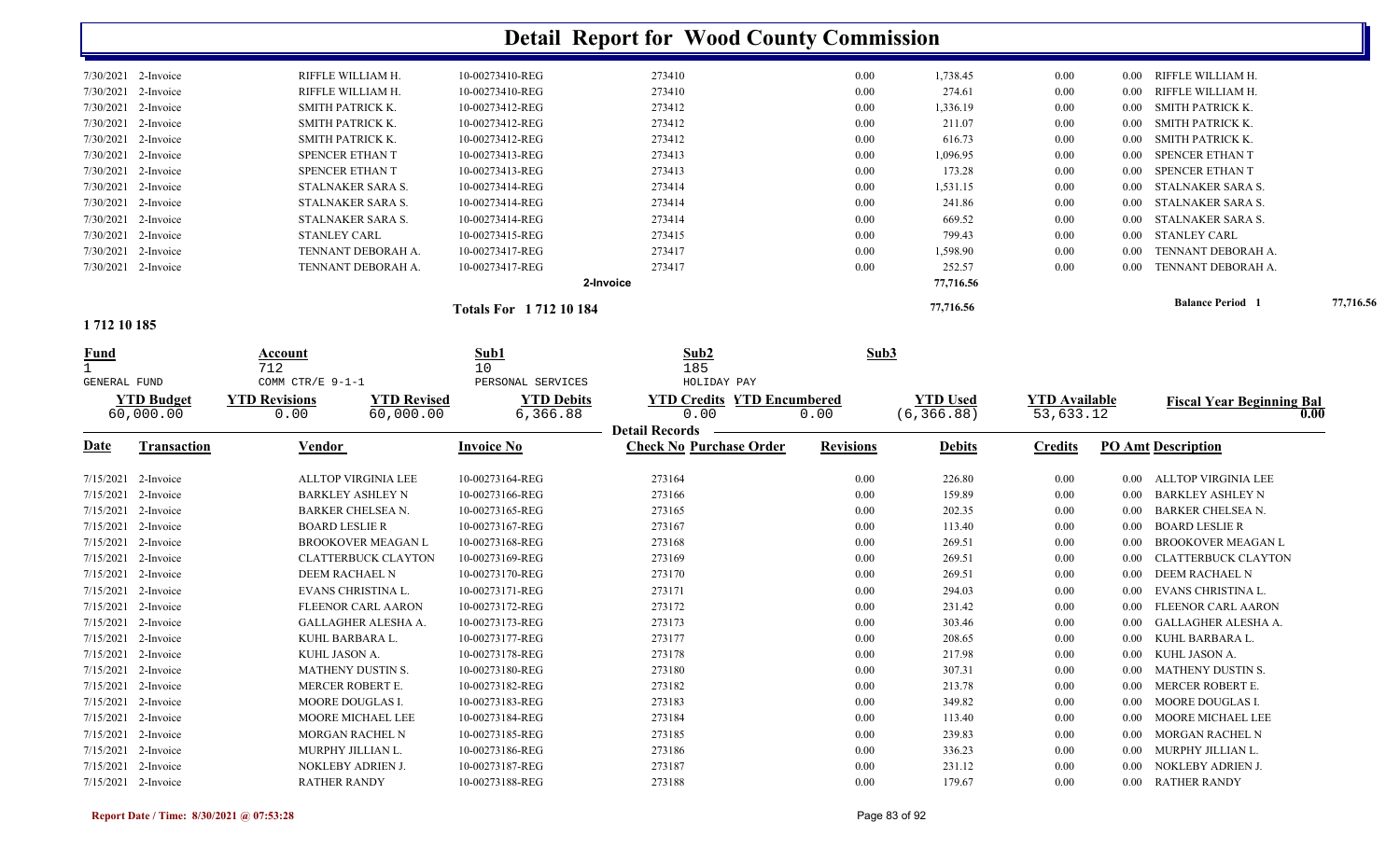|                                                                                                            |                    |                                                                  |                                | <b>Detail Report for Wood County Commission</b>         |                  |                                 |                                    |          |                                          |           |
|------------------------------------------------------------------------------------------------------------|--------------------|------------------------------------------------------------------|--------------------------------|---------------------------------------------------------|------------------|---------------------------------|------------------------------------|----------|------------------------------------------|-----------|
| $7/15/2021$ 2-Invoice                                                                                      |                    | RIFFLE WILLIAM H.                                                | 10-00273189-REG                | 273189                                                  | 0.00             | 158.37                          | 0.00                               |          | 0.00 RIFFLE WILLIAM H.                   |           |
| 7/15/2021                                                                                                  | 2-Invoice          | <b>SCALISE SAMMY A</b>                                           | 10-00273190-REG                | 273190                                                  | 0.00             | 226.80                          | 0.00                               | $0.00\,$ | <b>SCALISE SAMMY A</b>                   |           |
| 7/15/2021                                                                                                  | 2-Invoice          | SMITH PATRICK K.                                                 | 10-00273191-REG                | 273191                                                  | 0.00             | 194.76                          | 0.00                               | $0.00\,$ | SMITH PATRICK K.                         |           |
| 7/15/2021                                                                                                  | 2-Invoice          | SPENCER ETHAN T                                                  | 10-00273192-REG                | 273192                                                  | 0.00             | 239.83                          | 0.00                               | $0.00\,$ | SPENCER ETHAN T                          |           |
| 7/15/2021                                                                                                  | 2-Invoice          | STALNAKER SARA S.                                                | 10-00273193-REG                | 273193                                                  | 0.00             | 223.17                          | 0.00                               | $0.00\,$ | STALNAKER SARA S.                        |           |
| 7/15/2021                                                                                                  | 2-Invoice          | STANLEY CARL                                                     | 10-00273194-REG                | 273194                                                  | 0.00             | 239.83                          | 0.00                               | 0.00     | <b>STANLEY CARL</b>                      |           |
| 7/15/2021                                                                                                  | 2-Invoice          | <b>TALLMAN CADEN</b>                                             | 10-00273195-REG                | 273195                                                  | 0.00             | 113.40                          | 0.00                               | $0.00\,$ | <b>TALLMAN CADEN</b>                     |           |
| 7/15/2021 2-Invoice                                                                                        |                    | TENNANT DEBORAH A.                                               | 10-00273196-REG                | 273196                                                  | 0.00             | 233.05                          | 0.00                               | $0.00\,$ | TENNANT DEBORAH A.                       |           |
|                                                                                                            |                    |                                                                  |                                | 2-Invoice                                               |                  | 6,366.88                        |                                    |          |                                          |           |
|                                                                                                            |                    |                                                                  | <b>Totals For 171210185</b>    |                                                         |                  | 6,366.88                        |                                    |          | <b>Balance Period</b> 1                  | 6,366.88  |
| 1712 40 213 1325                                                                                           |                    |                                                                  |                                |                                                         |                  |                                 |                                    |          |                                          |           |
| <u>Fund</u>                                                                                                |                    | Account                                                          | Sub1                           | Sub2                                                    | Sub3             |                                 |                                    |          |                                          |           |
| $\mathbf{1}$                                                                                               |                    | 712                                                              | 40                             | 213                                                     | 1325             |                                 |                                    |          |                                          |           |
| GENERAL FUND                                                                                               |                    | COMM CTR/E 9-1-1                                                 | CONTRACTURAL SERVICES          | UTILITIES                                               |                  | ELECT. E-911 BLDG               |                                    |          |                                          |           |
|                                                                                                            | <b>YTD Budget</b>  | <b>YTD Revised</b><br><b>YTD Revisions</b>                       | <b>YTD Debits</b>              | <b>YTD Credits YTD Encumbered</b>                       |                  | <b>YTD Used</b>                 | <b>YTD</b> Available               |          | <b>Fiscal Year Beginning Bal</b>         |           |
|                                                                                                            | 0.00               | 0.00<br>0.00                                                     | 1,931.61                       | 0.00<br><b>Detail Records</b>                           | 0.00             | (1, 931.61)                     | (1, 931.61)                        |          | 0.00                                     |           |
| Date                                                                                                       | <b>Transaction</b> | Vendor                                                           | <b>Invoice No</b>              | <b>Check No Purchase Order</b>                          | <b>Revisions</b> | <b>Debits</b>                   | <b>Credits</b>                     |          | <b>PO Amt Description</b>                |           |
| 7/13/2021 2-Invoice                                                                                        |                    | <b>MON POWER</b>                                                 | 07212021                       | 3559                                                    | 0.00             | 94.08                           | 0.00                               |          | 0.00 110 137 851 868                     |           |
| 7/20/2021                                                                                                  | 2-Invoice          | <b>MON POWER</b>                                                 | 08052021                       | 3665                                                    | 0.00             | 104.46                          | 0.00                               | $0.00\,$ | 110 083 830 890                          |           |
| 7/20/2021                                                                                                  | 2-Invoice          | <b>MON POWER</b>                                                 | 08052021                       | 3665                                                    | 0.00             | 938.59                          | 0.00                               |          | 0.00 110 083 734 811                     |           |
| 7/20/2021                                                                                                  | 2-Invoice          | <b>MON POWER</b>                                                 | 08052021                       | 3665                                                    | 0.00             | 364.78                          | 0.00                               | $0.00\,$ | 110 083 734 480                          |           |
| 7/20/2021 2-Invoice                                                                                        |                    | <b>MON POWER</b>                                                 | 08052021                       | 3665                                                    | 0.00             | 429.70                          | 0.00                               | 0.00     | 110 151 158 976                          |           |
|                                                                                                            |                    |                                                                  |                                | 2-Invoice                                               |                  | 1,931.61                        |                                    |          |                                          |           |
|                                                                                                            |                    |                                                                  | Totals For 1 712 40 213 1325   |                                                         |                  | 1,931.61                        |                                    |          | <b>Balance Period</b> 1                  | 1,931.61  |
| 171670568                                                                                                  |                    |                                                                  |                                |                                                         |                  |                                 |                                    |          |                                          |           |
| <u>Fund</u>                                                                                                |                    | Account                                                          | Sub1                           | Sub2                                                    | Sub3             |                                 |                                    |          |                                          |           |
| $\mathbf{1}$<br><b>GENERAL FUND</b>                                                                        |                    | 716                                                              | 70                             | 568                                                     |                  |                                 |                                    |          |                                          |           |
|                                                                                                            |                    | HUMANE SOCIETY                                                   | CONTRIBUTIONS                  | OTHER CONTRIBUTIONS                                     |                  |                                 |                                    |          |                                          |           |
| 237,667.00                                                                                                 | <b>YTD Budget</b>  | <b>YTD Revisions</b><br><b>YTD Revised</b><br>237,667.00<br>0.00 | <b>YTD Debits</b><br>22,583.33 | <b>YTD Credits YTD Encumbered</b><br>0.00               | 0.00             | <b>YTD</b> Used<br>(22, 583.33) | <b>YTD Available</b><br>215,083.67 |          | <b>Fiscal Year Beginning Bal</b><br>0.00 |           |
| Date                                                                                                       | Transaction        | <b>Vendor</b>                                                    | <b>Invoice No</b>              | <b>Detail Records</b><br><b>Check No Purchase Order</b> | <b>Revisions</b> | <b>Debits</b>                   | <b>Credits</b>                     |          | <b>PO Amt Description</b>                |           |
|                                                                                                            |                    |                                                                  |                                |                                                         |                  |                                 |                                    |          |                                          |           |
| 7/20/2021 2-Invoice                                                                                        |                    | HUMANE SOCIETY                                                   | 072021<br>072021               | 172308                                                  | 0.00             | 19,250.00                       | 0.00<br>0.00                       |          | 0.00 JULY PAYMENT                        |           |
| 7/20/2021 2-Invoice                                                                                        |                    | <b>HUMANE SOCIETY</b>                                            |                                | 172308<br>2-Invoice                                     | 0.00             | 3,333.33<br>22,583.33           |                                    |          | 0.00 JULY PAYMENT                        |           |
|                                                                                                            |                    |                                                                  |                                |                                                         |                  |                                 |                                    |          |                                          |           |
| $\overline{a}$ = $\overline{a}$ $\overline{a}$ $\overline{a}$ $\overline{a}$ $\overline{a}$ $\overline{a}$ |                    |                                                                  | <b>Totals For 171670568</b>    |                                                         |                  | 22,583.33                       |                                    |          | <b>Balance Period</b> 1                  | 22,583.33 |

**1 731 10 103**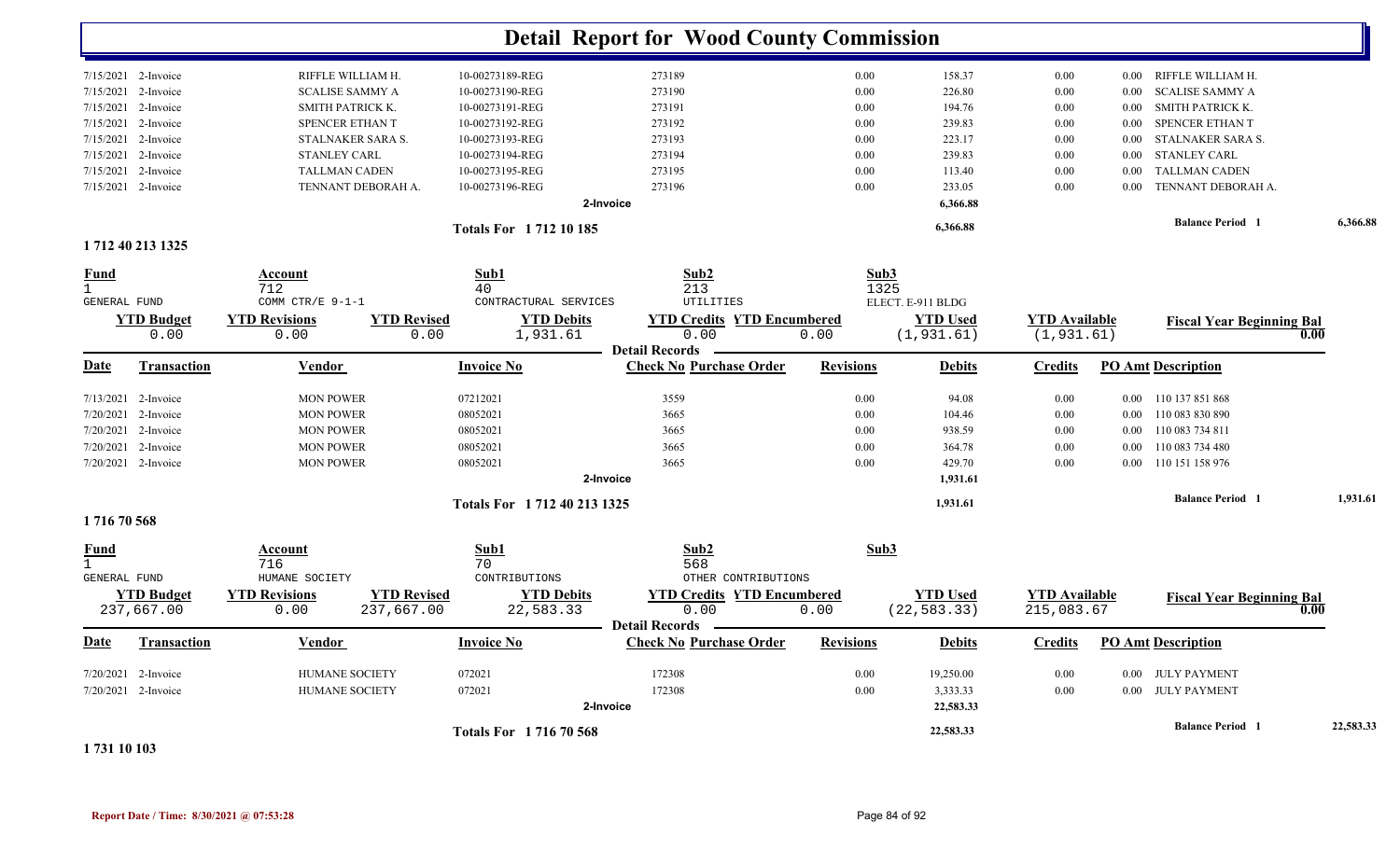| Fund<br>GENERAL FUND  |                                 | Account<br>731<br>COMMUNITY CORRECTIONS |                                  | Sub1<br>10 <sup>°</sup><br>PERSONAL SERVICES | Sub2<br>103<br>SALARIES-DEPUTIES                        | Sub3             |                                 |                                    |                   |                                          |
|-----------------------|---------------------------------|-----------------------------------------|----------------------------------|----------------------------------------------|---------------------------------------------------------|------------------|---------------------------------|------------------------------------|-------------------|------------------------------------------|
|                       | <b>YTD Budget</b><br>656,441.00 | <b>YTD Revisions</b><br>0.00            | <b>YTD Revised</b><br>656,441.00 | <b>YTD Debits</b><br>53,830.30               | <b>YTD Credits YTD Encumbered</b><br>24,618.20          | 0.00             | <b>YTD</b> Used<br>(29, 212.10) | <b>YTD Available</b><br>627,228.90 |                   | <b>Fiscal Year Beginning Bal</b><br>0.00 |
| Date                  | <b>Transaction</b>              | Vendor                                  |                                  | <b>Invoice No</b>                            | <b>Detail Records</b><br><b>Check No Purchase Order</b> | <b>Revisions</b> | <b>Debits</b>                   | <b>Credits</b>                     |                   | <b>PO Amt Description</b>                |
| 7/15/2021 2-Invoice   |                                 |                                         | <b>BOLINGER JESSICA L</b>        | 10-00273199-REG                              | 273199                                                  | 0.00             | 1,408.75                        | $0.00\,$                           | $0.00\,$          | BOLINGER JESSICA L                       |
| 7/15/2021             | 2-Invoice                       |                                         | <b>TAYLOR BOWEN</b>              | 10-00273200-REG                              | 273200                                                  | $0.00\,$         | 1,246.88                        | $0.00\,$                           | $0.00\,$          | <b>BOWEN TAYLOR E</b>                    |
| 7/15/2021             | 2-Invoice                       |                                         | <b>BUNNER TRAVIS N.</b>          | 10-00273201-REG                              | 273201                                                  | 0.00             | 1,596.88                        | $0.00\,$                           | 0.00              | <b>BUNNER TRAVIS N.</b>                  |
| 7/15/2021 2-Invoice   |                                 |                                         | <b>CHURCH AMY SPENCER</b>        | 10-00273203-REG                              | 273203                                                  | 0.00             | 2,209.38                        | 0.00                               | $0.00\,$          | CHURCH AMY SPENCER                       |
| 7/15/2021             | 2-Invoice                       |                                         | DEEM KAYLA A                     | 10-00273204-REG                              | 273204                                                  | 0.00             | 1,509.38                        | $0.00\,$                           | 0.00 <sub>1</sub> | DEEM KAYLA A                             |
| 7/15/2021             | 2-Invoice                       |                                         | <b>ESCANDON HERNANDO</b>         | 10-00273205-REG                              | 273205                                                  | 0.00             | 2,540.00                        | $0.00\,$                           | 0.00              | <b>ESCANDON HERNANDO</b>                 |
| 7/15/2021 2-Invoice   |                                 |                                         | <b>HARRIS LISA D</b>             | 10-00273206-REG                              | 273206                                                  | 0.00             | 1,246.88                        | $0.00\,$                           | $0.00\,$          | <b>HARRIS LISA D</b>                     |
| $7/15/2021$ 2-Invoice |                                 |                                         | <b>HIGGINS MARCUS</b>            | 10-00273207-REG                              | 273207                                                  | 0.00             | 1,246.88                        | 0.00                               | 0.00              | <b>HIGGINS MARCUS</b>                    |
| 7/15/2021             | 2-Invoice                       |                                         | MUNDAY LARRY DOYLE               | 10-00273208-REG                              | 273208                                                  | 0.00             | 1,408.75                        | $0.00\,$                           | 0.00              | MUNDAY LARRY DOYLE                       |
| 7/15/2021 2-Invoice   |                                 |                                         | PAXTON HEATHER L.                | 10-00273209-REG                              | 273209                                                  | 0.00             | 1,590.43                        | 0.00                               | $0.00\,$          | PAXTON HEATHER L.                        |
| 7/15/2021 2-Invoice   |                                 |                                         | PICCIANO JORUN K                 | 10-00273210-REG                              | 273210                                                  | 0.00             | 1,405.30                        | $0.00\,$                           | $0.00\,$          | PICCIANO JORUN K                         |
| 7/15/2021             | 2-Invoice                       | RUSH LARA C                             |                                  | 10-00273212-REG                              | 273212                                                  | 0.00             | 1,246.88                        | $0.00\,$                           | $0.00\,$          | RUSH LARA C                              |
| 7/15/2021             | 2-Invoice                       |                                         | <b>SAMS BRENNA A</b>             | 10-00273213-REG                              | 273213                                                  | 0.00             | 1,433.75                        | 0.00                               | $0.00\,$          | <b>SAMS BRENNA A</b>                     |
| 7/15/2021 2-Invoice   |                                 |                                         | SINGER JANA L.                   | 10-00273214-REG                              | 273214                                                  | 0.00             | 2,296.88                        | $0.00\,$                           | $0.00\,$          | SINGER JANA L.                           |
| 7/15/2021             | 2-Invoice                       |                                         | <b>SMITH WENDY LYN</b>           | 10-00273215-REG                              | 273215                                                  | 0.00             | 1,618.75                        | 0.00                               | 0.00              | <b>SMITH WENDY LYN</b>                   |
| 7/15/2021 2-Invoice   |                                 |                                         | TANNER GLEN E                    | 10-00273216-REG                              | 273216                                                  | 0.00             | 1,662.50                        | 0.00                               | $0.00\,$          | TANNER GLEN E                            |
| 7/15/2021 2-Invoice   |                                 |                                         | TOPE CHRIS E                     | 10-00273217-REG                              | 273217                                                  | $0.00\,$         | 1,246.88                        | $0.00\,$                           | 0.00              | TOPE CHRIS E                             |
| 7/30/2021             | 2-Invoice                       |                                         | <b>BOLINGER JESSICA L</b>        | 10-00273420-REG                              | 273420                                                  | 0.00             | 1,408.75                        | $0.00\,$                           | 0.00              | <b>BOLINGER JESSICA L</b>                |
| 7/30/2021 2-Invoice   |                                 |                                         | <b>TAYLOR BOWEN</b>              | 10-00273421-REG                              | 273421                                                  | 0.00             | 1,246.88                        | 0.00                               | $0.00\,$          | <b>BOWEN TAYLOR E</b>                    |
| 7/30/2021             | 2-Invoice                       |                                         | <b>BUNNER TRAVIS N.</b>          | 10-00273422-REG                              | 273422                                                  | 0.00             | 1,596.88                        | 0.00                               | $0.00 -$          | <b>BUNNER TRAVIS N.</b>                  |
| 7/30/2021 2-Invoice   |                                 |                                         | CHURCH AMY SPENCER               | 10-00273424-REG                              | 273424                                                  | $0.00\,$         | 2,209.38                        | $0.00\,$                           | 0.00              | CHURCH AMY SPENCER                       |
| 7/30/2021 2-Invoice   |                                 |                                         | DEEM KAYLA A                     | 10-00273425-REG                              | 273425                                                  | $0.00\,$         | 1,509.38                        | $0.00\,$                           | $0.00\,$          | DEEM KAYLA A                             |
| 7/30/2021             | 2-Invoice                       |                                         | <b>ESCANDON HERNANDO</b>         | 10-00273426-REG                              | 273426                                                  | 0.00             | 2,540.00                        | 0.00                               | 0.00              | <b>ESCANDON HERNANDO</b>                 |
| 7/30/2021 2-Invoice   |                                 |                                         | <b>HARRIS LISA D</b>             | 10-00273427-REG                              | 273427                                                  | 0.00             | 1,246.88                        | $0.00\,$                           | $0.00\,$          | <b>HARRIS LISA D</b>                     |
| 7/30/2021             | 2-Invoice                       |                                         | <b>HIGGINS MARCUS</b>            | 10-00273428-REG                              | 273428                                                  | $0.00\,$         | 1,246.88                        | $0.00\,$                           | 0.00              | <b>HIGGINS MARCUS</b>                    |
| 7/30/2021             | 2-Invoice                       |                                         | MUNDAY LARRY DOYLE               | 10-00273429-REG                              | 273429                                                  | 0.00             | 1,408.75                        | 0.00                               | 0.00              | MUNDAY LARRY DOYLE                       |
| 7/30/2021 2-Invoice   |                                 |                                         | PAXTON HEATHER L.                | 10-00273430-REG                              | 273430                                                  | 0.00             | 1,590.43                        | $0.00\,$                           | $0.00\,$          | PAXTON HEATHER L.                        |
| 7/30/2021 2-Invoice   |                                 |                                         | PICCIANO JORUN K                 | 10-00273431-REG                              | 273431                                                  | 0.00             | 1,405.30                        | $0.00\,$                           | $0.00\,$          | PICCIANO JORUN K                         |
| 7/30/2021             | 2-Invoice                       | <b>RUSH LARA C</b>                      |                                  | 10-00273433-REG                              | 273433                                                  | 0.00             | 1,246.88                        | $0.00\,$                           | $0.00\,$          | <b>RUSH LARA C</b>                       |
| 7/30/2021 2-Invoice   |                                 |                                         | <b>SAMS BRENNA A</b>             | 10-00273434-REG                              | 273434                                                  | 0.00             | 1,433.75                        | 0.00                               | $0.00\,$          | <b>SAMS BRENNA A</b>                     |
| 7/30/2021 2-Invoice   |                                 |                                         | SINGER JANA L.                   | 10-00273435-REG                              | 273435                                                  | 0.00             | 2,296.88                        | $0.00\,$                           | $0.00\,$          | SINGER JANA L.                           |
| 7/30/2021             | 2-Invoice                       |                                         | <b>SMITH WENDY LYN</b>           | 10-00273436-REG                              | 273436                                                  | $0.00\,$         | 1,618.75                        | $0.00\,$                           | 0.00              | <b>SMITH WENDY LYN</b>                   |
| 7/30/2021             | 2-Invoice                       |                                         | TANNER GLEN E                    | 10-00273437-REG                              | 273437                                                  | 0.00             | 1,662.50                        | 0.00                               | 0.00              | <b>TANNER GLEN E</b>                     |
|                       | 7/30/2021 2-Invoice             | TOPE CHRIS E                            |                                  | 10-00273438-REG                              | 273438                                                  | 0.00             | 1,246.88                        | 0.00                               | 0.00              | TOPE CHRIS E                             |
|                       |                                 |                                         |                                  |                                              | 2-Invoice                                               |                  | 53,830.30                       |                                    |                   |                                          |
|                       | 7/31/2021 5-Journal Entry       |                                         |                                  | 072021                                       |                                                         | 0.00             | 0.00                            | 24,618.20                          |                   | 0.00 July Grant                          |
|                       |                                 |                                         |                                  |                                              | 5-Journal Entry                                         |                  |                                 | 24,618.20                          |                   |                                          |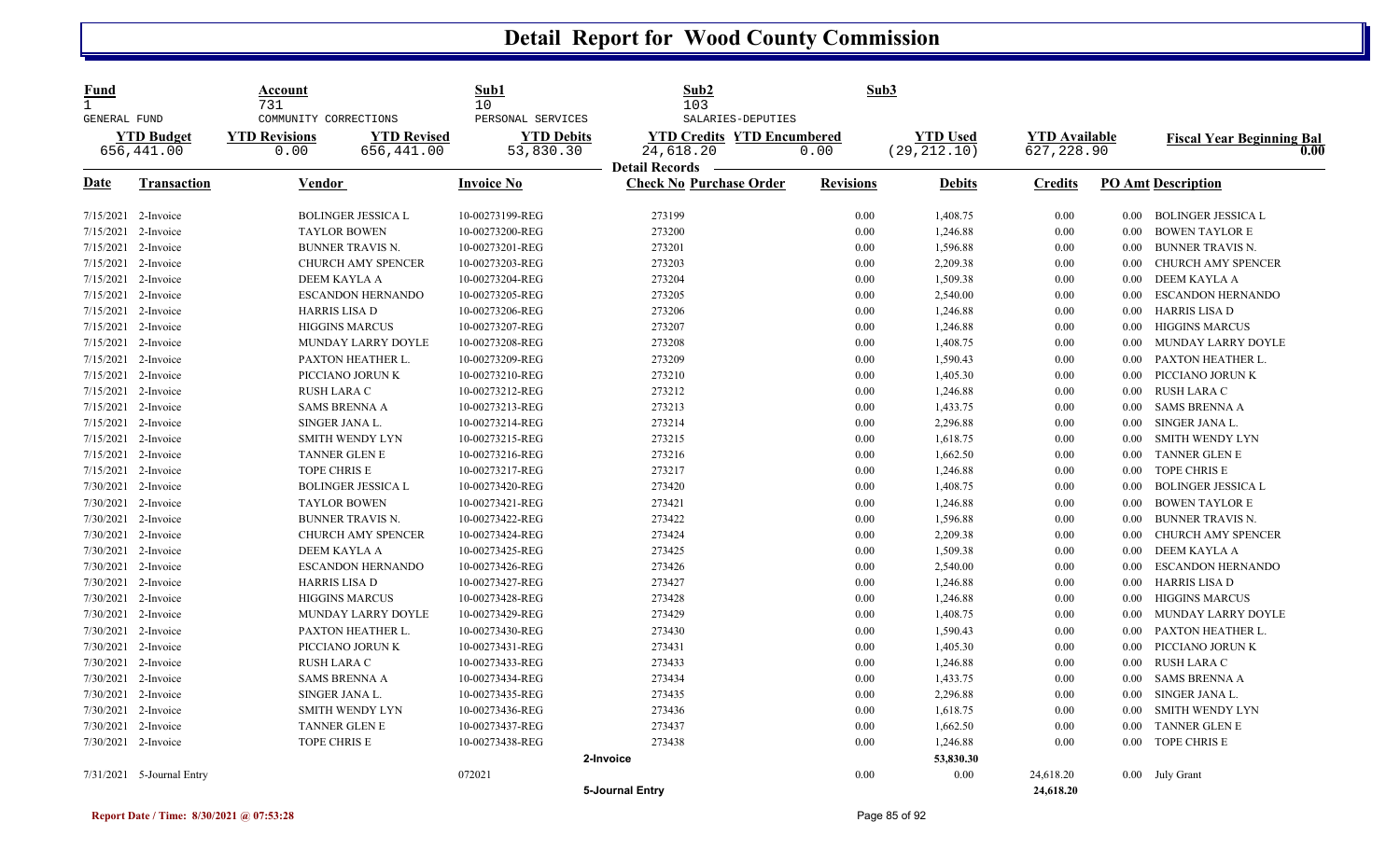| 1731 10 104                 |                                 |                                                                     | <b>Totals For 173110103</b>            |                                                         |                  | 53,830.30                       | 24,618.20                          |          | <b>Balance Period</b> 1          |      | 29,212.10 |
|-----------------------------|---------------------------------|---------------------------------------------------------------------|----------------------------------------|---------------------------------------------------------|------------------|---------------------------------|------------------------------------|----------|----------------------------------|------|-----------|
| <b>Fund</b><br>$\mathbf{1}$ |                                 | <u>Account</u><br>731                                               | Sub1<br>10                             | Sub2<br>104                                             | Sub3             |                                 |                                    |          |                                  |      |           |
| <b>GENERAL FUND</b>         | <b>YTD Budget</b>               | COMMUNITY CORRECTIONS<br><b>YTD Revisions</b><br><b>YTD Revised</b> | PERSONAL SERVICES<br><b>YTD Debits</b> | SOCIAL SECURITY<br><b>YTD Credits YTD Encumbered</b>    |                  | <b>YTD</b> Used                 | <b>YTD</b> Available               |          |                                  |      |           |
|                             | 50,218.00                       | 50,218.00<br>0.00                                                   | 4,160.02                               | 1,871.29                                                | 0.00             | (2, 288.73)                     | 47,929.27                          |          | <b>Fiscal Year Beginning Bal</b> | 0.00 |           |
| Date                        | Transaction                     | Vendor                                                              | <b>Invoice No</b>                      | <b>Detail Records</b><br><b>Check No Purchase Order</b> | <b>Revisions</b> | <b>Debits</b>                   | <b>Credits</b>                     |          | <b>PO Amt Description</b>        |      |           |
|                             | 7/15/2021 2-Invoice             | DEPARTMENT OF TREASURY 20210715-00                                  |                                        | 3662                                                    | 0.00             | 1,690.69                        | 0.00                               |          | $0.00$ FICA                      |      |           |
|                             | 7/15/2021 2-Invoice             | DEPARTMENT OF TREASURY 20210715-00                                  |                                        | 3662                                                    | 0.00             | 395.38                          | 0.00                               |          | $0.00$ MED                       |      |           |
|                             | 7/30/2021 2-Invoice             | DEPARTMENT OF TREASURY 20210730-00                                  |                                        | 3672                                                    | 0.00             | 1,680.83                        | 0.00                               |          | $0.00$ FICA                      |      |           |
|                             | 7/30/2021 2-Invoice             | DEPARTMENT OF TREASURY 20210730-00                                  |                                        | 3672                                                    | 0.00             | 393.12                          | 0.00                               |          | $0.00$ MED                       |      |           |
|                             |                                 |                                                                     |                                        | 2-Invoice                                               |                  | 4,160.02                        |                                    |          |                                  |      |           |
| 7/31/2021 5-Journal Entry   |                                 |                                                                     | 072021                                 |                                                         | 0.00             | 0.00                            | 1,871.29                           |          | 0.00 July Grant                  |      |           |
|                             |                                 |                                                                     |                                        | 5-Journal Entry                                         |                  |                                 | 1,871.29                           |          | <b>Balance Period</b> 1          |      |           |
|                             |                                 |                                                                     | <b>Totals For 173110104</b>            |                                                         |                  | 4,160.02                        | 1,871.29                           |          |                                  |      | 2,288.73  |
| 1731 10 105                 |                                 |                                                                     |                                        |                                                         |                  |                                 |                                    |          |                                  |      |           |
| <b>Fund</b>                 |                                 | Account                                                             | Sub1                                   | Sub2                                                    | Sub3             |                                 |                                    |          |                                  |      |           |
| $\mathbf{1}$                |                                 | 731                                                                 | 10 <sup>°</sup>                        | 105                                                     |                  |                                 |                                    |          |                                  |      |           |
| GENERAL FUND                |                                 | COMMUNITY CORRECTIONS                                               | PERSONAL SERVICES                      | INSURANCE PREMIUM                                       |                  |                                 |                                    |          |                                  |      |           |
|                             | <b>YTD Budget</b><br>212,454.00 | <b>YTD Revisions</b><br><b>YTD Revised</b><br>212,454.00<br>0.00    | <b>YTD Debits</b><br>18,369.29         | <b>YTD Credits YTD Encumbered</b><br>6,792.02           | 0.00             | <b>YTD</b> Used<br>(11, 577.27) | <b>YTD</b> Available<br>200,876.73 |          | <b>Fiscal Year Beginning Bal</b> | 0.00 |           |
|                             |                                 |                                                                     |                                        | <b>Detail Records</b>                                   |                  |                                 |                                    |          |                                  |      |           |
| Date                        | <b>Transaction</b>              | <b>Vendor</b>                                                       | <b>Invoice No</b>                      | <b>Check No Purchase Order</b>                          | <b>Revisions</b> | <b>Debits</b>                   | <b>Credits</b>                     |          | <b>PO Amt Description</b>        |      |           |
| 7/1/2021                    | 2-Invoice                       | HIGHMARK WEST VIRGINIA 07012021                                     |                                        | 3552                                                    | 0.00             | 16,170.66                       | 0.00                               |          | 0.00 HEALTH PREMIUM              |      |           |
| 7/8/2021                    | 2-Invoice                       | HIGHMARK WEST VIRGINIA F210629A1909                                 |                                        | 3553                                                    | 0.00             | 1,398.46                        | 0.00                               | $0.00\,$ | HRA                              |      |           |
| 7/8/2021                    | 2-Invoice                       | HIGHMARK WEST VIRGINIA F210706A2045                                 |                                        | 3554                                                    | 0.00             | 224.16                          | 0.00                               |          | $0.00$ HRA                       |      |           |
| 7/9/2021                    | 2-Invoice                       | <b>MUTUAL OF OMAHA</b>                                              | 001214925508                           | 172231                                                  | 0.00             | 31.28                           | 0.00                               | $0.00\,$ | <b>BASIC LIFE</b>                |      |           |
| 7/9/2021                    | 2-Invoice                       | <b>MUTUAL OF OMAHA</b>                                              | 001214925508                           | 172231                                                  | 0.00             | 134.12                          | 0.00                               | $0.00\,$ | <b>LTD</b>                       |      |           |
| 7/9/2021                    | 2-Invoice                       | VISION SERVICE PLAN (WV)                                            | 072021                                 | 172235                                                  | 0.00             | 46.88                           | 0.00                               | $0.00\,$ | <b>SINGLE VISION</b>             |      |           |
| 7/9/2021                    | 2-Invoice                       | VISION SERVICE PLAN (WV)                                            | 072021                                 | 172235                                                  | 0.00             | 146.00                          | 0.00                               | 0.00     | <b>FAMILY VISION</b>             |      |           |
|                             | 7/23/2021 2-Invoice             | HIGHMARK WEST VIRGINIA F210720A6321                                 |                                        | 3667                                                    | 0.00             | 160.30                          | 0.00                               | $0.00\,$ | <b>HRA</b>                       |      |           |
|                             | 7/28/2021 2-Invoice             | HIGHMARK WEST VIRGINIA F210727A3223                                 |                                        | 3669                                                    | 0.00             | 57.43                           | 0.00                               |          | $0.00$ HRA                       |      |           |
|                             |                                 |                                                                     |                                        | 2-Invoice                                               |                  | 18,369.29                       |                                    |          |                                  |      |           |
|                             | 7/31/2021 5-Journal Entry       |                                                                     | 072021                                 |                                                         | 0.00             | 0.00                            | 6,792.02                           |          | 0.00 July Grant                  |      |           |
|                             |                                 |                                                                     |                                        | 5-Journal Entry                                         |                  |                                 | 6,792.02                           |          | <b>Balance Period</b> 1          |      | 11,577.27 |
| 1731 10 106                 |                                 |                                                                     | <b>Totals For 173110105</b>            |                                                         |                  | 18,369.29                       | 6,792.02                           |          |                                  |      |           |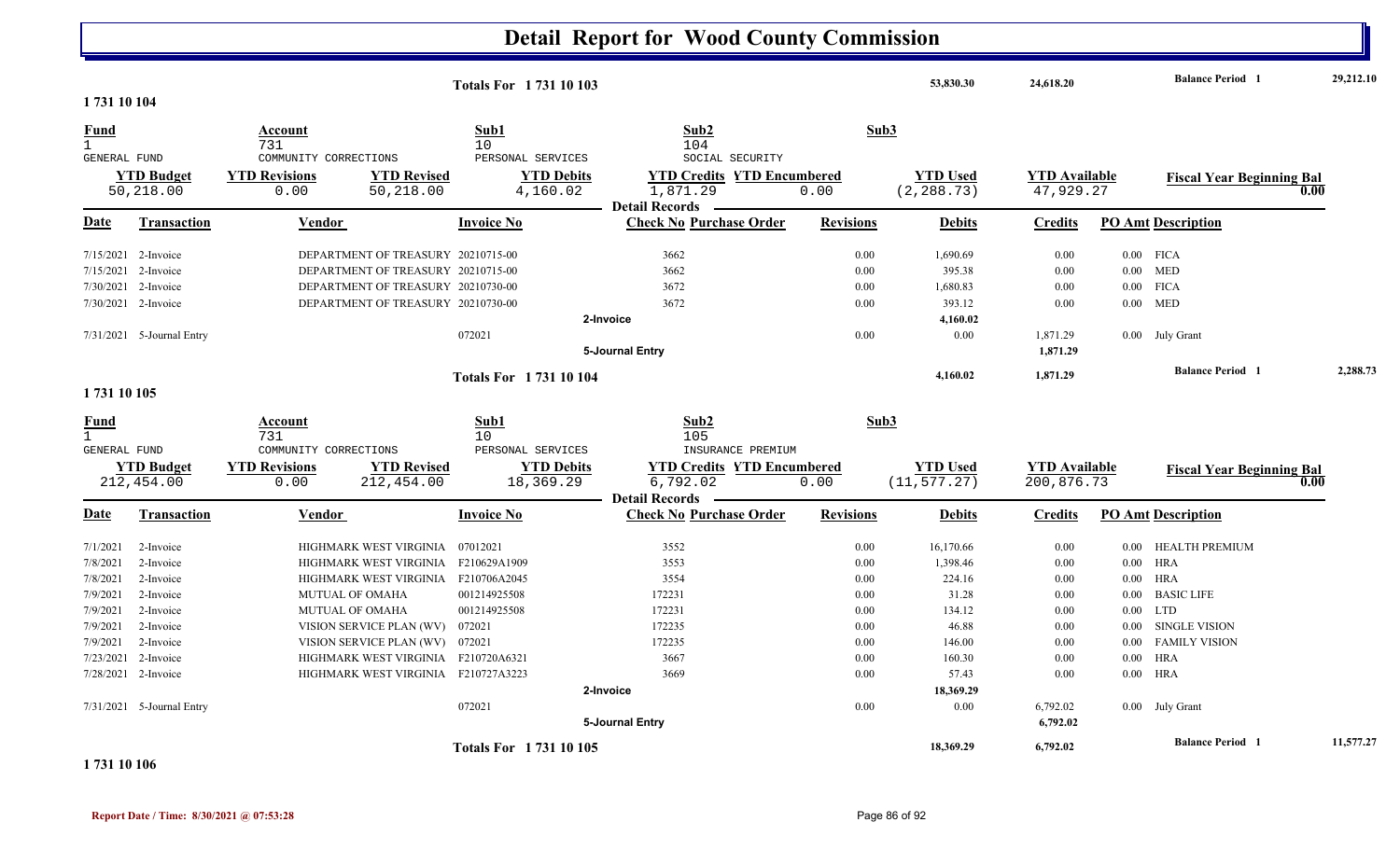| Fund<br>$\mathbf{1}$<br>GENERAL FUND                        |                                                                                                | Account<br>731<br>COMMUNITY CORRECTIONS                                                      |                                                                            | Sub1<br>10<br>PERSONAL SERVICES                                                                                | Sub2<br>106<br>RETIREMENT                                                                       | Sub3                                         |                                                                      |                                              |                                                              |                                                                                                                                              |          |
|-------------------------------------------------------------|------------------------------------------------------------------------------------------------|----------------------------------------------------------------------------------------------|----------------------------------------------------------------------------|----------------------------------------------------------------------------------------------------------------|-------------------------------------------------------------------------------------------------|----------------------------------------------|----------------------------------------------------------------------|----------------------------------------------|--------------------------------------------------------------|----------------------------------------------------------------------------------------------------------------------------------------------|----------|
|                                                             | <b>YTD Budget</b><br>65,644.00                                                                 | <b>YTD Revisions</b><br>0.00                                                                 | <b>YTD Revised</b><br>65,644.00                                            | <b>YTD Debits</b><br>5,093.83                                                                                  | <b>YTD Credits YTD Encumbered</b><br>2,180.10<br><b>Detail Records</b>                          | 0.00                                         | <b>YTD Used</b><br>(2, 913.73)                                       | <b>YTD Available</b><br>62,730.27            |                                                              | <b>Fiscal Year Beginning Bal</b><br>0.00                                                                                                     |          |
| Date                                                        | <b>Transaction</b>                                                                             | <b>Vendor</b>                                                                                |                                                                            | <b>Invoice No</b>                                                                                              | <b>Check No Purchase Order</b>                                                                  | <b>Revisions</b>                             | <b>Debits</b>                                                        | <b>Credits</b>                               |                                                              | <b>PO Amt Description</b>                                                                                                                    |          |
|                                                             | $7/15/2021$ 2-Invoice<br>7/30/2021 2-Invoice                                                   |                                                                                              | WV PUBLIC EMP RETIREMEN 20210715-00<br>WV PUBLIC EMP RETIREMEN 20210730-00 |                                                                                                                | 3676<br>3676<br>2-Invoice                                                                       | 0.00<br>0.00                                 | 2,543.25<br>2,550.58<br>5,093.83                                     | 0.00<br>$0.00\,$                             |                                                              | 0.00 RETIREMENT<br>0.00 RETIREMENT                                                                                                           |          |
|                                                             | 7/31/2021 5-Journal Entry                                                                      |                                                                                              |                                                                            | 072021                                                                                                         | <b>5-Journal Entry</b>                                                                          | 0.00                                         | $0.00\,$                                                             | 2,180.10<br>2,180.10                         |                                                              | 0.00 July Grant                                                                                                                              |          |
|                                                             |                                                                                                |                                                                                              |                                                                            | <b>Totals For 173110106</b>                                                                                    |                                                                                                 |                                              | 5,093.83                                                             | 2,180.10                                     |                                                              | <b>Balance Period 1</b>                                                                                                                      | 2,913.73 |
| 1 731 10 109<br>Fund<br>$\mathbf{1}$<br><b>GENERAL FUND</b> | <b>YTD Budget</b><br>18,000.00                                                                 | <b>Account</b><br>731<br>COMMUNITY CORRECTIONS<br><b>YTD Revisions</b><br>0.00               | <b>YTD Revised</b><br>18,000.00                                            | Sub1<br>10<br>PERSONAL SERVICES<br><b>YTD Debits</b><br>2,843.00                                               | Sub2<br>109<br>EXTRA HELP<br><b>YTD Credits YTD Encumbered</b><br>0.00<br><b>Detail Records</b> | Sub3<br>0.00                                 | <b>YTD</b> Used<br>(2,843.00)                                        | <b>YTD</b> Available<br>15,157.00            |                                                              | <b>Fiscal Year Beginning Bal</b><br>0.00                                                                                                     |          |
| D <u>ate</u>                                                | <b>Transaction</b>                                                                             | Vendor                                                                                       |                                                                            | <b>Invoice No</b>                                                                                              | <b>Check No Purchase Order</b>                                                                  | <b>Revisions</b>                             | <b>Debits</b>                                                        | <b>Credits</b>                               |                                                              | <b>PO Amt Description</b>                                                                                                                    |          |
| 7/15/2021<br>7/15/2021<br>7/30/2021<br>7/30/2021            | 2-Invoice<br>7/15/2021 2-Invoice<br>2-Invoice<br>2-Invoice<br>2-Invoice<br>7/30/2021 2-Invoice | <b>CAMPBELL DALTON</b><br><b>QUEEN HALEY</b><br><b>CAMPBELL DALTON</b><br><b>OUEEN HALEY</b> | TRIPLETT DAVID BRIAN<br>TRIPLETT DAVID BRIAN                               | 10-00273202-REG<br>10-00273211-REG<br>10-00273218-REG<br>10-00273423-REG<br>10-00273432-REG<br>10-00273439-REG | 273202<br>273211<br>273218<br>273423<br>273432<br>273439<br>2-Invoice                           | 0.00<br>0.00<br>0.00<br>0.00<br>0.00<br>0.00 | 528.00<br>480.00<br>544.50<br>594.00<br>240.00<br>456.50<br>2,843.00 | 0.00<br>0.00<br>0.00<br>0.00<br>0.00<br>0.00 | $0.00\,$<br>$0.00\,$<br>$0.00\,$<br>0.00<br>0.00<br>$0.00\,$ | <b>CAMPBELL DALTON</b><br><b>QUEEN HALEY</b><br>TRIPLETT DAVID BRIAN<br><b>CAMPBELL DALTON</b><br><b>OUEEN HALEY</b><br>TRIPLETT DAVID BRIAN |          |
|                                                             | 1 800 40 223 2305                                                                              |                                                                                              |                                                                            | <b>Totals For 173110109</b>                                                                                    |                                                                                                 |                                              | 2,843.00                                                             |                                              |                                                              | <b>Balance Period 1</b>                                                                                                                      | 2,843.00 |
| Fund<br>$\mathbf{1}$<br>GENERAL FUND                        | <b>YTD Budget</b><br>120,000.00                                                                | Account<br>800<br>HEALTH DEPARTMENT<br><b>YTD Revisions</b><br>0.00                          | <b>YTD Revised</b><br>120,000.00                                           | Sub1<br>40<br>CONTRACTURAL SERVICES<br><b>YTD Debits</b><br>30,000.00                                          | Sub2<br>223<br>PROFESSIONAL SERVICES<br><b>YTD Credits YTD Encumbered</b><br>0.00               | Sub3<br>2305<br>0.00                         | COUNTY HEALTH DEPT.<br><b>YTD</b> Used<br>(30,000.00)                | <b>YTD</b> Available<br>90,000.00            |                                                              | <b>Fiscal Year Beginning Bal</b><br>0.00                                                                                                     |          |
| Date                                                        | <b>Transaction</b>                                                                             | <b>Vendor</b>                                                                                |                                                                            | <b>Invoice No</b>                                                                                              | <b>Detail Records</b><br><b>Check No Purchase Order</b>                                         | <b>Revisions</b>                             | <b>Debits</b>                                                        | <b>Credits</b>                               |                                                              | <b>PO Amt Description</b>                                                                                                                    |          |
| 7/9/2021                                                    | 2-Invoice                                                                                      |                                                                                              | MID-OHIO VALLEY HEALTH   210701-542601                                     |                                                                                                                | 172229<br>2-Invoice                                                                             | 0.00                                         | 30,000.00<br>30,000.00                                               | 0.00                                         |                                                              | 0.00 1ST QTR                                                                                                                                 |          |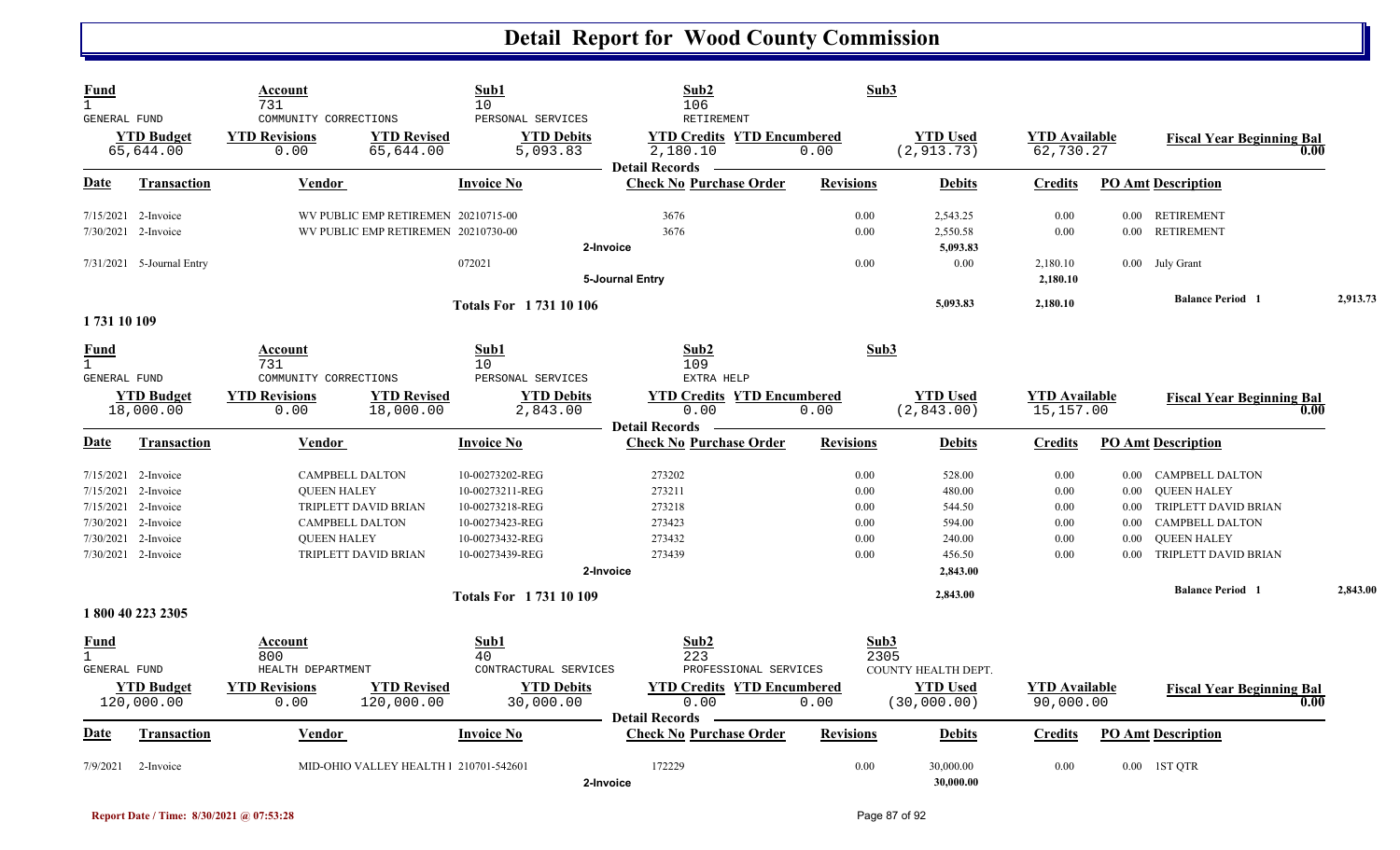| Totals For 1800 40 223 2305                        |                                            |                                                                              |                                 | 30,000.00                                                                     |                                                                                                            |                      |                                                       | <b>Balance Period</b> 1           | 30,000.00    |                                          |           |
|----------------------------------------------------|--------------------------------------------|------------------------------------------------------------------------------|---------------------------------|-------------------------------------------------------------------------------|------------------------------------------------------------------------------------------------------------|----------------------|-------------------------------------------------------|-----------------------------------|--------------|------------------------------------------|-----------|
|                                                    | 1801402232307                              |                                                                              |                                 |                                                                               |                                                                                                            |                      |                                                       |                                   |              |                                          |           |
| <b>Fund</b><br>$\mathbf{1}$<br><b>GENERAL FUND</b> | <b>YTD Budget</b><br>85,000.00             | Account<br>801<br>MENTAL HEALTH<br><b>YTD Revisions</b><br>0.00              | <b>YTD Revised</b><br>85,000.00 | Sub1<br>40<br>CONTRACTURAL SERVICES<br><b>YTD Debits</b><br>21,250.00         | Sub2<br>223<br>PROFESSIONAL SERVICES<br><b>YTD Credits YTD Encumbered</b><br>0.00<br><b>Detail Records</b> | Sub3<br>2307<br>0.00 | MENTAL HEALTH/WDGC<br><b>YTD</b> Used<br>(21, 250.00) | <b>YTD</b> Available<br>63,750.00 |              | <b>Fiscal Year Beginning Bal</b><br>0.00 |           |
| Date                                               | <b>Transaction</b>                         | Vendor                                                                       |                                 | <b>Invoice No</b>                                                             | <b>Check No Purchase Order</b>                                                                             | <b>Revisions</b>     | <b>Debits</b>                                         | <b>Credits</b>                    |              | <b>PO Amt Description</b>                |           |
| 7/9/2021                                           | 2-Invoice                                  |                                                                              | WESTBROOK HEALTH SERVI 07012021 | 2-Invoice                                                                     | 172237                                                                                                     | 0.00                 | 21,250.00<br>21,250.00                                | 0.00                              |              | 0.00 1ST QTR                             |           |
| 1 802 40 211                                       |                                            |                                                                              |                                 | Totals For 1801 40 223 2307                                                   |                                                                                                            |                      | 21,250.00                                             |                                   |              | <b>Balance Period</b> 1                  | 21,250.00 |
| <b>Fund</b><br>$\mathbf{1}$<br><b>GENERAL FUND</b> | <b>YTD Budget</b><br>850.00                | Account<br>802<br>COUNTY CORONER<br><b>YTD Revisions</b><br>0.00             | <b>YTD Revised</b><br>850.00    | Sub1<br>40<br>CONTRACTURAL SERVICES<br><b>YTD Debits</b><br>61.62             | Sub2<br>211<br>TELEPHONES<br><b>YTD Credits YTD Encumbered</b><br>0.00<br><b>Detail Records</b>            | Sub3<br>0.00         | <b>YTD Used</b><br>(61.62)                            | <b>YTD</b> Available<br>788.38    |              | <b>Fiscal Year Beginning Bal</b><br>0.00 |           |
| Date                                               | Transaction                                | <b>Vendor</b>                                                                |                                 | <b>Invoice No</b>                                                             | <b>Check No Purchase Order</b>                                                                             | <b>Revisions</b>     | <b>Debits</b>                                         | <b>Credits</b>                    |              | <b>PO Amt Description</b>                |           |
|                                                    | 7/27/2021 2-Invoice                        | <b>VERIZON WIRELESS</b>                                                      |                                 | 4219760936<br>2-Invoice                                                       | 172341                                                                                                     | 0.00                 | 61.62<br>61.62                                        | 0.00                              | $0.00 -$     | ACCT NO 582938154-00001                  |           |
| 1 900 10 103                                       |                                            |                                                                              |                                 | <b>Totals For 1802 40 211</b>                                                 |                                                                                                            |                      | 61.62                                                 |                                   |              | <b>Balance Period 1</b>                  | 61.62     |
| <b>Fund</b><br>$\mathbf{1}$<br><b>GENERAL FUND</b> | <b>YTD Budget</b><br>65,500.00             | Account<br>900<br>WOOD CO PARKS & RECREATION<br><b>YTD Revisions</b><br>0.00 | <b>YTD Revised</b><br>65,500.00 | Sub1<br>10 <sup>°</sup><br>PERSONAL SERVICES<br><b>YTD Debits</b><br>5,041.66 | Sub2<br>103<br>SALARIES-DEPUTIES<br><b>YTD Credits YTD Encumbered</b><br>0.00                              | Sub3<br>0.00         | <b>YTD Used</b><br>(5,041.66)                         | <b>YTD Available</b><br>60,458.34 |              | <b>Fiscal Year Beginning Bal</b><br>0.00 |           |
| Date                                               | Transaction                                | <b>Vendor</b>                                                                |                                 | <b>Invoice No</b>                                                             | <b>Detail Records</b><br><b>Check No Purchase Order</b>                                                    | <b>Revisions</b>     | <b>Debits</b>                                         | <b>Credits</b>                    |              | <b>PO Amt Description</b>                |           |
|                                                    | 7/15/2021 2-Invoice<br>7/30/2021 2-Invoice | CROSS JEREMY W.<br>CROSS JEREMY W.                                           |                                 | 10-00273219-REG<br>10-00273440-REG<br>2-Invoice                               | 273219<br>273440                                                                                           | 0.00<br>0.00         | 2,520.83<br>2,520.83<br>5,041.66                      | 0.00<br>0.00                      | 0.00<br>0.00 | CROSS JEREMY W.<br>CROSS JEREMY W.       |           |
| .                                                  |                                            |                                                                              |                                 | <b>Totals For 1 900 10 103</b>                                                |                                                                                                            |                      | 5,041.66                                              |                                   |              | <b>Balance Period</b> 1                  | 5,041.66  |

**1 900 10 104**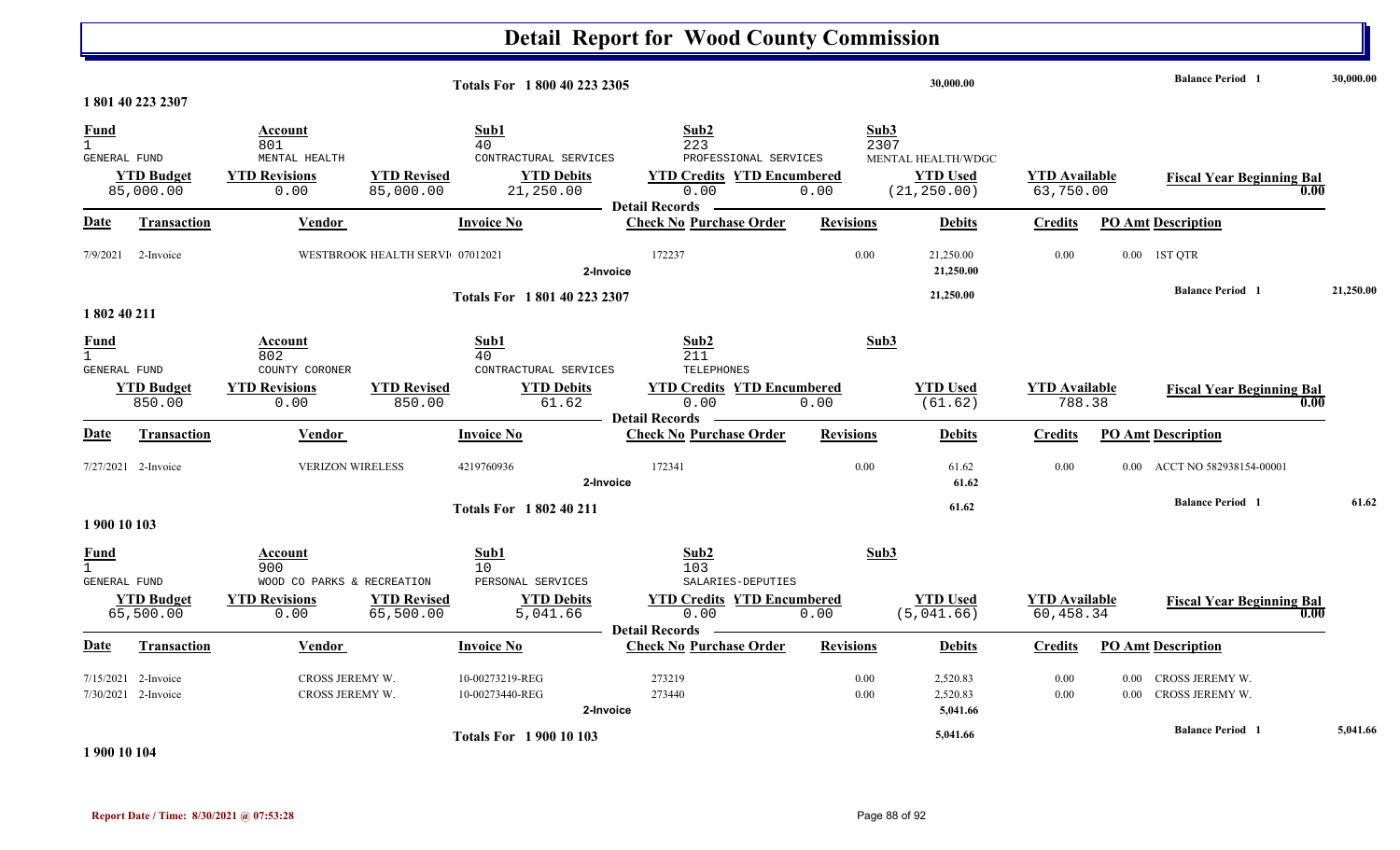| Fund<br>$\mathbf{1}$<br><b>GENERAL FUND</b> |                               | Account<br>900<br>WOOD CO PARKS & RECREATION |                                     | Sub1<br>10<br>PERSONAL SERVICES | Sub2<br>104<br>SOCIAL SECURITY                                     | Sub3             |                             |                                  |                         |                                  |        |          |
|---------------------------------------------|-------------------------------|----------------------------------------------|-------------------------------------|---------------------------------|--------------------------------------------------------------------|------------------|-----------------------------|----------------------------------|-------------------------|----------------------------------|--------|----------|
|                                             | <b>YTD Budget</b><br>5,011.00 | <b>YTD Revisions</b><br>0.00                 | <b>YTD Revised</b><br>5,011.00      | <b>YTD Debits</b><br>359.25     | <b>YTD Credits YTD Encumbered</b><br>0.00<br><b>Detail Records</b> | 0.00             | <b>YTD</b> Used<br>(359.25) | <b>YTD</b> Available<br>4,651.75 |                         | <b>Fiscal Year Beginning Bal</b> | 0.00   |          |
| Date                                        | <b>Transaction</b>            | <b>Vendor</b>                                |                                     | <b>Invoice No</b>               | <b>Check No Purchase Order</b>                                     | <b>Revisions</b> | <b>Debits</b>               | <b>Credits</b>                   |                         | <b>PO Amt Description</b>        |        |          |
|                                             | 7/15/2021 2-Invoice           |                                              | DEPARTMENT OF TREASURY 20210715-00  |                                 | 3662                                                               | 0.00             | 145.58                      | 0.00                             |                         | $0.00$ FICA                      |        |          |
| 7/15/2021                                   | 2-Invoice                     |                                              | DEPARTMENT OF TREASURY 20210715-00  |                                 | 3662                                                               | 0.00             | 34.05                       | 0.00                             |                         | $0.00$ MED                       |        |          |
| 7/30/2021                                   | 2-Invoice                     |                                              | DEPARTMENT OF TREASURY 20210730-00  |                                 | 3672                                                               | 0.00             | 145.58                      | 0.00                             |                         | $0.00$ FICA                      |        |          |
|                                             | 7/30/2021 2-Invoice           |                                              | DEPARTMENT OF TREASURY 20210730-00  |                                 | 3672                                                               | 0.00             | 34.04                       | 0.00                             |                         | $0.00$ MED                       |        |          |
|                                             |                               |                                              |                                     |                                 | 2-Invoice                                                          |                  | 359.25                      |                                  |                         |                                  |        |          |
|                                             | <b>Totals For 190010104</b>   |                                              |                                     |                                 |                                                                    | 359.25           |                             |                                  | <b>Balance Period 1</b> |                                  | 359.25 |          |
| 1 900 10 105                                |                               |                                              |                                     |                                 |                                                                    |                  |                             |                                  |                         |                                  |        |          |
| <b>Fund</b><br>$\mathbf{1}$                 |                               | Account<br>900                               |                                     | Sub1<br>10                      | Sub2<br>105                                                        | Sub3             |                             |                                  |                         |                                  |        |          |
| GENERAL FUND                                |                               | WOOD CO PARKS & RECREATION                   |                                     | PERSONAL SERVICES               | INSURANCE PREMIUM                                                  |                  |                             |                                  |                         |                                  |        |          |
|                                             | <b>YTD Budget</b>             | <b>YTD Revisions</b>                         | <b>YTD Revised</b>                  | <b>YTD Debits</b>               | <b>YTD Credits YTD Encumbered</b>                                  |                  | <b>YTD Used</b>             | <b>YTD</b> Available             |                         | <b>Fiscal Year Beginning Bal</b> |        |          |
|                                             | 24,855.00                     | 0.00                                         | 24,855.00                           | 1,926.26                        | 0.00<br><b>Detail Records</b>                                      | 0.00             | (1, 926.26)                 | 22,928.74                        |                         |                                  | 0.00   |          |
| Date                                        | <b>Transaction</b>            | Vendor                                       |                                     | <b>Invoice No</b>               | <b>Check No Purchase Order</b>                                     | <b>Revisions</b> | <b>Debits</b>               | <b>Credits</b>                   |                         | <b>PO Amt Description</b>        |        |          |
| 7/1/2021                                    | 2-Invoice                     |                                              | HIGHMARK WEST VIRGINIA              | 07012021                        | 3552                                                               | 0.00             | 1,890.64                    | 0.00                             | $0.00\,$                | HEALTH PREMIUM                   |        |          |
| 7/9/2021                                    | 2-Invoice                     | <b>MUTUAL OF OMAHA</b>                       |                                     | 001214925508                    | 172231                                                             | 0.00             | 1.84                        | 0.00                             | $0.00\,$                | <b>BASIC LIFE</b>                |        |          |
| 7/9/2021                                    | 2-Invoice                     | MUTUAL OF OMAHA                              |                                     | 001214925508                    | 172231                                                             | 0.00             | 12.60                       | 0.00                             |                         | $0.00$ LTD                       |        |          |
| 7/9/2021                                    | 2-Invoice                     |                                              | VISION SERVICE PLAN (WV)            | 072021                          | 172235                                                             | 0.00             | 2.93                        | 0.00                             | $0.00\,$                | <b>SINGLE VISION</b>             |        |          |
| 7/9/2021                                    | 2-Invoice                     |                                              | VISION SERVICE PLAN (WV) 072021     |                                 | 172235                                                             | 0.00             | 18.25                       | 0.00                             | 0.00 <sub>1</sub>       | <b>FAMILY VISION</b>             |        |          |
|                                             |                               |                                              |                                     |                                 | 2-Invoice                                                          |                  | 1,926.26                    |                                  |                         |                                  |        |          |
|                                             |                               |                                              |                                     | <b>Totals For 1900 10 105</b>   |                                                                    |                  | 1,926.26                    |                                  |                         | <b>Balance Period</b> 1          |        | 1,926.26 |
| 1 900 10 106                                |                               |                                              |                                     |                                 |                                                                    |                  |                             |                                  |                         |                                  |        |          |
| <u>Fund</u><br>$\mathbf{1}$                 |                               | <b>Account</b><br>900                        |                                     | Sub1<br>10                      | Sub2<br>106                                                        | Sub3             |                             |                                  |                         |                                  |        |          |
| <b>GENERAL FUND</b>                         |                               | WOOD CO PARKS & RECREATION                   |                                     | PERSONAL SERVICES               | RETIREMENT                                                         |                  |                             |                                  |                         |                                  |        |          |
|                                             | <b>YTD Budget</b>             | <b>YTD Revisions</b>                         | <b>YTD Revised</b>                  | <b>YTD Debits</b>               | <b>YTD Credits YTD Encumbered</b>                                  |                  | <b>YTD Used</b>             | <b>YTD Available</b>             |                         | <b>Fiscal Year Beginning Bal</b> |        |          |
|                                             | 6,550.00                      | 0.00                                         | 6,550.00                            | 504.18                          | 0.00                                                               | 0.00             | (504.18)                    | 6,045.82                         |                         |                                  | 0.00   |          |
| Date                                        | Transaction                   | Vendor                                       |                                     | <b>Invoice No</b>               | <b>Detail Records</b><br><b>Check No Purchase Order</b>            | <b>Revisions</b> | <b>Debits</b>               | <b>Credits</b>                   |                         | <b>PO Amt Description</b>        |        |          |
| 7/15/2021                                   | 2-Invoice                     |                                              | WV PUBLIC EMP RETIREMEN 20210715-00 |                                 | 3676                                                               | 0.00             | 252.09                      | 0.00                             | $0.00\,$                | RETIREMENT                       |        |          |
|                                             | 7/30/2021 2-Invoice           |                                              | WV PUBLIC EMP RETIREMEN 20210730-00 |                                 | 3676                                                               | 0.00             | 252.09                      | 0.00                             |                         | 0.00 RETIREMENT                  |        |          |
|                                             |                               |                                              |                                     |                                 | 2-Invoice                                                          |                  | 504.18                      |                                  |                         |                                  |        |          |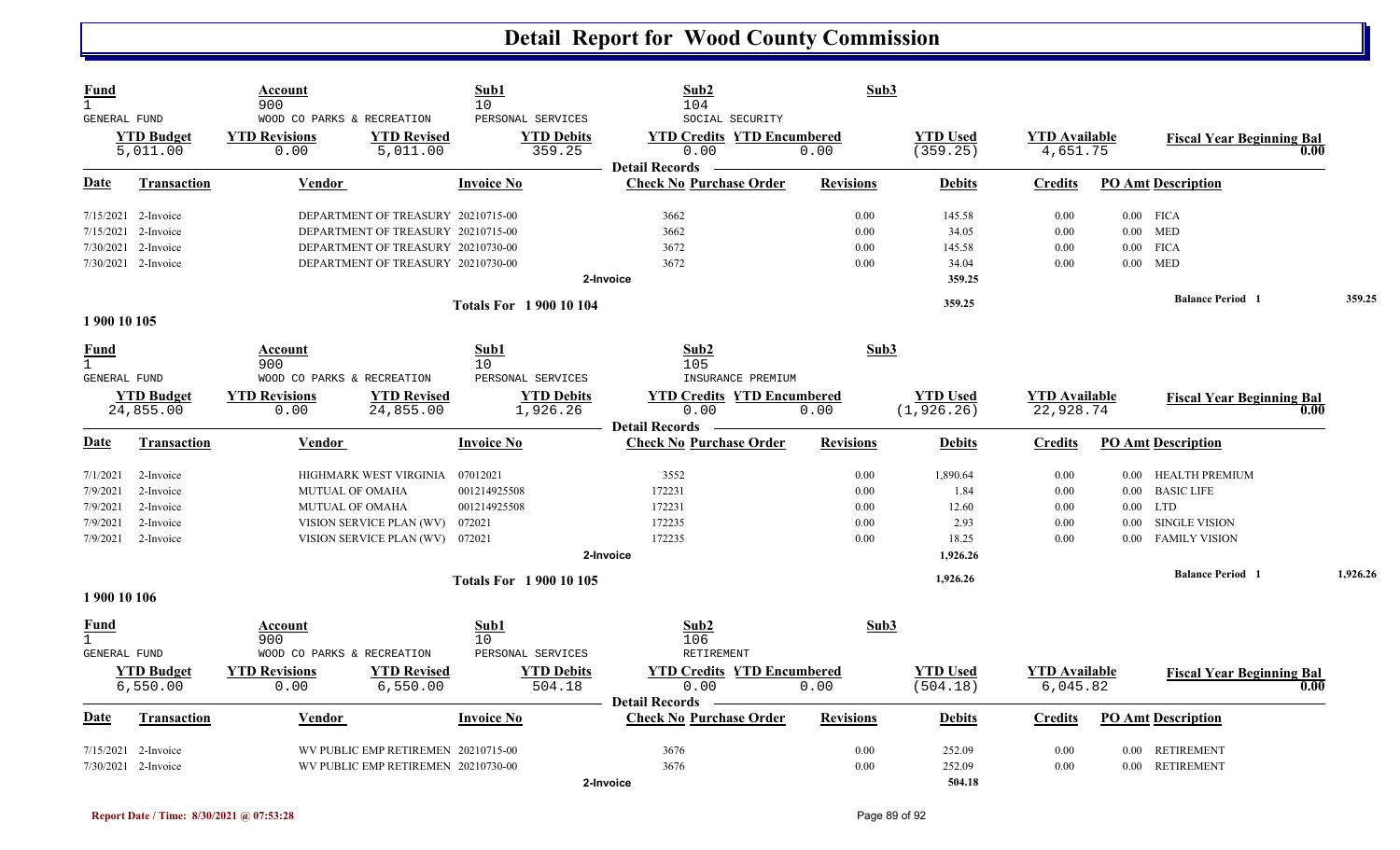|                                                                                     | 1 900 70 567 6601                                                                                                                                                                          |                                                                                                                                                                                                                                                                 | <b>Totals For 1 900 10 106</b>                             |                                                                                                                                                               |                                                                      | 504.18                                                                           |                                                                      |                                                                      | <b>Balance Period 1</b>                                                                                                                                                                                                                                 | 504.18 |
|-------------------------------------------------------------------------------------|--------------------------------------------------------------------------------------------------------------------------------------------------------------------------------------------|-----------------------------------------------------------------------------------------------------------------------------------------------------------------------------------------------------------------------------------------------------------------|------------------------------------------------------------|---------------------------------------------------------------------------------------------------------------------------------------------------------------|----------------------------------------------------------------------|----------------------------------------------------------------------------------|----------------------------------------------------------------------|----------------------------------------------------------------------|---------------------------------------------------------------------------------------------------------------------------------------------------------------------------------------------------------------------------------------------------------|--------|
| <b>Fund</b><br>$\mathbf{1}$<br>GENERAL FUND                                         | <b>YTD Budget</b><br>46,331.00                                                                                                                                                             | Account<br>900<br>WOOD CO PARKS & RECREATION<br><b>YTD Revised</b><br><b>YTD Revisions</b><br>46,331.00<br>0.00                                                                                                                                                 | Sub1<br>70<br>CONTRIBUTIONS<br><b>YTD Debits</b><br>33.50  | Sub2<br>567<br>OTHER GOVT UNITS<br><b>YTD Credits YTD Encumbered</b><br>0.00                                                                                  | Sub3<br>6601<br>715.40                                               | <b>VETERAN'S PARK</b><br><b>YTD Used</b><br>(33.50)                              | <b>YTD</b> Available<br>45,582.10                                    |                                                                      | <b>Fiscal Year Beginning Bal</b><br>0.00                                                                                                                                                                                                                |        |
| Date                                                                                | Transaction                                                                                                                                                                                | <b>Vendor</b>                                                                                                                                                                                                                                                   | <b>Invoice No</b>                                          | <b>Detail Records</b><br><b>Check No Purchase Order</b>                                                                                                       | <b>Revisions</b>                                                     | <b>Debits</b>                                                                    | <b>Credits</b>                                                       |                                                                      | <b>PO Amt Description</b>                                                                                                                                                                                                                               |        |
| 7/1/2021<br>7/1/2021<br>7/8/2021<br>7/8/2021                                        | 1-Purchase Order<br>1-Purchase Order<br>1-Purchase Order<br>1-Purchase Order                                                                                                               | <b>GRAINGER</b><br>LOWE'S COMPANIES, INC.<br>FORE TIMBER COMPANY INC<br>SHERWIN-WILLIAMS PAINT                                                                                                                                                                  |                                                            | 83065 PY2021<br>84527 PY2021<br>84561<br>84560                                                                                                                | 0.00<br>0.00<br>0.00<br>0.00                                         | 0.00<br>0.00<br>0.00<br>0.00                                                     | 0.00<br>0.00<br>0.00<br>0.00                                         | 60.00<br>33.50<br>400.00                                             | 255.40 trash can and lids<br>pole hole digger<br>muffler for mower<br>urethane for carvings at Veterans Park                                                                                                                                            |        |
|                                                                                     | 7/20/2021 2-Invoice                                                                                                                                                                        | FORE TIMBER COMPANY INC 108473                                                                                                                                                                                                                                  |                                                            | 1-Purchase Order<br>84561<br>172303<br>2-Invoice                                                                                                              | 0.00                                                                 | 33.50<br>33.50                                                                   | 0.00                                                                 |                                                                      | (33.50) muffler for mower                                                                                                                                                                                                                               |        |
|                                                                                     | 1 900 70 568 2612                                                                                                                                                                          |                                                                                                                                                                                                                                                                 | Totals For 1 900 70 567 6601                               |                                                                                                                                                               |                                                                      | 33.50                                                                            |                                                                      | 715.40                                                               | <b>Balance Period</b> 1                                                                                                                                                                                                                                 | 33.50  |
| <b>Fund</b><br>$\mathbf{1}$<br><b>GENERAL FUND</b>                                  | <b>YTD Budget</b><br>38,638.00                                                                                                                                                             | Account<br>900<br>WOOD CO PARKS & RECREATION<br><b>YTD Revisions</b><br><b>YTD Revised</b><br>0.00<br>38,638.00                                                                                                                                                 | Sub1<br>70<br>CONTRIBUTIONS<br><b>YTD Debits</b><br>132.36 | Sub2<br>568<br>OTHER CONTRIBUTIONS<br><b>YTD Credits YTD Encumbered</b><br>0.00<br><b>Detail Records</b>                                                      | Sub3<br>2612<br>28,085.52                                            | FORT BOREMAN HIST. PARK<br><b>YTD Used</b><br>(132.36)                           | <b>YTD Available</b><br>10,420.12                                    |                                                                      | <b>Fiscal Year Beginning Bal</b><br>0.00                                                                                                                                                                                                                |        |
| Date                                                                                | Transaction                                                                                                                                                                                | Vendor                                                                                                                                                                                                                                                          | <b>Invoice No</b>                                          | <b>Check No Purchase Order</b>                                                                                                                                | <b>Revisions</b>                                                     | <b>Debits</b>                                                                    | Credits                                                              |                                                                      | <b>PO Amt Description</b>                                                                                                                                                                                                                               |        |
| 7/1/2021<br>7/1/2021<br>7/1/2021<br>7/8/2021<br>7/15/2021<br>7/15/2021<br>7/22/2021 | 1-Purchase Order<br>1-Purchase Order<br>1-Purchase Order<br>1-Purchase Order<br>1-Purchase Order<br>1-Purchase Order<br>1-Purchase Order<br>$7/20/2021$ 2-Invoice<br>$7/20/2021$ 2-Invoice | LOWE'S COMPANIES, INC.<br><b>TRAIL ROCK ORDNANCE</b><br>UNITED BANKCARD CENTER<br>FORE TIMBER COMPANY INC<br><b>CXT CONCRETE BUILDINGS</b><br>GENERAL SALES CO.<br><b>MYERS SEPTIC</b><br>FORE TIMBER COMPANY INC 108473<br>UNITED BANKCARD CENTER 1 5025262826 |                                                            | 84527 PY2021<br>PY2021<br>83857<br>PY2021<br>84457<br>84561<br>84582<br>84611<br>84639<br>1-Purchase Order<br>84561<br>172303<br>84457<br>172318<br>2-Invoice | 0.00<br>0.00<br>0.00<br>0.00<br>0.00<br>0.00<br>0.00<br>0.00<br>0.00 | 0.00<br>0.00<br>0.00<br>0.00<br>0.00<br>0.00<br>0.00<br>33.50<br>98.86<br>132.36 | 0.00<br>0.00<br>0.00<br>0.00<br>0.00<br>0.00<br>0.00<br>0.00<br>0.00 | 60.00<br>25,500.00<br>98.86<br>33.50<br>1,200.00<br>397.33<br>900.00 | pole hole digger<br>ALUMINUM NO1 SIEGE CARRIER<br>Spartan Gocam Ghost Security Boxes<br>muffler for mower<br><b>SOLAR VENT FAN KITS</b><br>PAPER GOODS<br>park toilet pumped<br>(33.50) muffler for mower<br>(98.86) Spartan Gocam Ghost Security Boxes |        |
|                                                                                     |                                                                                                                                                                                            |                                                                                                                                                                                                                                                                 | Totals For 1 900 70 568 2612                               |                                                                                                                                                               |                                                                      | 132.36                                                                           |                                                                      | 28,057.33                                                            | <b>Balance Period</b> 1                                                                                                                                                                                                                                 | 132.36 |

**1 902 70 568**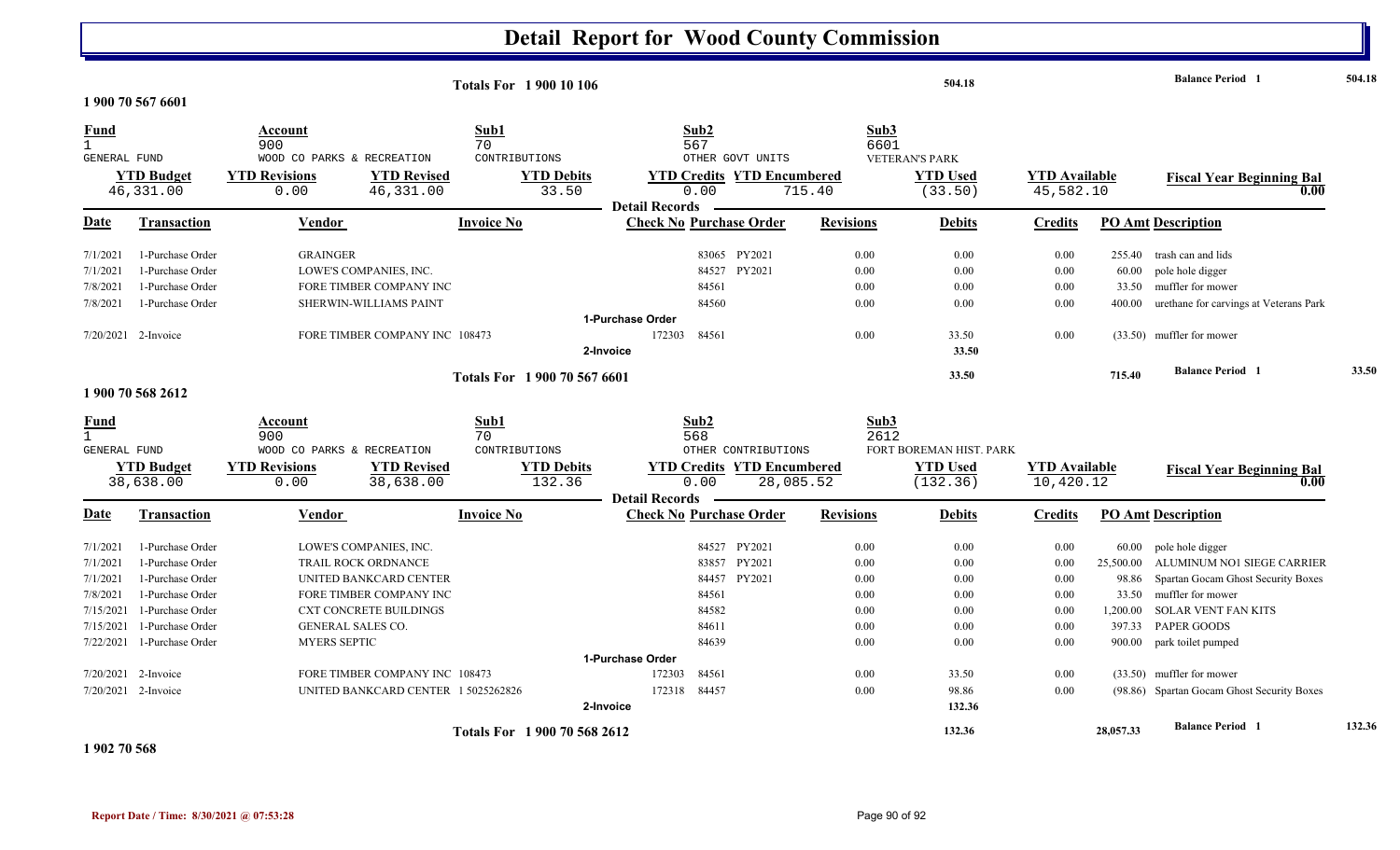| Fund<br>$\mathbf{1}$<br><b>GENERAL FUND</b>        |                                | Account<br>902<br>4-H CAMP   |                                 | Sub1<br>70<br>CONTRIBUTIONS   | Sub2<br>568<br>OTHER CONTRIBUTIONS                      | Sub3             |                                |                                   |          |                                          |           |
|----------------------------------------------------|--------------------------------|------------------------------|---------------------------------|-------------------------------|---------------------------------------------------------|------------------|--------------------------------|-----------------------------------|----------|------------------------------------------|-----------|
|                                                    | <b>YTD Budget</b><br>20,000.00 | <b>YTD Revisions</b><br>0.00 | <b>YTD Revised</b><br>20,000.00 | <b>YTD Debits</b><br>1,794.20 | <b>YTD Credits YTD Encumbered</b><br>0.00               | 0.00             | <b>YTD Used</b><br>(1, 794.20) | <b>YTD Available</b><br>18,205.80 |          | <b>Fiscal Year Beginning Bal</b><br>0.00 |           |
| Date                                               | Transaction                    | Vendor                       |                                 | <b>Invoice No</b>             | <b>Detail Records</b><br><b>Check No Purchase Order</b> | <b>Revisions</b> | <b>Debits</b>                  | <b>Credits</b>                    |          | <b>PO Amt Description</b>                |           |
| 7/9/2021                                           | 2-Invoice                      | WC FENCE, INC.               |                                 | 4530                          | 172236                                                  | 0.00             | 1,465.00                       | 0.00                              | 0.00     | <b>GENERAL REPAIR</b>                    |           |
|                                                    | $7/13/2021$ 2-Invoice          | <b>MON POWER</b>             |                                 | 07282021                      | 3559                                                    | 0.00             | 5.00                           | 0.00                              | 0.00     | 110 083 131 307                          |           |
|                                                    | 7/13/2021 2-Invoice            | <b>MON POWER</b>             |                                 | 07282021                      | 3559                                                    | 0.00             | 86.92                          | 0.00                              | $0.00\,$ | 110 145 435 522                          |           |
| 7/13/2021                                          | 2-Invoice                      | <b>MON POWER</b>             |                                 | 07282021                      | 3559                                                    | 0.00             | 18.80                          | 0.00                              | $0.00\,$ | 110 148 602 631                          |           |
| 7/13/2021                                          | 2-Invoice                      | <b>MON POWER</b>             |                                 | 07292021                      | 3559                                                    | 0.00             | 96.57                          | 0.00                              | 0.00     | 110 086 591 333                          |           |
|                                                    | 7/27/2021 2-Invoice            | TESA COMPANY INC.            |                                 | 128659                        | 172337                                                  | 0.00             | 121.91                         | 0.00                              | 0.00     | <b>GRAVEL</b>                            |           |
|                                                    |                                |                              |                                 |                               | 2-Invoice                                               |                  | 1,794.20                       |                                   |          |                                          |           |
|                                                    |                                |                              |                                 | <b>Totals For 1902 70 568</b> |                                                         |                  | 1,794.20                       |                                   |          | <b>Balance Period</b> 1                  | 1,794.20  |
|                                                    | 1916 70 568 6604               |                              |                                 |                               |                                                         |                  |                                |                                   |          |                                          |           |
| <b>Fund</b><br>$\mathbf{1}$<br><b>GENERAL FUND</b> |                                | Account<br>916<br>LIBRARY    |                                 | Sub1<br>70<br>CONTRIBUTIONS   | Sub2<br>568<br>OTHER CONTRIBUTIONS                      | Sub3<br>6604     | WOOD CO LIBRARY                |                                   |          |                                          |           |
|                                                    | <b>YTD Budget</b>              | <b>YTD Revisions</b>         | <b>YTD Revised</b>              | <b>YTD Debits</b>             | <b>YTD Credits YTD Encumbered</b>                       |                  | <b>YTD Used</b>                | <b>YTD Available</b>              |          |                                          |           |
|                                                    | 293,980.00                     | 0.00                         | 293,980.00                      | 73,495.00                     | 0.00                                                    | 0.00             | (73, 495.00)                   | 220,485.00                        |          | <b>Fiscal Year Beginning Bal</b><br>0.00 |           |
| <b>Date</b>                                        | <b>Transaction</b>             | Vendor                       |                                 | <b>Invoice No</b>             | <b>Detail Records</b><br><b>Check No Purchase Order</b> | <b>Revisions</b> | <b>Debits</b>                  | <b>Credits</b>                    |          | <b>PO Amt Description</b>                |           |
| 7/9/2021                                           | 2-Invoice                      |                              | PARKERSBURG & WOOD COU 185      |                               | 172232                                                  | 0.00             | 73,495.00                      | 0.00                              |          | 0.00 1ST QTR                             |           |
|                                                    |                                |                              |                                 |                               | 2-Invoice                                               |                  | 73,495.00                      |                                   |          |                                          |           |
|                                                    |                                |                              |                                 | Totals For 1916 70 568 6604   |                                                         |                  | 73,495.00                      |                                   |          | <b>Balance Period</b> 1                  | 73,495.00 |
|                                                    | 1916705686604E                 |                              |                                 |                               |                                                         |                  |                                |                                   |          |                                          |           |
| <b>Fund</b>                                        |                                | Account<br>916               |                                 | Sub1<br>70                    | Sub2<br>568                                             | Sub3             | 6604E                          |                                   |          |                                          |           |
| GENERAL FUND                                       |                                | LIBRARY                      |                                 | CONTRIBUTIONS                 | OTHER CONTRIBUTIONS                                     |                  | <b>EXCESS LEVY-LIBRARY</b>     |                                   |          |                                          |           |
|                                                    | <b>YTD Budget</b>              | <b>YTD Revisions</b>         | <b>YTD Revised</b>              | <b>YTD Debits</b>             | <b>YTD Credits YTD Encumbered</b>                       |                  | <b>YTD Used</b>                | <b>YTD</b> Available              |          | <b>Fiscal Year Beginning Bal</b>         |           |
|                                                    | 564, 363.00                    | 0.00                         | 564, 363.00                     | 5,398.99                      | 0.00                                                    | 0.00             | (5, 398.99)                    | 558,964.01                        |          | 0.00                                     |           |
| Date                                               | <b>Transaction</b>             | Vendor                       |                                 | <b>Invoice No</b>             | <b>Detail Records</b><br><b>Check No Purchase Order</b> | <b>Revisions</b> | <b>Debits</b>                  | <b>Credits</b>                    |          | <b>PO Amt Description</b>                |           |
|                                                    | 7/20/2021 2-Invoice            |                              | PARKERSBURG & WOOD COU JUL2021  |                               | 172314                                                  | 0.00             | 5,398.99                       | 0.00                              | 0.00     | EXCESS TAX DIST                          |           |
|                                                    |                                |                              |                                 |                               | 2-Invoice                                               |                  | 5,398.99                       |                                   |          |                                          |           |
|                                                    |                                |                              |                                 | Totals For 1916 70 568 6604E  |                                                         |                  | 5,398.99                       |                                   |          | <b>Balance Period 1</b>                  | 5,398.99  |

**1 986 65 458**